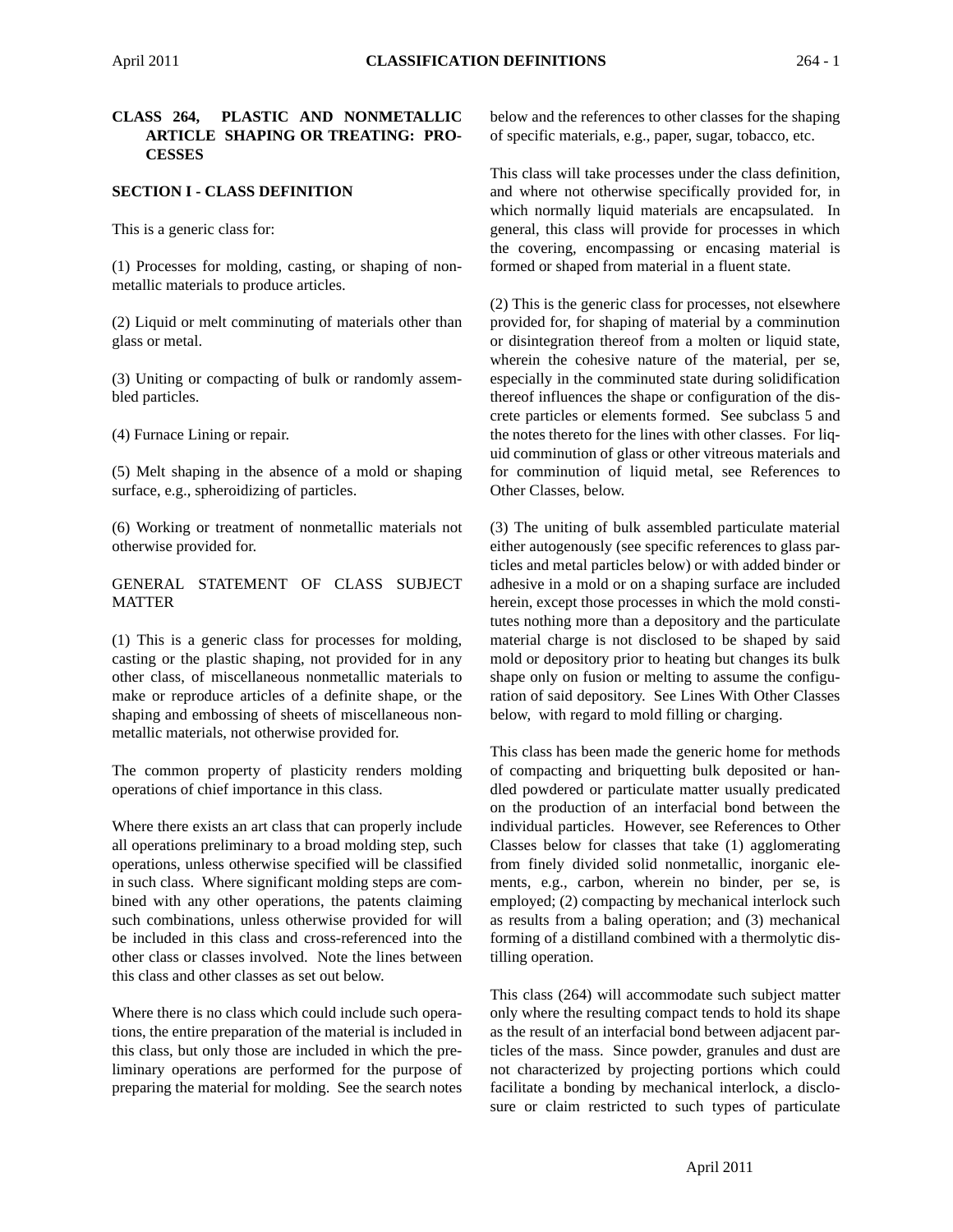material is regarded as evidence that the product is rendered self-sustaining by interfacial bonding.

With regard to glass particle uniting, in particular, a patent reciting placing of glass particles other than glass fibers or mineral wool in their final position in a mold, followed by autogenous uniting or sintering or fusion in the configuration or shape imparted by said mold, will be classified in this class (264) whether or not said particles are disclosed to maintain their individual identities to any degree. See References to Other Classes, below, for for processes including a glass working step as therein defined, and for the line where glass fibers or mineral wool are placed onto a mold surface which fibers or mineral wool particles are heated on or subsequent to contact with the surface to fuse the particles with each other.

4) This class will be considered generic to processes for furnace lining formation or repair. (See Subclass References to the Current Class, below.)

5) This class will take shaping of molten materials where no mold or molding surface, per se, is employed, e. g., spheroidizing or rounding of particles, see this class, subclass 15 and the notes thereto.

6) This class will take treatment of nonmetallic materials not otherwise provided for. See the notes to Lines With Other Classes, "Treatment of Shaped Articles," and Subclass References to the Current Class, below. Patents disclosing working, mulling or kneading, per se, of plastic materials will go to this class except where specific materials are recited.

Unless otherwise provided for, the recitation in a claim of a significant molding step will bring a patent to this class. Significant molding operations include named injection molding, centrifugal casting, slush casting, casting of fluids on a forming surface to form a sheet or web, "spinning" into a specifically named bath as set out below, evaporative or solvent extractive "spinning" and combinations of two or more broad molding or shaping steps and other combinations as set out herein.

Such terms as "molding", "casting" (used generically) "extruding", "sheeting" and "forming" are considered to be merely broad or nominal operations for purposes of this class.

The intent must also be considered. If, for example, "extruding" is for discharging material from a chamber in chunks or gobs rather than for shaping, this is not enough for this class.

The production of "shapes" merely suitable for handling or bulk shipping, e.g., "sheets" or "sheeting" of no particular structure will not be considered significant molding in a, per se, operation. Also, where articles identified by name only are produced, a process will not be considered significant for this class unless there are included limitations and/or modifications unique to molding or shaping said named article.

This class will take combinations of broad molding plus preliminary physical or mechanical treatment wherein said treatment is disclosed to perfect the molding.

Patents reciting physical or mechanical treatment subsequent to a broad molding step, e.g., extruding or "spinning" plus stretching, casting with removal of solvent from the cast liquid and heating subsequent to removal of a molded article from the mold to complete cure or to vulcanize, will be placed in this class. Nominal return to ambient temperature is not considered to be an after treatment or a subsequent treatment within the scope outlined here.

### **SECTION II - LINES WITH OTHER CLASSES AND WITHIN THIS CLASS**

#### GENERAL LINES

A process including a Class 264 molding step, combined with a separate assembly step, which assembly, if claimed, per se, would be proper for Class 29, is classified in Class 29.

Processes of forming single-crystals combined with simultaneous shaping are provided for in Class 117, except for the molding of non-semiconductor metal materials which are found in Class 164, subclasses 122.1+, also see Class 117 definitions.

### A. LINES WITH THE CHEMICAL COMPOSITION **CLASSES**

(As employed in this section, the term "composition" is intended to include both mixtures of ingredients and compounds, per se, e.g., Classes 106, 208, 252, 423, 424, 520, 585, etc.)

1) Patents limited to process claims reciting a broad or nominal molding step only.

a) Where a composition, per se, is molded and there is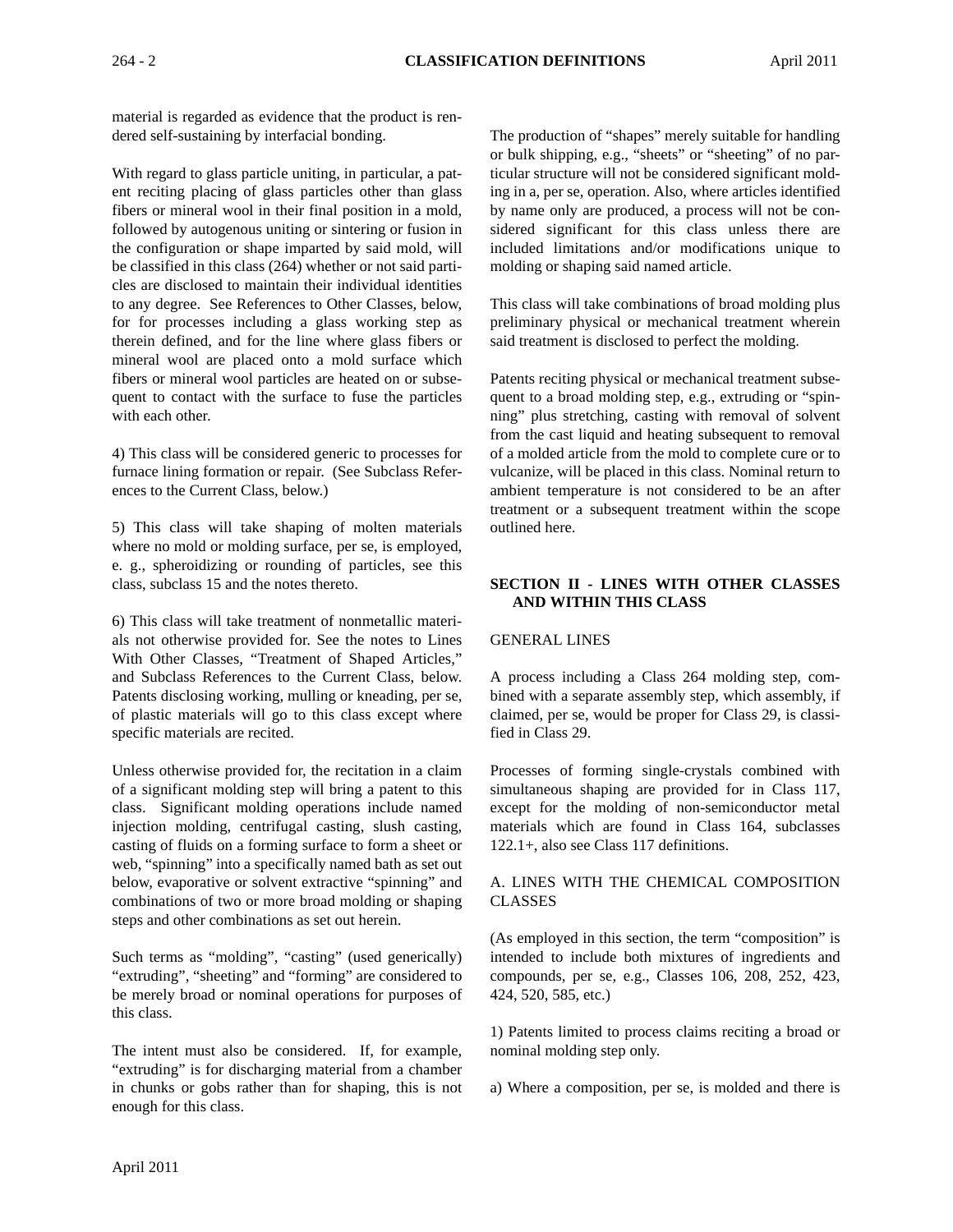no disclosure as to a chemical reaction being present, the patent will go to this class (264).

b) Where a chemical reaction, mixing or blending of ingredients to form a composition of matter is recited to take place in a mold or during the molding or shaping step, the patent will go to the composition class, even if temperature and pressure conditions are set out.

c) Similarly, where a chemical reaction, mixing or blending of ingredients to form a composition is recited to take place prior to the nominal shaping or molding step, the patent will go to the composition class.

2) Patents containing both composition claims and process claims reciting nominal molding only.

a) Patents containing both claims to a composition and also claims reciting broad or nominal molding of said composition will go with the composition class.

b)Patents containing both claims to a composition and claims reciting broad or nominal molding of said composition wherein there is a chemical reaction, blending or mixing of ingredients of said composition during or prior to the molding step, will go to the composition class, even if temperature or pressure conditions are set out.

c) Where patents contain both claims to a composition and claims reciting a nominal or broad molding of said composition, per se, and there is no disclosure of any chemical reaction taking place, and specific temperature and/or pressure conditions are set out, the patent will go to this class (264).

3) When there is doubt that a chemical reaction, mixing or blending of ingredients takes place, the burden of proof shall rest with this class.

4) When there is a significant molding step in a claim reciting a process for preparation of a composition even where a chemical reaction is set out, the patent will go to this class (264).

5) This class will take patents reciting the "spinning", e.g., the extruding of a settable material through a shaping orifice into a coagulating bath provided said bath is named or described or at least one ingredient of said bath is set out. Patents claiming only a specific setting bath composition will be classified herein in an appropriate subclass according to the disclosed utility thereof, provided the only disclosed utility for said setting bath composition is for such a purpose. See the notes and search notes to this class (264), subclass 78 with regard to incorporation of a dyeing agent or color producing reactant in the setting bath.

The recitation of "acidic" bath, per se, will not be considered sufficient but setting out of a particular pH or pH range of said "acidic" bath will be deemed significant for this purpose.

6) Where a claim recites treatment, per se, of articles which involves a chemical reaction, e.g., vulcanization or polymerization to final cure, and also includes a particular manipulative or handling step or specific shape retaining or supporting step, the patent will be placed in this class; see subclasses 236 and 347 of this class (264) in particular.

7) Where the treatment, per se, of compositions is a working, kneading or mulling, see the line set out in this class (264) subclass 349.

8) The process of preparing a ceramic or concrete block which includes mixing ingredients, shaping broadly and removal from molds of the shaped bodies followed by firing to fuse or sinter the composition or treatment with steam will go with the appropriate composition, e.g., Class 106, even though a particular temperature or pressure nominally applied is recited. However, the recitation of particular molding conditions or conditions of firing other than temperature or pressure such as, for example, use of an inert atmosphere, would place such process in this class (264). Firing a preform in a controlled atmosphere is appropriate subject matter for this class (264).

Class 106, Compositions: Coating or Plastic, subclasses 39+ takes ceramic compositions, per se, and processes for preparation thereof including firing at specific temperatures for specific time periods. However, this class (264) takes processes of firing a preform under certain conditions, see the line as set out in the notes and search notes to subclasses 603+ of this class (264).

9) See Class 252, Compositions, subclasses 62.51+ and notes thereto for magnetic compositions and methods for preparation thereof which do not include a significant molding step.

10) The line between Class 423, Chemistry of Inorganic Compounds, subclasses 445+ and this class for processes including both molding and carbonizing is as follows: (a) where significant molding occurs prior to a step or steps of carbonizing which make carbon as provided for in Class 423, the process is placed in Class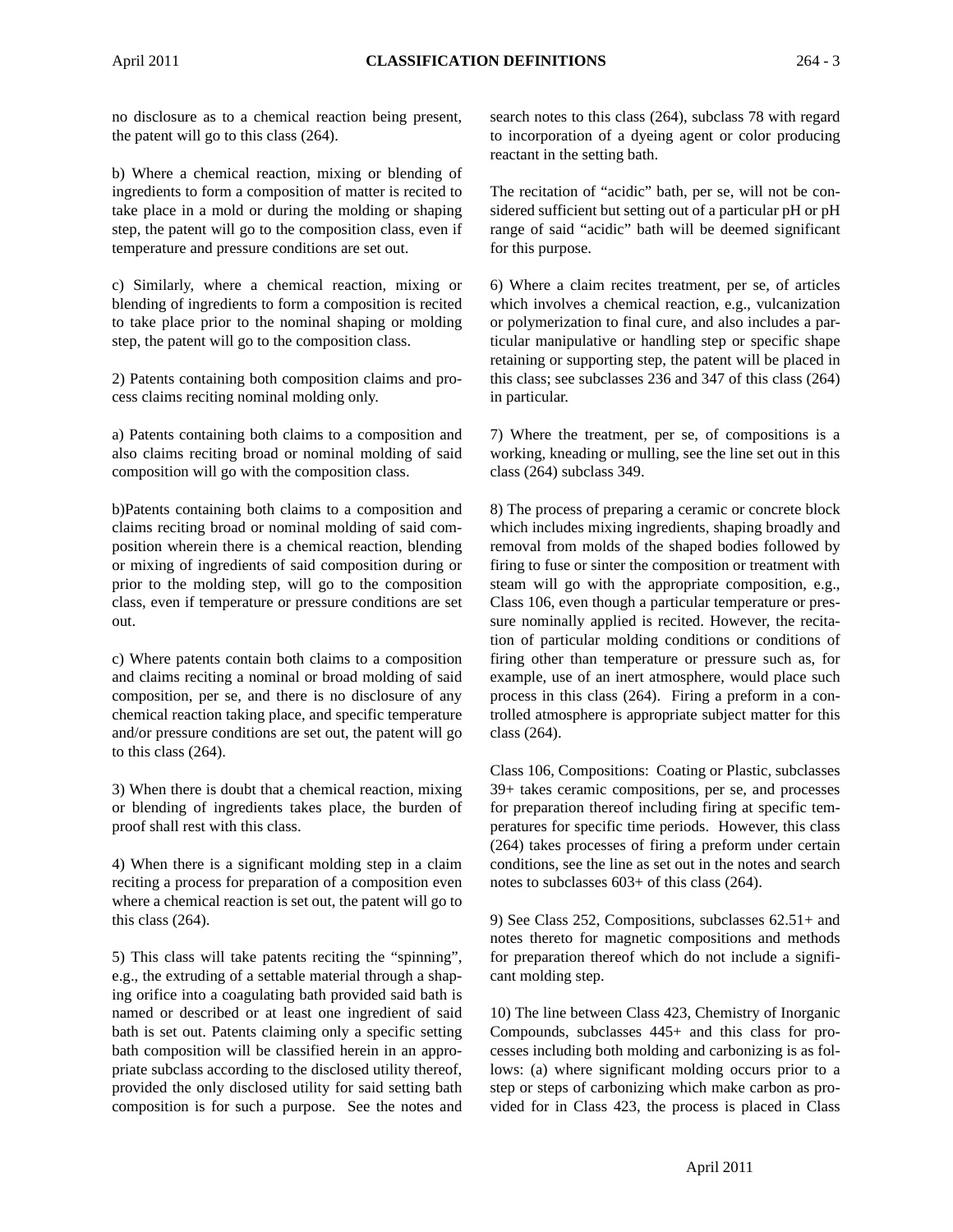423, subclasses 445+ unless the process is recited to produce an article of sufficient structure to be classified in a class providing for the structurally defined article (e.g., 428, etc.) in which latter case the process is placed in this class (e.g., molding a fiber with enlarged portions on the ends); and (b) where the molding takes place after carbonizing the line as set forth above in (1) to (6) will apply.

#### B. MOLD CHARGING OR FILLING

In general, the combination of a mold filling step plus a significant molding step will bring a patent to this class. However, the mere recitation of filling, per se, of a container or a mold with an incidentally hardenable or settable fluent material will not be sufficient to bring a patent into this class, unless the container or mold is set out to have a particular shape or configuration so as to impart said shape or configuration to the enclosed material, particularly when said container or mold is subsequently removed or stripped from the enclosed material. See the definitions and search notes of Class 141, Fluent Material Handling, With Receiver or Receiver Coacting Means, particularly in the Class Definition, section III, (3) and Class 222, Dispensing, sections 8 and 14.

#### C. GLASS MANUFACTURING

Other than bonding of glass particulate material under conditions as set out above in the definitions on particle uniting, any working of glass type materials in the plastic state including liquid comminuting thereof, pore forming, reshaping, autogenous bonding of glass particles, etc., will be classifiable in Class 65, Glass Manufacturing, and reference is made to the definitions of Class 65 for the line between this class and Class 65.

In general, the following will apply:

A patent disclosing working or treating of named materials for both this class and Class 65 will be classified in this class unless the only claimed species is glass or the only specific example relates to glass in which case the patent will go to Class 65. A patent claiming a combined process for this class and Class 65 will be classified in Class 65.

Class 65 will take formation of filaments and fibers from molten vitreous materials, e.g., glass. However, this class (264) will take processes directed to formation of filaments from siliceous materials in solution, e.g., silicates by precipitation from said solution or evaporation of solvent therefrom.

#### D. ADHESIVE BONDING

Class 156, Adhesive Bonding and Miscellaneous Chemical Manufacture, is the residual home for uniting preforms. This class (264) provides for uniting plural preforms under at least one of the following circumstances:

1) At least one of the preforms is reduced to a fluent state in a mold or confined molding space.

2) Joining preforms and simultaneously reshaping the joint by plastic flow.

3) Preforms are united by bonding material in which:

a) the preforms are spaced apart and fluent bonding material is thereafter introduced between them, or

b) fluent bonding material is shaped or retained between spaced preforms by a mold element, or

c) fluent bonding material is shaped and retained between preforms by a preform and has means to maintain a predetermined space between the preforms or

d) the preforms are of porous material, e.g., batts, mats or woven fabric united in a mold and fluent bonding material is used in quantity sufficient to fill the mold cavity and interstices of the porous material.

4) This class (264) provides for uniting running length preforms united in a die under the limitations of A, B, and C above except that if running length strands or webs are bonded and sheathed in a die by a coating operation, i.e., the bonding material is applied at hydrostatic pressure, the method is provided for in Class 156, Adhesive Bonding and Miscellaneous Chemical Manufacture.

5) Class 156, Adhesive Bonding and Miscellaneous Chemical Manufacture, provides for: (a) uniting preforms where one preforms is forced into another preform, as long as both preforms are unaltered in shape other than that which results from displacement of material due to the insertion of the preform. (b) stretching or drawing a self sustaining sheet into contact with a preform body and uniting the contacting surfaces. (c) all tire building processes which include a step of "building" or bringing preformed tire components into assembled relationship.

#### E. METAL WORKING OR SHAPING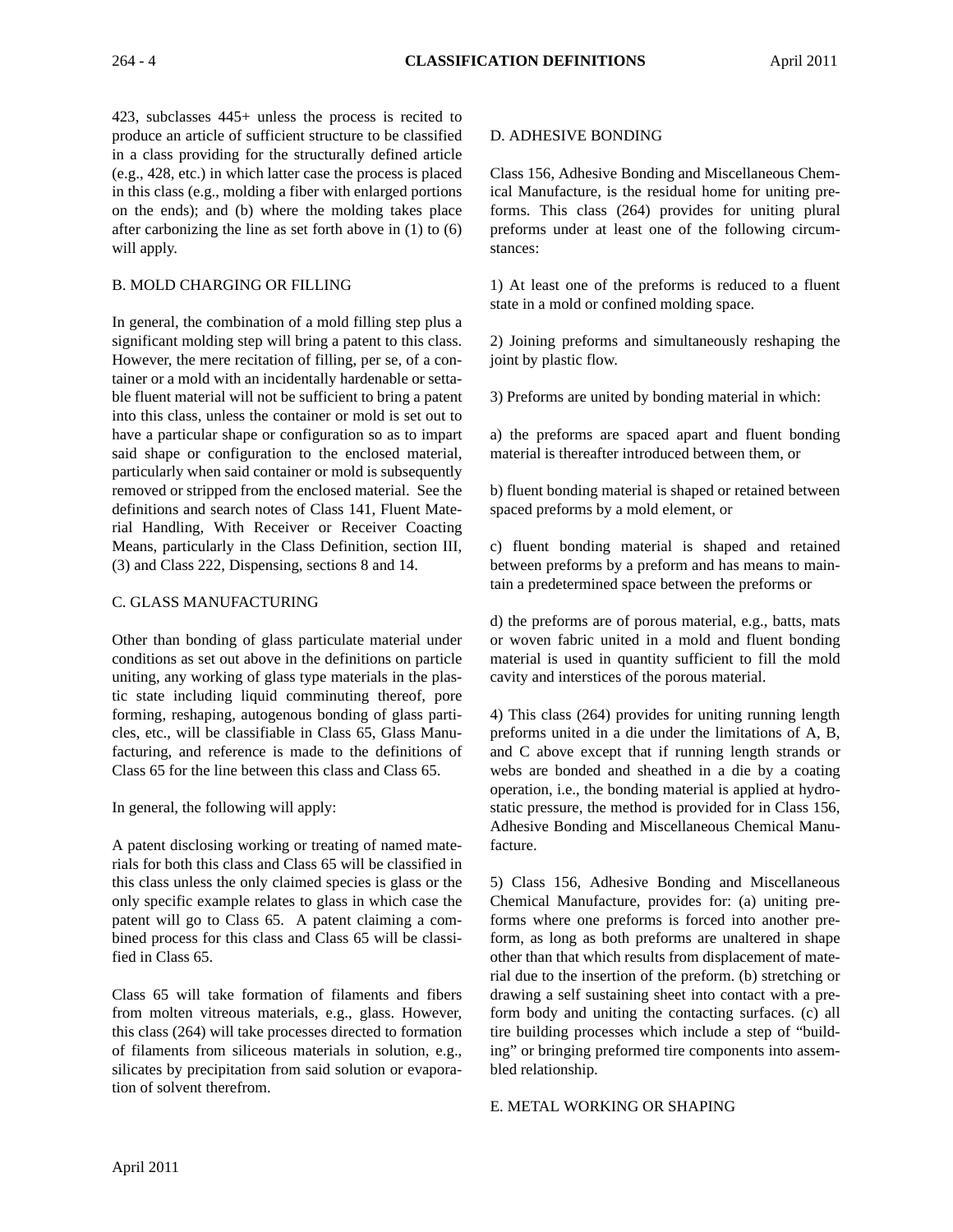The general line between this class and the metal working or shaping classes will be as follows;

1) Where the claims recite deformation of materials broadly, the disclosure setting out both metals and nonmetals, the patent will go to the appropriate metal working class.

2) Where the claims are limited to deformation of metals only, the patent will go to the appropriate metal working class.

3) Where the claims are limited to deformation or shaping of nonmetals only within the class definition, the patent will go to this class (264).

4) Where there is a claim drawn to a metal and an equally comprehensive and mutually exclusive claim drawn to a nonmetal only, the patent will go to the appropriate metal working class.

5) Where deformation of both a metal and a nonmetal are included in the same claim, the patent will go to the appropriate metal working class, e.g., Class 29, Metal Working, depending on the claim as set out, with plural diverse operations generally going to Class 29.

6) Where the claim is broad or nondefinitive as to material, the patent will go to the appropriate metal working class, as stated above, and this will include disclosures of deforming: (A) A laminate of a metal with a nonmetal; (B) A "composite material" such as a metal nonmetal article or workpiece except where by disclosure only the nonmetal component is deformed or shaped.

7) Where a process as set out above and not otherwise coming to this class is concerned and which involves plural diverse operations, the patent will go to Class 29 or a successor class except where subordinate classes could provide for certain diverse operations.

8) Where a patent recites casting or shaping of metal mold together with the use of said mold in shaping materials, e.g., synthetic resins, the combination will be considered classifiable in this class (264).

### F. COATING

1) Coating, per se, Processes of coating, per se, are classified in Class 427, Coating Processes, if not more specifically provided for elsewhere. Two species of coating, per se, are provided for in this class (264). (1)

Furnace lining formation or repair by a coating process is provided for in Class 264, subclass 30. (2) The formation of pipe coating by troweling is provided for in Class 264, appropriate subclasses.

2) Coating and Shaping Distinguished Processes of coating, per se, may be distinguished from processes of shaping, per se, by application of the following guides:

a) The claimed process of applying a fluent material to a self-sustaining body supported by a disclosure that upon setting of the fluent material the self-sustaining body is to be separated (e.g., stripped) therefrom to form from said fluent material an article intended for subsequent use, is considered shaping and not coating. In the absence of any clear disclosure of separating the process constitutes coating, per se. A claimed process directed to contacting a base with a fluent material but supported by a disclosure of both stripping and nonstripping is originally classified as directed to a process of coating, per se, and is cross-referenced to this class (264). Contacting a base with a fluent material combined with the claimed step of stripping is a shaping process.

b) The process of applying a fluent material to a selfsustaining base in which the extent of lateral displacement of the fluent material is determined by a dam or retaining wall is considered shaping and not coating. The retaining wall may either unite with the fluent material to form a composite article or may be independent of the article formed. The application of fluent material to a base uniting therewith to form a layered article which base is of such configuration that it could serve as a retaining wall but does not actually so function, is considered a process of coating and not shaping.

c) The line with regard to shaping a layer of material about an indefinite length preform as it advances through a shaping orifice is as follows: Class 264 provides for advancing a preform through an orifice and simultaneously and positively forcing shaping material through said orifice so as to shape the material around the preform as it issues from the orifice. Class 427 provides for drawing a preform through a coating material and then through a shaping orifice to shape the coating material adhering to the preform.

d) Where a patent contains a claim for a process, of Class 264 and an equally comprehensive claim of Class 427 the patent shall be assigned to Class 427 and cross referenced to Class 264.

3) Coating and Shaping Combined.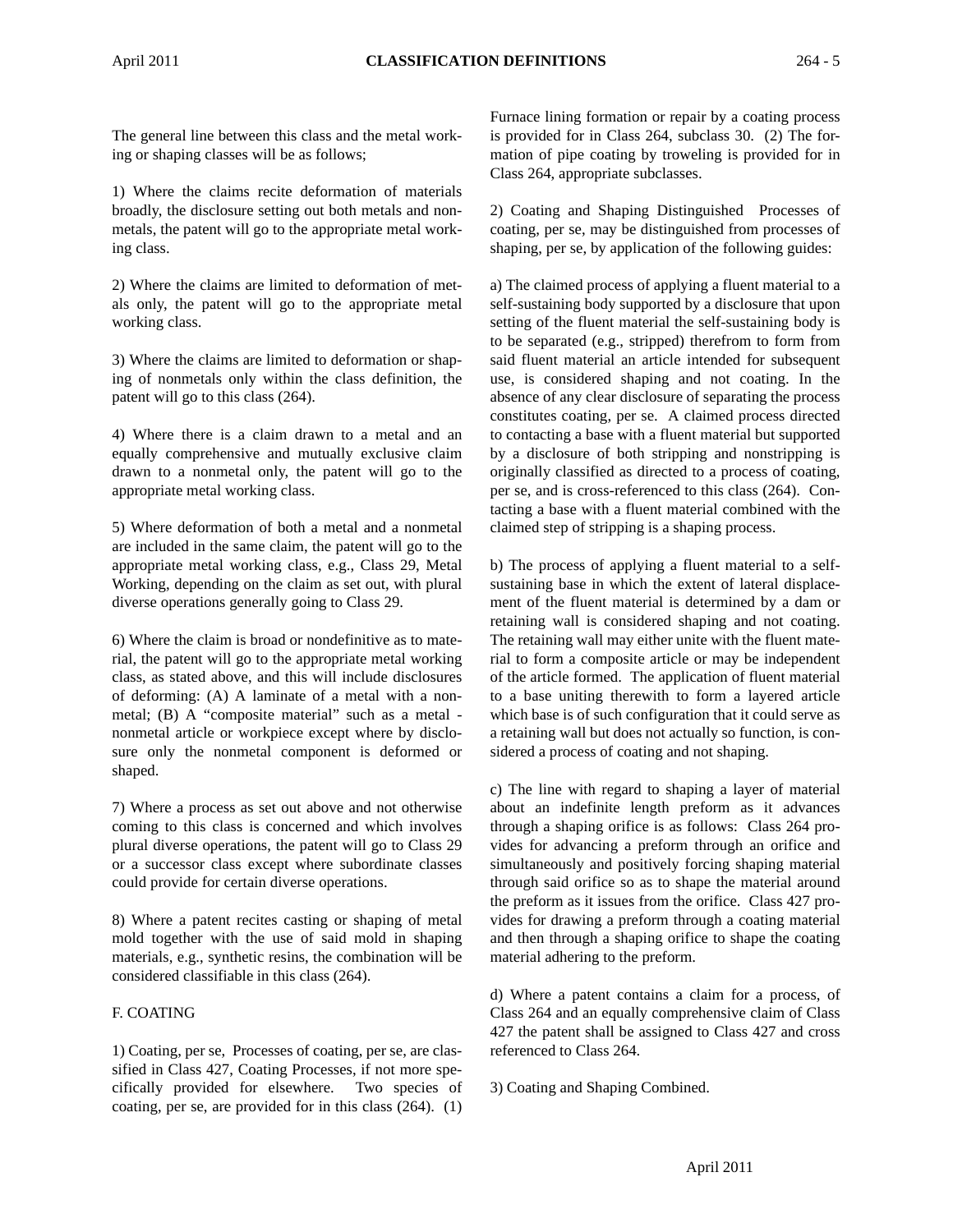a) Processes including shaping or molding followed by a significant coating procedure where the mere fact of molding or shaping a body is claimed are construed as processes of coating previously shaped bodies and are classified as processes of coating, per se.

b) Processes of forming pipe coatings combined with troweling are included in this class (264).

c) See this class (264), subclass 129, Note (1), for a discussion of shaping and coating combinations not included in a) or b).

4) Coating and Firing Combined Processes including the combination of firing and coating, regardless of the sequence of the respective steps, are classified in Class 427.

### G. ARTICLES

This class does not take patents having article claims. Specific articles are classified with the respective arts to which they apply. Articles of specific configuration or structure produced by methods of this class, of plastic materials within the class definition, and of no particular art used or form which would be otherwise classified, e.g., stock materials, are provided for in Class 428 Stock Material or Miscellaneous Articles. Articles of no significant structure, identifiable otherwise by the chemical structure, identifiable otherwise by the chemical structure or composition thereof, per se, are classifiable with the compound or composition. Composite articles produced by the methods of this class may be analogous in structure to those produced by coating or laminating procedures and Class 428, Stock Material or Miscellaneous Articles, is pertinent thereto.

### H. TREATMENT OF SHAPED ARTICLES

This class will take miscellaneous treatments, per se, of shaped nonmetallic articles unless said treatment is otherwise provided for in a proper functional art class. See this class (264) subclass 340 and the notes and search notes thereto and to the indented subclasses.

I. FOR PROCESSES OF MOLDING OR SHAPING OTHER SPECIFIC ARTICLES OR MATERIALS IN CLASSES NOT SET OUT ABOVE, MISCELLA-NEOUS SEARCH NOTES, AND INDEX TO CLASSES REFERRED TO ABOVE:

See References to Other Classes, below.

### J. HAZARDOUS OR TOXIC WASTE CONTAIN-MENT

See References to Other Classes, below.

#### K. CLATHRATES AND INTERCALATES

Clathrates and intercalates (inclusion compounds), per se, are classified hierarchically and subject to the limitations set forth in the compound (element) classes based both on the encapsulant and encapsulate. For example, a clathrate of urea and hydrogen peroxide is classified in Class 564, subclass 32, urea and an organic compound in Class 564, subclass 1.5, dextran and iodine in Class 536, subclass 112, etc. Where a patent does not state that a material is either a clathrate or an intercalate, the assumption is made that the material is either a coated or encapsulated product classified in Class 428, subclasses 402+.

#### **SECTION III - SUBCLASS REFERENCES TO THE CURRENT CLASS**

SEE OR SEARCH THIS CLASS, SUBCLASS:

- 30 see the notes and search notes for classes which provide for furnaces and furnace lining.
- 103 for processes under the class definition which include a step of twining, braiding, plying or twisting multiple elements about each other or the step of textile fabric formation.
- 232+, 340+ and 349, see the notes for treatment of nonmetallic materials not otherwise provided for. See particularly the notes to subclass 349 for patents disclosing working, mulling or kneading, per se, of plastic materials will go to this class except where specific materials are recited.

### **SECTION IV - REFERENCES TO OTHER CLASSES**

SEE OR SEARCH CLASS:

- 12, Boot and Shoe Making, for the making of shoes from preformed sheets or blanks and processes of making shoes involving one or more of the following operations recited broadly; molding, casting, vulcanizing.
- 19, Textiles: Fiber Preparation, subclasses 144+ as the generic home for bringing fibers together either with relation to each other or with some other material.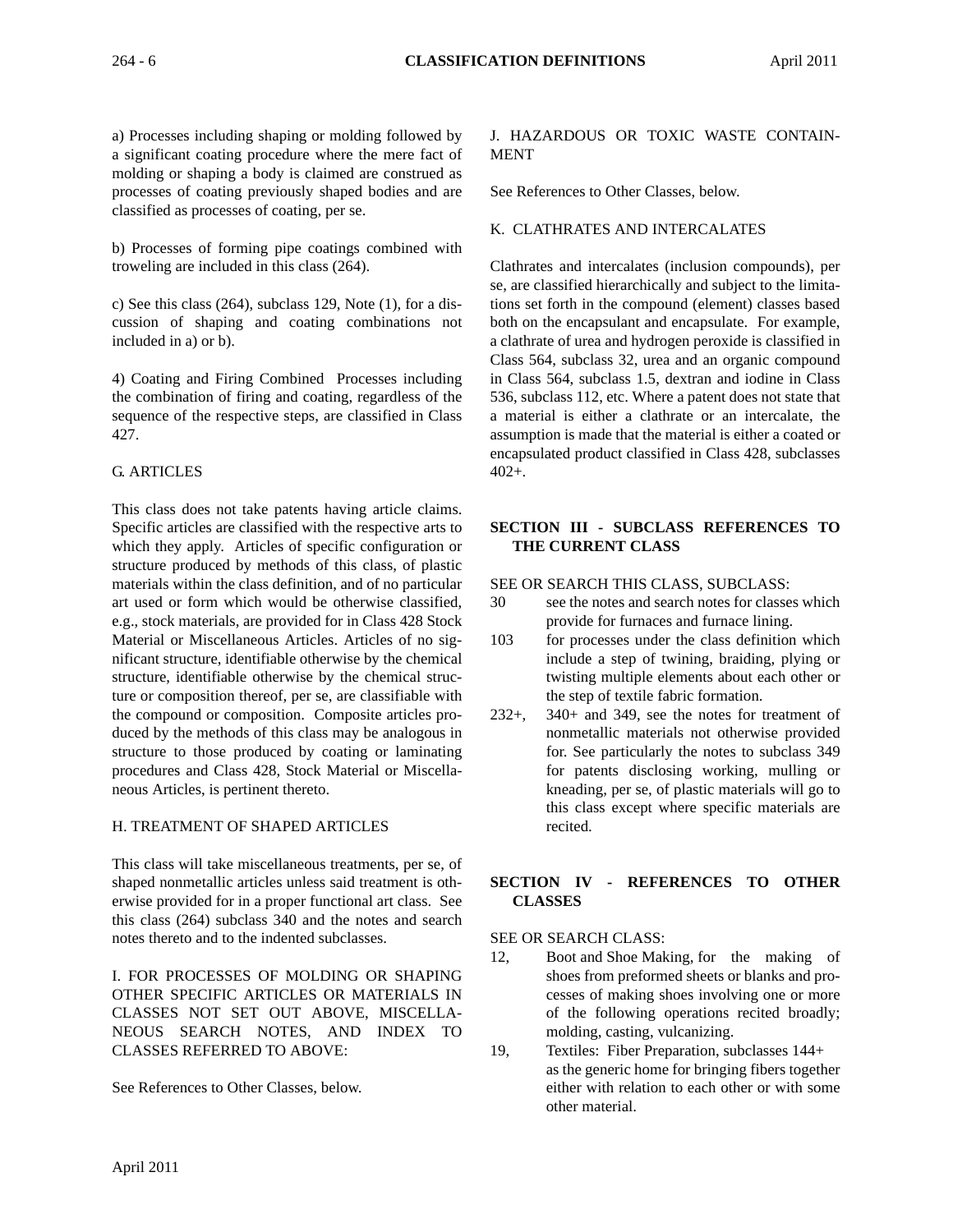- 23, Chemistry: Analytical and Physical Processes, subclasses 313+ take agglomerating from finely divided solid nonmetallic, inorganic elements, e.g., carbon, wherein no binder, per se, is employed.
- 26, Textiles: Cloth Finishing, subclasses 71+ for apparatus for stretching a running web of natural or synthetic cloth.
- 28, Textiles: Manufacturing, subclasses 118+ and 121 for making tampons or wads of compacted material.
- 29, Metal Working, Lines With Other Classes, "Metal Working or Shaping," above.
- 34, Drying and Gas or Vapor Contact With Solids, for processes of drying of organic and inorganic plastic materials, per se. Generally the combination of forming by a Class 264 operation and drying is classified in Class 264 except where a filament is formed by a spinning operation which is not significantly claimed and the product dried in a significantly claimed manner, which operation is provided for in Class 34.
- 44, Fuel and Related Compositions, subclasses 550+ for a solid fuel consolidation or shaping process which goes beyond mere molding of a starting composition, especially subclasses 596+ for a process which includes pressing using a specified condition or technique.
- 51, Abrasive Tool Making Process, Material, or Composition, for a process of forming an abrasive tool.
- 52, Static Structures (e.g., Buildings), for various molding processes there provided for and see the notes to subclass 31 of Class 264 for the line between these classes.
- 53, Package Making, subclasses 452+ for processes of shaping preformed material to form a receptacle and subsequently filling. This class (264) provides for processes wherein a cover material, i.e., primary encompassing or encasing material, is shaped from a material in a fluent or nonpreformed plastic state preliminarily to or simultaneously with a packaging operation; where a laminating step, e.g., cut seaming, is included in any stage of this indicated procedure, the process is provided for in Class 156, Adhesive Bonding and Miscellaneous Chemical Manufacture. The formation of cover adjuncts, as defined in that class (53), by a molding operation is provided for Class 53, subclasses 410+ (in particular, see subclass 423).
- 57, Textiles: Spinning, Twisting, and Twining, subclass 362 for twining and twisting of filaments and fibers, per se. See Subclass References to the Current Class, above.
- 62, Refrigeration, for processes involving solidifying a fluid by cooling and molding which are peculiar to forming an ice (H2O or CO2) product and utilizing a liquid as the raw material. See this class, subclass 604 for other molding processes including a step of cooling the molded material to below 0°C.
- 65, Glass Manufacturing, for liquid comminution of glass or other vitreous materials, and for processes including a glass working step as therein defined, and Lines With Other Classes and Within This Class in Class 65 for the line where glass fibers or mineral wool are placed onto a mold surface which fibers or mineral wool particles are heated on or subsequent to contact with the surface to fuse the particles with each other.
- 69, Leather Manufactures, for processes of embossing and shaping leather.
- 75, Specialized Metallurgical Processes, Compositions for Use Therein, Consolidated Metal Powder Compositions, and Loose Metal Particulate Mixtures, subclasses 331+ for comminution of liquid metal.
- 75, Specialized Metallurgical Processes, Compositions for Use Therein, Consolidated Metal Powder Compositions, and Loose Metal Particulate Mixtures, for pertinent subclass (es) as determined by schedule rewiew.
- 76, Metal Tools and Implements, Making, subclasses 101.1+ for processes which may include a plastic working step.
- 79, Button Making, for processes there provided for which may include a plastic molding step.
- 83, Cutting, for processes of, per se, cutting, severing, or incising. Cutting of a material with reshaping flow of the material is provided for in this class (264); although a disclosure of an inherent flow of material in the act of cutting, is not considered sufficient shaping for inclusion in this class. See the notes to Class 83, Class Definition, B, Cutting of green ceramic, earthenware, or cemetitious preformed material, with or without reshaping the material, is provided for in this class (264).
- 100, Presses, subclasses 35+ for processes for compressing various materials there provided for to form compacts of smaller volume. The shaping of materials to produce articles by molecular flow is generically in this class (264) where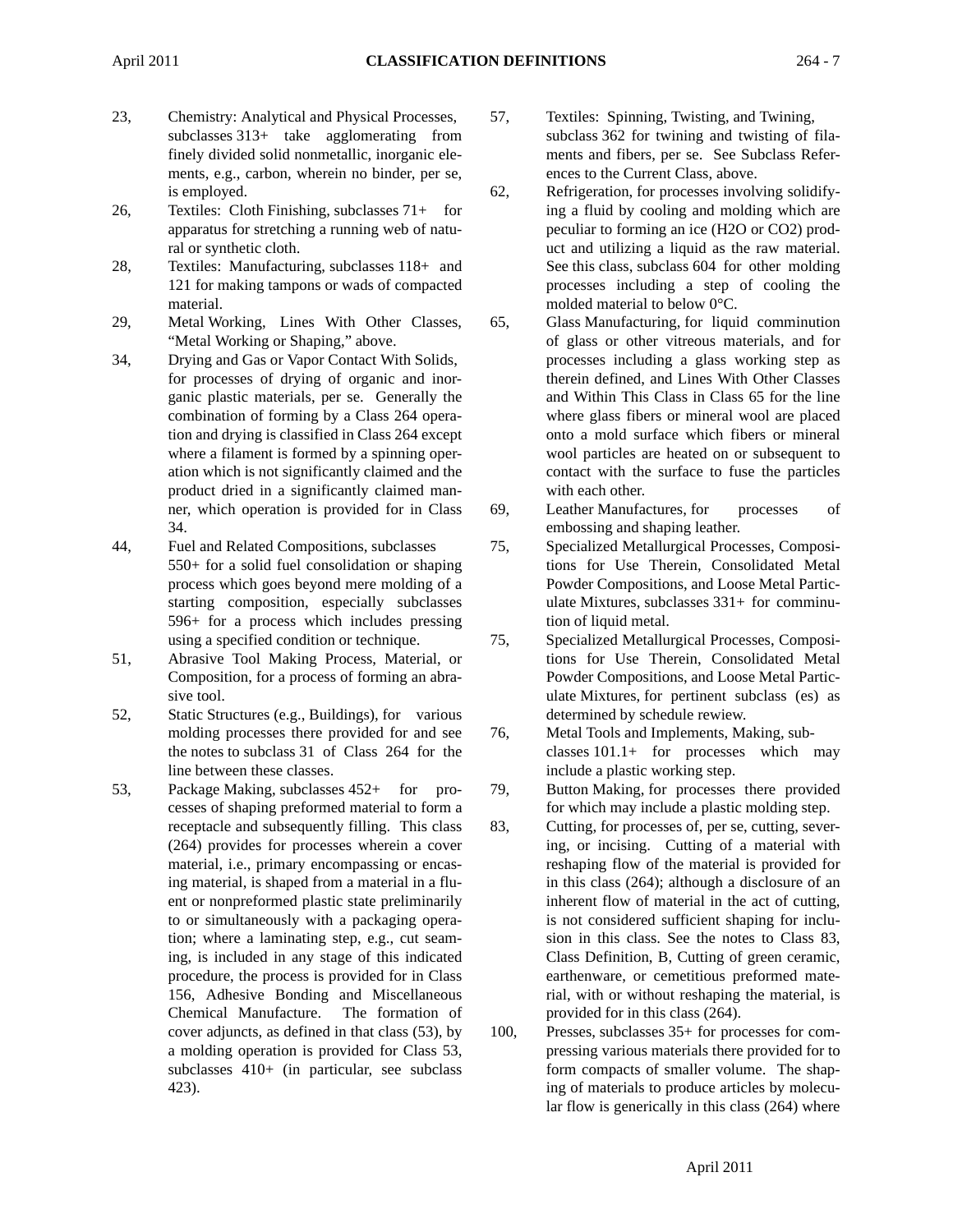the materials are nonmetallic. Class 100 takes compacting by mechanical interlock, such as a bailing operation.

- 100, Presses, subclasses 35+ takes compacting by mechanical interlock such as results from a baling operation.
- 101, Printing, subclasses 17 and 32 for processes for producing characters or designs by means of printing dies adapted to deform the material.
- 106, Compositions: Coating or Plastic, see Lines With Other Classes and Within This Class, "Lines With the Chemical Composition Classes" section 8.
- 127, Sugar, Starch, and Carbohydrates, subclass 59 for processes directed to be crystallization of sugar in molds.
- 131, Tobacco, appropriate subclasses, for shaping tobacco products and see especially subclasses 77+ for processes for molding or otherwise forming tobacco in the manufacture of cigarettes and cigars.
- 141, Fluent Material Handling, With Receiver or Receiver Coacting Means, Lines With Other Classes and Within This Class, "Mold Charging or Filling."
- 144, Woodworking, subclass 358 for processes for impressing, indenting or raising-in-relief for ornamentation of wood materials, and subclasses 349 and 381 for processes for bending wood.
- 156, Adhesive Bonding and Miscellaneous Chemical Manufacture, see Lines With Other Classes and Within This Class, Adhesive Bonding, above.
- 162, Paper Making and Fiber Liberation, for processes of forming an interfelted fibrous product by deposition from a liquid suspension and also processes of fiber liberation. Shaping or reshaping of a fibrous water laid product which is still wet from the forming operation is provided for in Class 162, while rewetting a dried product before reshaping or shaping dry to form a noncommercial product is in Class 264. Processes wherein destruction of the product of a Class 162 forming operations are found in Class 264. Chemically liberating, purifying or recovering fibers followed by a Class 264 shaping operation is found in Class 264.
- 164, Metal Founding, subclass 6 for processes of making mold, generally of sand, to be used in a metal casting operation and subclasses 47+ for metal casting operation. Class 164, subclasses 91+ provide for processes of casting metal around a nonmetallic body. That class (164)

also provides for a Class 264 operation followed by a Class 164 step.

- 166, Wells, subclasses 285+ for processes of cementing a well.
- 201, Distillation: Processes, Thermolytic, subclasses 5+ take mechanical forming of a distilland combined with a thermolytic distilling operation.
- 204, Chemistry: Electrical and Wave Energy, processes involving an application of electrical or wave energy to effect a chemical reaction, per se, and also processes involving electrophoresis.
- 208, Mineral Oils: Processes and Products, see Lines With Other Classes, "Lines With the Chemical Composition Classes" above.
- 216, Etching a Substrate: Processes, Lines With Other Classes, Chemical Manufactures, Part A, paragraph 2 for detailed line between this Class 264 and Class 216.
- 222, Dispensing, see Lines With Other Classes, "Mold Charging and Filling" above.
- 242, Winding, Tensioning, or Guiding, for coiling or uncoiling an elongated material to or from storage, or for making a definite length article.
- 249, Static Molds, appropriate subclasses, for static molding apparatus.
- 252, Compositions, see Lines With Other Classes and Within This Class, "Lines With the Chemical Composition Classes" 9.
- 260, Chemistry of Carbon Compounds, see Lines With Other Classes and Within This Class, "Lines With the Chemical Composition Classes" above.
- 366, Agitating, subclasses 69+ for the method of working and kneading of rubber or heavy plastic. Such working or kneading combined with shaping or treating steps is provided for in Class 264.
- 404, Road Structure, Process, or Apparatus, subclasses 72+ for a road making process which may include a molding step. See Class 264, subclass 31 for the line between Classes 264 and 404.
- 423, Chemistry of Inorganic Compounds, see Lines With Other Classes and Within This Class, "Lines With the Chemical Composition Classes" above.
- 424, Drug, Bio-Affecting and Body Treating Compositions, subclasses  $1.11+$ ,  $2+$ ,  $40+$ , and  $400+$ for class defined compositions and methods comprising shaped or special form structures. Also note discussion in the class definition for Class 264 in Lines With Other Classes and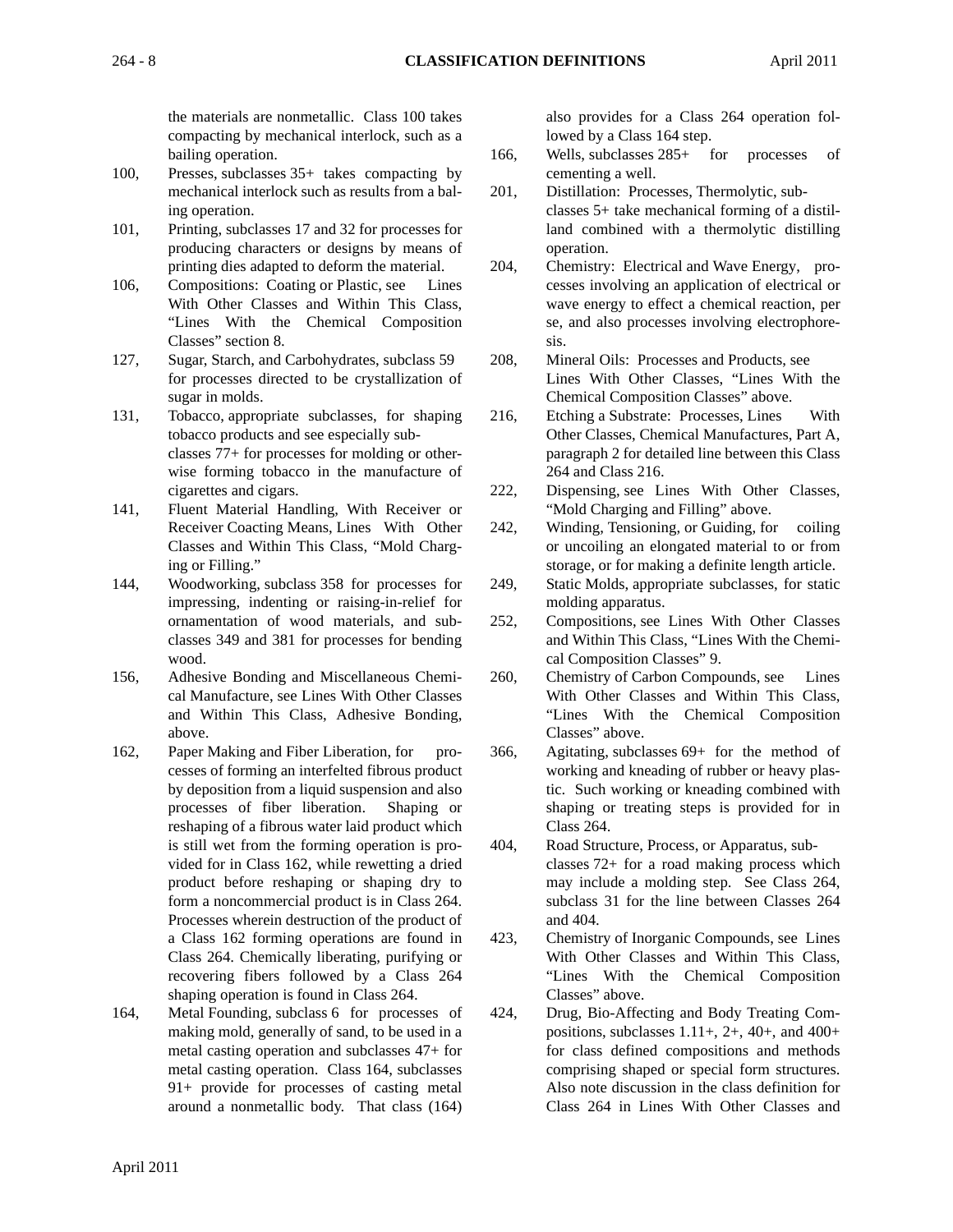Within This Class, "Lines With the Chemical Composition Classes" above.

- 426, Food or Edible Material: Processes, Compositions, and Products, appropriate subclasses, especially subclasses 276+, 279+, 297, 337, 414, and 512+ for processes involving the molding or shaping edible material.
- 428, Stock Material or Miscellaneous Articles, Lines With Other Classes and Within This Class, "Articles." above.
- 432, Heating, subclass 13 for a residual process for the melting, per se, of solid material.
- 433, Dentistry, subclass 214 for processes for taking impressions in the mouth which may include a molding step.
- 434, Education and Demonstration, subclasses 81+ for processes for teaching sculpturing there provided for which may include a molding step.
- 493, Manufacturing Container or Tube From Paper; or Other Manufacturing From a Sheet or Web, for combined operations in the manufacture of an article of commerce from paper or other sheet or web material and particularly sub-

classes 395+ for bending of a sheet or web without thinning or thickening flow of the material.

- 505, Superconductor Technology: Apparatus, Material, Process, subclasses 300+ for processes of producing high temperature ( $T_c > 30$ K) superconductors; particularly subclass 401 for shock processing, subclass 412 for laser ablative removal, subclass 425 for shaping particulate by spraying, dropping, or slinging of solution, suspension, or melt; or subclasses 490+ for shaping, consolidating, or sintering processes.
- 520, Synthetic Resins or Natural Rubbers, see Lines With Other Classes and Within This Class, "Lines With the Chemical Composition Classes" above.
- 585, Chemistry of Hydrocarbon Compounds, see Lines With Other Classes and Within This Class, "Lines With the Chemical Composition Classes" above.
- 588, Hazardous or Toxic Waste Destruction or Containment, subclasses 249+ for the containment of hazardous or toxic waste by molding or shaping.

#### **SECTION V - GLOSSARY**

**BATT** 

A term of art for a web or sheet of material generally formed by random interfelting of mass deposited discrete fibers or from tangled or matted filaments, e.g., cotton batting.

#### BENDING

Distorting or deforming of a workpiece or self sustaining body by curving or moving a portion thereof through its entire thickness relative to another portion during which the thickness thereof remains substantially the same and no significant plastic flow occurs.

#### CASTING

A process of molding or forming wherein impressions are made with fluent or molten materials as by pouring into a mold with hardening or setting of said material in said mold.

#### EXTRUDANT

A shaped body of material formed by forcing a supply of said material through a confining orifice whereby the cross-sectional area of the extruded portion corresponds to the dimensions of the orifice.

#### FIBER

A discrete particle, generally bulk or mass handled because of its small size, wherein the particle has a length considerably greater than its breadth or cross-sectional diameter.

### INDEFINITE LENGTH WORK

A self sustaining body, which because of its relatively large length is handled at a point intermediate of its ends, and includes single or one piece bodies formed in a continuous manner.

#### PREFORM

An article or stock material or bland which is self sustaining and which may be subjected to a shaping or reshaping operation.

### RESHAPING

A process in which a self sustaining body or a preform is subjected to a deforming, e.g., by plastic flow, bending, stretching, twisting, corrugating, so as to alter its overall shape.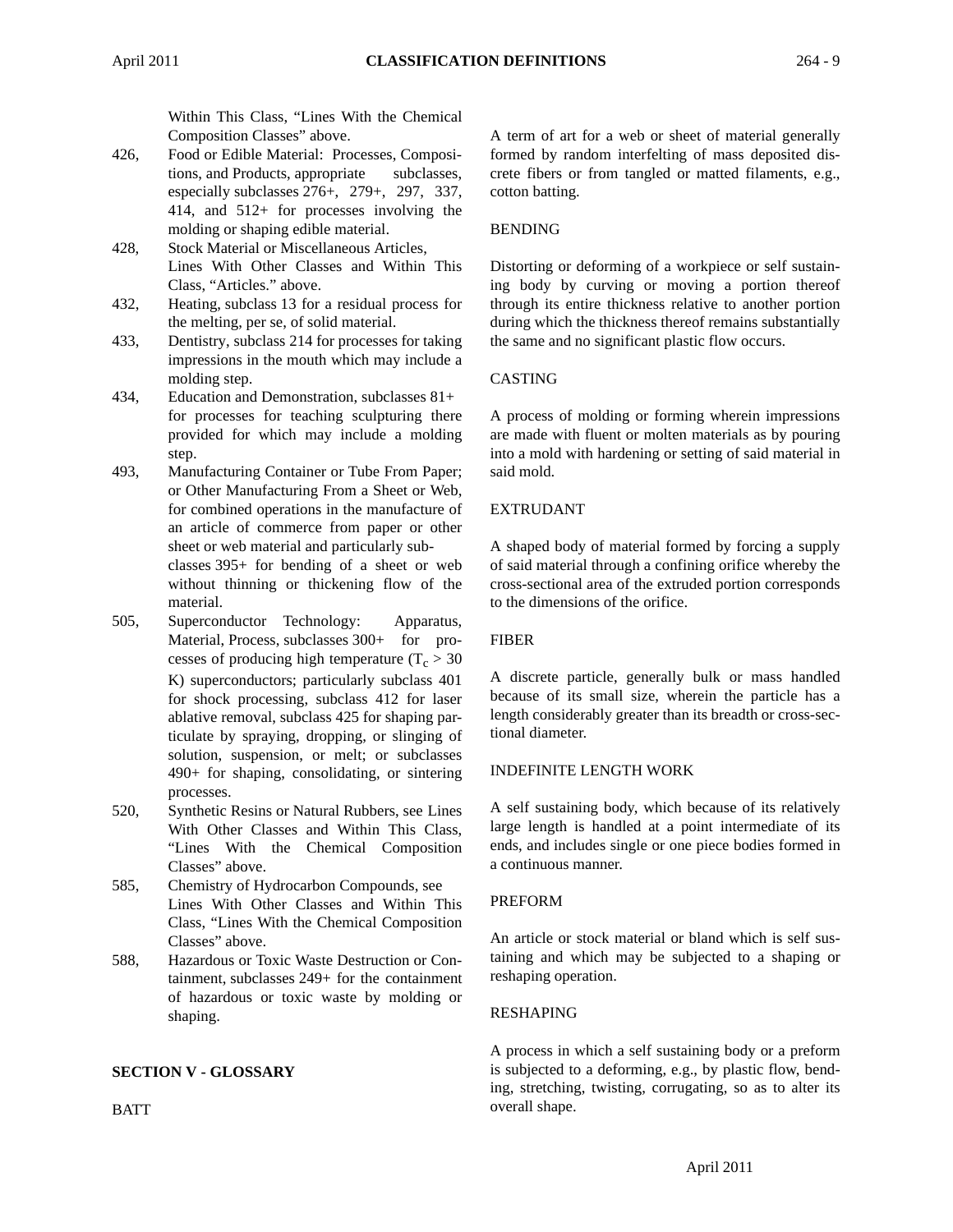### SPINNING

A molding operation for forming of continuous or indefinite length articles, generally filaments, by extrusion through an appropriately sized orifice. Some types of spinning are spinning into a reactive bath, melt spinning, evaporative spinning or solvent-extractive spinning.

### TREATMENT

A physical, chemical or mechanical step applied to molding material or an article or preform, (see conditioning).

#### SUBCLASSES

### **.5 SHAPING OR TREATING RADIOAC-TIVE MATERIAL (E.G., FISSIONABLE OR FERTILE, ETC.):**

This subclass is indented under the class definition. Processes directed to molding or treating articles having a composition including a radioactive ingredient.

- (1) Note. Included herein for example are fissionable and fertile ingredients, inclusive of nuclear reactor fuel, breeder or blanket materials. See the glossary in the definitions of Class 376, Induced Nuclear Reactions: Processes, Systems, and Elements, for definitions of these terms.
- (2) Note. See the definitions of this class for the line between this class and such composition Classes as 106, Compositions: Coating or Plastic and 252, Compositions.

### SEE OR SEARCH CLASS:

- 75, Specialized Metallurgical Processes, Compositions for Use Therein, Consolidated Metal Powder Compositions, and Loose Metal Particulate Mixtures, subclass 235 for a consolidated metal particle composition containing oxide of an Activide.
- 252, Compositions, subclasses 625+ for radioactive compositions and miscellaneous methods of treating same.
- 376, Induced Nuclear Reactions: Processes, Systems, and Elements, subclasses 409+ for nuclear fuel component structures including radioactive materials; and subclasses 900+ for cross-reference art collections of particular materials or material shapes for fission reactors.
- 419, Powder Metallurgy Processes, appropriate subclasses for powder metallurgy methods of making nuclear fuel elements or charges.
- 427, Coating Processes, subclass 5 for coating processes wherein the base or coating is radioactive.
- 428, Stock Material or Miscellaneous Articles, appropriate subclasses, especially subclasses 411+ for a composite web or sheet characterized merely by the composition of the layers, in which one of the layers may be a radioactive material.

### **1.1 OPTICAL ARTICLE SHAPING OR TREATING:**

This subclass is indented under the class definition. Processes directed to forming articles capable of producing an optical effect other than mere transparency or planar reflection.

- (1) Note. The effect may be of (a) substantially total divergence, convergence or internal reflection of light rays passing through or directed at said articles, or (b) transmitting or reflecting light rays vibrating in one plane only, e.g., polarized light, said articles having a desired contour, shape, internal molecular arrangement, or of a specific composition necessary to bring about said optical effects.
- (2) Note. This subclass provides for a process in which a nonoptical article is molded against an optical article.

SEE OR SEARCH THIS CLASS, SUB-CLASS:

- 73+, and 108+, for producing articles having nacreous or pearlescent surface effects.
- 322 for a process of preliminary softening of a workpiece and then applying heat and/or pressure to the workpiece to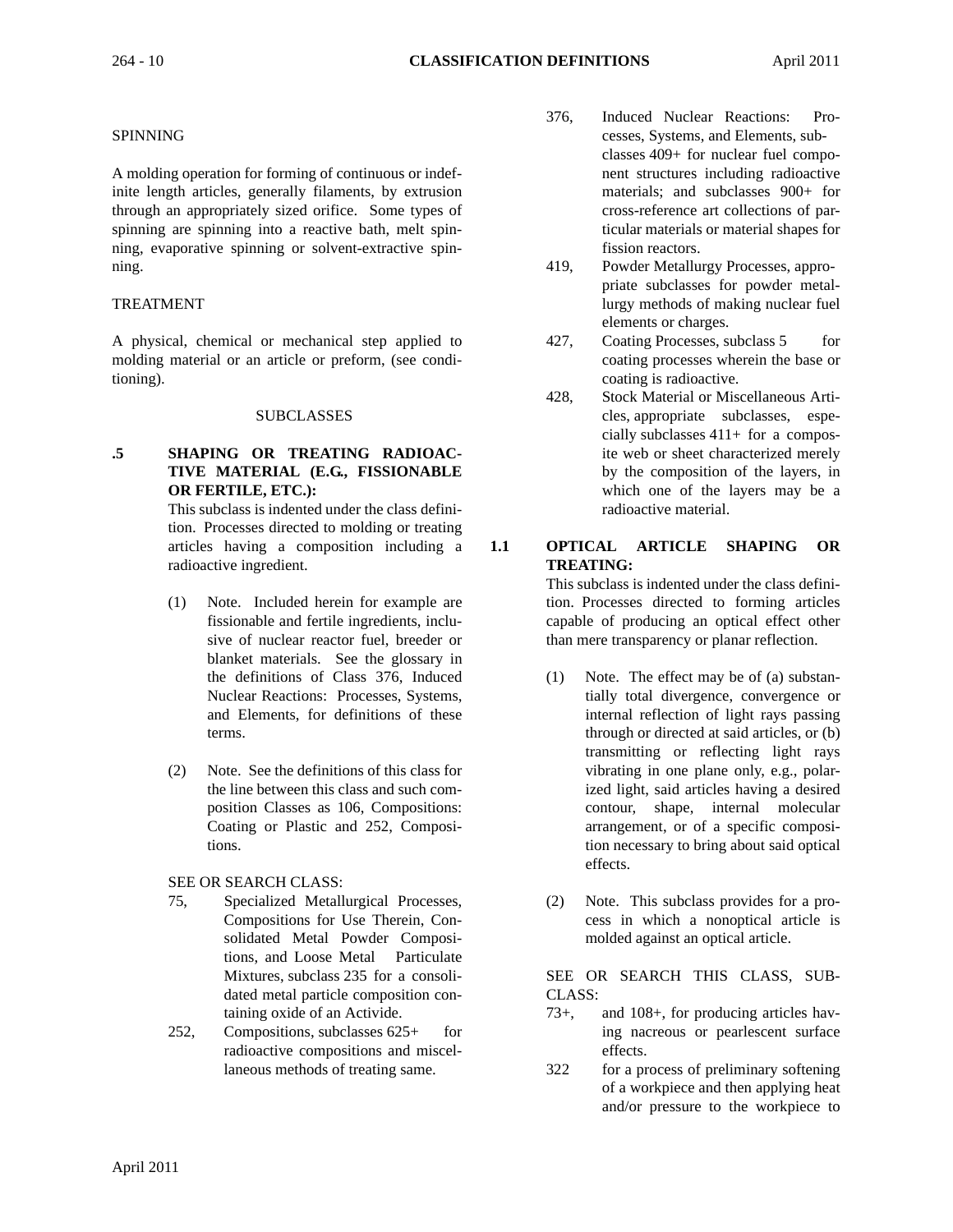form a curvilinear article which has the shape of a lens.

SEE OR SEARCH CLASS:

- 65, Glass Manufacturing, subclasses 37+ for processes within the class definition for lens making.
- 359, Optical: Systems and Elements, appropriate subclasses for optical elements, per se.
- 428, Stock Material or Miscellaneous Articles, appropriate subclasses for a stock material product or article having light-transmitting properties; especially subclass 34 for a product having spaced, gas-enclosing, lighttransmissive sheets sealed at their edges; subclass 38 for an article having a light-transmissive or translucent mass with an opaque border or frame; and subclasses 426+ for a nonstructural composite web or sheet including a layer comprising glass.
- **1.21 Nonresinous material only (e.g., ceramic, etc.):**

This subclass is indented under subclass 1.1. Processes directed to shaping or treating an optical article which is composed solely of nonresinous material.

- (1) Note. The application of a nonresinous coating to an optical article is not provided for here. Such subject matter is provided for in subclasses below.
- (2) Note. Attention is directed to the definition of Class 520, Synthetic Resins or Natural Rubbers, for the distinction between the terms "resinous" and "nonresinous."

SEE OR SEARCH THIS CLASS, SUB-CLASS:

- 1.7 for processes which include the application of a nonresinous coating to an optical article.
- **1.22 Scandium (Sc), yttrium (Y), or rare earth containing (i.e., atomic numbers 21, 39, or 57-72):**

This subclass is indented under subclass 1.21. Processes wherein the nonresinous material contains scandium, yttrium, or a rare earth.

(1) Note. The rare earths are: Lanthanum (La); Cerium (Ce); Praseodymium (Pr); Neodymium (Nd); Promethium (Pm); Samarium (Sm); Europium (Eu); Gadolinium (Gd); Terbium (Tb); Dysprosium (Dy); Holmium (Ho); Erbium (Er); Thulium (Tm); Ytterbium (Yb); Lutetium (Lu).

### **1.23 Halogen containing:**

This subclass is indented under subclass 1.21. Processes wherein the nonresinous material contains a halogen, atomic numbers 9, 17, 35, 53, and 85 listed on the periodic table.

(1) Note. The halogens are: Fluorine (F); Chlorine (Cl); Bromine (Br); Iodine (I); Astatine (At).

### **1.24 Optical fiber, waveguide, or preform:**

This subclass is indented under subclass 1.1. Processes directed to shaping or treating an optical fiber, waveguide, or preform.

- (1) Note. Optical fibers are considered light guidance systems that are generally cylindrical in shape. The fibers rely upon modal transmission to transmit light along their axial length.
- (2) Note. A waveguide is considered a thin dielectric guide film of high refractive index formed adjacent to a substrate or support region of lower refractive index. The thin-film relies upon modal transmission to transmit light along its length.
- **1.25 Forming connector or coupler (e.g., fiber link, etc.):**

This subclass is indented under subclass 1.24. Processes including joining at least two optical fibers, waveguides, or preforms by producing, shaping, or treating an interface element or producing, shaping, or treating coverings or clads surrounding the optical fiber, waveguide, or preform joining site.

(1) Note. The interchange of light radiation between optical fibers or waveguide structures having a mechanical interconnection (coupler or connector) at the end of or between structures by a process of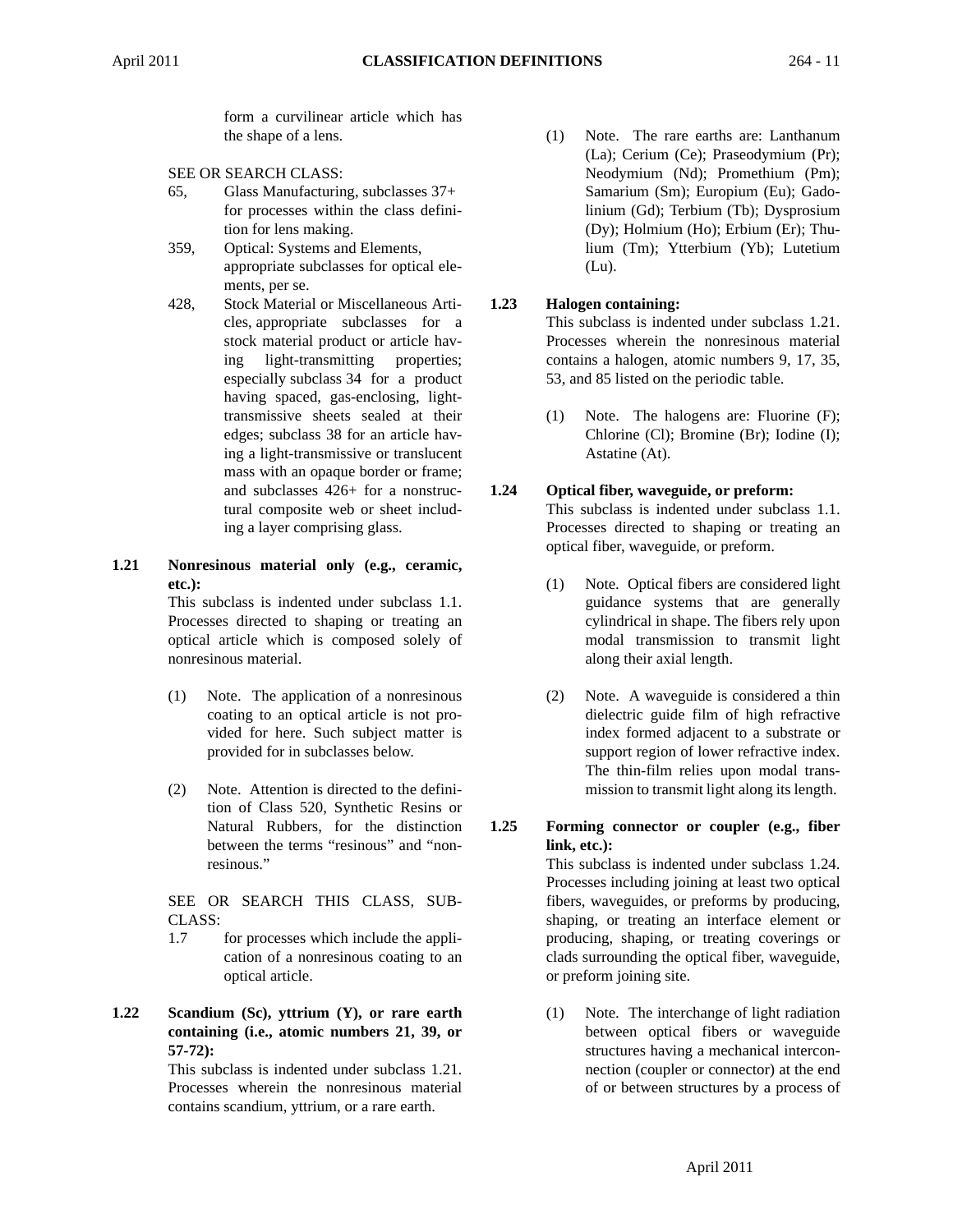this class is properly classified in this subclass.

(2) Note. Shaping and treating processes including joining or connecting optical fibers, waveguides, or preforms by fusion (e.g., forming optical fiber bundle) are proper for this subclass. Processes of forming a cable or fiber bundle without fiber or waveguide joining, connecting, coupling, or fusing are found below.

SEE OR SEARCH THIS CLASS, SUB-CLASS:

1.28 for processes of forming cables or fiber bundles.

### **1.26 Having lens integral with fiber:**

This subclass is indented under subclass 1.25. Processes wherein the optical product formed has an optical component which focuses transmitting light waves, joined directly to at least one light transmitting fiber.

**1.27 Utilizing plasma, electric, electromagnetic, particle, or wave energy:**

> This subclass is indented under subclass 1.24. Processes wherein plasma, electric, electromagnetic, particulate, or wave energy is used to treat or shape the optical fiber, waveguide, or preform.

- (1) Note. The wave energy used may be light, sonic, supersonic, ultrasonic, gamma rays, infrared rays, X-rays, etc. Particulate energy includes charged particles and atomic emissions, such as alpha rays, beta rays, and neutrons.
- (2) Note. The energy must be applied as such directly to the work. Conversion or electrical energy to heat and the application of the heat to the work is excluded from this subclass and is provided for in appropriate subclasses below.

SEE OR SEARCH THIS CLASS, SUB-CLASS:

- 10 for processes of comminuting a liquid by electrical energy.
- 275+, for a process of molding wherein magnetic or electrostatic field or force is utilized to maintain a preform in a

selected position during molding, and see (1) Note above.

405+, for process including the application of electrical or wave energy to work in general.

SEE OR SEARCH CLASS:

- 156, Adhesive Bonding and Miscellaneous Chemical Manufacture, subclasses 272.2+ for a laminating process including direct application of electrical or radiant energy to the work, and see the SEARCH CLASS notes thereunder.
- 201, Distillation: Processes, Thermolytic, subclasses 5+ for a thermolytic distillation process combined with a shaping operation in which electrical energy is applied to the work; and subclass 19 for a thermolytic distillation process in which electrical energy is applied to the work.
- 204, Chemistry: Electrical and Wave Energy, subclasses 155+, 157.15+, and 164 for processes of effecting a chemical reaction by using electrical or wave energy. The line stated in the class definition of Class 204, above the definition "Notes" therein, for claims defining a Class 204 operation combined with an operation for another class is to be followed for classification of claims defining both Class 204 and Class 264 operations.
- 520, Synthetic Resins or Natural Rubbers, particularly Class 522 for a process of preparing or treating a synthetic resin or natural rubber involving a chemical reaction brought about by application of wave energy.
- **1.28 Forming fiber bundle or cable (e.g., covering, sheath, etc.):**

This subclass is indented under subclass 1.24. Processes wherein at least two optical fibers or waveguides are incorporated into an assembly (a) that provides tensile strength and external protection or (b) are adjacent one another to guide light collectively.

(1) Note. Extrusion processes involving forming a cable or fiber bundle are properly classified here. Extrusion processes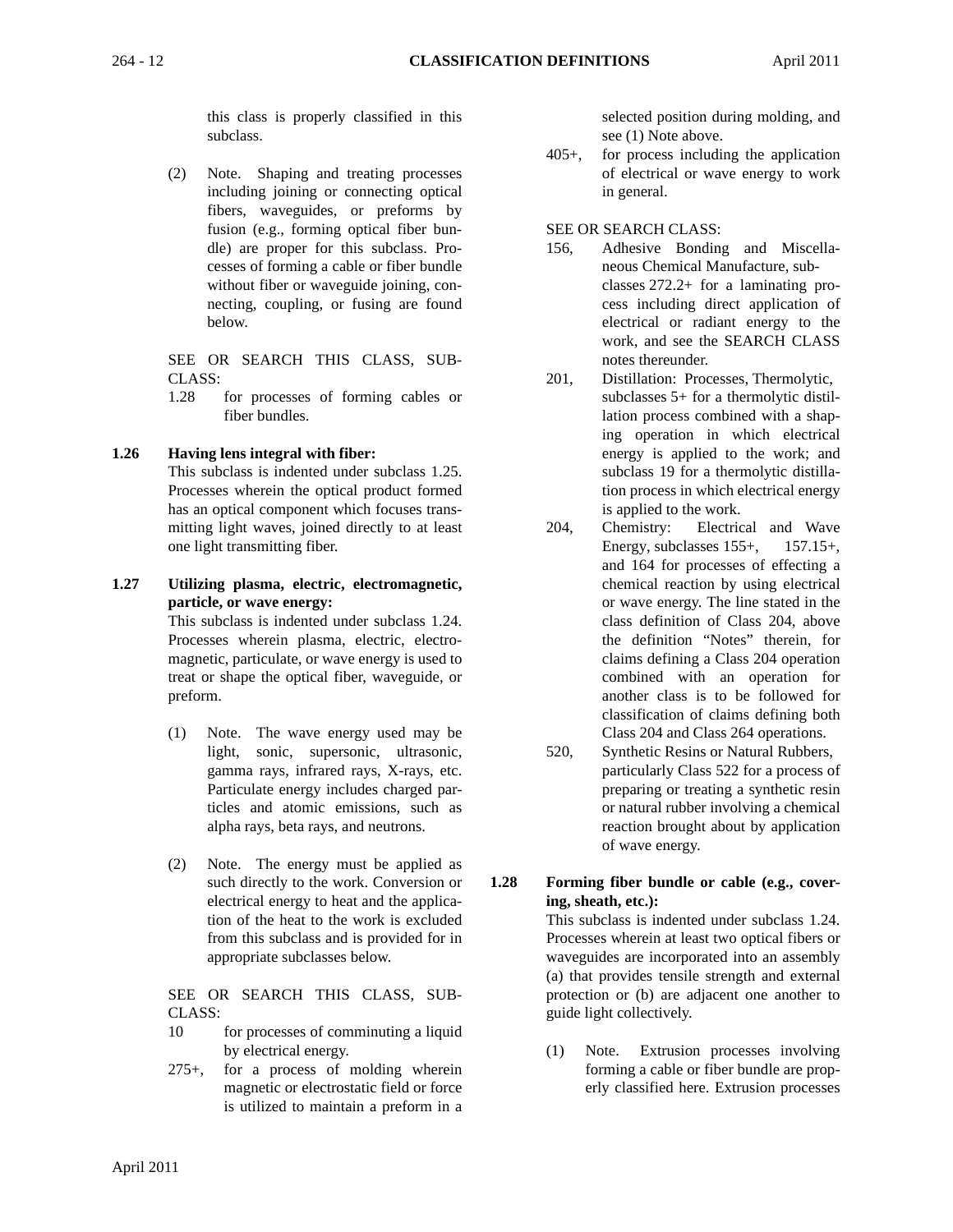involving a single (individual) optical fiber or waveguide are classified below.

(2) Note. Processes of forming or treating cables or fiber bundles wherein optical fibers or waveguides are (a) embedded in a matrix, (b) placed in separate preformed grooves or cavities, (c) sheathed, or (d) fastened adjacent one to another are proper for this subclass.

SEE OR SEARCH THIS CLASS, SUB-CLASS:

1.29 for extrusion processes involving forming coating, core, or clad for individual (single) optical fibers or waveguides.

### **1.29 Extruding (i.e., die):**

This subclass is indented under subclass 1.24. Processes wherein the optical fiber, waveguide, or preform is formed or treated by causing a positive force or pressure to push glass through a die (e.g., core, clad, or sheath, etc.).

- (1) Note. Coextrusion processes involving treating or forming optical fibers, waveguides, or fiber preforms are properly classified here.
- **1.31 Light polarizing article or holographic article:**

This subclass is indented under subclass 1.1. Processes directed to (a) aligning or orienting the molecular or structural composition of a plastic material to produce an article or coated article that allows light to pass therethrough in a single plane or (b) a holographic article, or otherwise testing said article.

SEE OR SEARCH THIS CLASS, SUB-CLASS:

- 108 for a process of orienting particles in a fluent matrix material.
- 288.4+, and 291+, for processes of stretching to impart bifringence properties to articles.
- 437+, for a process of orienting particles by directly applying electrical energy to the particles

SEE OR SEARCH CLASS:

- 356, Optics: Measuring and Testing , subclass 457 for holographic interferometry in general.
- 359, Optical Systems and Elements, subclasses 1+ for holographic systems or elements, per se, subclasses 3+ for particular recording medium, and subclasses 383+ for polarizers, per se, or use of polarized light.
- 430, Radiation Imagery Chemistry: Process, Composition, or Product Thereof, subclass 1 for a process of making a hologram or the composition therefor.

### **1.32 Lens:**

This subclass is indented under subclass 1.31. Processes wherein the polarizing article is a lens or a lens coated with polarizing material.

- (1) Note. Treatment by encapsulation of polarizing material is included in this subclass.
- (2) Note. The coating material may be responsible for the polarization.

### **1.33 Optical recording medium:**

This subclass is indented under subclass 1.31. Processes wherein the light polarizing article or holographic article is used as a medium to record data or information.

- (1) Note. An optical recording medium in the form of tape, card, or disc is included in this subclass.
- (2) Note. An optical recording medium combined with the capability of reproducing recorded information or optical memory medium, per se, is properly classified in this subclass.

### **1.34 Film or sheet:**

This subclass is indented under subclass 1.31. Processes wherein the light polarizing article or holographic article is (a) in the form of a film or sheet or (b) a layered product having said film or sheet as one of the layers.

(1) Note. For classification in this subclass a sheet or film will be considered a por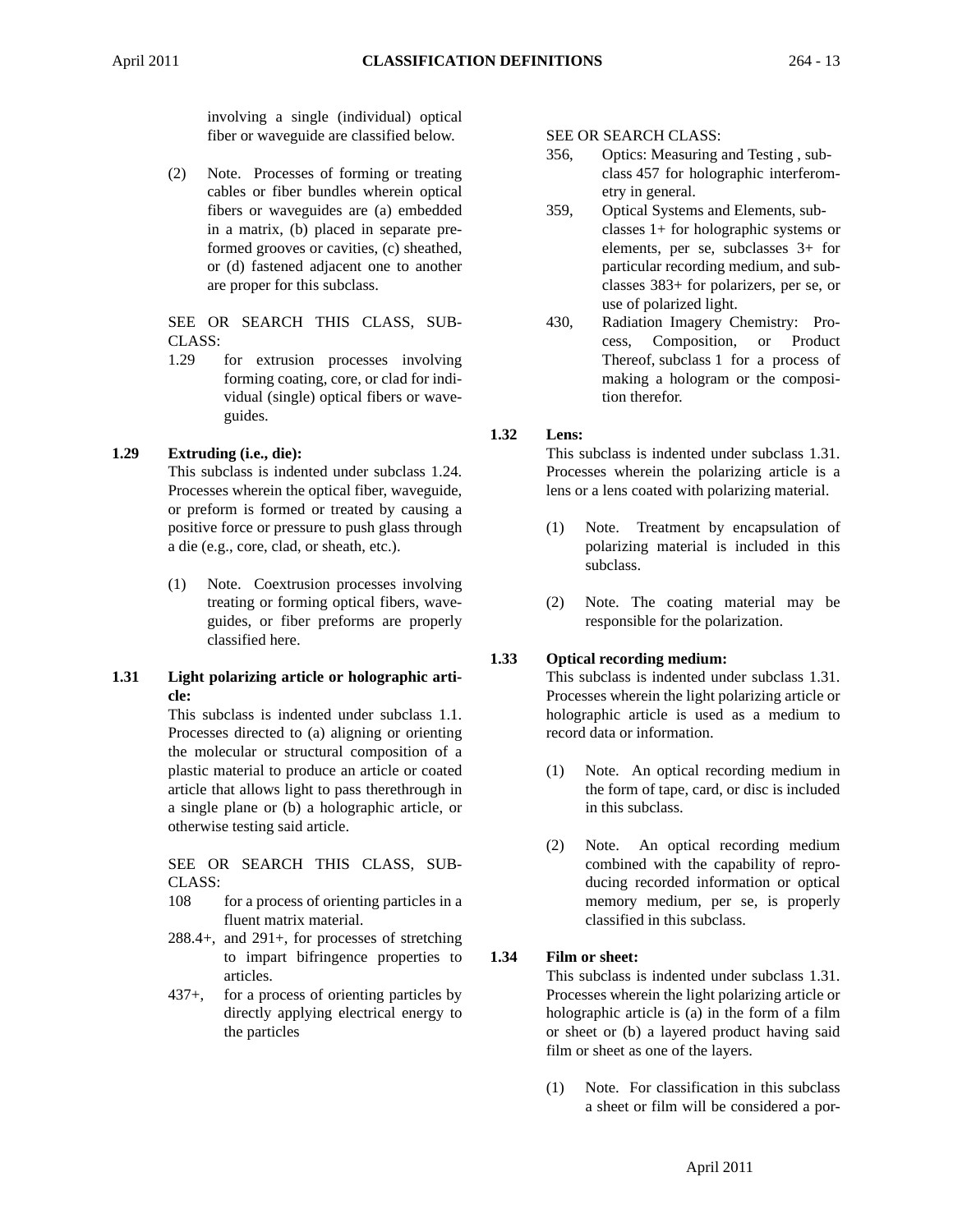tion of material of finite length, whose width is greater than its thickness and which may be of any geometric shape (e.g., triangle, circle, etc.).

SEE OR SEARCH THIS CLASS, SUB-CLASS:

1.33 for processes wherein the light polarizing or holographic article in the form of a sheet or film is used as an optical recording or reproducing medium.

### **1.35 Halogen containing:**

This subclass is indented under subclass 1.34. Processes wherein a composition of the film or sheet contains halogen or is coated or treated with a halogen containing material.

### **1.36 Utilizing plasma, electric, electromagnetic, particulate, or wave energy:**

This subclass is indented under subclass 1.1. Processes wherein plasma, electric, electromagnetic, particulate, or wave energy is used to treat or shape the optical article.

- (1) Note. The energy used may be light, sonic, supersonic, ultrasonic, gamma rays, infrared rays, X-rays, etc. Particulate energy includes charged particles and atomic emissions, such as alpha rays, beta rays, and neutrons. The mere use of magnetic force employed to maintain a preform in a selected position is not provided for here, for which see subclasses 275+ below.
- (2) Note. The energy must be applied as such directly to the work. Conversion of electrical energy to heat and the application of the heat to the work is excluded from this subclass and is provided for in appropriate subclasses below.

SEE OR SEARCH THIS CLASS, SUB-CLASS:

- 10 for processes of comminuting a liquid by electrical energy.
- 275+, for a process of molding wherein magnetic or electrostatic field or force is utilized to maintain a preform in a selected position during molding, and see (1) Note above.

405+, for process including the application of electrical or wave energy to work in general.

SEE OR SEARCH CLASS:

- 156, Adhesive Bonding and Miscellaneous Chemical Manufacture, subclasses 272.2+ for a laminating process including direct application of electrical or radiant energy to the work, and see the SEARCH CLASS notes thereunder.
- 201, Distillation: Processes, Thermolytic, subclasses 5+ for a thermolytic distillation process combined with a shaping operation in which electrical energy is applied to the work; and subclass 19 for a thermolytic distillation process in which electrical energy is applied to the work.
- 204, Chemistry: Electrical and Wave Energy, appropriate subclasses for processes effecting a chemical reaction by utilizing electrical or wave energy. The line stated in the Class 204 definition for claims defining a Class 204 operation combined with an operation for another class is to be followed for classification of claims defining both Class 204 and Class 264 operations.
- 520, Synthetic Resins or Natural Rubbers, particularly Class 522 for a process of preparing or treating a synthetic resin or natural rubber involving a chemical reaction brought about by application of wave energy.

### **1.37 Laser utilized:**

This subclass is indented under subclass 1.36. Processes wherein the electromagnetic energy used is laser.

- (1) Note. Lasers are considered to be a narrow beam of light (light amplified by stimulated emissions of radiation).
- (2) Note. Processes wherein a laser measured in the ultraviolet range are properly classified in this subclass.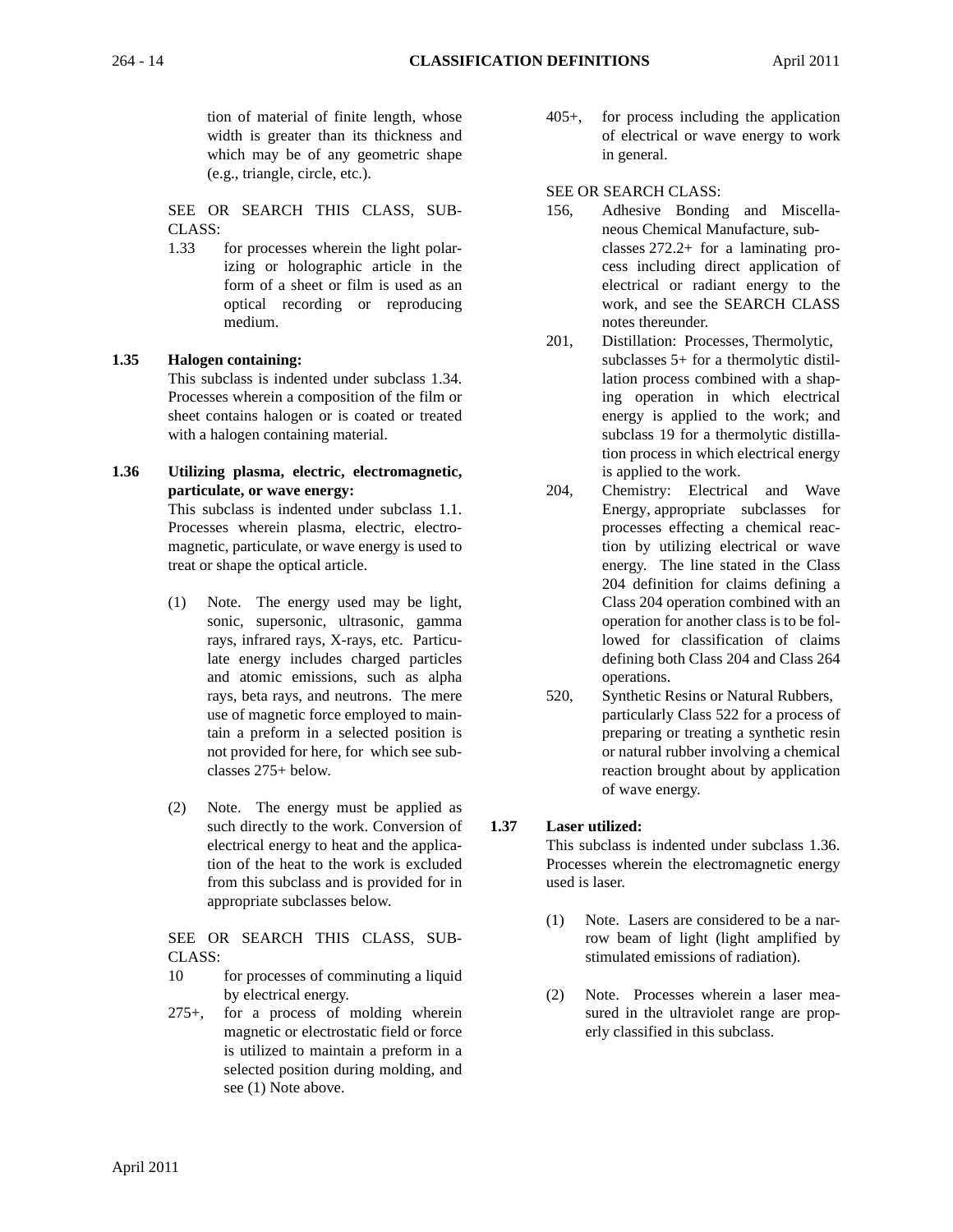### **1.38 Ultraviolet light utilized:**

This subclass is indented under subclass 1.36. Processes wherein the electromagnetic energy used is ultraviolet light.

### **1.6 Continuous or indefinite length:**

This subclass is indented under subclass 1.1. Processes directed to the shaping or treating of an optical article which is continuous or of indefinite length.

### **1.7 Composite or multiple layer:**

This subclass is indented under subclass 1.1. Processes directed to shaping or treating an optical article including incorporation of an optical preform into the final optical article.

- (1) Note. This and the indented subclasses provide for molding a lens in two different sections where the first section has the second molded against it as well as processes in which the second section completely covers the first.
- (2) Note. Chemical treatment of an optical preform to alter optical properties of part of the preform are not provided for herein, and are found in subclass 2.6.

### **1.8 Including bifocal:**

This subclass is indented under subclass 1.7. Process directed to forming an optical article having multiple nonrandom areas of uniform refractive properties which differ from each other.

(1) Note. This subclass provides for the forming of bifocals in particular and multifocal lenses in general.

# **1.9 Reflective:** This subclass is indented under subclass 1.7.

Processes directed to producing a reflective article.

### **2.1 Rotational molding:**

This subclass is indented under subclass 1.1. Processes in which rotating motion is imparted to the material being shaped or to the mold or mold-shaping surface.

### SEE OR SEARCH THIS CLASS, SUB-CLASS:

- 8 for formation of particulate material from a liquid or molten mass by means of centrifugal force.
- 68 for rotation to produce frictional heat.
- 69+, for processes which pertain to agitating by plural sequential rotations in reverse directions; however, such patents should be crossed herein where applicable, depending on the time of duration of said rotation periods in one direction.
- 114 for use of centrifugal force in formation of articles by uniting of bulk assembled particles.
- 175 for processes of forming indefinite length articles by a calendering operation between endless shaping surfaces, e.g., belts or wheels.
- 176 for centrifugal spinning of filament or fibers.
- 270 for processes of lining a mold cavity employing centrifugal force.
- 310 for processes of rotational molding.

SEE OR SEARCH CLASS:

- 164, Metal Founding, subclasses 114+ for processes of centrifugally casting metals.
- 425, Plastic Article or Earthenware Shaping or Treating: Apparatus, subclasses 425+ for a molding machine utilizing mold motion to distribute or compact a fluent material in a mold.
- **2.2 Changing mold size or shape during molding or with shrinkage compensation:**

This subclass is indented under subclass 1.1. Processes in which the volume or morphology of the mold cavity is altered during the molding process or in which some expedient is utilized which is claimed or disclosed as compensating for the shrinkage of the material to be shaped.

### **2.3 With mold adherence or release:**

This subclass is indented under subclass 2.2. Processes in which materials or conditions are chosen such that the adherence of the molding material to the mold is facilitated or a specific method of release of the optical article or the use of a named release agent is claimed.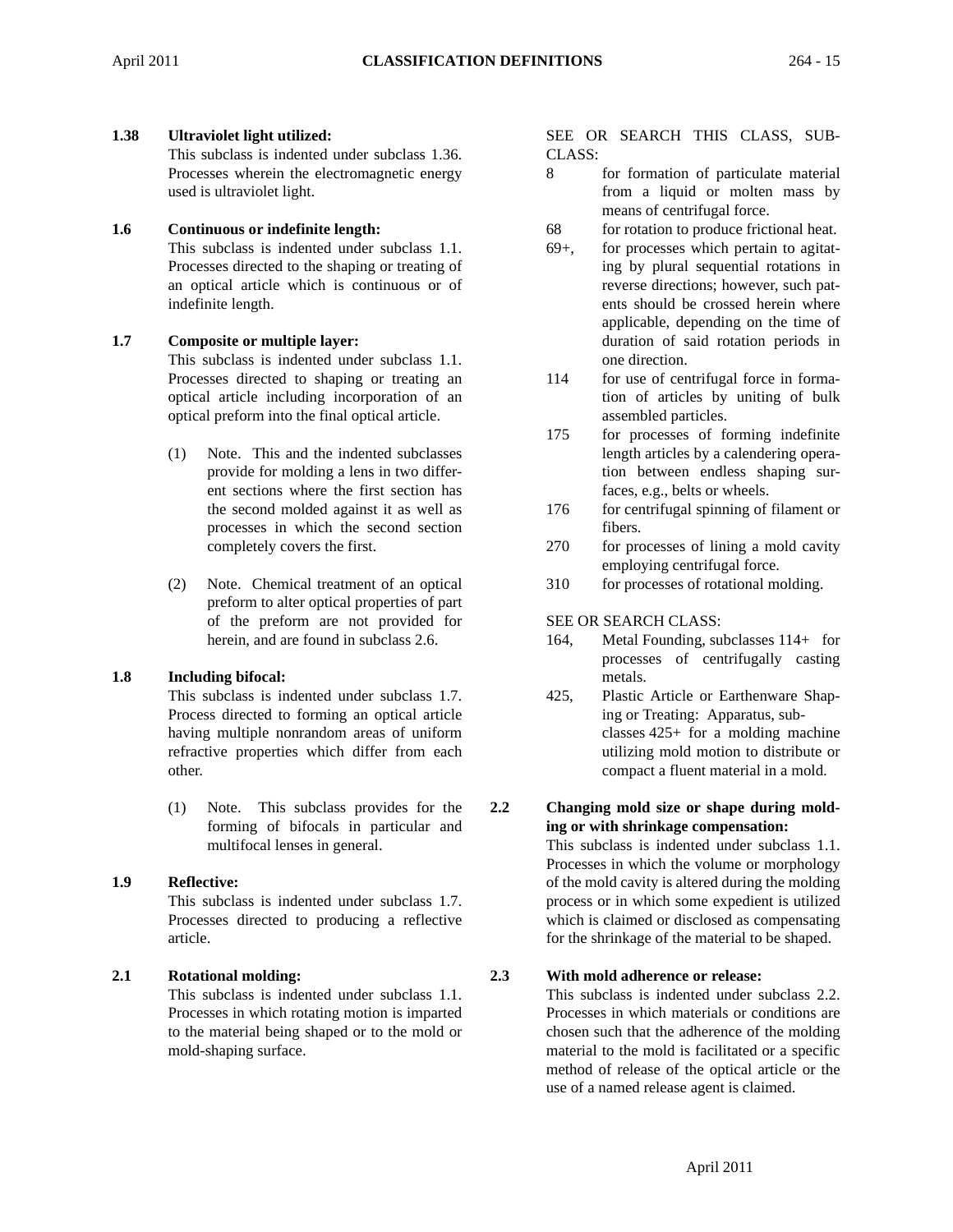### **2.4 Preform:**

This subclass is indented under subclass 2.2. Processes directed to the reshaping of a preform into an optical article or the treatment of such preform.

### **2.5 Including step of mold making:**

This subclass is indented under subclass 1.1. Processes which include the step of producing (a) a shaping or molding device either as a, per se, operation by a method within the definitions of this class, or (b) in combination with a step of employing said shaping or molding device in the production of a molded product by a process classifiable in this class, in which latter instance the molding or shaping device may be formed by methods provided for elsewhere.

- (1) Note. Patents reciting merely the application or formation of mold linings on molding surfaces are not within the scope of this subclass and are classified on some other bases.
- (2) Note. Patents reciting processes for manufacturing or assembling molds not specifically provided for herein are classified in various other classes depending on the specific manufacturing step employed, e.g., Class 29, Metal Working; Class 156, Adhesive Bonding and Miscellaneous Chemical Manufacture, etc.

SEE OR SEARCH THIS CLASS, SUB-CLASS:

- 31+, for processes of erecting molds and casting structural installations in situ.
- 219+, for processes not forming an optical article which involve the step of making the mold used.
- 337+, for processes which employ specific mold materials or specific mold coatings or linings.

SEE OR SEARCH CLASS:

164, Metal Founding, subclasses 6+ for processes of making molds under the class definition.

- 205, Electrolysis: Processes, Compositions Used Therein, and Methods of Preparing the Compositions, subclasses 69 and 70 for processes of electroforming printing plates, molds and the like.
- **2.6 Nonmechanical aftertreatment (e.g., hydration of contact lens, extraction, heat treatment, etc.):**

This subclass is indented under subclass 1.1. Processes directed to the treatment of an optical article by means other than mechanical shaping.

- (1) Note. This subclass includes most hydrophilic contact lenses.
- **2.7 Reshaping or treatment of an optical preform:**

This subclass is indented under subclass 1.1. Processes directed to the mechanical shaping or treatment of an optical preform.

#### **3.1 EXPLOSIVE OR PROPELLANT ARTI-CLE SHAPING OR TREATING:**

This subclass is indented under the class definition. Processes in which the material which is shaped or molded is disclosed to have utility as an explosive or a propellant.

SEE OR SEARCH CLASS:

- 86, Ammunition and Explosive-Charge Making, subclasses 20+ for the loading of fireworks or bursting charges with explosive or propellant material.
- 149, Explosive and Thermic Compositions or Charges, subclasses 2+ for explosive compositions shapes, nominal container shapes therefore etc. Also see "SEARCH CLASS", under subclass 2 of that class for related fields of search for shaped inflammable compositions. For explosive compositions, per se, search appropriate subclasses of that class.
- 516, Colloid Systems and Wetting Agents; Subcombinations Thereof; Processes of Making, Stabilizing, Breaking, or Inhibiting, subclasses 98+ for colloid systems of continuous or semicontinuous solid phase with discontinuous liquid phase (gels, pastes, flocs, coagulates) or agents for such systems or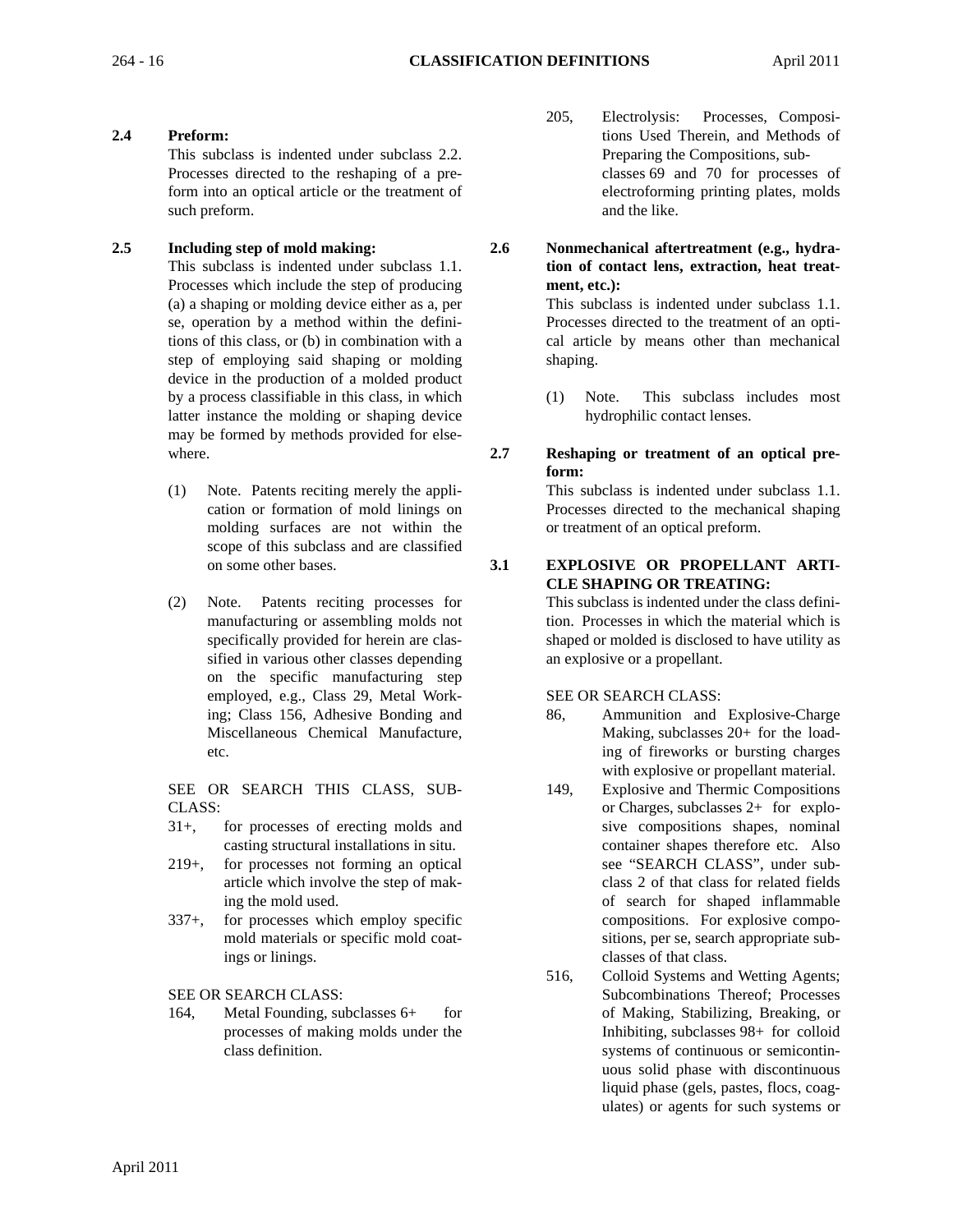making or stabilizing such systems or agents, when generically claimed or when there is no hierarchically superior provision in the USPC for the specifically claimed art.

### **3.2 Rolling to form sheet or rod:**

This subclass is indented under subclass 3.1. Subject matter wherein the material is rolled into the form of sheet or rod.

## **3.3 Extrusion to form sheet or rod:**

This subclass is indented under subclass 3.1. Subject matter the material is extruded to form sheet or rod like shapes.

**3.4 Forming or treating particulate material:** This subclass is indented under subclass 3.1. Subject matter wherein the material is shaped in form of particulate matter, e.g., pellets, flakes, etc.

### **3.5 By liquid comminuting:**

This subclass is indented under subclass 3.4. Subject matter wherein the particulate material if formed directly from a liquid state commonly referred to as liquid comminution and solidification.

### **3.6 Immersed in liquid:**

This subclass is indented under subclass 3.4. Subject matter wherein the comminution is carried out beneath the surface of liquid.

### **4 ENCAPSULATING NORMALLY LIQUID MATERIAL:**

This subclass is indented under the class definition. Processes wherein a material which is normally liquid at ambient temperature and pressure is encapsulated, i.e., packaged or contained, in shaped discrete receptacles e.g., microspheres.

- (1) Note. The classification of a patent reciting the encapsulation of a core material with no reference to the core being a solid or liquid, the assumption is made that the core is solid and therefore classified in Class 427, subclasses 213.3+ as an original with a suggested cross to this class, subclass.
- (2) Note. This class, subclass 4.1 provides for processes of producing a composi-

tion by way of encapsulating (shaping operation) a liquid core where elsewhere not provided for. The liquid core may be homogeneous or heterogeneous.

- (3) Note. A patent reciting a coated or encapsulated material with claimed utility(ies) is classified with the composition classes. A similar patent with (a) multiply disclosed utilities or (b) undisclosed utility is classified in Class 428, subclasses 402+. However, in the latter two cases (a) and (b) above, when the coating or encapsulating material stabilizes a compound against physical or chemical degradation, then classification is appropriate for and subject to the limitations set forth in one of the compound (element) classes. The order of superiority of the composition classes are listed below under "SEARCH CLASS". Those classes with an asterisk are not composition classes but deemed appropriate for further search.
- (4) Note. Clathrates and intercalates (inclusion compounds), per se, are classified hierarchically and subject to the limitations set forth in the compound (element) classes based both on the encapsulant and encapsulate. See the main definition for Class 264, section II, LINES WITH OTHER CLASSES AND WITHIN THIS CLASS, subsection K, CLATHRATES AND INTERCA-LATES, for examples.

### SEE OR SEARCH CLASS:

- 8, Bleaching and Dyeing; Fluid Treatment and Chemical Modification of Textiles and Fibers, subclass 526 for a dye in specified form other than mere powder.
- 29, Metal Working, subclass 422 for processes of shaping a container end to encapsulate material.\*
- 53, Package Making, appropriate subclasses for encapsulating processes employing a preformed planar sheet or a tube in package making.\*
- 75, Specialized Metallurgical Processes, Compositions for Use Therein, Con-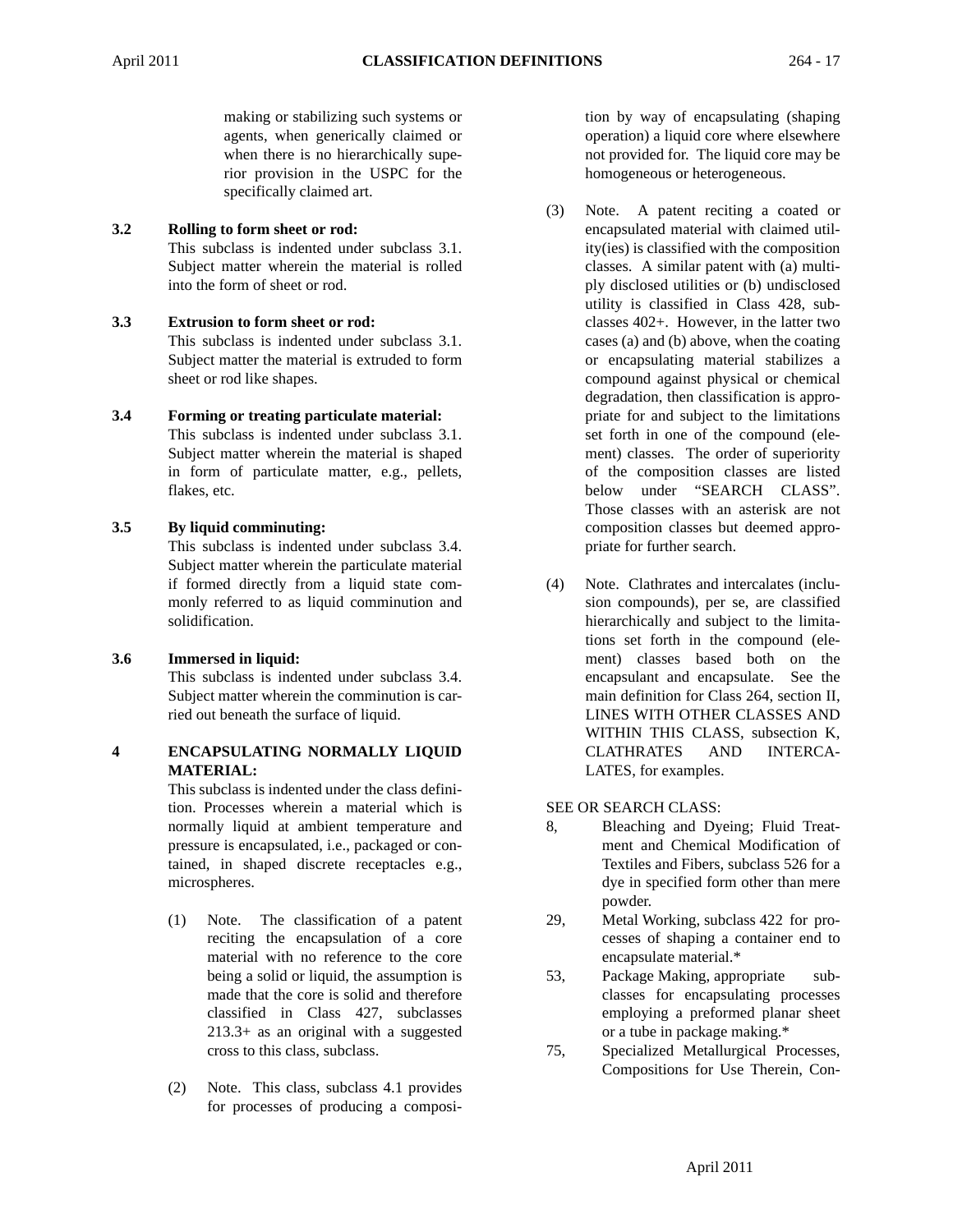solidated Metal Powder Compositions and Loose Metal Particulate Mixtures, for pertinent subclass (es) as determined by schedule rewiew.

- 106, Compositions: Coating or Plastic, for a filler or pigment for a coating composition which may include size or structure of the constituent particles or fibers which recitation does not serve to exclude from Class 106. See especially subclass 21 (invisible inks), 36, 235, 241, 251, 253+, 266, 272, 275, 276, 280, 281+, 400+, 400+, 636, 734, and 816 (coated material) in Class 106. See also V, above in definition.
- 118, Coating Apparatus, subclass 303 for apparatus for spray coating particulate material.\*
- 148, Metal Treatment, subclasses 22+ for composition and 31.5 for a coated stock material.
- 149, Explosive and Thermic Compositions or Charges, subclasses 3+ for a coated component.
- 156, Adhesive Bonding and Miscellaneous Chemical Manufacture, subclass 81 for melting of a solid material in an airtight cavity and subclasses 145+ for encapsulating, when combined with a laminating step.
- 204, Chemistry: Electrical and Wave Energy, for pertinent subclass (es) as determined by schedule rewiew.
- 208, Mineral Oils: Processes and Products, for pertinent subclass (es) as determined by schedule rewiew.
- 252, Compositions, for miscellaneous compositions having special uses or functions.
- 260, Chemistry of Carbon Compounds, subclasses 709+.
- 420, Alloys or Metallic Compositions.
- 424, Drug, Bio-Affecting and Body Treating Composition, subclasses 16+ for coated, impregnated or layered feature.
- 425, Plastic Article or Earthware Shaping or Treating: Apparatus, subclass 5 for apparatus encapsulating normally liquid material in discrete, simultaneously formed containers.\*
- 426, Food or Edible Material: Processes, Composition, and Products, subclasses 89+.
- 427, Coating Processes, subclasses 213.3+ for processes of encapsulating solid core materials.\*
- 428, Stock Materials or Miscellaneous Articles, subclass 320.6 and subclass 321.5 for composite (e.g., layered, etc.) stock material involving a microencapsulated liquid and subclasses 402.2+ for coated particles or microscopic size. \*Not a composition class.
- 429, Chemistry: Electrical Current Producing Apparatus, Product, and Process, for pertinent subclass (es) as determined by schedule rewiew.
- 430, Radiation Imagery Chemistry: Process, Composition, or Product Thereof, subclass 138 for a microcapsule.
- 451, Abrading, especially subclass 295 for impregnating or coating an abrasive tool.
- 501, Compositions, Ceramic, for pertinent subclass (es) as determined by schedule rewiew.
- 502, Catalyst, Solid Sorbent, or Support Therefor: Product or Process of Making, subclasses 60+ and 527.11- 527.24.
- 504, Plant Protecting and Regulating Compositions, for pertinent subclass (es) as determined by schedule rewiew.
- 520, Synthetic Resins or Natural Resins, see, for example, Class 523, subclass 161 invisible ink composition and subclasses 200+ for a composition containing product in the form of surface-coating, impregnated, encapsulated, or surface-modified material.
- 585, Chemistry of Hydrocarbon Compounds, (mixture subclasses).
- 588, Hazardous or Toxic Waste Destruction or Containment, subclasses 249+ for containment broadly of hazardous or toxic waste.
- **4.1 Liquid encapsulation utilizing an emulsion or dispersion to form a solid-walled microcapsule (includes liposome):**

This subclass is indented under subclass 4. Subject matter wherein a medium in the form of an emulsion or dispersion is used to affect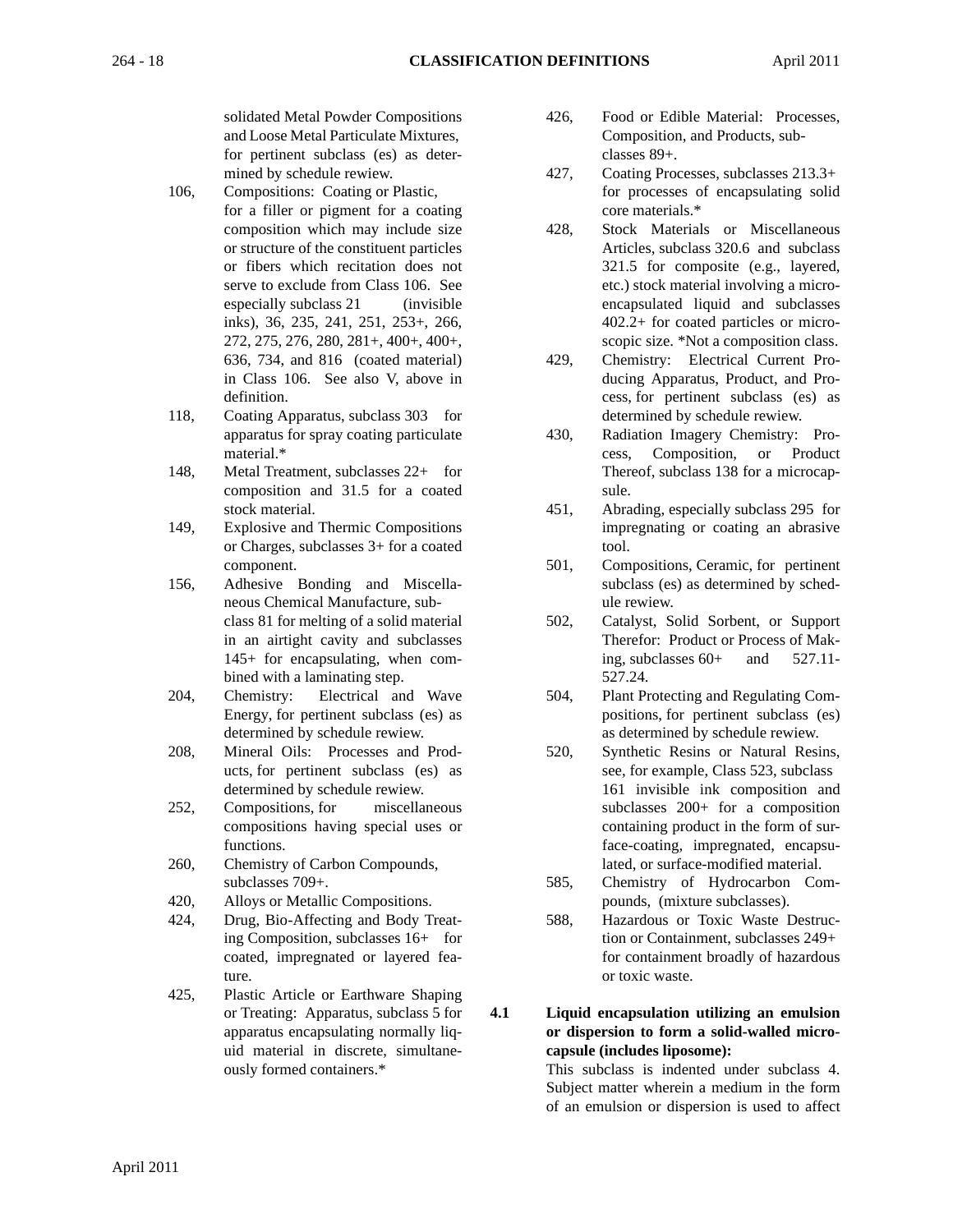encapsulation of the liquid. The medium may contain one or more polymers, polymer precursors, monomers or other encapsulating materials, e.g., gelatin, wax, etc.

- (1) Note. Liposomes are formed of mesomorphic walls (i.e., a state of matter intermediate between crystalline solid and normal isotropic liquid) and are classified here based on their solid characteristics.
- **4.3 With treatment subsequent to solid-wall formation (e.g., coating, hardening, etc.):**  This subclass is indented under subclass 4. Subject matter wherein solid-walled microparticles are subjected to a significant chemical or physical after-treatment, e.g., heating, formaldenhyde crosslinking, etc., the recitation of "hardening the formed microcapsule" is sufficient for placement here.
	- (1) Note. Techniques utilized for merely recovering the microencapsulated product are not the type of after-treatment considered, e.g., filtering, precipitating, centrifuging, evaporating, distilling, sieving, etc. Drying techniques also not considered as after-treatment are spray drying, freeze drying (lyophilization), drum drying, etc.

### **4.32 Microcapsule wall containing two or more layers:**

This subclass is indented under subclass 4.3. Subject matter wherein the microencapsulation process produces a multilayered shell completely surrounding the liquid core.

**4.33 Microcapsule wall derived from synthetic polymer:**

> This subclass is indented under subclass 4.3. Subject matter wherein the microencapsulation process produces a wall derived from a synthetic polymer which was prepared either prior to or during the process.

### **4.4 Solid-walled microcapsule formed by cooling molten materials:**

This subclass is indented under subclass 4.1. Subject matter wherein solid wall formation is obtained by solidifying molten material by cooling below the melting point or range of the material.

**4.6 Solid-walled microcapsule formed by physically removing a constituent (e.g., evaporation, extraction, etc.):**

This subclass is indented under subclass 4.1. Subject matter wherein solid-walled material is obtained by physically removing a constituent of the colloidal emulsion or dispersion, e.g., evaporation, distillation, extraction, precipitation, etc.

**4.7 Solid-walled microcapsule formed by in situ polymerization:**

> This subclass is indented under subclass 4.1. Subject matter wherein the solid-walled microcapsule is obtained by the polymerization of one or more reactants contained in the colloidal emulsion or dispersion system.

> (1) Note. A patent which claims an in situgenerated polymer which subsequently reacts with a material, e.g., a crosslinking agent contained in the liquid core, is not classified here but in subclass 4.3.

### **5 FORMATION OF SOLID PARTICULATE MATERIAL DIRECTLY FROM MOL-TEN OR LIQUID MASS (E.G., LIQUID COMMINUTING):**

This subclass is indented under the class definition. Processes wherein a material in the liquid state is comminuted to form discrete particles and solidified in its comminuted form.

- (1) Note. Where the purpose of the comminution is to effect a material separation rather than to produce a desired size product, the patent is not included herein, but will be found in the appropriate separation class, e.g., Class 159, Concentrating Evaporators, and Class 201, Distillation: Processes, Thermolytic, subclasses 7+.
- (2) Note. To be classified in this subclass the material must be subdivided from an original liquid mass and then the subdivided particles solidified with no substantial change in shape or size. Thus, precipitation of a powder, etc., from a solution is not provided for in this class in that an original liquid mass is not comminuted. Coagulation of droplets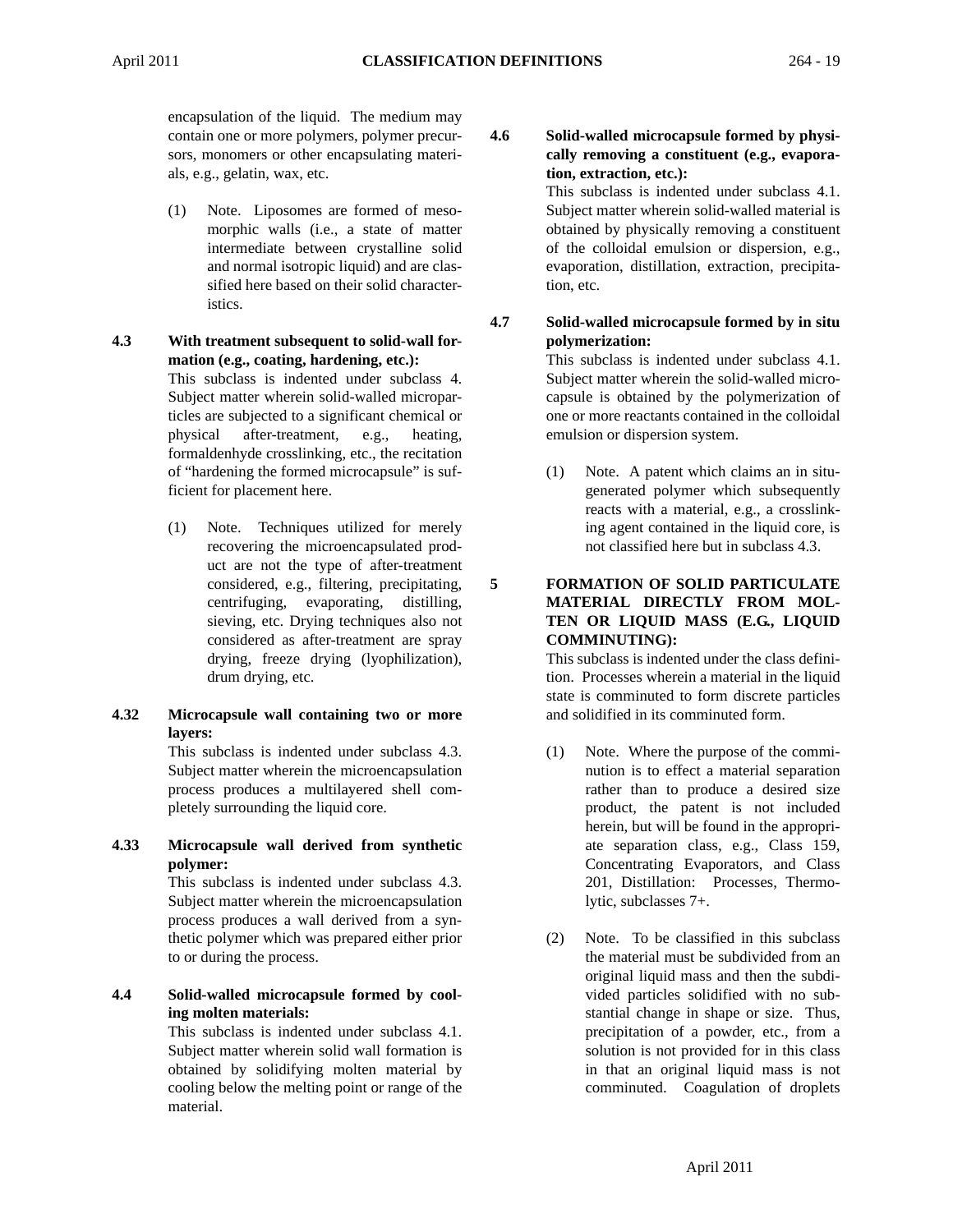formed by comminution can be found in this or an indented subclass.

(3) Note. The compound and composition classes are superior to Class 264 in regard to liquid comminution and solidification unless otherwise noted where: A. The product is formed and comminution is recited only broadly, as by name only; B. The reactants are comminuted merely to enhance a chemical reaction C. The final product size and shape is not controlled or limited by the size and shape of the comminuted liquid particles (see (2) Note above) or, D. The product is a stable colloid or catalyst composition.

### SEE OR SEARCH CLASS:

- 29, Metal Working, subclass 1.22 for apparatus and methods for making bullets and shot usually involving a plurality of metal working operations and subclasses 4.51+ for the production of metal shreds by a cutting operation.
- 62, Refrigeration, subclass 74 for processes there provided for of congealing (freezing) material involving spraying or dripping.
- 65, Glass Manufacturing, subclasses 376+ for processes of glass fiber or filament making; subclasses 21.1+ for self-supporting particle making from glass or glasslike materials.
- 71, Chemistry: Fertilizers, subclasses 64.01+ for other processes of preparing fertilizer commercial forms and also fertilizer forms as articles of manufacture.
- 72, Metal Deforming, subclasses 253.1+ for metal extruding.
- 75, Specialized Metallurgical Processes, Compositions for Use Therein, Consolidated Metal Powder Compositions, and Loose Metal Particulate Mixtures, subclasses 331+ for production of free metal in particulate form or production of alloy or metallic composition in particulate form by comminuting directly from liquid metal. Patents which claim only a process of comminuting and solidifying a liquid metal to form discrete particles

are classified as originals in Class 75. Patents in which the claims are broad or nondefinitive as to material and the disclosure states that materials other than metal are processed by the invention will go as originals to Class 264. Patents having claims to forming solid particulate metal and claims to forming solid particulate nonmetal or patents having generic claims with a disclosure to forming solid particulate metal and to forming solid particulate nonmetal will go as originals to Class 264 and a cross-reference will be placed in Class 75.

- 159, Concentrating Evaporators, subclasses 48.1+ for processes of concentrating by spraying.
- 164, Metal Founding, appropriate subclasses for processes of forming particulate metallic particles by means of a shaping surface and subclass 272 for metal revolving or tumbling type shaping apparatus.
- 204, Chemistry: Electrical and Wave Energy, subclass 192.1 for processes of coating or forming by cathode sputtering.
- 241, Solid Material Comminution or Disintegration, subclasses 1 through 30 for processes of comminuting and disintegrating solid materials.
- 425, Plastic Article or Earthenware Shaping or Treating: Apparatus, subclasses 6+ for corresponding apparatus.
- 428, Stock Material or Miscellaneous Articles, subclass 87 for a product with a pile or nap type surface and including particles, subclasses 143+ for a stock material product in the form of a single or plural layer web or sheet which has a textured surface comprising particulate matter, subclasses 323+ for a composite web or sheet including a component having structurally defined particles, subclasses 402+ and 570 for structurally defined or coated particles and subclasses 546+ for metallic stock comprising metal particles.
- 516, Colloid Systems and Wetting Agents; Subcombinations Thereof; Processes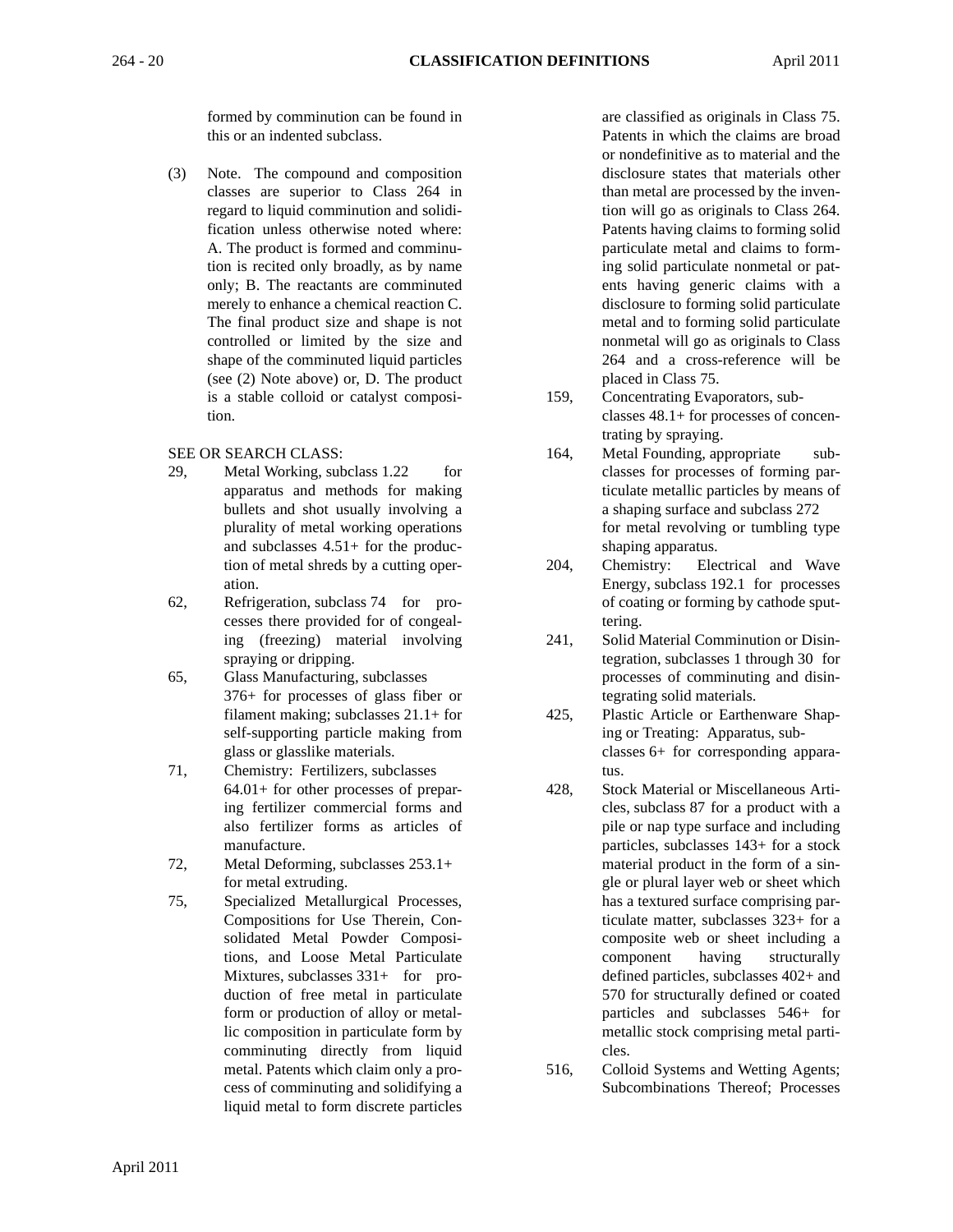of Making, Stabilizing, Breaking, or Inhibiting, subclasses 1+ for continuous gas or vapor phase colloid system (e.g., smoke, fog, aerosol, cloud, mist), subclasses 31+ for colloid systems of colloid-sized solid or semisolid phase dispersed in primarily organic continuous liquid phase, subclasses 38+ for colloid systems of colloid-sized bituminous, coal, or Carbon phase dispersed in aqueous continuous liquid phase, subclasses 77+ for colloid systems of colloid-sized solid phase dispersed in aqueous continuous liquid phase; or agents for such systems or making or stabilizing such systems or agents; in each instance, when generically claimed or when there is no hierarchically superior provision in the USPC for the specifically claimed art.

588, Hazardous or Toxic Waste Destruction or Containment, subclasses 252+ for solidification of hazardous or toxic waste.

#### **6 With subsequent uniting of the particles:**

This subclass is indented under subclass 5. Processes wherein the formed discrete particles are mass or bulk assembled and bonded to each other to form a unitary article.

SEE OR SEARCH THIS CLASS, SUB-CLASS:

115+, for formation or liberation of fibers or particles from solid materials and uniting thereof.

SEE OR SEARCH CLASS:

- 75, Specialized Metallurgical Processes, Compositions for Use Therein, Consolidated Metal Powder Compositions, and Loose Metal Particulate Mixtures, subclasses 228+ for a consolidated metal powder composition.
- 419, Powder Metallurgy Processes, appropriate subclasses for producing metals or alloys or metallic compositions in a solid or compact state from powdered or particulate material with or without heating.
- 428, Stock Material or Miscellaneous Articles, subclasses 546+ for metallic stock comprising metal particles.

### **7 Coated particles:**

This subclass is indented under subclass 5. Processes wherein the comminuted material is coated.

SEE OR SEARCH THIS CLASS, SUB-CLASS:

- 4 for methods of forming filled capsules.
- 129+, for subsequent coating of articles, which have been formed by a process within the class definition.

SEE OR SEARCH CLASS:

- 427, Coating Processes, subclasses 212+ for processes of coating particles, flakes, or granules.
- 428, Stock Material or Miscellaneous Articles, subclass 570 for metal particles coated with another metal.

### **8 Utilizing centrifugal force or rotating forming zone:**

This subclass is indented under subclass 5. Processes wherein the liquid or molten material is comminuted by means of centrifugal force or a revolving or rotating forming surface.

SEE OR SEARCH THIS CLASS, SUB-CLASS:

309 for processes wherein material is flung or sprayed against a mold surface.

### **9 By vibration or agitation:**

This subclass is indented under subclass 5. Processes wherein the particles are formed by agitation or vibration of the liquid or molten mass to fling or shake off said particles.

### **10 Utilizing electrical energy:**

This subclass is indented under subclass 5. Processes wherein some form of direct electrical energy is employed to comminute the liquid or molten mass into particles.

### **11 By impinging plural liquid masses:**

This subclass is indented under subclass 5. Processes wherein the particles are formed by causing plural liquid streams to impinge forcibly.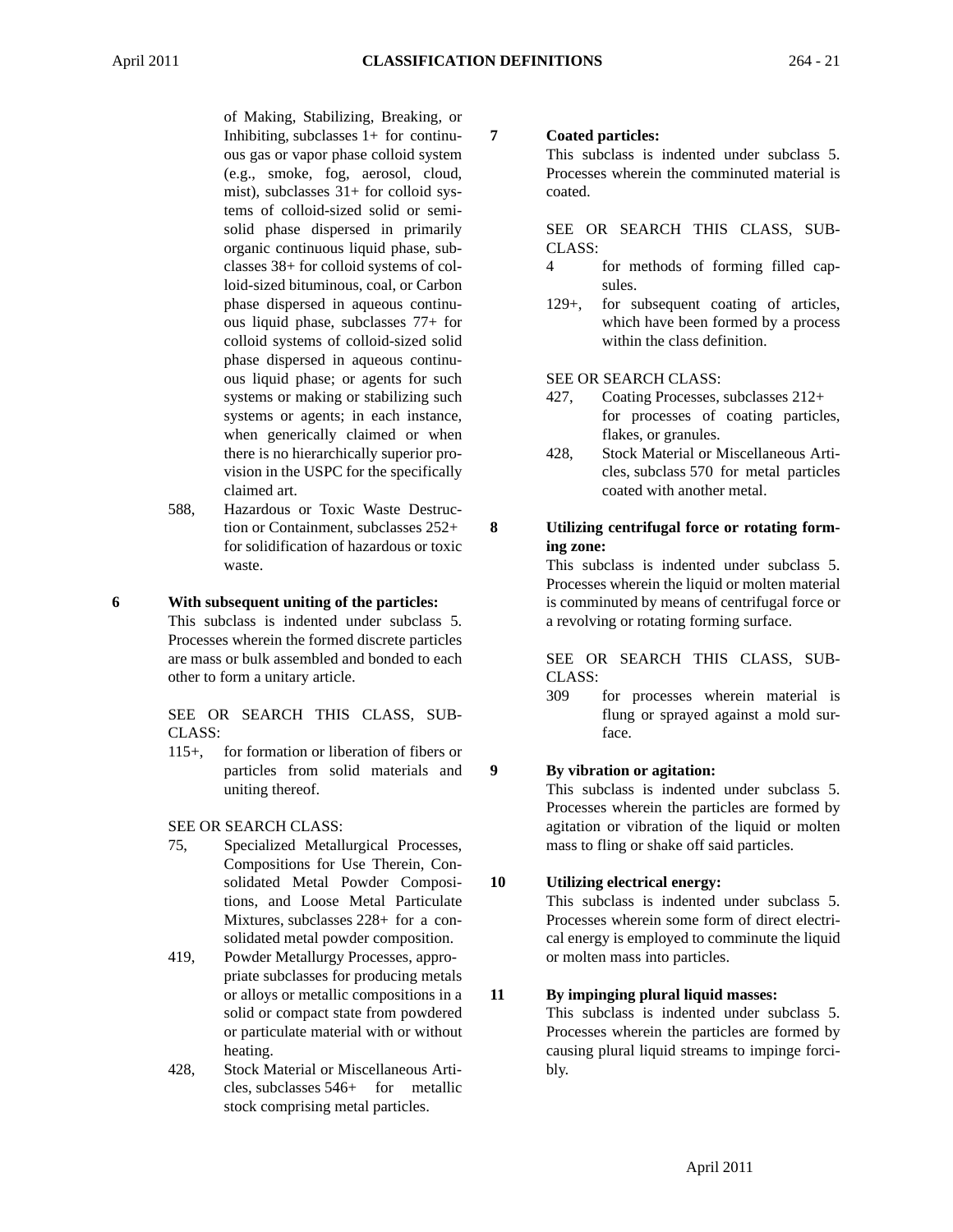- (1) Note. The liquid streams may be of the particle forming material only or of both particle forming and nonparticle forming materials.
- (2) Note. Turbulent fluid flow type comminuting is considered agitating for subclass 9 above.

### **12 By impinging or atomizing with gaseous jet or blast:**

This subclass is indented under subclass 5. Processes in which the particles are formed by impinging with or directing a jet or blast of a gas into contact with the liquid or molten material.

SEE OR SEARCH THIS CLASS, SUB-CLASS:

- 13 for processes of liquid comminuting in which the material is sprayed, per se, through particle forming orifices by employing a relatively large pressure head of liquid.
- **13 By extrusion spraying or gravity fall through orifice:**

This subclass is indented under subclass 5. Processes wherein the particles are formed by flowing or allowing the liquid material to fall through a forming orifice.

SEE OR SEARCH THIS CLASS, SUB-CLASS:

- 12 for spraying by impinging a liquid body or stream with a gas jet.
- 15 for processes in which preformed solid particles are rounded or spheroidized as by passing said particles through a heated fluid.

### **14 Into moving fluid:**

This subclass is indented under subclass 13. Processes in which the formed particles pass into or through a moving fluid medium.

SEE OR SEARCH THIS CLASS, SUB-CLASS:

180 for processes of forming continuous or indefinite length work in which the product is extruded into a liquid bath in motion.

### **15 SPHEROIDIZING OR ROUNDING OF SOLID PARTICLES:**

This subclass is indented under the class definition. Processes directed to the reshaping of solid, irregular or nonspherical particulate matter wherein said irregularities are diminished or the particles are caused to become more spherical or rounded in shape without loss of material therefrom and by means other than use of a mold or shaping surface therefor and in which the individual and separate identities of the particles is maintained.

(1) Note. Patents in this subclass are generally directed to those processes in which heat is employed to soften the particles so as to permit the internal cohesive forces of the particles to effect said reshaping as defined.

SEE OR SEARCH THIS CLASS, SUB-CLASS:

- 5+, particularly subclasses 13+ for processes forming particulate material directly from a molten or liquid mass.
- 109+, for processes of forming articles by uniting of nonmetal particles in which the overall configuration of the particles may be altered in the process.
- 162 for surface finishing by abrading.
- 320+, for processes of reshaping an article in which a mold or solid shaping surface is employed.
- 341 for processes of treating a solid article in which the surface is smoothed by solvent polishing.

### SEE OR SEARCH CLASS:

75, Specialized Metallurgical Processes, Compositions for Use Therein, Consolidated Metal Powder Compositions, and Loose Metal Particulate Mixtures, subclass 342, for spheroidizing or rounding of existing solid metal particles. Patents having claims to spheroidizing or rounding of solid metal particles and claims to spheroidizing or rounding of solid, nonmetal particles or patents having generic claims with a disclosure to spheroidizing or rounding of solid, metal particles and to spheroidizing or rounding of solid, nonmetallic parti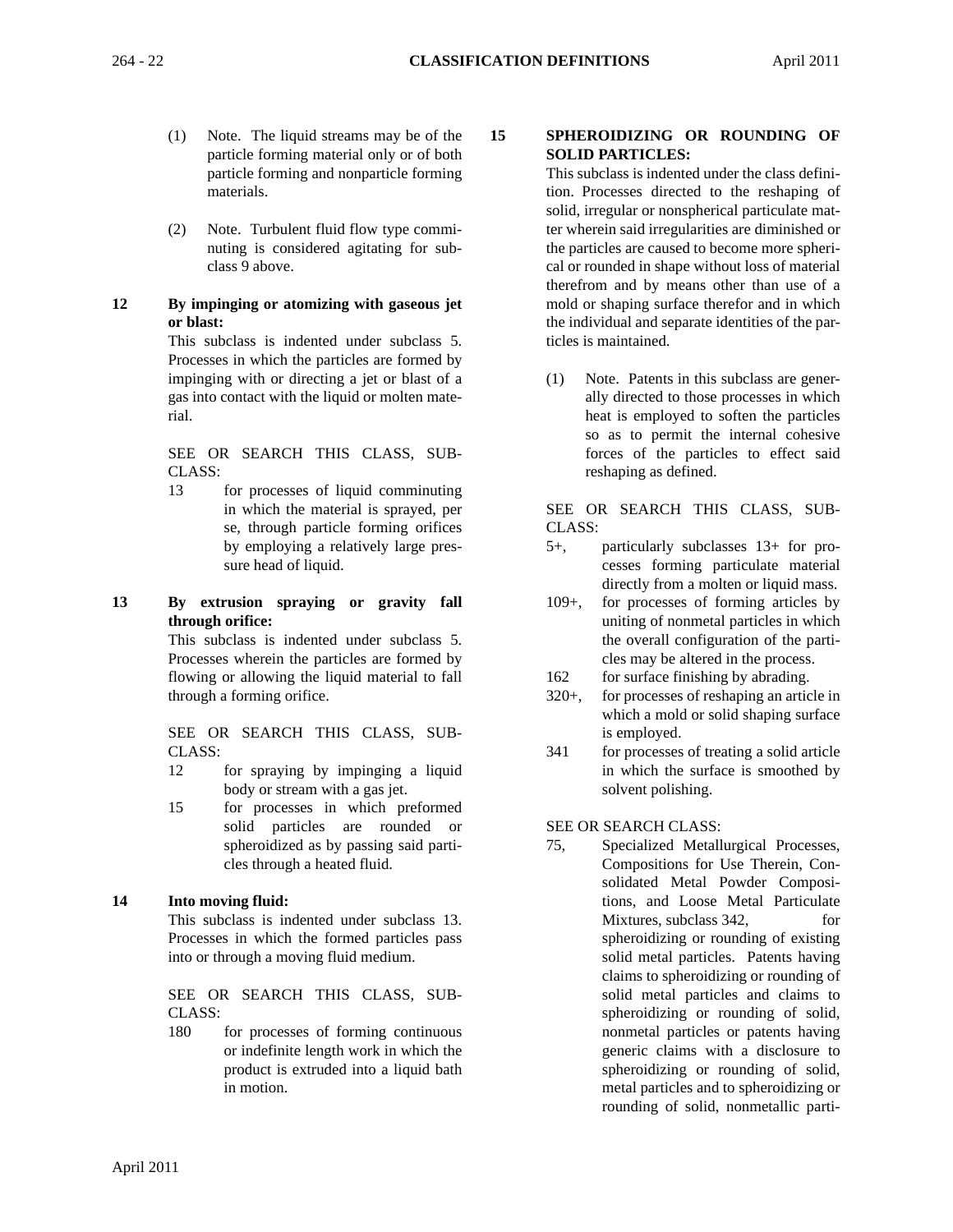cles will go as originals to Class 264 and a cross-reference will be placed in Class 75.

201, Distillation: Processes, Thermolytic, subclasses 5+ for a thermolytic distillation process including the step of shaping solid carbonaceous material without using a mold.

### **16 DENTAL SHAPING TYPE:**

This subclass is indented under the class definition. Processes wherein articles are formed which conform to the contour of the human mouth or which simulate a tooth.

SEE OR SEARCH CLASS:

- 164, Metal Founding, appropriate subclasses for dental casting processes under the class definition.
- 205, Electrolysis: Processes, Compositions Used Therein, and Methods of Preparing the Compositions, subclass 67 for electroforming methods of producing dentures.
- 249, Static Molds, subclass 54 for dental type molds.
- 425, Plastic Article or Earthenware Shaping or Treating: Apparatus, subclass 2 for shaping apparatus utilizing an anatomical body or portion thereof as a shaping surface.
- 433, Dentistry, subclasses 167+ for prosthodontic methods directed to or including specific dental steps.

### **17 Denture forming:**

This subclass is indented under subclass 16. Processes wherein the article formed includes at least one tooth and a support conjoint therewith.

**18 Forming denture base against preformed teeth:**

This subclass is indented under subclass 17. Processes wherein the support is formed by casting or molding against preformed teeth.

SEE OR SEARCH THIS CLASS, SUB-CLASS:

259+, appropriate subclasses indented thereunder for processes of forming composite articles, per se, in which material is shaped and united to a preformed self-sustaining body.

### **19 Tooth forming:**

This subclass is indented under subclass 16. Processes wherein the article formed by molding or casting simulates a tooth or portion thereof.

**20 Shaded layer:**

This subclass is indented under subclass 19. Processes wherein the tooth or portion thereof is formed so as to provide a color or tone differential across the member.

SEE OR SEARCH THIS CLASS, SUB-CLASS:

- 73+, and 78, for molding processes of general utility which include a coloring or dyeing step.
- 245+, for processes of general utility forming a multi-colored composite body.

#### **21 SHAPING OR TREATING LUMINES-CENT MATERIAL:**

This subclass is indented under the class definition. Processes directed to molding or treating articles having a composition including a luminescent, phosphorescent, or fluorescent ingredient.

### SEE OR SEARCH CLASS:

- 252, Compositions, subclasses 301.16 through 310.6 for fluorescent or phosphorescent compositions.
- 427, Coating Processes, subclasses 157+ for processes of coating utilizing fluorescent or phosphorescent coating.
	- (2) Note. The energy must be applied as such to the work. Conversion of electrical energy to heat and the application of the heat to the work is excluded from this subclass and is provided for in appropriate subclasses below.
	- (3) Note. The laser ablation of a Class 264 material in the absence of an added reactive chemical is proper for Class 264. When a reactive chemical is used in the laser ablation the subject matter is proper for etching Class 216.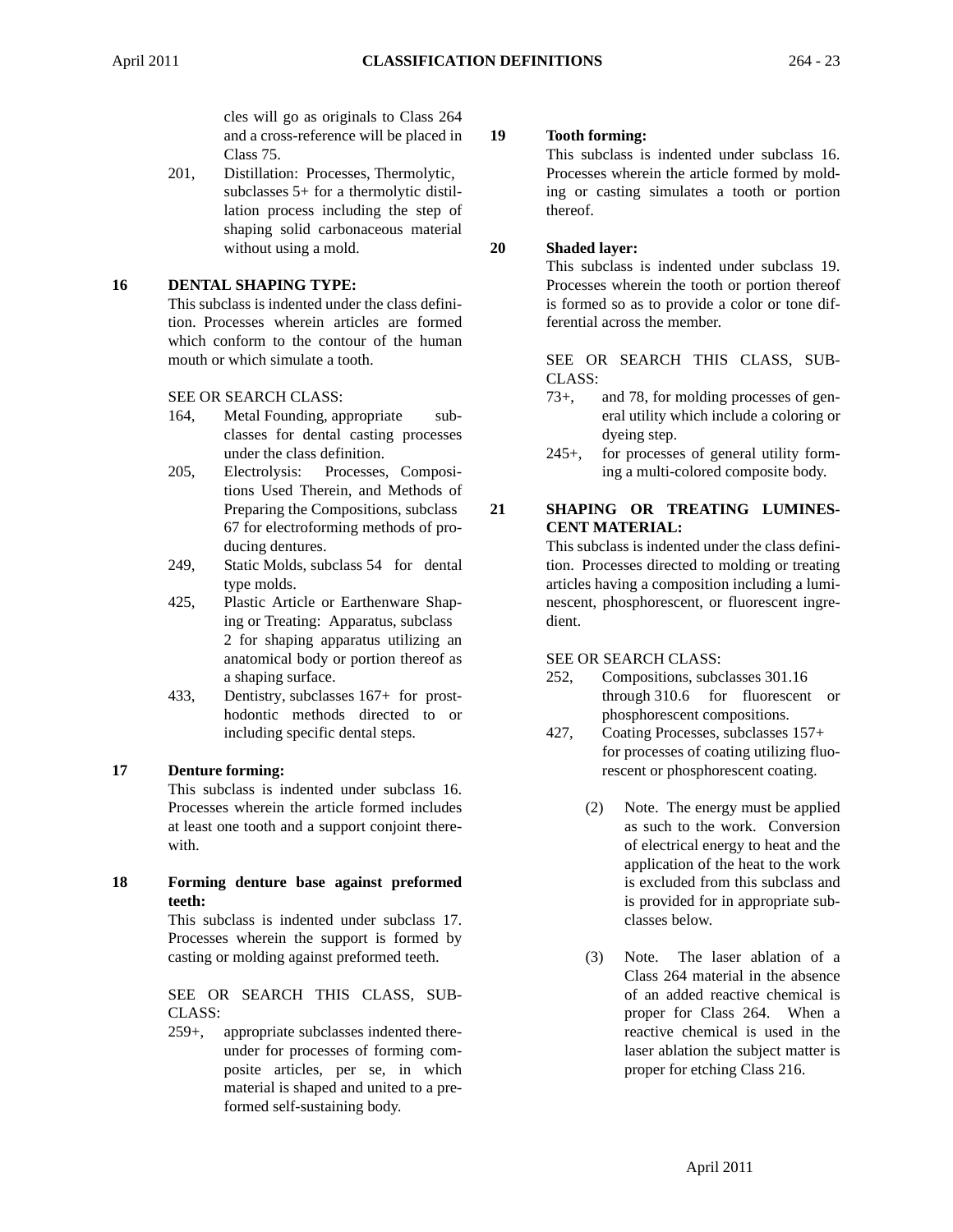### **28 WITH STEP OF COOLING TO A TEM-PERATURE OF ZERO DEGREES C. OR BELOW:**

This subclass is indented under the class definition. Processes which include subjecting the molding material or product to a cooling, freezing or refrigeration step which lowers the temperature of the material or product to at least O°C or 32°F.

SEE OR SEARCH THIS CLASS, SUB-CLASS:

237 and 348, for processes which include a cooling step which does not cool to product or shaping material to at least  $0^{\circ}$ C.

### **29.1 CARBONIZING TO FORM ARTICLE:**

This subclass is indented under the class definition. Processes wherein a carbonaceous material is subjected to a heat treatment in a substantially nonoxidizing atmosphere to produce a product containing elemental carbon.

SEE OR SEARCH THIS CLASS, SUB-CLASS:

- 105 for processes of molding or shaping electroconductive material, which material contains elemental carbon, at least in part.
- 603+, for firing, sintering or vitrifying operations on inorganic shaped materials which are not directed to carbonizing the material.

### SEE OR SEARCH CLASS:

- 44, Fuel and Related Compositions, subclass 599 for a process of making a consolidated fuel solids composition which includes a step of carbonizing using a specified condition or technique.
- 201, Distillation: Processes, Thermolytic, appropriate subclass, for a process of thermolytic distillation of carbonaceous material, e.g., coking, etc.
- 423, Chemistry of Inorganic Compounds, subclasses 445+ for elemental carbon, per se, and its manufacturing processes involving a chemical reaction. For the line between 423 subclasses 445+ and this class concerning combined processes of molding and car-

bonizing, see the class definitions of this class, section II. A. 10).

- 427, Coating Processes, subclasses 307+ for coating processes including flame contact.
- 502, Catalyst, Solid Sorbent, or Support Therefor: Product or Process of Making, for a composition comprising a catalyst or sorbent, per se, which may be activated carbon. Activated carbon is proper for Class 502, rather than Class 423.

### **29.2 Filaments:**

This subclass is indented under subclass 29.1. Processes directed to making articles in which the length is relatively much greater than the width and thickness.

### **29.3 Agglomeration or accretion:**

This subclass is indented under subclass 29.1. Processes including the step of tumbling or otherwise agitating a mass of fine discrete particles to cause adherence of the particles to one another thereby producing larger sized particles prior to carbonizing.

### **29.4 From cellulosic material:**

ize.

This subclass is indented under subclass 29.1. Processes wherein the article carbonized includes cellulosic material or its derivatives.

### **29.5 With carbonizing, then adding carbonizable material and recarbonizing:** This subclass is indented under subclass 29.1. Processes which prepare an article by carbonizing and then subsequently add a carbonizable material (e.g., by impregnating) and recarbon-

### **29.6 CARBONIZING TO FORM ARTICLE:**

This subclass is indented under subclass 29.1. Processes wherein one step of carbonization takes place in a specifically recited atmosphere other than vacuum or air.

- (1) Note. The recitations inert, nonoxidizing, or the like shall be considered sufficient to place the patent in this subclass.
- (2) Note. One step of carbonizing may occur in an oxidizing atmosphere as long as the process also includes a step of carbonizing under nonoxidizing conditions.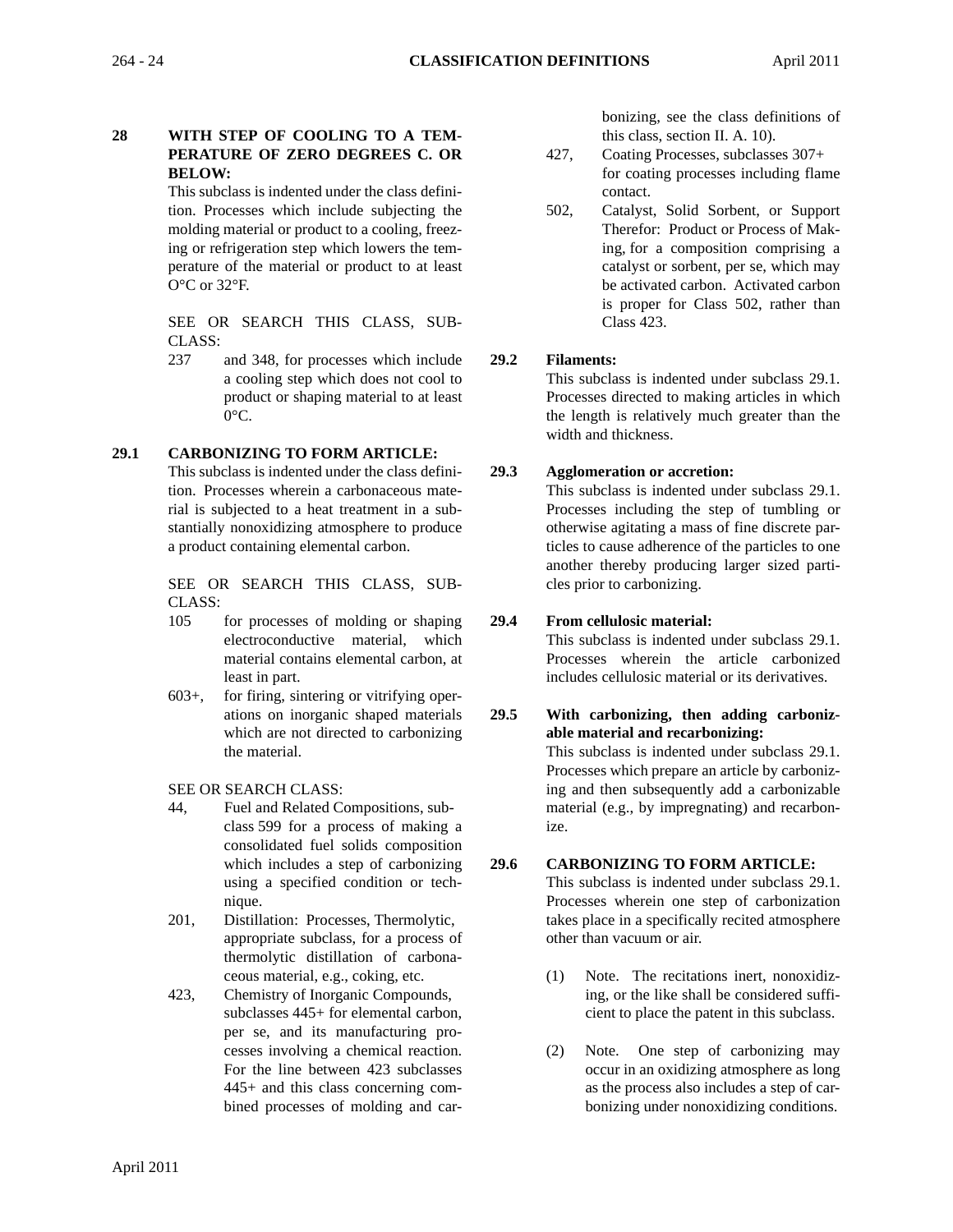### **29.7 Controlling varying temperature or plural heating steps:**

This subclass is indented under subclass 29.1. Processes wherein the carbonizing step is carried out by (1) varying the temperature over a given time span or by (2) heating the article to two or more distinct temperatures.

- (1) Note. Heating the article to cure binder or dry is not considered carbonizing unless positively disclosed that such occurs under those conditions.
- (2) Note. Heating to a temperature to cause a change in crystalline form of the carbon (e.g., graphitizing) is considered a step of carbonizing for this subclass.

### **30 FURNACE LINING FORMATION OR REPAIR:**

This subclass is indented under the class definition. Processes which are directed to (1) maintaining, restoring, or rebuilding a damaged, defective, or worn furnace lining or (2) forming an original interior layer on the furnace wall which remains in place during furnace use.

(1) Note. This is the residual home for furnace lining formation or repair not elsewhere provided for. In general, however, the combination of building a furnace and applying a lining to the interior thereof is classified in the class providing for the particular method of building the furnace. For classes which provide for furnaces and furnace lining, see the notes below.

SEE OR SEARCH THIS CLASS, SUB-CLASS:

36 for processes under the class definitions for repairing or restoring articles, per se.

SEE OR SEARCH CLASS:

- 29, Metal Working, subclasses 402.01+, especially 402.18 for repairing processes which include only mechanical assembly and joining operations.
- 52, Static Structures (e.g., Buildings), subclasses  $741.1+$  and  $745.01+$  for processes of assembling or in situ

erection of a building involving more than repair by a process for Class 264.

- 65, Glass Manufacturing, subclass 27 for processes of repairing apparatus for that class.
- 75, Specialized Metallurgical Processes, Compositions for Use Therein, Consolidated Metal Powder Compositions, and Loose Metal Particulate Mixtures, subclass 301 for reactive furnace linings.
- 110, Furnaces, subclass 343 for a process of treating solid fuel furnace constituents to prevent corrosion of the furnace.
- 122, Liquid Heaters and Vaporizers, appropriate subclass for furnace structures provided therein under the class definition.
- 126, Stoves and Furnaces, particularly subclasses 144+ for linings.
- 156, Adhesive Bonding and Miscellaneous Chemical Manufacture, subclasses 94+ for processes of repairing articles by a laminating process.
- 252, Compositions, subclasses 500+ for furnace lining composition or linings defined only in terms of their composition when the composition is electrically conductive.
- 266, Metallurgical Apparatus, appropriate subclass for metallurgical furnaces, particularly subclasses 280+ for linings.
- 373, Industrial Electric Heating Furnaces, subclasses 137, 155 and 164.
- 422, Chemical Apparatus and Process Disinfecting, Deodorizing, Preserving, or Sterilizing, appropriate subclasses for furnaces for carrying out chemical reactions.
- 427, Coating Processes, subclasses 140+ for restoring or repairing by a coating process.
- 432, Heating, subclass 3 for a residual process of heater operation including a step of repairing, converting or assembling the heater.
- 501, Compositions: Ceramic, appropriate subclasses for ceramic compositions, per se.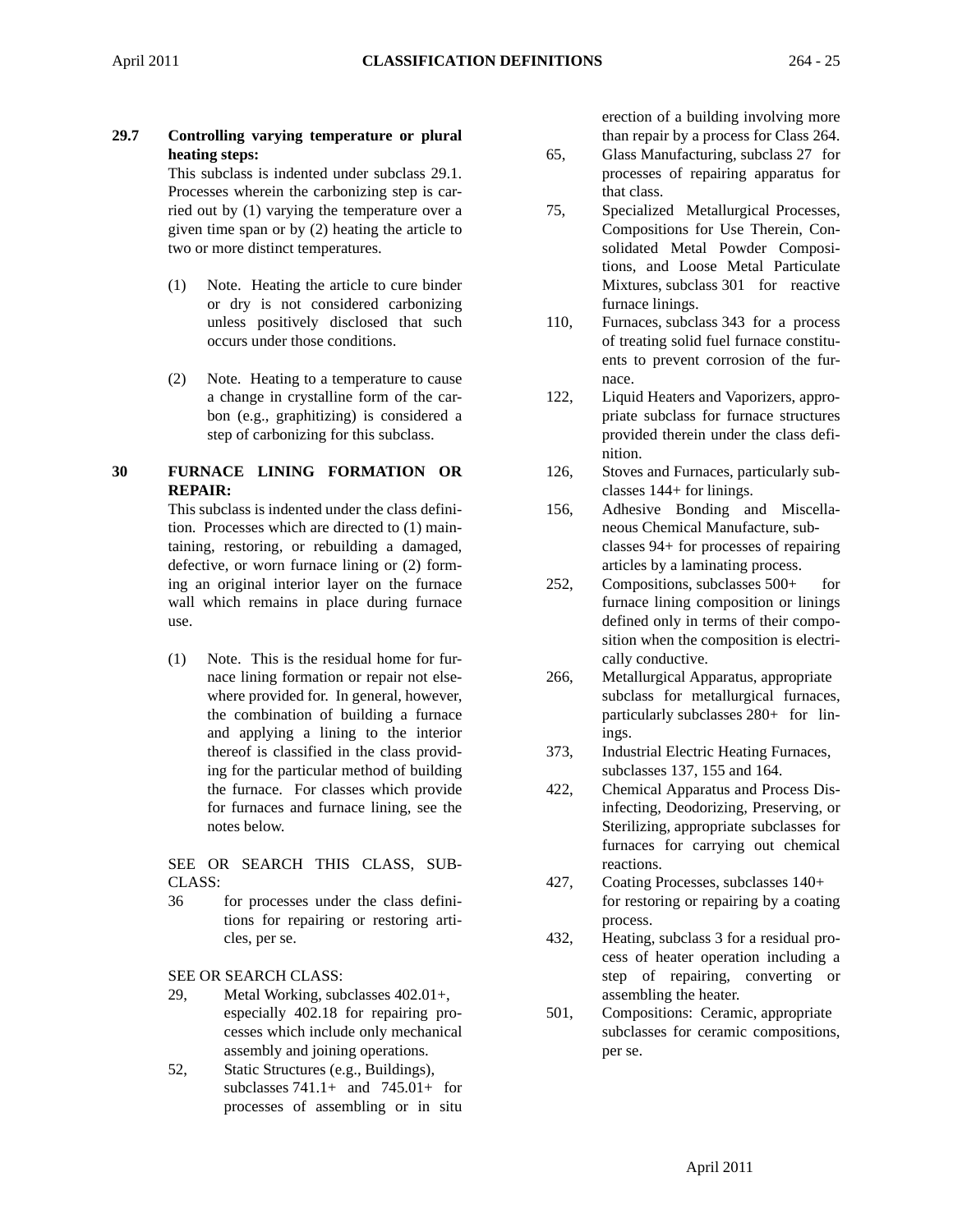520, Synthetic Resins or Natural Rubbers, appropriate subclasses, particularly Class 523, subclass 141 for a composition containing a synthetic resin or natural rubber having utility for a metallurgical furnace or oven apparatus or to processes of preparing said composition.

### **31 FORMING STRUCTURAL INSTALLA-TIONS IN SITU:**

This subclass is indented under the class definition. Processes directed to the formation in situ of an erected structure or a part thereof.

(1) Note. Included here are only processes for forming those structures which are not intended to be moved or transported after the final molding step. For example, forming a prefabricated wall is not included here but placed in appropriate subclasses below, while forming a wall or portion thereof in its final intended position is included here. Forming parts by a molding operation and uniting in situ by a second molding operation is also included here.

SEE OR SEARCH THIS CLASS, SUB-CLASS:

30 for processes of forming furnace linings in situ.

SEE OR SEARCH CLASS:

52, Static Structures (e.g., Buildings), subclasses 745.01+ for particular processes of forming or assembling an in situ structure. The line between Class 264 and Class 52 is: Class 52 takes (1) forming in situ erected building structures by uniting preformed modules, e.g., bricks, cinder blocks, etc., and (2) other processes involving molding when combined with a building formation step which is more than a mere perfecting step for the molding such as (a) forming elements by molding, and joining the molded elements together, or to another element, by nonmolding means and (b) uniting a mold form with the surface of the molded body and permitting the form to remain as a portion of the building construction. Class 264 takes process

of molding, per se, including forming building structures in situ when such processes include only molding steps. For example, processes for embedding elements such as reinforcements in the molded product or molding structural elements and then uniting the elements by a molding operation are within the scope of this class.

- 249, Static Molds, subclasses 1+ for in situ construction engineering type molds.
- 404, Road Structure, Process, or Apparatus, subclasses 72+ for processes of building roads. The line between Classes 264 and 404, is as follows: Class 404, provides for processes of forming roads except that Class 264 provides for such road making processes which include only the steps of molding monolithic uniform composition structure and/or compacting, treating, stressing or surface working the material to perfect the molding or curing of the molded body.
- 405, Hydraulic and Earth Engineering, appropriate subclasses for processes of earthworking, e.g., digging, filling, etc., combined with molding, especially subclass 222 for a method of casting a structure in a marine environment; and subclasses 233+ for a method of casting a pile or pier in situ.
- **32 Arched, domed, or vertical-cylindrical structure:**

This subclass is indented under subclass 31. Processes in which the structure formed includes either an arched or domed portion or a portion which is vertically cylindrical.

**33 Repositioning or moving mold to form sequential portions of a structure:** 

> This subclass is indented under subclass 31. Processes in which at least a portion of the mold is removed from the structure and repositioned and used to form a second portion of the structure.

SEE OR SEARCH THIS CLASS, SUB-CLASS:

34 for processes of sequentially molding different portions of a structure by using different molds.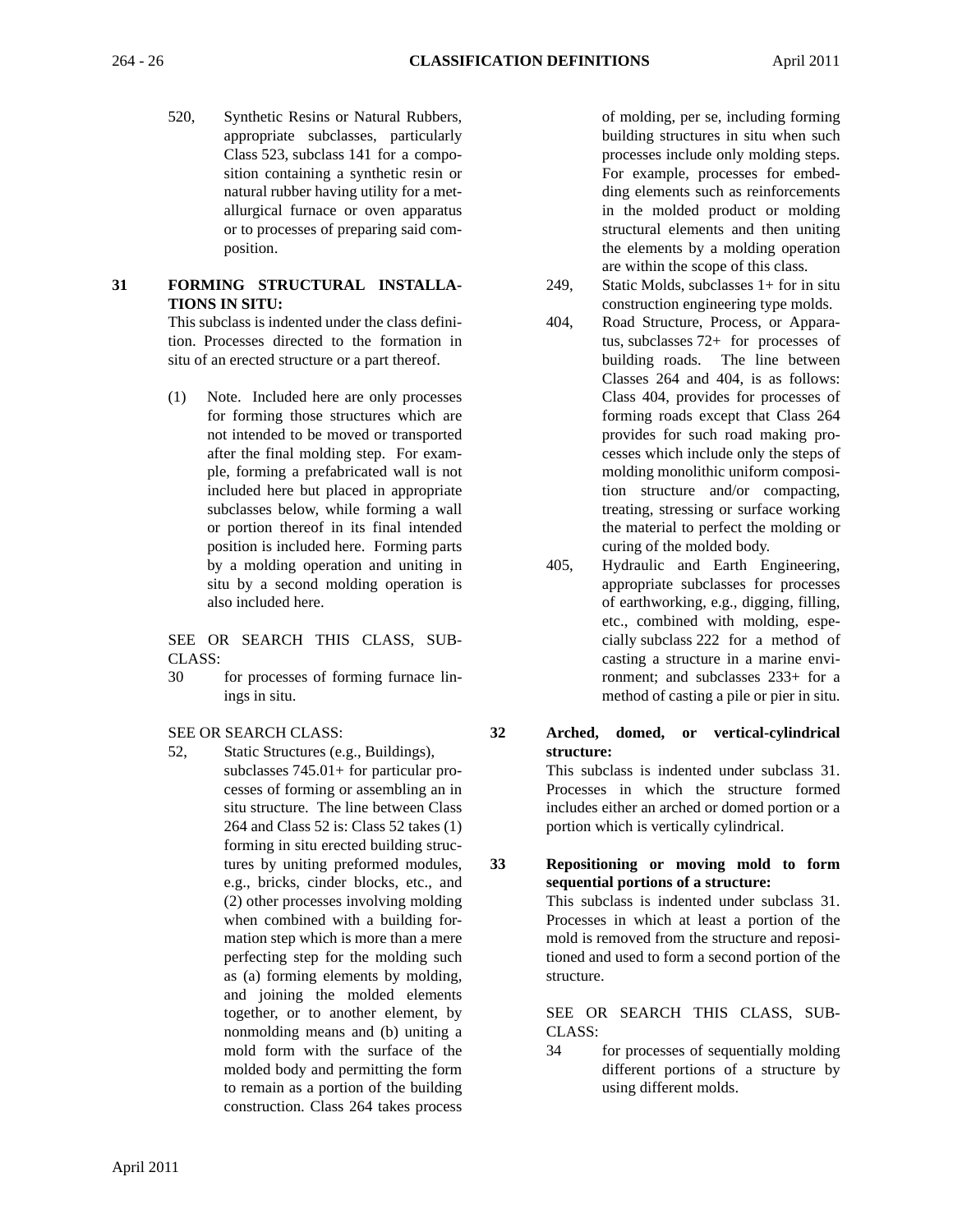SEE OR SEARCH CLASS:

- 249, Static Molds, subclasses 20+ for molds for forming a wall progressively.
- **34 Sequentially molding in situ different portions or layers on a unitary structure:** This subclass is indented under subclass 31. Processes in which portions of the in situ structure are formed in sequentially distinct steps.
	- (1) Note. Incremental as well as diverse molding steps are included herein.

SEE OR SEARCH THIS CLASS, SUB-CLASS:

- 33 for processes in which the sequential formation steps are accomplished by repositioning mold parts
- 250 and 308, for incremental molding of structures other than in situ.

SEE OR SEARCH CLASS:

- 249, Static Molds, subclass 15 for mold for forming a facing on product or existing structure.
- **35 Uniting preform member with molding material:**

This subclass is indented under subclass 31. Processes in which a preform member or a portion thereof becomes embedded in or united to the molded material and remains to form a structural part of the product.

(1) Note. Embedded elements which serve solely as reinforcement and have no other structural purpose are not considered proper for this subclass but are placed according to the molding operations.

SEE OR SEARCH THIS CLASS, SUB-CLASS:

271 for processes of shaping material around a preform to surround or embed said preform.

SEE OR SEARCH CLASS:

52, Static Structures (e.g., Buildings), for processes in which structural elements which make up an exterior portion of the final construction are used to

retain the molding material and remain in place after the molding operation. Pipes or tubes embedded in the molding material are considered proper for Class 264.

249, Static Molds, subclasses 83+ for molding apparatus for uniting a preform with fluent material.

### **36.1 REPAIRING OR RESTORING CON-SUMER USED ARTICLES FOR REUSE:** This subclass is indented under the class definition. Processes wherein a worn, damaged, or consumer used article is renewed or reconditioned for reuse in a capacity similar to that of the original article, without substantially altering or destroying the overall configuration of the original article.

SEE OR SEARCH THIS CLASS, SUB-CLASS:

- 30 for processes for repairing furnace linings.
- 37.1 for processes involving reuse of articles or article forming material in which flash, trim, or product rejects are recycled and put through an overall mixing and/or reshaping, and see subclass 37.1 notes thereto.

SEE OR SEARCH CLASS:

- 152, Resilient Tires and Wheels, subclass 367 for devices, e.g., patches applied to a tire surface for covering a puncture or blowout, wherein the claims involve a superficial fixing of the tire and do not involve a substantial removal of the material of the tire to permit rebuilding.
- 156, Adhesive Bonding and Miscellaneous Chemical Manufacture, subclasses 94 through 97 for repairing by a laminating operation; subclasses 701-719 for a delaminating process, per se, and subclasses 918-933 for a delaminating process adapted to specified products, per se, separating an adhered layer or portion from another layer at a bonding face while retaining layer identity.
- 369, Dynamic Information Storage or Retrieval, subclasses 153+ for similar subject matter combined with record-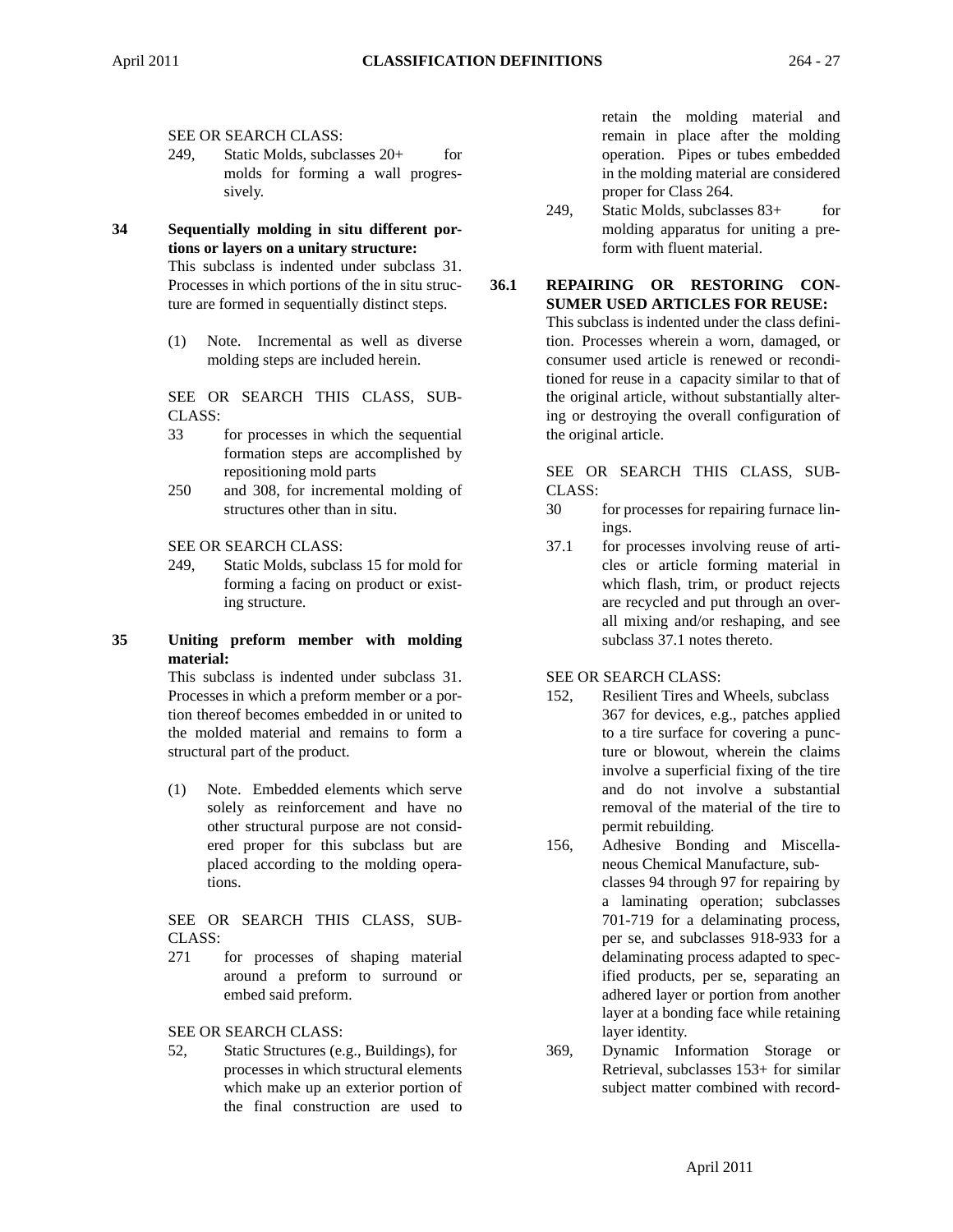ing on a restored storage medium element.

- 401, Coating Implements With Material Supply, subclass 50 for a lipstick, crayon, or the like combined with means to reshape the working end.
- 427, Coating Processes, especially subclasses 140+ for restoring or repairing by a coating operation.
- 428, Stock Material or Miscellaneous Articles, subclass 63 for a product in which a hole or depression has been patched and subclass 912 (a cross-reference art collection) for a product having a puncture healing layer.

### **36.11 Articles containing nontextile porous material (e.g., foam, sponge, etc.):**

This subclass is indented under subclass 36.1. Processes wherein the article to be renewed or reconditioned contains randomly dispersed pores or voids and contains no textile.

- (1) Note. Acceptable for this subclass are composite-structured articles wherein one article section may be porous while another article section is nonporous.
- (2) Note. Utilizing putty to repair wooden articles for reuse is properly classified in this subclass since wood is considered to be inherently porous.
- (3) Note. Renewal and reconditioning of fabric and cloth material (e.g., textiles, etc.) are excluded from placement in this subclass.

SEE OR SEARCH THIS CLASS, SUB-CLASS:

- 41 for processes of forming pores or voids.
- 317 for processes, generally, which involve the destruction of material which may leave a space or void.
- 321 for processes of reshaping previously foamed material.
- 413 for processes of producing or treating a porous product by direct application of electrical or wave energy.
- 915 for recycling of consumer used articles made of sponge-like, porous, or foamed material.

### **36.12 Balls or rollers (e.g., printing rollers, golf balls, etc.):**

This subclass is indented under subclass 36.1. Processes wherein the article which is to be renewed or reconditioned is a spherical or nonhollow columnar shaped body.

### **36.13 Sound records (e.g., by removing grooves, etc.):**

This subclass is indented under subclass 36.1. Processes wherein the article which is to be renewed or reconditioned has sound reproducing grooves on its surface.

SEE OR SEARCH THIS CLASS, SUB-CLASS:

106 for forming sound reproducing grooves in an article utilizing a molding operation.

SEE OR SEARCH CLASS:

- 106, Compositions: Coating or Plastic, subclass 37 for sound recording compositions, per se.
- 205, Electrolysis: Processes, Compositions Used Therein, and Methods of Preparing the Compositions, subclass 68 for electroforming methods of producing sound records.
- 369, Dynamic Information Storage or Retrieval, subclasses 84+ for dynamic recording.
- 428, Stock Material or Miscellaneous Articles, subclasses  $64.1+$  for a disc which does not have sound tracks.
- 434, Education and Demonstration, subclass 318 for visual and audio education and demonstration wherein the audio is recorded on a disk.
- 520, Synthetic Resins or Natural Rubbers, appropriate subclasses, particularly Class 523, subclass 174 for a composition containing a synthetic resin or natural rubber having utility as a phonograph record molding composition or to processes of preparing said composition.

### **36.14 Toroidal shapes (e.g., resilient tires, etc.):** This subclass is indented under subclass 36.1. Processes wherein the article to be renewed or reconditioned is toroidal in shape (i.e., doughnut shaped).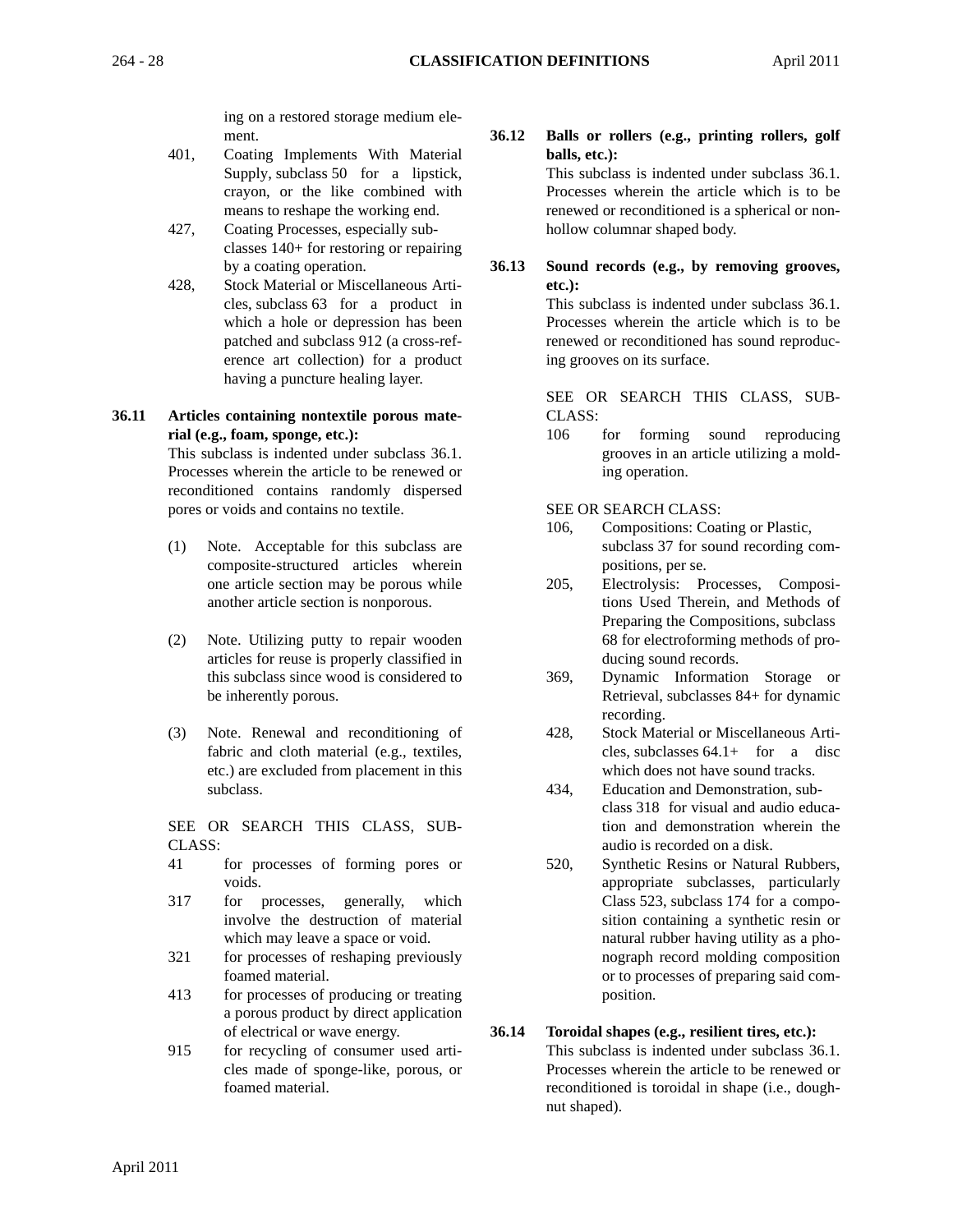- (1) Note. A toroidal shape is comprised of a figure having a surface generated when rotated about an axis lying in the same plane therewith, but not intersecting or containing, an axis in its own plane.
- (2) Note. The majority of the art in this subclass relates to processes for repairing or restoring vehicle tires, but the subclass is not so limited.

SEE OR SEARCH THIS CLASS, SUB-CLASS:

911 for recycling of toroidal shaped consumer used articles.

SEE OR SEARCH CLASS:

- 81, Tools, subclasses 15.2+, 15.3, and 15.4 for portable tools used in repairing resilient vehicle tires.
- 152, Resilient Tires and Wheels, subclass 367 for devices, e.g., patches applied to a tire surface for covering a puncture or blowout, wherein the claims involve a superficial fixing of the tire and do not involve a substantial removal of the material of the tire to permit rebuilding.
- 156, Adhesive Bonding and Miscellaneous chemical Manufacture, subclasses 94+, for processes which are (a) combined with the step of recovering material utilized in a previous laminating procedure and/or (b) directed to restoring or rebuilding a damaged or defective article or material by a laminating procedure.

### **36.15 Hollow- or container-type articles (e.g., vase, pipes, cups, tubes, etc.):**

This subclass is indented under subclass 36.1. Processes wherein the article to be renewed or reconditioned has an intentionally constructed nonrandom void or opening therethrough or has a nonrandom inner or concave surface or cavity.

(1) Note. The mere presence of a chip or crack in an article is not considered sufficient to render the article hollow for the purposes of this subclass, unless the overall macrostructure of the entire article meets this subclass definition. See search notes below.

SEE OR SEARCH THIS CLASS, SUB-CLASS:

- 36.18 for repairing or restoring cracks or chips in articles containing inorganic material for reuse, especially subclass 36.21 for repairing or restoring cracks or chips in nonhollow or noncontainer- type glass articles.
- 36.22 for repairing or restoring cracks or chips in articles containing polymeric material or treating cracks or chips in nonhollow or noncontainer-type articles of polymeric material.

SEE OR SEARCH CLASS:

- 138, Pipes and Tubular Conduits, especially subclass 97 for processes and apparatus for repairing leaks in pipes and hose for reuse when no molding step is present.
- 206, Special Receptacle or Package, appropriate subclasses for special use receptacle, container, or package.
- 425, Plastic Article or Earthenware Shaping or Treating: Apparatus, subclass 11 for apparatus used to repair or restore an article for reuse.

### **36.16 Pipes or tubes:**

This subclass is indented under subclass 36.15. Processes, wherein the article to be reconditioned or renewed is a self supporting open ended hollow conduit (e.g., hose, etc.).

- (1) Note. Repairing or reconditioning pipe joints utilizing a molding operation is properly classified here.
- (2) Note. Repairing or reconditioning of concrete or hydro-set pipes or tubes is properly classified as original in this subclass with crosses below as deemed suitable.

SEE OR SEARCH CLASS:

- 138, Pipes and Tubular Conduits, subclasses 97+ for repairing pipes, tubes and hose not otherwise classifiable.
- 249, Static Molds, subclasses 83+, particularly subclass 90 for molds for repairing leaks in pipes.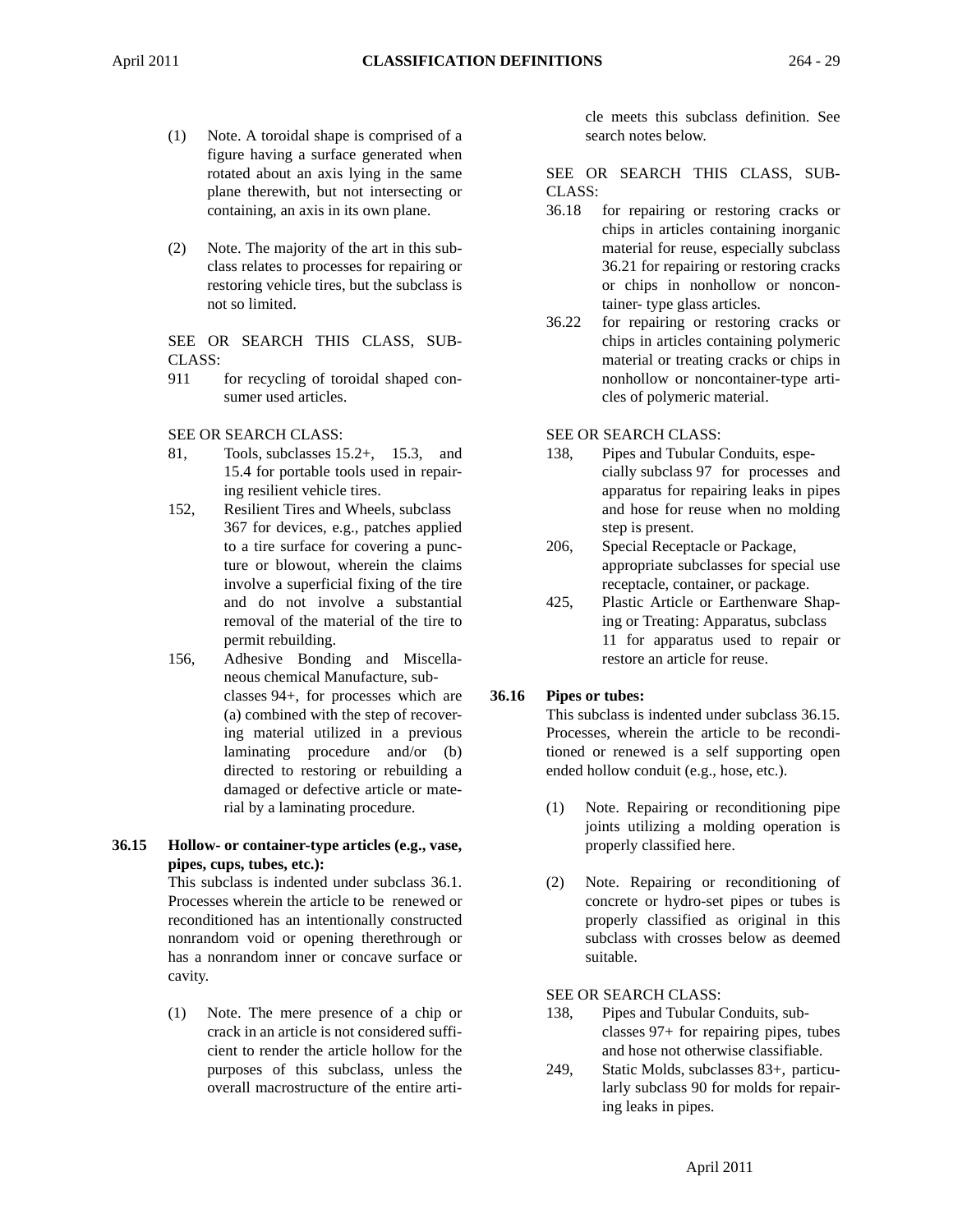- 405, Hydraulic and Earth Engineering, subclass 154.1 for subterranean or submarine pipe or cable laying, retrieving, manipulating, or treating; and subclass 188 for an apparatus or method for enabling personnel to work on a section of submerged pipeline.
- 425, Plastic Article or Earthenware Shaping or Treating: Apparatus, subclasses 11+ for a product or preform repair or restoring means comprising a molding apparatus for shaping or reshaping nonmetals.
- **36.17 By application of internal fluid pressure differential to permanently shape, distort, or sustain material to repair or restore pipes or tubes (e.g., flexible bladder, expandable tubular pig, etc.):**

This subclass is indented under subclass 36.16. Processes wherein a positive or negative pressure is internally applied to renewing or reconditioning material through the medium of a liquid or gas in direct or indirect contact therewith to shape or maintain a desired configuration.

- **36.18 Inorganic material containing articles (e.g., plaster board, ceramic, fiberglass, etc.):** This subclass is indented under subclass 36.1. Processes wherein the article to be renewed or reconditioned contains inorganic material.
	- (1) Note. Processes of repairing or restoring an article containing inorganic material, as well as organic material present as bonding agents, solvents, fillers, etc., are properly classified herein.
	- SEE OR SEARCH CLASS:
	- 260, Chemistry of Carbon Compounds, note 34, for the distinction between the terms "organic" and "inorganic".
	- 427, Coating Processes, subclasses 136+ for coating inorganic material containing road surfaces.
- **36.19 Clad wire or cable (e.g., by restoring sheathing, etc.):**

This subclass is indented under subclass 36.18. Processes wherein the inorganic material containing article is a clad (sheathed) usually metallic strand or a collection of clad strands or rods.

- (1) Note. Class 264 excludes any metal working, casting or welding operations.
- **36.2 Hydro-set material (e.g., cement, concrete, plaster board, etc.):**

This subclass is indented under subclass 36.18. Processes wherein the article to be renewed or reconditioned contains or is treated with an aqueous fluent inorganic composition that solidifies (e.g.,cures, sets, etc.).

(1) Note. Processes of repairing or restoring an article containing inorganic hydrosettable material, as well as organic material present as bonding agents, solvents, fillers, etc., are properly classified herein.

# **36.21 By shaping nonglass material to repair damaged glass:**

This subclass is indented under subclass 36.18. Processes wherein a material other than glass is shaped to renew or recondition the damaged glass.

(1) Note. The use of a plastic material which is injected into a crack in a damaged glass windshield is proper for this subclass.

### SEE OR SEARCH CLASS:

65, Glass Manufacturing, for repairing of glass articles or combinations of glass working or glass making combined with a Class 264 operation.

### **36.22 By polymerizing, cross-linking, or curing (e.g., hardening, etc.):**

This subclass is indented under subclass 36.1. Processes wherein the reconditioning or renewing of the article includes a polymerization, cross-linking, curing, or hardening operation.

(1) Note. Claimed subject matter which includes one of the terms in the following list is properly classified herein: a. cross-linking b. curing c. addition polymerization d. condensation polymerization e. block or graft polymerization f. hardening This list is not intended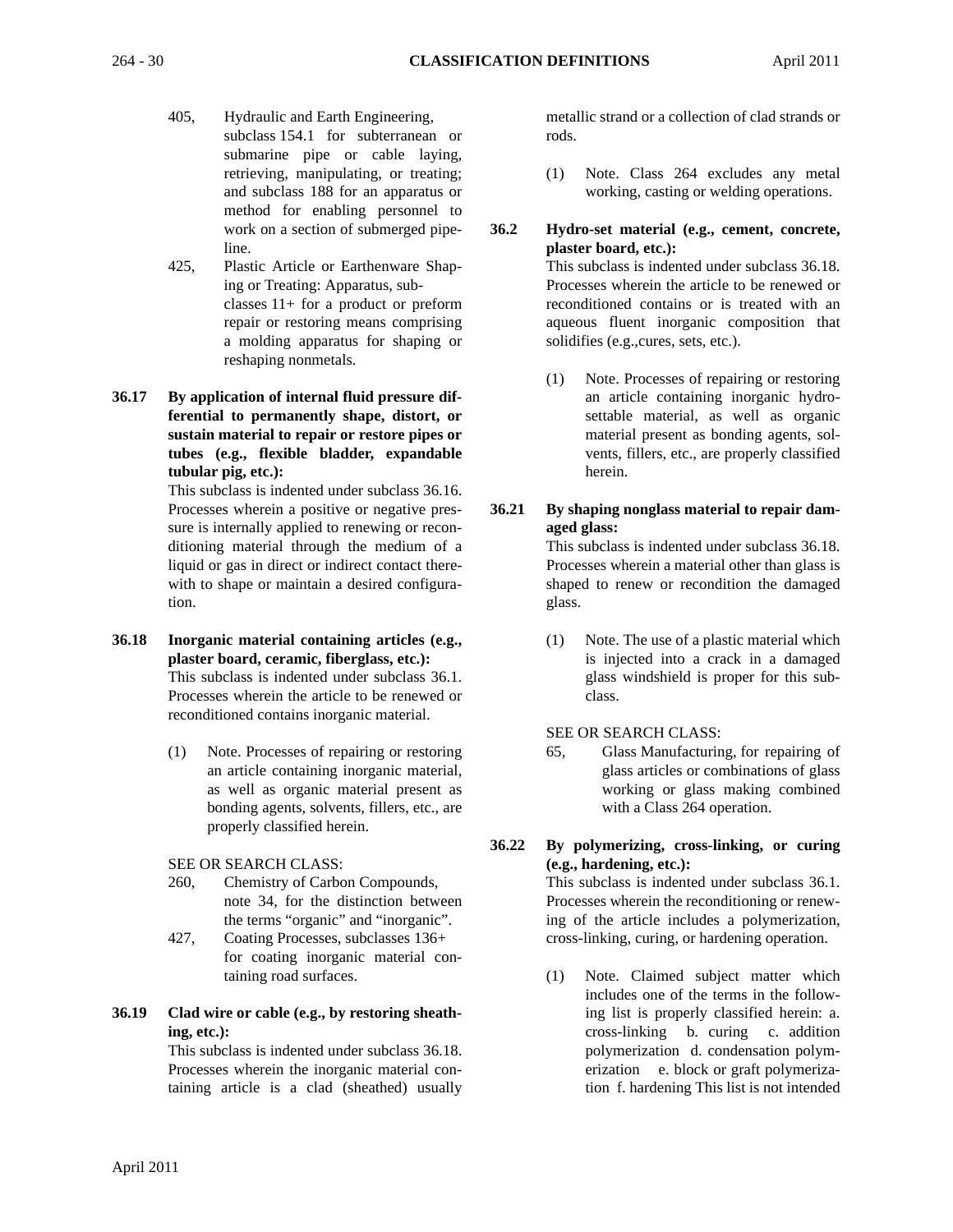to be exhaustive and is not limited to the above examples.

### **37.1 RECYCLING OF RECLAIMED OR PURI-FIED PROCESS MATERIAL (NOT RECYCLED CONSUMER USED ARTI-CLES):**

This subclass is indented under the class definition. Processes in which process materials (e.g., flash, trim, defective products, molding materials from which products are formed, treating materials utilized in the molding process, etc.) which were previously employed in a molding operation, whether from batch or continuous process, are recycled or reused in the same or a different molding operation.

- (1) Note. Recycling of consumer used articles (e.g., scrap articles or worn materials, used tires, materials employed in commerce, etc.) or articles intended for consumer use are not considered proper under this subclass. However, recycling of defective or improperly molded articles (e.g., virgin material, etc.) will be considered proper for this subclass.
- (2) Note. Merely recycling reclaimed "as is" process material as hereinabove set forth is sufficient for placement in this subclass. It is not essential that a step of purification, reclamation, or separation of the desired process material be present for a process to be proper for this subclass. Thus, recycling of a desired polymeric process material does not require separation from a solvent thereof to be proper in this subclass.
- (3) Note. Recycling of heat exchange agents, per se, that directly contact shaped articles or process materials is considered proper under this subclass. However, recycling of heat exchange agents that do not directly contact shaped articles or process materials (e.g., cycling of liquid coolant through hollow mold walls, etc.) are not proper for this subclass.

SEE OR SEARCH THIS CLASS, SUB-CLASS:

169+, for processes of forming continuous or indefinite length articles including the step of preventing equipment fouling accumulations or deposits.

- 179 for processes of purifying or replenishing a liquid bath for receiving extruded material.
- 195 for processes of chemically treating viscose articles which may include removal of contaminants therefrom.
- 340 for processes within the class definition for treating preformed, shaped, or solid articles.
- 349 for processes within the class definition which relate to mixing, kneading or mulling of materials.
- 910+, for processes which involve recycling consumer used articles or products.

SEE OR SEARCH CLASS:

- 201, Distillation: Processes, Thermolytic, subclass 25 for conversion of waste by heat to products which include a solid carbon char.
- 520, Synthetic Resins or Natural Rubbers, particularly Class 521, subclasses 40+ for processes of reclaiming a synthetic resin.
- 585, Chemistry of Hydrocarbon Compounds, subclasses 240+ for a process wherein refuse is converted to a mixture of hydrocarbons, usually for use as a fuel.

### **37.11 Vaporizing to recycle liquid:**

This subclass is indented under subclass 37.1. Processes wherein a liquid process material is recycled or recovered by changing to a gaseous state and back to a reusable liquid state.

- (1) Note. A liquid is considered to be a state of matter which exhibits a characteristic readiness to flow, little or no tendency to disperse, and relatively high incompressibility.
- (2) Note. A gas is considered to have a very low density and viscosity, relatively great expansion and contraction with changes in pressure and temperature, and to be readily diffusive, with a tendency to expand indefinitely, with molecules in free movement.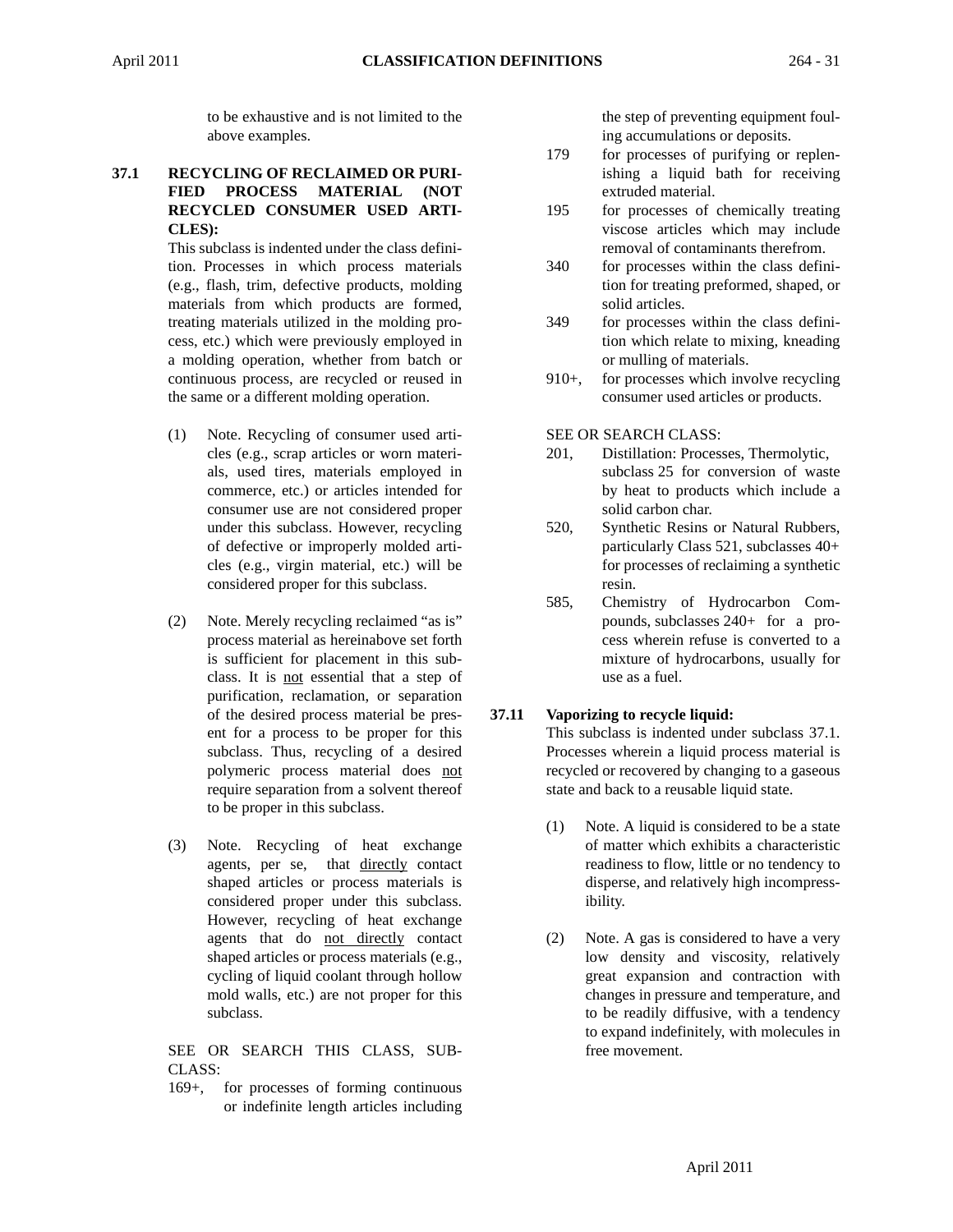- (3) Note. Liquid process materials found here are vaporized, condensed, and reused in a molding process.
- **37.12 The liquid is, or is part of, an extrudant bath:**

This subclass is indented under subclass 37.11. Processes wherein the liquid is, or is part of, an extrudant receiving liquid bath process material.

**37.13 The liquid is a solvent for organic process material:** This subclass is indented under subclass 37.11.

Processes wherein the liquid is a material which is used to dissolve organic process material.

SEE OR SEARCH CLASS:

- 260, Chemistry of Carbon Compounds, note 34, for the distinction between the terms "organic" and "inorganic".
- **37.14 Of gaseous process material (e.g., cooling gas, blowing gas, etc.):**

This subclass is indented under subclass 37.1. Processes wherein the reclaimed or process material is a gas, (e.g., vapor, cloud, fog, haze, or mist, etc.) under standard conditions.

- (1) Note. A gas is considered to have a very low density and viscosity, relatively great expansion and contraction with changes in pressure and temperature, to be readily diffusive, with a tendency to expand indefinitely, with molecules in free movement.
- **37.15 Of gas utilized in forming porous material:** This subclass is indented under subclass 37.14. Processes wherein the gaseous process material is used to form pores or voids in molded or shaped articles.
- **37.16 Of blow molding gas:** This subclass is indented under subclass 37.14. Processes wherein the gaseous material is from a blow molding process.
	- (1) Note. Blow molding is considered an operation wherein a positive or negative pressure is applied through the medium of a liquid or gas in direct contact with a

work-piece to form or maintain a desired configuration.

### **37.17 Of gas utilized for heating or cooling:**

This subclass is indented under subclass 37.14. Processes wherein the gaseous material is a heat exchange agent that directly contacts a molded article.

**37.18 Of liquid process material (e.g., suspensions, etc.):**

This subclass is indented under subclass 37.1. Processes wherein the reclaimed or purified process material is liquid.

(1) Note. A liquid is considered to be a state of matter which exhibits a characteristic readiness to flow, little or no tendency to disperse, and relatively high incompressibility.

### **37.19 From hydro-settable suspension:**

This subclass is indented under subclass 37.18. Processes wherein the liquid process material is from an aqueous fluent inorganic composition that solidifies (e.g., cures, sets, etc.).

**37.2 The liquid is from an extrudant-receiving bath: (e.g., liquid suspensions, etc.)** This subclass is indented under subclass 37.18. Processes wherein an extrudant-receiving liq-

uid bath process material is recovered for recycling or reuse.

**37.21 Containing ethylene or propylene carbonate in the bath:**

This subclass is indented under subclass 37.2. Processes wherein the extrudant-receiving bath contains ethylene carbonate or propylene carbonate.

**37.22 Containing acetic, nitric, or sulfuric acid in the bath:**

This subclass is indented under subclass 37.2. Processes wherein the extrudant receiving bath contains acetic acid, nitric acid or sulfuric acid.

**37.23 Containing zinc (Zn), lead (Pb), or copper (Cu) ions in the bath:**

> This subclass is indented under subclass 37.2. Processes wherein the extrudant-receiving bath contains zinc ions, lead ions, or copper ions.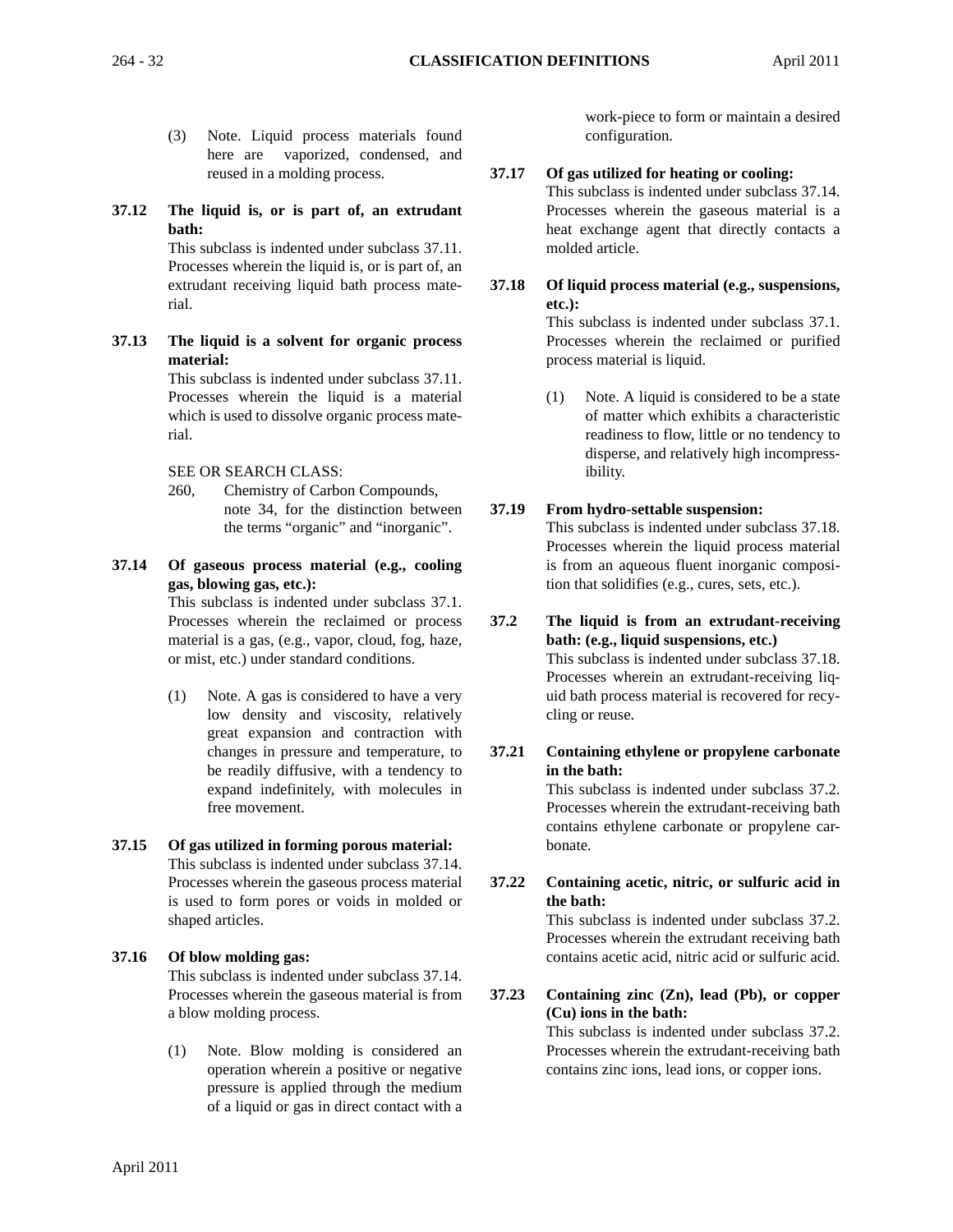### **37.24 With filtration:**

This subclass is indented under subclass 37.2. Processes wherein a step is included which involves utilizing a filtering apparatus which is used to separate a recyclable liquid process material (e.g., using filters, screens, sieves, etc.).

(1) Note. A filter is considered to be an article or mass of material made of closely spaced or intimately arranged intermeshed or unconnected fibers, elements, strands, or particles that collectively act as a barrier to physically retain at least one constituent of a fluid mixture on its surfaces or in the spaces between the fibers, elements, strands, or particles while permitting passage of the remaining constituents.

### SEE OR SEARCH CLASS:

210, Liquid Purification or Separation, for processes of separating solids from liquids, per se.

### **37.25 Into blow molding process:**

This subclass is indented under subclass 37.18. Processes wherein the reclaimed liquid process material is recycled into or is reused in a blow molding operation.

(1) Note. Blow molding is considered an operation wherein a positive or negative pressure is applied through the medium of a liquid or gas in direct contact with a work-piece to form or maintain a desired configuration.

### **37.26 Into extrusion molding process:**

This subclass is indented under subclass 37.18. Processes wherein the reclaimed liquid process material is recycled into or is reused in an extrusion molding operation.

(1) Note. Extrusion molding is considered an operation wherein an article is shaped or formed by forcing a supply of the article forming material through a confining and shaping orifice.

#### SEE OR SEARCH THIS CLASS, SUB-CLASS:

37.2 for reclaiming an extrudant-receiving liquid process material.

#### **37.27 Into injection molding process:**

This subclass is indented under subclass 37.18. Processes wherein the reclaimed liquid process material is recycled into or is reused in an injection molding operation.

(1) Note. Injection molding is considered an operation wherein pressure is applied to a molding material so as to force said material from a source removed from a closed mold cavity into said cavity wherein the material assumes the shape of the interior of the closed cavity.

### **37.28 Of excess fiber or filament:**

This subclass is indented under subclass 37.1. Processes wherein the reclaimed or purified process material is in the form of surplus fiber or filament.

(1) Note. A fiber or filament is generally considered a relatively slender, flexible element of macroscopic size having a length substantially greater than its width.

### **37.29 Of excess solid particulate (e.g., dust, powder, etc.):**

This subclass is indented under subclass 37.1. Processes wherein the reclaimed or purified process material is surplus small bits of matter having definite shape, relatively great density, low internal heat content, and great cohesion of its molecules, which typically can be poured like a fluid when handled (e.g., granule, bead, powder, pellet, flake, particle, granulate, grain, etc.).

(1) Note. Solid particulates generally are distinguished from filamentary particles in that their shape and length-to-diameter ratio are such that in the dry state the particulates will not hold together as a massive article without the application of pressure or heat.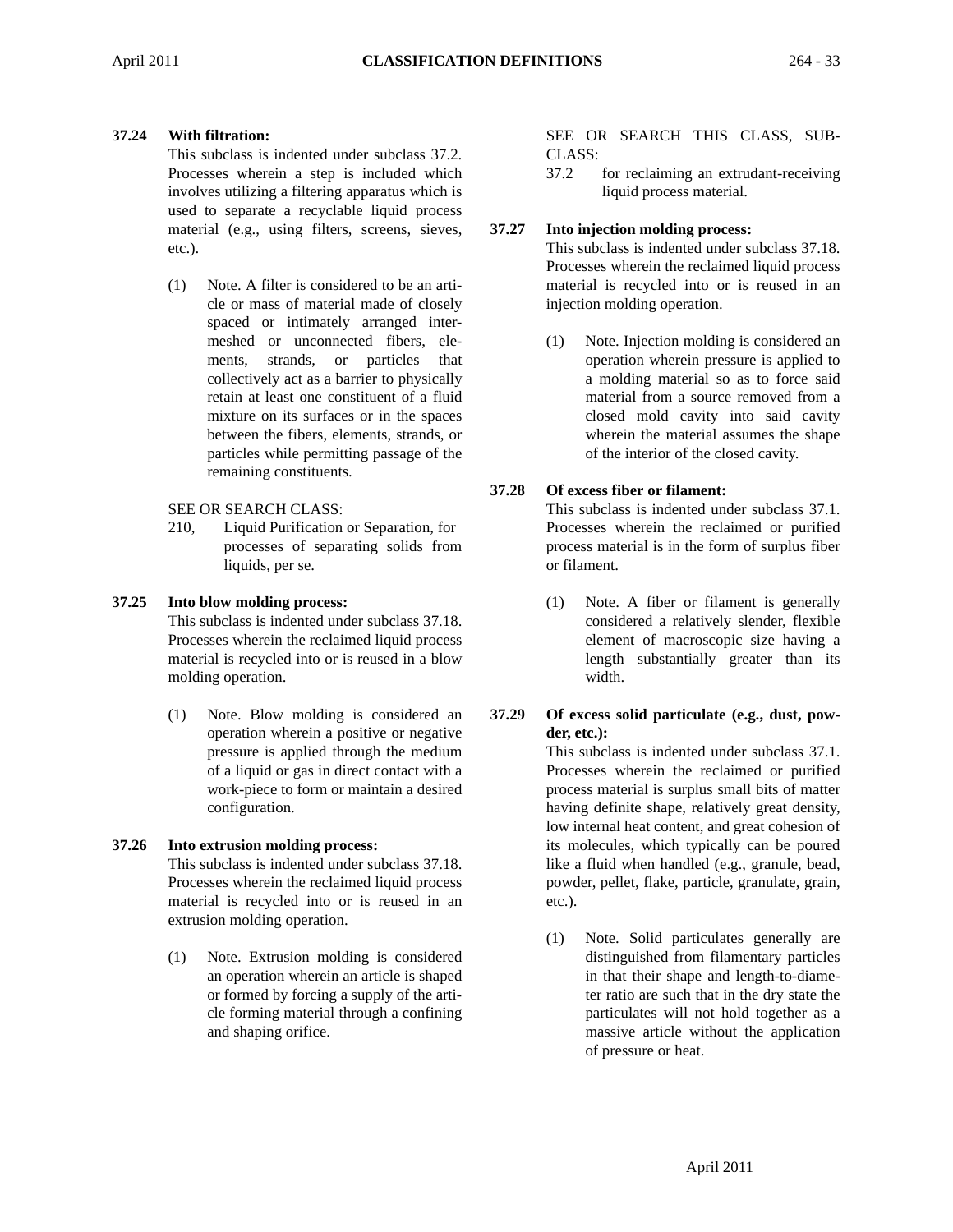**37.3 Of process trim or excess blanked material (e.g., sprue, runner, flash, etc.):**

This subclass is indented under subclass 37.1. Processes wherein the reclaimed or purified process material is surplus process material which may, for example, have been stamped, excised, or rejected.

### **37.31 Into blow molding process:**

This subclass is indented under subclass 37.3. Processes wherein the reclaimed surplus process material is recycled or is reused in a blow molding operation.

(1) Note. Blow molding is considered an operation wherein a positive or negative pressure is applied through the medium of a liquid or gas in direct contact with a work-piece to form or maintain a desired configuration.

### **37.32 Into extrusion molding process:**

This subclass is indented under subclass 37.3. Processes wherein the reclaimed surplus process material is recycled or is reused in an extrusion molding operation.

(1) Note. Extrusion molding is considered an operation wherein an article is shaped or formed by forcing a supply of the article forming material through a confining and shaping orifice.

### **37.33 Into injection molding process:**

This subclass is indented under subclass 37.3. Processes wherein the reclaimed surplus process material is recycled or is reused in an injection molding operation.

(1) Note. Injection molding is considered an operation wherein pressure is applied to a molding material so as to force said material from a source removed from a closed mold cavity into said cavity wherein the material assumes the shape of the interior of the closed cavity.

### **39 WITH STEP OF CLEANING, POLISH-ING, OR PRECONDITIONING APPARA-TUS FOR USE:**

This subclass is indented under the class definition. Processes which include a step of cleaning or polishing or otherwise mechanically or physically treating the apparatus or a working surface thereof in order to restore, maintain or bring said apparatus to a desired or necessary operating condition.

- (1) Note. Preheating a mold or maintaining a mold at a temperature sufficiently high to shape thermoplastic material is deemed to be a common expedient in the art and patents reciting these steps will be classified on other steps.
- (2) Note. Included herein are patents reciting a step of precooling a mold to return it to operating temperature and the use of intermittently applied purging compositions as well as physical and solvent removal of contaminants, incrustations and/or surfaces of molds, per se.
- (3) Note. The use of mold lubricants applied, per se, or incorporated in the molding composition is provided for elsewhere, see the search notes below.

SEE OR SEARCH THIS CLASS, SUB-CLASS:

- 28 for processes including the step of cooling to 32°F or O°C.
- 85 for processes which include the step of flushing of a mold with an inert (nonsolvent) liquid.
- 169+, for processes which include the step of preventing equipment fouling accumulations and deposits in formation of continuous or indefinite length articles, which may include e.g., addition of an ingredient to spinning composition or bath or spinnerette of a particular structure or composition.
- 300 for casting, molding or die shaping, per se, in which a lubricant or release agent is incorporated directly into the molding composition.
- 327 for processes including the step of differential heating or cooling in the mold.
- 338 for processes which recite employment of specific mold coatings or linings which may be disclosed to be lubricants or antistick agents.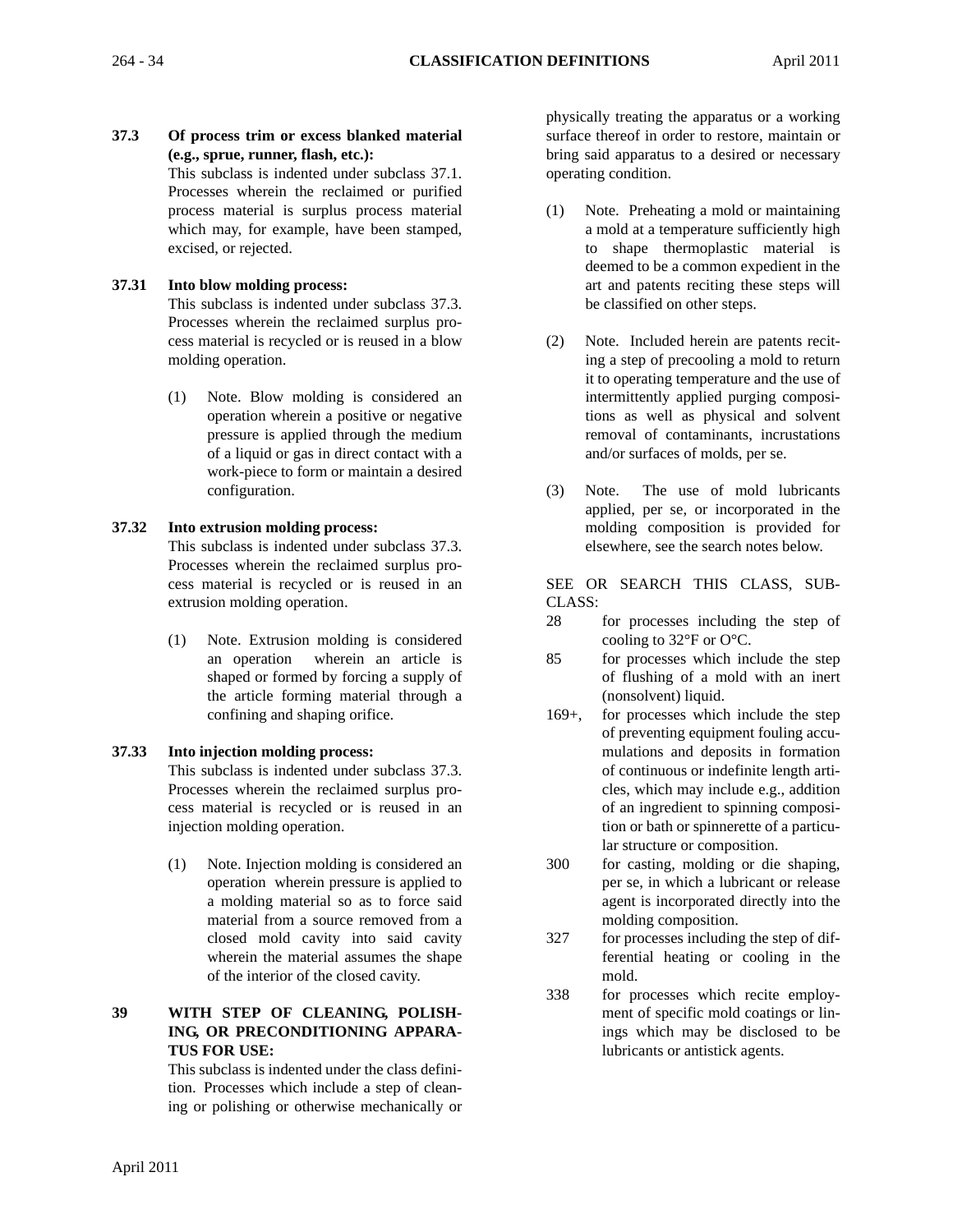### SEE OR SEARCH CLASS:

- 65, Glass Manufacturing, subclass 27 for processes including cleaning of apparatus employed in glass working.
- 134, Cleaning and Liquid Contact With Solids, appropriate subclasses for cleaning of a mold, per se.
- 162, Paper Making and Fiber Liberation, subclasses 199+ for processes in papermakng which include an apparatus conditioning or preparing step.
- 164, Metal Founding, subclass 121 for preconditioning processes for metal casting apparatus and subclass 158 for apparatus of that class with cleaning means.

### **40.1 WITH MEASURING, TESTING, OR INSPECTING:**

This subclass is indented under the class definition. Processes include the step of sampling, audibly or chemically testing or inspecting, or otherwise physically or mechanically determining some variable condition in a shaped article, molding material, the mold or shaping surface.

- (1) Note. Included herein are processes for determining imperfections or for determining completeness of a reaction or manipulation as well as determinations of undesired variations which activate correction mechanisms. Recitations of optimum or desired temperatures of pressures or proportions of ingredients are considered nominal only and are classified with the disclosed process on some other basis.
- SEE OR SEARCH CLASS:
- 29, Metal Working, subclass 407 for processes including a step of testing or indicating combined with mechanical manufacture.
- 73, Measuring and Testing, appropriate subclasses for testing, per se.
- 162, Paper Making and Fiber Liberation, subclasses 49 and 198 for processes of testing or inspecting combined with a paper making operation.
- 164, Metal Founding, subclass 79 for metal casting operations employing a pore producing agent.
- 436, Chemistry: Analytical and Immunological Testing, subclasses 1+ for processes of chemical testing.
- **40.3 Controlling fluid pressure in direct contact with molding material:**

This subclass is indented under subclass 40.1. Processes wherein the movement or shape of a molding material is controlled by direct contact of a fluid.

**40.4 Measuring a weight or volume (e.g., levelresponsive, etc.):**

> This subclass is indented under subclass 40.1. Processes wherein the weight or volume of the molding material is measured.

- (1) Note. Operations of a container to a desired capacity or maintaining the molding material at a desired capacity is considered to be proper for this subclass.
- **40.5 Positioning of a mold part to form a cavity or controlling pressure of a mold part on molding material:**

This subclass is indented under subclass 40.1. Processes wherein either the position of a mold part to form a shaping cavity or pressure of a mold part on the molding material is controlled.

- (1) Note. Controlling the relative position of a doctor blade with respect to the molding material is included in this subclass.
- **40.6 Controlling heat transfer with molding material:**

This subclass is indented under subclass 40.1. Processes wherein the introduction or removal of heat from the molding material is controlled.

**40.7 Controlling rate of movement of molding material or its support in a continuous process:**

> This subclass is indented under subclass 40.1. Processes wherein the movement of the molding material or a substrate supporting the molding material in a continuous process is controlled.

> (1) Note. A continuous process for this subclass is either (1) set up for repetitive operations or (2) wherein an endless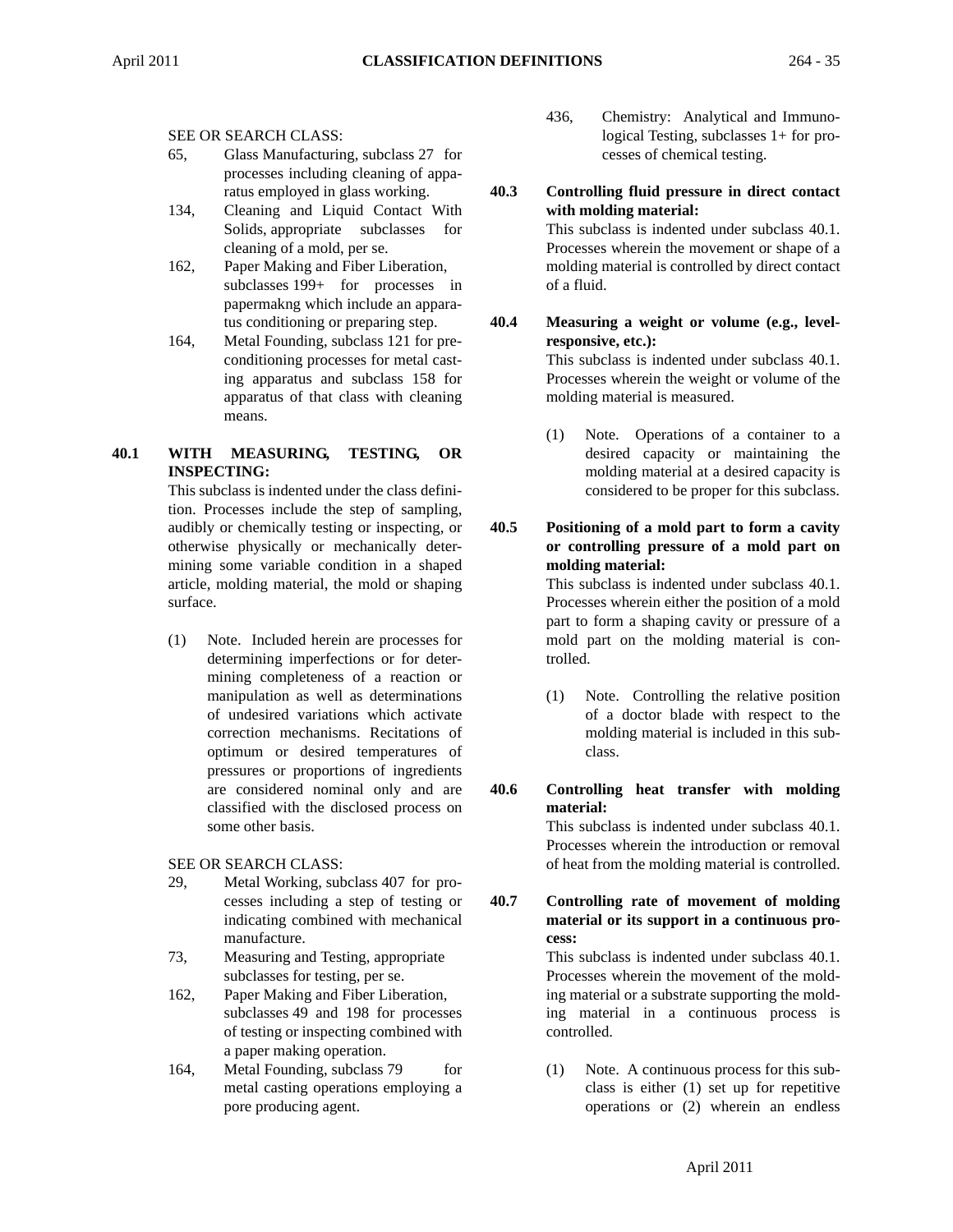flow of molding material leaves the molding cavity.

### **41 PORE FORMING IN SITU (E.G., FOAM-ING, ETC.):**

This subclass is indented under the class definition. Processes including the step of forming pores or voids in an article or material, said pore forming being effected internally by occluding or incorporating void forming or void producing elements or ingredients randomly throughout the plastic article forming material.

- (1) Note. Where particulate material is united leaving spaces between the individual particles, the patent does not go here, but to subclass 109.
- (2) Note. Processes wherein an article or material is mechanically performed to form voids are provided for in subclass 138.
- (3) Note. Pore forming when not combined with significant molding is provided for in various classes and the general lines between those classes and Class 264 is followed even though the step of forming pores is recited.
- (4) Note. Included within the scope of this and indented subclasses is enlarging voids already present in a material by expanding gases contained therein.

SEE OR SEARCH THIS CLASS, SUB-CLASS:

317 for processes generally which involves the destruction of material which may leave a space or void.

- 321 for processes of reshaping previously foamed material.
- 610 for burning, vaporization, or melting of embedded element or core to form a nonrandom void during firing of an inorganic shaped article or preform.

SEE OR SEARCH CLASS:

51, Abrasive Tool Making Process, Material, or Composition, subclass 296 for pore forming in abrasive materials.

- 106, Compositions: Coating or Plastic, subclasses  $122$ ,  $601+$  and  $672+$  for pore forming, per se, in compositions within the definitions of the class.
- 156, Adhesive Bonding and Miscellaneous Chemical Manufacture, subclasses 77+ for a pore forming step in combination with a laminating operation.
- 162, Paper Making and Fiber Liberation, subclass 101 for a pore forming step within the class definition.
- 366, Agitating, subclasses 3+ for a step of gas incorporation in mixing mortar.
- 501, Compositions: Ceramic, subclasses 39 and 80+ for pore-forming ceramic compositions.
- 521, Synthetic Resins or Natural Rubbers, subclasses 50+ for pore forming, per se, in a synthetic resin or natural resin composition.
- 588, Hazardous or Toxic Waste Destruction or Containment, subclass 255 for the forming of pores or voids in the production of a material containing hazardous or toxic waste for purposes of containment.

### **42 Of inorganic materials:**

This subclass is indented under subclass 41. Processes wherein the material that is foamed is inorganic in nature.

SEE OR SEARCH THIS CLASS, SUB-CLASS:

332 and 333, for general processes for molding inorganic materials employing heat or pressure.

### **43 Including vitrification or firing:**

This subclass is indented under subclass 42. Processes wherein the inorganic material is heated to a sintering or fusion temperature.

SEE OR SEARCH THIS CLASS, SUB-CLASS:

603+, for vitrifying or sintering processes of shaped bodies.

### **44 Burning out components to form pores:**

This subclass is indented under subclass 43. Processes wherein the pores are formed by burning out an entrained combustible material.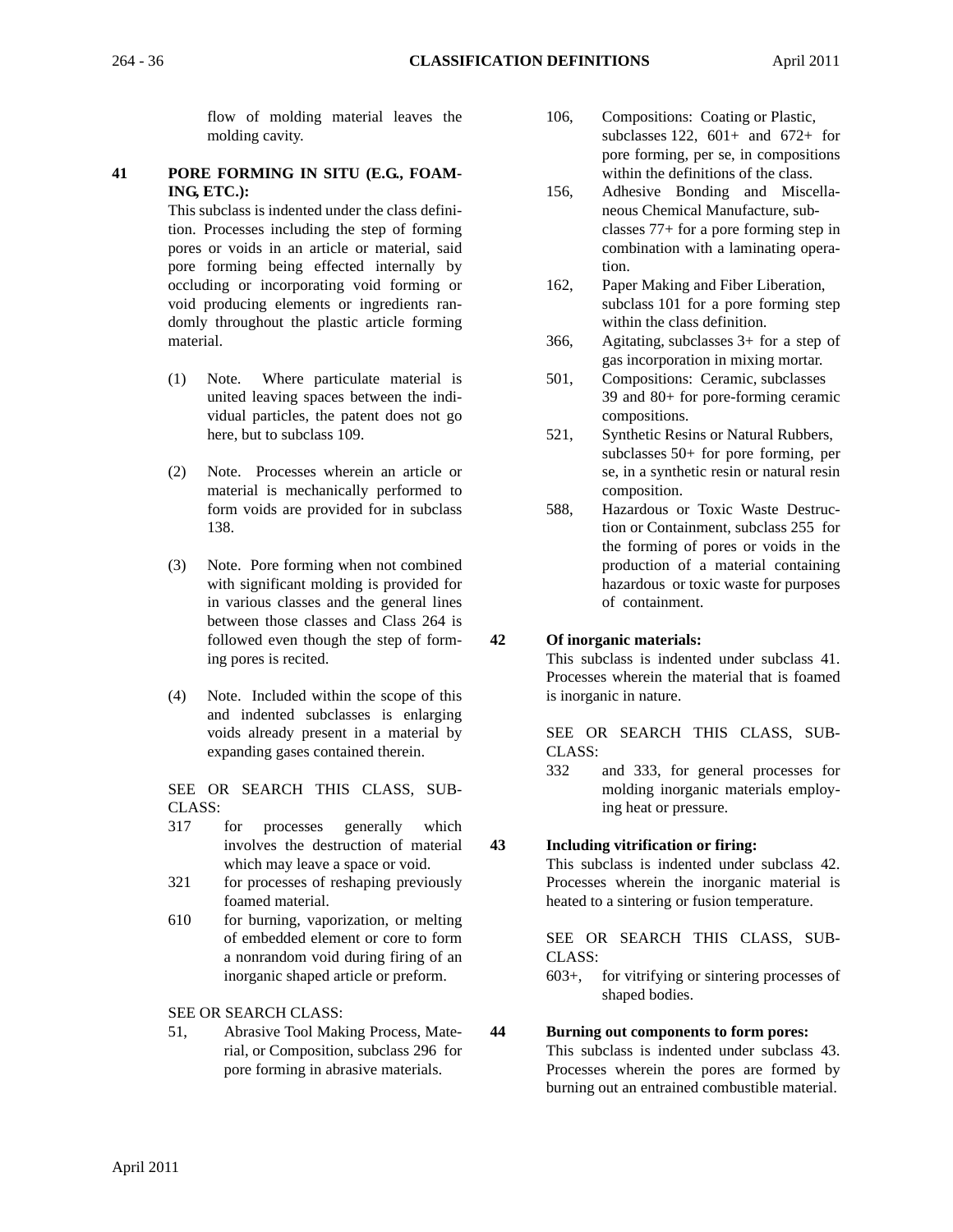SEE OR SEARCH THIS CLASS, SUB-CLASS:

- 610 for processes directed to firing, sintering or vitrifying in which an embedded part is burned out to leave a void.
- 656+, wherein a binder is used to hold together particulate material prior to firing and which is removed during firing.

# **45.1 Composite article making:**

This subclass is indented under subclass 41. Processes directed to the production of a plural layered or multipart article.

# **45.2 Utilizing inflatable or expandable mold part or mold, per se:**

This subclass is indented under subclass 45.1. Processes wherein a mold part is inflatable or expandable, or an inflatable form is used as a base on which foaming material solidifies.

- (1) Note. Generally the inflatable or expandable feature is to facilitate insertion or removal of a plural layered of multipart article which is formed in a mold.
- **45.3 Incorporating particulate material, fibers, or batts in a random distribution within a foamed body:**

This subclass is indented under subclass 45.1. Processes wherein particles, fibers, or batts are incorporated within the foamed mass in a random distribution.

SEE OR SEARCH THIS CLASS, SUB-CLASS:

- 46.4+, for a process of forming fibers into a rigid layer and coating the rigid layer with foam in a separate step.
- **45.4 Forming one layer by uniting and expanding expandable thermoplastic beads or particles:**

This subclass is indented under subclass 45.1. Processes wherein the material to be foamed is in the form of beads or particles which unite when expanded.

# **45.5 Autogenously formed surface layer or base supplies surface (e.g., skin forming, etc.):** This subclass is indented under subclass 45.1. Processes wherein: (1) The surface of a preformed material is treated so as to form a foam or, (2) Wherein a foam from a single foamable material is formed and the density of the foam at its exterior surface is different from the den-

sity of the foam in the interior thereof.

- (1) Note. Processes involving the preparation of different density foams found herein generally involve the collapsing or prevention of the expansion of foaming material in a closed mold.
- **45.6 Foam surface layer produced by surface treatment of preformed base material:** This subclass is indented under subclass 45.5. Processes wherein the surface foam layer is produced by exposing the preformed base material to a treating agent.
- **45.7 Utilizing rotational molding operation:** This subclass is indented under subclass 45.1. Processes wherein foaming is caused in a rotational mold or in which the feedstock is forced into the mold by centrifugal force.
- **45.8 Forming indefinite length continuous work:** This subclass is indented under subclass 45.1. Processes wherein a continuous, running or indefinite length body is formed by an uninterrupted molding step or a sequential series of steps is preformed in a continuous manner.
	- (1) Note. The final article produced need not be of indefinite length, as for example, wherein the continuous, running or indefinite length body is cut into predetermined length pieces.
	- (2) Note. Extrusion is generally assumed to produce an indefinite length product.
- **45.9 On a preform or solidified layer which is spherical, toroidal, or annular:** This subclass is indented under subclass 45.8. Processes wherein material is shaped by forcing a supply of said material through an orifice.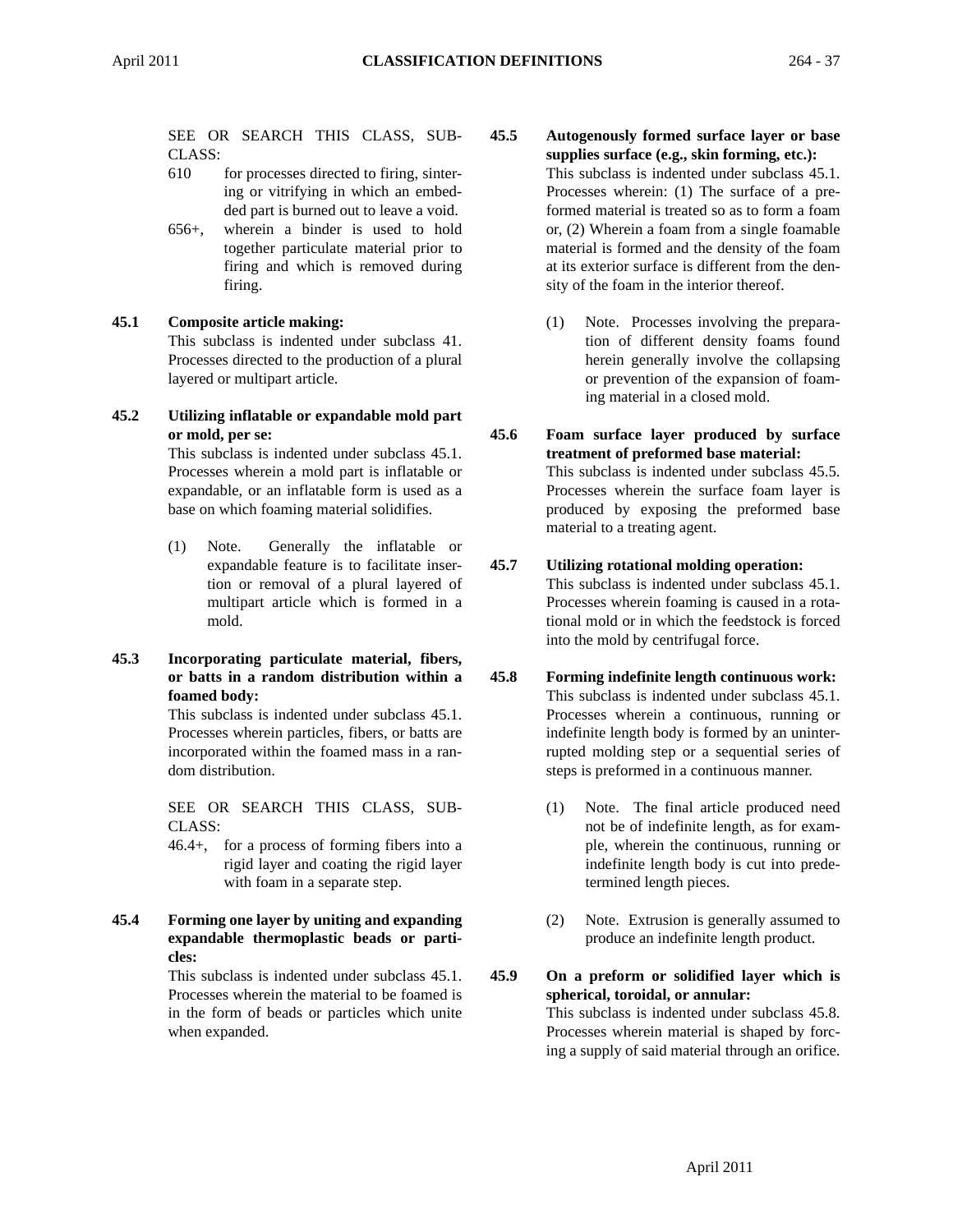**46.1 With subsequent application of shaping force to form final desired shape:**

> This subclass is indented under subclass 45.9. Processes wherein following extrusion the extrudate is further shaped by the application of force.

- **46.2 Between at least two moving surfaces:** This subclass is indented under subclass 45.8. Processes wherein a foam is shaped by two moving surfaces.
	- (1) Note. Included herein are, for example, belts, rolls, or between a calender and a roll or a roll and a flat moving surface, etc.

# **46.3 With roller applied pressure :**

This subclass is indented under subclass 46.2. Processes wherein shaping takes place between a pair of coating continuously moving surfaces and at least one of the surfaces is generally cylindrical and revolves about the longitudinal axis of the cylinder with rolling motion relative to the material shaped.

- (1) Note. Included herein, for example, is shaping between a pair of rolls, a roll and an endless belt or by a calender.
- **46.4 Shaping material and uniting to a preform or solidified layer:**

This subclass is indented under subclass 45.1. Processes in which a molding material remains united with a preform or solidified layer to constitute a composite article, one of whose layers is porous.

(1) Note. Solidified layer includes any collection of material given form by a shape defining means and possessing at least a minimal degree of cohesiveness, for example, layers formed by slush molding, spraying or layup on a mold or more generally any material that would be a preform, but for the fact that it remains in the mold in which it is formed.

# **46.5 Uniting spaced preforms or solidified layers by introducing foamable material therebetween:**

This subclass is indented under subclass 46.1. Processes wherein two distinct preformed bodies or solidified layers with opposing surfaces are positioned in a spaced relationship with each other and a porous material at least partially fills the space between them, said porous material acting to unite the preforms or solidified layers and being contained at least in part by said preforms or solidified layers.

SEE OR SEARCH THIS CLASS, SUB-CLASS:

- 45.8+, for uniting spaced preforms where the preforms are of indefinite length.
- **46.6 Against inner surface of a hollow preform or solidified layer:**

This subclass is indented under subclass 46.4. Processes wherein foam material is deposited in a recess or cavity in a preform or solidified layers such that the preform or solidified layer forms the surface of a fully or partially foam filled article.

(1) Note. This subclass includes filling hollow articles with foam and making foam filled or plugged articles.

# **46.7 Utilizing metal part or reinforcement:**

This subclass is indented under subclass 46.4. Processes wherein a metal part or a material which lends strength or rigidity to the final article is covered with foam.

SEE OR SEARCH THIS CLASS, SUB-CLASS:

46.5 for panels with reinforcement provided by the surface layer.

**46.8 Introducing preform into mold by thermoforming operation (e.g., vacuum forming, etc.):**

> This subclass is indented under subclass 46.5. Processes wherein the surface to be coated or filled is subjected to deformation caused by heat and a pressure differential.

> (1) Note. Included herein is vacuum forming, etc.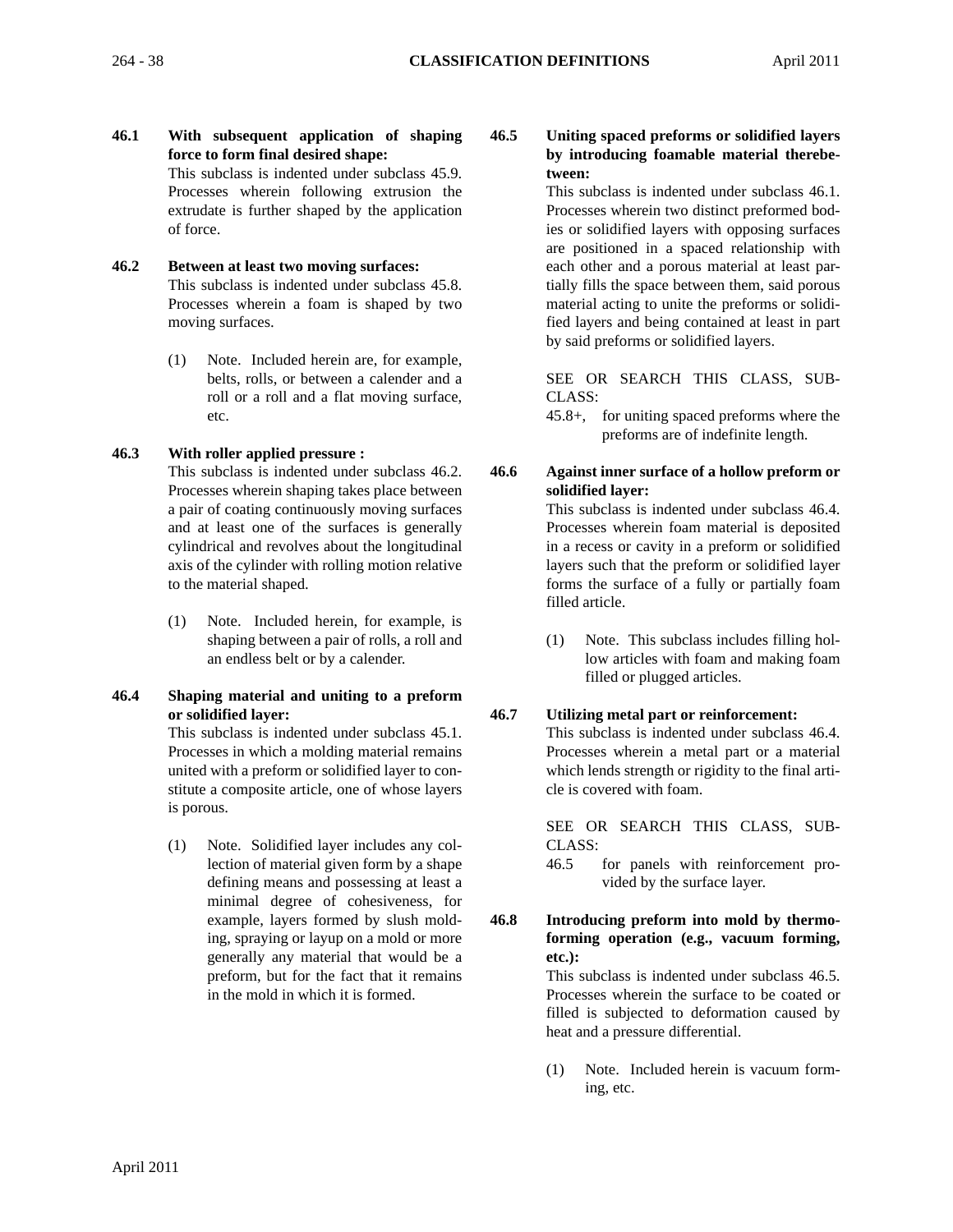**46.9 On a preform or solidified layer which is spherical, toroidal, or annular:**

> This subclass is indented under subclass 46.4. Processes wherein the preform or solidified layer is curvilinear.

- (1) Note. Included herein are preforms or solidified layers which are circular, toroidal, annular, etc.
- **48 Including surface treatment of porous body:** This subclass is indented under subclass 41. Processes wherein the exterior or outside surface of a porous body is subjected to a chemical or physical treatment.

SEE OR SEARCH THIS CLASS, SUB-CLASS:

232+, and 340+, for processes of treating nonporous bodies.

# **49 By treating occluded solids:**

This subclass is indented under subclass 41. Processes in which the voids are formed by subjecting embedded solids to a treatment which changes the physical dimension or state of the solids and causes the space the solids previously occupied to be left as voids.

(1) Note. If the occluded solid is removed by changing it to a gas the process is here if the void is produced by the solid, rather than by the expansion of the gas. See subclass 51 for processes in which a generated gas forms the voids.

SEE OR SEARCH THIS CLASS, SUB-CLASS:

- 51+, for processes in which embedded solids are changed to a gas and the expanding gas creates voids and see (1) Note above.
- **50 By mechanically introducing gas into material:**

This subclass is indented under subclass 41. Processes in which a pore forming gas is introduced or forced by mechanical means into a plastic material before the molding and solidification operation.

(1) Note. Operations including shaping and solidification of a froth, per se, with no

pore forming steps are classified below on manipulative molding steps and cross-referenced here when pertinent.

#### **51 By gas forming or expanding:**

This subclass is indented under subclass 41. Processes wherein the voids are formed or enlarged by occluded gas which may be generated or expanded.

# **52 Utilizing expansion retarder:**

This subclass is indented under subclass 51. Processes wherein the expansion of the porous material is inhibited by the presence of a chemical or mechanical means other than mere confines of the mold, per se.

SEE OR SEARCH THIS CLASS, SUB-CLASS:

55 for controlling expansion by volumetric mold capacity changes.

# **53 Liquid to gas phase change:**

This subclass is indented under subclass 51. Processes in which the voids are formed by a liquid to gas change of state, i.e., vaporization of a liquid incorporated into the molding material.

# **54 Chemical blowing:**

This subclass is indented under subclass 51. Processes in which the voids are formed by the generation of gas by a chemical reaction of gas producing reactants or agents incorporated in the molding material.

# **55 Plural or incremental expansion steps:**

This subclass is indented under subclass 54. Processes in which the chemical blowing to produce the pores is effected in two or more stages or in which the expansion takes place by means of varying expansion space.

SEE OR SEARCH THIS CLASS, SUB-CLASS:

52 for incremental expansion by means of an expansion retarder.

# **68 INCLUDING STEP OF GENERATING HEAT BY FRICTION:**

This subclass is indented under the class definition. Processes where heat is produced by moving contact between surfaces of plural bodies.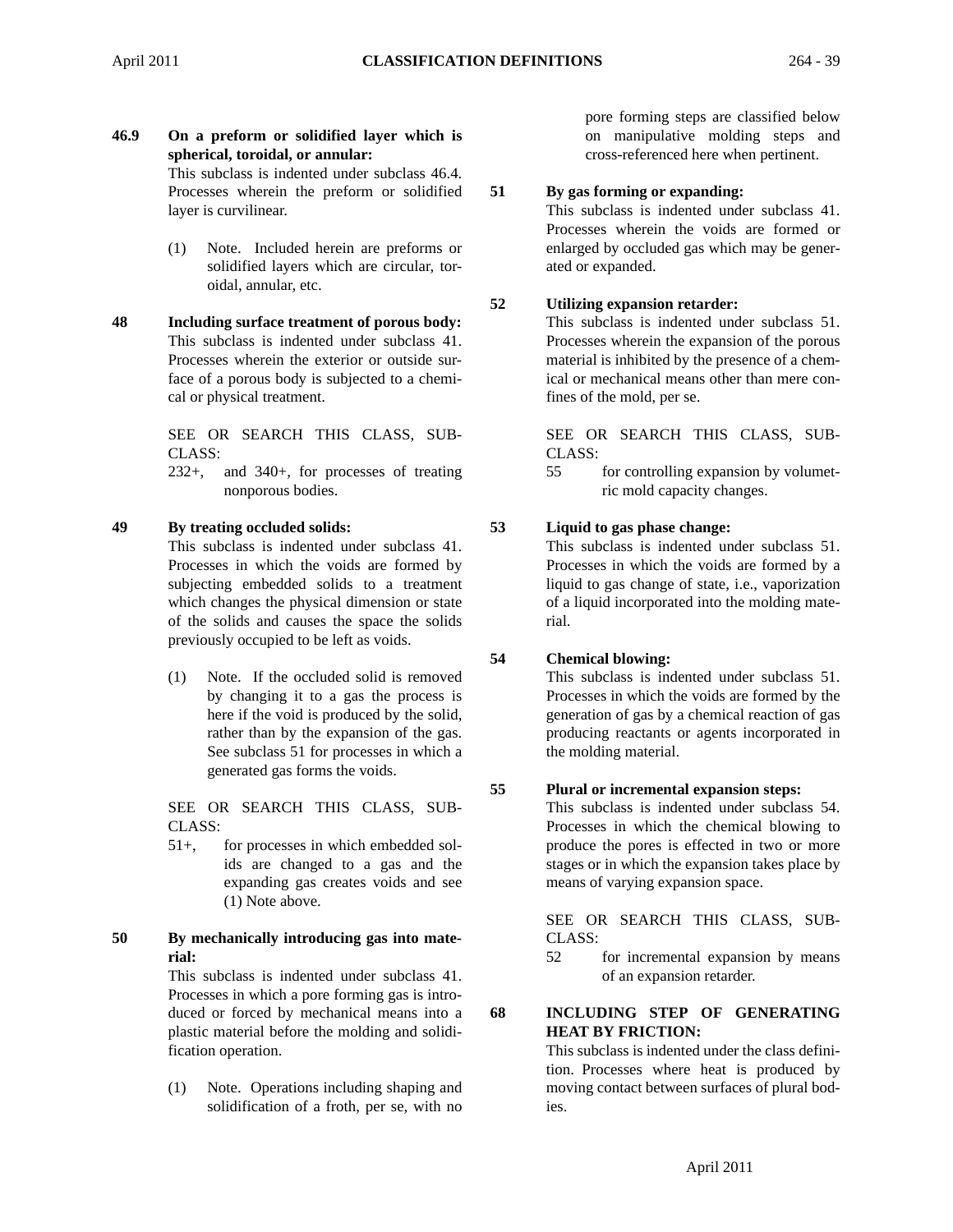#### SEE OR SEARCH CLASS:

- 156, Adhesive Bonding and Miscellaneous Chemical Manufacture, subclass 73 for processes of friction welding to unite or laminate plural bodies.
- 228, Metal Fusion Bonding, subclasses 112+ for a process of welding metals by friction.

# **69 TREATMENT OF MATERIAL BY VIBRATING, JARRING, OR AGITATING DURING SHAPING:**

This subclass is indented under the class definition. Processes which include the step of applying or effecting an oscillation or to and fro movement to the article forming material in a mold, or to the molding surface, or applying a sudden impact to the mold.

- (1) Note. For agglomerating of particles by agitating or tumbling, see this class, subclass 117 and the notes thereto.
- (2) Note. Tamping, per se, is considered a form of pressure application only and is excluded from this subclass.
- (3) Note. Processes including a sliding movement between a reciprocating mold and a concrete surface to give a trowelling effect are included herein.
- (4) Note. Patents claiming "rapid" or "high frequency" vibration, per se, with no disclosure as to the particular frequencies employed will be placed herein. To complete a search, however, see this class subclasses 442+ and the definition and notes thereto, and see (3) Note above with reference to the use of sonic or supersonic wave energy in the process.

SEE OR SEARCH THIS CLASS, SUB-CLASS:

- 9 for formation of particulate material from a molten or liquid mass by vibration or agitation.
- 117 and see (1) Note above.
- 442+, and see (4) Note, above.

SEE OR SEARCH CLASS:

- 164, Metal Founding, subclasses 71.1 and 477 of vibratorially treating metal casting material.
- 

#### **70 Continuously formed or indefinite length article:**

This subclass is indented under subclass 69. Processes wherein the treated article is one formed in a continuous manner or is of a running or indefinite length.

SEE OR SEARCH THIS CLASS, SUB-CLASS:

165+, for processes, per se, of forming continuous or indefinite length articles.

**71 By reciprocating or vibrating mold:**

This subclass is indented under subclass 69. Processes in which the mold and its contents are vibrated or in which there is a reciprocal motion between a moving mold surface and the material therein.

#### **72 Diverse, sequential, or modulated:**

This subclass is indented under subclass 71. Processes wherein said mold vibration or reciprocation is discontinuous; of varying intensity or the vibrations are of different character, one from the other.

#### **73 RANDOM VARIEGATED COLORING DURING MOLDING:**

This subclass is indented under the class definition. Processes wherein a random, haphazard coloring effect is obtained as a result of and during a shaping operation.

(1) Note. The color pattern of the product produced by this subclass is random usually because at least one of the components is rendered fluent by the shaping operation and there is random or uncontrolled flow of the coloring agent. Processes in which controlled pattern multicolored articles are made by compositing or molding plural materials may be found in subclasses 245+.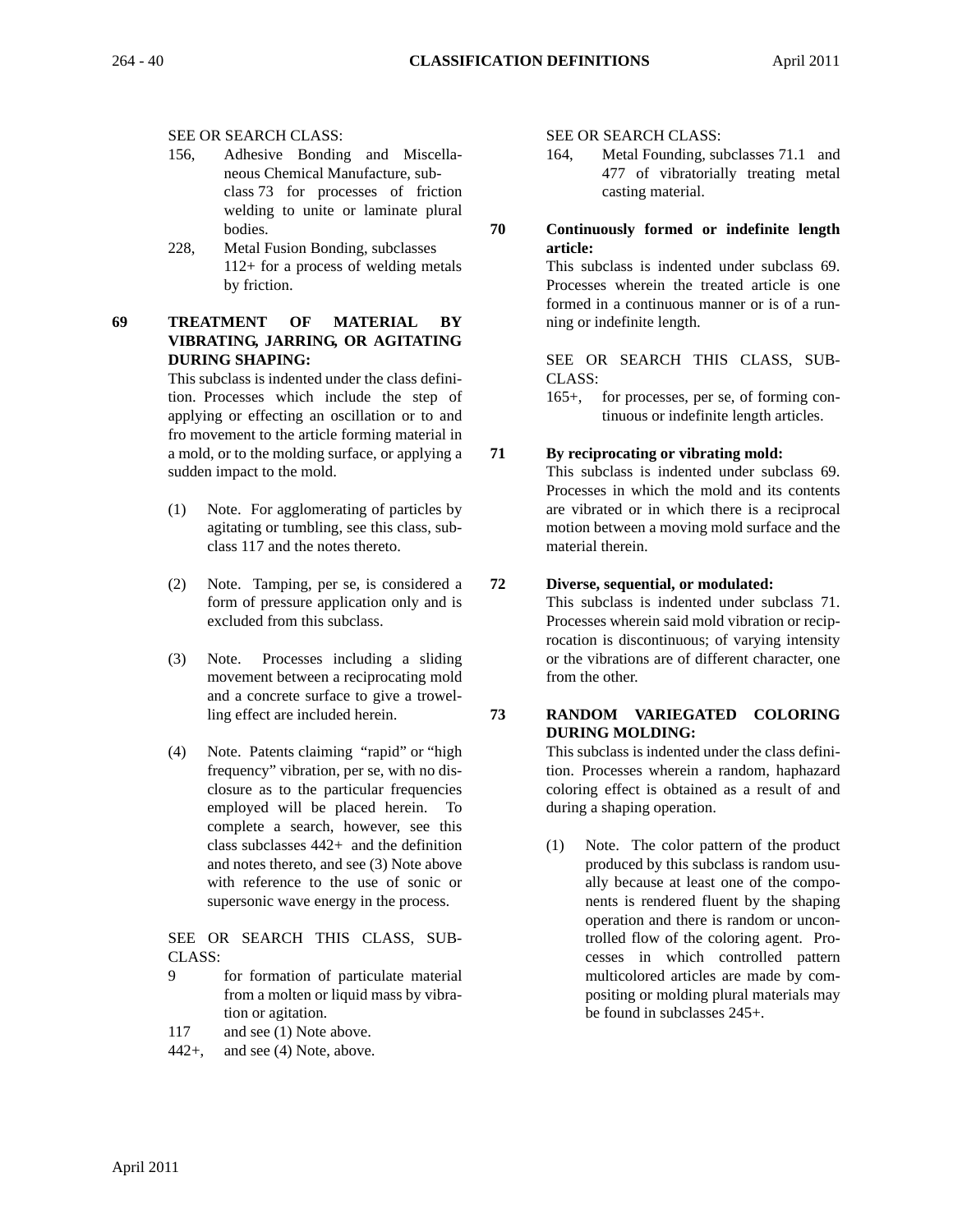### SEE OR SEARCH THIS CLASS, SUB-CLASS:

- 78 for processes including a dyeing step or the incorporation of dye susceptible material.
- 245+, and see (1) Note above.
- SEE OR SEARCH CLASS:
- 106, Compositions: Coating or Plastic, for compositions resembling marble by reason of the mere mixing of named ingredients.
- 118, Coating Apparatus, subclasses 402+ for apparatus for applying a marbled coating by means of a floating film of coating material.
- 156, Adhesive Bonding and Miscellaneous Chemical Manufacture, subclass 63 for processes of manually arranging differently colored or shaped discrete elements to form a design.
- 427, Coating Processes, subclasses 256+ for processes of forming nonuniform coatings.
- 428, Stock Material or Miscellaneous Articles, appropriate subclasses, for a stock material product in the form of a single or plural layer web or sheet which may have a random variegated color, especially subclasses 141+ for a textured or rough surface of variegated color.

# **74 Of surface portion only:**

This subclass is indented under subclass 73. Processes wherein the variegated coloring occurs only in the surface portion of the article; i.e., does not extend entirely through the article.

**75 By extrusion:**

This subclass is indented under subclass 73. Processes wherein the variegated coloring is produced by forcing differently colored materials through a shaping orifice.

SEE OR SEARCH THIS CLASS, SUB-CLASS:

176+, for processes of forming continuous or indefinite length articles, per se, by extrusion through a shaping orifice.

323 for processes of extruding finite articles, per se.

# **76 By calendering:**

This subclass is indented under subclass 73. Processes wherein the variegated coloring is produced by sheeting differently colored materials between coacting rollers.

SEE OR SEARCH THIS CLASS, SUB-CLASS:

175 for processes of forming a continuous or running length article, per se, by a calendering operation.

# **77 By compression in a closed mold cavity:**

This subclass is indented under subclass 73. Processes wherein the molding operation which produces the random variegated coloring effect involves the application of pressure to the differently colored materials in a confined space.

## **78 WITH INCORPORATING DYE SUSCEP-TIBLE MATERIAL OR DYEING WORK-PIECE:**

This subclass is indented under the class definition. Processes which include the step of (1) dyeing an article or workpiece or (2) incorporating a dye susceptible ingredient in the molding material.

- (1) Note. The dye susceptible ingredient incorporated into the molding material is not in itself a colored ingredient or a dye, per se, but is capable of subsequent treatment or reaction to form a colored body, (e.g., vat or leuco dyes, mordants, etc.).
- (2) Note. This subclass includes processes in which a dye susceptible material is incorporated into a spinning solution which is then spun or extruded into a coagulating bath which contains a reactant for the dye susceptible material to produce the color, even if the reactant is the only specific ingredient of the bath which is named.

SEE OR SEARCH THIS CLASS, SUB-CLASS:

73+, for processes in which a random variegated effect is achieved during the molding or shaping operation.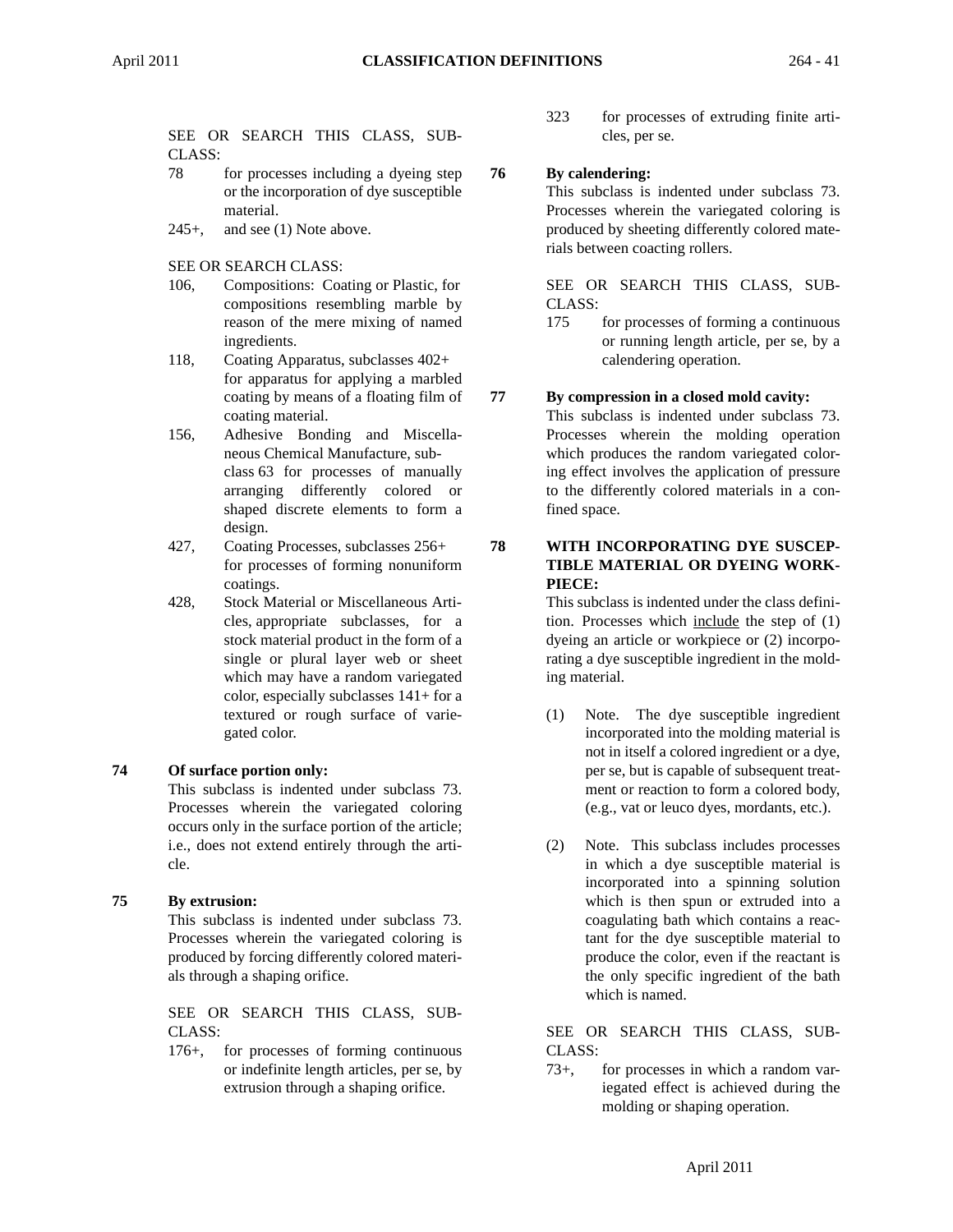- 132 for processes including the step of applying an indicia or design to the shaped article.
- 245+, for producing composite structure with multicolored surface.

SEE OR SEARCH CLASS:

8, Bleaching and Dyeing; Fluid Treatment and Chemical Modification of Textiles and Fibers, particularly subclasses 154, 489 and 497 and see the notes and search notes thereto. See also the main definitions to this Class 264, section II, A 2. For weighting or mordanting of materials classified therein, see Class 8, subclass 443. Processes which include a nominal or broadly recited molding step combined with the step of dyeing the formed or coagulated filament are provided for in Class 8.

# **79 WITH APPLICATION OR BARRIER FOR VOLATILE COMPONENT MATERIAL TO MOLDED ARTICLE SURFACE:**

This subclass is indented under the class definition. Processes wherein the escape of a volatile component of a molded article composition through the surface of the article is prevented, minimized or slowed by the application of a relatively impermeable layer to said surface.

SEE OR SEARCH THIS CLASS, SUB-CLASS:

129+, for processes including the step of coating the formed article which coating may act inherently to perform various functions.

SEE OR SEARCH CLASS:

156, Adhesive Bonding and Miscellaneous Chemical Manufacture, subclass 90 for use of a barrier layer to prevent migration or bleeding between laminae.

# **80 FLAME CONTACT OR RESHAPING BY HEAT DECOMPOSITION OF WORK:**

This subclass is indented under the class definition. Processes wherein at least a portion of a preform is (1) subjected to direct contact by an open flame or (2) contacted by a heat which chemically decomposes a surface portion to shape the preform.

SEE OR SEARCH THIS CLASS, SUB-CLASS:

- 29 for processes including a carbonizing step.
- 234+, for processes including subsequent temperature changes.
- 345+, for processes directed to treating shaped or solid articles by a temperature change.

SEE OR SEARCH CLASS:

- 8, Bleaching and Dyeing; Fluid Treatment and Chemical Modification of Textiles and Fibers, subclass 140 for processes of singeing or carbonizing of textiles.
- 29, Metal Working, subclass 423 for processes including discarding or destroying of material.
- 125, Stone Working, subclass 1 for flame cutting of stone-like materials.
- 144, Woodworking, subclasses 329+ for flame treatment of wood.
- 156, Adhesive Bonding and Miscellaneous Chemical Manufacture, subclass 82 for flame treatment combined with a laminating step.
- 427, Coating Processes, subclasses 223+ for coating processes including flame contact.

# **81 GAS OR VAPOR DEPOSITION OF ARTI-CLE FORMING MATERIAL ONTO MOLD SURFACE:**

This subclass is indented under the class definition. Processes wherein material employed in forming an article is applied to a shaping surface in a gaseous or vapor state.

SEE OR SEARCH THIS CLASS, SUB-CLASS:

129+, for vapor depositing a coating on a surface of an article out of a mold.

SEE OR SEARCH CLASS:

- 164, Metal Founding, subclass 46 for metal deposition processes projecting vapor onto a shaping surface.
- 427, Coating Processes, subclasses 248.1+ for processes of coating with vapor, gas or smoke.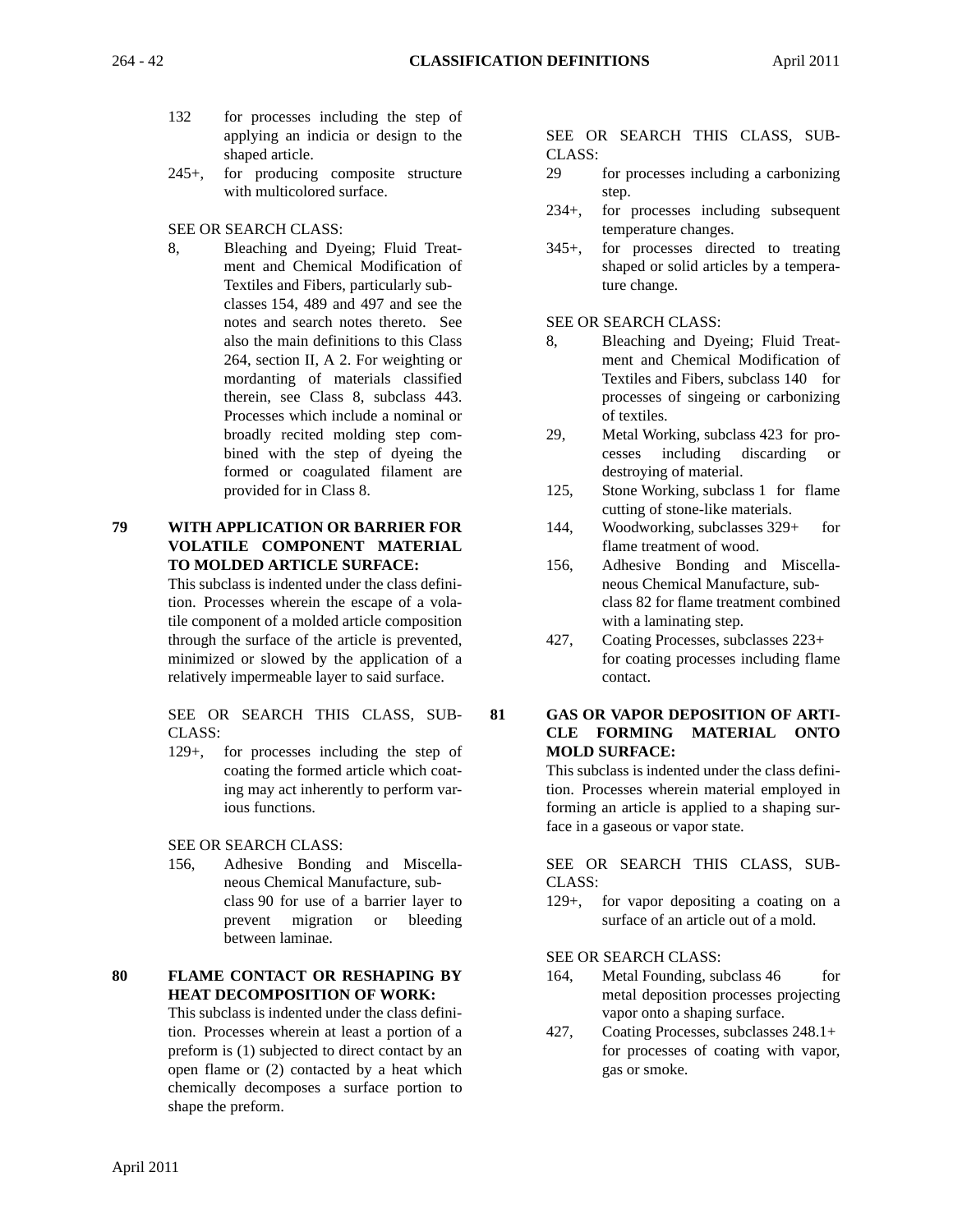# **82 REACTIVE GAS OR VAPOR TREAT-MENT OF WORK:**

This subclass is indented under the class definition. Processes in which a workpiece or molding material is subjected to treatment with an applied gas or vapor, which gas or vapor reacts chemically with at least the surface of the workpiece.

(1) Note. Processes in which steam generated by heating wet concrete would not bring a patent here. To be placed in this subclass steam or vapor must be added from an external source or be created from water other than that in the concrete.

SEE OR SEARCH THIS CLASS, SUB-CLASS:

- 85 for processes utilizing an inert gaseous atmosphere.
- 232 for processes including subsequent disparate treatment of article after working, shaping or molding.
- 333 for mere heating of hydraulic inorganic settable materials.
- 340+, for treatment, per se, of shaped or solid articles.
- 643 for processes directed to firing, sintering or vitrifying of shaped articles or preforms with coating by vapor contacting said body after firing.
- 646+, for processes of utilizing a chemically reactive atmosphere other than air, per se, during sintering to convert precursor to ceramic material.
- 674+, for processes involving specified composition of heating atmosphere, other than air.
- SEE OR SEARCH CLASS:
- 106, Compositions: Coating or Plastic, appropriate subclasses for reactive steam treatment of inorganic materials when combined with a broadly recited molding step.
- 427, Coating Processes, subclasses 248.1+ for processes of coating with a vapor, gas, or smoke.

# **83 Work is organic material:**

This subclass is indented under subclass 82. Processes wherein the work or material being reacted with a gas or vapor is an organic material.

#### **84 APPLYING EXPLOSIVE FORCE TO MAKE ARTICLE:**

This subclass is indented under the class definition. Processes wherein material is consolidated by an explosive force or detonation which produces a large sudden compacting pressure on said material.

## **85 UTILIZING SPECIAL INERT GASEOUS ATMOSPHERE OR FLUSHING MOLD WITH INERT LIQUID:**

This subclass is indented under the class definition. Processes wherein (1) a named nonreactive gas is used as the environment for the shaping, working, or treating operation on a material or (2) the ambient atmosphere of a mold is replaced by a nonreactive liquid.

(1) Note. To be placed in this subclass as an original patent the invention claimed must specify a particular inert atmosphere such as, for example, nitrogen or carbon dioxide. The term "inert" alone in a claim is not sufficient to place the patent in this subclass. Also air and steam have been excluded from this subclass even though they may be claimed as inert materials.

SEE OR SEARCH THIS CLASS, SUB-CLASS:

- 39 for solvent flushing a mold to dissolve contaminants from its surface.
- 65 for processes for firing or vitrifying wherein the composition of the atmosphere is controlled.

# **86 REMOVAL OF LIQUID COMPONENT OR CARRIER THROUGH POROUS MOLD SURFACE:**

This subclass is indented under the class definition. Processes wherein a liquid component or liquid vehicle for a moldable material is removed or separated from the material through a foraminous shaping surface.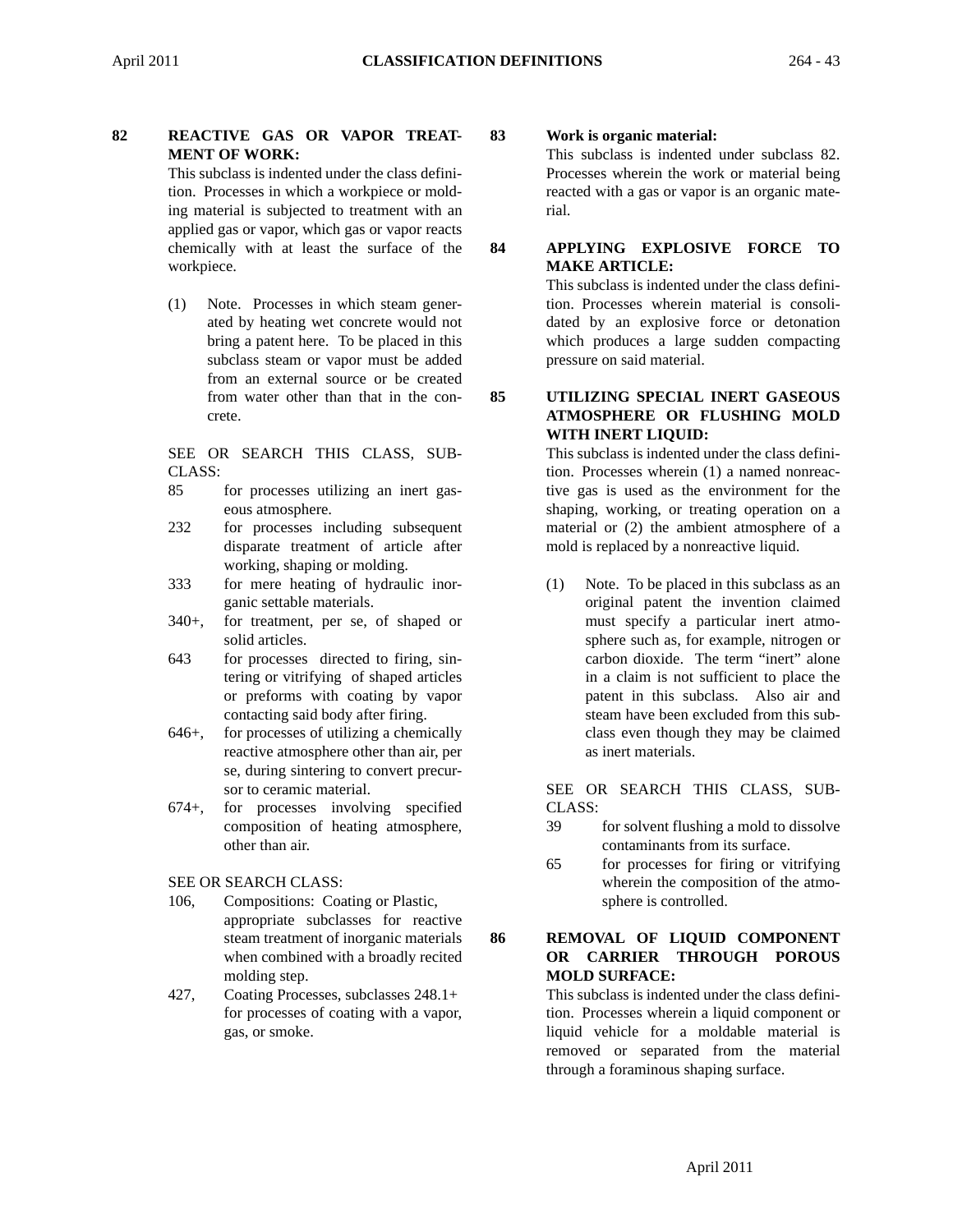(1) Note. The shaping surface for this subclass may have holes extending therethrough as in the case of a perforated sheet, or the body of the mold may be absorbent as in the case of a porous plaster mold which will absorb water.

SEE OR SEARCH THIS CLASS, SUB-CLASS:

91+, for processes for forming articles by uniting particles carried in a gas stream.

SEE OR SEARCH CLASS:

- 162, Paper Making and Fiber Liberation, appropriate subclasses, for forming fibrous felted products from slurries by draining the liquid carrier through a foraminous mold surface.
- 210, Liquid Purification or Separation, appropriate subclasses for processes for dewatering slurries to produce a formless mass of material.

### **87 By direct application of vacuum or pneumatic pressure:**

This subclass is indented under subclass 86. Processes which include the use of pneumatic pressure or that created by a vacuum effect directly applied to the liquid to aid in removal of the liquid through the mold surface.

**101 VACUUM TREATMENT OF WORK:** This subclass is indented under the class definition. Processes including the application of a reduced pressure, below atmospheric, to a workpiece or molding material to effect the chemical and/or physical properties or the condition thereof.

> SEE OR SEARCH THIS CLASS, SUB-CLASS:

- 87 88+ and 335, for other art relating to the application of fluid pressure differential to the work.
- **102 To degas or prevent gas entrapment:** This subclass is indented under subclass 101. Processes in which the vacuum is directly applied to a element or material to remove trapped gases or prevent gases from being entrained or trapped in a workpiece or material.

SEE OR SEARCH CLASS:

156, Adhesive Bonding and Miscellaneous Chemical Manufacture, subclass 286 for utilizing a vacuum to remove trapped gases from between laminae.

#### **103 WITH TWINING, PLYING, BRAIDING, OR TEXTILE FABRIC FORMATION:**

This subclass is indented under the class definition. Processes which include a step of twining, braiding, plying or twisting multiple elements about each other or the step of textile fabric formation.

(1) Note. The fabric formation may be by weaving, knitting, etc.

SEE OR SEARCH THIS CLASS, SUB-CLASS:

295 for molding followed by a bending or twisting step and 339 for bending or twisting processes, per se.

SEE OR SEARCH CLASS:

- 28, Textiles: Manufacturing, and the various species classes related thereto, for textile operations, per se, not combined with a significant step for this class.
- 428, Stock Material or Miscellaneous Articles, subclasses 175+, 190, 193, and 196+ for a stock material product in the form of a single or plural layer web or sheet embodying mechanically interengaged strands or strand-portions (e.g., weave, or knit).
- 442, Fabric (Woven, Knitted, or Nonwoven Textile or Cloth, etc.), subclasses 181+ for a woven fabric and subclasses 304+ for a knit fabric.

# **104 FORMING ELECTRICAL ARTICLES BY SHAPING ELECTROCONDUCTIVE MATERIAL:**

This subclass is indented under the class definition. Processes wherein a material which is capable of carrying an electric current is plastically shaped to form an article in which such electric current carrying function is utilized.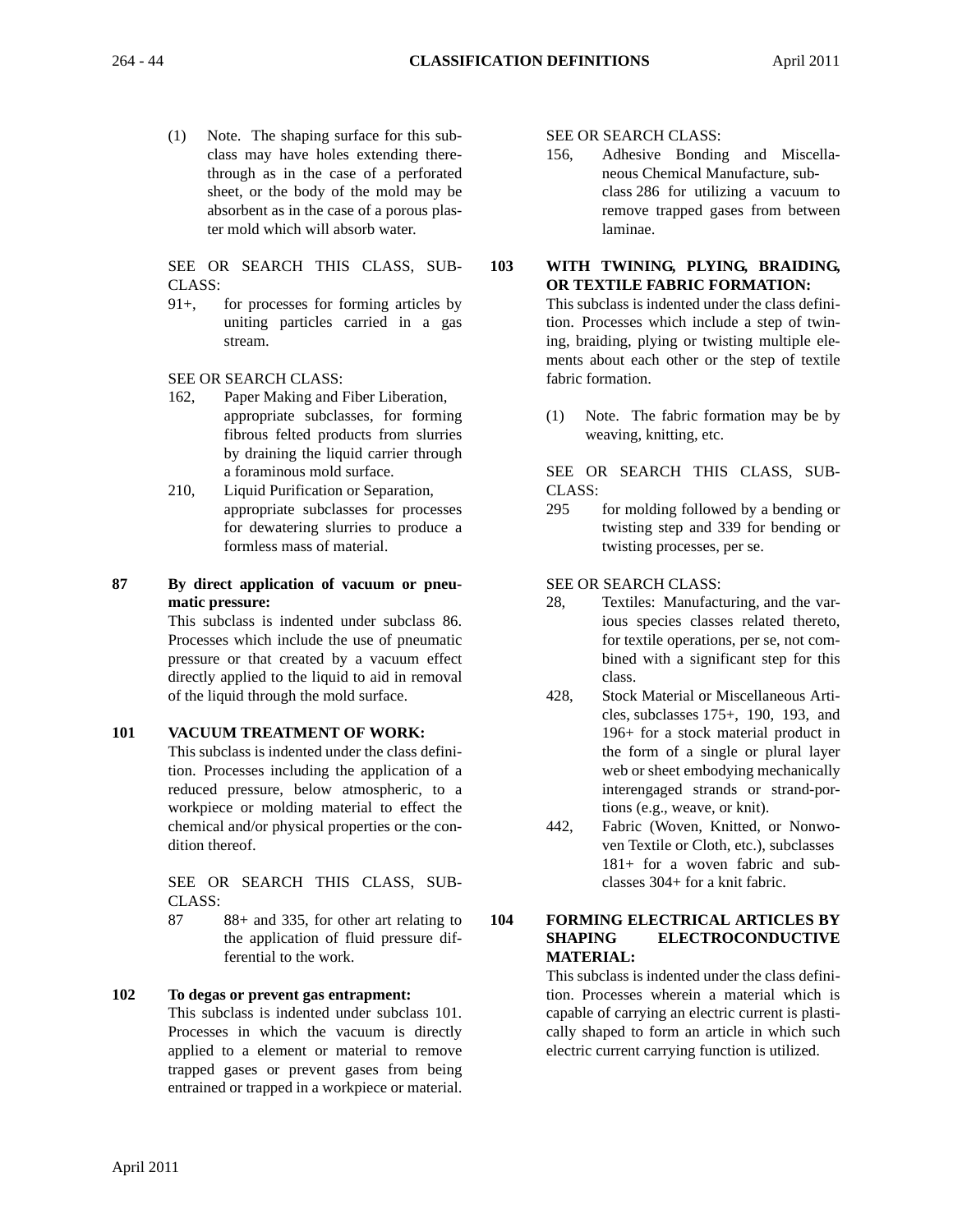# SEE OR SEARCH THIS CLASS, SUB-CLASS:

- 171.1+, for processes of forming continuous or indefinite length stratified or layered articles around a strand-like or filament like preform.
- 272 for processes of encapsulating an electrical component in shaped material.
- 614+, for processes of forming electrical articles including the step of vitrification, sintering or firing of shaped inorganic preforms.
- SEE OR SEARCH CLASS:
- 72, Metal Deforming, subclasses 253.1+ for making a metal wire or filament by die-extruding it.
- 156, Adhesive Bonding and Miscellaneous Chemical Manufacture, subclasses 47+ for processes of making electrical conductors of indefinite length not otherwise provided for, see (2) Note therein.
- 204, Chemistry: Electrical and Wave Energy, subclasses  $291+$  for electrodes for electrolytic apparatus made of plastic compositions.
- 252, Compositions, subclasses 500+ for compositions specialized for use as electrical conductors or emitters or electrical devices for such use defined solely in terms of the compositions of which they are composed.
- 373, Industrial Electric Heating Furnaces, subclasses 88+ for electrodes for arc furnaces which are formed from plastic materials. Subclasses 592.1+ of Class 29 constitute the generic place for making electrical devices, including electrodes, from metal and include processes which include a metal working operation.
- 419, Power Metallurgy Processes, subclass 4 for processes of making filaments or fibers from metal containing powers by pressure and heat.
- 427, Coating Processes, subclasses 58+ for processes of forming electrical products by a coating operation.

445, Electric Lamp or Space Discharge Component or Device Manufacturing, subclasses  $35+$ ,  $46+$  and  $60+$  and the classes referred to in the notes thereto for other classes which provide for method an apparatus for making electrodes for electric lamp and electric space discharge devices.

# **105 Conductive carbon containing:**

This subclass is indented under subclass 104. Processes wherein at least a part of the electroconductive material is conductive carbon.

SEE OR SEARCH THIS CLASS, SUB-CLASS:

29 for processes under the class definition which include a carbonizing step.

# **106 FORMING SOUND GROOVES IN RECORDS:**

This subclass is indented under the class definition. Processes wherein an article has sound reproducing grooves formed on its surface by a molding operation.

# SEE OR SEARCH THIS CLASS, SUB-CLASS:

- 36 for processes of repairing or restoring articles for use which involve removal of the sound grooves in a record and appropriate subclasses under 239+ for molding operations which produce articles, per se, which may be disclosed to have utility in making sound producing records.
- SEE OR SEARCH CLASS:
- 106, Compositions: Coating or Plastic, subclass 37 for sound recording compositions, per se.
- 205, Electrolysis: Processes, Compositions Used Therein, and Methods of Preparing the Compositions, subclass 68 for electroforming methods of producing sound records.
- 369, Dynamic Information Storage or Retrieval, subclasses 84+ for dynamic recording.
- 428, Stock Material or Miscellaneous Articles, subclasses  $64.1+$  for a disc which does not have the sound track.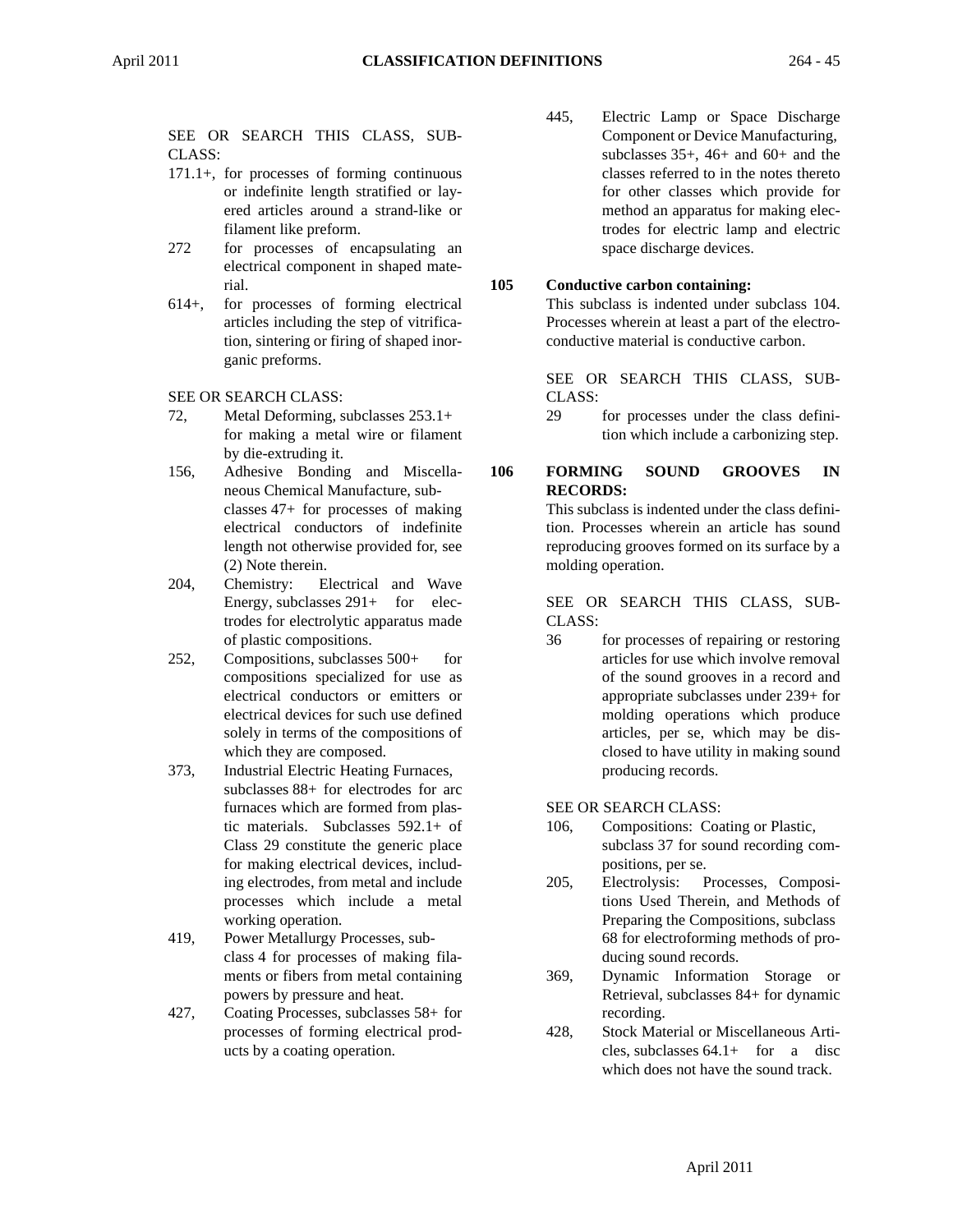520, Synthetic Resins or Natural Rubbers, appropriate subclasses, particularly Class 523, subclass 174 for a composition containing a synthetic resin or natural rubber having utility as a phonograph record molding composition or to processes of preparing said composition.

# **107 Die pressing disk type records:**

This subclass is indented under subclass 106. Processes wherein the molding operation is performed on a solid preform to produce a disk-shaped record.

**108 ORIENTING OR ALIGNING SOLID PAR-TICLES IN FLUENT MATRIX MATE-RIAL:**

> This subclass is indented under the class definition. Processes in which particulate material or filler in a flowable plastic mass is aligned, arranged or oriented while in said mass to give a desired physical effect.

> SEE OR SEARCH THIS CLASS, SUB-CLASS:

- 24 for processes in which electrical or wave energy is applied directly to fibers or other particulate material to move, align or effect deposition of said fibers or particles.
- 109+, for processes of randomly associating particles.
- **109 FORMING ARTICLES BY UNITING RANDOMLY ASSOCIATED PARTICLES:** This subclass is indented under the class definition. Processes directed to bonding to each other individually distinct particles which are associated randomly by bulk handling or deposition to form a layer containing a major amount of the particulate material.
	- (1) Note. The relative sizes of the particles are immaterial, however the particles must retain their discrete nature during the associating and bonding operation. Further, the mere presence of particles in a liquid carrier is not sufficient for this subclass (e.g., fillers or slurries), this being considered to be the molding of a fluent or liquid mass rather than the association of particles and is provided for in appropriate subclasses below.

(2) Note. The material is usually but not necessarily in the form of fibers or granules and bonding of the particulate material may be effected by applying an adhesive or by the latent adhesive characteristics of the material.

SEE OR SEARCH THIS CLASS, SUB-CLASS:

- 6 for processes of forming solid particulate material by liquid or melt comminuting combined with uniting of said bulk assembled or deposited particles.
- 91 for processes of applying vacuum or suction to bulk assembled particles.
- 131 for a molding process combined with a step of coating with particulate material.
- 239+, for processes of molding (1) plastic compositions containing particulate material as a filler; (2) colloidal or nonsettling dispersions, e.g., rubber latex or clay; and (3) plastic particulate material which lose their identity during molding to form a homogeneous product and see (1) Note above.

SEE OR SEARCH CLASS:

- 19, Textiles: Fiber Preparation, subclasses 144+ for a process of bringing particles together, for example by air laying, and see the notes in subclasses 144+ for the line between this class (264) and Class 19.
- 23, Chemistry: Physical Processes, subclasses 313+ for agglomerating processes provided for in that class.
- 44, Fuel and Related Compositions, subclasses 550+ for a solid fuel consolidation or shaping process which goes beyond mere molding of a starting composition, especially subclasses 596+ for a process which includes pressing using a specified condition or technique.
- 51, Abrasive Tool Making Process, Material, or Composition, for a process of making an abrasive tool, material, or composition for abrading purposes. Also see "Search Class"" under the definition of Class 51 for related fields of search for preparing abrasive material stock.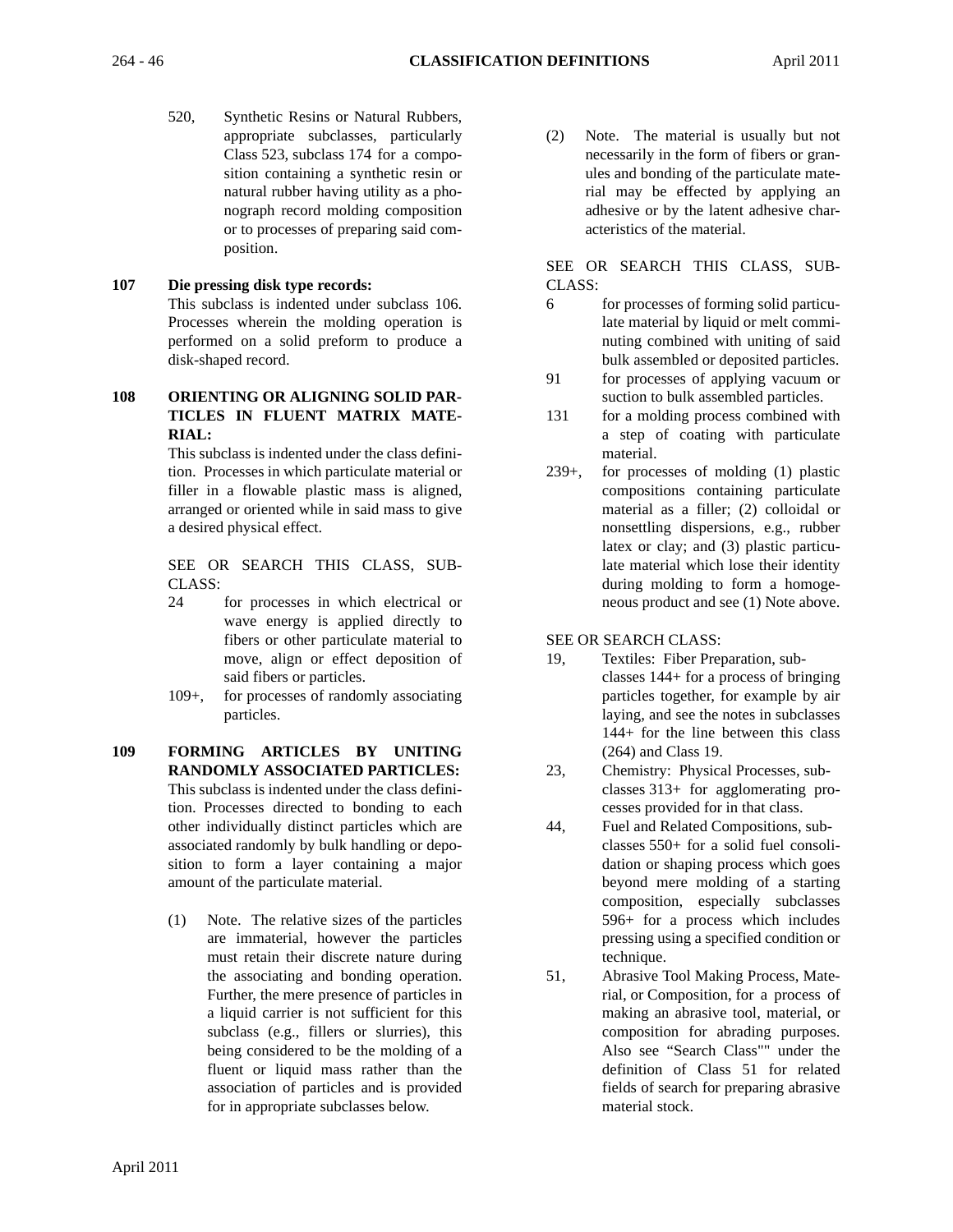- 65, Glass Manufacturing, subclasses 443+ for processes of forming glass fibers or filaments from a glass melt combined with coating, which may include adhesively bonding the fibers using any bonding medium or autogenously to form a glass fiber felt or mat; subclasses 36+ for processes of fusing glass fiber or particles to each other to form a felt. See also the main definition to this class (264) for further delineation of the line with Class 65.
- 75, Specialized Metallurgical Processes, Compositions for Use Therein, Consolidated Metal Powder Compositions, and Loose Metal Particulate Mixtures, see especially the notes thereto for the locus of other art relating to particle uniting and subclasses 228+ for a consolidated metal particle composition.
- 100, Presses, subclasses 35+ for a method of intermingling and/or deforming particulate material to mechanically unite the particles together at their respective interfaces without use of a binder.
- 156, Adhesive Bonding and Miscellaneous Chemical Manufacture, subclass 62.2 for a process of forming a felted article by simultaneously uniting of particles combined with the step of adhesively bonding the felted article to another part.
- 162, Paper Making and Fiber Liberation, subclasses 100+ for a process of forming an interfelted fibrous product, e.g., paper interfelted fibrous product, e.g., paper from a liquid fibrous suspension.
- 201, Distillation: Processes, Thermolytic, subclasses 5+ for a process for a mechanical pressing or briquetting of solid carbonaceous material combined with a thermolytic distillation operation.
- 419, Powder Metallurgy Processes, subclasses 61+ processes for making articles from metal particles by pressure without heat and subclass 1 for similar processes which use heat.
- 425, Plastic Articles or Earthenware Shaping or Treating: Apparatus, subclasses 80.1+ for corresponding apparatus.
- 427, Coating Processes, subclass 180 for processes of coating utilizing solid particles or fibers.
- 428, Stock Material or Miscellaneous Articles, subclass 87 for a product with a pile or nap type surface and including particulate matter, subclasses 143+ for a stock material in the form of a single or plural layer web or sheet which has a textured or rough surface comprising particulate matter, subclasses 323+ for a composite web or sheet including a component having structurally defined particles, and subclasses 402+ for structurally defined or coated particles.

# **110 Mica particles:**

This subclass is indented under subclass 109. Processes wherein the particulate material is mica.

# SEE OR SEARCH CLASS:

- 125, Stone Working, subclass 24, for a process of separating mica or mica-like materials along its line of cleavage.
- 241, Solid Material Comminution or Disintegration, subclass 4 for a process of comminuting or disintegrating micaceous material.
- 252, Compositions, subclass 378, for a process of exfoliating micaceous material.
- 428, Stock Material or Miscellaneous Articles, subclass 324, for a stock material product in the form of a single or plural layer web or sheet including a component comprising structurally defined mica, subclass 363 for a structurally defined mica flake or mass or layer thereof, and subclasses 454+ for a nonstructural composite sheet or web including a layer comprising mica.

# **112 Stratified or layered articles:**

This subclass is indented under subclass 109. Processes directed to forming an article having plural layers by molding; at least one layer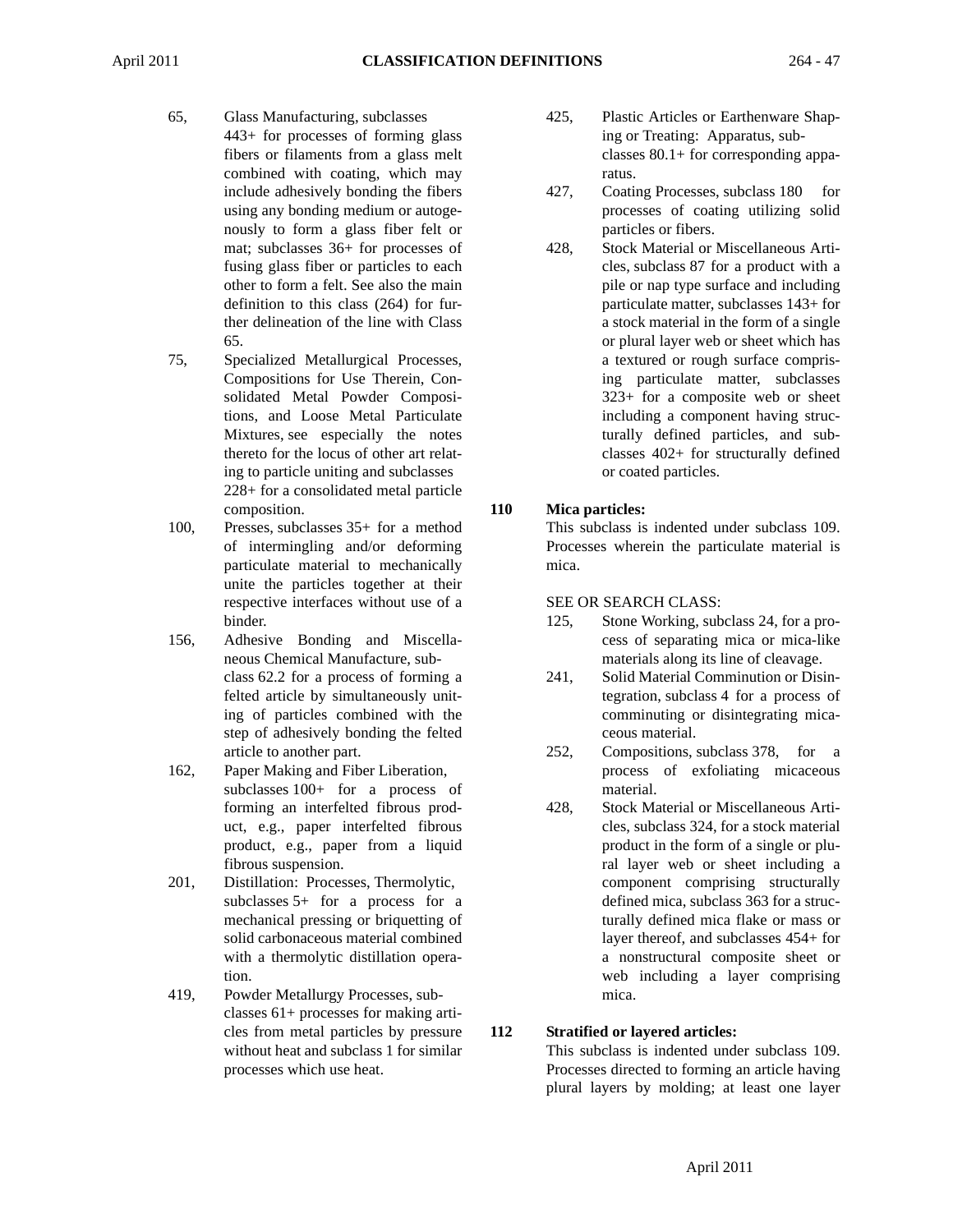being formed by bonding of randomly associated particles to each other.

SEE OR SEARCH THIS CLASS, SUB-CLASS:

- 6 for processes of uniting particles including the step of formation of said particles from a molten or liquid mass, or other glass.
- 35 for forming composite structural installations in situ from inorganic hydraulic settable materials.
- 60 for forming a composite structure from particles combined with a firing step.
- 241 for processes of forming composite structures generally.

# **113 Plural layers formed by uniting randomly associated particles:**

This subclass is indented under subclass 112. Processes which includes forming at least two distinct layers or strata of the formed article by a particle uniting operation.

(1) Note. A process of simultaneously forming two layers of particulate material and uniting them at their source of formation is within the scope of this subclass.

# **114 Utilizing centrifugal force:**

This subclass is indented under subclass 109. Processes which include the use of centrifugal force.

SEE OR SEARCH THIS CLASS, SUB-CLASS:

311 for a process of reshaping or molding other materials utilizing centrifugal force.

# **115 With liberating or forming of particles:**

This subclass is indented under subclass 109. Processes including a step of initially forming the particles from nonparticulate material or liberating them from a fiber or particle containing material.

(1) Note. Included in this and indented subclasses are, for example, carding, grinding, cutting, etc., as well as forming particles by a molding operation.

SEE OR SEARCH THIS CLASS, SUB-CLASS:

6 for processes including a step of forming particles from a molten or liquid mass other than glass.

# SEE OR SEARCH CLASS:

- 19, Textiles: Fiber Preparation, subclasses .3+ for a process of severing filaments of indefinite length to produce discrete fibers.
- 65, Glass Manufacturing, subclasses 376+ for processes of forming glass fibers or filaments, particularly subclasses 443+ and 454+ for processes of forming glass fiber felt or mat by bulk assembly. For further delineation of the line between Class 65 and Class 264 see the class definition for Class 65, section III B.
- 162, Paper Making and Fiber Liberation, subclasses 1+ for processes of chemical liberation, recovery or purification of natural cellulose or fibrous material.

# **116 From felt or batt:**

This subclass is indented under subclass 115. Processes in which the particles are liberated from a previously manufactured article of associated interfelted fibers.

SEE OR SEARCH THIS CLASS, SUB-CLASS:

140+, for processes including a cutting step to form a flaked, shredded or pelleted product.

#### **117 Agitating to form larger particles (i.e., accretion or agglomeration):**

This subclass is indented under subclass 109. Processes directed to tumbling or otherwise agitating a mass of fine discrete particle to cause adherence of the particles to one another thereby producing larger size on particles.

(1) Note. The above process is usually referred to in the art as agglomeration or accretion.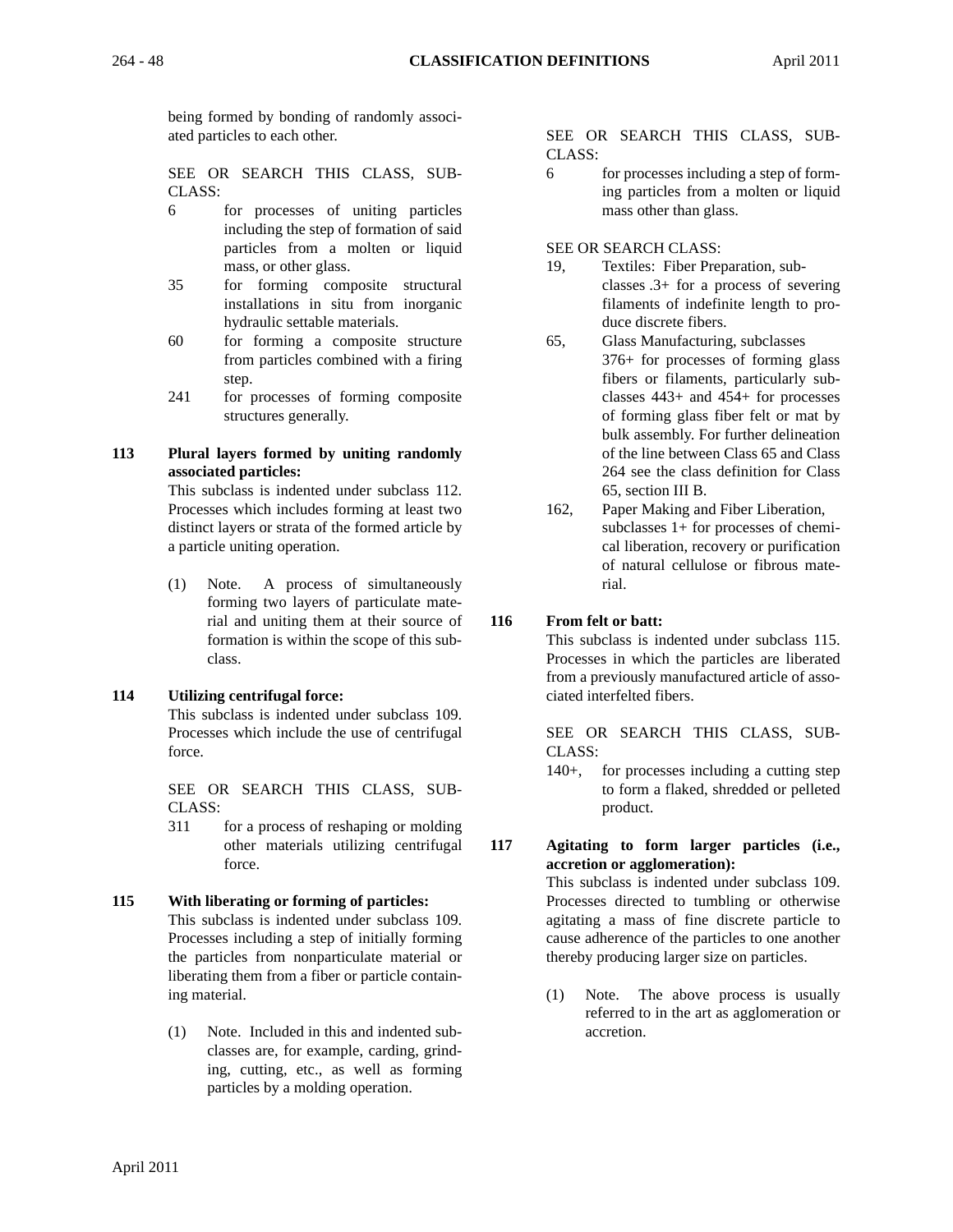### SEE OR SEARCH CLASS:

- 23, Chemistry: Physical Processes, subclasses 313+ for a process of agglomerating finely divided solid nonmetallic elements or inorganic compounds to coalesce the elements or compounds not involving use of a binder which remains as part of the final product. The use of a fugitive binder, e.g., water would not exclude the process from Class 23.
- 71, Chemistry: Fertilizers, appropriate subclasses for processes of agglomerating fertilizer particles.

# **118 With subsequent cutting, grooving, breaking, or comminuting:**

This subclass is indented under subclass 109. Processes which include the step of cutting, grooving, breaking or comminuting the article formed from the united particles.

SEE OR SEARCH THIS CLASS, SUB-CLASS:

- 115 and 116, for processes pertaining to formation of particles which are subsequently united to form a final product.
- 138+, for a molding process combined with the step of mechanically removing material from a preform or forming a comminuted product.
- 140+, for processes including a cutting step to form a flaked, shredded or pelleted product.

SEE OR SEARCH CLASS:

- 241, Solid Material Comminution or Disintegration, appropriate subclasses, e.g., subclass 4 for comminuting of laminated or fibrous material and see sections 4 and 5 of the definitions of Class 241.
- **119 With reshaping or surface embossing of formed article:**

This subclass is indented under subclass 109. Processes which include the step of reshaping or surface embossing the formed product.

SEE OR SEARCH THIS CLASS, SUB-CLASS:

239+, for a process of mechanically shaping workpiece, particularly subclasses 284 and 293 for embossing and 320+ for reshaping solid work.

#### **120 Plural, intermittent pressure applying:**

This subclass is indented under subclass 109. Processes which include applying pressure (1) which varies stepwise in intensity or (2) intermittently or sequentially.

#### SEE OR SEARCH CLASS:

- 156, Adhesive Bonding and Miscellaneous Chemical Manufacture, subclass 312 for a laminating process including sequential different pressure applying steps.
- **121 Projecting particles in a moving gas stream:** This subclass is indented under subclass 109. Processes using a moving gas stream or current to convey particulate material onto a collecting surface.

#### SEE OR SEARCH CLASS:

- 19, Textiles: Fiber Preparation, subclasses 144+ and see the search note to Class 19 in subclass 109 of this class (264).
- 406, Conveyors: Fluid Current, subclass 197 miscellaneous processes involving conveying solid material with the assistance of a forced propelling fluid current.
- 425, Plastic Article or Earthenware Shaping or Treating: Apparatus, subclasses  $80.1+$  for a molding apparatus comprising means utilizing an air current for randomly associating particulate material on a shaping surface.

# **122 Utilizing diverse solid particles:**

This subclass is indented under subclass 109. Processes involving the use of (1) two or more kinds of particles differing in composition or (2) particles of the same composition but disclosed to be of different particle sizes.

(1) Note. Where particles of different composition are employed, these may bond autogenously at their surfaces, a liquid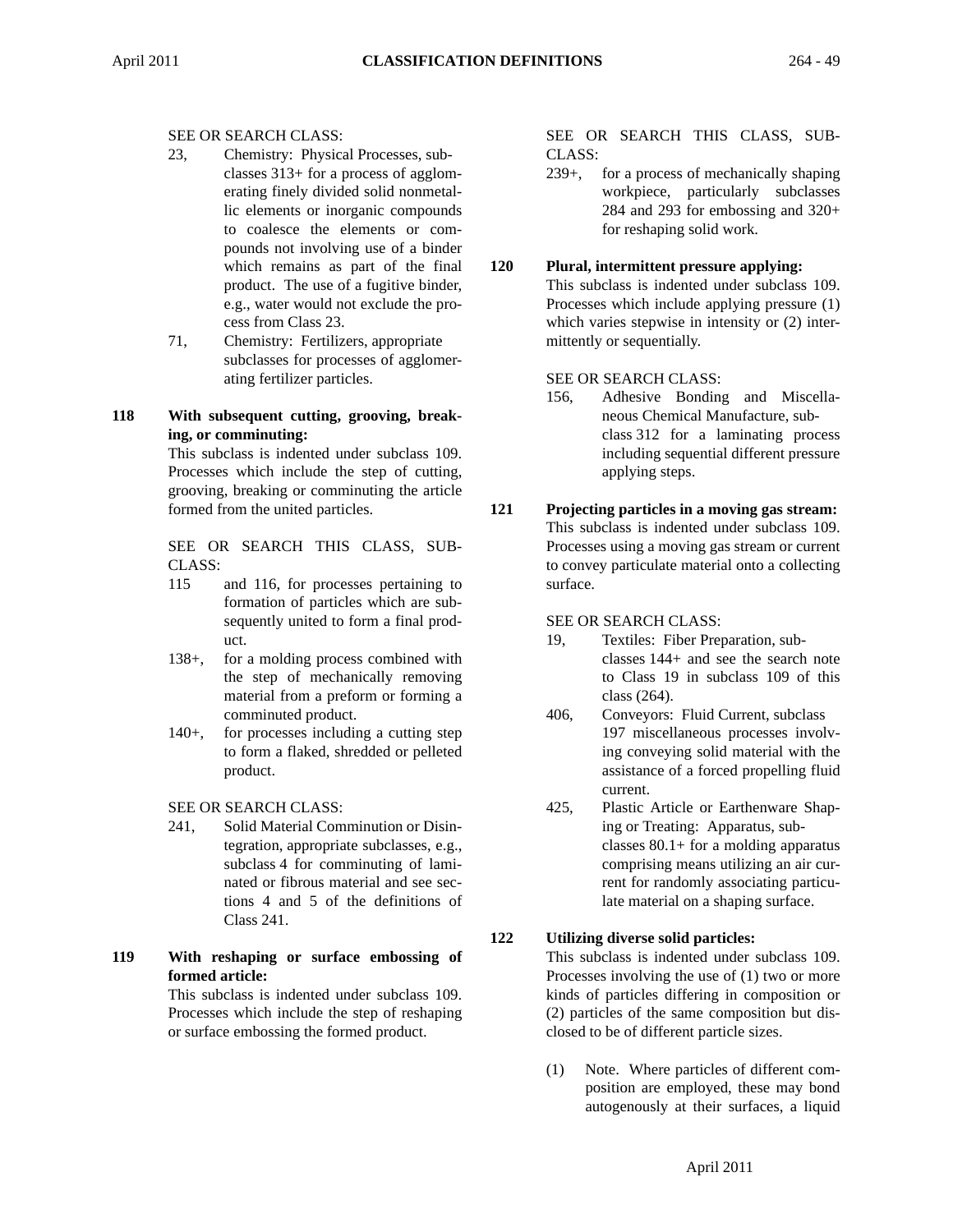binder or adhesive may be used or one of the kinds of particles may act as a binder by, for example, losing its identity as a particle by melting and flowing about or between the remaining solid particles.

(2) Note. Where different sizes of particles of similar composition are employed, said difference in size of the particles must be set out, since it is understood that normally in particles handled in mass or bulk, there will be minute differences in particle size although the overall appearance thereof would indicate homogeneity.

SEE OR SEARCH CLASS:

- 162, Paper Making and Fiber Liberation, subclasses 141+ for processes of uniting plural different fibers in a paper making operation.
- **123 Autogenously or by activation of dry coated particles:**

This subclass is indented under subclass 109. Processes which include the step of treating the surface of particulate material and/or a dry adhesive coating previously applied to the particulate material, to render the surface of the material tacky thereby causing bonding of the individual particles to each other.

(1) Note. The particulate material, usually thermo-plastic, is treated with a fluid material which is not an adhesive, per se, and usually is a solvent for the material, or by the application of heat to render tacky the solid particulate material or dry coating thereof.

SEE OR SEARCH THIS CLASS, SUB-CLASS:

122 for processes in which plural different solid particles are united, one of which may act as an adhesive and which may or may not retain its particle identity on, for example, application of heat to activate it as an adhesive.

SEE OR SEARCH CLASS:

- 156, Adhesive Bonding and Miscellaneous Chemical Manufacture, subclasses 308.2+ for an adhesive bonding process which includes tackifying the substance of a self-sustaining laminar to be bonded.
- **124 By activating naturally occurring binder (e.g., cork, etc.):**  This subclass is indented under subclass 123. Processes which involves uniting particles containing a natural binder which under uniting conditions functions to bond the particles to each other.
	- (1) Note. In this subclass may be found, for example, patents relating to bonding cork particles.

# **125 Sintering or heat fusing particles:**

This subclass is indented under subclass 123. Processes in which the autogenous bonding of the particles is effected by the application of heat with or without pressure.

(1) Note. Heat resulting from the application of pressure alone is not considered to be a positive application of heat. Also, some but not all of the particles may be melted; essentially the formed body must be of joined particles, not particles liquified by heat. Patents in which powdered or particulate material is completely melted are provided for in subclasses 239+ based on various manipulative molding steps.

SEE OR SEARCH THIS CLASS, SUB-CLASS:

- 239+, and see (1) Note above.
- 603+, for a process of sintering a shaped inorganic preform external of a mold.

# **126 Of organic material:**

This subclass is indented under subclass 125. Processes in which the particles or the dry coating thereof comprise organic material.

# **127 Fluorocarbon resin:**

This subclass is indented under subclass 126. Processes in which the organic material is a fluorinated hydrocarbon resin.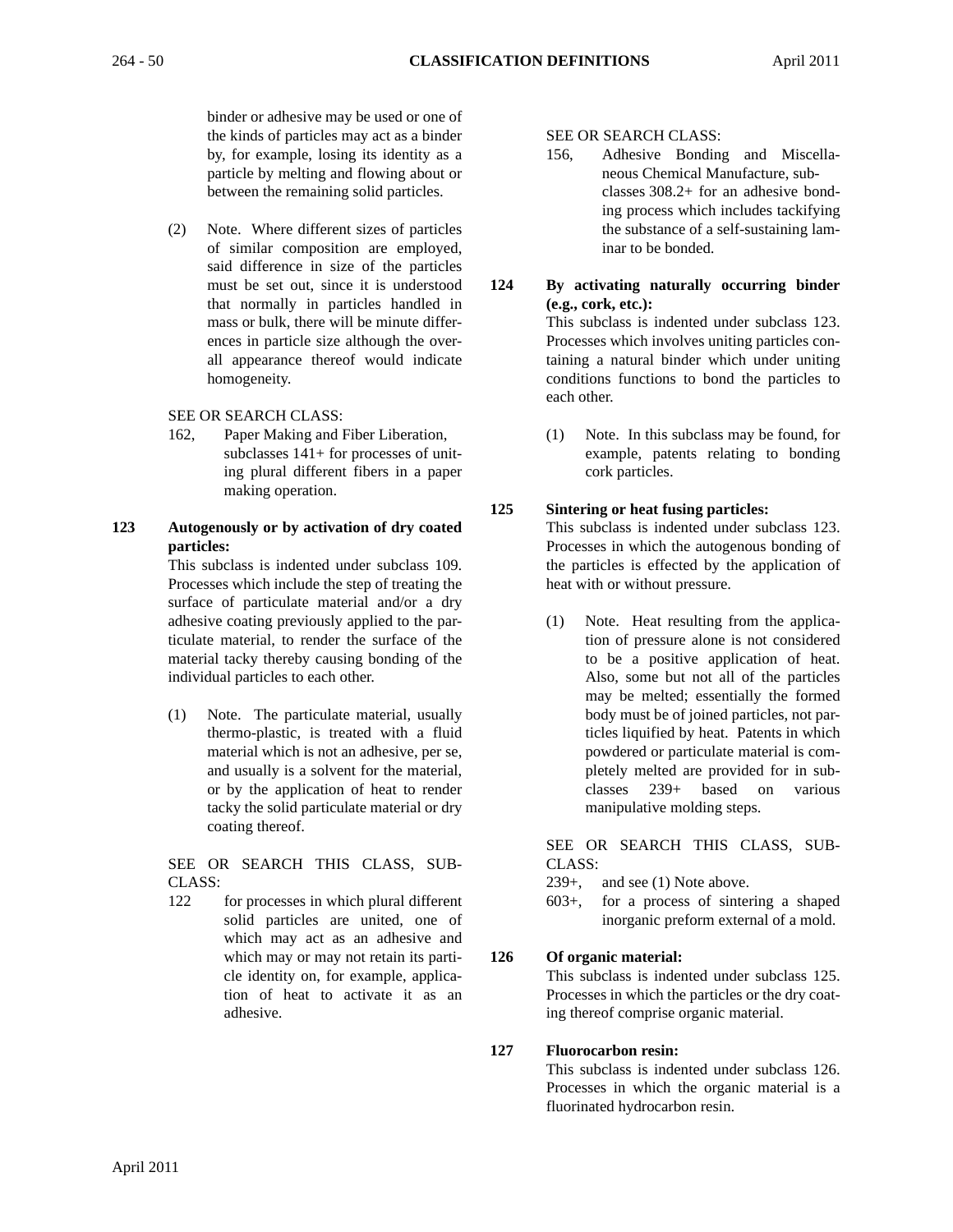**128 Liquid binder applied subsequent to particle assembly:**

This subclass is indented under subclass 109. Processes wherein a liquid adhesive is applied to the particulate material subsequent to the assembly, association or deposition thereof.

(1) Note. See the search notes in subclass 109 above pertaining to processes in which particulate material, e.g., fillers and binder material are mixed in a slurry prior to deposition thereof in a mold.

SEE OR SEARCH THIS CLASS, SUB-CLASS:

- 123 for autogenous bonding of particles in which a liquid or solvent which is not, per se, an adhesive is employed to render the particles or surfaces thereof tacky or capable of adhesion.
- 122 for processes employing plural different solid particles one of which may act as an adhesive and which may or may not retain its identity as particle subsequent to uniting.
- 129 for molding combined with a coating step performed outside of the mold.

# **129 WITH PRINTING OR COATING OF WORKPIECE (OUT OF MOLD):**

This subclass is indented under the class definition. Processes including the step of applying a layer of fluent material to the workpiece, which material is not restrained or confined by a mold or shaping surface.

- (1) Note. For purposes of this subclass, application of a coating to a shaped article is generally outside of a mold. Where an added layer of material is applied to a previous layer while in the mold it is assumed that the layer is subjected to mold shaping and thus excluded, regardless of the thickness of said surface layer, unless there is a specific disclosure that the coating is unrestrained.
- (2) Note. Treatment material, e.g., catalysts, solvents, softening materials such as water, etc., are not considered coatings or impregnants for this subclass.

(3) Note. The general line between this class (264) and Class 427, Coating Processes, with regard to processes of reshaping or deforming plus coating will be as follows:

> a) Where a base is coated and the coating only is reshaped or deformed, the patent will go in Class 427.

> b) Where a base is coated and the subsequent reshaping or deforming is applied to the coating and the contiguous surface to which the coating is applied, without an overall reshaping of the base and without altering the shape of any noncoated surface, the patent will go to Class 427.

> c) Where a base is surface deformed only on one side or area so that there is no overall reshaping of the entire base, and the deformed surface is subsequently coated, the patent will go to Class 427.

> d) Where a base is coated and there is subsequent overall reshaping of the resulting coated article or, when the base is in the form of a planar sheet or web, there is subsequent reshaping of both surfaces, e.g., corrugating, the patent will go to Class 264.

> e) Where there is surface deformation of only one surface of a base, the opposed surface remaining unaltered, and the unaltered surface is coated, the patent will go to Class 264.

> f) Where a base is reshaped overall or where opposing surfaces are reshaped, deformed, e.g., embossed, and then coated either on one or both deformed surfaces, the patent will go to Class 264.

> g) Where a base is coated and subsequently said coated article is surface deformed, e.g., embossed through the coating and a portion of the base on opposed sides or surfaces, the patent will go to Class 264.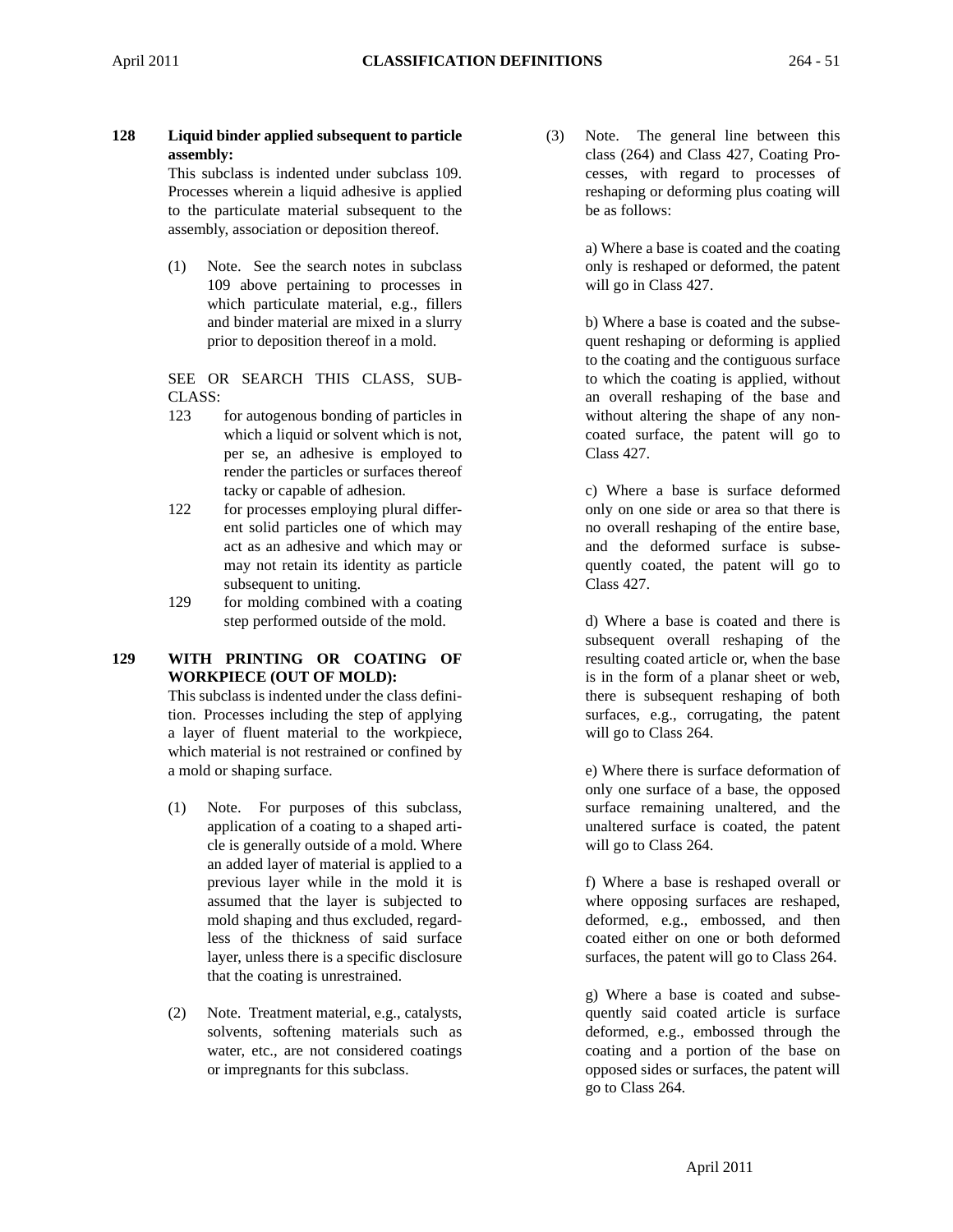(4)Note. For nominal molding followed by a significant coating step see Class 427, Coating Processes.

SEE OR SEARCH THIS CLASS, SUB-CLASS:

- 7 for processes of forming solid particles liquids or melts combined with a coating step of said particles.
- 79 for processes including the step of applying a barrier layer to the surface of an article to prevent escape of volatiles.
- 128 for processes of assembling random, bulk deposited particles with subsequent application of liquid binder thereto.
- 232 for subsequent disparate treatment of formed articles.
- 255 for processes of forming plural layers in a mold, the surface layer being similar to a coating in the final product.
- 304 and 308, for processes in which plural layers of the same material are built up in the mold.
- 343 for swelling or plasticizing, per se.
- 603 for processes of firing, sintering or vitrifying of shaped articles or preforms having combined steps of shaping and coating.

SEE OR SEARCH CLASS:

- 428, Stock Material or Miscellaneous Articles, appropriate subclasses, for a stock material product in the form of a composite web or sheet, especially subclasses 411+ for plural layer products not elsewhere provided for.
- 442, Fabric (Woven, Knitted, or Nonwoven Textile or Cloth, etc.), subclasses 59+ for a coated or impregnated fabric.
- **130 Anti-stick or adhesion preventing coating**  This subclass is indented under subclass 129. Processes wherein the coating has the function of preventing adhesion or sticking between the formed articles and/or adjacent material, surfaces or objects.

SEE OR SEARCH THIS CLASS, SUB-CLASS:

- 264 for the use of an antiadhesion layer between layers in a compositing operation.
- 300 for processes in which a release agent is added to the molding material.
- 338 for processes in which a release agent is coated on a mold.

**131 Coating with particulate material:**

This subclass is indented under subclass 129. Processes in which the coating or printing material is applied as and remains in the form of particles.

SEE OR SEARCH THIS CLASS, SUB-CLASS:

- 112 for processes of forming layered articles by molding randomly assembled particles.
- 130 for particulate coating of an antistick nature.
- **132 Applying indicia or design (e.g., printing, etc.):**

This subclass is indented under subclass 129. Processes wherein the printing or coating is applied to the workpiece to provide planned ornamentation or intelligence at the surface.

SEE OR SEARCH THIS CLASS, SUB-CLASS:

- 73+, for processes for forming random variegated colors during the molding operation.
- 245+, for processes of forming multi-colored surfaces by a compositing operation.

SEE OR SEARCH CLASS:

- 101, Printing, appropriate subclasses for printing, per se.
- **133 Applied to clay, sand, or earthen workpiece:** This subclass is indented under subclass 129. Processes wherein the base that is coated embodies a material containing clay, concrete, sand or other earthy material.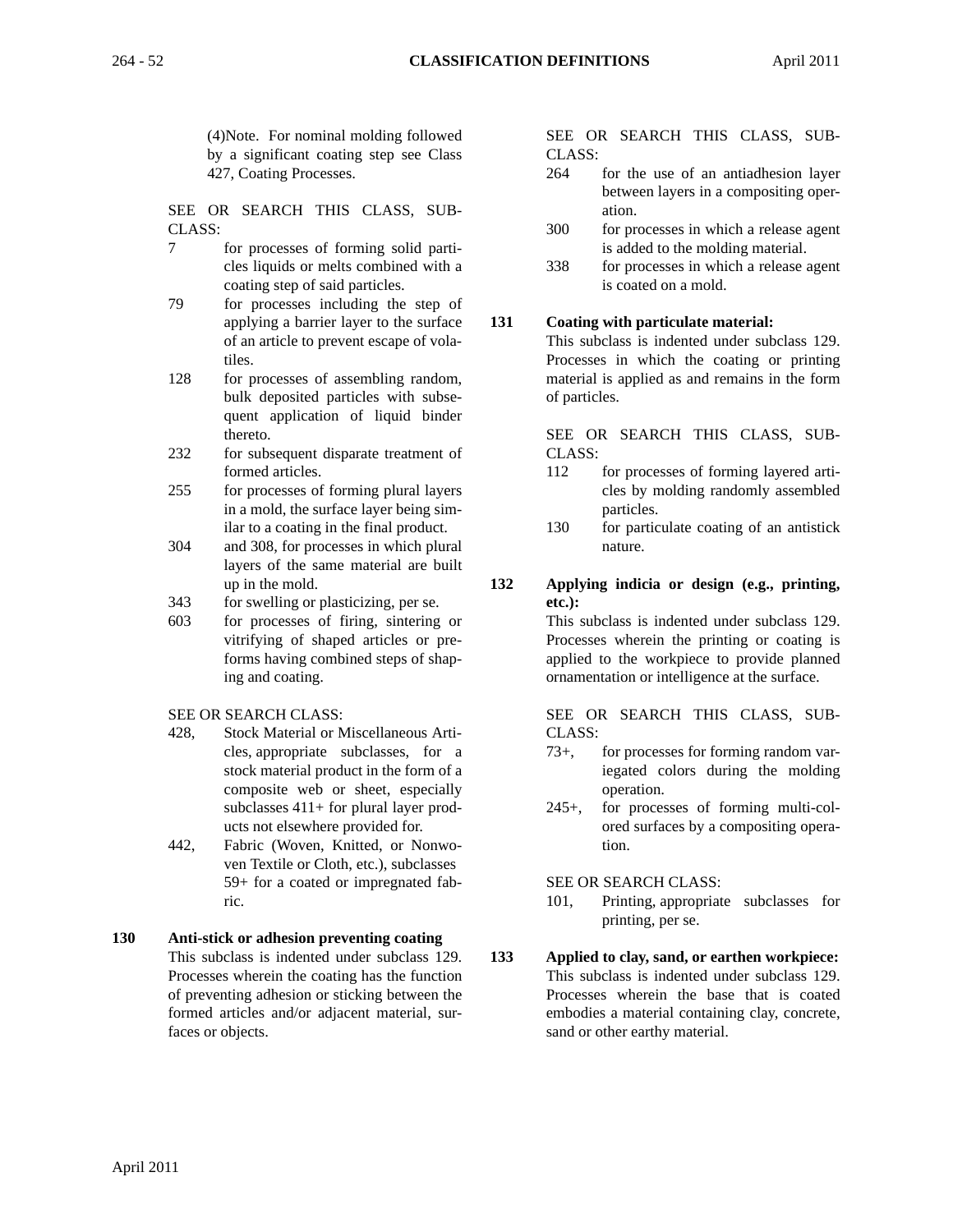SEE OR SEARCH THIS CLASS, SUB-CLASS:

- 79 for coating siliceous or calcareous bases with a barrier layer to prevent or retard evaporation of a volatile component.
- 136 for coating processes in which base is glass fibers.
- 256 for processes of forming a layer in a mold on a body containing clay, sand or calcareous material which was formed in the same mold.
- 603+, for processes of firing, sintering or vitrifying of shaped articles or preforms having combined steps of shaping and coating outside of the mold prior to or subsequent to the firing steps.
- **134 Coating or impregnating workpiece before molding or shaping step:**

This subclass is indented under subclass 129. Processes in which the workpiece has either a fluent layer applied to its surface by a coating operation or the interstices of a porous body are at least partially filled by said fluent material prior to a shaping operation.

# **135 Molding material against and uniting to the coated or impregnated workpiece:**

This subclass is indented under subclass 134. Processes including the step of molding or shaping plastic material against the coated or impregnated preform and uniting said plastic material to said preform.

SEE OR SEARCH THIS CLASS, SUB-CLASS:

- 171.1+, for processes in which plastic material is shaped against a preform to produce continuous or indefinite length articles.
- 241+, for processes for molding a plural part or composite article.
- **136 Impregnation of batt, sheet, or filament:** This subclass is indented under subclass 134. Processes which includes the step of applying fluent material to a fibrous, interfelted or porous preform so that at least a portion of the fluent material enters the interstices of the preform.

# **137 Heat settable impregnant:**

This subclass is indented under subclass 136. Processes in which the fluent impregant is solidified by an increase in temperature.

**138 WITH SEVERING, REMOVING MATE-RIAL FROM PREFORM MECHANI-CALLY, OR MECHANICALLY SUBDIVIDING WORKPIECE:**

This subclass is indented under the class definition. Processes which include a step of 1) penetrating a shaped product from one face to another to cause at least a partial separation of the product, 2) tearing an article, 3) removing material from an article by means of a solid tool or implement, or 4) forming a comminuted product.

- (1) Note. The formation of grooves and ridges in the surface of a workpiece resulting from a cutting separation of only the surface material does not come here but is placed in the appropriate subclasses below, e.g., subclasses 284 and 293.
- (2) Note. For purposes of this subclass, the penetration need not necessarily be by a sharp tool but may be made by locally applied heat, for example.
- (3) Note. Severing a mold charge from a fluent plastic bulk source is not considered cutting for this and indented subclasses.
- (4) Note. To be placed herein, the operation must be performed on a shaped article or preform. Mixing, mulling, kneading of plastic materials are excluded.

SEE OR SEARCH THIS CLASS, SUB-CLASS:

- 5+, for comminuting of liquids to form solid, particulate material.
- 118 for processes of uniting discrete bulk assembled particles including a subsequent cutting, grooving or comminuting step.
- 166 for processes of forming indefinite length articles including the step of comminuting or separating of a core only within an article.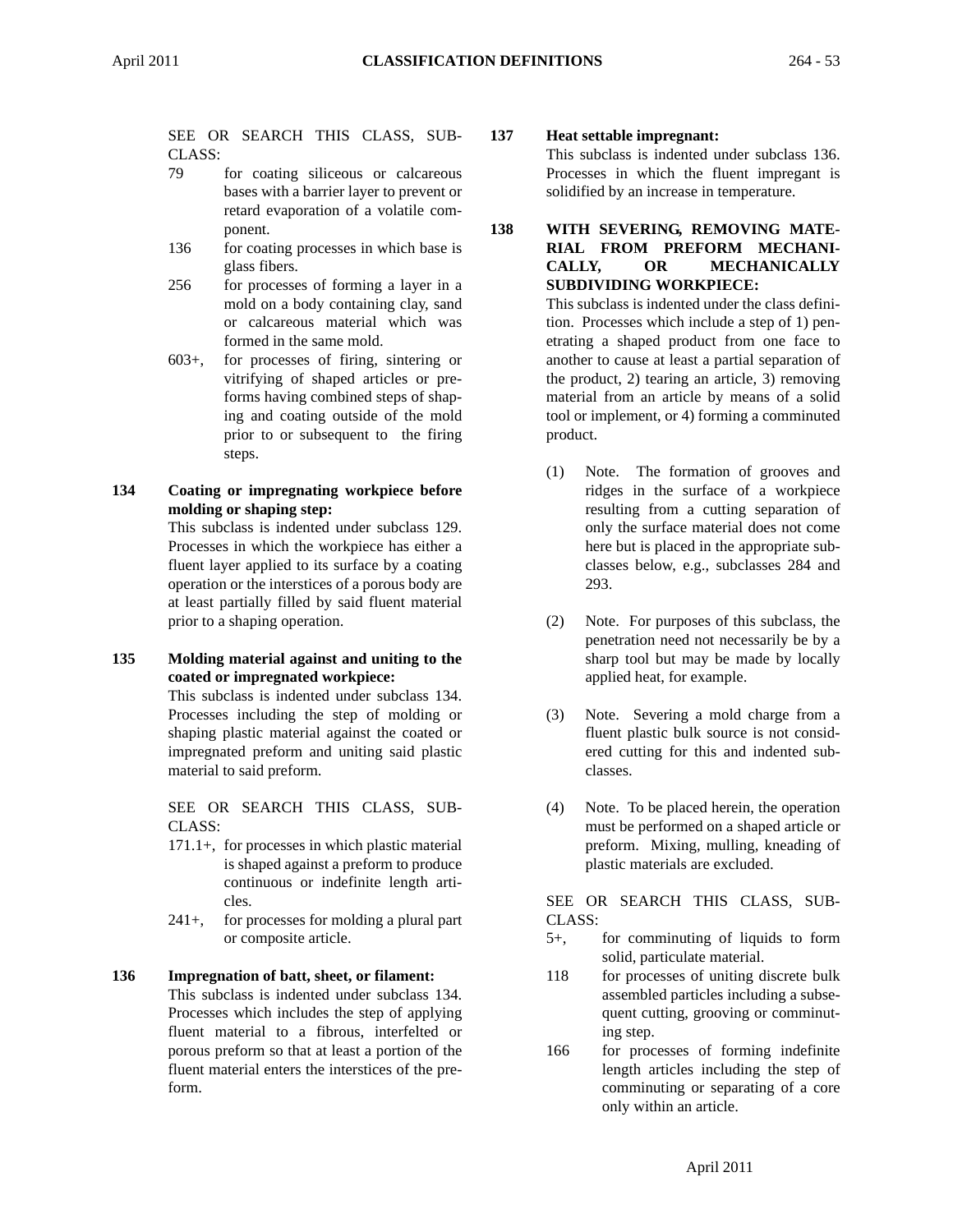- 284 and 293, for processes including a surface deformation, e.g., embossing and see the note in subclass 284.
- 678 for processes of firing, sintering, or vitrifying of shaped articles or preforms including a step of cutting, punching, or grinding.
- SEE OR SEARCH CLASS:
- 83, Cutting, appropriate subclasses for processes of cutting, severing, perforating, etc., where not claimed in combination.
- 241, Solid Material Comminution or Disintegration, appropriate subclasses for processes for solid material comminuting and see particularly note 4 of the definitions to Class 241 for the line as to the combination of shaping plus comminuting.
- **139 Removing surface portion of composite workpiece to expose substrate:** This subclass is indented under subclass 138. Processes wherein a facing layer portion of a multilayered body is removed to expose an
	- (1) Note. The facing layer may be removed to produce a decorative effect, by way of example.

SEE OR SEARCH CLASS:

area of an underlying layer.

- 156, Adhesive Bonding and Miscellaneous Chemical Manufacture, subclasses 250+, appropriate subclasses, particularly subclass 270 for laminating combined with the step of cutting one lamina only.
- **140 To form particulate product (e.g., flakes, etc.):**

This subclass is indented under subclass 138. Processes combined with the step of cutting or comminuting the formed product to produce flakes, shreds or pellets therefrom.

SEE OR SEARCH THIS CLASS, SUB-CLASS:

- 5+, for processes of forming particulate material directly from a molten or liquid mass.
- 116 for processes in which particulate material may be united to form a web

or sheet followed by comminuting and reuniting of said comminuted particles.

#### SEE OR SEARCH CLASS:

241, Solid Material Comminution or Disintegration, appropriate subclasses and see section 4 of the definitions thereof as to the line between this class and Class 241 for the combination of shaping plus subsequent comminuting.

# **141 Subsequent to extruding step:**

This subclass is indented under subclass 140. Processes where the flaked, shredded or pelleted product is formed from a material continuously extruded from a shaping orifice.

(1) Note. Where the cut-off product is of such size, length or character as to be handled as individual units, the process will be classified in subclasses 148+ below.

# **142 By cutting at point of extrusion:**

This subclass is indented under subclass 141. Processes where a knife engaging the extrusion die face is moved across the extrusion orifice to cut the extruded material into the desired flakes, pellets or shreds.

# **143 From strands:**

This subclass is indented under subclass 141. Processes where a continuously extruded filament is cut to short length fibers or "staples".

SEE OR SEARCH THIS CLASS, SUB-CLASS:

165+, for processes of forming indefinite length or continuous length articles, e.g., filaments, when not combined with a cutting step.

# **144 From continuously cast material:**

This subclass is indented under subclass 140. Processes including the step of initially forming a continuous product by casting on a moving drum or belt.

(1) Note. As an example of the subject matter of this subclass is a process in which a plastic material is calendered, formed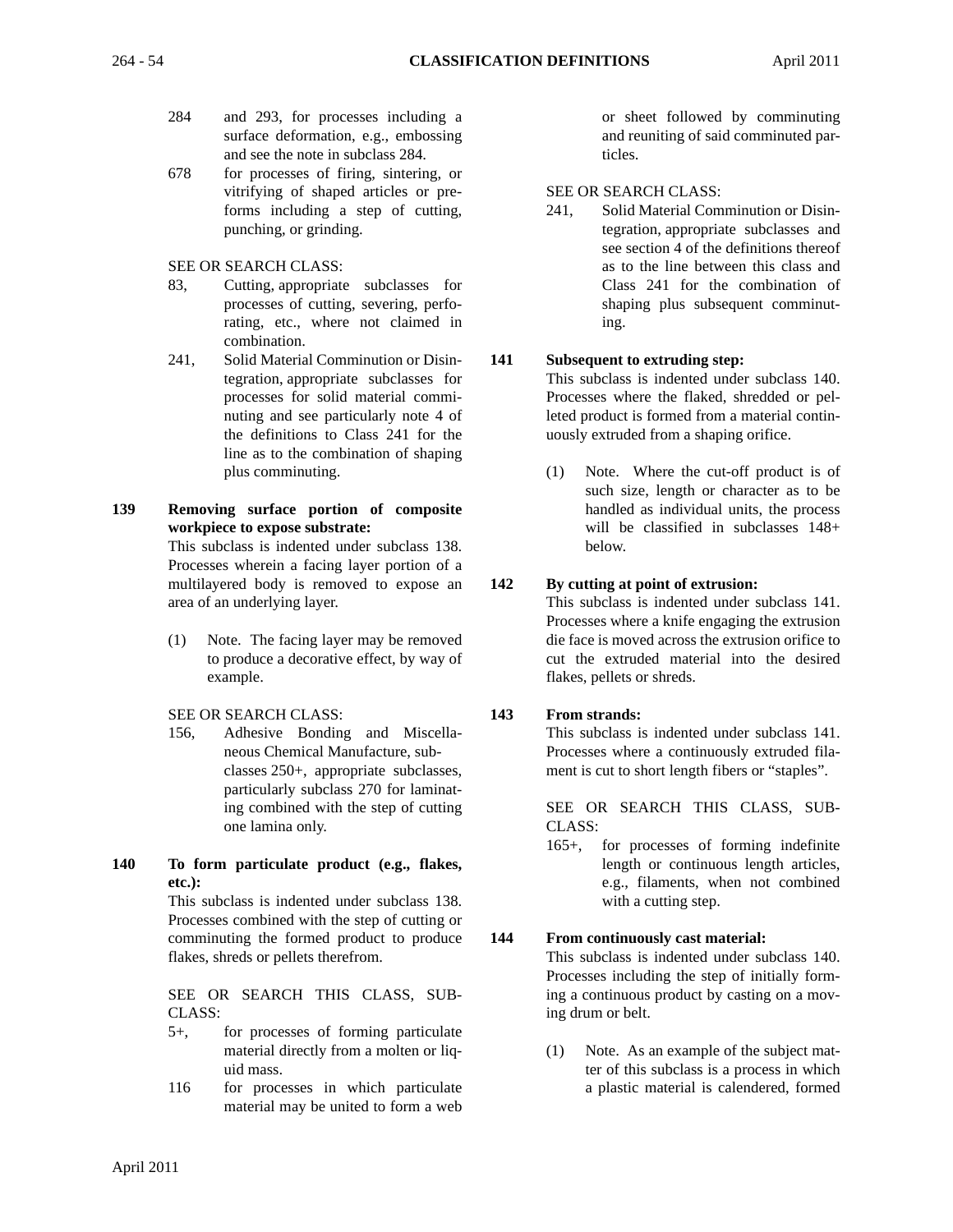as a sheet on one of the calender rolls, then removed in the form of flakes.

**145 Forming continuous work followed by cutting:**

> This subclass is indented under subclass 138. Processes which include the prior step of forming a continuous or indefinite length article.

**146 Slitting longitudinally:**

This subclass is indented under subclass 145. Processes wherein the continuously formed work is slit parallel to the direction of movement.

**147 Of web to form plurality of threads:** This subclass is indented under subclass 146. Processes where a continuously formed web is slit longitudinally into two or more filamentary or thread-like strips.

# **148 Extruding followed by cutting to length:**

This subclass is indented under subclass 145. Processes wherein an extruded material is cut in a direction transverse to the direction of movement away from the extrusion die to produce discrete portions of a desired length.

SEE OR SEARCH THIS CLASS, SUB-CLASS:

- 140+, for processes wherein the pieces of cutoff extruded material are of such small size as to be considered particulate, e.g., pellets fibers or staple fibers.
- **149 Extruding around moving preform:** This subclass is indented under subclass 148. Processes wherein plastic material is extruded around a core which moves with the shaped material thereon to the cutting station.
- **150 Extruding hollow product:**

This subclass is indented under subclass 148. Processes wherein the product is elongated and hollow.

**151 With shaping between extruding and cutting steps:** 

> This subclass is indented under subclass 148. Processes wherein the extruded preform is reshaped before cutting to length.

(1) Note. Reshaping for the purpose of this subclass excludes stretching, since stretching conventionally accompanies extrusion.

# **152 Cutting and uniting cut parts:**

This subclass is indented under subclass 138. Processes which includes a step of joining the severed portions or parts.

(1) Note. The joinder of the severed portions or parts may or may not be at the cut edges. As, for example, the slitting of the edges of a web or sheet and overlapping and securing the cut edges, or the splitting of a workpiece with subsequent reuniting with the cut faces exposed.

# SEE OR SEARCH CLASS:

156, Adhesive Bonding and Miscellaneous Chemical Manufacture, subclasses 250+ for cutting and laminating of plastic or the like cut parts or materials, e.g., subclass 251 pertaining to cut- seaming.

# **153 Punching article from sheet material:**

This subclass is indented under subclass 138. Processes in which articles are severed from sheet material by a cutting action simultaneously on all areas being cut.

(1) Note. The article is usually severed by means of a configured cutting die.

# **154 Making hole or aperture in article:**

This subclass is indented under subclass 138. Processes in which the operation involves either forming an aperture or opening (1) which does not completely penetrate the article and material is removed or (2) which completely penetrates the article with or without material removal therefrom.

(1) Note. Search subclasses 284 and 293 for embossing operations in which surface deformations are made in a preform which do not extend through the preform and no material is removed.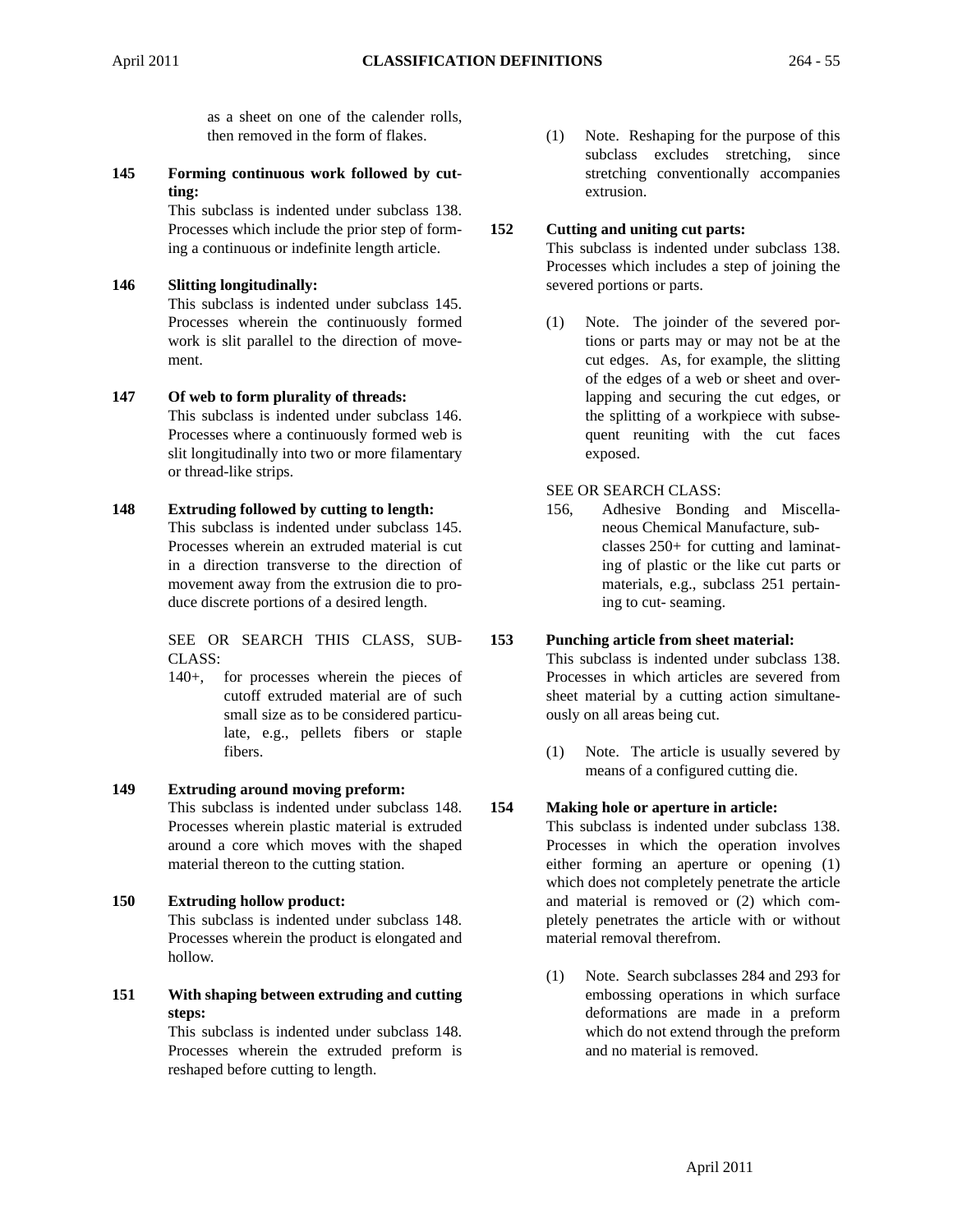# **155 By punching or drilling:**

This subclass is indented under subclass 154. Processes in which the opening or aperture is formed by a punching or drilling operation.

# **156 Plurality of holes:**

This subclass is indented under subclass 155. Processes where two or more holes are formed in each article.

# **157 Dividing work to form plural articles:**

This subclass is indented under subclass 138. Processes in which a workpiece is divided into two or more sections to form a plurality of articles.

(1) Note. Excluded from this subclass are processes punching plural articles from a sheet or web in which the sheet left after punching out the desired articles may be considered to be waste, or wherein the dividing is for the purpose of removing attached waste material, e.g., flash or sprue. The entire work blank must be utilized.

SEE OR SEARCH THIS CLASS, SUB-CLASS:

- 153 for punching of plural articles from a sheet and subclass 161 for removal of flash or sprue.
- **158 Shaving or slicing sheets from work block:** This subclass is indented under subclass 157. Processes where the dividing consists of the cutting of relatively thin sheets from a work piece generally along a plane parallel to the major face of the produced sheet.
- **159 Tubular work:** This subclass is indented under subclass 157. Processes where the work piece is an elongated hollow article.

# **160 Sheet or web work:**

This subclass is indented under subclass 157. Processes where the workpiece to be divided is in the form of a sheet.

SEE OR SEARCH THIS CLASS, SUB-CLASS:

153 for processes wherein plural articles are punched out from a sheet.

# **161 Flash or sprue removal type:**

This subclass is indented under subclass 138. Processes where material removed from an article consists of (1) excess material forced out between meeting faces of a multipart closed mold and/or (2) excess material shaped by molding material admitting or injecting means.

SEE OR SEARCH THIS CLASS, SUB-CLASS:

37 for processes in which flash or trim is recycled or combined with additional molding material.

SEE OR SEARCH CLASS:

- 83, Cutting, for flash trimming processes when not combined with a molding step.
- 156, Adhesive Bonding and Miscellaneous Chemical Manufacture, for removal of flash, trim or excess material when combined with a laminating operation.

#### **162 Surface finishing (e.g., abrading, grinding, etc.)**

This subclass is indented under subclass 138. Processes wherein an integral portion of the surface of a shaped preform is removed by a grinding, scraping, or abrasive action.

SEE OR SEARCH THIS CLASS, SUB-CLASS:

284 and 293, for processes involving a surface deformation, e.g., embossing and see the note in subclass 284.

# SEE OR SEARCH CLASS:

- 156, Adhesive Bonding and Miscellaneous Chemical Manufacture, subclasses 153+ for a laminating process combined with an abrading step.
- 451, Abrading, subclasses 28+ for a process of abrading, and see the notes thereto for related fields of search.
- **163 Simultaneous severing and shaping, or severing while work remains on shaping surface**

This subclass is indented under subclass 138. Processes in which the material separating operation is performed (1) while the same area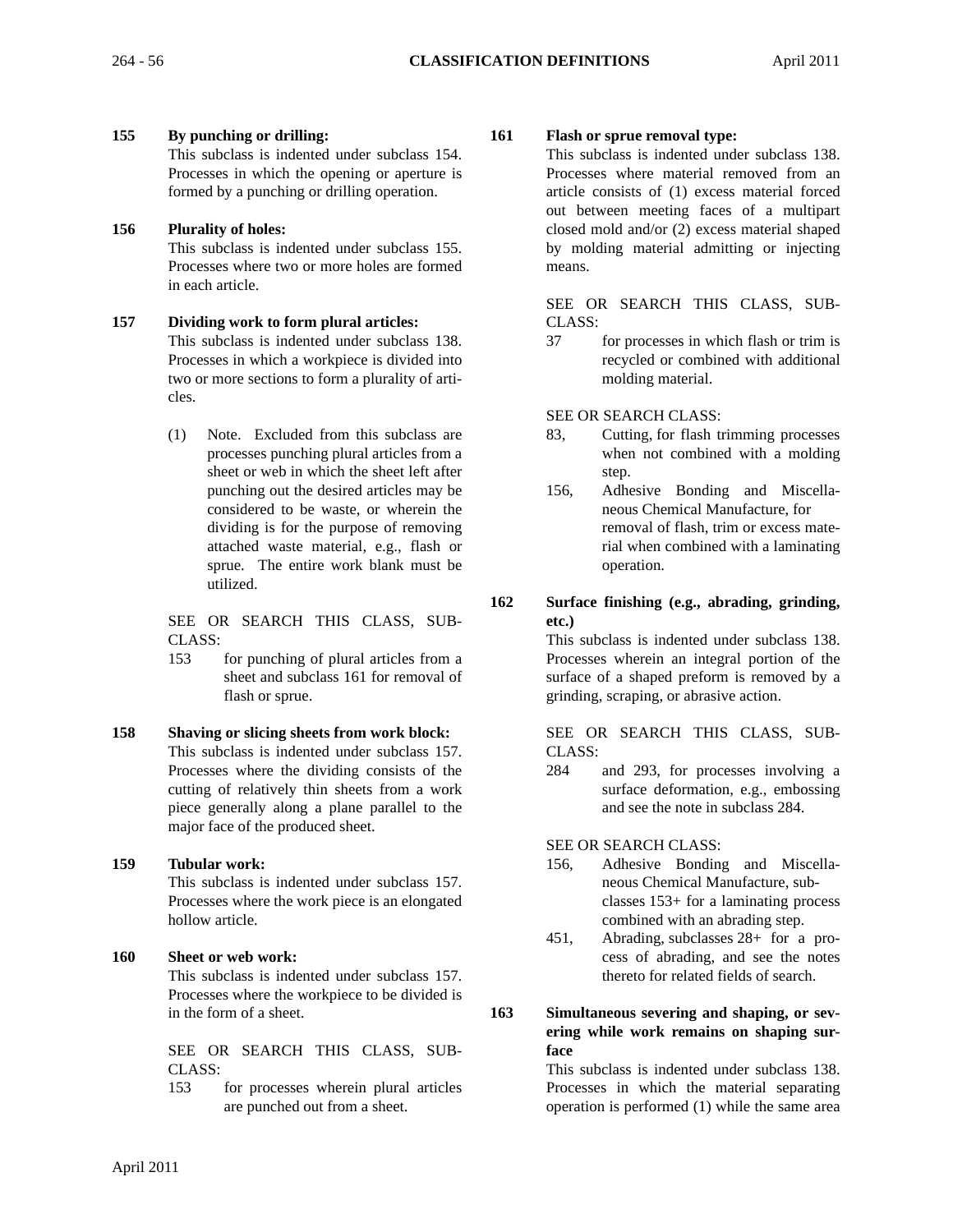is being plastically reshaped or (2) while the plastically formed material is still in contact with the forming mold, die or surface.

**164 UNCONFINED DRAWING OR EXTEND-ING OF A PLASTIC MASS TO MAKE ARTICLE:**

> This subclass is indented under the class definition. Processes wherein the article is formed by the free and unconfined pulling out of a plastic mass.

- (1) Note. The surface configuration of the article formed is imparted solely by the extension and not by coaction of the plastic mass with a shape imparting mold surface.
- (2) Note. Kneading or mulling operations, per se, e.g., taffy pulling type are not included herein in that a shaped article is not produced. See subclass 349 and the notes thereto for such subject matter.

SEE OR SEARCH THIS CLASS, SUB-CLASS:

- 165+, for process of forming indefinite length work by other than unconfined extension of a plastic mass.
- 288+, and 291+, for processes relating to stretching, per se, of a previously shaped article.
- 349 for kneading or mulling operations and see (2) Note above.

# **165 FORMING CONTINUOUS OR INDEFI-NITE LENGTH WORK:**

This subclass is indented under the class definition. Processes which are directed to the molding of a continuous, running or indefinite length body of which at least one molded element or component thereof is unitary in nature as is formed by an uninterrupted molding step.

(1) Note. Processes relating to forming of plural finite elements and combining these elements mechanically to each other to form a running length article, e.g., a chain or other mechanically interlocked article consisting of plural parts are classified elsewhere, see the note to subclass 242 below.

- (2) Note. Processes wherein a continuous article of varying composition is produced by intermittent charges of molding material of varying composition in the forming device are included herein.
- (3) Note. Where layered, stratified or plural element containing indefinite or continuous articles are produced, at least one element, layer or stratum must be unitary in structure as set out in the definition or (2) Note above.
- (4) Note. The final article produced need not be of indefinite length, for example, forming a thread and winding the thread into a finite article is included here.
- (5) Note. The line between this class (264) and Classes 8, Bleaching and Dyeing; Fluid Treatment and Chemical Modification of Textiles and Fibers, and 427 Coating Processes, in regard to the fluid treatment of coagulated, extruded or otherwise shaped plastic materials is that fluid treatments of the formed structures, whether previously dried or not, as well as processes which recite broadly the mere fact of forming (without stating any significant forming step as would be included in this class under the definitions) combined with a significant subsequent fluid treatment are placed in either of Classes 8 or 427, in accordance with the line existing therebetween and set forth in the reference to Class 8 in the class definition of Class 427. See also the definitions to this class (264), and see the notes and search notes to subclasses 129, 188, 195, 196, 232, and 340 of this class (264).

SEE OR SEARCH THIS CLASS, SUB-CLASS:

- 47 for continuous article formation combined with pore forming.
- 70 for processes of forming indefinite length article including a vibratory step.
- 73 for producing indefinite length article of a random or variegated color.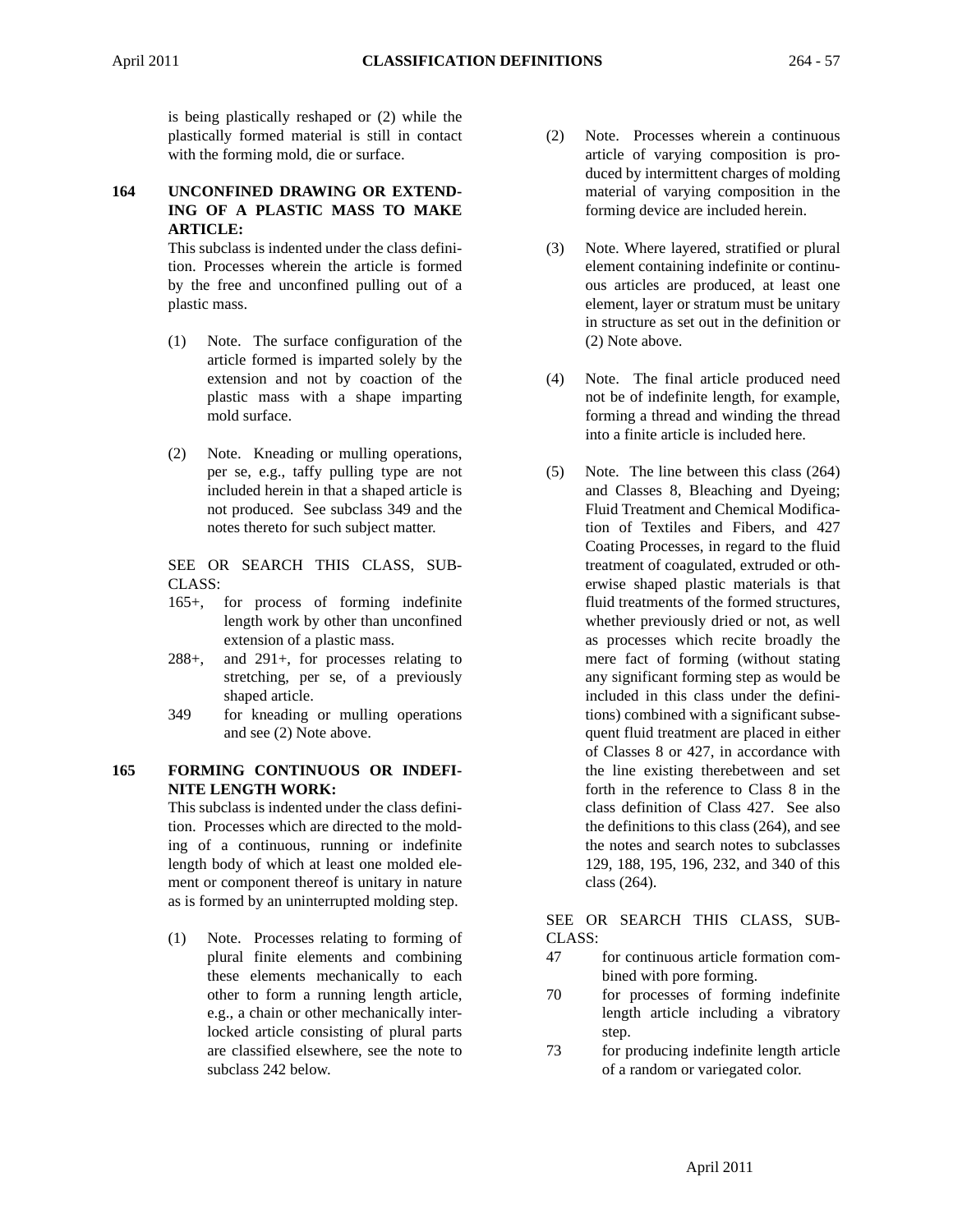- 
- 99 for processes wherein pneumatic pressure is applied to the inside of a continuously extruded hollow article.
- 145 for continuous formation combined with cutting.
- 242 for processes of forming composite plural part or multilayered articles wherein said parts are joined for relative movement, e.g., chain or interlock effect.

#### SEE OR SEARCH CLASS:

- 156, Adhesive Bonding and Miscellaneous Chemical Manufacture, particularly subclasses 167 and 243 for forming of continuous laminae combined with a laminating step.
- 425, Plastic Article or Earthenware Shaping or treating: Apparatus, appropriate subclasses for corresponding apparatus, especially subclasses 67+, for filament or film forming apparatus, subclass 224 for fluent stock casting apparatus for forming continuous lengths and subclasses 376.1+ for an extrusion shaping machine.
- 428, Stock Material or Miscellaneous Articles, subclasses 364+ for a filament of a particular size or shape, or coated.

# **166 With mold element formation or removal:**

This subclass is indented under subclass 165. Processes including (1) a step of forming a mold or shaping element for the work or (2) a step of destroying a mold or shaping element subsequent to the molding step.

SEE OR SEARCH THIS CLASS, SUB-CLASS:

- 41+, for processes of pore forming in situ, e.g., 44, by burning out of a component.
- 171.1+, for forming a continuous length article by molding on or around discrete axially aligned preforms, which preform may be destroyed in part, or comminuted.

# SEE OR SEARCH CLASS:

156, Adhesive Bonding and Miscellaneous Chemical Manufacture, subclass 155 for laminating processes including the step of destroying a transitory material or element.

**167 Of varying cross-sectional area or with intermittent cross-sectional irregularity:** This subclass is indented under subclass 165. Processes wherein the formed article is nonuniform cross-sectionally throughout its length which may result from a gradual change in transverse dimensions or through intermittent

being of monolithic construction.

(1) Note. In this subclass may be found, for example, processes for producing filaments of irregular denier.

or repeated irregularities therein, said article

SEE OR SEARCH THIS CLASS, SUB-CLASS:

- 171.1+, for framing continuous length articles which are stratified or layered even though cross-sectional area irregularities may exist through spaced elements thereon.
- **168 With crimping or crinkling of strands of filaments:**

This subclass is indented under subclass 165. Processes wherein a crimped, creped or crinkled effect is imparted to the formed articles which may be from a physical treatment or inherently resulting from the ingredients and/or chemical processes employed in the article formation or subsequent thereto.

# SEE OR SEARCH CLASS:

- 8, Bleaching and Dyeing; Fluid Treatment and Chemical Modification of Textiles and Fibers, subclass 117 for processes involving a chemical modification of textile materials to produce a wool like or crinkle effect.
- 156, Adhesive Bonding and Miscellaneous Chemical Manufacture, subclass 183 for laminating processes which include a creping, wrinkling or crinkling step, and subclasses 196+ for laminating processes including a permanent bending or reshaping of a self sustaining lamina.
- 162, Paper Making and Fiber Liberation, subclasses 111+ and 280+ for processes and apparatus for creping or crinkling paper-like webs or sheets while still wet from the forming operation.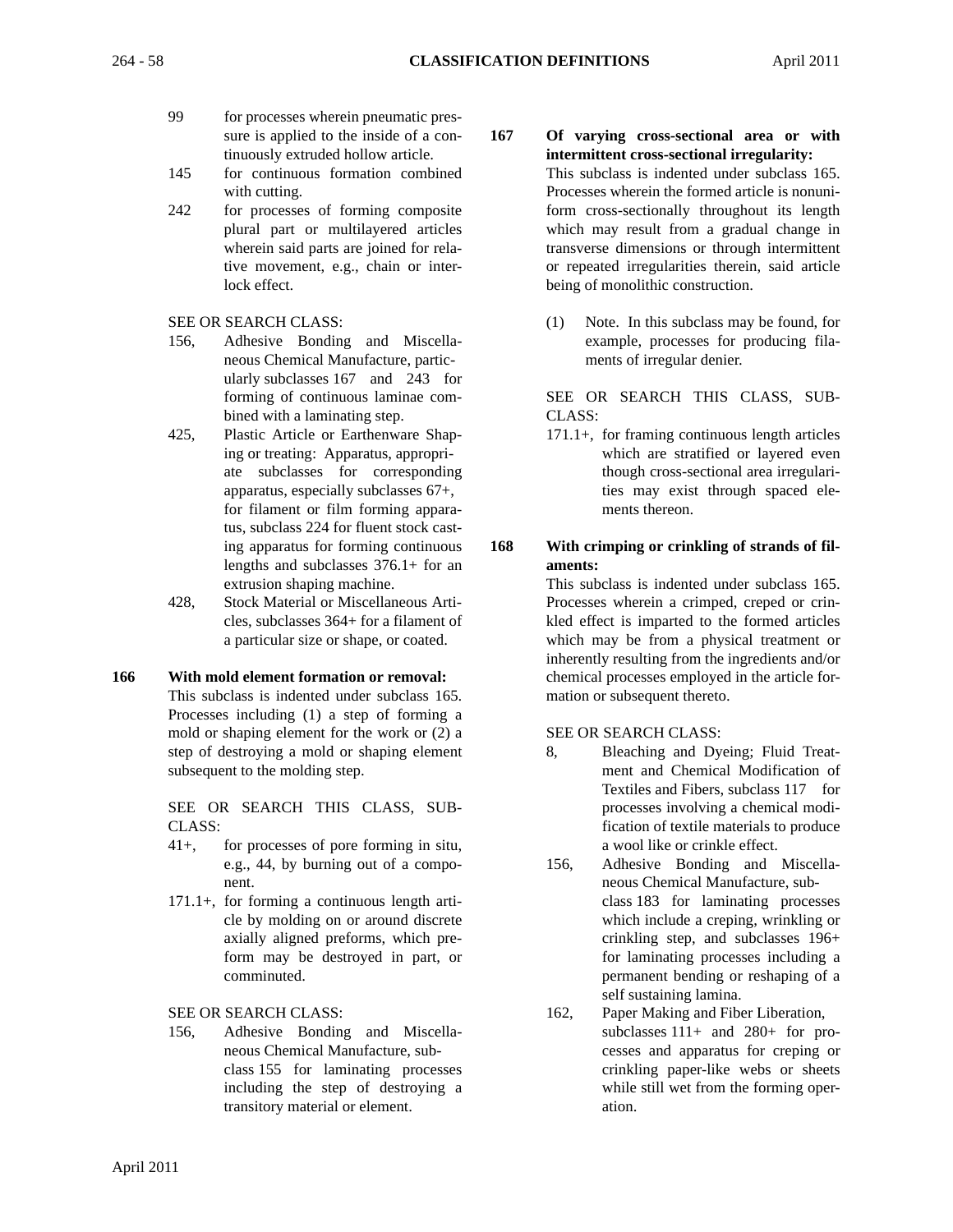**169 With prevention of equipment fouling accumulations or deposits:**

This subclass is indented under subclass 165. Processes which include steps for prevention or removal of incrustations and other equipment fouling accumulations.

SEE OR SEARCH THIS CLASS, SUB-CLASS:

- 39 for processes involving treating or conditioning apparatus for use.
- 85 for processes including the step of flushing a mold with an inert fluid.
- 195 for subsequent chemical treatment of viscose articles which may be directed to a process for removal of contaminants therefrom.
- **170 By chemical additive to molding material or treating bath:**

This subclass is indented under subclass 169. Processes wherein said fouling accumulations are prevented by means of an additive chemical agent or ingredient in the article forming material or in the forming or treating bath therefor.

SEE OR SEARCH CLASS:

- 106, Compositions: Coating or Plastic, appropriate subclasses for employing a specific additive to a spinning solution to prevent clogging of spinnerettes. Where claims are drawn in such a manner that the anticlogging agent may be either the bath or spinning solution then the patent will be placed as an original in this class (264), and cross-reference to Class 106.
- **171.1 Layered, stratified transversely of length, or multiphase macrostructure containing material (e.g., conjugate, composite, islandsin-sea, sheath-core, etc.):**

This subclass is indented under subclass 165. Processes directed to methods of forming indefinite or running length articles comprising plural diverse elements or components in a contiguous relationship in a cross-section taken through said article, said contiguity extending for at least a portion of the length of the article.

(1) Note**.** This subclass does not include the simultaneous extrusion of a plurality of filaments which are then merely gathered into a yarn or thread in a parallel or contiguous relationship.

- (2) Note. Where discrete elements are axially aligned on a continuous base, said elements being either spaced or in butt relationship, the patent is properly classified in this subclass.
- (3) Note. In the formation of indefinite length filaments, particularly viscose, filaments with differentiated "skin" and "core" which may be produced from a homogeneous material and such processes will be classified below in appropriate subclasses according to method or material employed.
- (4) Note. Processes of forming "sheathcore" or "islands in the sea" composites, strands, or filaments are properly classified below in appropriate subclasses.

SEE OR SEARCH THIS CLASS, SUB-CLASS:

- 73+, for forming a color variegated running or indefinite length article.
- 103 for gathering of extruded filaments into a yarn or thread.
- 135 for processes including coating or impregnating a preform combined with shaping against and uniting of plastic material to said preform.
- 167 for formation of continuous length articles of irregular cross-sectional area which are nonlayered or nonstratified, i.e., of monolithic construction.
- 252 for molding plural parts to an edge of a preform, e.g., slide fastener elements.
- 172.13 for composite, strand, or filament having island in the sea.
- 172.15 for sheath-core composites strands or filaments

SEE OR SEARCH CLASS:

156, Adhesive Bonding and Miscellaneous Chemical Manufacture, subclasses167+ and244.11+for formation of a lamina or laminae by extrusion followed by adhesive bonding to form a laminate.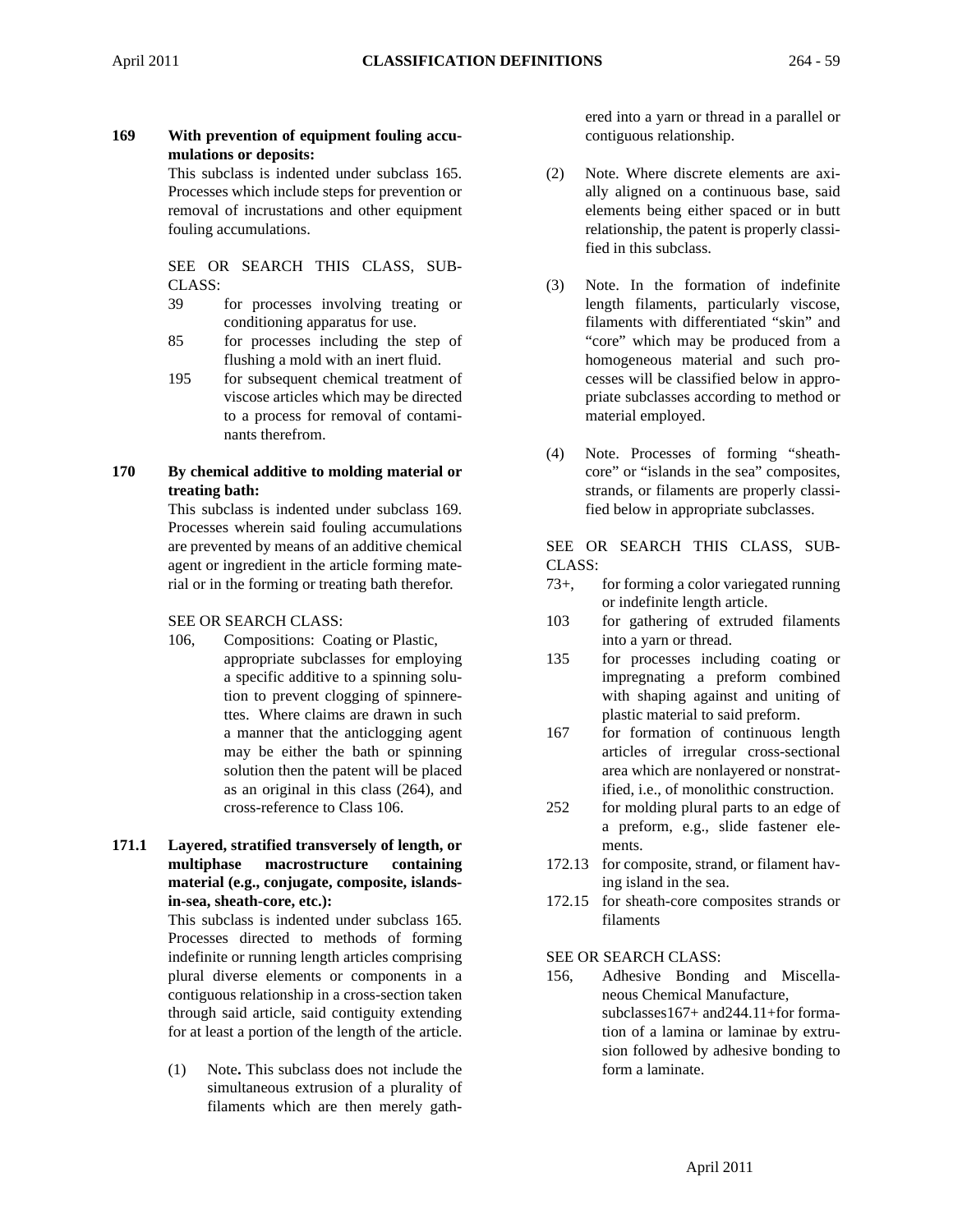**171.11 Including extrusion on or about plural discrete end-to-end or discrete side-by-side preforms (e.g., definite length preform, etc.):** This subclass is indented under subclass 171.1. Processes wherein a plurality of discrete preforms or bases of finite length are aligned in abutment or end-to-end relationship, not necessarily in physical contact, with formation of an indefinite or continuous layer of plastic material on or about said preforms.

> SEE OR SEARCH THIS CLASS, SUB-CLASS:

- 149 for processes of extruding a continuous length article around a moving preform with cutting thereof to length.
- 166 for processes of forming an indefinite length body in which a core mold or shaping surface may be formed or the core mold or shaping surface employed in the process is removed or destroyed, wherein at least for an interval of time, the mold and the molding material may be in a composite relationship.
- 323 for processes in which reshaping of a solid noncontinuous preform is effected by establishing a rubbing, wiping or sliding action between the preform and a shaping surface.

# **171.12 Hollow preform:**

This subclass is indented under subclass 171.1. Processes wherein a hollow article or hollow stock material which is self sustaining is subjected to a shaping or reshaping operation.

SEE OR SEARCH THIS CLASS, SUB-CLASS:

- 166 for processes in which a core mold may be formed or the core mold employed in the process is removed or destroyed, wherein at least for an interval of time, the mold and the molding material may be in a composite relationship.
- 171.26 for indefinite length hollow composites formed from nonhollow stock material.

#### SEE OR SEARCH CLASS:

427, Coating Processes, subclasses 230+ for processes of coating the interior of hollow articles.

#### **171.13 Utilizing indefinite length preform:**

This subclass is indented under subclass 171.1. Processes wherein a continuous, running, or indeterminate length preform is used.

# **171.14 Of metal:**

This subclass is indented under subclass 171.13. Processes wherein the preform is pure metal or metal alloy or contains pure metal or metal alloy.

**171.15 Natural rubber or thermosetting resin containing layer:**

> This subclass is indented under subclass 171.14. Processes wherein a layer contains material which is natural rubber or thermosetting resin.

### SEE OR SEARCH CLASS:

- 520, Synthetic Resins or Natural Rubbers, particularly Classes 523 and 524 for a synthetic resin or natural rubber composition which may be disclosed or claimed to possess utility as molding materials.
- **171.16 Utilizing plural metal preforms (e.g., twisted, spiral, etc.):** This subclass is indented under subclass

171.14. Processes wherein two or more metal containing preforms are used.

# **171.17 Shaping of plural layers on preform:**

This subclass is indented under subclass 171.14. Processes wherein at least two layers are shaped or molded on the preform.

# **171.18 Sequential shaping of layers:**

This subclass is indented under subclass 171.17. Processes wherein a second layer is formed subsequent to the previous layer.

#### **171.19 Including upstream mixing:**

This subclass is indented under subclass 171.14. Processes wherein mixing of components used to form a layer is conducted prior to shaping.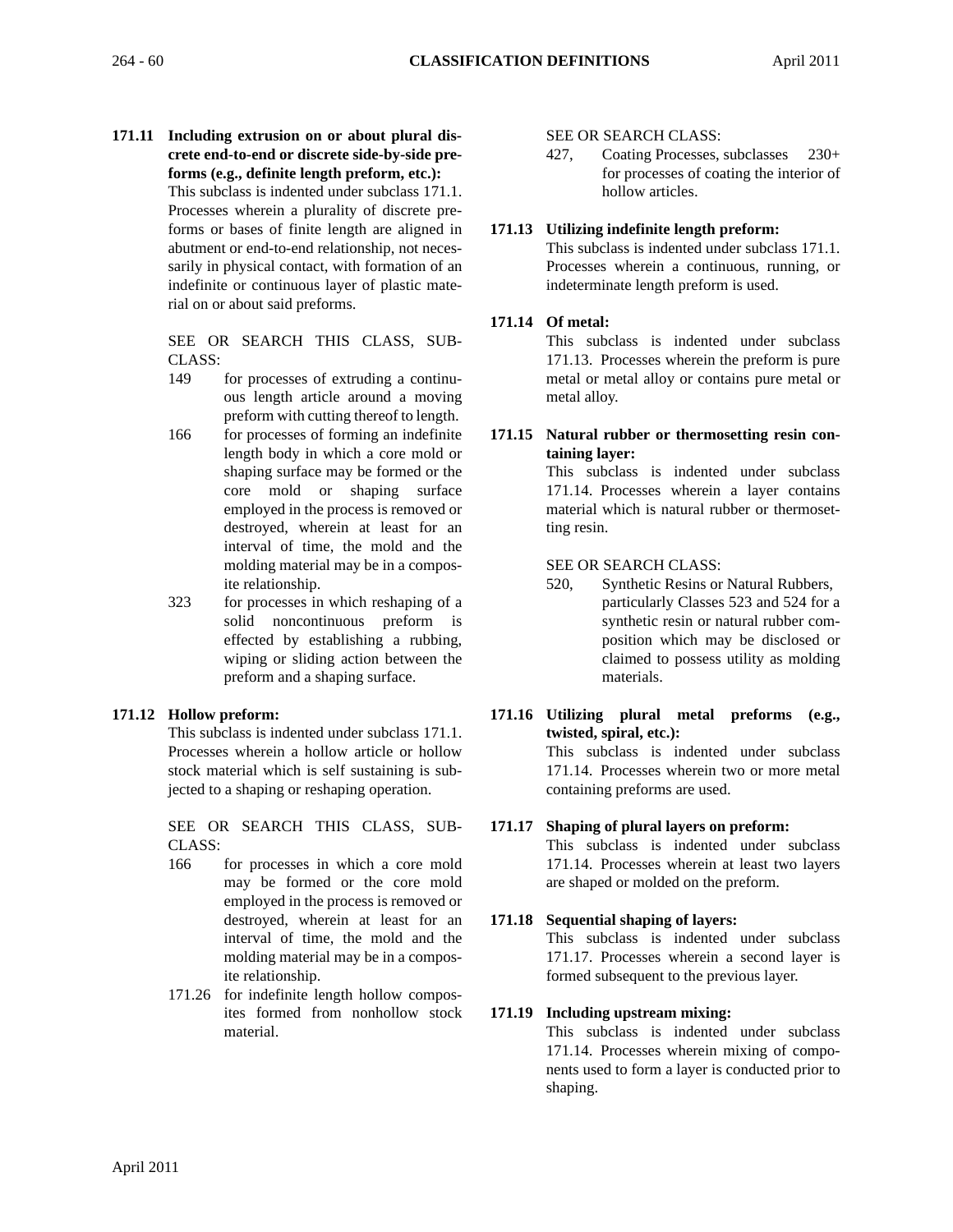**171.2 Producing coiled or helical containing structure or layer:**

This subclass is indented under subclass 171.14. Processes wherein (a) the metal preform is either helical or coiled or (b) a helical or coiled layer is shaped to the metal preform.

**171.21 Producing ribbon, tape, or sheet (e.g., extrusion, etc.):**

This subclass is indented under subclass 171.14. Processes wherein the layered metal preform is a ribbon, tape, or sheet or is shaped to form a ribbon, tape, or sheet.

# **171.22 Including preheating of metal preform:**

This subclass is indented under subclass 171.14. Processes wherein the metal preform is heated prior to having any layer shaped thereto.

**171.23 Shaping of polyamide (e.g., nylon, etc.) or addition polymer of at least one monoethylenically unsaturated monomer (e.g., polyethylene, polypropylene, polystyrene, etc.) containing layer on preform:**

> This subclass is indented under subclass 171.13. Processes wherein a layer formed on the preform contains (a) polyamide or (b) addition polymer of at least one monoethylenically unsaturated monomer.

> (1) Note. See the definitions of this Class 264 for the line between this class and the composition classes, especially Class 520.

SEE OR SEARCH CLASS:

520, Synthetic Resins or Natural Rubbers, particularly Class 523 and Class 524 for a synthetic resin or natural rubber composition which may be disclosed or claimed to possess utility as molding materials.

# **171.24 Shaping of natural rubber or thermosetting resin containing layer on preform (e.g., elastomers, etc.):**

This subclass is indented under subclass 171.13. Processes wherein a layer formed on the preform contains material which is either natural rubber or thermosetting resin.

SEE OR SEARCH CLASS:

520, Synthetic Resins or Natural Rubbers, particularly Class 523 and Class 524 for a synthetic resin or natural rubber composition which may be disclosed or claimed to possess utility as molding materials.

# **171.25 Shaping of a natural resinous layer on preform (e.g., cellulosic, etc.):**

This subclass is indented under subclass 171.13. Processes wherein a layer formed on the preform contains natural resinous material.

# **171.26 Producing hollow composite:**

This subclass is indented under subclass 171.1. Processes wherein the composite formed is hollow.

SEE OR SEARCH THIS CLASS, SUB-CLASS:

- 166 for processes in which a core mold may be formed or the core mold employed in the process is removed or destroyed, wherein at least for an interval of time, the mold and the molding material may be in a composite relationship.
- 172.11 for processes of producing nonhollow composite stands, filaments or threads**.**

SEE OR SEARCH CLASS:

- 427, Coating Processes, subclasses 230+ for processes of coating the interior of hollow articles.
- **171.27 Having three or more layers of at least two different materials:**

This subclass is indented under subclass 171.26. Processes directed to a hollow composite which has more than two layers wherein the material comprising at least one of the layers is dissimilar.

**171.28 Polyamide (e.g., nylon, etc.) or addition polymer of at least one monoethylenically unsaturated monomer (e.g., polyethylene, polypropylene, polystyrene, etc.) containing layer:**

> This subclass is indented under subclass 171.26. Processes wherein the hollow composite has a layer which contains (a) polyamide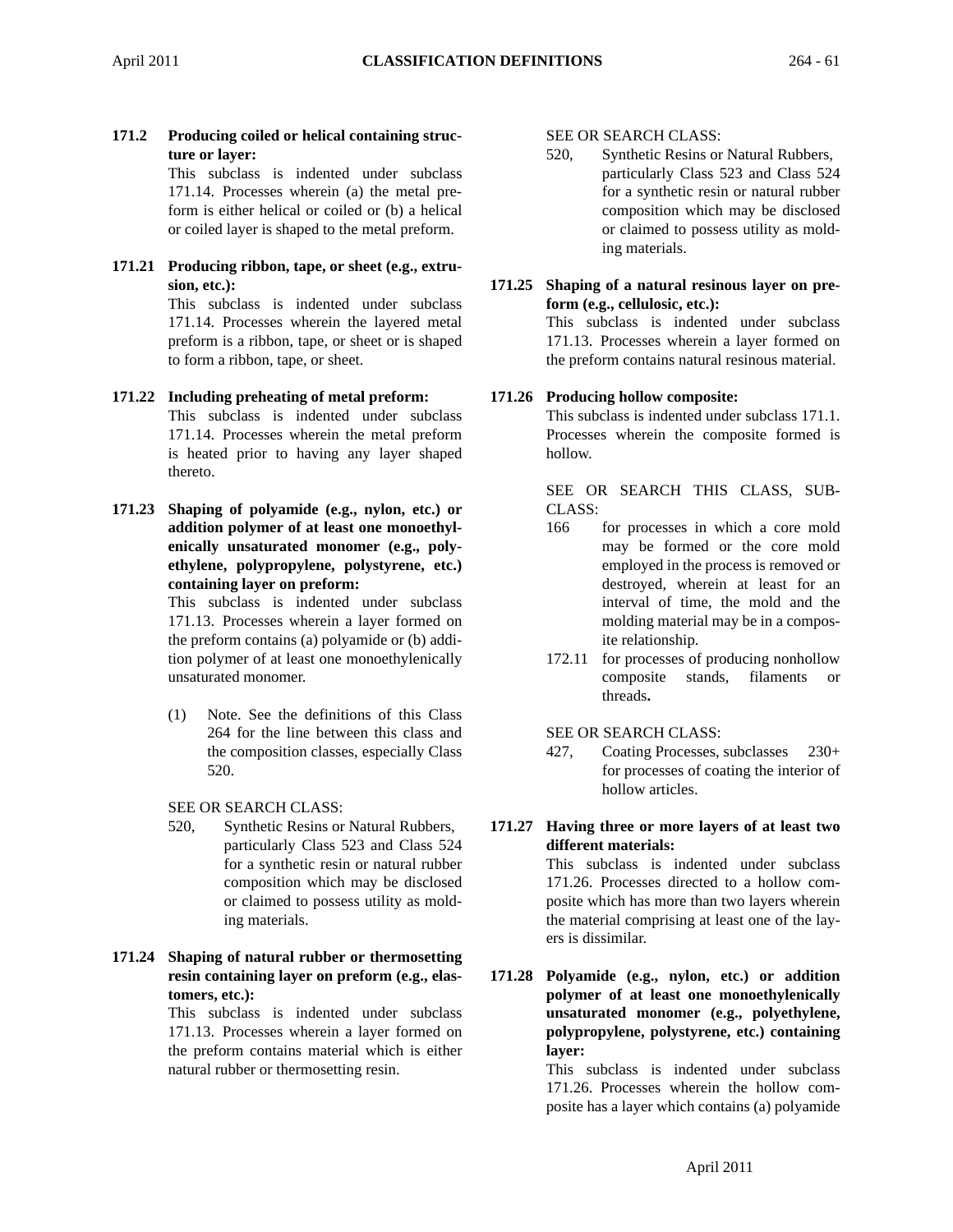or (b) addition polymer of at least one monoethylenically unsaturated monomer.

- (1) Note. See the definitions of this Class 264for the line between this class and the composition classes, especially Class 520.
- SEE OR SEARCH CLASS:
- 520, Synthetic Resins or Natural Rubbers, particularly Class 523 and Class 524 for a synthetic resin or natural rubber composition which may be disclosed or claimed to possess utility as molding materials.
- **171.29 Including rotation of shaping surface or material being shaped:**

This subclass is indented under subclass 171.26. Processes which comprise turning or revolving (a) a surface used to form or shape or (b) material being formed or shaped.

SEE OR SEARCH THIS CLASS, SUB-CLASS:

- 209.2 for processes utilizing rotational or translational movement of a material shaping member on indefinite lengths excluding composites.
- 310 for processes excluding indefinite length composites in which rotating motion is imparted to the mold shaping surface or to the material being shaped.
- **172.1 Having particular noncircular cross-section (e.g., T-configured, etc.):**

This subclass is indented under subclass 171.26. Processes wherein the hollow composite is cross-sectionally uniform and not circular (e.g., elliptical, star, hexagonal, dogbone, etc.).

SEE OR SEARCH THIS CLASS, SUB-CLASS:

172.12 for processes of producing composite strand, filament, or thread with noncircular cross-section.

# **172.11 Producing composite strand, filament, or thread:**

This subclass is indented under subclass 171.1. Processes directed to forming composites consisting of solid, singular, or plural, or twisted groups of slender, flexible, rodlike materials.

# **172.12 Having particular noncircular cross-section (e.g., T-configured, etc.):**

This subclass is indented under subclass 172.11. Processes wherein the composite strand, filament or thread is cross-sectionally uniform and not circular (e.g., elliptical, star, hexagonal, dog-bone, etc.).

# **172.13 Islands-in-sea (i.e., discontinuous phase in continuous phase):**

This subclass is indented under subclass 172.11. Processes directed to shaping a composite strand, filament or thread having a discontinuous phase material (island) and a continuous phase material (sea), usually of different composition.

(1) Note. The island phase material usually has a different melt index than the sea phase material. Extrusion or melt spinning are common shaping methods utilized in this subclass.

# **172.14 Side-by-side:**

This subclass is indented under subclass 172.11. Processes wherein the composite strand, filament or thread is produced by forcing different materials through separate openings in a die or spinneret in which individual strands, filaments, or threads are formed adjacent one another.

# **172.15 Sheath-core:**

This subclass is indented under subclass 172.11. Processes wherein the composite strand, filament or thread is produced by forcing different materials through separate openings in a die or spinneret in which one fiber or filament is substantially enclosed in the other (sheath-core type).

# **172.16 Into liquid bath (e.g., wet-spinning, etc.):**

This subclass is indented under subclass 172.11. Processes wherein the composite strand, filament, or thread forming material is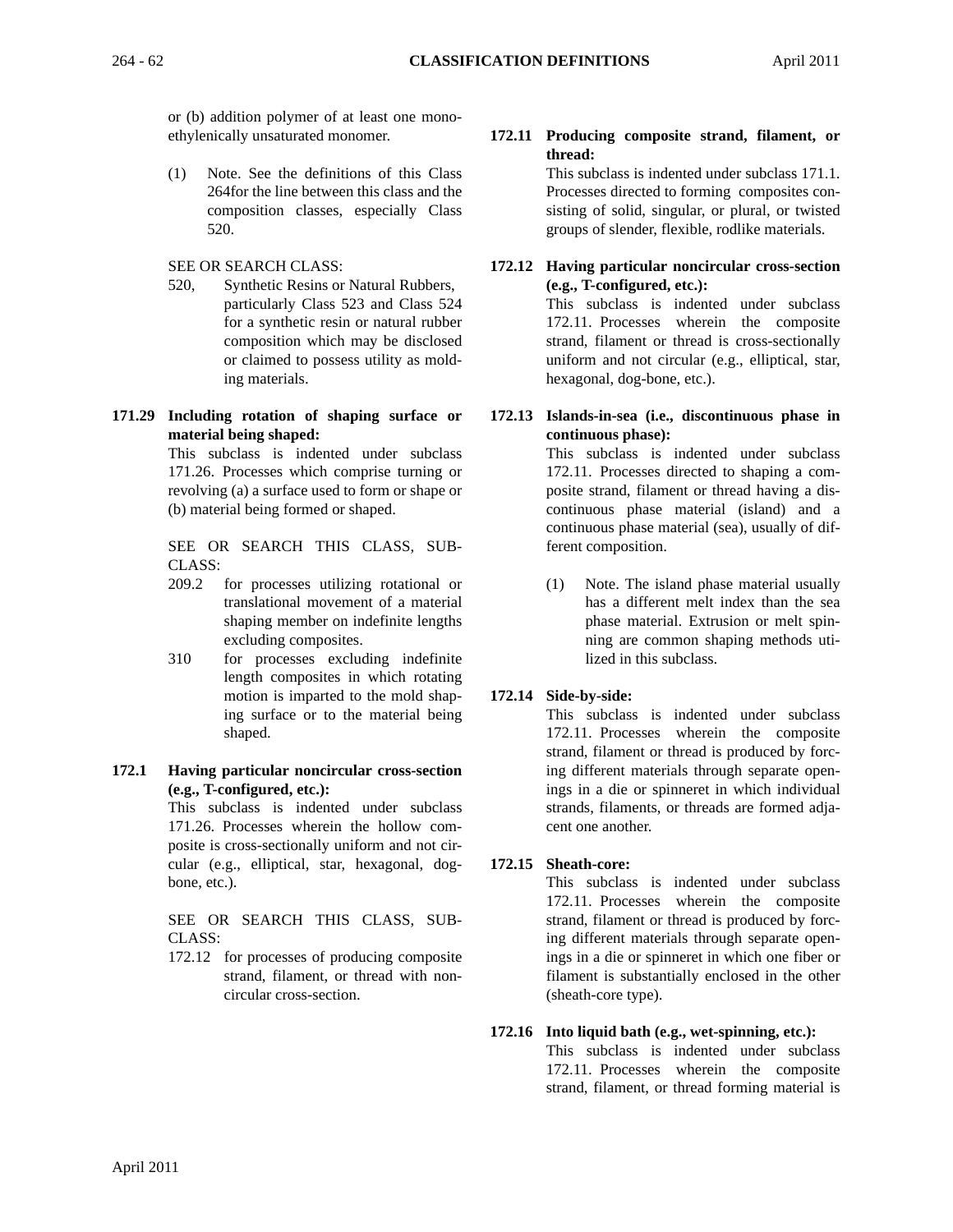forced through a shaping device or orifice into a liquid bath.

# **172.17 Melt-spinning:**

This subclass is indented under subclass 172.11. Processes wherein the composite strand, filament, or thread is shaped by forcing a melt through an appropriately sized orifice.

**172.18 Polyamide (e.g., nylon, etc.) or addition polymer of at least one monoethylenically unsaturated monomer (e.g., polyethylene, polypropylene, polystyrene, etc.) containing layer:**

> This subclass is indented under subclass 172.17. Processes wherein the composite strand, filament, or thread has a layer which contains (a) polyamide or (b) addition polymer of at least one monoethylenically unsaturated monomer.

> (1) Note. See the definitions of this Class 264for the line between this class and the composition classes, especially Class 520.

SEE OR SEARCH CLASS:

- 520, Synthetic Resins or Natural Rubbers, particularly Classes 523 and 524 for a synthetic resin or natural rubber composition which may be disclosed or claimed to possess utility as molding materials.
- **172.19 Producing indefinite length article by depositing material on endless forming surface (e.g., endless belts, rollers, etc.):**

This subclass is indented under subclass 171.1. Processes wherein an endless forming surface is used to shape an indefinite length article.

**173.1 Including roller-type shaping surface (e.g., calendering, etc.):**

This subclass is indented under subclass 172.19. Processes wherein the shaping surface is generally circular in cross-section and designed to rotate about an internal axis.

# **173.11 Having three or more layers of at least two different compositions:**

This subclass is indented under subclass 171.1. Processes directed to forming a composite which has more than two layers wherein the

material comprising at least one of the layers is dissimilar.

# **173.12 Melt extrusion (e.g., co-extrusion, etc.):**

This subclass is indented under subclass 173.11. Processes wherein the multi-layered, indefinite length body is formed by forcing a melt through a confining orifice whereby the cross-sectional area of the extruded portion corresponds to the dimensions of the orifice.

**173.13 Vinylidene chloride or fluoride containing layer:**

This subclass is indented under subclass 173.12. Processes wherein at least one of the layers contains vinylidene chloride or vinylidene fluoride.

**173.14 Polyamide (e.g., nylon, etc.) or addition polymer of at least one monoethylenically unsaturated monomer (e.g., polyethylene, polypropylene, polystyrene, etc.) containing layer:**

> This subclass is indented under subclass 173.12. Processes wherein at least one layer contains (a) polyamide or (b) addition polymer of at least one monoethylenically unsaturated monomer.

> (1) Note. See the definitions of this Class 264 for the line between this class and the composition classes, especially Class 520.

SEE OR SEARCH CLASS:

- 520, Synthetic Resins or Natural Rubbers, particularly Class 523 and Class 524 for a synthetic resin or natural rubber composition which may be disclosed or claimed to possess utility as molding materials.
- **173.15 Including subsequent reshaping (e.g., stretching, etc.):**

This subclass is indented under subclass 173.12. Processes wherein the formed article is subjected to a deforming, (e.g., by plastic flow, bending, stretching, twisting, corrugating, etc.) so as to alter its overall shape.

# **173.16 Melt co-extrusion (e.g., two layers, etc.):**

This subclass is indented under subclass 171.1. Processes wherein a layered indefinite length body is formed by forcing a melt through a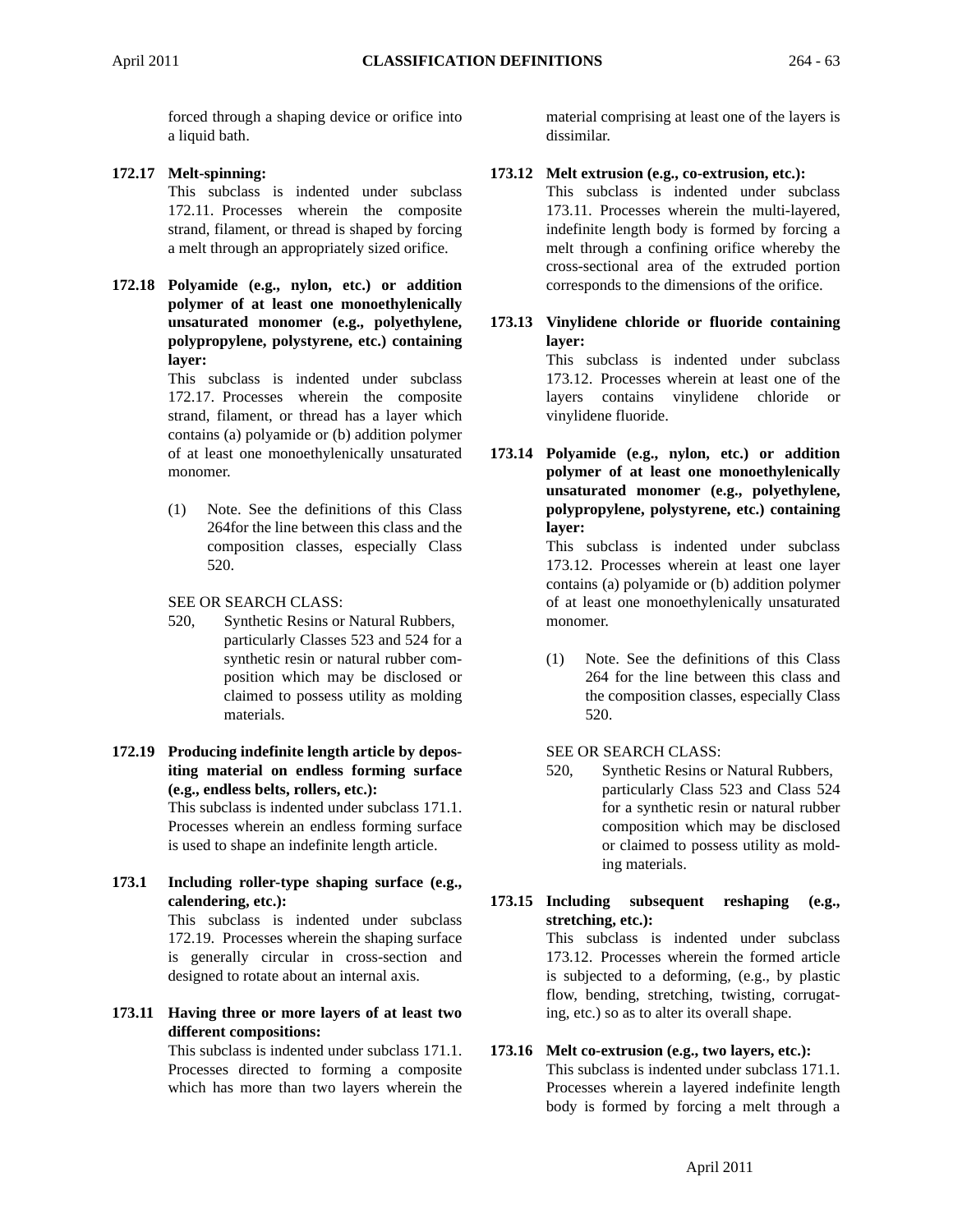dual confining orifice whereby the cross-sectional area of the two extruded portions corresponds to the dimensions of the orifice.

**173.17 Having particular noncircular cross-section (e.g., T-configured, etc.):**

> This subclass is indented under subclass 173.16. Processes wherein the co-extruded material is cross-sectionally uniform and not circular (e.g., elliptical, star, hexagonal, dogbone, etc.).

#### **173.18 HAVING COLORANT ADDED TO MATE-RIAL TO BE SHAPED OR PRODUCING TWO DIVERSELY COLORED LAYERS:**

This subclass is indented under subclass 173.16. Process which includes (a) a step of incorporating a colorant (e.g., dye, pigment, etc.) directly in the shaping material such that an article is formed having at least one layer of nonrandom color, or (b) producing a layered article wherein each layer is of different color.

SEE OR SEARCH THIS CLASS, SUB-CLASS:

- 73+, for processes in which a random variegated effect is achieved during the molding or shaping operation.
- 78 for processes including dyeing of a shaped article or preform, or including a step of incorporating a dye susceptible material (i.e., precursor) in the shaping material and followed by subsequent exposure to a reactant for the dye susceptible material to produce the color (e.g., such as found in a coagulant bath, etc.).
- 132 for processes including the step of applying an indicia or design to the shaped article.
- 245+, for reshaping processes for producing composite structure with multicolored surface.
- **173.19 Polyamide (e.g., nylon, etc.) or addition polymer of at least one monoethylenically unsaturated monomer (e.g., polyethylene, polypropylene, polystyrene, etc.) containing layer:**

This subclass is indented under subclass 173.16. Processes wherein at least one layer contains (a) polyamide or (b) addition polymer of at least one monoethylenically unsaturated monomer.

- (1) Note. See the definitions of this Class 264 for the line between this class and the composition classes, especially Class 520.
- SEE OR SEARCH CLASS:
- 520, Synthetic Resins or Natural Rubbers, particularly Class 523 and Class 524 for a synthetic resin or natural rubber composition which may be disclosed or claimed to possess utility as molding materials.

# **174.1 Styrene polymer containing:**

This subclass is indented under subclass 173.19. Processes wherein the addition polymer is styrene containing.

**174.11 Natural rubber or elastomer containing layer:**

This subclass is indented under subclass 173.16. Processes wherein at least one of the co-extruded layers contains an elastomer or a natural rubber.

# **175 By calendering:**

This subclass is indented under subclass 165. Processes in which the continuous product is produced from an unformed mass which is forced between a pair of coacting, continuously moving surfaces.

- (1) Note. Included herein, for example, is shaping a mass by passing it between a pair of rolls, a roll and an endless belt or a pair of endless belts.
- (2) Note. Where the patent discloses calendering of a previously formed indefinite length article, e.g., altering the thickness thereof by passing through pressure rolls, the patent will not be placed herein, since such an operation is considered to be a reshaping rather than an actual forming of a continuous or indefinite length article, see the search notes below.

SEE OR SEARCH THIS CLASS, SUB-CLASS:

77 for calendering which produces a random variegated coloring effect.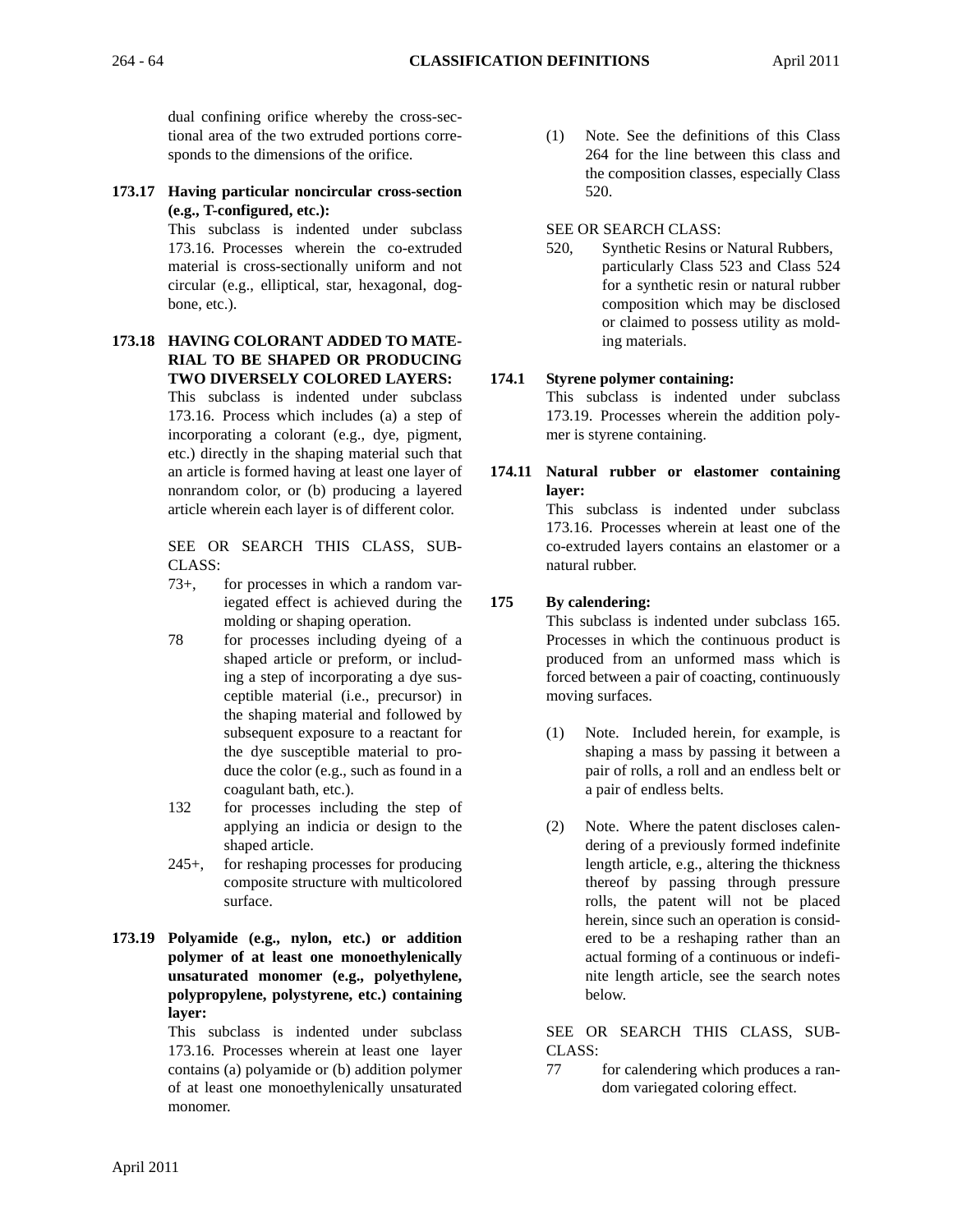- 212+, for casting of materials on a solid shaping surface in which a doctor knife may be employed for smoothing the upper surface of or regulating the thickness of the cast article.
- 280+, for mechanical shaping or molding of running or indefinite length work, per se.

# **176.1 Shaping by extrusion:**

This subclass is indented under subclass 165. Processes wherein an article is shaped or formed by extruding or forcing a supply of the article forming material through a confining and shaping orifice

# SEE OR SEARCH CLASS:

- 425, Plastic Article or Earthenware Shaping or Treating: Apparatus, subclasses 376.1+ for an extrusion shaping machine or nonmetals; see the search notes thereunder.
- **177.1 To produce particular cross-section (e.g., noncircular, etc.):**

This subclass is indented under subclass 176. Processes wherein formation is by extrusion through an orifice so shaped as to produce solid, cross-sectionally uniform articles which are other than circular or linear in cross-section.

(1) Note. Extrusion through circular orifices or elongated linear slit orifices to produce conventional filaments, rods, films, sheet, etc., are classified on some other basis. To be placed herein, a patent must disclose the use of an extruding orifice of a particular cross-sectional shape to produce a shaped article other than those set out above.

SEE OR SEARCH THIS CLASS, SUB-CLASS:

- 167 for methods of producing articles of varying cross-sectional area or intermittent cross-sectional irregularity.
- 171.1+, for methods of producing transversely layered or stratified articles.

# **177.11 Nonresinous material only (e.g., ceramic, soap cellulose, glue, etc.):**

This subclass is indented under subclass 177.1. Processes wherein the material being processed is other than a natural or a synthetic resin, e.g., ceramic material soap, cellulose, glue, etc.

- (1) Note. This subclass is not intended to include synthetic resins which meet the definition of Class 520.
- (2) Note. A process for extruding a nonresionus material wherein a resin binder is employed conventionally as an auxiliary agent is considered proper for this subclass.

# **177.12 Honeycomb:**

This subclass is indented under subclass 177.1. Processes which produce a product with a honeycomb structure.

**177.13 Filament (e.g., T-configured, dog-bone, trilobal, etc.):**

This subclass is indented under subclass 177.1. Processes wherein the product produced is a filament or fiber having a particular cross-section, e.g., T-configured, dog-bone, trilobal, etc.

# **177.14 Hollow or tubular work produced:**

This subclass is indented under subclass 177.13. Processes wherein a filament of hollow or tubular cross-section is produced.

**177.15 Capillary passages (e.g., pen nibs, writing tip, etc.):** This subclass is indented under subclass

177.14. Processes wherein the product contains capillary passages, e.g., pen nibs, writing tips, etc.

# **177.16 Die configuration (other than fixed orifice shape):**

This subclass is indented under subclass 177.1. Processes wherein the configuration of the extruder die is specified, other than merely the shape of a fixed die orifice, e.g., long land die, tapered die, plural distinct zones, etc.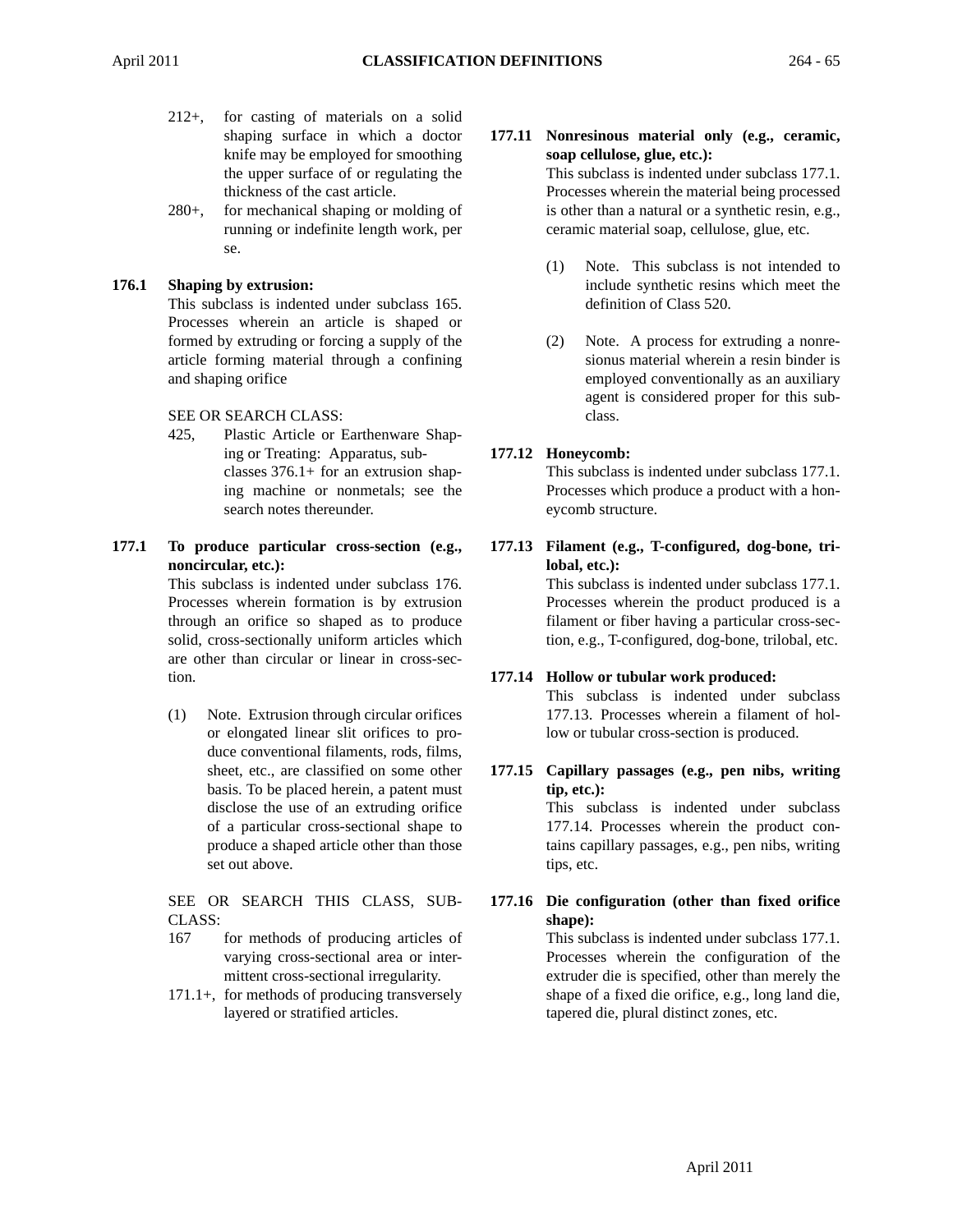**177.17 Processing or treatment after extrusion (e.g., support, guide, etc.):**

This subclass is indented under subclass 177.1. Processes wherein the the extrudate is further processed or treated in some manner, e.g., supported manipulated by means of a guide, reshaped, coagulated, etc.

# **177.18 Chemical:**

This subclass is indented under subclass 177.17. Processes wherein the extrudate undergoes chemical treatment, e.g., curing, polymerization, etc.

**177.19 Temperature specified (other than ambient):** This subclass is indented under subclass 177.17. Processes wherein temperature is employed to treat the extrudate, e.g., quenching, heat softening for reshaping, etc.

# **177.2 With reinforcement, filler, or additive:**

This subclass is indented under subclass 177.1. Processes wherein the material extruded includes reinforcement, filler or another additive for a special use.

# **178 Into a liquid bath:**

This subclass is indented under subclass 176. Processes wherein formation takes place by extrusion of the article forming material through a shaping device or orifice into a liquid bath.

(1) Note. This and indented subclasses include, for example, extruding into a cooling, heating or reactive bath.

SEE OR SEARCH THIS CLASS, SUB-CLASS:

- 232+, and 244+, for subsequent treatment of formed articles.
- 298 for processes which include the step of casting finite articles on a liquid surface forming medium.
- **179 With purifying or replenishing of bath:** This subclass is indented under subclass 178. Processes wherein ingredients are added to or removed from the bath, or the bath is treated, so as to maintain the desired composition.

SEE OR SEARCH THIS CLASS, SUB-CLASS:

38 for processes reciting reclaiming or purifying and recycling of extrudant receiving bath material.

# **180 Liquid of bath is in motion:**

This subclass is indented under subclass 178. Processes in which the liquid of said forming or receiving bath is in motion.

- (1) Note. Incidental disturbance or movement of the liquid which may occur by the unconfined passage of a formed article therethrough is not sufficient to place a patent in this subclass. However, disclosure that the formed article in passing through a restricted tube placed in the bath whereby a current of liquid is created and carried therethrough by frictional contact with the formed article, is within the scope of this subclass.
- **181 With stretching in bath of extruded article :** This subclass is indented under subclass 180. Processes wherein the motion of the liquid induces or is concomitant with stretching therein of the formed article.

# **182 Polyacrylonitrile containing extrudant:** This subclass is indented under subclass 178. Processes wherein the material being shaped is polyacrylonitrile containing.

SEE OR SEARCH THIS CLASS, SUB-CLASS:

206 for processes of forming indefinite length articles by an evaporative or drying step employing polyacrylonitrile in solution or dispersion.

# **183 Reactive bath:**

This subclass is indented under subclass 178. Processes wherein the bath contains ingredients which react chemically with ingredients in the extruded forming material to coagulate, set or form the element or component.

(1) Note. See the class definition for the general line between this class and composition classes, per se. Where a patent claims only the precipitating or coagulating bath for use solely in formation of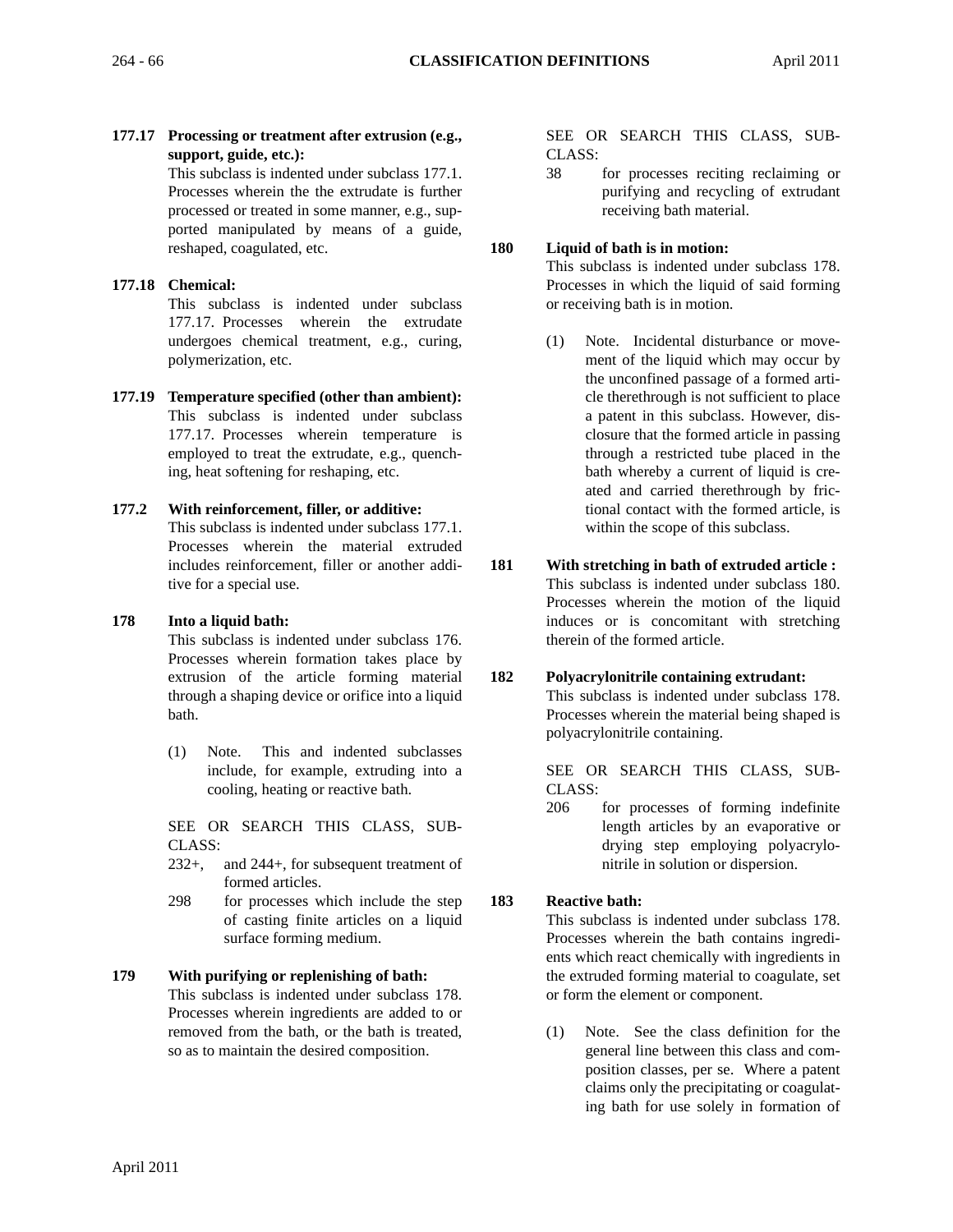indefinite length articles by extrusion of article forming material therein, the patent will go to this class as an original in the appropriate subclass based on the disclosure. Mere recitation of spinning a composition into a reactive bath broadly recited or an "acidic" reactive bath is not considered significant molding but recitation of the pH or pH range of the bath is considered significant.

SEE OR SEARCH THIS CLASS, SUB-CLASS:

- 78 for processes in which a spinning solution containing a dye susceptible material or a material capable of forming a dye is extruded into a setting bath disclosed to contain a reactant capable of converting said material into a colored element.
- 203 for processes employing a solvent extractive bath.

SEE OR SEARCH CLASS:

106, Compositions: Coating or Plastic, subclasses 162.1+, particularly subclasses 166.01+ for carbohydrate or derivative containing compositions which may be disclosed to have utility as spinning solutions and see the main line between this class (264) and the composition classes as set out in the class definitions of this class (264) which is relative to patents claiming a process of spinning a specific composition into a reactive bath, per se, or an "acidic" bath wherein none of the ingredients of said bath is named, or where no specific pH is recited.

# **184 Synthetic resin containing extrudant:**

This subclass is indented under subclass 183. Processes in which the material being extruded contains a synthetic resin.

(1) Note. For the definition of "synthetic resin, per se", see Class 520, Synthetic Resins or Natural Rubbers, subclass 1.

SEE OR SEARCH THIS CLASS, SUB-CLASS:

182 for processes employing polyacrylonitrile containing forming materials.

- 191+, for processes employing viscose spinning solutions which contain an added organic ingredient which ingredient may be resinifiable or polymerizable at a subsequent stage.
- 201 for processes employing natural rubber containing forming materials.
- 206 for evaporative formation of articles employing polyacrylonitrile containing materials.

#### **185 Polyvinyl alcohol containing:**

This subclass is indented under subclass 184. Processes in which the synthetic resin is polyvinyl alcohol.

# **186 Carbohydrate containing extrudant:**

This subclass is indented under subclass 183. Processes in which the article forming solution contains a carbohydrate.

#### SEE OR SEARCH CLASS:

- 106, Compositions: Coating or Plastic, subclasses 162.1+ for carbohydrate or derivative containing plastic compositions.
- 520, Synthetic Resins or Natural Rubbers, particularly Class 523, subclasses 447+ and 509, and Class 524, subclasses 9+, 27+, 716, and 732+ for a nonreactant carbohydrate or derivative admixed with a polymer proper for Class 520.
- 536, Organic Compounds, subclasses 1.1+ for carbohydrate compounds and derivatives thereof.

# **187 Cellulose derivatives:**

This subclass is indented under subclass 186. Processes in which the carbohydrate is a cellulose derivative.

# SEE OR SEARCH CLASS:

- 106, Compositions: Coating or Plastic, subclasses  $163.01+$  for cellulose derivative plastic compositions, per se, which are disclosed to have utility as a spinning composition.
- 536, Organic Compounds, subclasses 30+ and 56+ for cellulose compounds and derivatives thereof.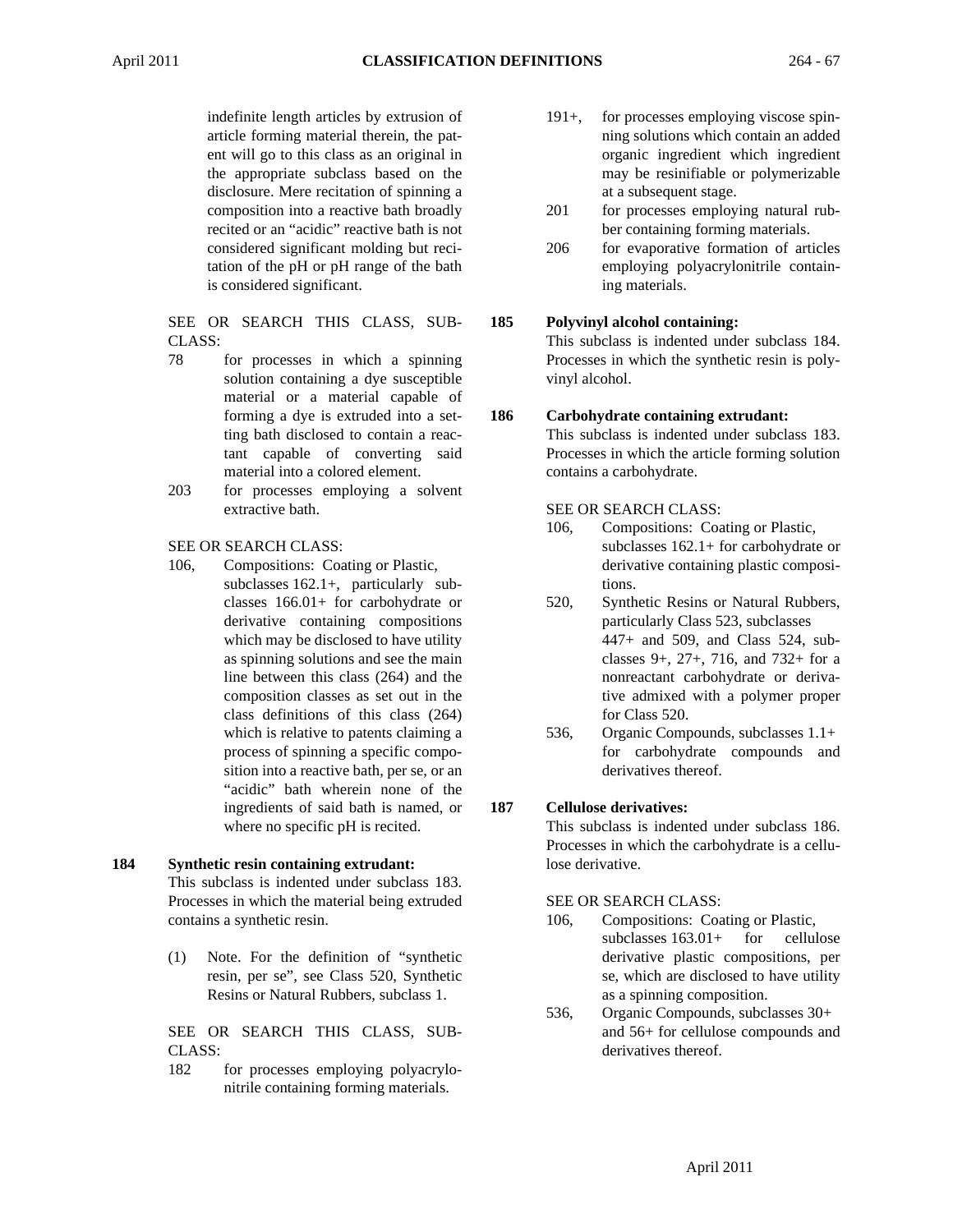**etc.):** 

CLASS:

**articles:**

pound is a polyether.

pound contains nitrogen.

#### **188 Viscose:** This subclass is indented under subclass 187.

Processes wherein the carbohydrate is viscose.

SEE OR SEARCH CLASS:

- 106, Compositions: Coating or Plastic, subclasses 166.01+ for viscose containing compositions.
- 536, Organic Compounds, subclasses 60+ for production and treatment of viscose, per se.

# **189 Bath contains organic compound:**

This subclass is indented under subclass 188. Processes in which the reactive or coagulating bath contains an organic compound.

(1) Note. Where the patent claims only the reactive or coagulating bath or composition thereof and the disclosure indicates the sole use of said bath is for the formation of viscose articles, the patent will be placed in this and/or the indented subclasses as an original.

# **190 Carbohydrate or protein:**

This subclass is indented under subclass 189. Processes wherein the organic compound is a carbohydrate or protein.

**191 Extrudant contains added organic compound:**

> This subclass is indented under subclass 188. Processes wherein the viscose solution contains an additional organic compound other than viscose.

SEE OR SEARCH THIS CLASS, SUB-CLASS:

184 for processes employing spinning solutions which contain a synthetic resin composition.

SEE OR SEARCH CLASS:

106, Compositions: Coating or Plastic, subclasses 166.1 through 166.7 for viscose compositions containing additional organic compounds.

#### **192 Sulfur containing organic compound:** This subclass is indented under subclass 191. Processes wherein the added compound con-

reactive liquid, is not included within the scope of this subclass but are classified on some other basis.

> (2) Note. See the notes and search notes in subclass 165 which refer to fluid or coating treatments provided for in Classes 8, Bleaching and Dyeing; Fluid Treatment and Chemical Modification of Textiles and Fibers, and Class 427, Coating Processes, respectively.

**193 Polyethers (e.g., oxyalkylated compounds,**

**194 Nitrogen containing organic compound:**

This subclass is indented under subclass 191. Processes wherein the added organic com-

This subclass is indented under subclass 191. Processes wherein the added organic com-

SEE OR SEARCH THIS CLASS, SUB-

193 for additives which are polyethers of

This subclass is indented under subclass 188. Processes wherein the formed article is further treated with a chemically reactive agent.

(1) Note. The step of washing or dehydrating, with water or other nonchemically

oxyalkylated amines.

**195 Subsequent chemical treatment of formed**

nitrogen containing compounds, e.g.,

SEE OR SEARCH THIS CLASS, SUB-CLASS:

- 129 for processes including a coating step outside of the mold.
- 196 for processes wherein the article is formed in two or more stages as by coagulating or regenerating in plural baths.

# **196 Plural step coagulating or regenerating:**

This subclass is indented under subclass 188. Processes wherein the formation of the article takes place in two or more stages, employing either the same or different coagulating or generating baths, said plural baths containing

tains sulfur.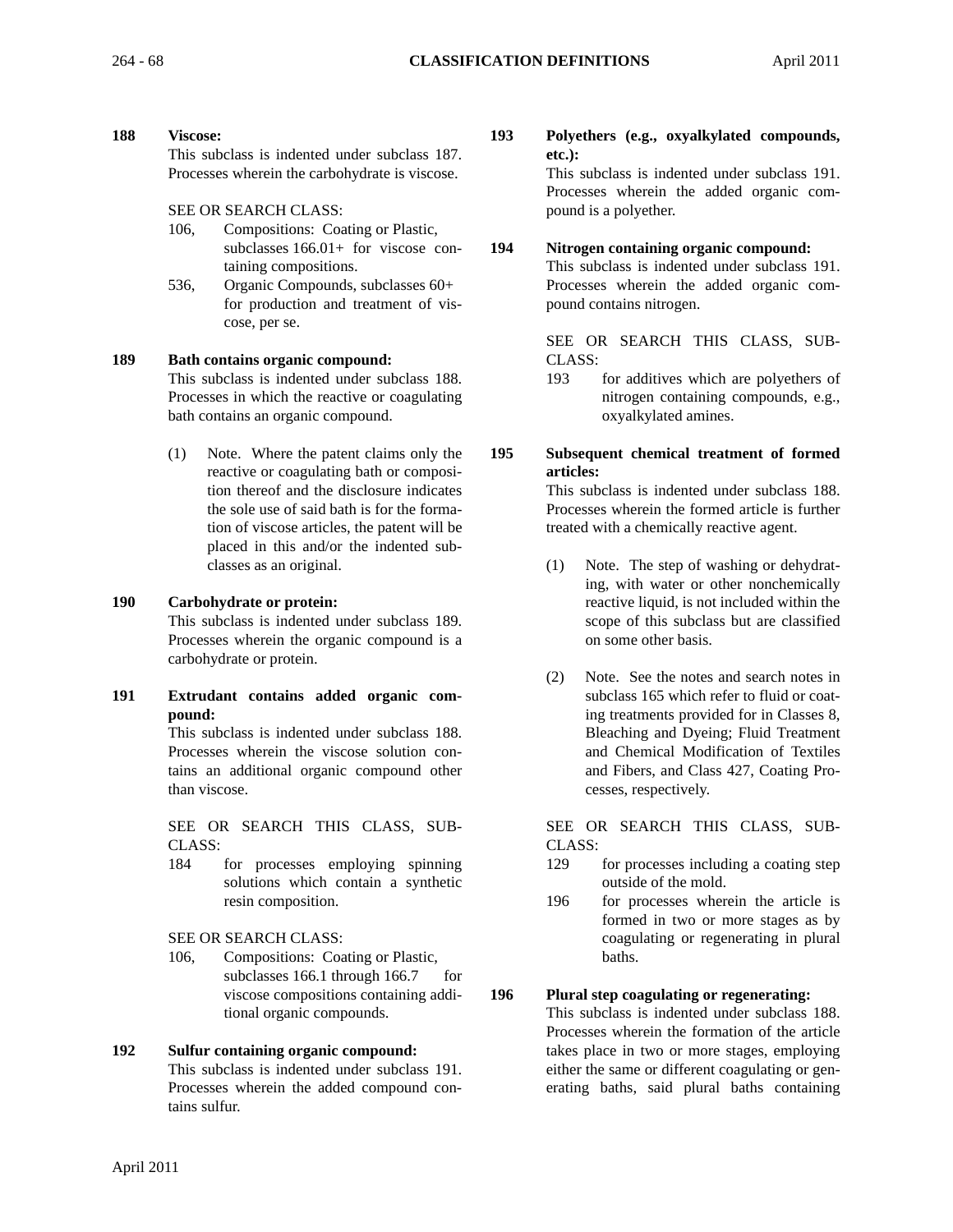either similar or dissimilar coagulating or regenerating reagents.

SEE OR SEARCH THIS CLASS, SUB-CLASS:

195 for subsequent chemical treatment of a formed article.

# **197 With stretching:**

This subclass is indented under subclass 196. Processes wherein the formed article is stretched either between treatments in coagulating or regenerating baths or subsequent thereto.

SEE OR SEARCH THIS CLASS, SUB-CLASS:

- 103 for twisting.
- 168 for crimping or crinkling.
- 198 for stretching of viscose articles and see the search notes thereto.
- **198 Mechanical treatment of articles (e.g, stretching, folding, deforming, etc.):**

This subclass is indented under subclass 188. Processes wherein the formed viscose article is subjected to a subsequent mechanical working or shaping step.

(1) Note. Since stretching is a conventional operation in the formation of indefinite length articles, a search in appropriate subclasses above will be necessary where an article forming operation combined with a nominally recited stretching step is set out in a viscose process. However, a patent classified above disclosing or claiming a significant stretching step in a viscose process will be crossed here.

SEE OR SEARCH THIS CLASS, SUB-CLASS:

- 197 for stretching of indefinite length viscose articles following a plural step coagulation or regeneration.
- 208 for stretching of cellulose articles formed by an evaporative method.
- 210 for stretching of articles formed by melt spinning.
- 288 for stretching of preformed running length work.

# **199 Cupro ammonium cellulose:**

This subclass is indented under subclass 188. Processes wherein the cellulose derivative is cupro-ammonium cellulose.

# SEE OR SEARCH CLASS:

106, Compositions: Coating or Plastic, subclass 167.01 for cuprammonium cellulose compositions.

# **200 Cellulose acetate:**

This subclass is indented under subclass 187. Processes wherein the cellulose derivative is an acetic acid ester of cellulose.

# SEE OR SEARCH CLASS:

106, Compositions: Coating or Plastic, subclasses 163.01+, appropriate subclasses for cellulose or cellulose derivative compositions, per se, within the class definitions, which may be disclosed to be suitable as spinning compositions or solutions.

# **201 Natural rubber containing extrudant:**

This subclass is indented under subclass 183. Processes in which article forming material contains natural rubber.

SEE OR SEARCH THIS CLASS, SUB-CLASS:

184 for production of indefinite length articles by extrusion of synthetic resinous containing material into a reactive bath wherein said material may be disclosed to be rubbery in nature.

# **202 Protein containing extrudant:**

This subclass is indented under subclass 183. Processes wherein the article forming contains protein.

SEE OR SEARCH THIS CLASS, SUB-CLASS:

340 for treatment of solid or shaped articles, per se, which may involve subsequent chemical treatment of a protein containing article.

# **203 Liquid is solvent extractive:**

This subclass is indented under subclass 178. Processes wherein the article is formed by extraction of the solvent from an article form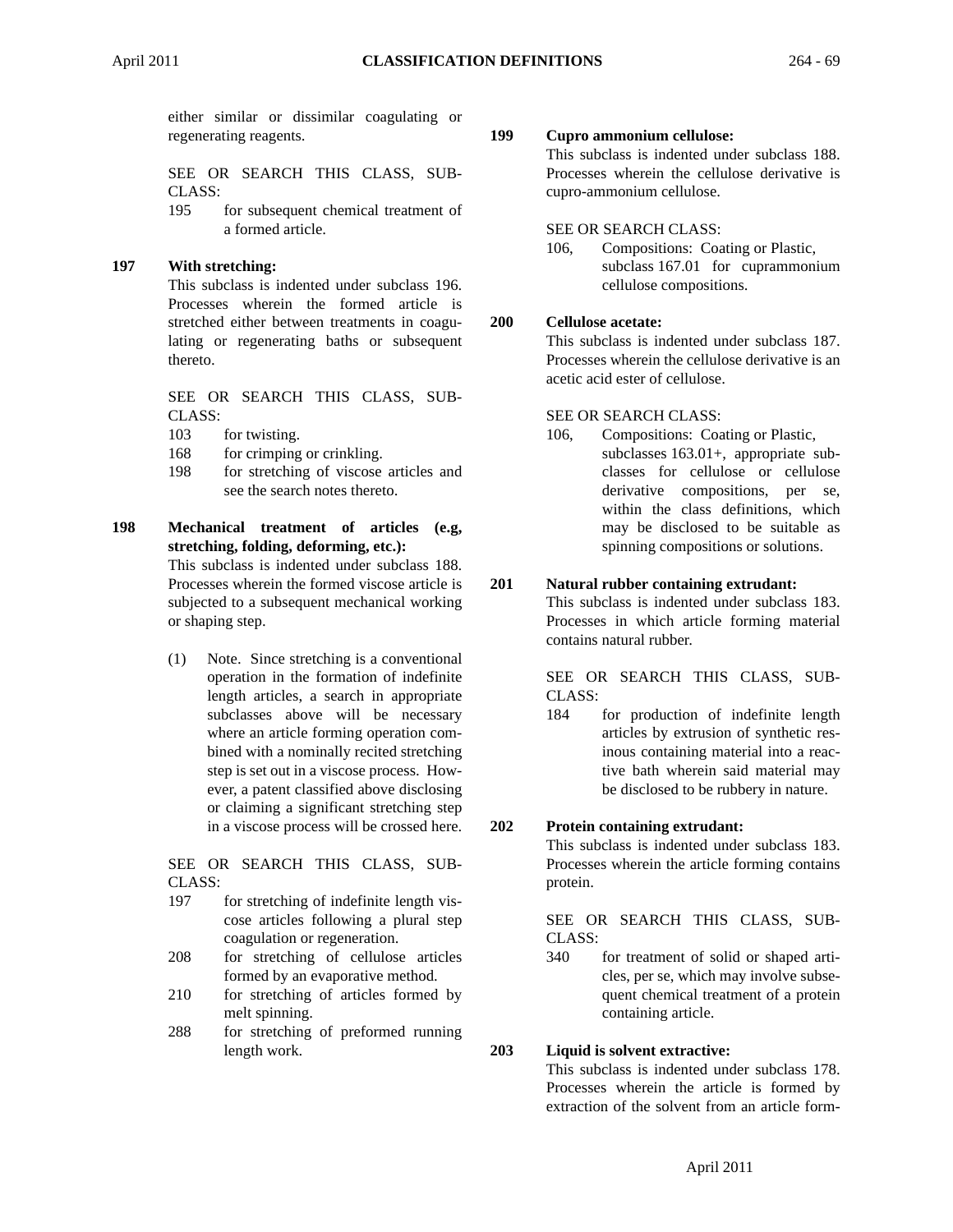ing solution by the bath liquid on extrusion of said solution therein.

SEE OR SEARCH THIS CLASS, SUB-CLASS:

- 204+, for article formation by evaporation of a solvent subsequent to extrusion of a solution of article forming material.
- 298 for casting on a liquid shaping surface in production of finite articles.

# **204 Solidifying by evaporation of liquid solvent or liquid carrier:**

This subclass is indented under subclass 176. Processes in which the article is formed by extrusion into an evaporative atmosphere of a solution of article forming material with subsequent solidification thereof, by removal of the solvent of said solution through evaporation.

SEE OR SEARCH THIS CLASS, SUB-CLASS:

- 5+, for processes of forming particles or fibers which may include evaporation of a carrier.
- 82+, for reactive gas or vapor treatment of work.
- 203 for processes wherein the solvent of the article forming material solution is removed by an extractive liquid in which said material is relatively insoluble.

#### SEE OR SEARCH CLASS:

- 159, Concentrating Evaporators, subclasses 47.1+ for processes which may involve spray or film formation by a concentrating step.
- **205 Synthetic resin containing spinning solutions:**

This subclass is indented under subclass 204. Processes wherein the article forming material in solution is a synthetic resin.

(1) Note. For the definition of "synthetic resin, per se," see Class 520, Synthetic Resin or Natural Rubbers, subclass 1.

#### **206 Polyacrylonitrile:**

This subclass is indented under subclass 205. Processes wherein the synthetic resin is polyacrylonitrile.

#### SEE OR SEARCH THIS CLASS, SUB-CLASS:

182 for spinning of polyacrylonitrile solutions into a bath.

#### **207 Cellulose derivative:**

This subclass is indented under subclass 204. Processes wherein the article forming material in solution is cellulose or derivatives thereof.

SEE OR SEARCH THIS CLASS, SUB-CLASS:

187+, for processes of spinning cellulose derivatives into a reactive liquid bath.

#### **208 With stretching of formed article:**

This subclass is indented under subclass 207. Processes wherein the formed articles are stretched or elongated.

(1) Note. See the search notes to subclass 210 herein for the complete field of search involving stretching or reshaping.

#### **209.1 Hollow article:**

This subclass is indented under subclass 176. Processes wherein the article produced is hollow.

SEE OR SEARCH THIS CLASS, SUB-CLASS:

- 150 for forming continuous hollow work by extruding, followed by cutting to length.
- 166 for forming continuous or indefinite length articles combined with mold or core formation or destruction, removal, comminution, or separation of mold core or preform.
- 173 for forming indefinite length composite or stratified hollow articles.
- 177 for forming indefinite length articles of particular noncircular cross section.
- 514 515 and 563, for direct application of fluid pressure or vacuum to hollow work to permanently shape, distort, or sustain work.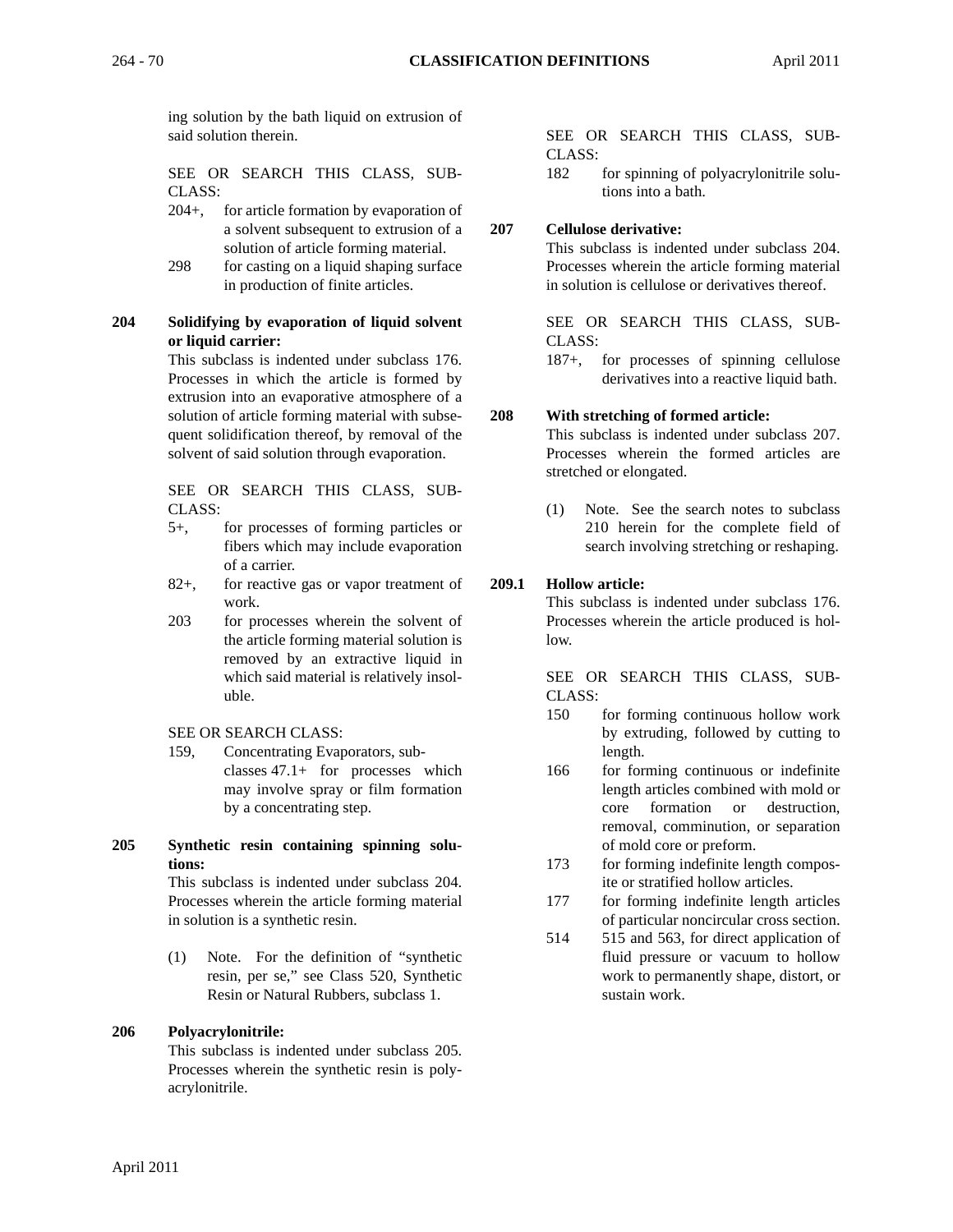**209.2 Including rotational or translational movement of a material shaping member:**

This subclass is indented under subclass 209.1. Processs including rotational or translational movement of a material shaping member in the extruding step.

**209.3 Reshaping product (extrudate) subsequent to extrusion:**

> This subclass is indented under subclass 209.1. Processes wherein the extruded material is reshaped in some manner subsequent to extrusion.

# **209.4 Sizing to desired dimension:**

This subclass is indented under subclass 209.3. Processes wherein extruded product is reshaped to achieve specific dimensions.

- (1) Note. For example, an extruded tube may be reshaped to a specific diameter or wall thickness.
- (2) Note. To reshape to different configuration is not considered to be sizing, e.g., changing from a tubular shape to a rectangular shape is not sizing.

# **209.5 Stretching extruded material:**

This subclass is indented under subclass 209.4. Processes wherein the extruded material is reshaped by stretching to desired dimensions.

**209.6 Curing or polymerizing operation during extrusion (e.g., cross-linking, vulcanizing, etc.):** 

This subclass is indented under subclass 209.1. Processes wherein at least some of the material being shaped is polymerized or cured, e.g., cross-linked, vulcanized, etc., during the extrusion.

(1) Note. Cross-linking herein includes cross-linking of thermoplastic as well as thermosetting materials.

# **209.7 At least two distinct operational temperatures employed during the extrusion operation:**

This subclass is indented under subclass 209.1. Processes wherein at least two different temperatures are used at some point or time during the extrusion of the material.

- (1) Note. A different temperature applied to the material subsequent to extrusion from the die is not sufficient to place in this subclass.
- (2) Note. A different temperature at the outer wall of the extruder from the temperature of the inner (mandrel) wall is sufficient for this subclass.
- **209.8 Providing special flow channel feature (e.g., varying dimension of flow channel or varying direction of flow of material in the extruder, etc.):**

This subclass is indented under subclass 209.1. Processes wherein special features of the flow channel in the extruder are included, e.g., varying dimensions of the flow channel or varying the direction of flow of material in the extruder, etc.

# **210.1 And reshaping:**

This subclass is indented under subclass 176. Process which includes the additional step of stretching or permanently reshaping the formed article.

(1) Note. Classification of patents in this and indented subclasses. Patents should not be cross-referenced to this or its indented subclasses on the basis of disclosure, unless an unusual feature of the extrusion step or an unusual interrelationship between the extrusion and reforming steps is disclosed. Subclasses 239+ provide more specifically for molding and reshaping operations and are the preferred loci for such disclosures.

SEE OR SEARCH THIS CLASS, SUB-CLASS:

- 103 for twining or plying.
- 119 for cutting combined with extruding and reshaping.
- 138+, for a process wherein stretching causes a tearing of the workpiece.
- 154 for pore formation due to stretching.
- 168 for crimping or crinkling of indefinite length articles.
- 181 for stretching of indefinite length articles in liquid in motion.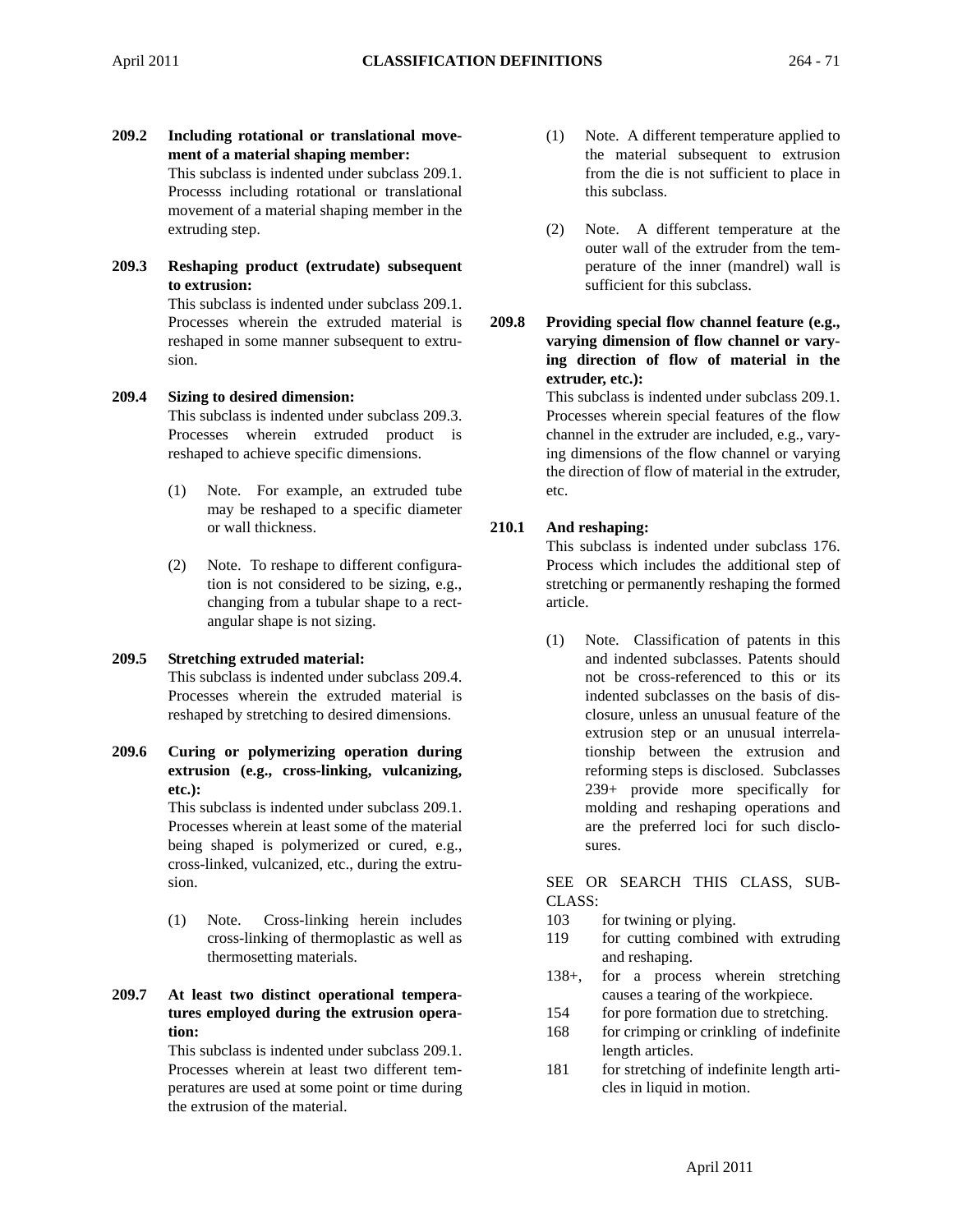- 197 and 198, for stretching or deforming of indefinite length viscose articles.
- 208 for stretching of cellulose derivative articles formed by extrusion and solvent evaporation.
- 239+, for reforming of shaped articles, per se.
- 500+, for reshaping or distortion of work employing vacuum or fluid pressure.

#### **210.2 Including a step other than application or removal of tension:**

This subclass is indented under subclass 210.1. Process in which some or all of the reshaping is due to a force other than tension, e.g., pressure, etc.

- (1) Note. The pressure must do more than merely hold the workpiece, establish a neck-down point, etc.
- (2) Note. The process may also include a sequential operation wherein tension is applied or removed, or a simultaneous application or removal of tension, when it is clear that the reshaping is partly due to each mechanism.

SEE OR SEARCH THIS CLASS, SUB-CLASS:

- 103 for a process which includes textile formation.
- 280+, for reshaping in general of running or indefinite length plastic materials.
- 500+, for a process where reshaping uses fluid pressure, e.g., blowing, etc.
- 555+, for reshaping running length work by such a procedure.

# **210.3 With application of agent other than water or air to workpiece:**

This subclass is indented under subclass 210.1. Process wherein the workpiece, after extrusion, and before, during, or after reshaping, in contacted with a material other than air or water (including steam, water vapor, etc.).

(1) Note. The agent may remain with the workpiece or may be used merely for heating, cooling, etc.

SEE OR SEARCH THIS CLASS, SUB-CLASS:

78 for dyeing of a workpiece.

- 82+, for reactive gas or vapor treatment of a workpiece.
- 129+, for printing or coating a workpiece outside the mold.
- 178+, for extrusion into a liquid bath.
- 289.3 for processes similar to those contained in this subclass but without an extrusion step.

SEE OR SEARCH CLASS:

428, Stock Material or Miscellaneous Articles, subclasses 375+ and 411+ for coated, e.g., lubricated, etc., fibers and sheets, respectively, per se.

# **210.4 During or after final shape change:**

This subclass is indented under subclass 210.3. Process wherein the application takes place during the final shape change, e.g., by spraying with inert liquid while shrinking, etc., or after the final shape change.

SEE OR SEARCH THIS CLASS, SUB-CLASS:

- 232+, for a process of shaping and aftertreatment of an article outside the shaping device without an extrusion step.
- 289.6 for processes similar to those contained in this subclass but without an extrusion step.
- 340+, for nonshaping treatments, per se.

# **210.5 With temperature gradient across cross-section of workpiece or heat treatment after all shaping:**

This subclass is indented under subclass 210.1. Process wherein a workpiece having its final shape is heated or held at an elevated temperature, whether in or out of the mold; or wherein the heating or cooling of a workpiece is nonuniform across the cross-section of the workpiece, e.g., the edges of a moving web are held at a temperature lower than the central portion, etc.

SEE OR SEARCH THIS CLASS, SUB-CLASS:

25+, for a shaping or molding process wherein the workpiece is heated by direct application of electrical or wave energy (e.g., infrared heat, etc.) to the work.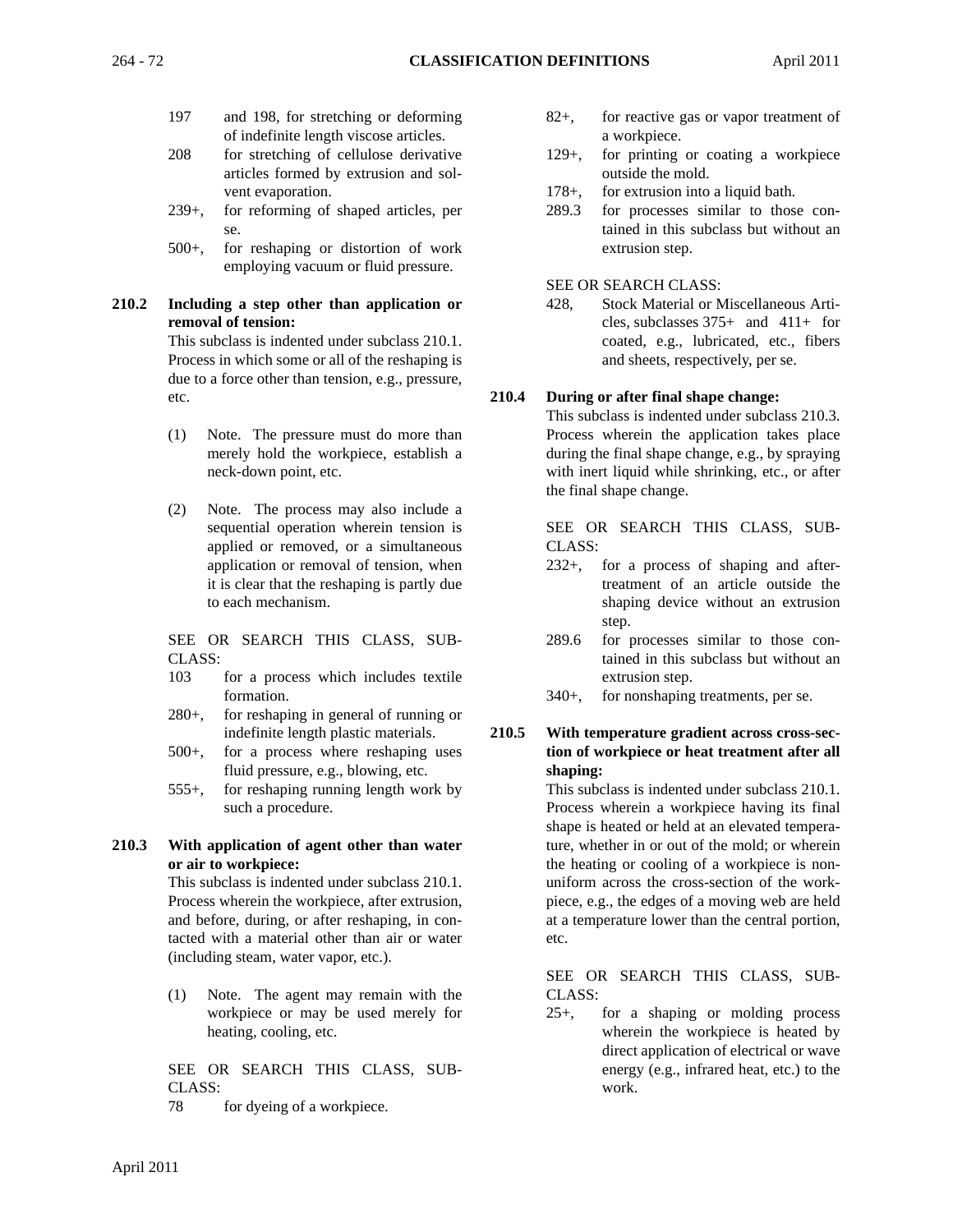234+, and 235+, for other processes concerned with after-heating.

# **210.6 With processing before extrusion or inclusion of additive:**

This subclass is indented under subclass 210.1. Process wherein the workpiece is stated to contain a --material not in itself plastic, e.g., a plasticizer, solvent, etc., or wherein a step is performed upon the material which is to become the workpiece before it is extruded, e.g., comminuting, adjusting viscosity, etc.

SEE OR SEARCH THIS CLASS, SUB-CLASS:

78 for a process wherein a dye or dye former is included in the extrudant.

# **210.7 Plural stretching steps or stages:**

This subclass is indented under subclass 210.1. Process wherein an extruded workpiece is subjected to stretching by tension in more than one stage.

(1) Note. Some criteria for determining when stretching occurs in more than one stage are the following: (a) The interposition of a nonstretching step, such as heating or shrinking between stretching steps, during which step no stretching occurs. (b) An abrupt change of stretching conditions, such as the tension force.

SEE OR SEARCH THIS CLASS, SUB-CLASS:

138+, for a process wherein the stretching is followed by removal of part of the workpiece.

# **210.8 Of filament:**

This subclass is indented under subclass 210.1. Process wherein the material extruded and reshaped is elongate material having a width about equal to its thickness.

(1) Note. The fibers may be individual monofilaments or may be bundled together as a yarn or tow.

SEE OR SEARCH THIS CLASS, SUB-CLASS:

210.7 for filament extrusion plus stretching in a plurality of stages.

290.5+, for filament stretching where no extrusion is claimed.

# **211 Utilizing added agent (e.g., flux, plasticizer, dispersing agent, etc.):**

This subclass is indented under subclass 176. Processes wherein the article forming material contains and added (1) nonarticle forming agent or (2) agent chemically modifying the article forming material.

(1) Note. The added agent may be, for example, flux lubricant, plasticizer, or a dispersing agent such as a small amount of solvent insufficient to form a liquid solution thereof.

# **211.1 Centripetal extrusion:**

This subclass is indented under subclass 176.1. Processes wherein centripetal force is employed to convey the article forming material.

(1) Note. A method utilizing the normal force developed when a visco-elastic material is sheared between a rotating plate and a stationary plate, having a central orifice, to cause centripetal flow of the material between the disc and orifice and issuance in plasticized condition from the orifice is proper subject matter for this subclass.

#### **211.11 Nonresinous material only (e.g., ceramic soap, cellulose, etc.):**

This subclass is indented under subclass 176.1. Processes wherein the material being processed is other than a natural or a synthetic resin, e.g., ceramic material, soap, cellulose material, etc.

(1) Note. This subclass is not intended to include synthetic resins which meet the definition of Class 520.

# **211.12 Processing or treatment after extrusion:**

This subclass is indented under subclass 176.1. Processes wherein the extruded material is subsequently manipulated, reacted or otherwise processed after extrusion.

(1) Note. Contain of the extend material with guides or windup devices render a method proper for this subclass.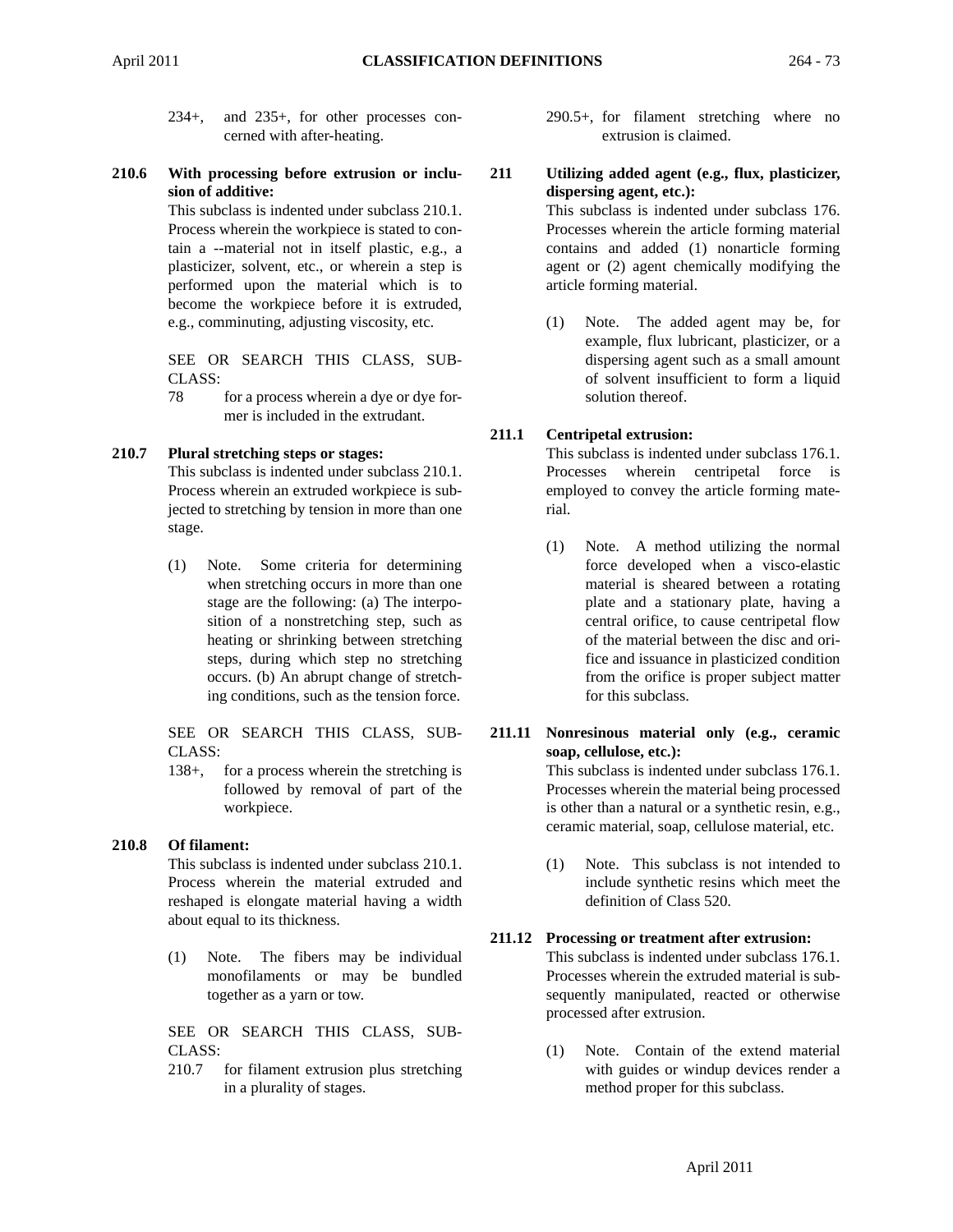**211.13 Contact of extrudate with fluid other than ambient air:**

This subclass is indented under subclass 211.12. Process wherein the extrudate is contacted with a fluid, other than ambient air, in order to manipulate, influence the temperature of, or otherwise affect the product.

# **211.14 Filament (e.g., fiber, etc.):**

This subclass is indented under subclass 211.13. Processes wherein the product is a filament or fiber type of article.

# **211.15 Plural treatment stages or zones:**

This subclass is indented under subclass 211.14. Processes wherein the extrudate is treated in at least two different zone or stages, at least one of the treatments being with a fluid.

# **211.16 Extractive fluid or effects reaction:**

This subclass is indented under subclass 211.14. Processes wherein the fluid extracts a component of the extrudate or effects a reaction in the extrudate.

SEE OR SEARCH THIS CLASS, SUB-CLASS:

82+, for a process wherein a gas or vapor reacts chemically with at least a portion of the extrudate.

# **211.17 Heating:**

This subclass is indented under subclass 211.14. Processes wherein the fluid treatment acts to heat the extrudate.

# **211.18 Plural treatment stages or zones:**

This subclass is indented under subclass 211.13. Processes wherein the extrudate is treated in at least two different zones or stages, at least one of the treatments being with a fluid.

# **211.19 Extactive fluid or effects reaction:**

This subclass is indented under subclass 211.13. Processes wherein the fluid extracts a component of the extrudate or effects a reaction in the extrudate.

SEE OR SEARCH THIS CLASS, SUB-CLASS:

82+, for a process wherein a gas or vapor reacts chemically with at least a portion of the extrudate.

# **211.2 Heating:**

This subclass is indented under subclass 211.13. Processes wherein the fluid treatment acts to heat the extrudate.

# **211.21 Screw extruder or screw feeder device:**

This subclass is indented under subclass 176.1. Processes wherein a screw device is employed in the extruder or as a feeder or material worker for the extruder.

# **211.22 Filament (e.g., fiber, etc.):**

This subclass is indented under subclass 211.21. Processes wherein the product is a filament or fiber.

**211.23 Plural screws, plural screw extruders, or plural stage extruder:**

This subclass is indented under subclass 211.21. Processes wherein the extruder employs more than one screw; more than one screw extruder; or plural different stages.

(1) Note. Extruders using different temperatures in different zones, or having threads of different pitch in different zones are proper for this subclass.

# **211.24 Curing or polymerization in the extruder (includes incomplete polymerization or curing or coagulating rubber):**

This subclass is indented under subclass 176.1. Processes wherein some curing or polymerization reaction, or coagulation of rubber, is indicated to take place in the extruder.

#### **212 By casting liquids on a solid supporting or shaping surface:**

This subclass is indented under subclass 165. Processes wherein the indefinite length article is formed by depositing forming material in liquid form on a solid forming surface and solidifying the liquid to form the article.

(1) Note. The use of a doctor knife to smooth the upper surface of the cast liquid layer or to adjust the thickness thereof is considered to be within the scope of this subclass.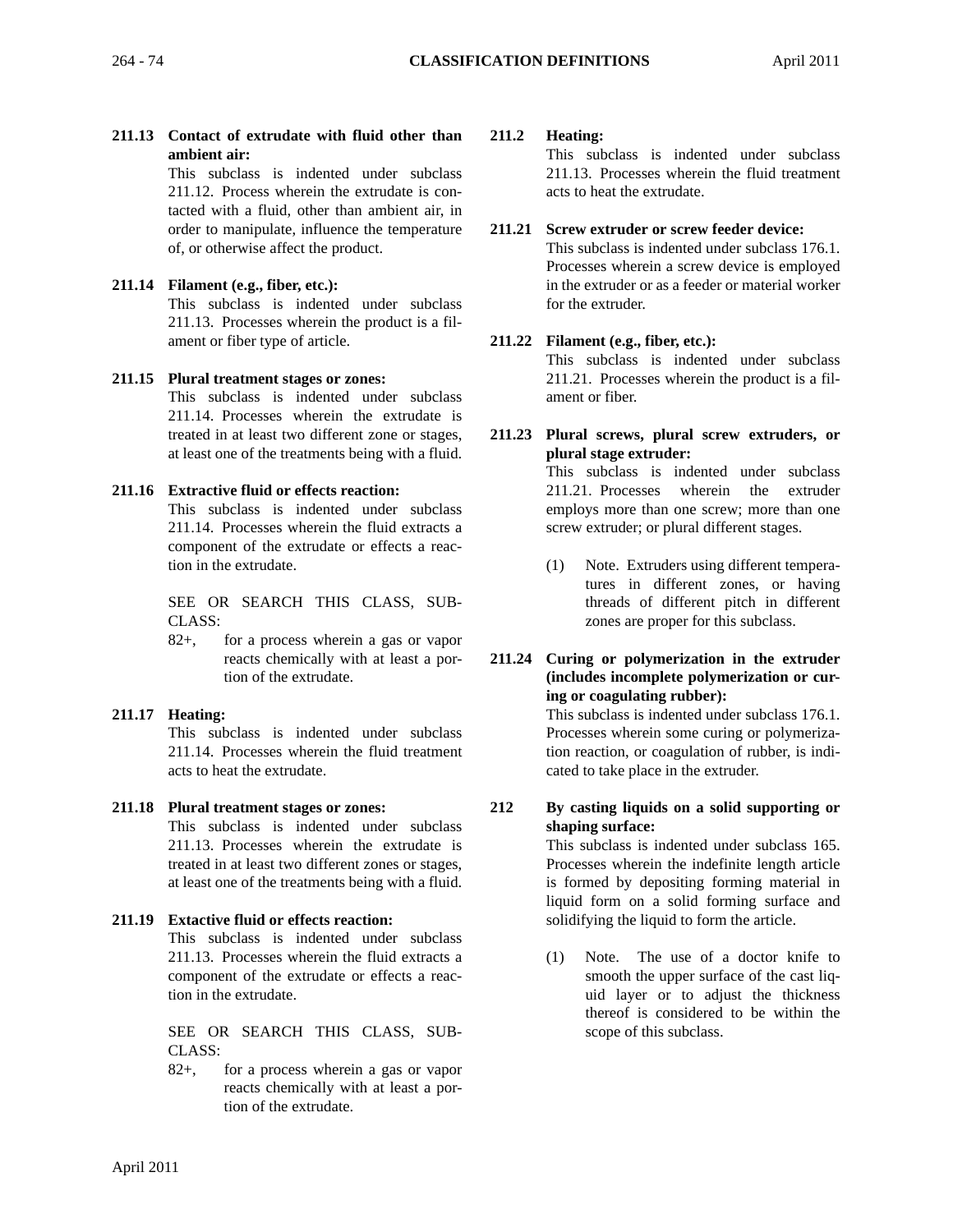SEE OR SEARCH THIS CLASS, SUB-CLASS:

- 175 for processes wherein the article is formed between a pair of pressure rolls or moving pressure surfaces.
- 298 for casting finite articles on a liquid forming surface.
- SEE OR SEARCH CLASS:
- 425, Plastic Article or Earthenware Shaping or Treating: Apparatus, subclass 224 for corresponding apparatus.
- **213 Utilizing surface parting, anti-stick or release agent:**

This subclass is indented under subclass 212. Processes in which removal of the formed article from the forming surface is facilitated by the use of anti-stick or adhesion preventing materials.

SEE OR SEARCH THIS CLASS, SUB-CLASS:

- 130 for application of an anti-stick or adhesion preventing coating to a workpiece out of the mold.
- 338 for adhesion preventing coating of a mold is finite length article production.

# **214 To form nonplanar article or surface:**

This subclass is indented under subclass 212. Processes wherein the article formed is nonplanar.

- (1) Note. Included herein are, for example, filaments and tubes or films, webs and sheets which have at least one surface which is nonplanar.
- **215 By dipping the forming surface into the forming material:**

This subclass is indented under subclass 212. Processes wherein the forming surface is dipped or immersed in a supply of liquid forming material to acquire the deposit of the necessary layer of said material thereon.

SEE OR SEARCH THIS CLASS, SUB-CLASS:

301+, for casting by accretion from bulk, e.g., subclass 305, for successive dipping steps into same material.

SEE OR SEARCH CLASS:

- 425, Plastic Article or Earthenware Shaping or Treating: Apparatus, subclasses 269+ for corresponding apparatus.
- 427, Coating Processes, subclasses 430.1+ for processes of coating by immersion.
- **216 Rubber or synthetic resin containing liquid:** This subclass is indented under subclass 212. Processes wherein the article forming material is rubber or synthetic resin containing.

SEE OR SEARCH THIS CLASS, SUB-CLASS:

205+, for extruding synthetic resin containing spinning solutions with solidifying by evaporation of liquid solvent.

SEE OR SEARCH CLASS:

520, Synthetic Resins or Natural Rubbers, subclass 1, for a definition of "rubber or synthetic resin".

# **217 Carbohydrate containing liquid:**

This subclass is indented under subclass 212. Processes wherein the cast liquid contains a carbohydrate as the article forming ingredient.

# **218 Solidifying by applied reagent:**

This subclass is indented under subclass 217. Processes in which the cast article is precipitated, coagulated or made self sustaining by a subsequent treatment while on the casting surface either by an added reactant applied thereto or in a liquid precipitating or coagulating body.

SEE OR SEARCH THIS CLASS, SUB-CLASS:

- 183+, for article formation by extruding through a shaping orifice into a reactive bath.
- 307 for processes including the treatment of accreted material on a shaping surface with added agent or reactant.

**219 WITH STEP OF MAKING MOLD OR MOLD SHAPING, PER SE:**

This subclass is indented under the class definition. Processes which include the step of producing (1) a shaping or molding device either as a, per se, operation by a method within the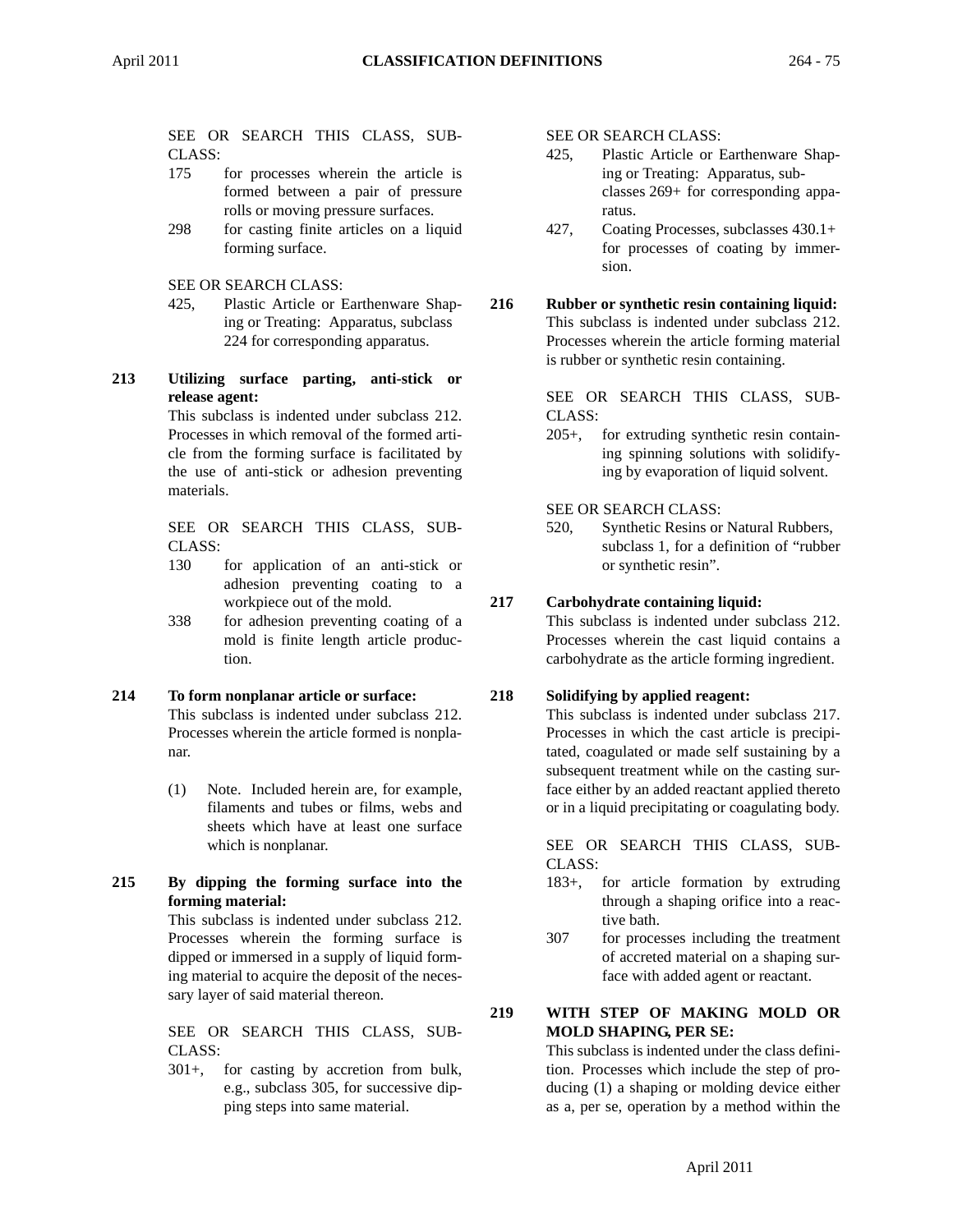definitions of this class or (2) in combination with a step of employing said shaping or molding device in the production of a molded product by a process classifiable in this class in which latter instance the molding or shaping device may be formed by methods provided for elsewhere.

- (1) Note. Patents reciting merely the application or formation of mold linings on molding surfaces are not within the scope of this subclass and are classified on some other bases.
- (2) Note. Patents reciting processes for manufacturing or assembling molds not specifically provided for herein are classified in various other classes depending on the specific manufacturing step employed, e.g., Class 29, Metal Working, Class 156, Adhesive Bonding and Miscellaneous Chemical Manufacture, etc.

SEE OR SEARCH THIS CLASS, SUB-CLASS:

- 31+, for processes of erecting molds and casting structural installations in situ.
- 337+, for processes which employ specific mold materials or specific mold coatings or linings.

SEE OR SEARCH CLASS:

- 164, Metal Founding, subclasses 6+ for processes of making molds under the class definition.
- 205, Electrolysis: Processes, Compositions Used Therein, and Methods of Preparing the Compositions, subclasses 69 and 70 for processes of electroforming printing plates, molds and the like.
- **220 Utilizing surface to be reproduced as an impression pattern:**

This subclass is indented under subclass 219. Processes in which an area or shape to be duplicated is employed to form or produce a duplicating pattern or mold surface.

**221 With destruction of pattern or mold to dissociate:**

This subclass is indented under subclass 220. Processes in which the mold or a portion thereof is destroyed, dissolved, or broken, so as to dissociate or release the formed article therefrom.

SEE OR SEARCH THIS CLASS, SUB-CLASS:

313 for processes utilizing a flexible, deformable or destructible molding surface or material.

SEE OR SEARCH CLASS:

- 29, Metal Working, subclasses 423+ for processes employing transitory or temporary material or parts.
- **222 Anatomical surface (i.e., using body area as an impression pattern):**

This subclass is indented under subclass 220. Processes wherein some portion of the body surface of an animal is employed as a molding surface.

SEE OR SEARCH THIS CLASS, SUB-CLASS:

16+, for dental casting and molding.

313+, for processes employing a flexible deformable or destructible molding surface or material.

SEE OR SEARCH CLASS:

- 425, Plastic Article or Earthenware Shaping or Treating: Apparatus, subclass 2 for shaping apparatus utilizing an anatomical body or portion thereof as a shaping surface.
- 427, Coating Processes, subclass 1 for processes of body member printing, e.g., fingerprinting.
- **223 Pedal:**

This subclass is indented under subclass 222. Processes wherein the body surface is that of a foot or leg.

**224 With flexible inversion of a forming surface:** This subclass is indented under subclass 220. Processes in which a surface which is to be reproduced either in making a molding form or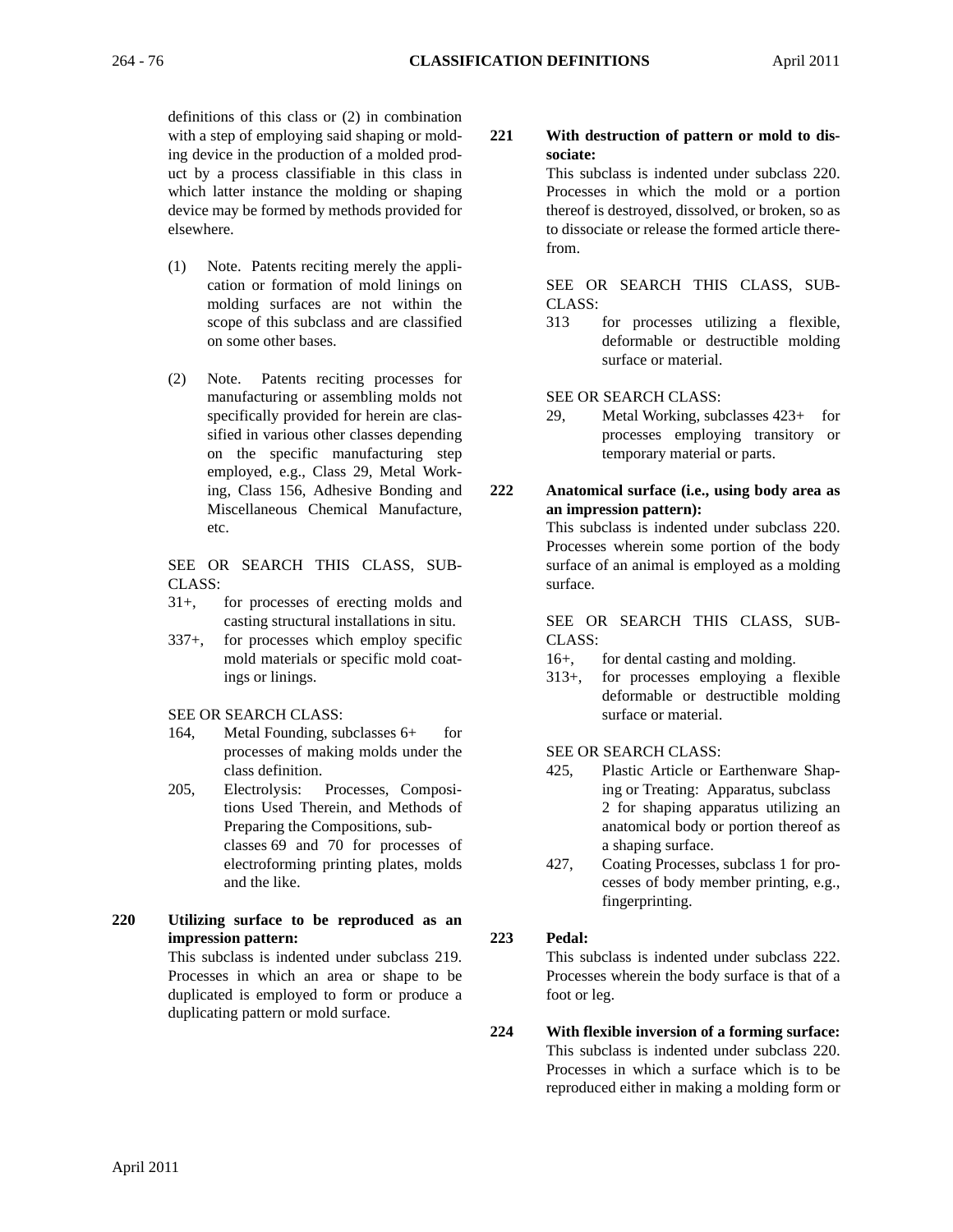a final article is inverted inside out by resilient flexing or deforming.

- **225 Forming mold from fluent material:** This subclass is indented under subclass 220. Processes in which the mold forming material employed in reproducing a surface is in a fluent state.
- **226 With initial molding or treating of a surface to be reproduced:** This subclass is indented under subclass 225. Processes in which the forming area to be reproduced is formed by a molding operation or is treated or conditioned to facilitate such reproduction.
- **227 Developing a surface negative and then a surface positive mold:**

This subclass is indented under subclass 226. Processes which includes a formation of a negative of the surface to be reproduced followed by a formation of a positive surface which is to be used itself as a pattern or mold.

# **228 FORMING STRESSED CONCRETE ARTICLES:**

This subclass is indented under the class definition. Processes wherein a composite concrete article is formed in which the concrete component is under compressive stress.

SEE OR SEARCH THIS CLASS, SUB-CLASS:

31 for processes of forming stressed concrete during in situ formation of a structural installation.

SEE OR SEARCH CLASS:

- 29, Metal Working, subclasses 446+ and especially subclass 452 for forming stressed concrete when the stressing element is applied to a self sustaining concrete body.
- 588, Hazardous or Toxic Waste Destruction or Containment, subclass 257 for the use of concrete in the containment of hazardous or toxic waste.

# **229 PRESTRESSING SOLID BODY AND UNITING IN STRESSED CONDITION**

This subclass is indented under the class definition. Processes wherein a solid body is placed under stress and united to another body or mass

of molded material while maintaining said stressed condition.

- **230 UTILIZING HEAT RELEASABLE STRESS TO RESHAPE SOLID WORK-PIECE (E.G., ELASTIC MEMORY, ETC.):** This subclass is indented under the class definition. Processes wherein a solid body is under stress and has such stress removed by heat application with simultaneous reduction of at least one dimension to return or attempt to return the body to its original shape.
- **231 APPLYING TENSILE STRESS TO WORKPIECE DURING HEAT CURING:** This subclass is indented under the class definition. Processes wherein a molded or shaped article is held under tensile stress during heat curing.

**232 DISPARATE TREATMENT OF ARTICLE SUBSEQUENT TO WORKING, MOLD-ING, OR SHAPING:**

> This subclass is indented under the class definition. Processes in which the formed article is subjected to a treatment after working, molding or shaping thereof, said treatment being other than or different from that required to work, mold or alter the shape of said article and performed after removal from the mold.

- 39 for the cleaning or polishing of apparatus.
- 82 for processes including treatment with reactive gas or vapor.
- 129+, for printing or coating of the workpiece out of the mold.
- 195 for subsequent chemical treatment of indefinite length viscose articles and subclass 198 for mechanical treatment thereof.
- 238 for processes including a combined operation.
- 307 for processes of accretion from bulk including treatment of the accreted material while on the form with an added agent or reactant.
- 344 for processes of treating an article, per se, wherein entrained, occluded or adsorbed material, e.g., liquids are removed by application of heat or by solvent extraction.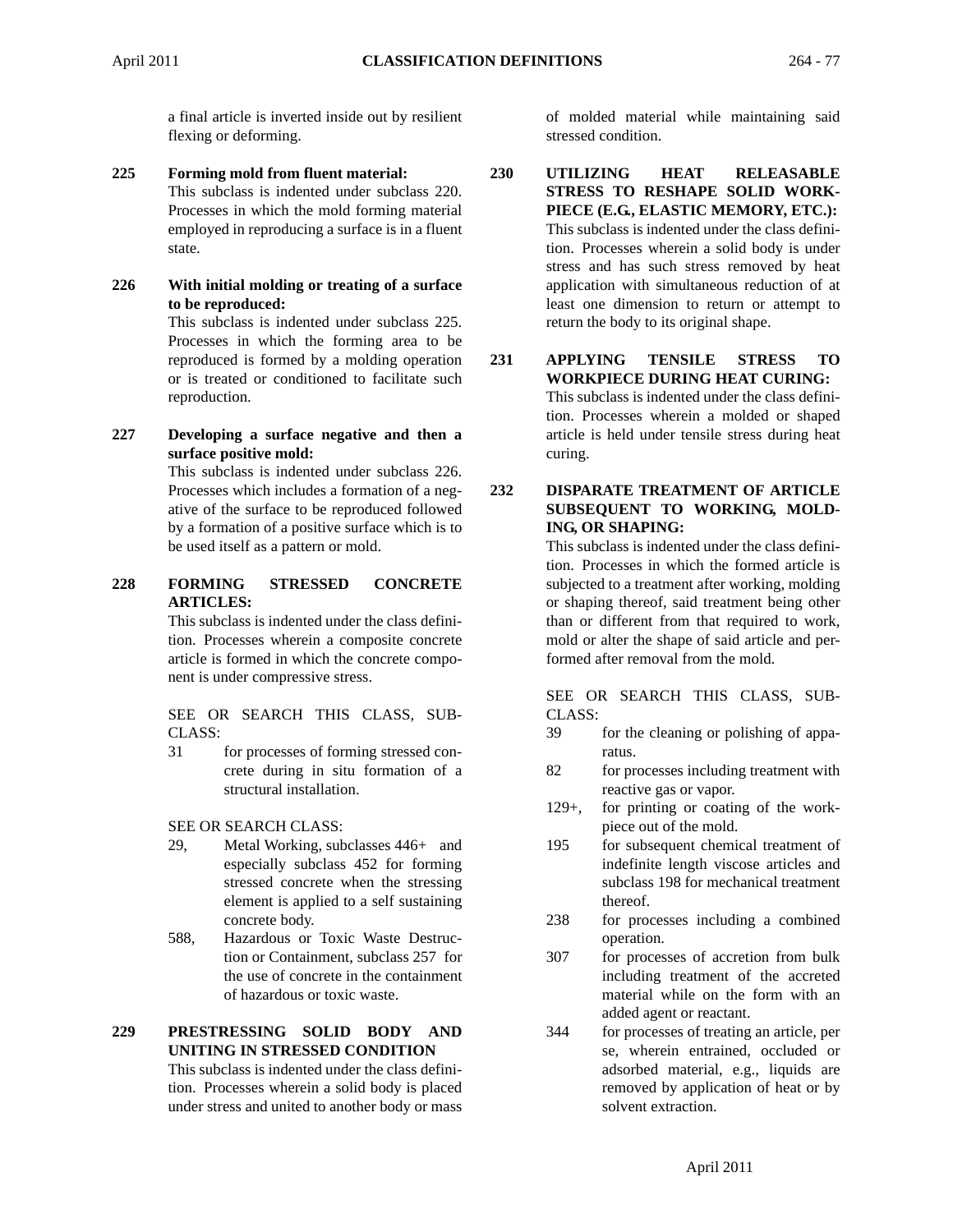# SEE OR SEARCH CLASS:

34, Drying and Gas or Vapor Contact With Solids, appropriate subclasses for drying, per se, and see the line set out in the definitions of this class.

# **233 Washing of article:**

This subclass is indented under subclass 232. Processes wherein said treatment is a liquid cleansing step which removes impurities by a physical or solvent action of said liquid.

SEE OR SEARCH THIS CLASS, SUB-CLASS:

- 49 for the dissolving out of solids to form a porous product.
- 344 for, per se, removal of material which is occluded, adsorbed on or dissolved in an article.

# SEE OR SEARCH CLASS:

- 8, Bleaching and Dyeing; Fluid Treatment and Chemical Modification of Textiles and Fibers, subclasses 147+ for fluid treatment of artificial fibers, e.g., working, per se.
- 134, Cleaning and Liquid Contact With Solids, appropriate subclasses as the generic home for cleaning processes.

# **234 Effecting temperature change:**

This subclass is indented under subclass 232. Processes wherein the worked, shaped or molded material is subjected to a positively applied heating or cooling step after removal from the mold.

- (1) Note. Normal return of material to ambient temperature is not sufficient to place a patent in this subclass.
- (2) Note. Utilizing a support to maintain the shape of the molded body after removal from the mold is within the scope of this subclass.

SEE OR SEARCH THIS CLASS, SUB-CLASS:

- 80 for processes including a flame treatment.
- 344 for removal, per se, of entrained material from an article by the application of heat.

345 for temperature changes applied to a shaped or solid article, per se.

# **235 Annealing:**

This subclass is indented under subclass 234. Processes wherein said temperature variation is a heating step for the purpose of annealing the material.

SEE OR SEARCH THIS CLASS, SUB-CLASS:

346 for processes of annealing a shaped or solid article.

# **235.6 After stretching running or indefinite length work:**

This subclass is indented under subclass 235. Process wherein the annealing is performed upon stretched work of indefinite length or work which moves through the treatment zone as it is being treated.

- (1) Note. The purpose of the treatment usually is to "heat set" the crystalline orientation produced by the stretching operation.
- (2) Note. The treatment is carried out at a tension (or lack of tension) different from the tension which causes the stretching; when performed at the same tension, the treatment is considered to be treatment "within the mold" and is classified with the stretching treatment.
- (3) Note. Shrinking is considered a shape change; heat treatment to shrink is not classified here; see subclass 289.6.

SEE OR SEARCH THIS CLASS, SUB-CLASS:

- 181 198 and 210.1+, for extrusion and stretching whether or not followed by heat treatment.
- 288.4+, and 291+, for stretching processes, per se.

# **235.8 Biaxial stretching of film:**

This subclass is indented under subclass 235.6. Process in which the stretching which precedes the annealing is performed in two perpendicular directions on planar material.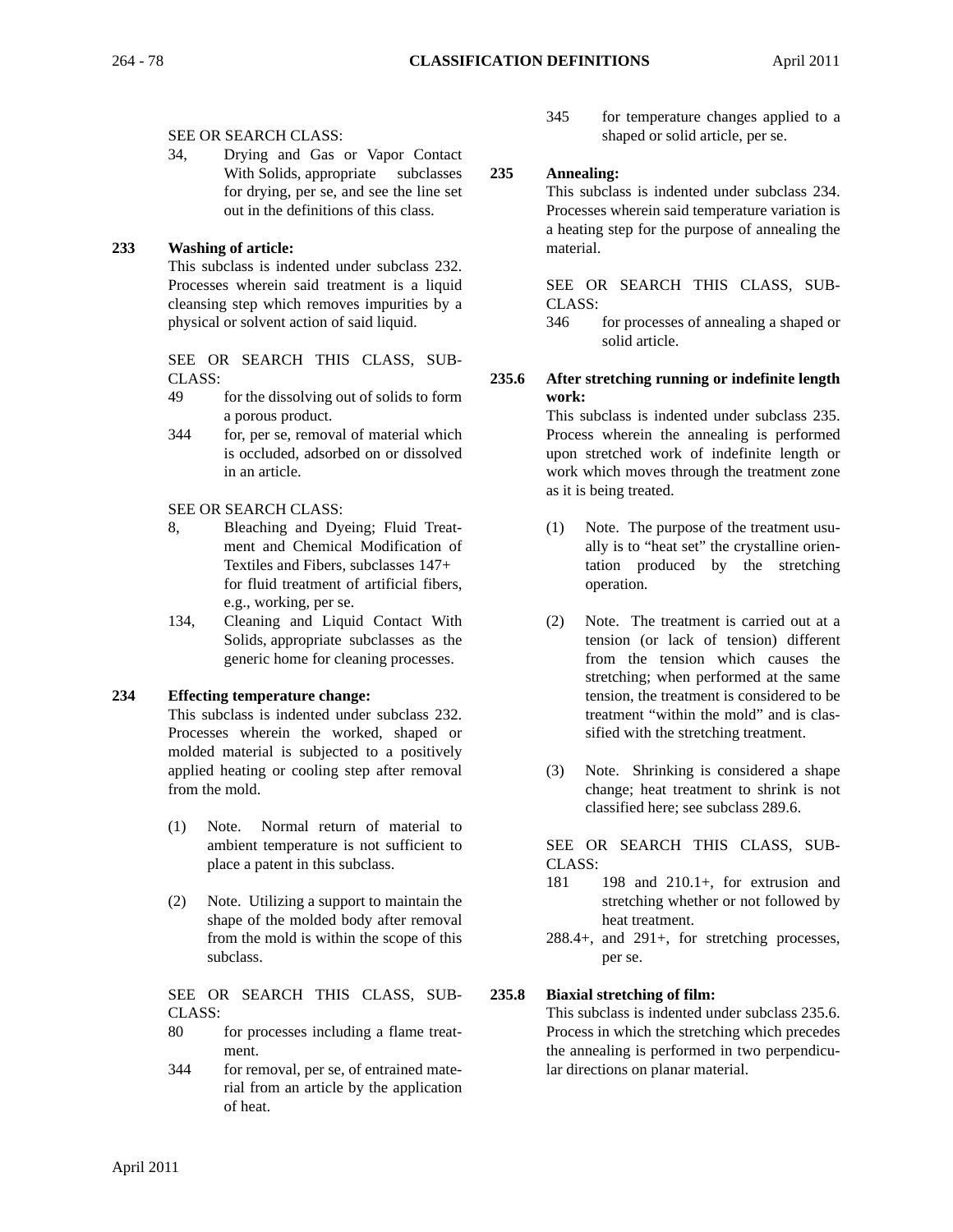(1) Note. Where all claims of a patent, classified herein, require a post-stretching heat treatment, the patent is preferably not cross-referenced to subclass 290.2.

SEE OR SEARCH THIS CLASS, SUB-CLASS:

290.2 for biaxial stretching of film, per se.

**236 Completing vulcanization or polymerization:**

> This subclass is indented under subclass 234. Processes wherein the applied temperature variation is for the purpose of effecting a completion of vulcanization or polymerization of the material.

SEE OR SEARCH THIS CLASS, SUB-CLASS:

347 for processes of completing cure in a partially cure shaped or solid article.

SEE OR SEARCH CLASS:

- 520, Synthetic Resins or Natural Rubbers, particularly Class 525, subclasses 55+ for vulcanization of natural rubber.
- **237 Cooling:**

This subclass is indented under subclass 234. Processes wherein a positive cooling or refrigerating step is applied to the material.

(1) Note. Normal cooling of a heated material to ambient temperature is not sufficient to place a patent in this subclass.

SEE OR SEARCH THIS CLASS, SUB-CLASS:

- 28 for processes including a cooling or freezing step of 0°C or below.
- 348 for cooling, per se, of a shaped or solid article.

# **238 COMBINED:**

This subclass is indented under the class definition. Processes combined with a step which is, per se, (1) not provided for in this class and which (2) performs a function other than that utilized to perfect the plastic molding, shaping or working operations.

(1) Note. "Perfecting" the operations of this class include operations performed on

the material or work piece in the shaping means, handling of the material to present it to the shaping means, compounding the material, and heating or cooling the material or workpiece in or out of the mold.

SEE OR SEARCH THIS CLASS, SUB-CLASS:

- 232+, for processes including a subsequent disparate treatment after working, molding or shaping.
- 307 for processes of accretion from bulk including treatment of the accreted material with an added agent or reactant.
- 319+, for processes of applying heat combined with a shaping step and see especially subclass 329 for processes of heating and working prior to injection molding.
- 345+, for heating or cooling, per se.

# **239 MECHANICAL SHAPING OR MOLDING TO FORM OR REFORM SHAPED ARTI-CLE:**

This subclass is indented under the class definition. Processes for (1) making a self-sustaining solid article or shape from a formless or flowable mass of material, or (2) altering the configuration or at least one dimension of a solid self-sustaining workpiece by the application of a distorting mechanical force thereto.

(1) Note. Included herein are patents to confining shaped preforms between pressure surfaces and subjecting them to heat and pressure even though no apparent shaping is involved, e.g., vulcanizing rubber articles in a confining mold.

SEE OR SEARCH THIS CLASS, SUB-CLASS:

340+, for treating preforms without pressure means.

**240 Separately introducing reacting materials into mold:**

This subclass is indented under subclass 239. Processes in which at least two independent components of a reactive system are combined at the shaping surface.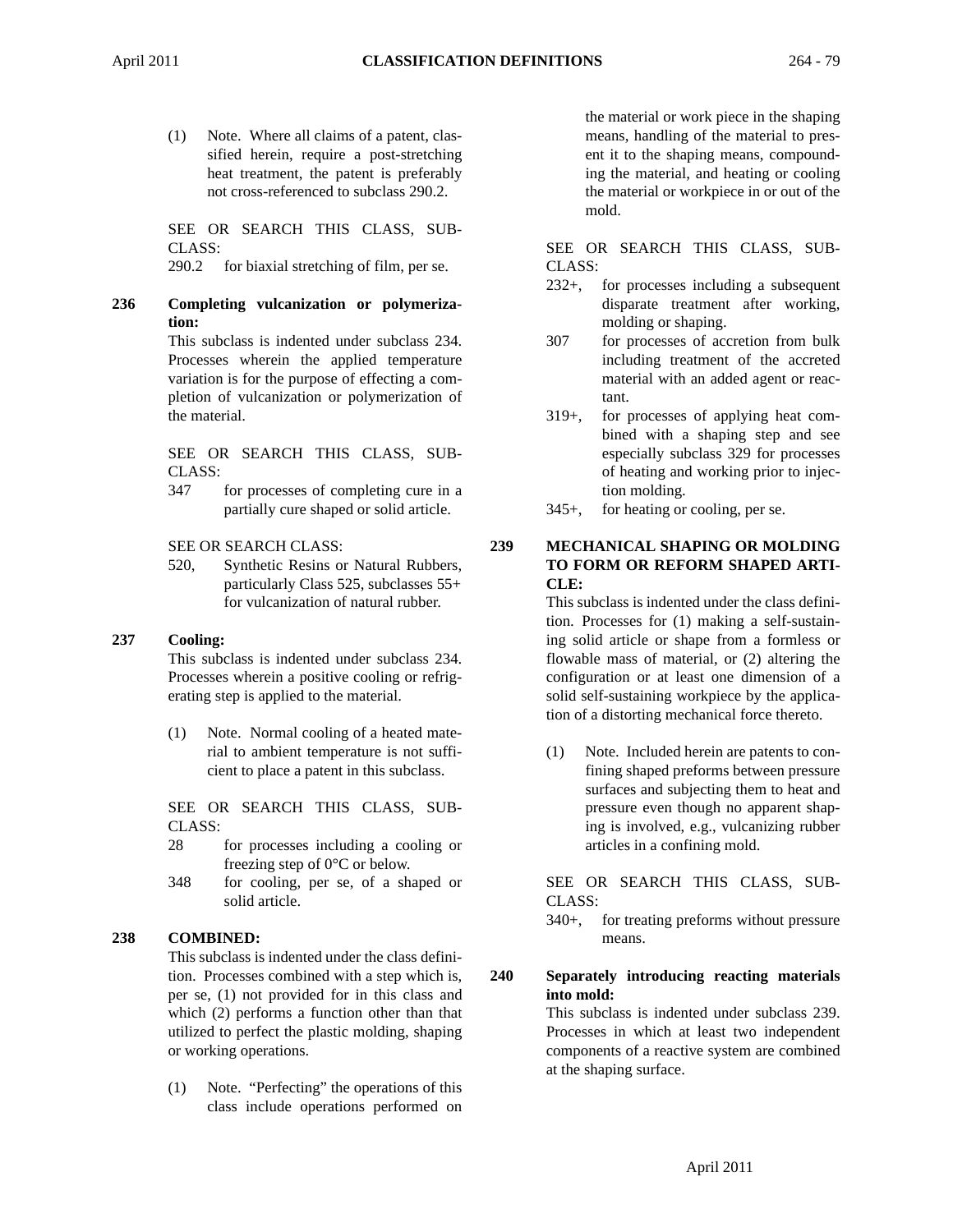(1) Note. For processes wherein a chemical reaction, blending or mixing takes place in a mold in the absence of significant molding operations, see the definitions of this class (264) which sets out the line with the chemical composition classes.

SEE OR SEARCH THIS CLASS, SUB-CLASS:

- 82+, for processes which include utilizing a reactive gas or vapor.
- 183 for processes of extruding into a reactive bath.
- 301+, accretion from bulk, for initially coating a form with a coagulating material then a material to be coagulated or vice versa.
- 646 for processes which include utilizing a reactive atmosphere other than air, per se, during sintering to convert precursor to ceramic materials.

# **241 To produce composite, plural part or multilayered article:**

This subclass is indented under subclass 239. Processes in which different materials, portions or parts are brought into association and united by a mechanical shaping or molding operation.

(1) Note. For location in this subclass the product of such process must be: (a) the result of joining preformed parts with reshaping at the joining areas without destroying the identities of the preformed parts, (b) the result of placing one preform in a mold and adding fluent material, of different character or, (c) composed of clearly defined layers or parts. Resin impregnated felted batts assembled and pressed together to form a homogeneous article, for example, would not be placed in this or indented subclasses unless the patent clearly set forth that the product includes a line of demarcation between the layers. Woven layers, however, by their very nature, maintain their identity as layers when pressed together and would be included.

SEE OR SEARCH THIS CLASS, SUB-CLASS:

31+, for processes of forming composite in situ installations.

- 45+, for composite article making including a pore-forming step.
- 112+, for processes of forming stratified or layered articles by uniting of discrete, bulk assembled particles.
- 171.1+, for processes of forming continuous or indefinite length articles which are transversely stratified or plural element containing.
- 305 for processes in which a shaping surface is successively dipped into the same material.
- 642+, for processes of forming a multilayered, impregnated, or composite structured product by firing, sintering, or vitrifying of a shaped inorganic preform outside of a mold.

# SEE OR SEARCH CLASS:

- 29, Metal Working, subclasses 610.1+ for methods of making electrical resistors including both molding and metal working. For the combination of molding a preform plastic part followed by a mechanical assembly of the part to another part see Class 29, subclasses 428+.
- 65, Glass Manufacturing, subclasses 36+ for fusion bonding of glass to a formed part.
- 156, Adhesive Bonding and Miscellaneous Chemical Manufacture, appropriate subclasses for processes and apparatus of forming composite structures by laminating.
- 164, Metal Founding, subclasses 91+ for processes of forming composite articles by metal casting.
- 425, Plastic Article or Earthenware Shaping or Treating: Apparatus, subclass 110 for composite article making apparatus comprising a molding cavity and means to feed or support a preform.
- 427, Coating Processes, appropriate subclasses for processes of forming a composite article by a coating operation.
- 428, Stock Material or Miscellaneous Articles, appropriate subclasses for layered or composite articles not elsewhere provided for.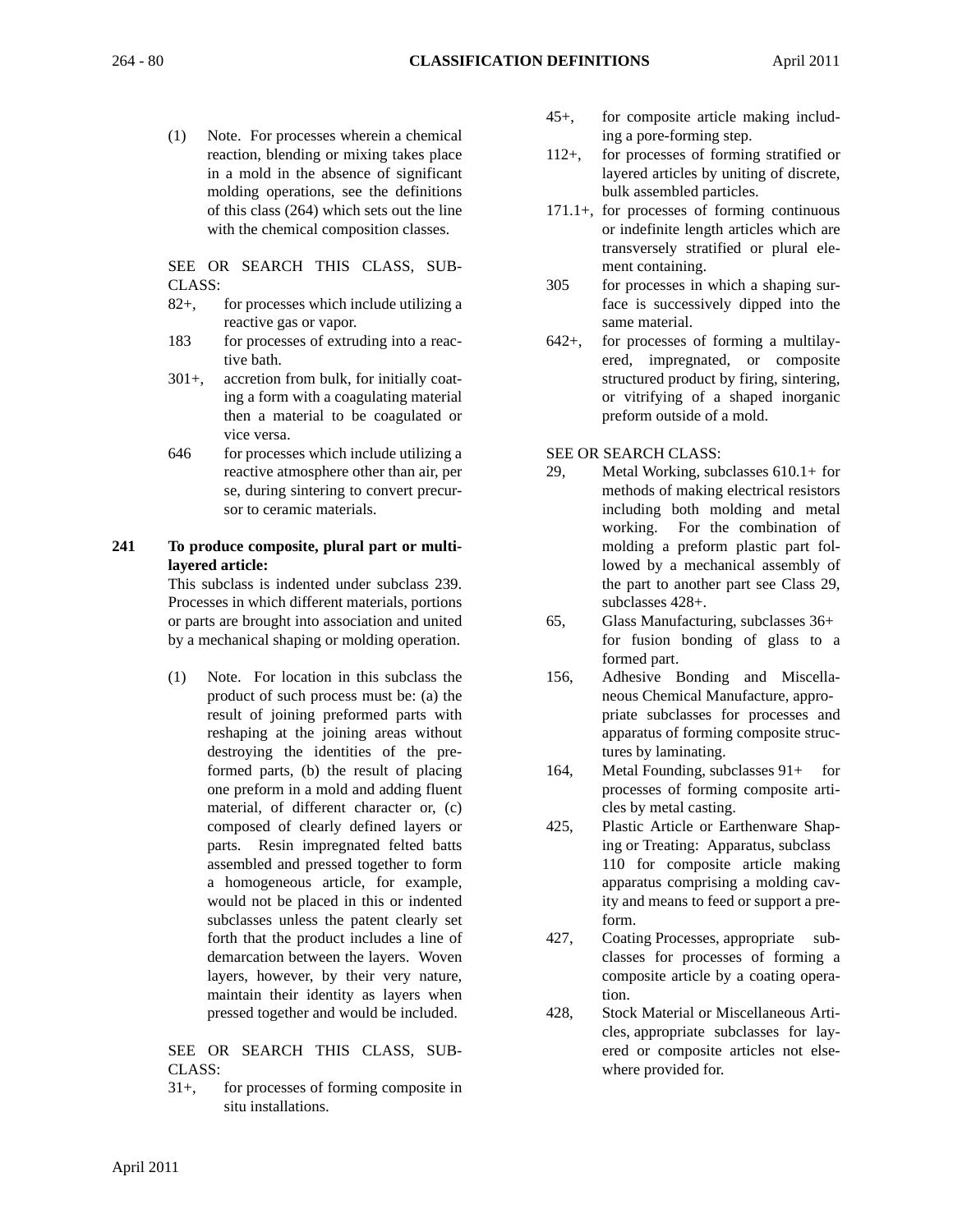#### **242 Joining parts for relative movement:**

This subclass is indented under subclass 241. Processes in which the product formed is composed for parts united or joined by a shaping operation whereby said parts remain mechanically movable relative to each other.

# SEE OR SEARCH CLASS:

164, Metal Founding, for processes of forming a product having interconnected movable parts by metal casting.

#### **243 Bristled or tufted article making:**

This subclass is indented under subclass 241. Processes directed to the production of bristle or tufted articles wherein substantially parallel fibers or filaments are fixed or positioned by a molding operation which causes a portion of said fibers or filaments to be embedded in a plastic material base.

#### SEE OR SEARCH CLASS:

- 156, Adhesive Bonding and Miscellaneous Chemical Manufacture, subclass 72 for processes wherein tufts or piles are set or embedded adhesively in or to a preformed backing.
- 300, Brush, Broom, and Mop Making, for brush or similar article forming procedures which may include a molding step.

#### **244 Uniting shoe part to upper:**

This subclass is indented under subclass 241. Processes in which material is molded or reshaped and united simultaneously with a preformed upper portion of a shoe or boot.

# **245 Multicolored surface:**

This subclass is indented under subclass 241. Processes in which the surface of the composite articles has portions which are different in color than other surface portions.

SEE OR SEARCH THIS CLASS, SUB-CLASS:

- 78 for dyeing or incorporating dye susceptible material.
- 139 for mechanical removal of surface portions of a composite to expose a substrate which can be of contrasting color to the surface.

# **246 One component self-sustaining prior to compositing:**

This subclass is indented under subclass 245. Processes which include forming a composite by utilizing as one component in the forming operation a self-sustaining preform which forms a surface area that differs in color from at least one other surface area.

#### **247 Positioning component in mold:**

This subclass is indented under subclass 246. Processes in which the self-sustaining preform is placed in, or relocated to, a particular position within a mold prior to the compositing operation.

(1) Note. A component, which at the time of compositing thereof, lies undistributed adjacent a portion of the mold against which it was formed, is not considered to be positioned in the mold for purpose of this subclass, merely because other portions of the forming mold have been altered to form the composite mold configuration.

# **248 Fusion bonding of preformed bodies and shaping at joint only:**

This subclass is indented under subclass 241. Processes wherein two plastically deformable self-sustaining bodies are assembled and autogenously united at a joint area by a shaping operation with plastic flow to reshape said bodies at said joint area.

#### SEE OR SEARCH CLASS:

156, Adhesive Bonding and Miscellaneous Chemical Manufacture, subclasses 308.2+ and 324.4 for autogenous bonding of preforms, per se, in which any plastic flow at the joining area is incidental only to the joining operation and is not a shaping operation, per se, see subclass 69 for application of and closures to containers wherein there may be autogenous bonding at the joining area, and subclass 292 for joining preforms at edges with opposed surfaces out of contact.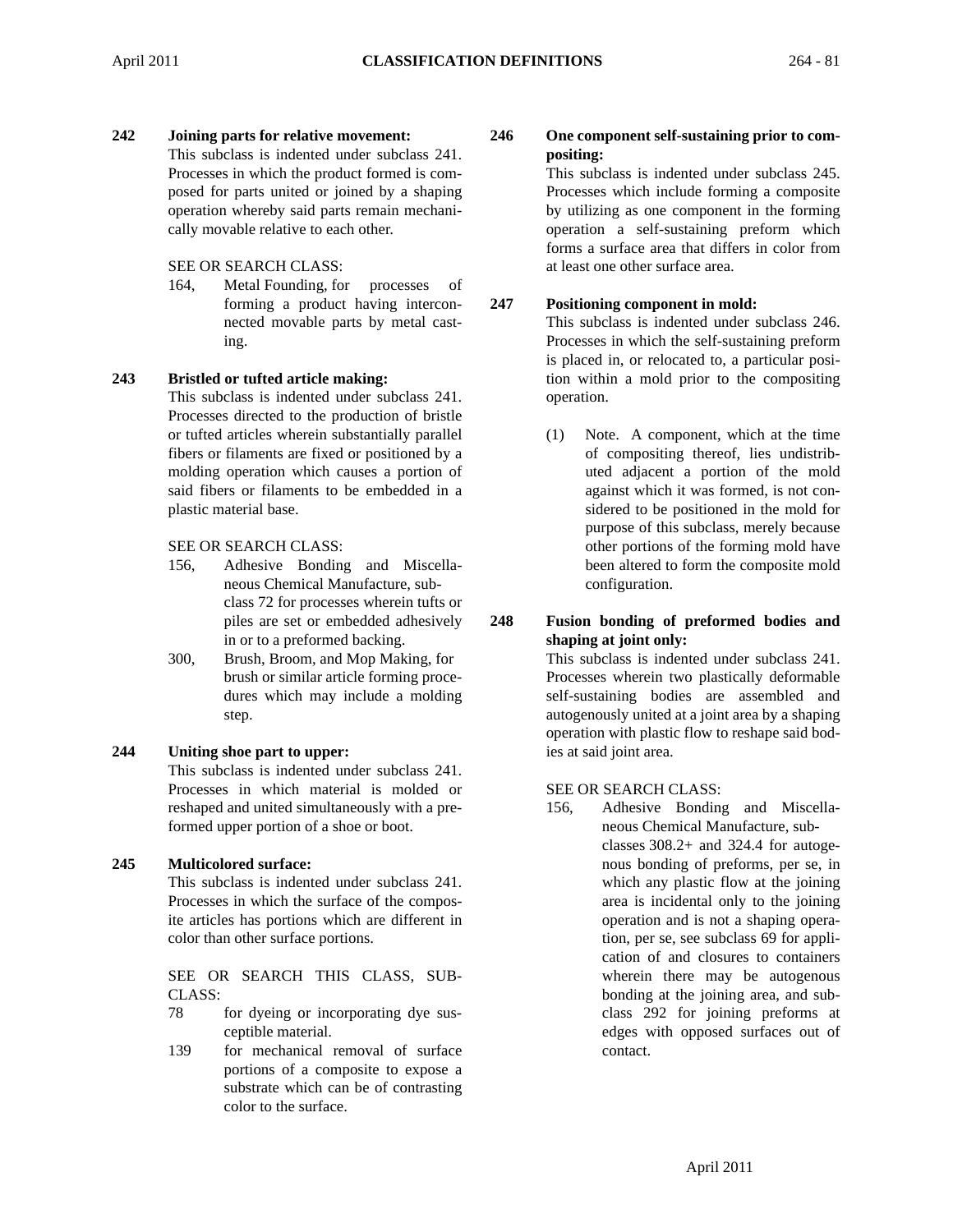**249 Mechanically securing parts together by reshaping joint portion only:**

> This subclass is indented under subclass 241. Processes in which two self-sustaining preforms are locked or mechanically united together by a local reshaping of at least one of the preforms.

SEE OR SEARCH THIS CLASS, SUB-CLASS:

- 273 for processes of embedding a porous preform in a molding material with the molding material extending through the holes in the preform.
- 274 embedding a preform in a molding material wherein said preform is provided with means to form a mechanical interlock with the shaped material.

#### SEE OR SEARCH CLASS:

- 29, Metal Working, appropriate subclasses for mechanical joining, per se, or obtaining a mechanical interlock by metal reshaping.
- **250 By separately molding different article portions:**

This subclass is indented under subclass 241. Processes in which at least two different materials, portions or parts making up the composite article are separately molded or shaped.

(1) Note. Sequential pouring of plastic material layers of differing compositions or physical properties so as to form a composite article in the same mold is considered separate molding for purposes of this subclass.

SEE OR SEARCH THIS CLASS, SUB-CLASS:

- 31+, for processes of sequentially molding different portions of an in situ structure.
- 308 for sequential pouring of the same material or incremental molding of the same material to form a homogeneous body.

**251 Spaced molded portions interconnected by solid preform:**

This subclass is indented under subclass 250. Processes which include molding portions which are spaced from each other on, and separately united to, a preform or base by said molding operation.

# **252 Molding portions along sheet edge:**

This subclass is indented under subclass 251. Processes in which the base is a sheet, film, web or batt and the molded portions are confined to and extend along an edge of such base.

SEE OR SEARCH THIS CLASS, SUB-CLASS:

171.1+, for forming continuous or indefinite length composite or layered articles.

# **253 Building unit having spaced walls:**

This subclass is indented under subclass 251. Processes in which the product is a building element or module of the type having two spaced walls interconnected by a preform element.

**254 Separate stage covering of different preform areas:**

> This subclass is indented under subclass 250. Processes in which a body has different surface areas covered with material in separate shaping operations.

**255 Sequential formation of portion on same mold or a preform surface:**

> This subclass is indented under subclass 250. Processes in which the same mold or confining means is used to retain the molding material during the formation of the different article portions.

> (1) Note. Incremental molding or dip casting of different materials in or on the same mold is within the scope of this subclass.

> SEE OR SEARCH THIS CLASS, SUB-CLASS:

> 129+, for molding processes including a coating step preformed prior or subsequent to the molding and outside of the mold.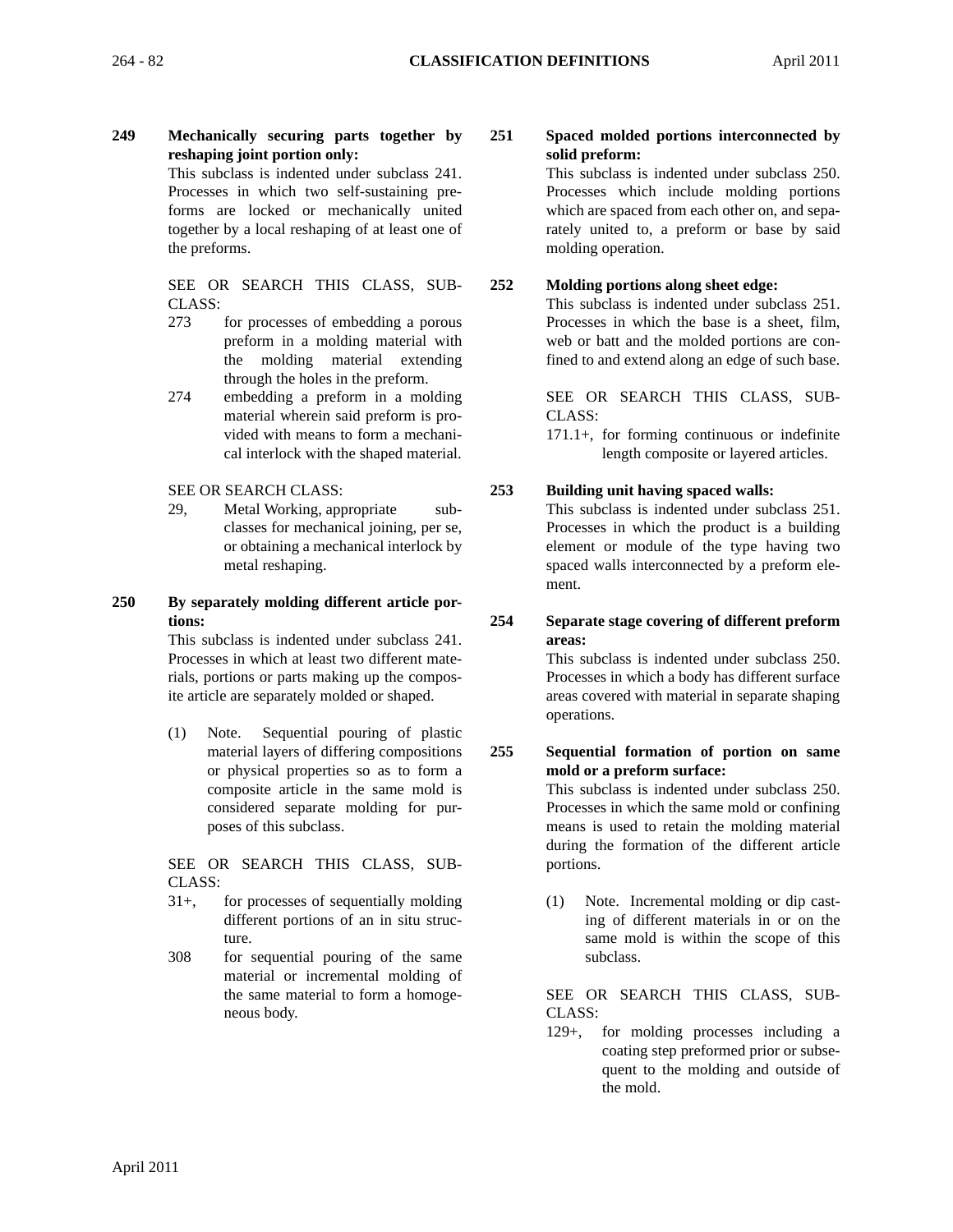- 301+, for sequential formation of layers of the same material on a mold by a accretion from bulk.
- 308 for sequential layer formations of the same material.

# **256 Utilizing clay, sand, or calcareous slurry :**

This subclass is indented under subclass 255. Processes wherein a layer is comprised of a material which is in whole or part siliceous, argillaceous, arenaceous, calcarious or is formed substantially of a similar, common soil forming substituent.

**257 One component is a fibrous or textile sheet, web, or batt:**

> This subclass is indented under subclass 241. Processes wherein one component of said composite article is a fibrous or textile sheet, web or batt.

> SEE OR SEARCH THIS CLASS, SUB-CLASS:

- 136 for similar operations which include coating or impregnating of a self-sustaining batt sheet or filament.
- 244 for processes of uniting shoe parts to upper in which one part is a textile sheet or batt.
- 252 for the molding of a material against a textile base in the forming of separable fasteners.

# **258 Joining a plurality of superposed fibrous or textile layers:**

This subclass is indented under subclass 257. Processes in which a plurality of superposed or contacting fibrous or textile sheets, webs or batts are united at least in some areas of said contact.

- **259 Shaping material and uniting to a preform:** This subclass is indented under subclass 241. Processes in which a molding material is shaped or formed against a preform and said shaped material remains united with the preform to constitute a composite article.
	- (1) Note. Where the preform and the shaping material are the same composition so that the product is homogeneous and cannot be called composite, the patent will not be placed herein but will be clas-

sified in the appropriate subclass based on the manipulative steps involved.

SEE OR SEARCH THIS CLASS, SUB-CLASS:

- 18 for processes of forming a denture base against preformed teeth.
- 30 for processes of uniting a furnace lining material to a furnace wall.
- 228 for shaping concrete and uniting to a preform self-sustaining body, (stressed concrete type).
- 308 for incremental layer molding of the same material.

# **260 Co-molding plural fluent materials and uniting to preform :**

This subclass is indented under subclass 259. Processes wherein at least two different fluent materials are simultaneously molded and united to a preform to form a composite article.

# **261 Uniting spaced preforms, by introducing fluent material therebetween:**

This subclass is indented under subclass 259. Processes in which two distinct preformed bodies with opposing surfaces are positioned in a spaced relationship with each other and a fluent molding material at least partially fills the space between the preforms said molding material acting to unite the preforms and being contained at least in part by said preform surfaces.

(1) Note. The fluent material here is introduced primarily for the purpose of filling or partially filling the space between the preforms, with any material which extends beyond the space between the preforms being of insufficient quantity to cover or embed the preforms except, at most, in the areas immediately adjacent the space between the preforms.

SEE OR SEARCH THIS CLASS, SUB-CLASS:

277 for processes wherein plural spaced bodies are embedded in or surrounded by shaping material in which the shaping material, while it may function to unite the plural shaped bodies, does more than merely fill the spaces therebetween, but also gives the final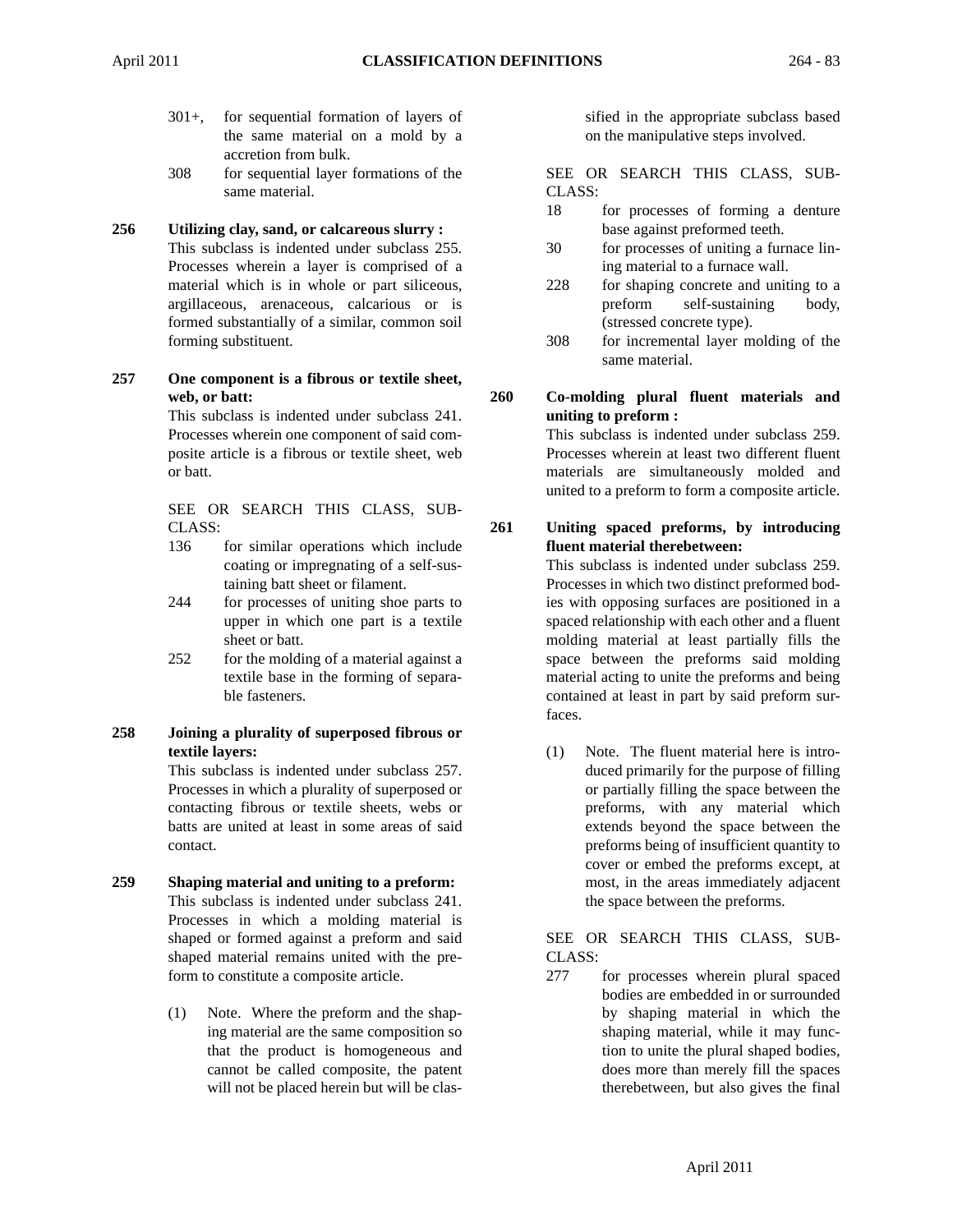article its outer shape or structure, at least in part.

# SEE OR SEARCH CLASS:

156, Adhesive Bonding and Miscellaneous Chemical Manufacture, appropriate subclasses for processes laminating by placing adhesive between preforms and then uniting.

# **262 Concentric preforms:**

This subclass is indented under subclass 261. Processes in which the bodies have a common center.

SEE OR SEARCH CLASS:

156, Adhesive Bonding and Miscellaneous Chemical Manufacture, subclass 294 for uniting a core within a tube where the elements are not maintained in a spaced relationship.

#### **263 To unite independent contacting preforms:**

This subclass is indented under subclass 259. Processes in which the shaping of material is on or about at least two contacting preforms, said shaped material functioning also to unite said preforms.

(1) Note. Patents will be placed herein even though a) a temporary uniting means for the preforms is disclosed to be present during the shaping or molding of the material or b) a permanent mechanical joining of the preforms is disclosed to be present.

# **264 Preventing adherence of shaped material to preform:**

This subclass is indented under subclass 259. Processes in which at least part of the surface of the body is treated or covered to prevent the adherence of the subsequently applied material.

SEE OR SEARCH CLASS:

156, Adhesive Bonding and Miscellaneous Chemical Manufacture, subclasses 290+ for bonding of facing continuously contacting laminae at spaced points only.

# **265 Conditioning or treatment of preform:**

This subclass is indented under subclass 259. Processes in which the preformed body is acted upon in a step separate and distinct from the shaping or forming step to (1) perfect the shaping operation or (2) assist in the uniting of the body and the shaping material.

SEE OR SEARCH THIS CLASS, SUB-CLASS:

- 134+, for coating or impregnating a preformed body before a composite molding operation.
- 228 and 229, for applying a stress to a body before compositing.
- **266 Simultaneously shaping material and reshaping preform:**

This subclass is indented under subclass 259. Processes in which a preformed self-sustaining body undergoes a reshaping simultaneously with the shaping of a material and the uniting thereof to the reshaped preform.

(1) Note. To be included herein the self-sustaining body must remain substantially self-sustaining during the reshaping operation.

SEE OR SEARCH CLASS:

- 29, Metal Working, appropriate subclasses for processes in which the preform is a metal.
- 164, Metal Founding, subclass 106 for metal compositing operation wherein the cast metal reshapes a preform.

# **267 Against inner surface of hollow preform :**

This subclass is indented under subclass 259. Processes in which shaping material is molded against and united to at least a portion of the inner surface of an aperture, cavity or hollow contained in a preform.

# SEE OR SEARCH CLASS:

- 156, Adhesive Bonding and Miscellaneous Chemical Manufacture, subclass 293 for inserting of a lamina in a recess and adhesion to side walls thereof.
- 427, Coating Processes, subclasses 230+ for processes of coating the interior of a hollow article.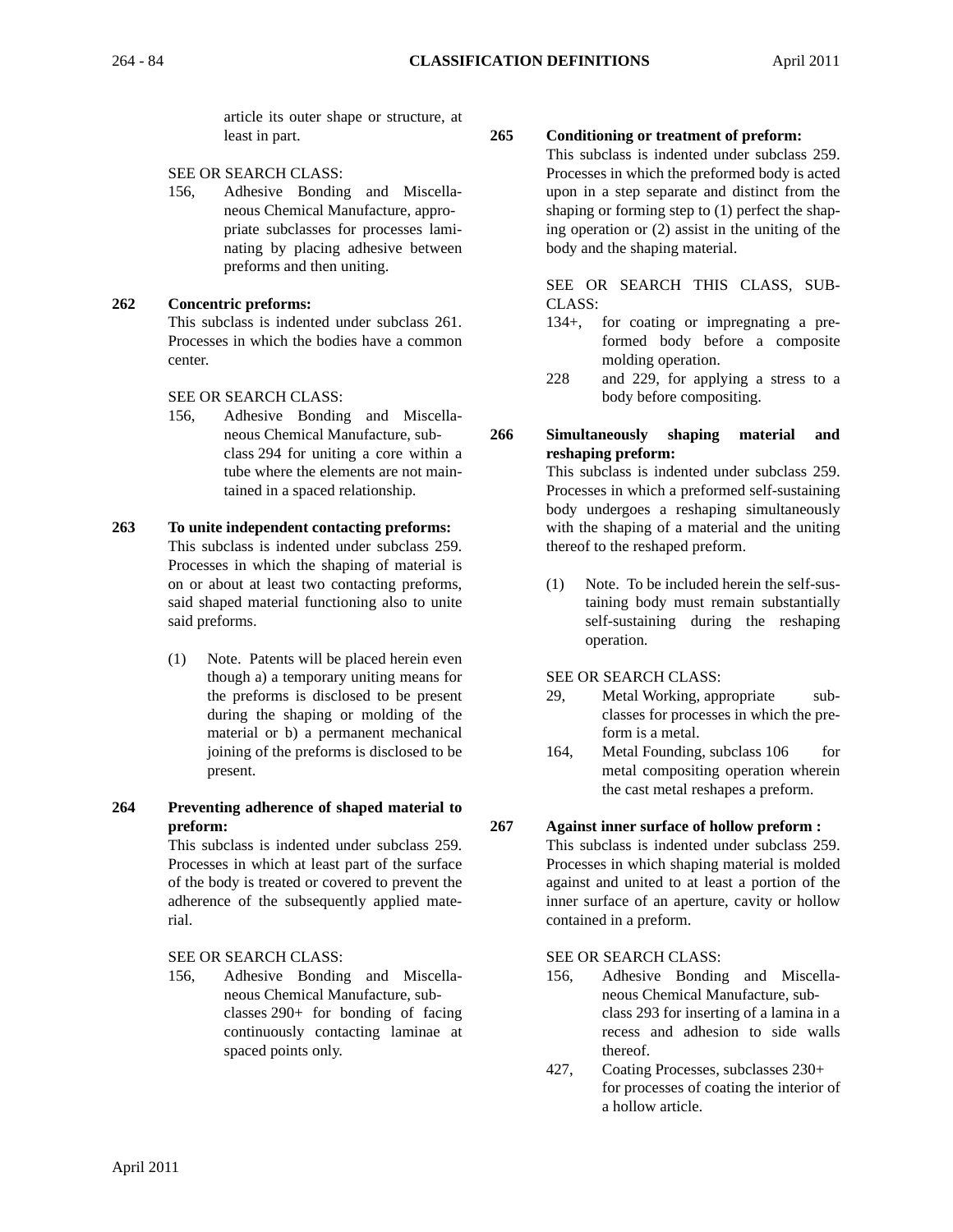**268 Cap or cup-like preform (e.g., container closure, etc.):**

This subclass is indented under subclass 267. Processes in which the hollow body is relatively thin walled, the end and side walls of said body form a cap or cup-like shape.

# SEE OR SEARCH CLASS:

156, Adhesive Bonding and Miscellaneous Chemical Manufacture, subclass 69 for the application of end closures to containers, and subclass 62 for closure cap lining by cutting and laminating.

# **269 Cavity lining type:**

This subclass is indented under subclass 267. Processes in which the molding material is shaped and applied so as to constitute a lining or covering layer for substantially the entire inner surface of the cavity or aperture of said hollow body.

**270 Utilizing centrifugal force (e.g., pipe lining, etc.):**

This subclass is indented under subclass 269. Processes which includes the use of centrifugal force to aid in the application of the lining.

(1) Note. Many of the patents classified herein pertain to pipe lining.

SEE OR SEARCH THIS CLASS, SUB-CLASS:

- 101 for the use of centrifugal force in the formation of particulate material.
- 114 for the use of centrifugal force in the uniting of bulk assembled particles.
- 311 for the use of centrifugal force in the mold shaping of plastic material.

# SEE OR SEARCH CLASS:

164, Metal Founding, subclasses 114+ for processes of centrifugal metal casting and subclasses 286+ for corresponding apparatus particularly subclass 288 for means to hold or position preformed product.

# **271.1 Preform embedded in or surrounded by shaped material:**

This subclass is indented under subclass 259. Processes in which the preformed self-sustaining body has molding material shaped about it so that said body is surrounded by or embedded in said molding material.

(1) Note. Shaping of a molding material to a planar surface only if a preform is not within the scope of this subclass. To be placed herein, the patent must include confining the preform in two dimensions thereof with the shaping material so as to embed or surround the preform.

#### SEE OR SEARCH THIS CLASS, SUB-CLASS:

35 for processes of forming structural installations in situ in which molding material is shaped around and united to a core or preform.

# **272.11 Electrical component encapsulating:**

This subclass is indented under subclass 271.1. Processes in which the surrounded or embedded body, or at least a part thereof, is intended for use as component of an electrical circuit.

(1) Note. To be included here the component must be one which controls the electricity, for example, a coil, condenser, or rectifier, and not merely a conductor insulator or outlet, etc. Processing of covering conductors, etc., are classified according to the manipulative step employed.

- 104 for processes of producing electrical article by shaping conductive materials.
- 171.1+, for extrusion of plastic material around strandlike or filamentlike preforms which may be electrical conductors.
- 614+, for other processes of producing electrical articles which include a step of firing shaped articles or preforms.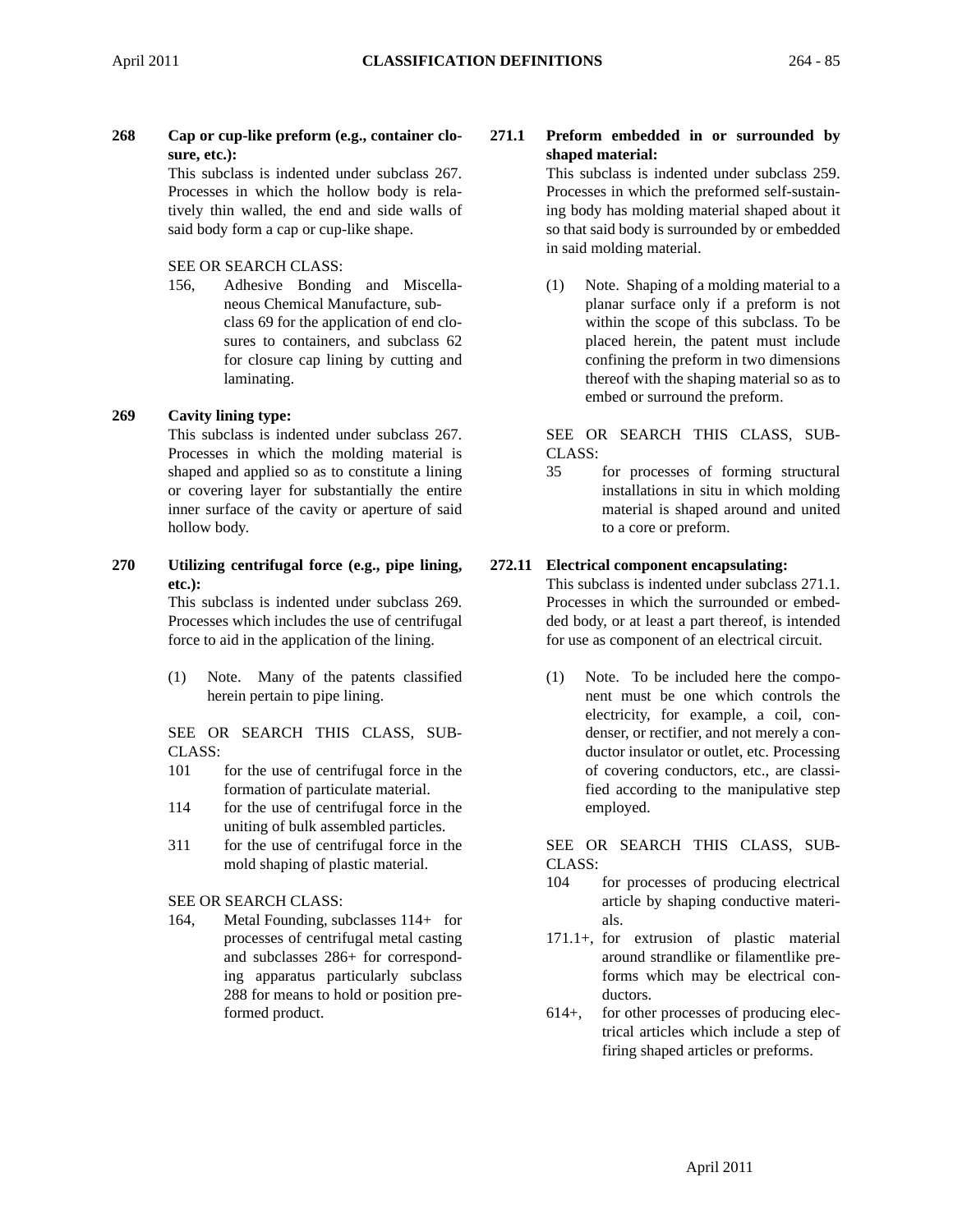# SEE OR SEARCH CLASS:

- 29, Metal Working, particularly subclass 841 for encapsulation following the assembly of an electrical device to an insulative base and subclasses 855+ for encapsulation combined with assembly of a terminal or elongated conductor directly to an electrical component.
- 156, Adhesive Bonding and Miscellaneous Chemical Manufacture, subclass 51 for covering of indefinitelength conductors with nonpreformed material. See the search notes to subclass 47 under (12) Note, Coating, Covering and Sheathing.
- 174, Electricity: Conductors and Insulators, subclass 521 for embedded electrical components.
- 257, Active Solid-State Devices (e.g., Transistors, Solid-State Diodes), subclasses 100, 433, 434, and 787-796 for encapsulated active solid-state electronic devices.
- 310, Electrical Generator or Motor Structure, subclass 43 for embedded electrical generator or motor structure.
- 336, Inductor Devices, subclasses 96 and 205 for embedded inductor devices.
- 338, Electrical Resistors, subclasses 226+ for embedded electrical resistors.
- 361, Electricity: Electrical Systems and Devices, subclasses 600+ for encapsulated plural electrical components.
- 438, Semiconductor Device Manufacturing: Process, particularly subclasses 112, 124, and 127 for methods of encapsulating semiconductor devices; see the search notes thereunder.

# **272.12 Nonresinous encapsulant:**

This subclass is indented under subclass 272.11. Processes in which the material surrounding or embedding the electrical component is not a synthetic resin.

**272.13 With curing procedure, or procedure or treatment to compensate for differential expansion:**

This subclass is indented under subclass 272.11. Processes in which there is claimed a step of curing the encapsulating material or some expedient is employed to compensate for

the differing coefficients of expansion of an electrical component or part thereof and the encapsulant.

# **272.14 Plural electrical components:**

This subclass is indented under subclass 272.11. Processes in which two or more electrical components are encapsulated.

- **272.15 With component positioning procedure or incorporation of article positioning means:** This subclass is indented under subclass 272.11. Processes in which the electrical component is claimed as positioned in a specified relation to the encapsulant or in which a positioning means is incorporated in the encapsulant.
- **272.16 Transducer, or electric lamp or space discharge device:**

This subclass is indented under subclass 272.11. Processes in which the component encapsulated is adapted to convert mechanical to electrical energy by electromagnetism or the component is an electric lamp or electric space discharge device.

(1) Note. Electric space discharge devices are defined for the purpose of classification as including any device which is intended to have an electric current flow between two spaced electrodes, at least part of the path followed by the discharge being constituted by a gas, vapor, or vacuum. Electric space discharge devices, therefore, include spark gaps, spark plugs, radio tubes, X-ray tubes, cathode-ray tubes, gas or vapor discharge lamps and lighting arresters of the electric space discharge type.

# **272.17 Semiconductor or barrier layer device (e.g., integrator circuit, transistor, etc.):**

This subclass is indented under subclass 272.11. Processes in which the component exhibits asymmetrical voltage current conduction characteristics.

# SEE OR SEARCH CLASS:

438, Semiconductor Device Manufacturing: Process, particularly subclasses 112, 124, and 127 for methods of encapsulating semiconductor devices; see the search notes thereunder.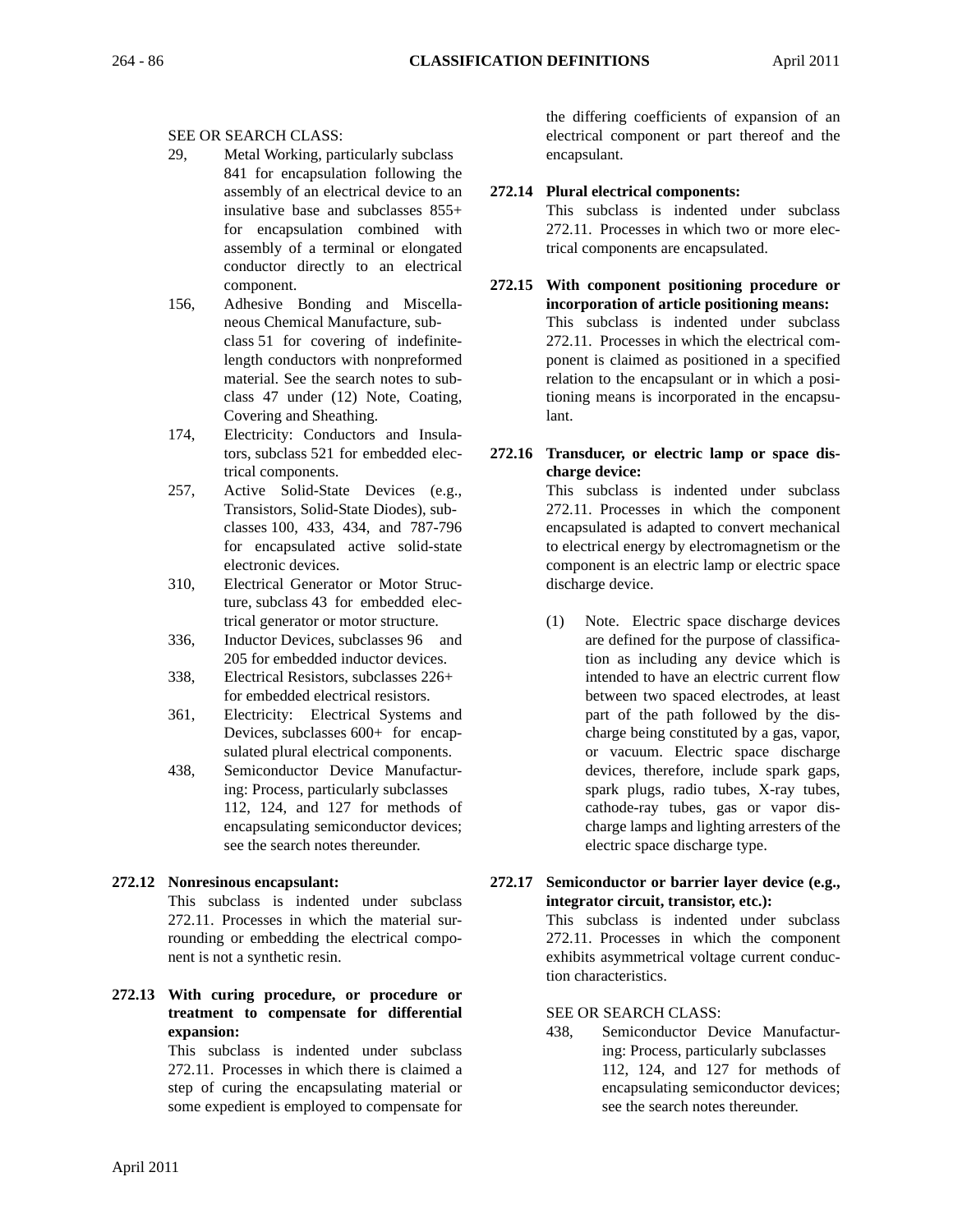# **272.18 Condenser or resistor:**

This subclass is indented under subclass 272.11. Processes in which the component encapsulated is a condenser or resistor.

**272.19 Dynamoelectric machine, electromagnet, transformer, inductors, or coils:**

This subclass is indented under subclass 272.11. Processes in which the encapsulated component is designed to produce an electromagnetic field or is a coil.

# **272.2 Motor or part encapsulated:**

This subclass is indented under subclass 272.19. Processes in which the component is an electric motor or an electrical component thereof.

# **272.21 Battery or part encapsulated:**

This subclass is indented under subclass 272.11. Processes in which the electrical component encapsulated is a source of electrical current or part of such device.

**273 Shaped material extends through holes in preform:**

> This subclass is indented under subclass 271. Processes in which a material is shaped against a body having holes or apertures extending therethrough said material being forced into said holes or apertures during the shaping operation.

**274 Preform particularly provided with means to provide interlock with shaped material:** This subclass is indented under subclass 271. Processes in which the body is provided with an undercut or other indentations to produce at least mechanical interference or keyed fit with the subsequently applied material.

> SEE OR SEARCH THIS CLASS, SUB-CLASS:

- 249 for processes of mechanically securing preforms together by reshaping at joint portion.
- **275 Positioning or maintaining position of preform relative to mold surface:**

This subclass is indented under subclass 271. Processes which include a provision for locating a preformed body in a specific position in a mold or maintaining such a position.

#### SEE OR SEARCH THIS CLASS, SUB-CLASS:

- 247 for processes of positioning a preform in a mold and molding a different color material against the preform.
- 254 for positioning by holding the body against a shaping surface while molding, then molding against the body while positioning by holding the previously shaped materials.

# SEE OR SEARCH CLASS:

164, Metal Founding, subclass 112 for processes of positioning a preform in metal compositing processes.

# **276 Preventing flash:**

This subclass is indented under subclass 275. Processes in which a parting line fin or flash excess plastic material is prevented from forming or reduced by the particular positioning of the body in the mold.

**277 Maintaining preforms in spaced relationship:**

> This subclass is indented under subclass 275. Processes in which a plurality of bodies spaced from each other during a molding operation are embedded in or surrounded by said shaping material.

> SEE OR SEARCH THIS CLASS, SUB-CLASS:

261 for processes in which molding material is introduced only in the space between plural preform surfaces with no more than a slight excess or overflow, said molding material being contained at least in part by the preform surfaces and serving to unite said preforms.

# **278 By removable means:**

This subclass is indented under subclass 275. Processes which include the utilization of positioning means which may be withdrawn from the mold before separation of the composite article from the mold or removed from the composite body subsequent to separation thereof from the mold.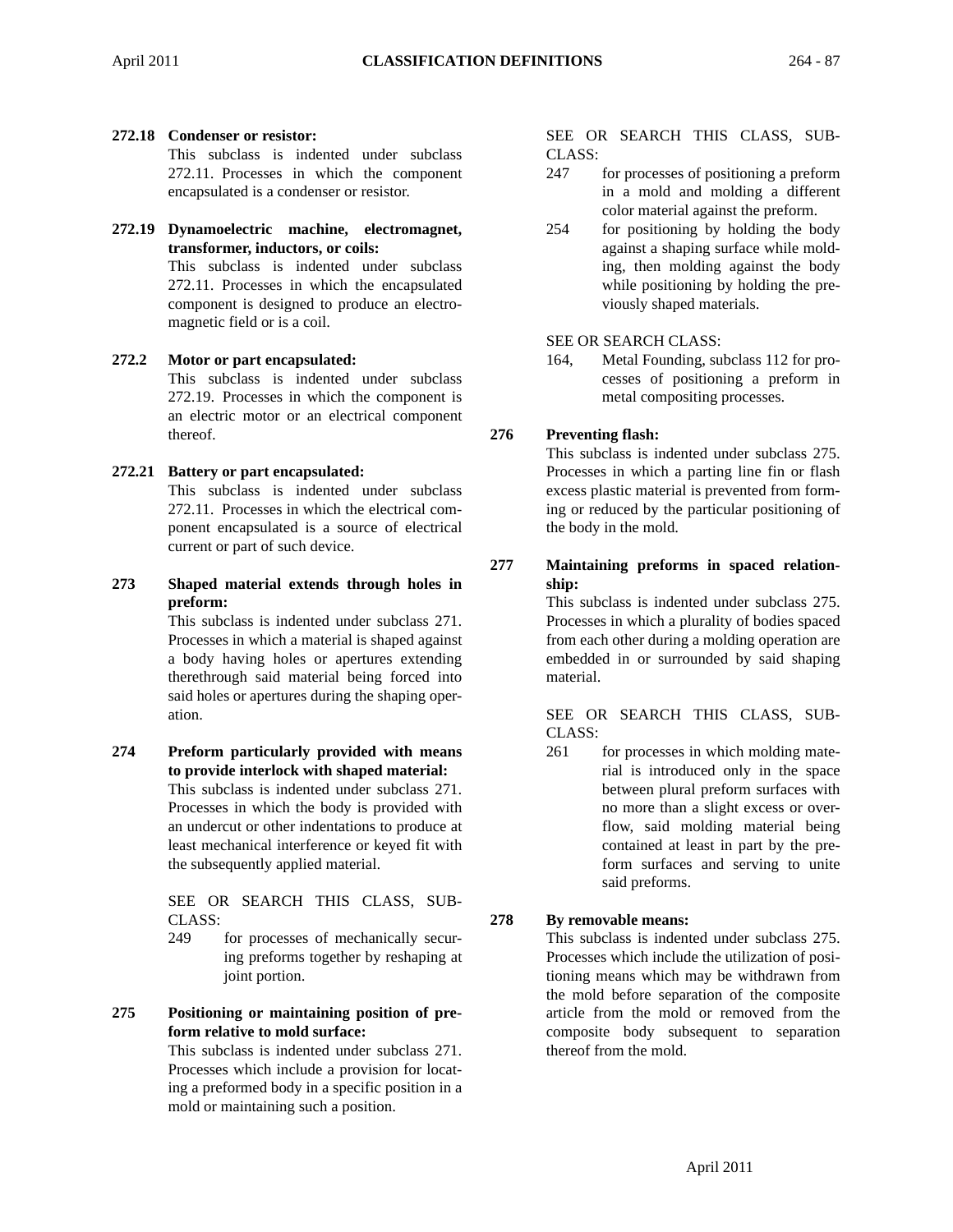# **279 Applying fluent material to preform:**

This subclass is indented under subclass 271. Processes wherein the material which is to be shaped so as to embed or surround a preformed body is in a flowable state when applied to said preform body.

**279.1 Preform is completely surrounded by shaped material:**

> This subclass is indented under subclass 271.1. Processes in which the preform is completely covered by the shaping material on all sides.

**280 Reshaping running or indefinite-length work:**

> This subclass is indented under subclass 239. Processes in which the work that is mechanically shaped or molded by a physically applied force to deform, is a preform and of running or indefinite length.

> SEE OR SEARCH THIS CLASS, SUB-CLASS:

- 165+, for formation of indefinite length articles combined with subsequent treatments especially subclass 210 with stretching or deforming.
- 347 for curing of indefinite length materials out of a mold.

# SEE OR SEARCH CLASS:

- 162, Paper Making and Fiber Liberation, subclass 117 for die reshaping of a waterlaid web or sheet.
- **281 Longitudinally advanced coiling (nonplanar):**

This subclass is indented under subclass 280. Processes directed to production of helically coiled articles wherein each convolution of said coil is axially displaced from adjoining convolutions.

(1) Note. Patents reciting winding in place with no axial displacement or wherein each convolution is entirely superimposed over the preceding one are excluded from this subclass.

SEE OR SEARCH CLASS:

156, Adhesive Bonding and Miscellaneous Chemical Manufacture, subclasses 169+ and 184+ particularly subclass 195, for winding combined with laminating or uniting.

# **282 Creping or crinkling:**

This subclass is indented under subclass 280. Processes wherein the reshaping takes the form of creping or crinkling.

- (1) Note. Including in this subclass are, for example, crowding the work back on itself to induce it to wrinkle, and crushing the work to produce random permanent distortions.
- (2) Note. This subclass does not include corrugating, per se, within its scope. See search notes below.

SEE OR SEARCH THIS CLASS, SUB-CLASS:

- 168 for indefinite length forming and crimping.
- 284 for corrugating, per se, of an indefinite or running length web.

# SEE OR SEARCH CLASS:

- 26, Textiles: Cloth Finishing, subclass 18.6 for compressive shrinking.
- 156, Adhesive Bonding and Miscellaneous Chemical Manufacture, subclass 183 for creping, wrinkling or crinkling combined with a laminating step.
- 162, Paper Making and Fiber Liberation, subclasses 111+ for processes of creping or crinkling a waterlaid web or sheet.

# **283 By doctoring from drum**

This subclass is indented under subclass 282. Processes wherein the creping, crinkling or wrinkling is effected by means of a doctoring implement applied to a drum carrying the web wherein said web is reshaped accordingly and removed from the drum.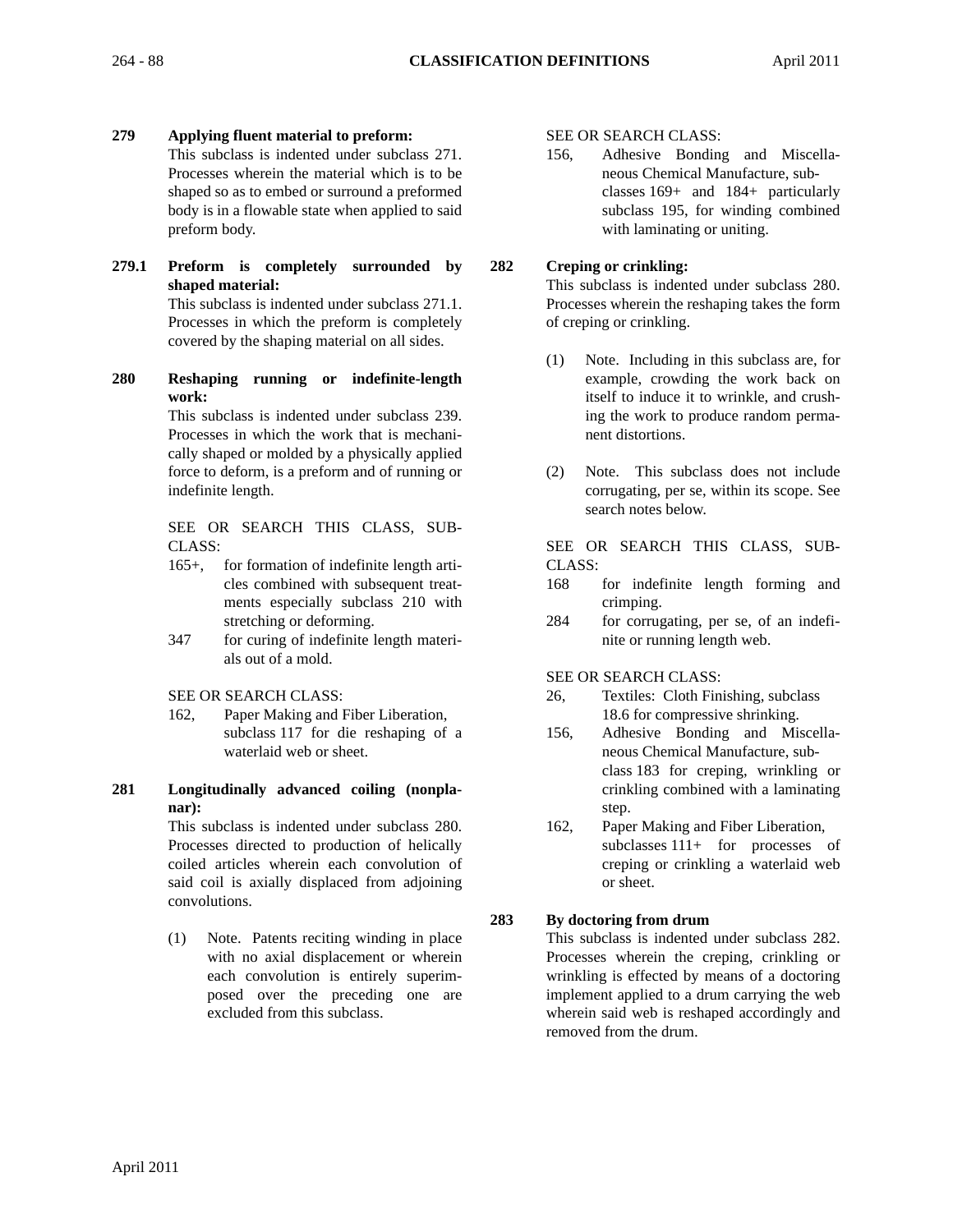# **284 Deforming the surface only:**

This subclass is indented under subclass 280. Processes which the surface configuration only of the workpiece is altered by raising bosses or protuberances thereon or causing surface portions to be depressed below the plane of the workpiece surface.

(1) Note. Where a surface only is altered by a cutting, scribing or plowing only, and no material is removed or separated therefrom through these operations, the patent will be placed herein.

SEE OR SEARCH THIS CLASS, SUB-CLASS:

- 138+, for processes involving a severing or material removal operation.
- 293 for processes including an embossing step on nonrunning length material.

SEE OR SEARCH CLASS:

- 101, Printing, subclass 32 for embossing processes there provided for.
- 156, Adhesive Bonding and Miscellaneous Chemical Manufacture, subclasses 209 and 219+ for embossing combined with a laminating step.
- 425, Plastic Article or Earthenware Shaping or Treating: Apparatus, subclasses 319+ for shaping apparatus comprising the combination of means to form a preform and means to convolute or twist the preform, subclasses 323+ for pretzel bending apparatus and subclass 383 for a molding apparatus including means to reshape a preform.

# **285 Bending:**

This subclass is indented under subclass 280. Processes in which a portion of a workpiece is moved and permanently distorted throughout its entire thickness relative to a second portion during which the thickness of the workpiece remains substantially the same and no significant plastic flow occurs.

SEE OR SEARCH THIS CLASS, SUB-CLASS:

339 for bending or twisting articles or workpieces.

SEE OR SEARCH CLASS:

156, Adhesive Bonding and Miscellaneous Chemical Manufacture, subclasses 196+ for bending when combined with a laminating step.

#### **286 Corrugating:**

This subclass is indented under subclass 285. Processes in which the bending involves forming a web with a cross-section having alternate ridges and grooves.

SEE OR SEARCH THIS CLASS, SUB-CLASS:

339 for bending or twisting of definite length articles.

# SEE OR SEARCH CLASS:

156, Adhesive Bonding and Miscellaneous Chemical Manufacture, subclasses 202+ and 205+ for corrugating of indefinite length work combined with a laminating operation and 210 for corrugating and laminating to a noncorrugated lamina.

# **287 And subsequent reshaping of corrugated material:**

This subclass is indented under subclass 286. Processes wherein a reshaping step is performed on sheet material which has been corrugated.

SEE OR SEARCH THIS CLASS, SUB-CLASS:

294+, for plural sequential shaping or molding steps.

# SEE OR SEARCH CLASS:

156, Adhesive Bonding and Miscellaneous Chemical Manufacture, subclass 207 for deformation of corrugated laminae and or laminates.

# **288.4 Stretching by applying tension:**

This subclass is indented under subclass 280. Process in which the reshaping is performed by pulling an end or edge of the workpiece and the workpiece is elongated in the direction of the tension application.

(1) Note. Tension applied merely to hold the work extended or taut is not consid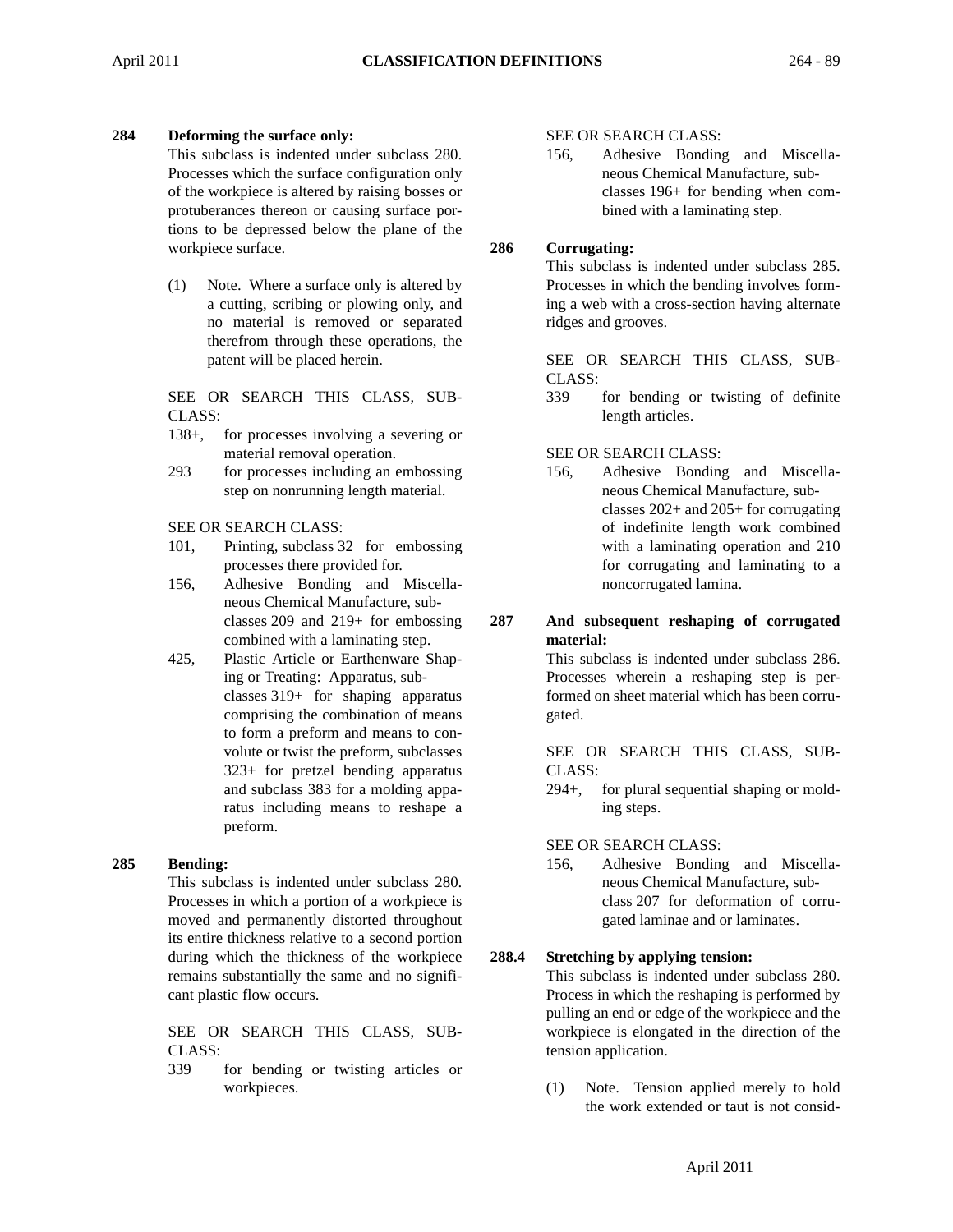ered to be within the scope of this subclass.

SEE OR SEARCH THIS CLASS, SUB-CLASS:

- 210.1+, for stretching combined with extrusion.
- 291+, for stretching or stretch forming, per se, applied to other than running or indefinite-length work.
- 500+, for processs where reshaping uses fluid pressure, e.g., blowing, etc.
- 555+, for reshaping running length work by such a procedure.

SEE OR SEARCH CLASS:

- 156, Adhesive Bonding and Miscellaneous Chemical Manufacture, subclass 229 for stretching combined with a laminating step.
- 427, Coating Processes, subclasses 172+ for a process of coating running or indefinite-length work combined with stretching or tensioning.
- **288.8 Nonuniform product (e.g., porous, etc., or with tensioning before application of heat):** This subclass is indented under subclass 288.4. Process including a step of applying tension to a workpiece before the workpiece is heated, e.g., "prestretching", etc., or wherein the process results in an article or running length differing from a uniform and uniform-appearing fiber, tow, or film in a specified way, whether the variation be desired or undesired, e.g., knots, color variations, etc.
	- (1) Note. The process may produce the variations or may tend to minimize variations in the original workpiece.
	- (2) Note. The tensioning may or may not result in a change of shape (cold-stretching).

SEE OR SEARCH THIS CLASS, SUB-CLASS:

- 41+, for a process which includes poreforming in situ.
- 103 for a process which includes formation of a textile fabric.
- 154 for a process where stretching itself causes pores to be formed.
- 287 for a process in which a film is corrugated and the corrugations are minimized or eliminated by later stretching.
- **289.3 With treatment other than heating before stretching:**

This subclass is indented under subclass 288.4. Process wherein the workpiece is treated by other than heat before tension for stretching is applied, e.g., pressure treatment, fluid treatment, etc.

SEE OR SEARCH THIS CLASS, SUB-CLASS:

- 78 for a process which includes dyeing of the workpiece.
- 82+, for a process which includes reactive gas or vapor treatment of the workpiece.
- 103 for a process which includes textile fabric formation.
- 138+, for a process in which a portion of the workpiece is modified to aid the stretching procedure and the modified portion is later removed from the stretched workpiece.

# **289.6 With shrinking or with liquid contact during or after stretching:**

This subclass is indented under subclass 288.4. Process wherein a liquid material, e.g., a sizing or heat exchange material, etc., makes direct contact with the workpiece during the stretching operation or after the stretching operation, or wherein the process includes a step in which stretching tension is reduced, allowing a dimension of the workpiece to decrease.

- 78 for a process wherein a workpiece is dyed.
- 129+, for a process wherein the workpiece is coated, outside the mold, that is, when not under stretching conditions.
- 289.3 for a process in which liquid contact or shrinking takes place before any stretching.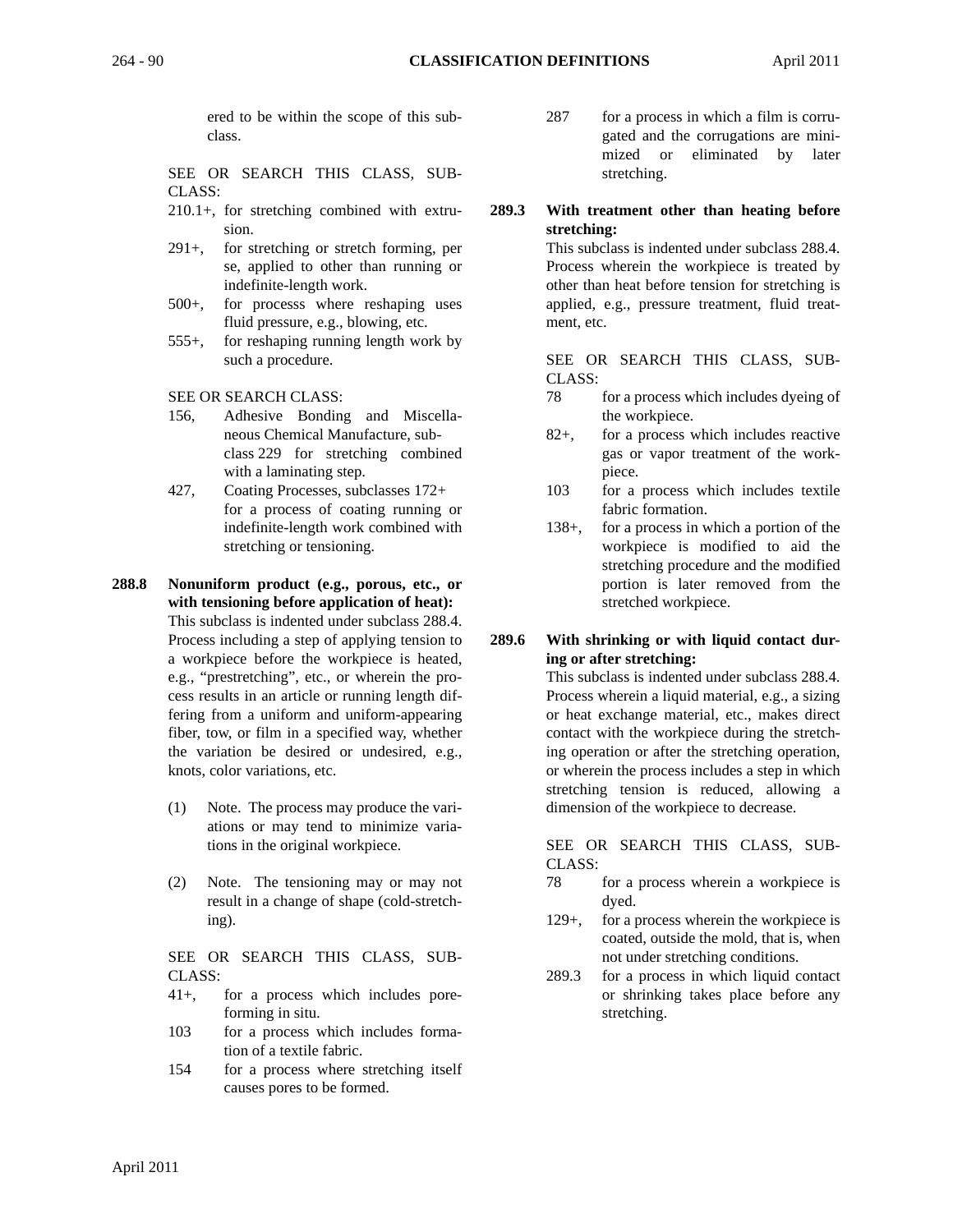#### SEE OR SEARCH CLASS:

428, Stock Material or Miscellaneous Articles, subclasses 375+ and 411+ for coated, e.g., lubricated, etc., fibers and sheets, respectively, per se.

# **290.2 Biaxial or transverse to travel direction:**

This subclass is indented under subclass 288.4. Process wherein a moving workpiece is stretched in a direction at right angles to its direction of movement or in which a stationary, indefinite-length work-piece is stretched in two perpendicular directions.

SEE OR SEARCH THIS CLASS, SUB-CLASS:

- 138+, for a process wherein stretching is followed by removal of part of the workpiece.
- 235.8 for a process wherein biaxial stretching of a film is followed by heat-setting. When all of the claims of a patent include the heat setting step, the patent is preferably not cross-referenced to this subclass.

# **290.5 Of filament:**

This subclass is indented under subclass 288.4. Process wherein the workpiece is one having a width and thickness of small and about equal dimensions.

(1) Note. The filament may be a monofilament or a tow or yarn, etc.

SEE OR SEARCH THIS CLASS, SUB-CLASS:

289.6 for filament stretching where a shrinking is included in the process.

# **290.7 Including contact with mechanism in stretch path (e.g., snubbing, etc.):**

This subclass is indented under subclass 290.5. Process wherein the fiber, besides contact with the two essential mechanisms which cause the tension application and define the stretch path, contacts also a third solid object arranged between the two essential mechanisms.

(1) Note. The third object often, but not always, serves the purpose of defining the necking point of the fiber during stretching.

# **291 Stretching or stretch forming:**

This subclass is indented under subclass 239. Processes wherein external tension is applied to a self-sustaining body so as to effectively increase at least one surface dimension thereof or otherwise reshape the body by extending it beyond the elastic limit.

(1) Note. Incidental stretching which occurs in the normal reshaping of a workpiece between dies is not considered sufficient to place a patent in this subclass.

SEE OR SEARCH THIS CLASS, SUB-CLASS:

- 2 for processes of forming polarizing sheets by a stretching step.
- 88+, for tensional deformation of self-sustaining bodies generated by direct application of fluid pressure or vacuum to work or molding material.
- 288 for stretching of running length work.

# SEE OR SEARCH CLASS:

427, Coating Processes, subclasses 171+ for processes of coating combined with stretching or tensioning.

# **292 By drawing over a form:**

This subclass is indented under subclass 291. Processes wherein the workpiece is forced to assume the shape of a form by said stretching of the workpiece over the form and into contact therewith.

SEE OR SEARCH THIS CLASS, SUB-CLASS:

90+, for stretch forming with vacuum.

# SEE OR SEARCH CLASS:

156, Adhesive Bonding and Miscellaneous Chemical Manufacture, subclass 212 for bending, drawing or stretching forming of a sheet to assume shape of a configured lamina while in contact therewith.

# **293 Deforming the surface only:**

This subclass is indented under subclass 239. Processes in which the surface configuration only of the workpiece is altered by raising bosses or protuberances thereon or causing sur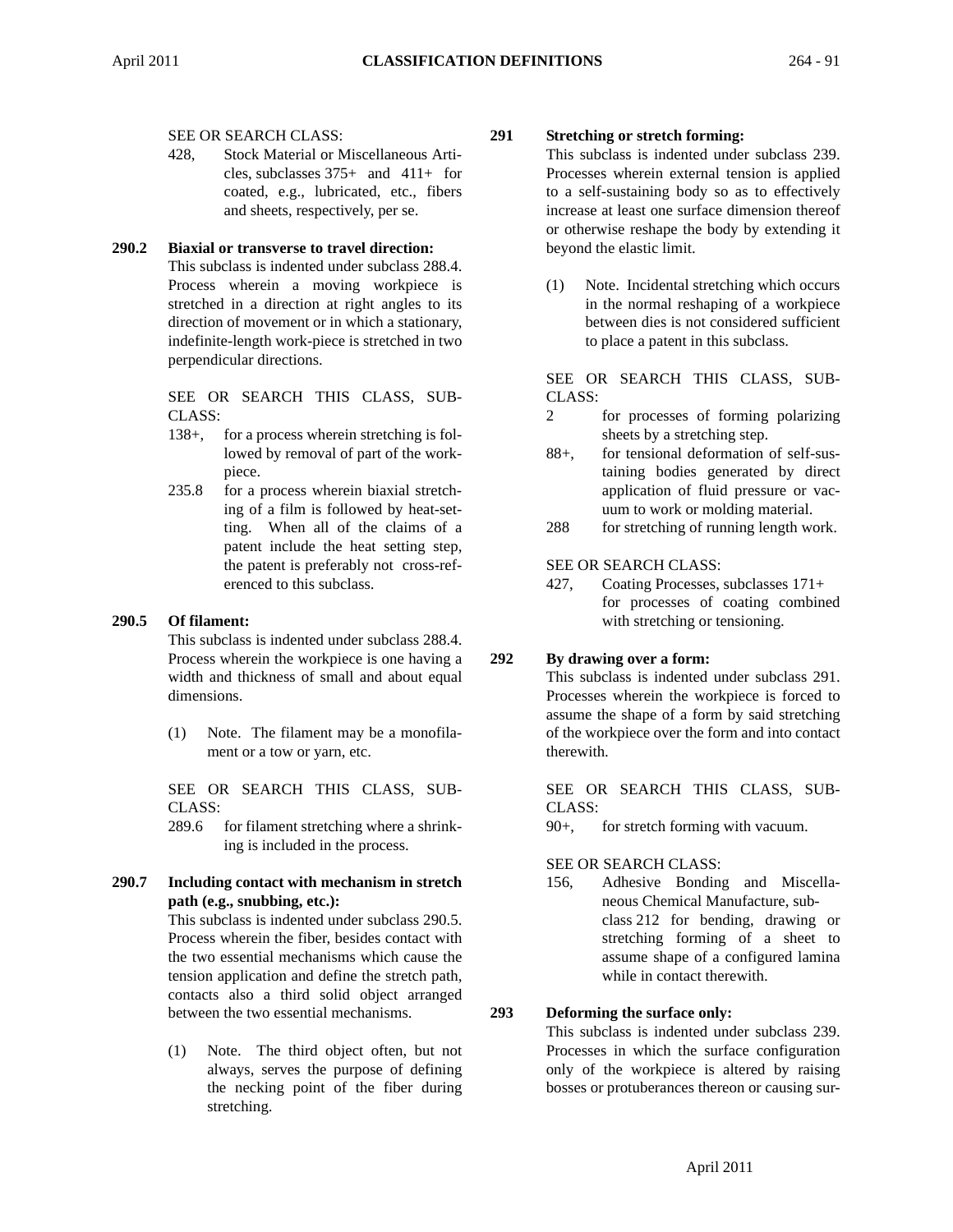face portions to be depressed below the plane of the workpiece surface.

SEE OR SEARCH THIS CLASS, SUB-CLASS:

- 106+, for embossing a preform to provide surface sound grooves.
- 138+, for processes including a cutting operation.
- 284 for embossing of a running or indefinite length work and see the notes thereto.
- SEE OR SEARCH CLASS:
- 101, Printing, subclasses 3.1+ for embossing processes there provided for.
- 156, Adhesive Bonding and Miscellaneous Chemical Manufacture, subclasses 209 and 219+ for surface deformation or embossing combined with a laminating operation.
- 425, Plastic Article or Earthenware Shaping or Treating: Apparatus, subclass 385 for a preform reshaping means comprising a surface deformation means only.

# **294 Plural sequential shaping or molding steps on same workpiece:**

This subclass is indented under subclass 239. Processes which include plural molding or shaping steps said steps being distinct, separate and sequential.

- (1) Note. Included herein are processes in which a similar type of molding, which may differ in magnitude or direction is applied in plural steps to the same portion of the article.
- (2) Note. See appropriate subclasses in this class and the search notes below in particular for processes which involve incremental molding or accretion from bulk, e.g., successive dip casting, and those operations which involve repetition to give an overall unitary effect, e.g., sequential corrugation, stepwise elongation of successive portions of an article or bending a sheet in steps to form a Ushape.
- (3) Note. Where a patent may recite a preliminary "extrusion" prior to a molding

operation where said "extrusion" is disclosed to be for the purpose of mixing, agitating or controlling or directing a stream of liquid or plastic material enroute to the molding means, rather than for shaping by extrusion, said "extrusion" will not be considered a diverse molding step for purpose of this subclass but will be classified on some other basis.

SEE OR SEARCH THIS CLASS, SUB-CLASS:

- 88+, for plural forming steps wherein one Is by a fluid pressure differential.
- 285+, for processes of bending or corrugating indefinite length work.
- 301+, particularly subclass 305 for processes involving accretion from bulk.
- 308 for processes which include incremental molding.
- 339 for bending or twisting of work.

# **295 Molding followed by bending or twisting:**

This subclass is indented under subclass 294. Processes wherein the plural steps comprise at least one molding step followed by at least one bending or twisting operation in which (a) a portion of a workpiece is moved throughout its entire thickness relative to a second portion during which the thickness of the workpiece remains substantially the same and no significant plastic flow occurs or (b) there is distortion of a single solid body by relative movement of its parts about a common axis.

- 98+, for a pneumatic shaping pressure applied to the inside of a hollow work following preliminary extrusion of a blank or blank portion.
- 103 for twisting of plural elements about each other.
- 339 for distortion by twisting, per se.

**<sup>296</sup> One step reshapes portion only of article:** This subclass is indented under subclass 294. Processes in which at least one of the shaping or molding steps alters the existing configuration of a limited portion of the article.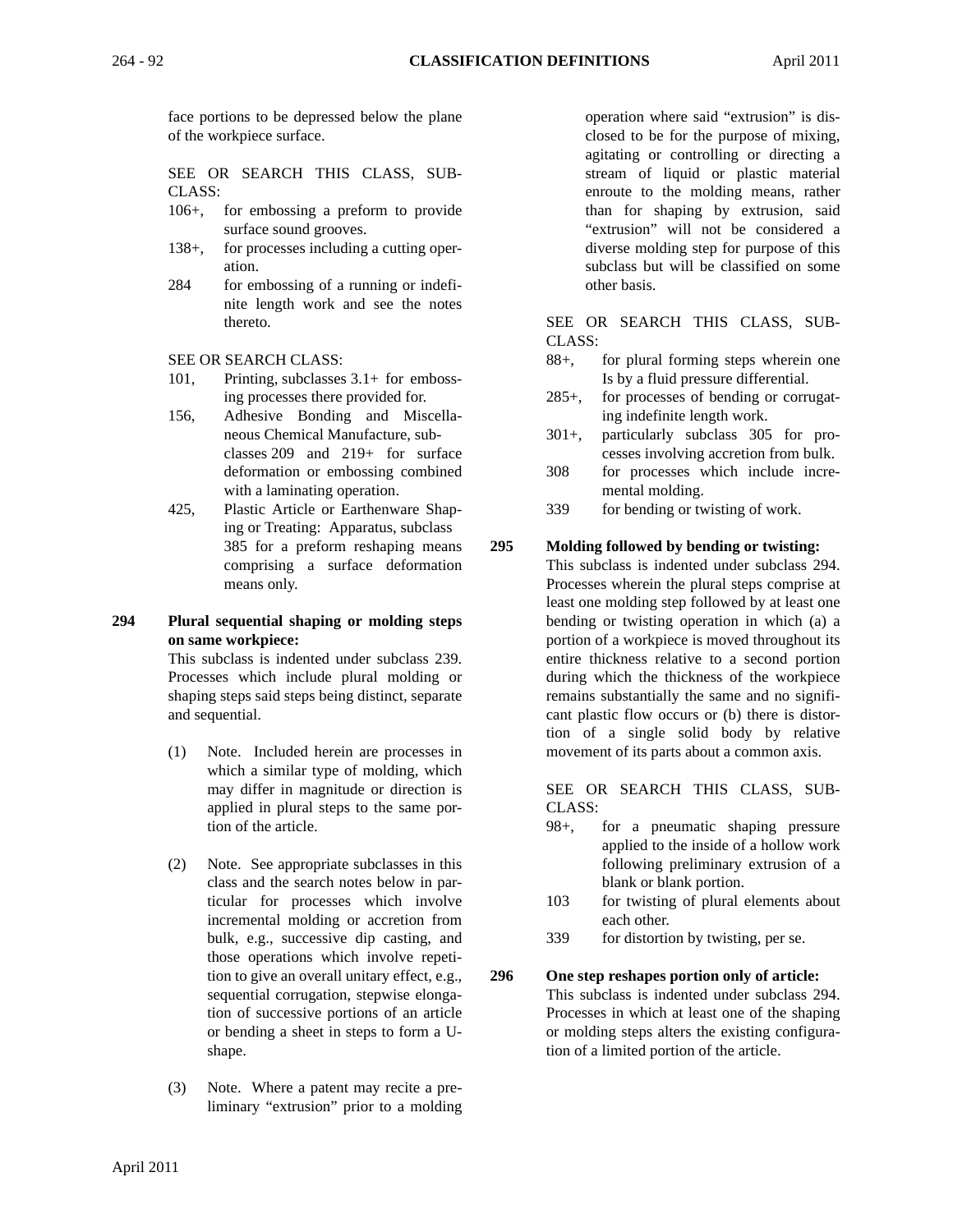# **297.1 Forming plural articles:**

This subclass is indented under subclass 239. Processes which include forming a plurality of separate and distinct articles either simultaneously or sequentially.

- (1) Note. To be placed in this subclass, the articles formed must not be particulate in nature, that is, of such a size that the formed particles can be handled in bulk only. For formation of particulate material from a liquid or molten mass, see the search note below.
- (2) Note. The fact that the apparatus used in the process may be capable of continuous operation thus forming plural articles, for example, injection molding devices, is not sufficient to place a patent in this and the indented subclasses. To be placed in this array the patent must claim the process of forming plural articles.

SEE OR SEARCH THIS CLASS, SUB-CLASS:

- 5+, for formation of particulate material directly from a molten or liquid mass.
- 157+, where plural articles are produced by cutting operations.

SEE OR SEARCH CLASS:

- 249, Static Molds, subclasses 119+ for molds for forming plural products.
- **297.2 Including introducing material under pressure into a closed mold cavity (e.g., injection molding, etc.):**

This subclass is indented under subclass 297.1. Processes which include a step of forcing material from a source removed from a closed mold cavity into the cavity wherein said material assumes the shape of the closed mold cavity.

SEE OR SEARCH THIS CLASS, SUB-CLASS:

328.1+, for processes of injection molding of single articles or multiple attached articles.

# **297.3 With plural molds on belt or turntable:** This subclass is indented under subclass 297.2. Processes in which the molds into which material is forced under pressure are mounted on a continuous surface or are mounted to provide for rotary motion of the molds about a central

axis.

- **297.4 Forming multiple stacked or nested articles or including multilayer pressing:** This subclass is indented under subclass 297.1. Processes in which a plurality of articles are shaped by performing a forming operation on a stack or nest of preforms or in which a single press couple acts on a stack of shaping members.
	- (1) Note. This subclass includes a process of forming a chain or article articulated in a chainlike manner as a nested article.
	- (2) Note. This subclass also includes the use of parting material in a stack of preforms to be shaped.
- **297.5 Reshaping or treatment of a preform (e.g., vulcanizing, etc.):**

This subclass is indented under subclass 297.1. Processes in which a preform is reshaped or subjected to chemical or physical treatment after shaping.

(1) Note. The reshaping processes provided for herein typically reshape part of a preform such as belling the end of a length of pipe or vulcanize a group of preforms.

SEE OR SEARCH THIS CLASS, SUB-CLASS:

294+, for plural sequential shaping steps preformed on a workpiece.

# **297.6 With plural molds on a moving surface:**

This subclass is indented under subclass 297.1. Processes which include the use of a series of molds mounted on a moving surface providing linear or rotary motion to the molds.

# **297.7 With linear movement of the molds:**

This subclass is indented under subclass 297.6. Processes in which the moving surface carries the molds in a straight line.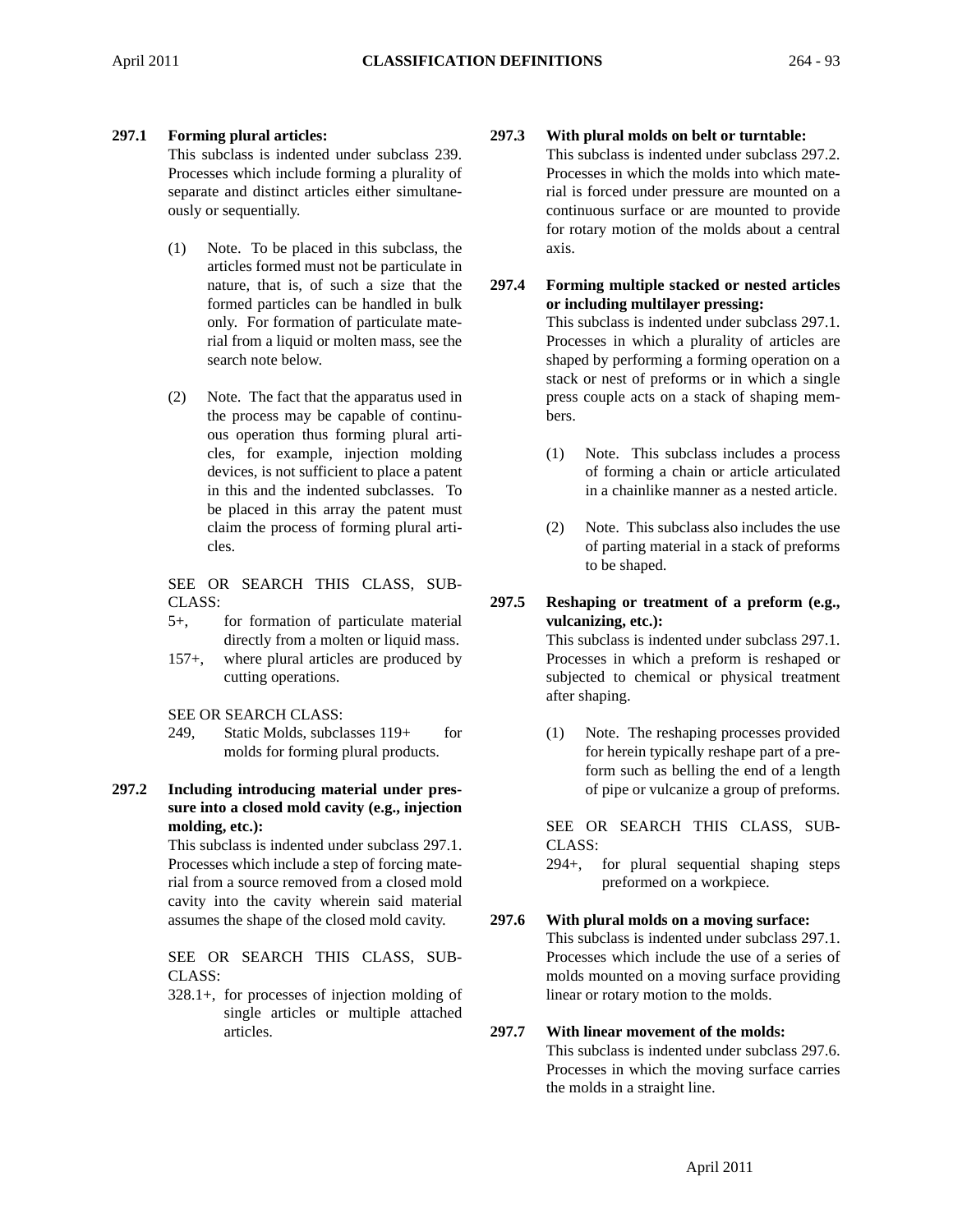- - (1) Note. This subclass provides for molds mounted on belts. Subclass 297.6 will provide for molds carried by a turntable.
- **297.8 Simultaneous formation of plural articles:** This subclass is indented under subclass 297.1. Processes in which a plurality of separate and distinct articles are formed at the same time.
- **297.9 Of primarily inorganic material (e.g., concrete or ceramic, etc.):**  This subclass is indented under subclass 297.8. Processes in which the articles are composed of inorganic material.
	- (1) Note. This subclass provides for processes of making dishes and concrete panels.

# **298 By casting on a liquid surface:**

This subclass is indented under subclass 239. Processes in which the article forming material is shaped by casting or depositing the material on a liquid body the surface of which acts as the shaping means.

SEE OR SEARCH THIS CLASS, SUB-CLASS:

- 88 for direct application of fluid pressure to a workpiece or molding material.
- 165+, for formation of continuous or indefinite length articles by casting on a liquid surface.
- 212+, for formation of continuous or indefinite length articles by casting on a solid supporting or shaping surface.

SEE OR SEARCH CLASS:

164, Metal Founding, subclass 81 for processes of metal casting on a liquid shaping surface.

# **299 Shaping against forming surface (e.g., casting, die shaping, etc.):**

This subclass is indented under subclass 239. Processes in which (1) fluent or plastic material is caused to flow to assume the configuration of a solid shaping surface in contact therewith, or (2) solid material is forced against a shaping surface by pressure means opposed thereto.

(1) Note. Vulcanizing between pressure surfaces or in a shape retaining cavity is considered to involved "mold shaping" for the purpose of this subclass and those indented hereunder.

# SEE OR SEARCH CLASS:

- 65, Glass Manufacturing, appropriate subclasses for processes and apparatus for shaping glass.
- 425, Plastic Article or Earthenware Shaping or Treating: Apparatus, appropriate subclasses for corresponding apparatus, see especially subclasses 376.1+ for an extrusion shaping apparatus, subclasses 383+ for molding apparatus for reshaping a preform, subclasses 406+ for a press molding machine, and subclasses 425+ for a molding machine utilizing mold motion to shape or to compact.

#### **300 Utilizing release agent in molding material:** This subclass is indented under subclass 299.

Processes in which parting or release material is incorporated in the molding composition to facilitate subsequent removal of the formed article from the mold or shaping surface.

# **301 Accretion from bulk:**

This subclass is indented under subclass 299. Processes in which the molding material is applied in bulk to the molding surface causing a relatively small proportion to be deposited or adhered to the molding surface followed by relatively separating the mold form with the adhering material from the remaining bulk.

(1) Note. This subclass includes, for example, pouring molding material into a mold and pouring out the excess which does not cling to the mold walls or dipping a mold form into the molding material and removal of said form therefrom with a coating of said material adhered to the molding surface.

- 215 for processes of forming indefinite length or continuous articles wherein the molding surface, e.g., belt or wheel, dips into the molding material.
- 308 for incremental molding processes.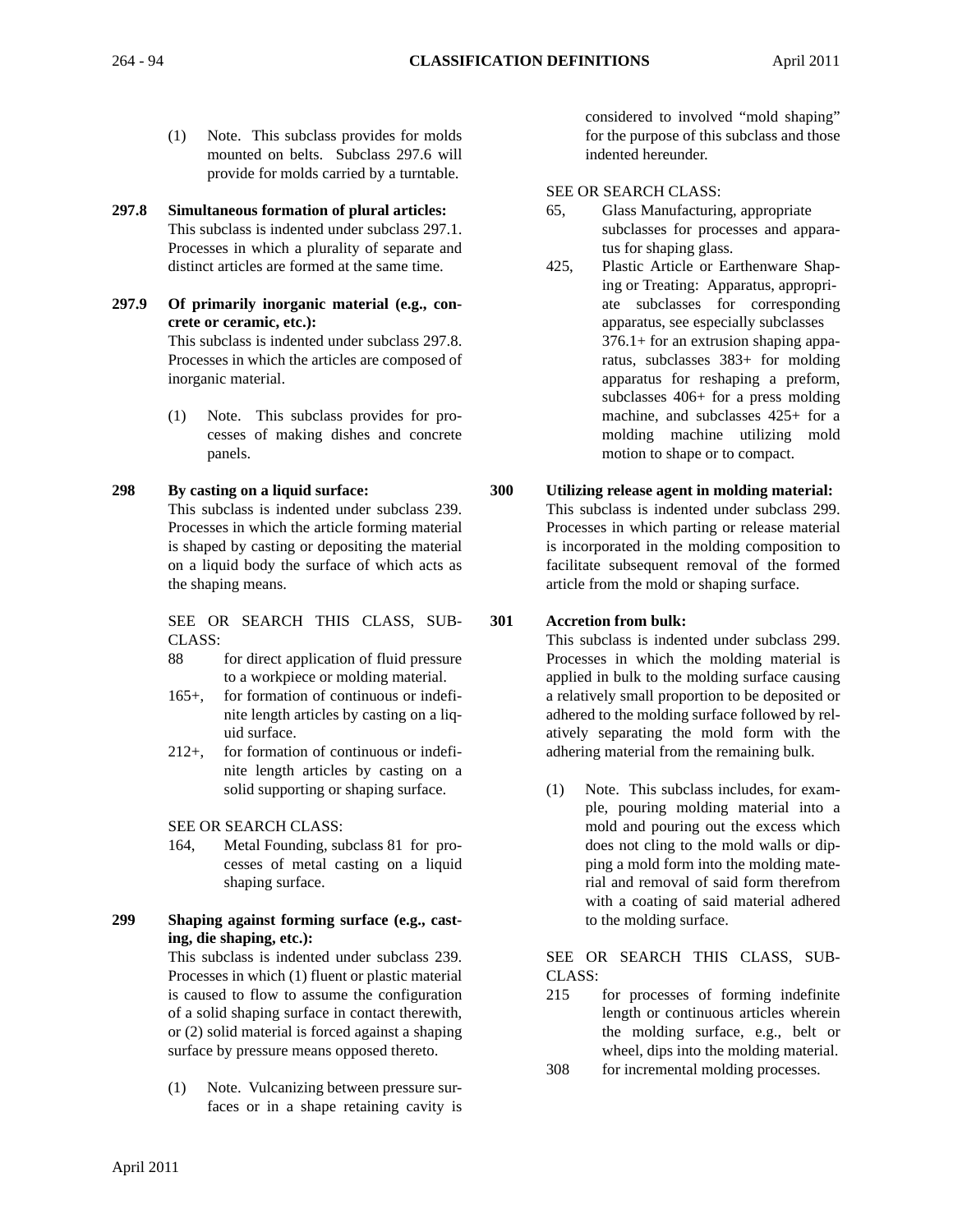#### SEE OR SEARCH CLASS:

- 162, Paper Making and Fiber Liberation, subclasses 228+ for processes of accreting from a bulk supply of pulp suspension.
- 427, Coating Processes, subclasses 430.1+ for processes of coating by immersion and see the class definition of Class 264 at section II F for the line between Classes 264 and 427.

# **302 Slush casting type:**

This subclass is indented under subclass 301. Processes wherein the molding material is poured or placed in the mold and the excess material not deposited, gelled or coagulated on the mold surface is removed to leave a relatively thin deposit or layer on the inner walls of the mold.

SEE OR SEARCH THIS CLASS, SUB-CLASS:

310 for processes wherein a material is rotationally cast without excess material removal.

SEE OR SEARCH CLASS:

- 164, Metal Founding, subclass 77 for processes of slush casting of metals.
- 425, Plastic Article or Earthenware Shaping or Treating: Apparatus, subclass 433 for slush molding in molds peripherally supported on an endless belt and subclass 435 for other slush molding apparatus.
- **303 Accretion of varying wall thickness or control of accretion by compound movement of form:**

This subclass is indented under subclass 301. Processes in which the deposition or accretion on the mold surface is of a nonuniform or varying thickness to produce articles which have an irregular or nonuniform cross-sectional wall thickness, or in which the accretion rate or overall thickness of the accretion is controlled or regulated by a compound or nonlinear movement of the molding form or surface.

# **304 Facilitating removal of article from form:**

This subclass is indented under subclass 301. Processes which include a step which facilitates removal of the formed article from the mold or forming surface.

#### SEE OR SEARCH THIS CLASS, SUB-CLASS:

334+, for casting ejecting, core or mold stripping or separating.

**305 Successive dipping steps into same material:** This subclass is indented under subclass 301. Processes wherein the accretion of the material is in plural separate stages by separate dippings into a source or supply of the same molding material.

> SEE OR SEARCH THIS CLASS, SUB-CLASS:

> 215 for processes of forming indefinite length or continuous articles wherein the shaping surface, e.g., endless belt or wheel is dipped into the molding material.

SEE OR SEARCH CLASS:

- 425, Plastic Article or Earthenware Shaping or Treating: Apparatus, subclasses 269+ for corresponding apparatus.
- 427, Coating Processes, subclasses 430.1+ for processes of coating by immersion, and see Class 264 class definition at section II F.

# **306 Conditioning or treating material or form to effect deposition:**

This subclass is indented under subclass 301. Processes in which the deposition or accretion of the molding material on the mold is facilitated or effected by a separate treatment or conditioning of the material or the mold surface.

SEE OR SEARCH CLASS:

- 204, Chemistry: Electrical and Wave Energy, subclasses 471+ for electrophoretic or electro-osmotic coating or forming of an object.
- 427, Coating Processes, subclasses 133+ for processes of coating a mold.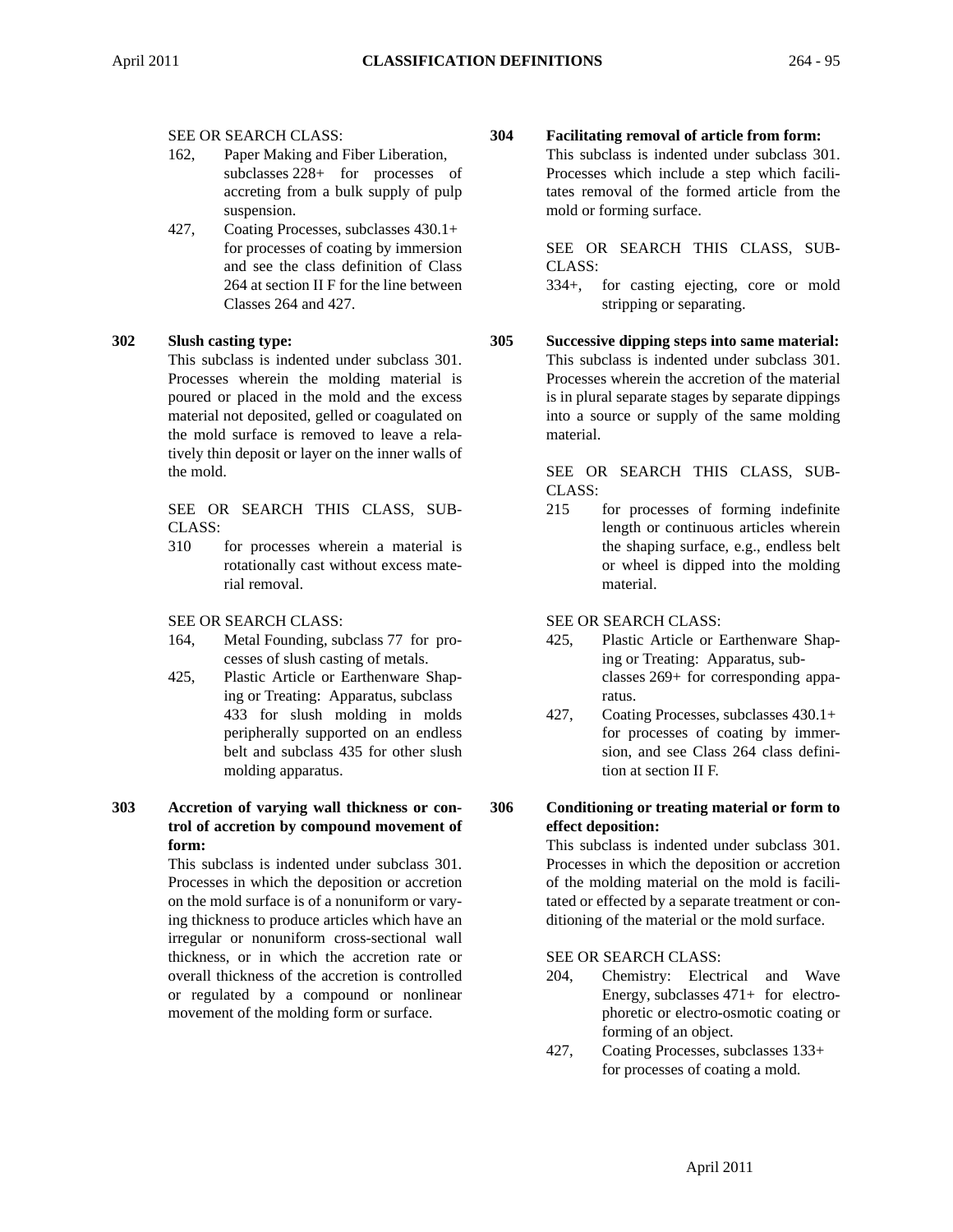# **307 Treating accreted material on form with added agent or reactant:**

This subclass is indented under subclass 301. Processes wherein the accreted or deposited material is subsequently treated while still on the form with an added agent or reactant.

SEE OR SEARCH THIS CLASS, SUB-CLASS:

- 195 for subsequent chemical treatment of indefinite length viscose articles.
- 218 for processes including a subsequent treatment of a cast carbohydrate containing layer with a reactant or coagulating agent.
- 232 for processes which include a subsequent disparate treatment of an article out of the mold.
- 340+, for treatment, per se, of shaped articles.

# **308 Incremental layer molding type:**

This subclass is indented under subclass 299. Processes in which the same material is applied in multiple, sequential charges in or on the same mold or molding surface, or on the surface of a previously deposited or formed layer of the same material, the formed article resulting therefrom being homogeneous and unitary in structure.

SEE OR SEARCH THIS CLASS, SUB-CLASS:

- 171.1+, for stratified or layered indefinite length article forming.
- 241+, for forming composite, plural part or multilayered articles.
- **309 Spraying or flinging material against a shaping surface:**

This subclass is indented under subclass 299. Processes in which the molding material is propelled forcibly through space in either compacted bulk form, or discrete form, to thereby impinge against and collect in or on a molding or shaping surface or means.

SEE OR SEARCH THIS CLASS, SUB-CLASS:

- 30 for processes of lining a furnace by spraying or flinging material against a surface.
- 91 for vacuum depositing bulk particles.
- 98+, for formation of solid particulate material directly from a molten or liquid mass which may involve forcible impingement of a liquid on a surface.
- 109+, for formation of articles by adhesive uniting of particulate nonmetallic material.
- **310 By rotation of material or material shaping member:**

This subclass is indented under subclass 299. Processes in which rotating motion is imparted to the material being shaped or to the mold or mold shaping surface.

SEE OR SEARCH THIS CLASS, SUB-CLASS:

- 68 for rotation to produce frictional heat.
- 69+, for processes which pertain to agitating by plural sequential rotations in reverse directions. However, such patents should be crosses herein where applicable depending on the time of duration of said rotation periods in one direction.
- 175 for processes of forming indefinite length articles by a calendering operation between endless shaping surfaces, e.g., belts or wheels.

# **311 Utilizing centrifugal force:**

This subclass is indented under subclass 310. Processes which include the generation of a centrifugal force which is applied to the molding material, the effect of said centrifugal force being manifested in the shaping, distribution or maintenance of said molding material in the mold.

- 8 for formation of particulate material from a liquid or molten mass by means of centrifugal force.
- 114 for use of centrifugal force in formation of articles by uniting of bulk assembled particles.
- 176 for centrifugal spinning of filaments or fibers.
- 270 for processes of lining a mold cavity employing centrifugal force.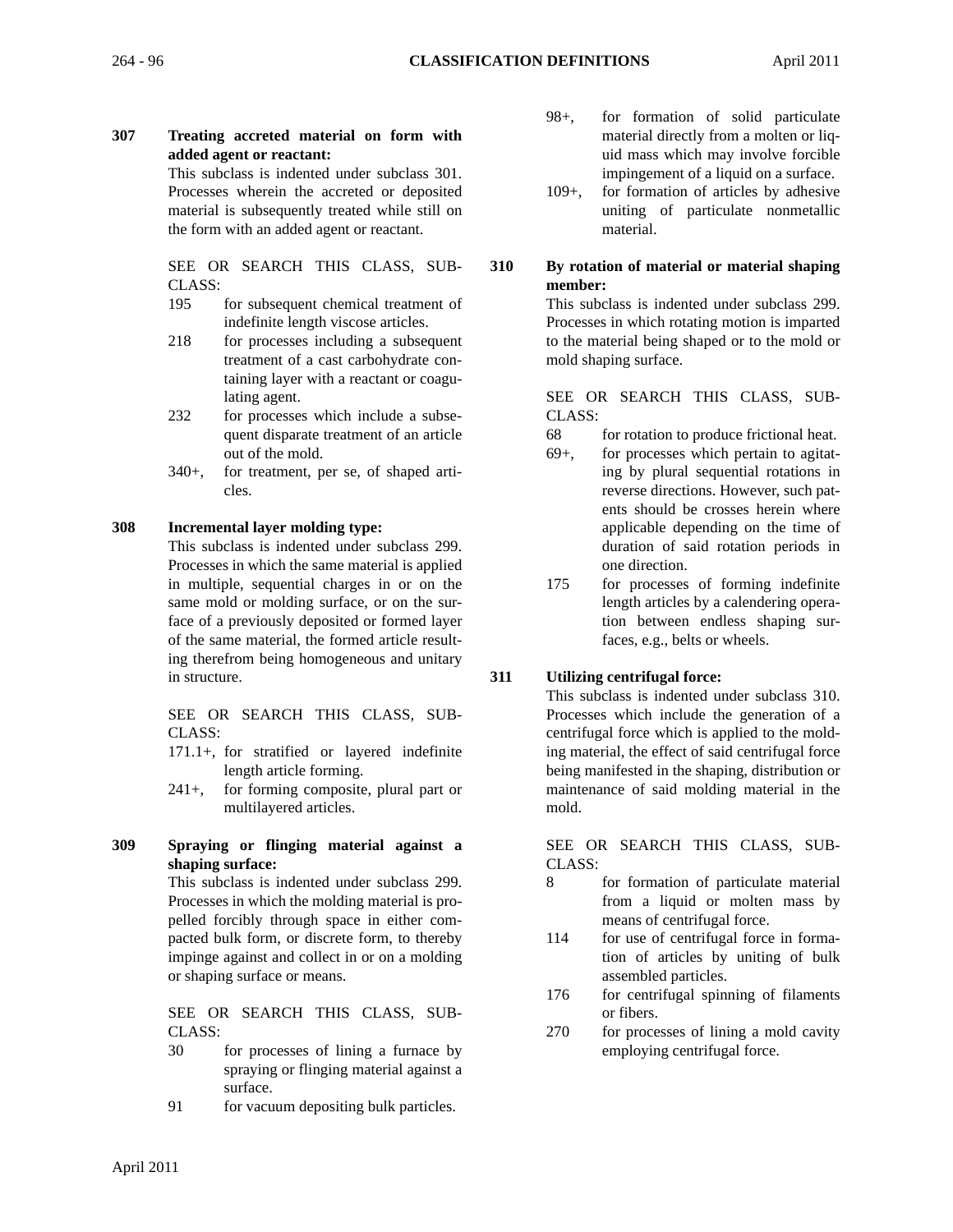#### SEE OR SEARCH CLASS:

- 164, Metal Founding, subclasses 114+ for processes of centrifugally casting metals.
- 425, Plastic Article or Earthenware Shaping or Treating: Apparatus, subclass 425 for a molding machine utilizing mold motion to distribute or compact a fluent material in a mold.

# **312 Inner relatively rotating member to form hollow article:**

This subclass is indented under subclass 310. Processes in which a recess is formed, enlarged or maintained by a correspondingly shaped means for such recess which means performs such function by a rotation relative to the body containing such recess.

# **313 Utilizing a flexible, deformable, or destructable molding surface or material:**

This subclass is indented under subclass 299. Processes in which the mold or mold surface is flexible, resilient, deformable or may be collapsed or destroyed to facilitate removal or separation of the molded article from the mold.

SEE OR SEARCH THIS CLASS, SUB-CLASS:

- 219+, where the flexible or deformable mold surface is anatomical.
- 318 for processes for making undercut articles in rigid molds.
- 334+, for processes directed to casting, ejecting, core or mold stripping, or separating of articles from molds or shaping devices and see the search notes thereto.

# SEE OR SEARCH CLASS:

29, Metal Working, subclasses 423+ for processes employing transitory or temporary material or parts.

# **314 Utilizing fluid-expansible mold:**

This subclass is indented under subclass 313. Processes in which the mold pressure is applied through fluid inflatable or expansible means.

# **315 Toroidal mold bag:**

This subclass is indented under subclass 314. Processes in which said inflatable element is toroidal in shape.

(1) Note. A toroidal shape is that generated by a closed planar figure when rotated about an axis lying in the same plane therewith and outside the figure.

SEE OR SEARCH THIS CLASS, SUB-CLASS:

326 for reshaping toroidal shaped work in a closed mold cavity.

**316 Utilizing sheet-like material:**

This subclass is indented under subclass 313. Processes wherein a flexible or resilient sheet or web is employed as a mold or mold surface or as a separate mold liner.

(1) Note. Tubes or casings or other hollow articles regardless of length are not considered to be sheets or webs for purposes of this subclass and are excluded herefrom.

SEE OR SEARCH THIS CLASS, SUB-CLASS:

338 for mold coatings or linings, per se, or specific materials.

# **317 Removing mold by destruction:**

This subclass is indented under subclass 313. Processes in which the mold or mold surface is destroyed to facilitate removal thereof from the molded material.

SEE OR SEARCH THIS CLASS, SUB-CLASS:

41+, particularly subclasses 44 and 49 for destruction of entrained bodies to form a porous body.

# SEE OR SEARCH CLASS:

156, Adhesive Bonding and Miscellaneous Chemical Manufacture, subclass 155 for destruction of transitory material when combined with a laminating operation.

# **318 Molding trapped undercut article portion:**

This subclass is indented under subclass 299. Processes directed to the molding of articles of such irregular shape in rigid molds that portions of said articles and corresponding portions of the mold are in the relationship of an interference fit in that removal of said article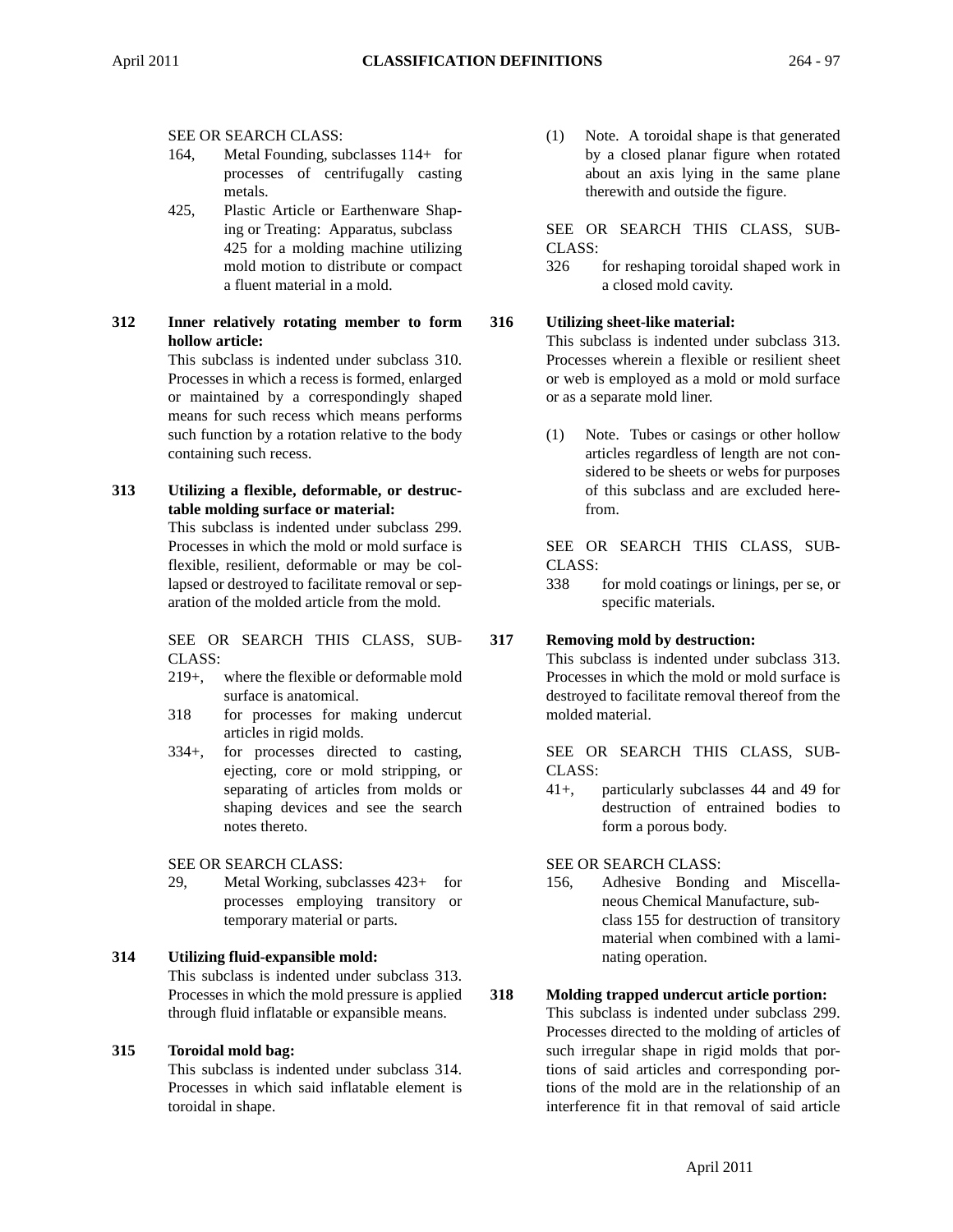from the mold cannot be accomplished be a straight line or unidirectional motion, except where the trapped portions of the article are at least temporarily flexible, elastic or resilient so as not to be broken or deformed from the desired shape by the confining portions of the mold if a straight line removal from the mold is employed.

(1) Note. This subclass will not take patents reciting the molding of articles which may have trapped undercut surfaces in the mold but which by specific mold structure may be removed therefrom in a straightline or unidirectional motion. However, this subclass will take processes of forming articles of curved shapes in a rigid mold from which the shaped articles may be withdrawn without interference from the mold by a nonlinear motion corresponding to the curvature of said article such as the formation of threaded articles removed by an "unscrewing" operation.

SEE OR SEARCH THIS CLASS, SUB-CLASS:

- 313+, for processes employing a flexible, deformable or destructible molding surface or material.
- 336 for processes of ejecting, stripping or separating formed articles from the mold before a full set or cure has taken place.

# **319 Applying heat or pressure:**

This subclass is indented under subclass 299. Processes in which the material, while being shaped (1) is raised in temperature or (2) is subjected to an increase in pressure.

**320 Reshaping solid work or introducing solid work into mold cavity:**

This subclass is indented under subclass 319. Processes in which the material shaped is (1) a self-sustaining preform throughout the reshaping operation or (2) is a self-sustaining preform when placed into a mold.

(1) Note. Solid particulate molding material which is handled or charged to the mold as a fluent mass is not included within the scope of this and indented subclasses, however, solid particles or

pieces which are placed, handled, or charged individually are considered selfsustaining preforms or bodies for purposes of this and indented subclasses.

SEE OR SEARCH THIS CLASS, SUB-CLASS:

- 107 for reshaping a solid preform to form sound grooves on its surface.
- 112 for spheroidizing or rounding of particles in absence of a mold or shaping surface.
- 230 for reshaping of a solid preform by heating to release stress, e.g., elastic memory.

# **321 Sponge-like or foamed work:**

This subclass is indented under subclass 320. Processes wherein said work is of a spongelike or foamed structure.

SEE OR SEARCH THIS CLASS, SUB-CLASS:

- 41+, for molding or shaping combined with the step of pore forming in situ.
- 324 for processes for shaping a woven or felted sheet.

# **322 Initially softening workpiece:**

This subclass is indented under subclass 320. Processes in which the solid workpiece is subjected to a treatment prior to reshaping for the purpose of decreasing its rigidity or hardness.

- (1) Note. The treatment may be, for example, heating, moistening, or solvent application.
- (2) Note. Preliminary softening of the workpiece by liquid impregnation within the scope of this subclass differs from coating or impregnating the workpiece before molding or shaping as provided for by subclasses 134+ in that the impregnation in the present subclass is transitory and that of subclasses 134+ in a permanent component of the article formed.

SEE OR SEARCH THIS CLASS, SUB-CLASS:

340 for treatments, per se, of preformed articles which are directed to or included softening operations.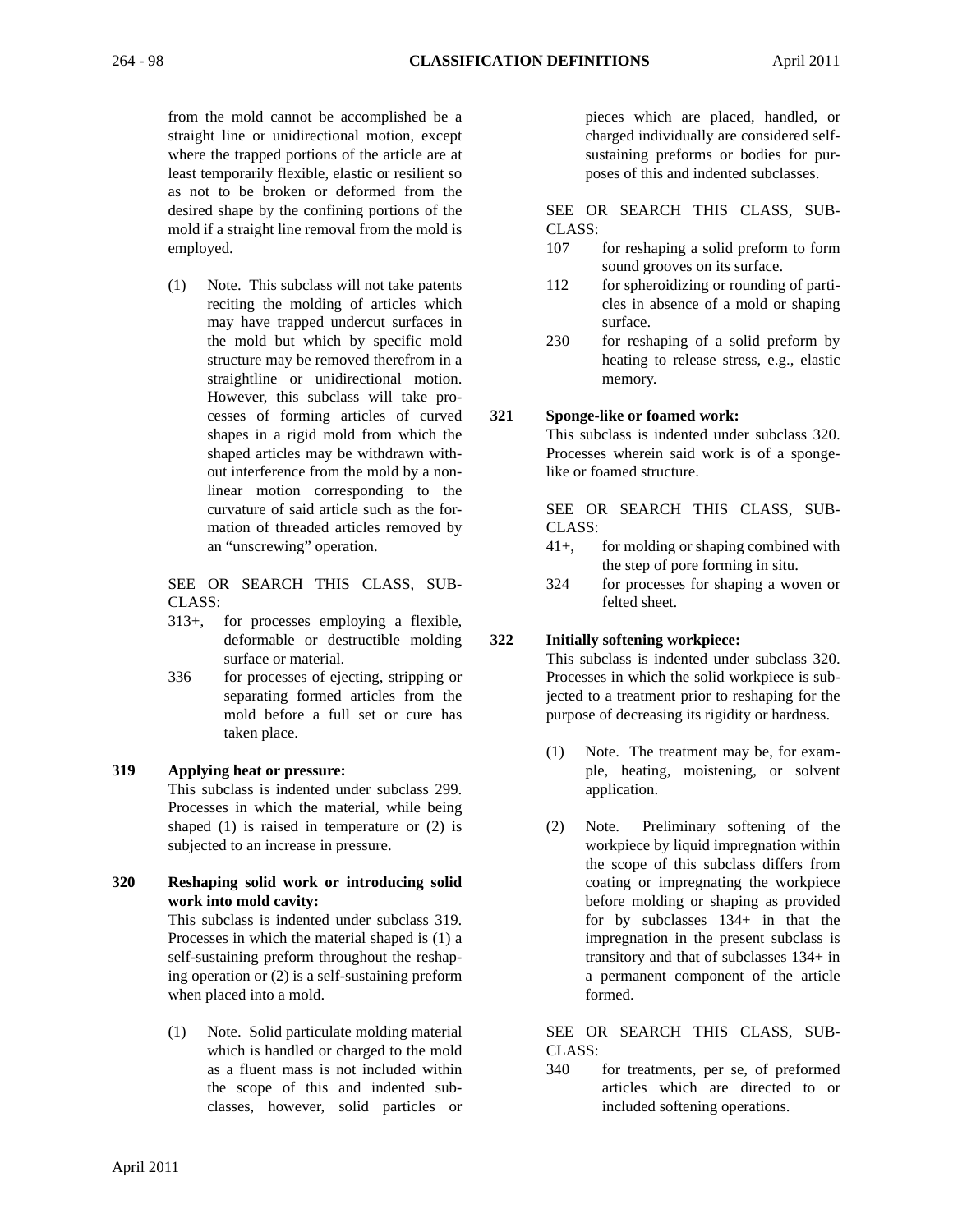# **323 Sliding motion between material and mold surface (extruding finite articles)**

This subclass is indented under subclass 320. Processes in which the reshaping of a solid preform is effected by establishing a rubbing, wiping or sliding action between the preform and a shaping surface.

(1) Note. Included within the scope of the subclass is pressing a preform between mold surfaces and causing the preformed material to be reshaped and spread along the mold surfaces into an unconfined area. When such an operation is caused by striking the preform with a shaping element causing the material to be extruded out between the shaping surfaces the process is usually referred to as impact extrusion.

SEE OR SEARCH THIS CLASS, SUB-CLASS:

- 165+, for formation of continuous or indefinite length articles by extrusion methods.
- 325 for processes of reshaping a preform in a closed mold cavity.

# **324 Woven or felted sheet-form work:**

This subclass is indented under subclass 320. Processes in which the work being shaped is a felted fibrous sheet or a woven textile sheet.

SEE OR SEARCH THIS CLASS, SUB-CLASS:

- 136+, for coating or impregnating a self sustaining batt, sheet of filament and then reshaping.
- 257+, for producing a composite, plural part or multilayered article in which one component is a fibrous or textile sheet, web or batt.

SEE OR SEARCH CLASS:

156, Adhesive Bonding and Miscellaneous Chemical Manufacture, subclasses 62.2+ for forming and laminating one or more webs or batts by adhesive bonding and subclasses 196+ for reshaping followed by laminating.

162, Paper Making and Fiber Liberation, subclass 223 for processes of reshaping a felted waterlaid product.

# **325 Utilizing closed mold cavity:**

- This subclass is indented under subclass 320. Processes in which the solid work or molding material, within the confines of a closed mold cavity, is caused to take the shape of the interior of said mold cavity by a plastic flow of said work or molding material.
	- (1) Note. A mold cavity is considered closed for purposes of this subclass if it engages all of the exterior product surfaces being formed or reshaped. Spaces between mold parts or small openings in said parts will not exclude a mold cavity from this subclass even though some molding material is forced from the mold cavity through such spaces and openings.

# **326 Toroidal work (e.g., tire, etc.):**

This subclass is indented under subclass 325. Processes wherein the article produced has a toroidal shape.

(1) Note. For a definition of "toroidal" see this class, subclass 315 and note thereto.

SEE OR SEARCH THIS CLASS, SUB-CLASS:

315 where the pressure or heat is applied by means of a toroidal inflated bag.

# **327 Differential heating or cooling in mold:**

This subclass is indented under subclass 319. Processes wherein different degrees of heating or cooling are positively applied simultaneously to the article or molding material, or different portions thereof, while said article is still in the mold.

(1) Note. To be placed herein a patent should recite a positively applied temperature differential. Normal heating or cooling to ambient temperatures, for example, wherein an article may be cooler at the surface temporarily than at the core, is not sufficient to place a patent herein.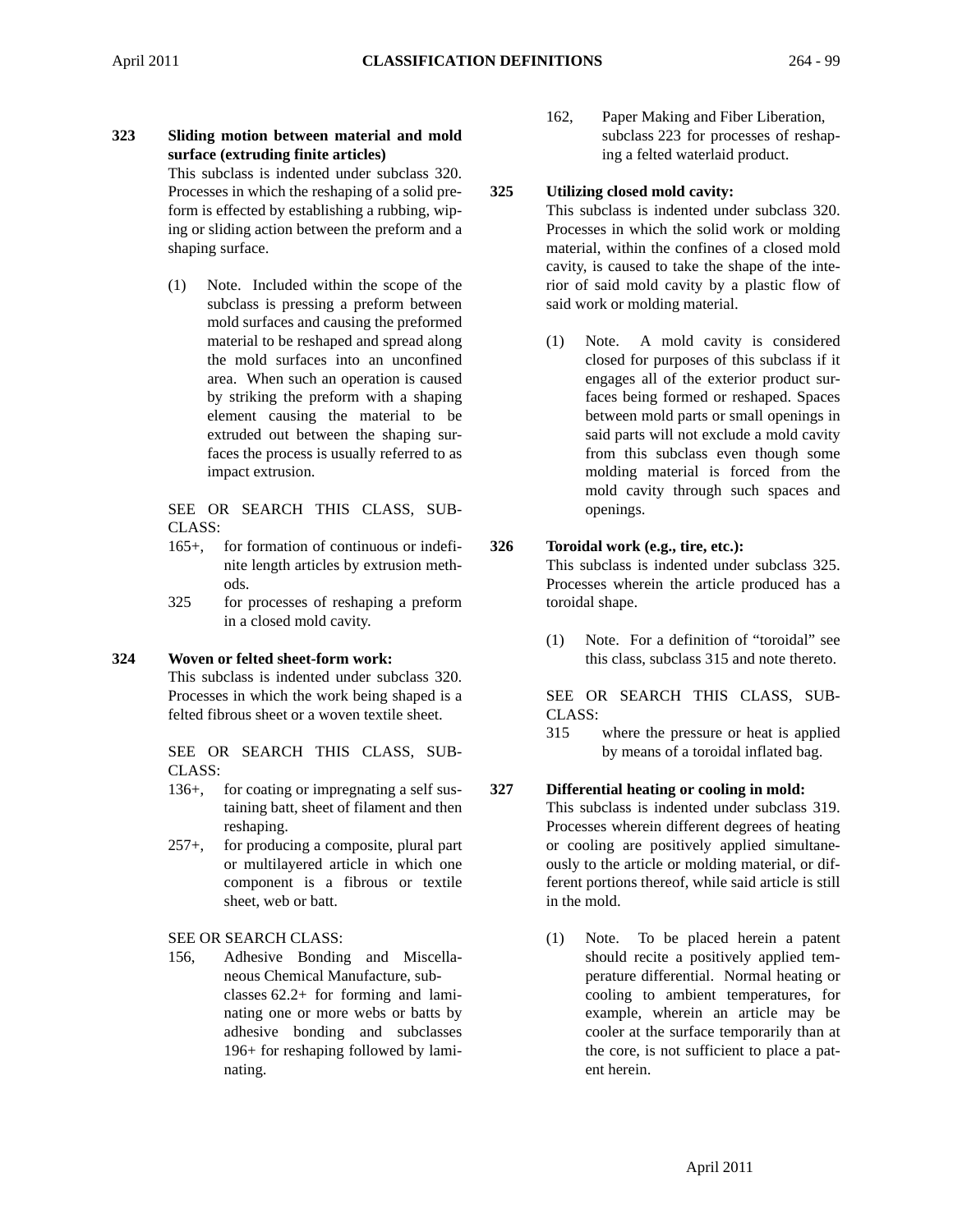- (2) Note. Maintaining a uniform temperature of the product by the nonuniform application or removal of product heat is classified herein.
- **328.1 Introducing material under pressure into a closed mold cavity (e.g., injection molding, etc.):**

This subclass is indented under subclass 319. Processes in which said pressure is applied to the molding material so as to force the material from a source removed from a closed mold cavity into the cavity wherein said material assumes the shape of the interior of said closed cavity.

SEE OR SEARCH THIS CLASS, SUB-CLASS:

- 537 for injection molding of a hollow blank portion prior to pneumatic pressure application to the inside.
- **328.11 Including movement of mold relative to injector:**

This subclass is indented under subclass 328.1. Processes in which relative movement of the mold and injector head is accomplished by displacement of either or both.

**328.12 Including specified direction or condition of flow in mold:**

> This subclass is indented under subclass 328.1. Processes in which the injection mold is designed to produce a specified direction of flow or a specified type of flow of material during injection.

**328.13 Including injection of two or more pressures:**

This subclass is indented under subclass 328.1. Processes in which injection takes place at two distinct pressure levels.

SEE OR SEARCH THIS CLASS, SUB-CLASS:

40.5 for processes of pressure control during molding.

# **328.14 With heating or cooling:**

This subclass is indented under subclass 328.1. Processes in which a positive step of increasing or decreasing the temperature is carried out.

(1) Note. This subclass does not include merely cooling by exposure to ambient conditions but does include frictional heating.

SEE OR SEARCH THIS CLASS, SUB-CLASS:

- 68 for processes including step of generating heat by friction.
- 232+, for processes of heating or cooling after molding.
- 345+, for article treatment by effecting a temperature change.

#### **328.15 Of injection nozzle:**

This subclass is indented under subclass 328.14. Processes in which the nozzle of the injection is heated or cooled.

#### **328.16 Of mold:**

This subclass is indented under subclass 328.14. Processes in which the mold is heated or cooled.

**328.17 Pretreatment or preparation of charge material:**

> This subclass is indented under subclass 328.1. Processes in which the material to be molded is treated to facilitate the subsequent molding process.

# **328.18 Mixing of filler, dye, or pigment:**

This subclass is indented under subclass 328.17. Processes in which a filler, dye, or pigment is mixed with the injector charge prior to molding.

#### **328.19 Including feeding to accumulator:**

This subclass is indented under subclass 328.17. Processes in which the fluent material to be molded is stored in a zone prior to being fed to the injector head.

#### **328.2 Material is nonthermoplastic:**

This subclass is indented under subclass 328.1. Processes in which curable, vulcanized, ceramic or hydrolitically settable or is otherwise identified as not softening upon reheating after molding.

(1) Note. In the absence of a clear showing to the contrary a material is presumed to be a thermoplastic.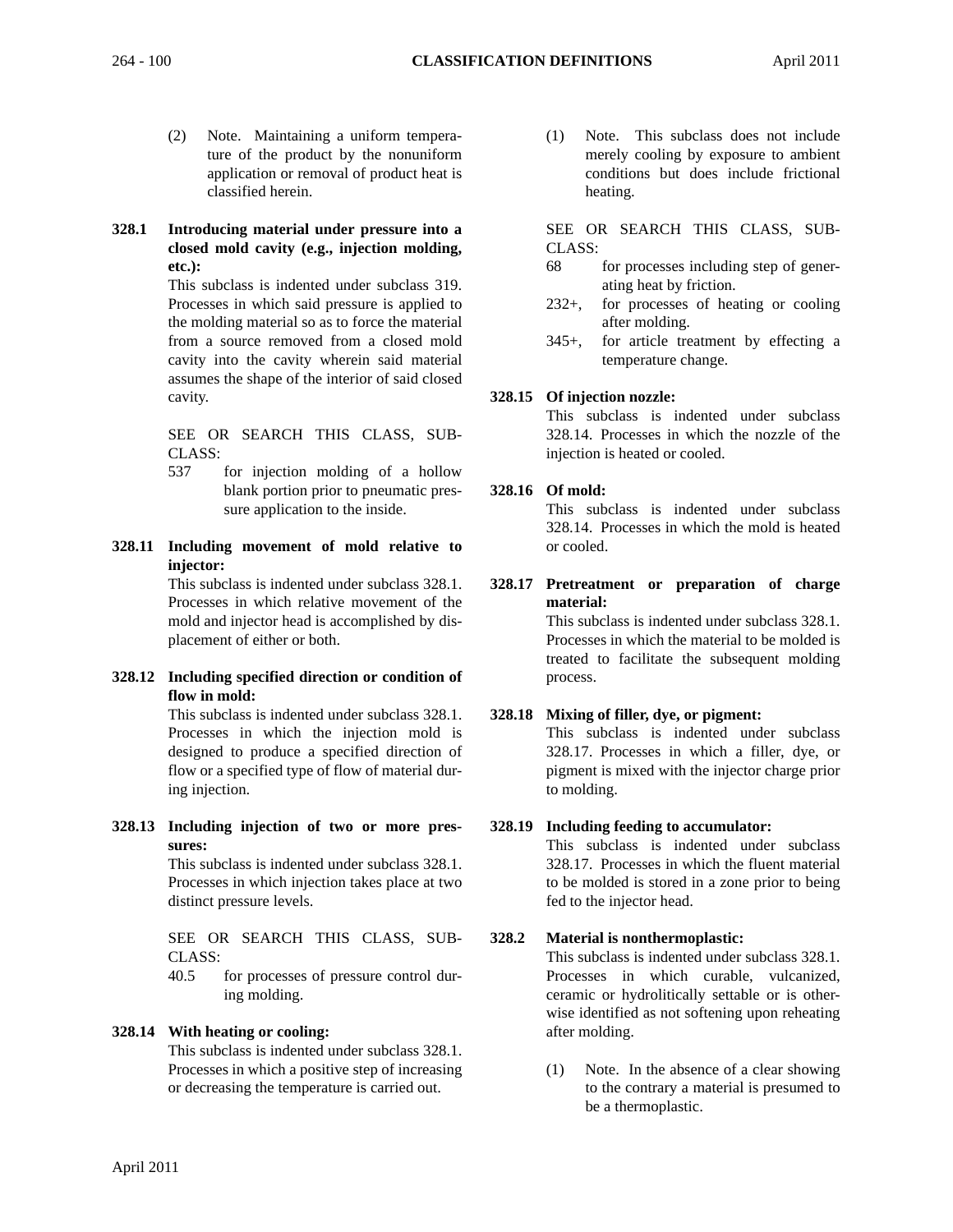# **328.3 Toroidal work (e.g., tire, etc.):**

This subclass is indented under subclass 328.2. Processes wherein the article produced is a torus.

(1) Note. For a definition of "toroidal", see this class (264), subclass 315, and the notes thereto.

SEE OR SEARCH THIS CLASS, SUB-CLASS:

- 315 where pressure is applied by means of a toroidal inflated bag.
- 501 where direct fluid pressure is used to form a toroidal article.

# **328.4 Utilizing a transfer chamber:**

This subclass is indented under subclass 328.2. Processes in which molding material is accumulated in a pressurized zone upstream of the injector head.

# **328.5 With preformed charge:**

This subclass is indented under subclass 328.4. Processes in which the material to be molded is a preform.

# **328.6 Including mixing of reactants:**

This subclass is indented under subclass 328.2. Processes in which chemical reactants are mixed prior to injection or in the mold cavity.

SEE OR SEARCH THIS CLASS, SUB-CLASS:

- 240 for combining reactable materials during shaping.
- 349 for mixing of materials in general.
- **328.7 Including changing mold size or shape during injection or between multiple stages of injection:**

This subclass is indented under subclass 328.1. Processes in which the physical conformation of the mold cavity is altered while injecting material or between stages of injecting material.

SEE OR SEARCH THIS CLASS, SUB-CLASS:

45.2 for processes of forming a multipart or composite article using an expandable mold.

**328.8 With multiple injectors, mold cavities, or multiple steps of injection of material:**

> This subclass is indented under subclass 328.1. Processes in which multiple injectors feed a single mold cavity, or a single injector feeds a series of connected mold cavities or a single mold cavity in a series of distinct steps.

> SEE OR SEARCH THIS CLASS, SUB-CLASS:

- 250+, for processes of separately molding different portions of a single article.
- 328.13 for processes involving injection of a single charge of material at varying pressure.
- **328.9 Including operation or design to minimize formation of gate, sprue, or flash:**

This subclass is indented under subclass 328.1. Processes in which the process is carried out so as to minimize or eliminate the formation of undesired waste material.

# **330 Organic material shaping:**

This subclass is indented under subclass 319. Processes in which the material being molded is organic compound containing.

- (1) Note. Attention is directed to the definitions of Class 260, Chemistry of Carbon Compounds, for the scope the term "organic compound" as employed herein.
- (2) Note. See the main definitions to this class (264) for the line between this class and the composition classes.
- (3) Note. Included in this and indented subclasses are generally patents which include a unique combination of a specifically recited organic material and a particular molding temperature or pressure. Numerous patents which include a specific manipulation or step provided for above will also disclose a particular composition and temperature or pressure. Such patents are cross-referenced here only when they include some evidence that the temperature or pressure are not conventionally used in molding the particular material.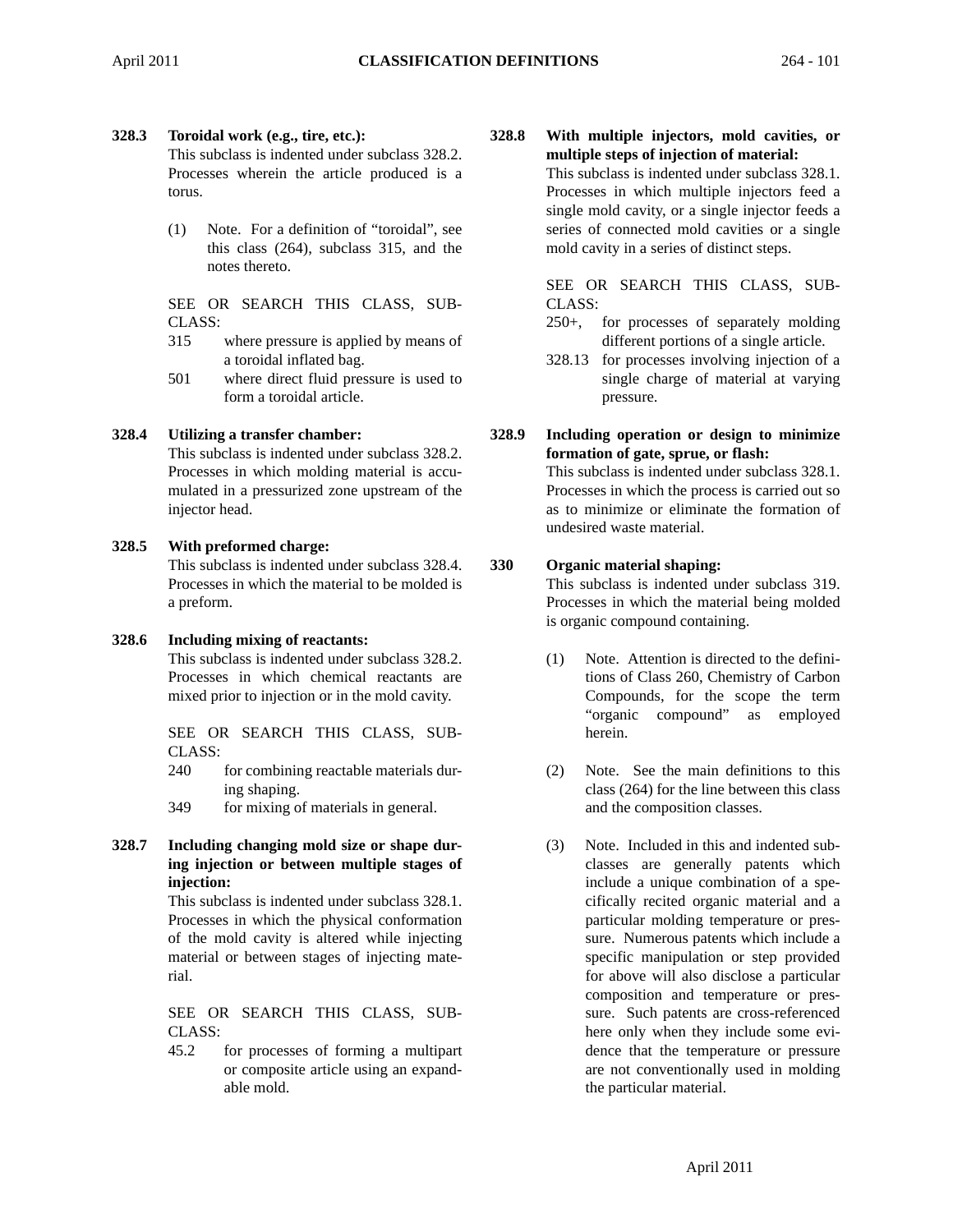# SEE OR SEARCH CLASS:

- 106, Compositions: Coating or Plastic, appropriate subclasses for organic compositions.
- 260, Chemistry of Carbon Compounds, subclasses 97+ for natural resins and reaction products thereof.
- 520, Synthetic Resins or Natural Rubbers, appropriate subclasses, particularly Classes 523 and 524 for molding compositions.

#### **331.11 Synthetic resin containing:**

This subclass is indented under subclass 330. Processes in which the organic material employed comprises a synthetic resin.

- (1) Note. For the definition of "synthetic resin", see Class 520, Synthetic Resin or Natural Rubbers, subclass 1.
- (2) Note. See the definitions of this class (264) for the line between this class and the composition classes.
- (3) Note. Classification herein is based on the first appearing polymer or monomer including a monomer used to aftertreat a solid polymer.

SEE OR SEARCH CLASS:

- 260, Chemistry of Carbon Compounds, subclasses 2.01+ for synthetic resinous compositions which may be disclosed to possess utility as molding materials, and see (1) Note and (2) Note above.
- 520, Synthetic Resins or Natural Rubbers, particularly Classes 523 and 524 for a synthetic resin or natural rubbers composition which may be disclosed or claimed to posses utility as molding materials, and see (1) Note and (2) Note above
- **331.12 Polymer having heterocyclic group or polymer derived from monomer having heteocyclic group except heterocyclic derived solely from carboxylic acid (i.e., cyclic imide, lactam, lactone, or anhydride):**

This subclass is indented under subclass 331.11. Processes in which the synthetic resin is a polymer having or polymer derived from a monomer having a heterocyclic group, i.e., an organic compound wherein one or more carbon atoms are covalently bonded in a ring system with at least one hetero atom of oxygen, sulfur, nitrogen, selenium, or tellurium and there are no other different atoms in the ring, except heterocyclic derived solely from carboxylic acid, i.e., cyclic imide, lactam, lactone, or anhydride.

(1) Note. See subclass 331.13 for the definition of ethylenic group.

SEE OR SEARCH THIS CLASS, SUB-CLASS:

- 331.15+,for ethylenically unsaturated carboxylic acid derivatives, i.e., lactams, cyclic imides, lactones, or anhydrides.
- 331.19 for lactams or cyclic imides not containing an ethylenic group.
- 331.21 for lactones or anhydrides not containing an ethylenic group.

**331.13 Polymer derived from monomer having at least two ethylenic groups (e.g., ABS rubber, chloroprene, etc.) or with natural rubber:** This subclass is indented under subclass 331.11. Processes wherein the synthetic resin is a polymer derived from a monomer having at least two ethylenic groups, e.g., ABS rubber, chloroprene, etc., or wherein the organic material comprises a synthetic resin with a natural rubber.

> (1) Note. An ethylenic group is defined as two carbon atoms bonded together by a double or triple bond, with the proviso that the double bond is not part of an aromatic ring, or of a ring which shares a double bond with an aromatic ring.

#### **331.14 Fluorine:**

This subclass is indented under subclass 331.11. Processes in which the synthetic resin contains a fluorine atom.

**331.15 Ethylenically unsaturated polymer or polymer derived from ethylenically unsaturated monomer:**

> This subclass is indented under subclass 331.11. Processes in which the synthetic resin is an ethylenically unsaturated polymer or a polymer derived from an ethylenically unsaturated monomer.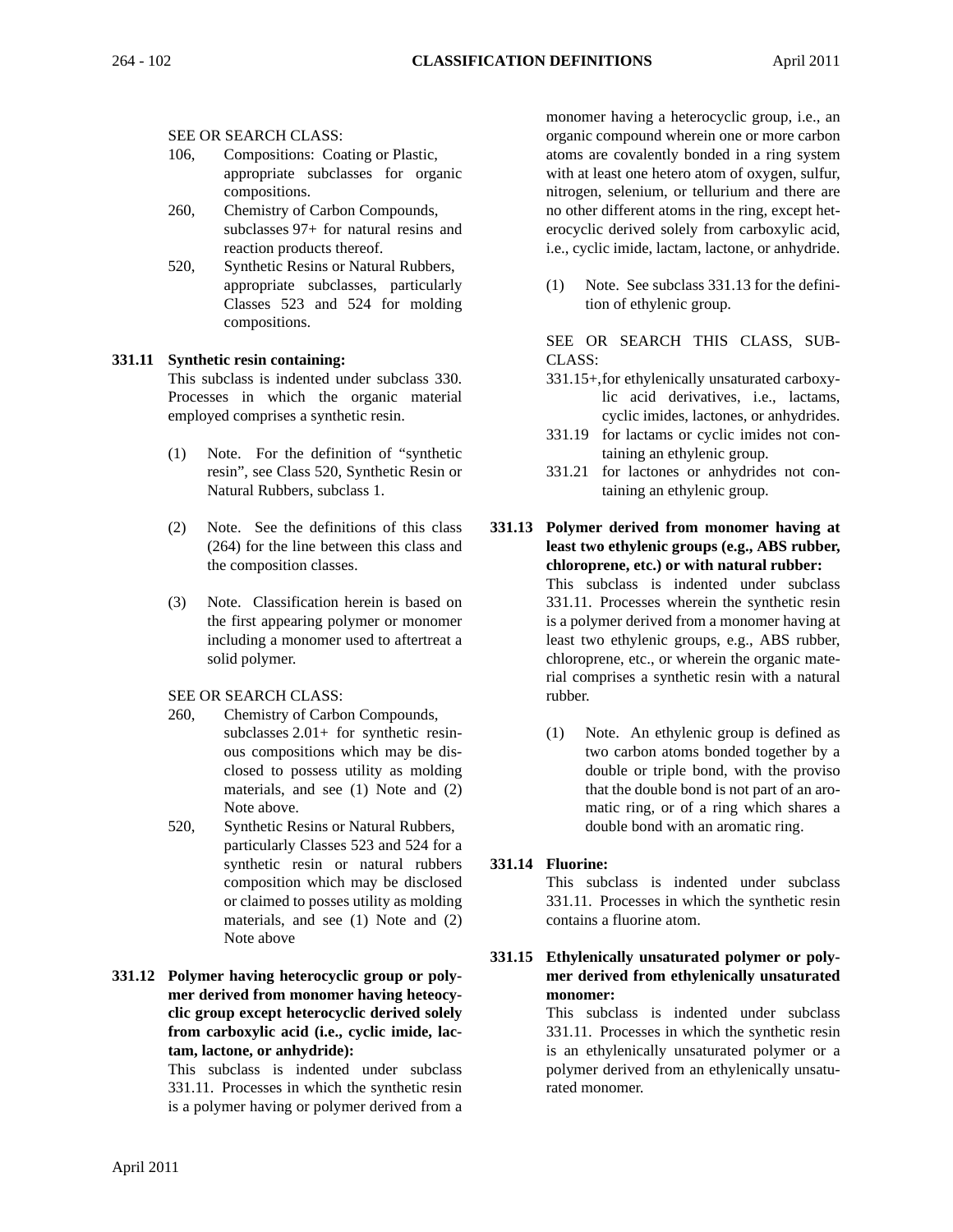(1) Note. Ethylenically unsaturated requires the presence of two carbon atoms bonded together by a double or triple bond, with the proviso that the double bond is not part of an aromatic ring, or of a ring which shares of a double bond with an aromatic ring.

# **331.16 Nitrogen containing polymer:**

This subclass is indented under subclass 331.15. Processes in which the polymer contains nitrogen.

# **331.17 Hydrocarbon polymer:**

This subclass is indented under subclass 331.15. Processes in which the polymer is a polymer containing only carbon and hydrogen atoms.

**331.18 Carboxylic acid or derivative (e.g., acrylic, etc.):**

This subclass is indented under subclass 331.15. Processes in which the polymer contains a carboxylic acid or derivative group, e.g., acrylic, etc.

- (1) Note. For the definition of a carboxylic acid or derivative, see Class 528, subclass 271.
- **331.19 Nitrogen containing (e.g., polyamide, polyurethane, etc.):**

This subclass is indented under subclass 331.11. Processes in which the synthetic resin contains a nitrogen atom, e.g., polyamide, polyurethane, etc.

#### **331.21 Carboxylic acid or derivative:**

This subclass is indented under subclass 331.11. Processes in which the synthetic resin contains a carboxylic acid or derivative group.

(1) Note. For the definition of a carboxylic acid or derivative, see Class 528, subclass 271.

# **331.22 Polymer derived from aldehyde:**

This subclass is indented under subclass 331.11. Processes in which the synthetic resin is a polymer derived from an aldehyde.

# **332 Fusing or melting inorganic material:**

This subclass is indented under subclass 319. Processes in which inorganic materials are reshaped or molded by a fusing or melting operation.

SEE OR SEARCH THIS CLASS, SUB-CLASS:

- 30 for processes of lining furnaces which may include a step of melting inorganic materials.
- 603 for vitrification, sintering, or firing of a shaped inorganic preform external of a mold.

SEE OR SEARCH CLASS:

- 65, Glass Manufacturing, appropriate subclasses for molding molten glass.
- 106, Compositions: Coating or Plastic, appropriate subclasses for processes of forming a composition which may include a firing step.
- **333 Inorganic hydraulic settable material shaping:**

This subclass is indented under subclass 319. Processes directed to the molding and shaping of inorganic materials which are capable of being hydrolyzed by water to a solid state.

(1) Note. In cross-referencing to this subclass the same general rule should be followed as set out in the definition of subclass 330.

#### SEE OR SEARCH CLASS:

- 106, Compositions: Coating or Plastic, appropriate subclasses for hydraulic settable materials and the method of producing the same.
- **334 Article or material ejecting, core or mold stripping or separating:** This subclass is indented under subclass 299. Processes which include the step of removing or displacing molding material or the formed
	- (1) Note. This subclass includes processes of removing articles from molds, per se, when claimed in such a manner as to have utility only in a molding operation.

article from or relative to the shaping surface.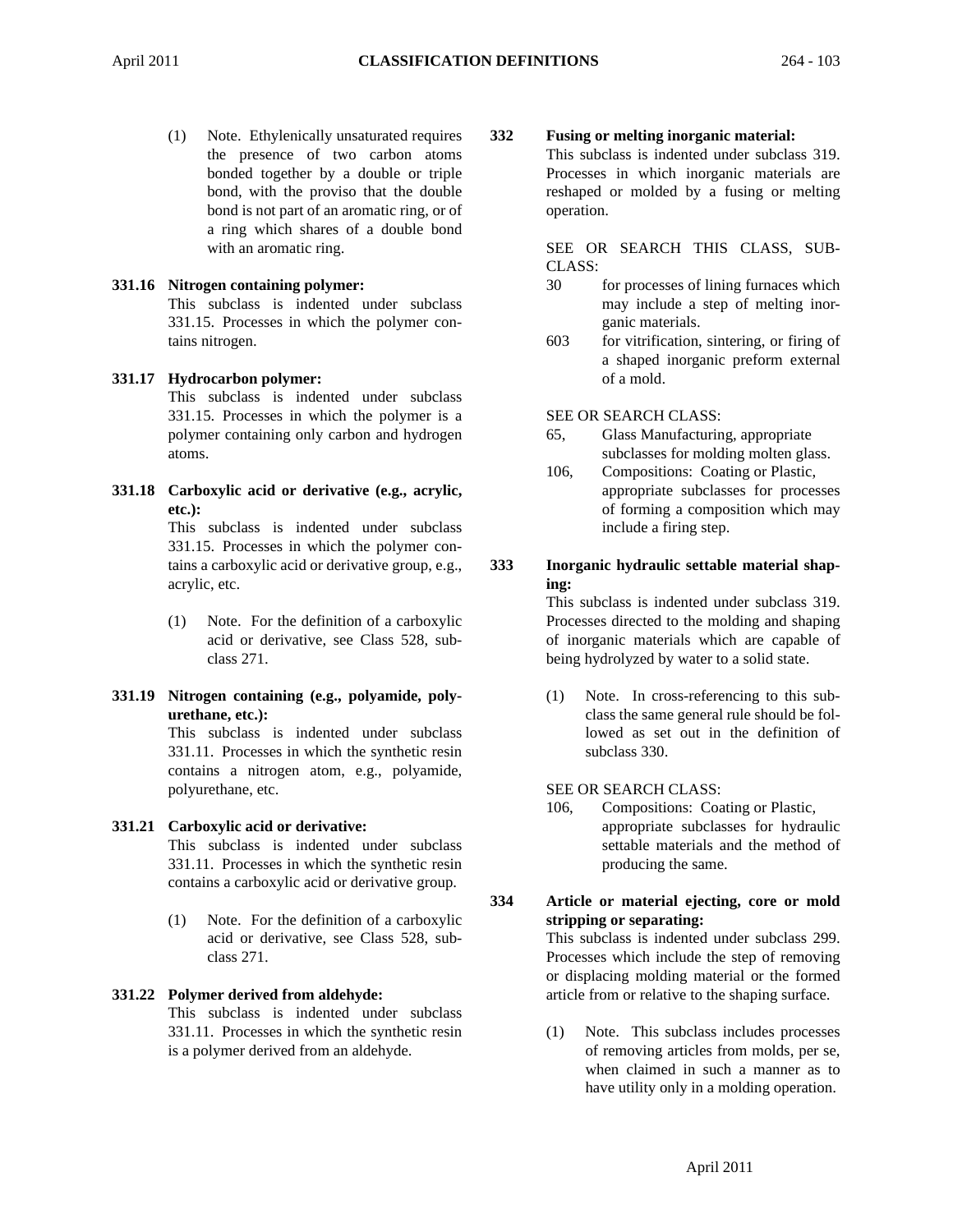SEE OR SEARCH THIS CLASS, SUB-CLASS:

- 304 for an ejecting operation in an accretion from bulk forming process.
- 317 where a core or mold is destroyed for removal of the article.
- 318 for the molding of trapped or undercut articles wherein the articles are removed from the mold by a nonlinear motion.
- **335 By direct fluid pressure or pressure differential:**

This subclass is indented under subclass 334. Processes wherein the removal is effected or facilitated by a direct application of a fluid pressure or vacuum including a fluid blast or stream.

**336 Ejecting or stripping before full set or cure of work:**

This subclass is indented under subclass 334. Processes in which the article or molded material is ejected or stripped from the mold or molding surface when a desired shape is obtained but before the article is completely set or cured.

SEE OR SEARCH THIS CLASS, SUB-CLASS:

- 82 for curing products with a reactive gas or vapor.
- 318 for methods of forming undercut articles in which the article is removed from the mold while the undercut portions are still flexible to permit removal without breaking.

# **337 Utilizing particular mold material:**

This subclass is indented under subclass 299. Processes in which the shaping or forming mold or surface is composed of special or specific materials.

(1) Note. Many patents which include a manipulation or step provided for above will also include a disclosure of using a particular mold composition coating or lining. Such patents should not be crossreferenced to this and indented subclass unless there is some indication the materials recited are not those conventionally used in such processes.

# **338 Coating or lining:**

This subclass is indented under subclass 337. Processes in which the special or specific materials are in the form of a coating or lining on the mold surface.

SEE OR SEARCH THIS CLASS, SUB-CLASS:

- 213 where a casting surface for casting indefinite length articles is treated with a surface parting, antistick or release agent.
- 255+, in which a layer of material deposited on a mold surface becomes part of a composite formed article.
- 306 for processes which include the step of conditioning, e.g., coating, the form employed in a dip casting operation.

SEE OR SEARCH CLASS:

427, Coating Processes, subclasses 133+ for processes of coating a mold.

# **339 Bending or twisting of work:**

This subclass is indented under subclass 239. Processes in which a portion of a single body is permanently distorted throughout its entire thickness relative to a second portion during which the thickness of the workpiece remains substantially the same and no significant plastic flow occurs or in which said body is permanently distorted by relative movement of its parts about a common axis.

(1) Note. Plural similar, bending operations are included herein. For plural diverse types of bending or shaping operations, see the search notes below.

- 103 for "twisting" of plural materials about each other and subclass 295 for a molding step combined with the step of bending or twisting.
- 285+, for bending of running or indefinite length work.
- 294+, where bending or twisting of the work is one of a plurality of molding or shaping steps.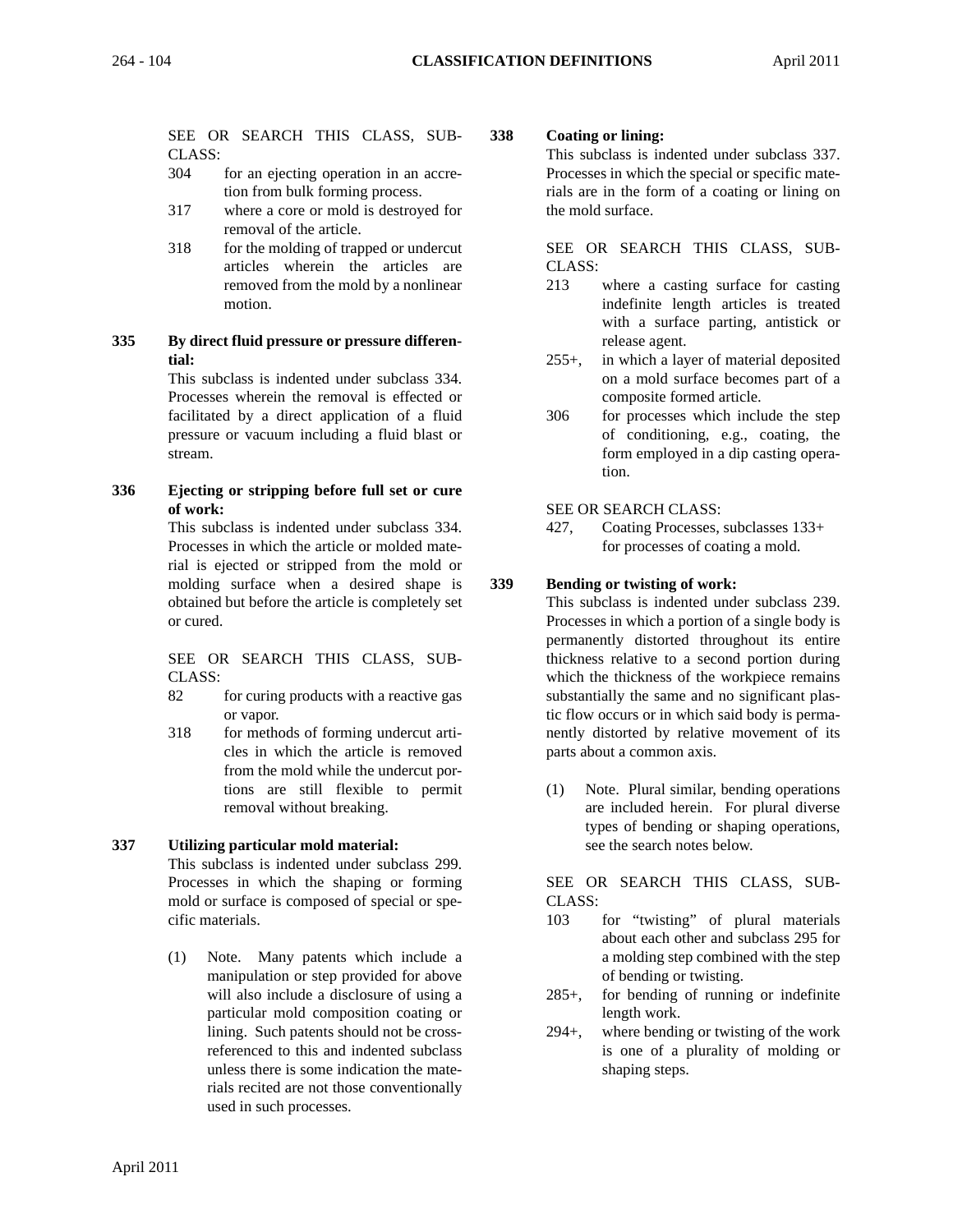# **340 TREATING SHAPED OR SOLID ARTI-CLE:**

This subclass is indented under the class definition. Processes in which preformed, shaped, or solid articles are subjected to a treatment.

- (1) Note. Treatment, for the purpose of this and indented subclasses, included all procedures in which the chemical or physical properties or characteristics of a work piece are modified or controlled by other than mechanically shaping by contacting the work with a solid shaping member.
- (2) Note. Subsequent treatment, per se, of an article, which involves a chemical reaction with said article, in the absence of a particular manipulative or handling step, or specific shape retaining or supporting step not otherwise classifiable above, is not sufficient to bring a patent herein. See the line between the composition classes and this class as set out in the definitions above.
- (3) Note. To complete the search for processes of treating the appropriate subclasses set out above which include combinations of shaping and treating should be searched.

SEE OR SEARCH THIS CLASS, SUB-CLASS:

- 232+, for processes including a subsequent disparate treatment.
- 349 for treatment of a mass by kneading, mulling, etc.

# **341 Solvent polishing type:**

This subclass is indented under subclass 340. Processes wherein the article has its surface smoothed or leveled by application of a material having a dissolving or softening action on said article.

(1) Note. Polishing of materials by chemical action wherein contaminants or surface reaction products, e.g., rust, oxides, etc., are removed is not included in the scope of this subclass. See the definitions to Class 216, Etching a Substrate: Processes.

SEE OR SEARCH THIS CLASS, SUB-CLASS:

39 for processes which include polishing of an apparatus surface as by mechanical action or removal of surface accretions, e.g., cleaning.

#### SEE OR SEARCH CLASS:

216, Etching a Substrate: Processes, for removal of surface material by etching with solvent or chemical reagents to polish or form a design.

#### **342 To shrink:**

This subclass is indented under subclass 340. Processes in which a treatment serves to decrease the surface area of said material.

#### SEE OR SEARCH CLASS:

- 8, Bleaching and Dyeing; Fluid Treatment and Chemical Modification of Textiles and Fibers, subclasses 116+ for processes including a shrinking operation.
- 156, Adhesive Bonding and Miscellaneous Chemical Manufacture, subclass 76 for shrinking of a lamina in which parchmentizing or transparentizing also occurs and subclasses 84+ for shrinking combined with a laminating step.
- 228, Metal Fusion Bonding, subclass 128 for bonding of metal parts by thermally shrinking one of the parts.

# **343 To swell or plasticize:**

This subclass is indented under subclass 340. Processes in which a solid workpiece is treated in such a manner as to cause it to increase in size or become softer or more pliable.

SEE OR SEARCH THIS CLASS, SUB-CLASS:

341 wherein solvents are employed to effect a superficial surface softening as in solvent polishing.

# SEE OR SEARCH CLASS:

8, Bleaching and Dyeing; Fluid Treatment and Chemical Modification of Textiles and Fibers, subclass 130.1 for swelling or plasticization of artificial fibers.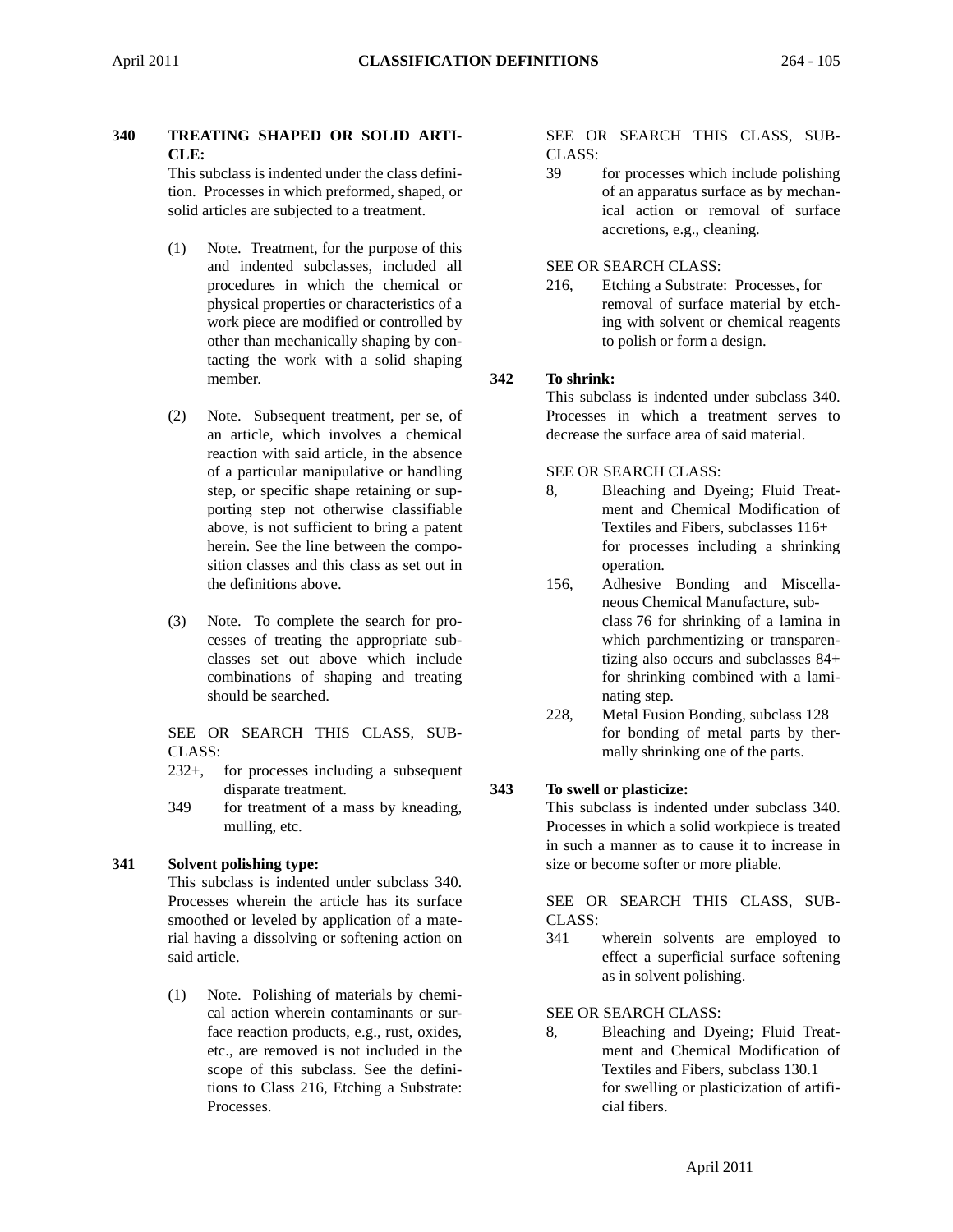**344 To remove entrained material from article:** This subclass is indented under subclass 340. Processes in which the treatment results in the removal of a material which is held or retained in or on the solid workpiece.

> SEE OR SEARCH THIS CLASS, SUB-CLASS:

- 49 for removing solid bodies from a shaped body to form pores.
- 233 for washing of a product in combination as a subsequent disparate treatment.
- SEE OR SEARCH CLASS:
- 8, Bleaching and Dyeing; Fluid Treatment and Chemical Modification of Textiles and Fibers, particularly subclasses 137+ for cleaning or laundering, per se, of textiles and fibers.
- 34, Drying and Gas or Vapor Contact With Solids, appropriate subclasses for separation of liquids from solids by drying.
- 134, Cleaning and Liquid Contact With Solids, appropriate subclasses for cleaning or separation of impurities from solid bodies.

# **345 By a temperature change:**

This subclass is indented under subclass 340. Processes wherein the treatment involves a positive temperature change, other than a normal return to ambient temperatures from a heated or cooled condition.

SEE OR SEARCH THIS CLASS, SUB-CLASS:

- 80 for processes involving a flame treatment.
- 234+, for a temperature change in combination as a subsequent disparate treatment.
- SEE OR SEARCH CLASS:
- 438, Semiconductor Device Manufacturing: Process, particularly subclasses 471+ for gettering of a semiconductor substrate, subclasses 514+ for ion implantation of electrically active dopants into a semiconductive, and subclasses 795+ for thermal treatment

of a semiconductor substrate to modify some property thereof.

#### **346 To anneal or temper:**

This subclass is indented under subclass 345. Processes in which one or more temperature changes, are employed to relieve or remove stresses or strains which may exist in a preform or self-sustaining body.

SEE OR SEARCH THIS CLASS, SUB-CLASS:

235 for annealing in combination as a subsequent disparate treatment.

#### **347 To complete vulcanization or polymerization:**

This subclass is indented under subclass 345. Processes in which the temperature change, is employed to effect the complete vulcanization or polymerization of a partially cured self-sustaining body or preform.

(1) Note. Vulcanization, per se, or polymerization, per se, of an article is not considered to be within the scope of this subclass unless there is also included a particular manipulative or handling step or specific shape retaining or supporting step not otherwise classifiable above. See the definitions to this class, pertaining to the line between this class and the composition classes, and see also the search notes to subclass 236 of this class (264).

SEE OR SEARCH THIS CLASS, SUB-CLASS:

- 83 for curing in a reactive atmosphere.
- 236 for completion of cure of an article by a subsequent disparate treatment.
- 280 for curing of running or indefinite length articles between pressure surfaces.
- 325 for curing in a closed mold.

# **348 To cool:**

This subclass is indented under subclass 345. Processes directed to the cooling, per se, of a preform or self-sustaining body by a positive application of a heat extracting temperature differential.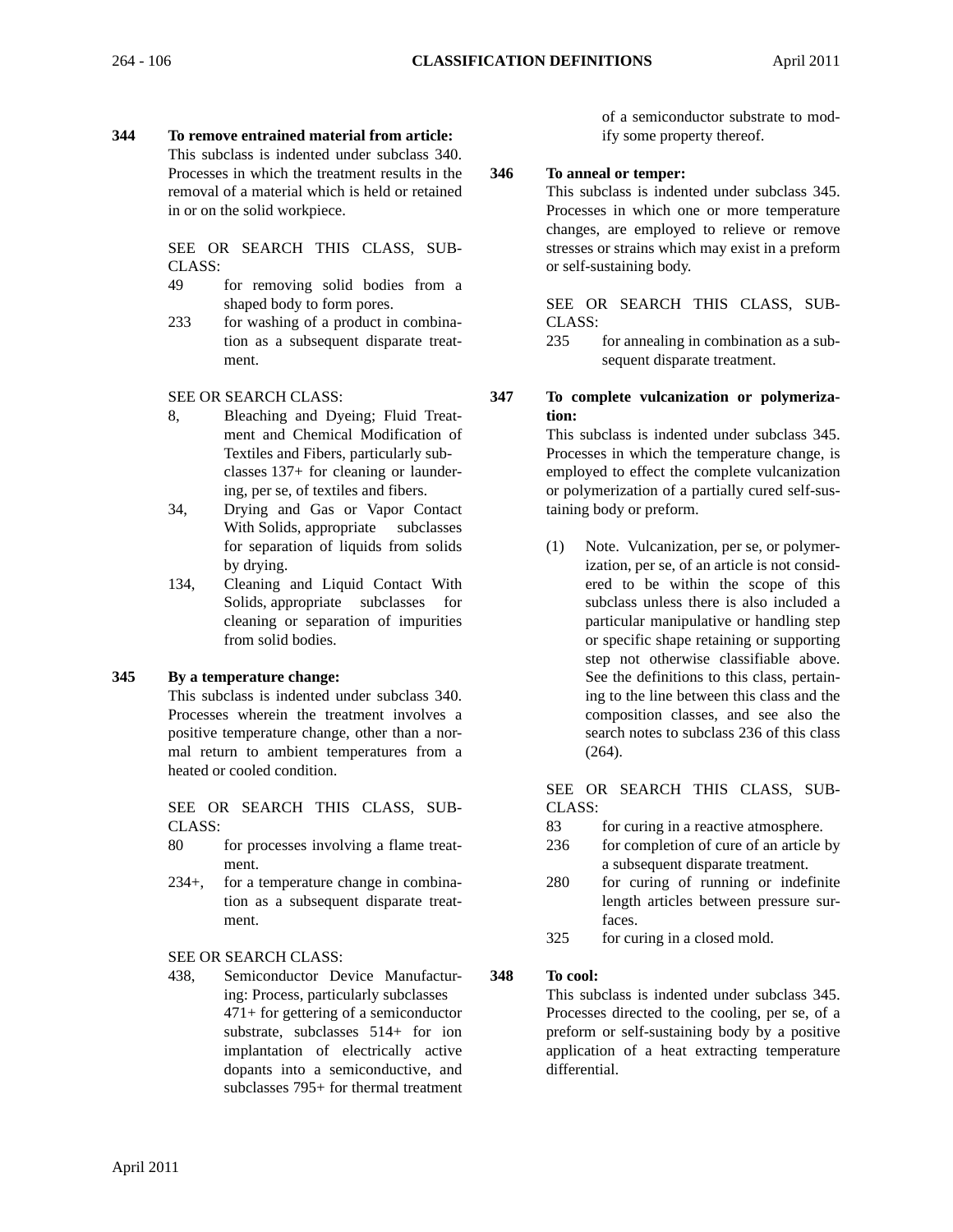(1) Note. Mere cooling to ambient temperature in normal surroundings of a heated article is not included within the scope of this subclass.

SEE OR SEARCH THIS CLASS, SUB-CLASS:

- 28 for processes including the step of cooling or freezing at 0°C or below.
- 237 for a positive cooling step combined as a subsequent disparate treatment.

SEE OR SEARCH CLASS:

62, Refrigeration, appropriate subclasses for specific processes of refrigerating.

#### **349 MISCELLANEOUS:**

This subclass is indented under the class definition. Miscellaneous processes not provided for specifically above.

(1) Note. Included herein are patents disclosing working, kneading or mulling, per se, of unspecified plastic materials in general, to affect the plasticity thereof. Working, kneading or mulling, per se, of specific compounds or compositions will be classified in the appropriate compound or composition class.

SEE OR SEARCH THIS CLASS, SUB-CLASS:

329 for heating or working material while moving to mold cavity.

SEE OR SEARCH CLASS:

- 366, Agitating, subclasses 69+ for process limited to mixing or kneading rubber or heavy plastics.
- 520, Synthetic Resins or Natural Rubbers, subclasses 1+ for processes which may involve the working, kneading or mulling of plastic materials classified therein. In particular, see Class 523, subclasses 100+ and Class 528, subclasses 480+.

# **400 LASER ABLATIVE SHAPING OR PIERC-ING (I.E., NONETCHING, DEVOID OF**

# **CHEMICAL AGENT OTHER THAN AIR):**

This subclass is indented under the class definition. Processes directed to producing a configured or perforated article, wherein material is removed from a preform by vaporization or decomposition, caused solely by laser (i.e., light amplification by stimulated emission of radiation) generated heat and without the use of an external chemical agent, other than air.

(1) Note. Claimed recitation of laser ablative shaping, per se, without the use of an external chemical agent will be considered proper for this subclass.

# SEE OR SEARCH THIS CLASS, SUB-CLASS:

- 138+, for processes which include a step of (a) penetrating a shaped product from one face to another to cause at least a partial separation of the product, (b) tearing an article, (c) removing material from an article by means of a solid tool or implement, or (d) forming a comminuted product, without the use of a laser.
- 482 for processes wherein the direct energy utilized before, during, or after shaping or molding is laser.

SEE OR SEARCH CLASS:

- 83, Cutting, appropriate subclasses for processes of cutting, severing, incising, etc., where not claimed in combination.
- 216, Etching a Substrate: Processes, subclasses 2+ for processes wherein a substrate is subjected to bombardment by high energy radiation above that of the so-called ultraviolet range.
- 219, Electric Heating, subclasses 121.6+ for electrical heating of metal utilizing laser.
- 241, Solid Material Comminution or Disintegration, appropriate subclasses for processes for solid material comminuting.

**401 STEREOLITHOGRAPHIC SHAPING FROM LIQUID PRECURSOR:**

> This subclass is indented under the class definition. Processes directed to the application of electromagnetic wave energy on a confined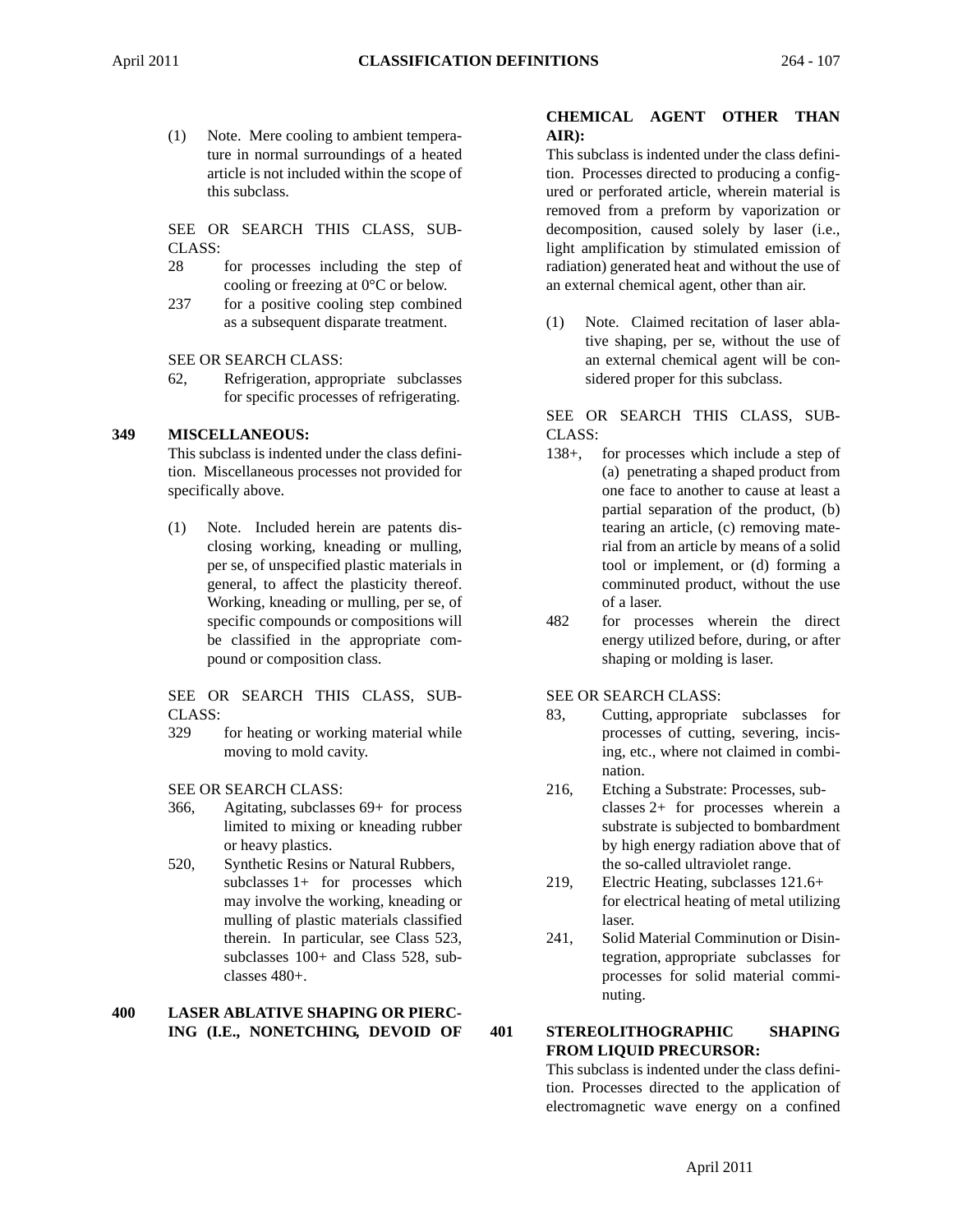solidifiable liquid or semi-solid material which results in formation of a solid three-dimensional product.

- (1) Note. In most cases the subject matter found in this subclass includes processes of producing solid three dimensional articles by application of computer directed electromagnetic wave energy in combination with polymerization and surface tension phenomena at a selected area of a confined polymerizable liquid or semi-solid material, causing a shaped integrated three-dimensional layered buildup (solidified article) to form.
- (2) Note. The technology of this subclass generally includes a scanner, laser, photopolymer vat, and a controlling computer.
- (3) Note. Synergistic stimulation by impinging radiation or particle bombardment, which alters the physical state of a confined fluid medium and forms a threedimensional article (part), is considered appropriate for this subclass.

SEE OR SEARCH CLASS:

- 156, Adhesive Bonding and Miscellaneous Chemical Manufacture, for processes of uniting preforms, especially subclass 58 contour or profile photography to reproduce threedimensional objects.
- 430, Radiation Imagery Chemistry: Process, Composition, or Product Thereof, for processes of using radiation to reproduce a likeness or image of an object and see especially subclass 269, imaging affecting physical property of radiation sensitive material, or producing nonplanar or printing surface-process, composition or product.

# **402 DIRECT APPLICATION OF ELECTRI-CAL OR WAVE ENERGY TO HEAT THE MOLD (E.G., ELECTROMAGNETIC WAVE, PARTICULATE, MAGNETIC,**

# **SONIC, ELECTROSTATIC ENERGY, ETC.):**

This subclass is indented under the class definition. Processes wherein electrical, electromagnetic, particulate, magnetic, sonic, induction heat, or electrostatic energy is directly applied to a mold or molding apparatus to cause said mold to be heated.

- (1) Note. Some examples of wave energy found in this subclass are electromagnetic, particulate, light, sonic, supersonic, ultrasonic, gamma rays, X-rays, and magnetic energy. Particulate energy includes charged particles and atomic emissions, such as alpha rays, beta rays, and neutrons.
- (2) Note. Terms listed in the glossary are denoted by an asterisk.

SEE OR SEARCH THIS CLASS, SUB-CLASS:

405 for processes of molding or treating articles or processes of molding or treating precursors by direct application of electrical or wave energy.

# **403 Induction heating:**

This subclass is indented under subclass 402. Processes wherein the mold is subjected to induction heat.

(1) Note. Induction heat is considered to be heating of a nominally electrical conducting material by eddy currents induced by a varying electromagnetic field. When an alternating current flows through a coil which surrounds or is adjacent to a nominally conducting material, eddy currents will be induced therein and cause said material to be heated.

- 431 for processes of producing or treating inorganic material utilizing induction heating.
- 457 for blow molding processes utilizing induction heating.
- 472 for extrusion molding processes utilizing induction heating.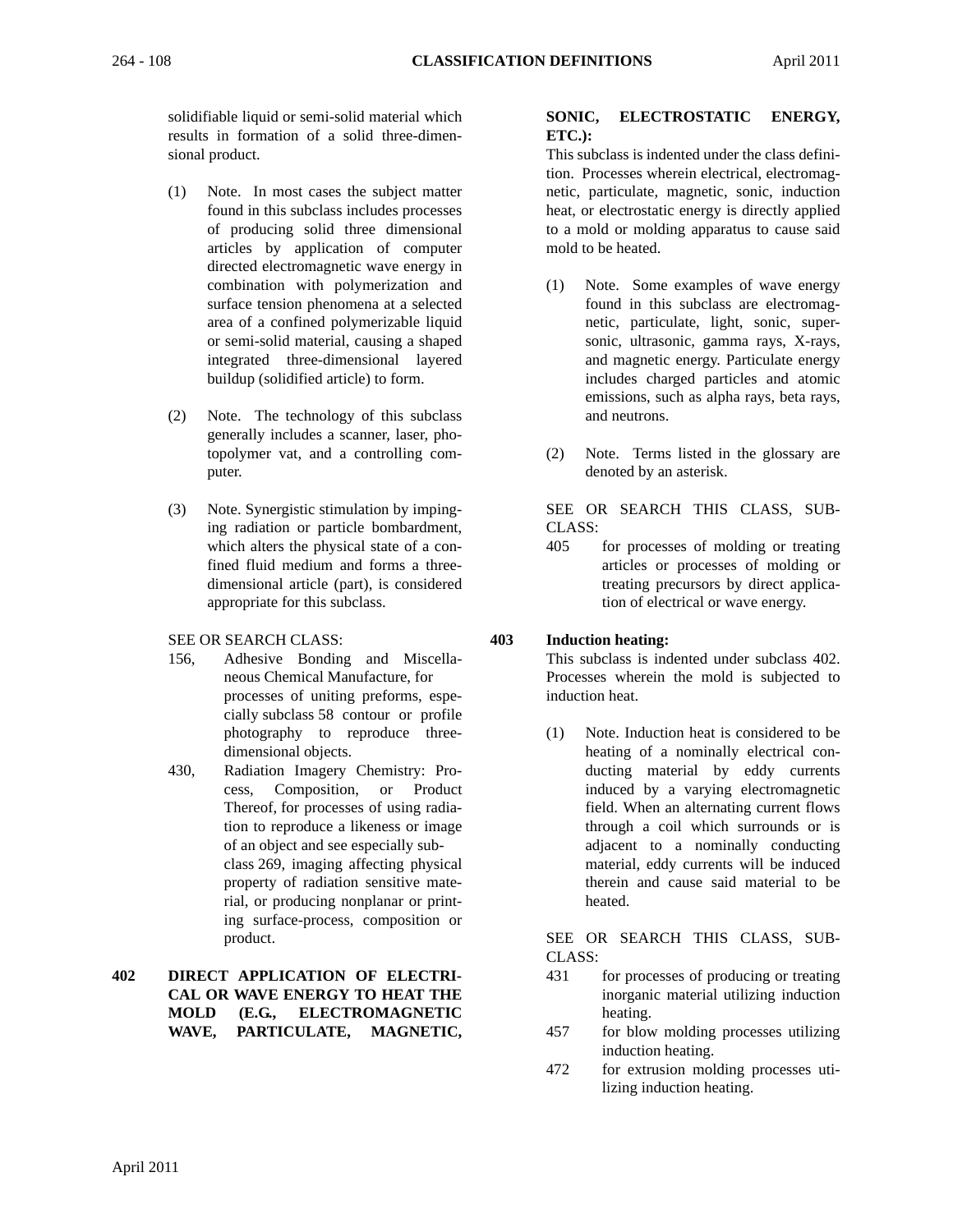- 486 for processes wherein the directly applied energy is induction heat.
- **404 Electrical heating (e.g., Resistance heat, etc.):** This subclass is indented under subclass 402.

Processes wherein the mold is heated by passage of electrical current through the mold which impedes current flow and results in the dissipation of power in the form of heat.

**405 DIRECT APPLICATION OF ELECTRI-CAL OR WAVE ENERGY TO WORK (E.G., ELECTROMAGNETIC WAVE, PARTICULATE, MAGNETIC, INDUC-TION HEAT, SONIC, ELECTROSTATIC ENERGY, ETC.):**

> This subclass is indented under the class definition. Processes directed to applying electrical, electromagnetic, magnetic, wave, or particulate energy directly to the work.

- (1) Note. Some examples of wave energy found in this subclass are electromagnetic, particulate, light, sonic, supersonic, ultrasonic, gamma rays, X-rays, and magnetic energy. Particulate energy includes charged particles and atomic emissions, such as alpha rays, beta rays, and neutrons. Mere use of magnetic force employed to maintain a preform in a selected position is not provided for here, rather see subclasses 275+.
- (2) Note. The energy must be applied as such to the work, the work precursor or the coating material used in a combined coating and shaping operation. Processes utilizing wave energy (e.g., plasma, etc.) to apply a coating combined with a shaping operation are properly classified in this subclass and indented subclasses. Conversion of electrical energy to heat and the application of the heat to the work is excluded from this subclass and is provided for in appropriate subclasses.

SEE OR SEARCH THIS CLASS, SUB-CLASS:

275+, for processes of molding wherein magnetic or electrostatic force is utilized to maintain a preform in a selected position during molding and see (1) Note, above.

SEE OR SEARCH CLASS:

- 204, Chemistry: Electrical and Wave Energy, appropriate subclasses for a process of effecting a chemical reaction by utilizing electrical or wave energy, especially subclasses 157.15+ for a process of preparing a specific compound utilizing electrical or eave energy. The line stated in the Class 204 definition for claims defining a Class 204 operation combined with an operation for another class is to be followed for classification of claims defining both Class 204 and Class 264 operations.
- 522, Synthetic Resins or Natural Rubbers, subclasses 1+ for processes of preparing or treating a synthetic resin or natural rubber involving a chemical reaction brought about by the application of wave energy.

## **406 Measuring, testing, or inspecting:**

This subclass is indented under subclass 405. Processes which includes a step of utilizing electrical, electromatic, magnetic, wave or particulate energy to audibly, chemically, mechanically, or physically determine some variable condition in a shaped article, molding material, mold or shaping surface.

(1) Note. Included herein are processes for determining imperfections or for determining completeness of a reaction or manipulation as well as determinations of undesired variations which activate correction mechanisms. Recitations of optimum or desired temperatures or pressures or proportions of ingredients are considered nominal only and are classified with the disclosed process on some other basis.

SEE OR SEARCH THIS CLASS, SUB-CLASS:

40.1 for measuring, testing, or inspecting without utilizing direct application of electrical or wave energy to work.

SEE OR SEARCH CLASS:

29, Metal Working, subclass 407 for processes including a step of testing or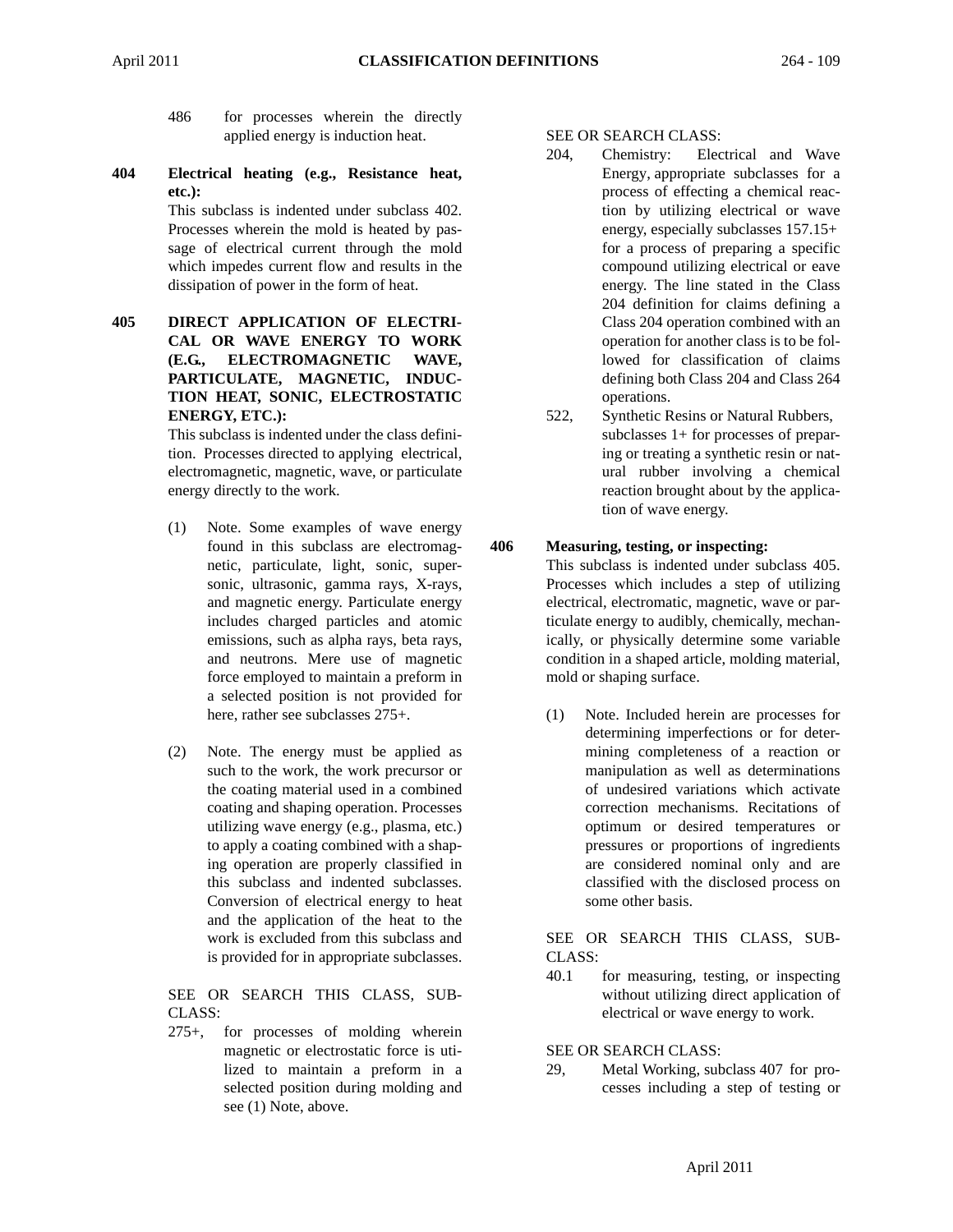indicating combined with mechanical manufacture.

- 73, Measuring and Testing, appropriate subclasses for testing, per se.
- 162, Paper Making and Fiber Liberation, subclasses 49 and 198 for processes of testing or inspecting combined with a paper making operation.
- 164, Metal Founding, subclass 79 for metal casting operations employing a pore producing agent.
- 324, Electricity: Measuring and Testing, appropriate subclasses for electrical testing or the measuring, testing, or sensing of nonelectric properties by electric means.
- 436, Chemistry: Analytical and Immunological Testing, subclasses 1+ for processes of chemical testing.
- **407 Using sonic, supersonic, or ultrasonic energy:** This subclass is indented under subclass 406.

Processes directed to utilizing wave vibrations which can be heard by the human ear.

(1) Note. Patents claiming the use of ultrasonic or supersonic frequencies (energy) are properly classified in this subclass. The term supersonic covers frequencies above the range of normal human hearing. Ultrasonic waves vibrate at frequencies beyond the hearing power of human beings (above 20,000 hertz). Sonic frequencies are vibrations which can be heard by the human ear (from about 15 hertz to approximately 20,000 hertz).

SEE OR SEARCH THIS CLASS, SUB-CLASS:

- 69 for processes involving treatment of material by vibrating, jarring, or agitating during shaping.
- 442 for processes utilizing sonic energy other than measuring or testing.
- **408 Sensing by utilizing light or passage of electric-field current through molding material:** This subclass is indented under subclass 406. Processes wherein the variable condition is determined by using light or the passing of electrical current through a molding material.

#### **409 Laser:**

This subclass is indented under subclass 408. Processes wherein the light used is laser (i.e., light amplification by stimulated emissions of radiation).

SEE OR SEARCH THIS CLASS, SUB-CLASS:

482 for processes wherein the directly applied energy is laser.

## **410 Infrared radiation:**

This subclass is indented under subclass 408. Processes wherein the light used is infrared.

(1) Note. Infrared radiation, measured using the electromagnetic wave spectrum, is that portion which is visible to the eye, lying between wavelengths of 750 nm (0.75 micrometers) and about 1 mm (1000 micrometers).

SEE OR SEARCH THIS CLASS, SUB-CLASS:

- 458 for blow molding processes utilizing infrared radiation.
- 462 for processes of uniting particles utilizing infrared radiation.
- 476 for extrusion molding processes utilizing infrared radiation.
- 481 for processes of reshaping, drawing or stretching utilizing infrared radiation.
- 492 for processes wherein the applied energy is infrared radiation.
- **411 Measuring weight or volume (e.g., levelresponsive, etc.):**

This subclass is indented under subclass 408. Processes wherein the weight or volume of the molding material is measured.

- (1) Note. Operations including maintaining a container at a desired capacity are proper for this subclass.
- **412 Controlling rate of movement of molding material or its support in a continuous process:**

This subclass is indented under subclass 408. Processes wherein the movement of the molding material or a substrate supporting the molding material in a continuous process is controlled.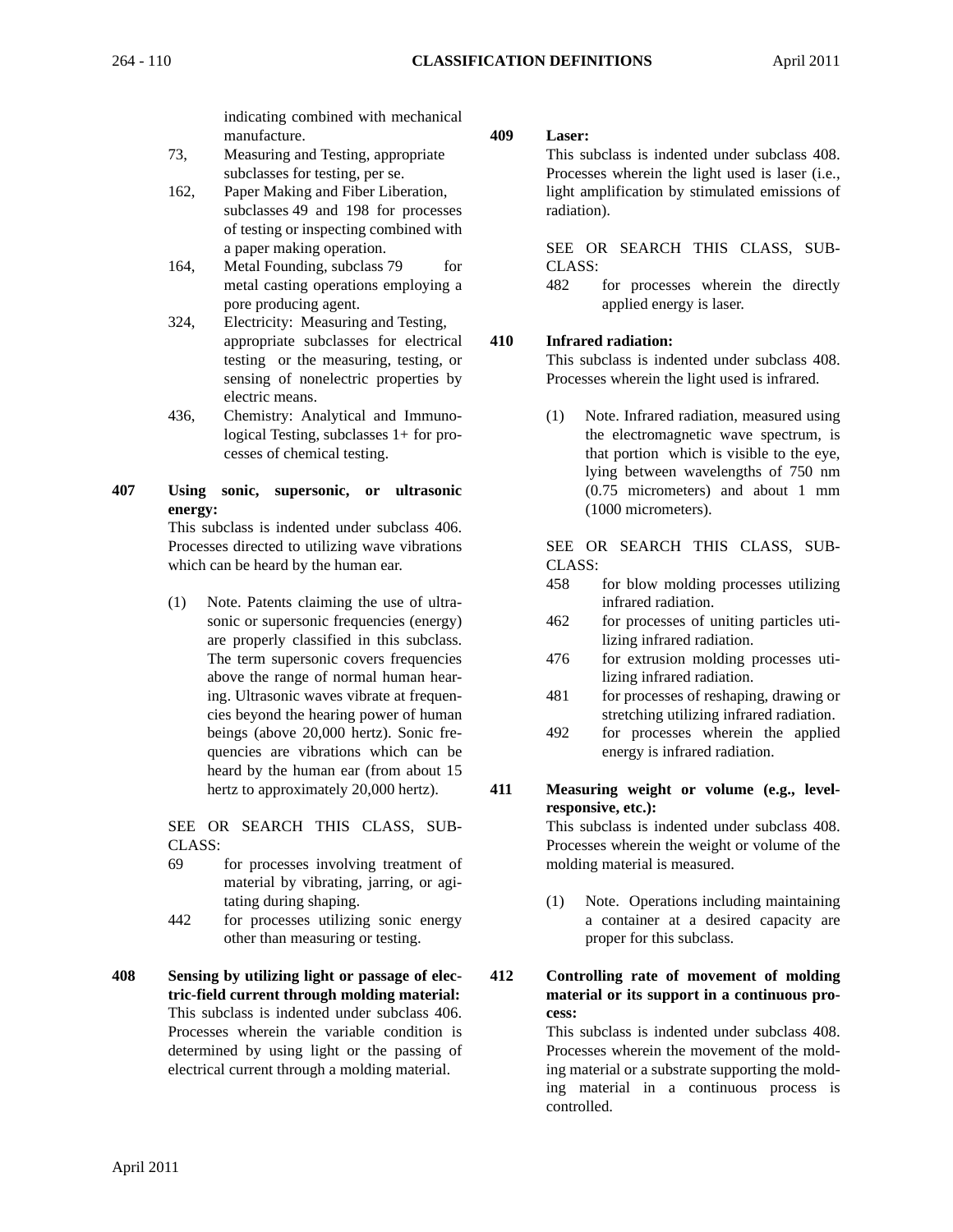(1) Note. Controlled continuous processes found in this subclass include (a) a set up for repetitive operations or (b) endless flow operations, wherein molding material leaves the molding cavity.

# **413 Producing or treating porous product:**

This subclass is indented under subclass 405. Processes wherein the directly applied energy is used (a) to form pores or voids in an article or (b) for the treatment\* of a porous article.

- (1) Note. Pore forming when not combined with significant molding is provided for in various classes and the general lines between those classes and Class 264 is followed even though the step of forming pores is recited.
- (2) Note. Included within the scope of this subclass and indented subclasses are enlarging voids already present in a material by expanding gases contained therein.

SEE OR SEARCH THIS CLASS, SUB-CLASS:

- 41 For processes of forming pores or voids without using the direct application of electrical or wave energy.
- 317 for processes, generally, which involve the destruction of material which may leave a space or void.
- 321 for processes of reshaping previously foamed material.
- 610 for processes of burning, vaporizing, or melting of embedded element or core to form a nonrandom void
- 628 for processes of producing microporous articles without intentionally occluding or incorporating void forming elements randomly throughout the forming material.

SEE OR SEARCH CLASS:

- 51, Abrasive Tool Making Process, Material, or Composition, subclass 296 for pore forming in abrasive materials.
- 106, Compositions: Coating or Plastic, subclasses 122,  $601+$ , and  $672+$  for pore forming, per se, in compositions within the definitions of the class.
- 156, Adhesive Bonding and Miscellaneous Chemical Manufacture, subclasses 77+ for a pore forming step in combination with a laminating operation.
- 162, Paper Making and Fiber Liberation, subclass 101 for a pore forming step within the class definition.
- 366, Agitating, subclasses 3+ for a step of utilizing gas in mixing mortar.
- 501, Compositions: Ceramic, subclasses 39 and 80+ for pore-forming ceramic compositions.
- 521, Synthetic Resins or Natural Rubbers, subclasses 50+ for pore forming, per se, in a synthetic resin or natural resin composition.
- 588, Hazardous or Toxic Waste Destruction or Containment, subclass 255 for the forming of pores or voids in the production of a material containing hazardous or toxic waste for purposes of containment.

## **414 Inorganic material containing:**

This subclass is indented under subclass 413. Processes wherein the pore forming material or porous article contains inorganic material.

- (1) Note. Inorganic porous material having minimal or trace amounts of organic material (e.g., resinous binders, etc.) are properly classified here.
- (2) Note. Attention is directed to the definition of Class 260 for the distinction between the term "organic" and "inorganic."

## **415 Including in situ (e.g., foaming):**

This subclass is indented under subclass 413. Processes wherein the pore containing article or material is produced by on site foaming.

## **416 Using liquid to gas blowing agent:**

This subclass is indented under subclass 415. Processes in which the pores or voids are formed by using a liquid blowing agent whose state changes from liquid to gas (i.e., vaporization of a liquid incorporated into the molding material).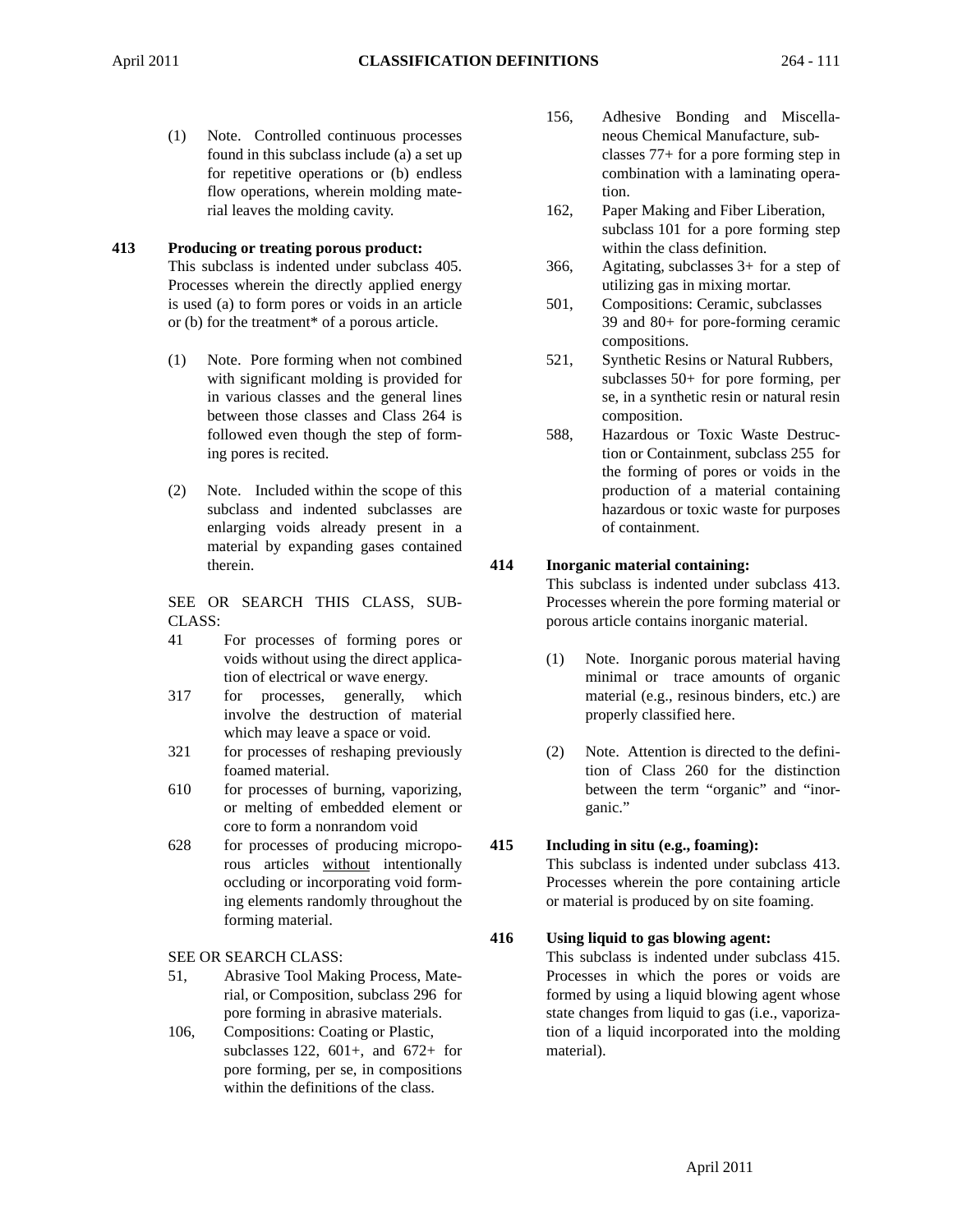SEE OR SEARCH THIS CLASS, SUB-

CLASS:

- 53 for processes in which voids are formed by a liquid to gas change of state without using directly applied electrical or wave energy.
- **417 Microwave (e.g., 2.45 gigahertz, etc.):** This subclass is indented under subclass 416. Processes in which the directly applied energy is identified on the electromagnetic wave spectrum as existing between far infrared and conventional radio-frequency.
	- (1) Note. A microwave is generally considered to be an electromagnetic wave which has a wavelength measured in the centimeter range. Microwaves occupy a region in the electromagnetic wave spectrum between infrared and radio-frequency. There are no distinct boundaries between these regions except by arbitrary definition.

SEE OR SEARCH THIS CLASS, SUB-CLASS:

- 420 for processes of using blowing agents to form porous products utilizing microwave energy.
- 432 for processes of treating inorganic material utilizing microwave energy.
- 474 for extrusion molding processes utilizing microwave energy.
- 489 for processes wherein the energy directly applied is microwave.
- **418 Radio frequency (e.g., 13.56 megahertz, etc.):**

This subclass is indented under subclass 416. Processes wherein the directly applied energy is identified on the electromagnetic wave spectrum as existing between 150 KHz and extending up to the infrared region.

SEE OR SEARCH THIS CLASS, SUB-CLASS:

- 421 for processes of using blowing agents to form porous products utilizing radio frequency wave energy.
- 422 for processes of utilizing radio frequency wave energy to form porous products.
- 475 for extrusion molding processes utilizing radio frequency wave energy.
- 491 for processes wherein the energy directly applied is radio frequency wave.

**419 Using chemical blowing agent:**

This subclass is indented under subclass 415. Processes in which pores or voids are formed by the generation of a gas, by a chemical reaction of gas producing reactants, or by agents incorporated in the molding material.

SEE OR SEARCH THIS CLASS, SUB-CLASS:

54 for processes of forming voids or pores utilizing gas producing reactants without using directly applied electrical or wave energy.

## **420 Microwave (e.g., 2.45 gigahertz, etc.):**

This subclass is indented under subclass 419. Processes in which the directly applied energy is identified on the electromagnetic wave spectrum as existing between far infrared and conventional radio frequency.

(1) Note. A microwave is generally considered to be an electromagnetic wave which has a wavelength measured in the centimeter range. Microwaves occupy a region in the electromagnetic wave spectrum between infrared and radio-frequency. There are no distinct boundaries between these regions except by arbitrary definition.

SEE OR SEARCH THIS CLASS, SUB-CLASS:

- 432 for processes of treating inorganic material utilizing microwave energy.
- 474 for extrusion molding processes utilizing microwave energy.
- 489 for processes wherein the energy directly applied is microwave.
- **421 Radio frequency (e.g., 13.56 megahertz, etc.):**

This subclass is indented under subclass 419. Processes wherein the directly applied energy is identified on the electromagnetic wave spectrum as existing between 150 KHz and extending up to the infrared region.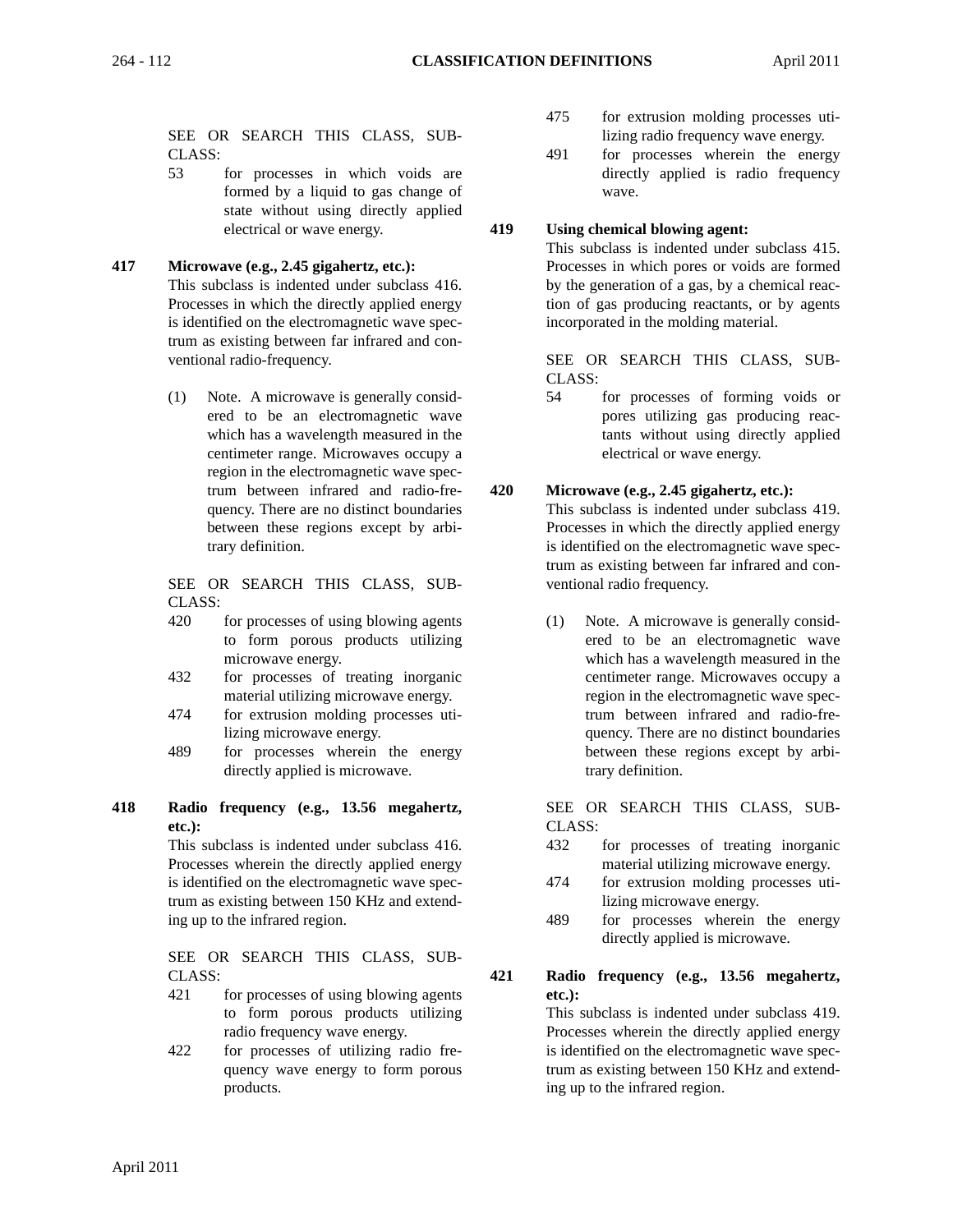SEE OR SEARCH THIS CLASS, SUB-CLASS:

- 422 for processes of utilizing radio frequency wave energy to form porous products.
- 475 for extrusion molding processes utilizing radio frequency wave energy.
- 491 for processes wherein the energy directly applied is radio frequency wave.
- **422 Radio frequency (e.g., 13.56 megahertz, etc.):**

This subclass is indented under subclass 415. Processes wherein the directly applied energy is identified on the electromagnetic wave spectrum as existing between 150 KHz and extending up to the infrared region.

SEE OR SEARCH THIS CLASS, SUB-CLASS:

- 475 for extrusion molding processes utilizing radio frequency wave energy.
- 491 for processes wherein the energy directly applied is radio frequency wave.

#### **423 Plasma (e.g., corona, glow discharge, etc.):**

This subclass is indented under subclass 413. Processes wherein the energy directly applied consists of a gaseous vapor of ions in equilibrium or a vapor of ions in vacuum in a nonequilibrium state referred to as a "cold plasma."

(1) Note. Generally a plasma consists of a wholly or partially ionized gas composed of ions, electrons, and neutral particles. The concentration of negatively and positively charged carriers are approximately equal.

SEE OR SEARCH THIS CLASS, SUB-CLASS:

- 455 for blow molding processes utilizing plasma.
- 469 for extrusion molding processes utilizing plasma.
- 483 for processes wherein the directly applied energy is plasma.

#### **424 Utilizing electron arc or electron beam:**

This subclass is indented under subclass 413. Processes wherein the energy applied consists of (a) a prolonged electrical discharge or series of prolonged electrical discharges between two electrodes or (b) a narrow stream of electrons moving in the same direction, and at the same speed, under the influence of an electric or magnetic field.

SEE OR SEARCH THIS CLASS, SUB-CLASS:

- 456 for blow molding processes utilizing electron arc or beam.
- 470 for extrusion molding processes utilizing electron arc or beam.
- 485 for processes wherein an electron arc or beam is the energy directly applied.

#### **425 Polymerizing, cross-linking, or curing:**

This subclass is indented under subclass 413. Processes wherein the material used to produce or treat the porous product is caused to polymerize, cross-link, or cure.

(1) Note. Properly classified herein are documents claiming the following terms. a. cross-linking b. curing c. addition polymerization d. condensation polymerization e. block or graft polymerization. This list is not intended to be exhaustive and is not limited to the above examples.

SEE OR SEARCH THIS CLASS, SUB-CLASS:

- 459 for blow molding processes wherein polymerization occurs.
- 463 for uniting particles to form articles wherein polymerization occurs.
- 477 for extrusion molding processes wherein polymerization occurs.
- 494 for processes wherein polymerization occurs utilizing directly applied electrical or wave energy.
- **426 Producing or treating inorganic hydro-settable material (e.g., cement, plaster, etc.):**

This subclass is indented under subclass 405. Processes wherein the energy directly applied is utilized for the treatment\* of or formation of inorganic materials which are capable of being hydrolyzed by water to a solid state.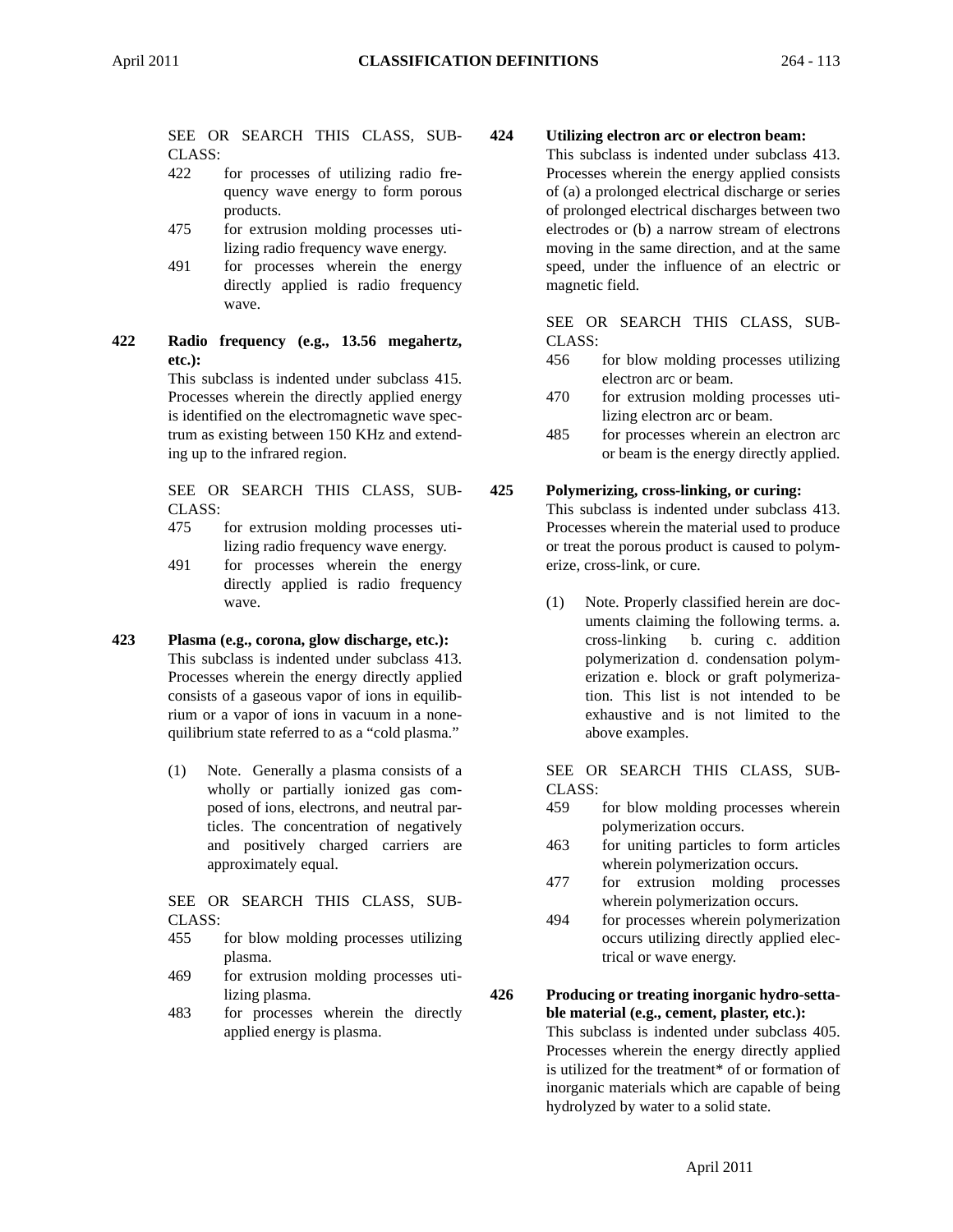- (1) Note. Inorganic hydro-settable material having minimal or trace amounts of organic material are properly classified here.
- (2) Note. This subclass includes compositions made without any melting or fusion of particles, as well as those made by sintering, that is, a process in which a portion of a nonmetallic particle is bonded, coalesced, or partly fused to a portion of an adjacent particle due to the application of heat or heat and pressure.

SEE OR SEARCH CLASS:

106, Compositions: Coating or Plastic, subclasses 638+ for coating compositions containing an inorganic settable material.

#### **427 Producing or treating magnetic product or precursor thereof:**

This subclass is indented under subclass 405. Processes wherein the energy directly applied is utilized for the (a) treatment\* or formation of a magnetic article or (b) treatment\* or production of material to be used to make said article.

SEE OR SEARCH CLASS:

- 252, Compositions, subclasses 62.51+ for processes of preparing magnetic compositions and the compositions resulting therefrom, as well as such processes followed by a magnetizing and/or a nominal or broad molding step.
- **428 Including vitrifying or sintering (e.g., fusing, firing, burning, etc.):**

This subclass is indented under subclass 427. Processes wherein the magnetic product is subjected to temperatures sufficiently high (with or without pressure) which causes said article to, at least partially, coalesce or fuse.

(1) Note. The term firing recited in a patent is considered to read on either sintering or vitrifying and is included herein, unless the firing is disclosed as being for some other purpose or at a clearly too low or inadequate temperature to accomplish sintering or vitrifying. Firing to render a mass friable (calcining) or firing

at a temperature only sufficient to drive out the moisture content would, for example, be excluded.

SEE OR SEARCH THIS CLASS, SUB-CLASS:

- 125+, for processes of sintering or heat fusion of particles to autogenously bond, without the use of electrical, particulate or wave energy.
- 239+, for processes of sintering or heat fusion of particles wherein the particulate material is completely melted, without the use of electrical, particulate, or wave energy.
- 434 for processes of sintering or vitrifying inorganic material.
- 603+, for processes of sintering or vitrifying a shaped inorganic preform external of a mold, without the use of electrical, particulate, or wave energy.
- **429 Uniting magnetic particles utilizing organic binder (e.g., resinous binders, etc.):** This subclass is indented under subclass 427. Processes wherein magnetic small grains, pel-

lets or beads, are adhesively joined using an organic material.

- (1) Note. Attention is directed to the definition of Class 260 for the distinction between the term "organic" and "inorganic."
- **430 Producing or treating inorganic material, not as pigments, conductive enhancers, or fillers (e.g., ceramic, refractory material, etc.):**

This subclass is indented under subclass 405. Processes wherein the energy directly applied is used in the treatment\* of or formation of inorganic material other than as pigments, conductive enhancers or fillers.

- (1) Note. Inorganic material containing minimal or trace amounts of organic material (e.g.,resinous binders, etc.) are properly classified here.
- (2) Note. Attention is directed to the definition of Class 260 for the distinction between the term "organic" and "inorganic."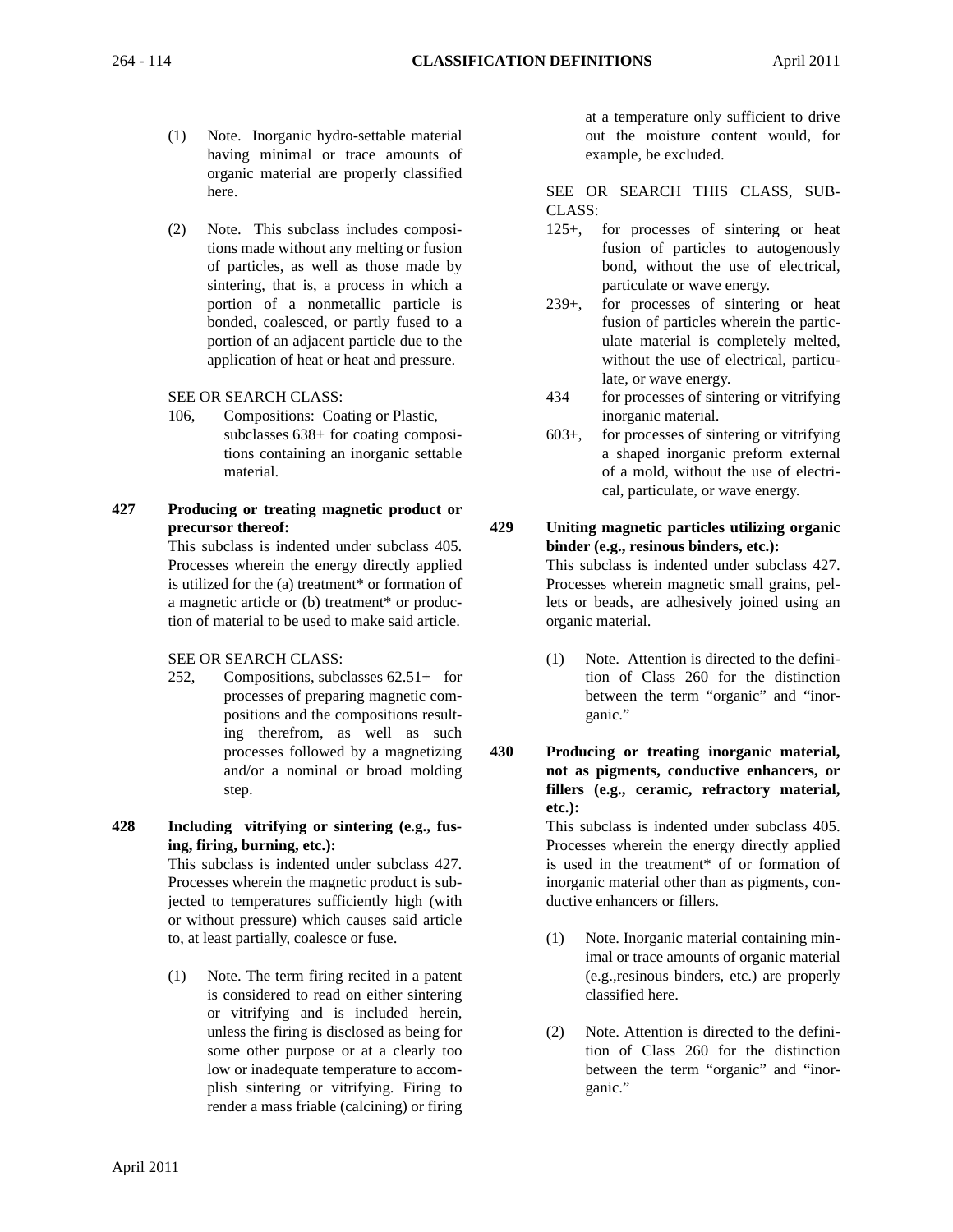SEE OR SEARCH THIS CLASS, SUB-CLASS:

450 for processes utilizing organic material which contains small amounts of inorganic material as pigments, conductive enhancers, or fillers.

## **431 Induction heating:**

This subclass is indented under subclass 430. Processes wherein the inorganic material is subjected to induction heat.

(1) Note. Induction heat is considered to be heating of a nominally electrical conducting material by eddy currents induced by a varying electromagnetic field. When an alternating current flows through a coil surrounding or adjacent a nominally conducting material, eddy currents will be induced therein, causing said material to be heated.

SEE OR SEARCH THIS CLASS, SUB-CLASS:

- 457 for blow molding processes utilizing induction heating.
- 472 for extrusion molding processes utilizing induction heating.
- 486 for processes wherein the directly applied energy is induction heat.

#### **432 Microwave (e.g., 2.45 gigahertz, etc.):**

This subclass is indented under subclass 416. Processes in which the directly applied energy, is identified on the electromagnetic wave spectrum, as existing between far infrared and conventional radio-frequency.

(1) Note. A microwave is generally considered to be an electromagnetic wave which has a wavelength measured in the centimeter range. Microwaves occupy a region in the electromagnetic wave spectrum between infrared and radio-frequency. There are no distinct boundaries between these regions except by arbitrary definition.

SEE OR SEARCH THIS CLASS, SUB-CLASS:

474 for extrusion molding processes utilizing microwave energy.

489 for processes wherein the energy directly applied is microwave.

**433 Including extruding (e.g., spinning, etc.):** This subclass is indented under subclass 430. Processes wherein the inorganic material is shaped by forcing it through a confining orifice.

> SEE OR SEARCH THIS CLASS, SUB-CLASS:

- 176.1+, for processes of forming continuous or indefinite length articles, per se, by extrusion through a shaping orifice.
- 323 for processes of extruding finite articles, per se.
- 452 for processes of extruding material wherein an electrode is part of the extruding shaping surface.
- **434 Including vitrifying or sintering (e.g., fusing, firing, burning, etc.):**

This subclass is indented under subclass 430. Processes wherein the inorganic material thereof is subjected to temperatures sufficiently high (with or without pressure) which causes said material to, at least partially, coalesce or fuse.

SEE OR SEARCH THIS CLASS, SUB-CLASS:

- 125+, for processes of sintering or heat fusion of particles to autogenously bond, without the use of electrical, particulate or wave energy.
- 239+, especially subclass 332, for processes of sintering or heat fusion of particles wherein the particulate material is completely melted, without the use of electrical, particulate or wave energy.
- 603+, for processes of sintering a shaped inorganic preform external of a mold and without the use of electrical, particulate or wave energy.
- **435 Molecular aligning or molecular orientating (e.g., poling, etc.):**

This subclass is indented under subclass 405. Processes wherein the energy directly applied is used to direct, shift, or arrange molecules, of the molding material, in a particular order.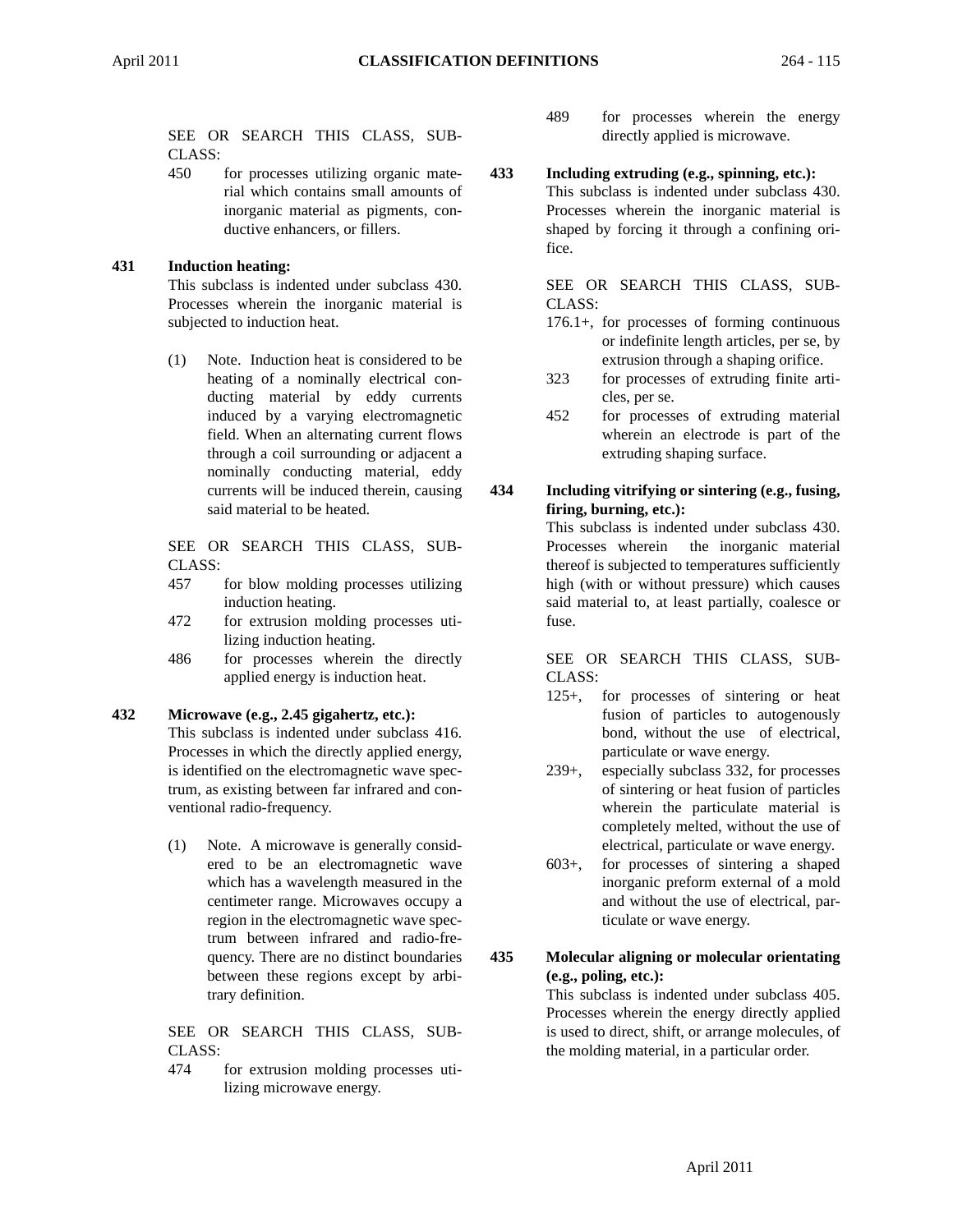**436 Producing permanently polarized dielectric (e.g., electret, etc.):**

This subclass is indented under subclass 435. Processes wherein the arranged molecular alignment results in a fixed polarized dielectric product.

**437 Conveying or aligning particulate material:** This subclass is indented under subclass 405. Processes wherein the directly applied energy is used to transport, arrange, or order small discrete pieces, grains, pellets, or beads.

SEE OR SEARCH CLASS:

204, Chemistry: Electrical and Wave Energy, subclasses 450+ for processes employing electrophoresis or electroosmosis.

#### **438 Utilizing electrostatic charge:**

This subclass is indented under subclass 437. Processes directed to using electrical energy having a constant-intensity electric charge which results in the capability of attracting and holding small particles having an opposite electrical charge.

(1) Note. Electrostatic charge is generally considered to be an electric charge that is in a state of equilibrium.

#### **439 Simultaneously with molding:**

This subclass is indented under subclass 438. Processes wherein the particles are aligned or conveyed concurrently with the molding operation.

#### **440 Forming composite structure:**

This subclass is indented under subclass 439. Processes wherein the particulate material is arranged to form at least two different, contiguous layers or portions, each having a continuous phase (e.g., plural, adjacent, spacial distinct layers, etc.).

SEE OR SEARCH THIS CLASS, SUB-CLASS:

- 480 for reshaping, drawing, or stretching a composite work-piece.
- 487 for treating or heating a composite work-piece utilizing induction heat.
- 490 for treating a composite work-piece utilizing microwave energy.

493 for treating a composite work-piece utilizing infrared radiation.

## **441 Producing filament:**

This subclass is indented under subclass 439. Processes wherein a fine threadlike body or structure whose width and thickness are of the same order of magnitude is formed.

**442 Using sonic, supersonic, or ultrasonic energy:**

> This subclass is indented under subclass 405. Processes directed to utilizing wave vibrations which cover the use of (a) frequencies above the range of normal human hearing, usually above 20,000 hertz and below radio waves (i.e., supersonic or ultrasonic), or (b) frequencies which can be heard by the human ear (from about 15 hertz to approximately 20,000 hertz).

> SEE OR SEARCH THIS CLASS, SUB-CLASS:

> 69 for processes involving treatment of material by vibrating, jarring, or agitating during shaping and wherein the frequency is not specified.

## **443 Simultaneously with molding:**

This subclass is indented under subclass 442. Processes wherein the sonic energy is employed concurrently with the molding operation.

## **444 Producing articles of indefinite length:**

This subclass is indented under subclass 443. Processes wherein self-sustaining continuous articles or running length bodies are formed.

**445 Fusion bonding of preformed bodies and shaping at the joint:**

> This subclass is indented under subclass 443. Processes wherein at least two plastically deformable self-sustaining bodies are assembled and autogenously united at a joint area by a shaping operation with plastic flow to reshape said bodies at said joint area.

**446 Limited to treatment\* of surface or coated surface:**

This subclass is indented under subclass 405. Processes wherein at least one treatment step is applied to a surface or coated surface only.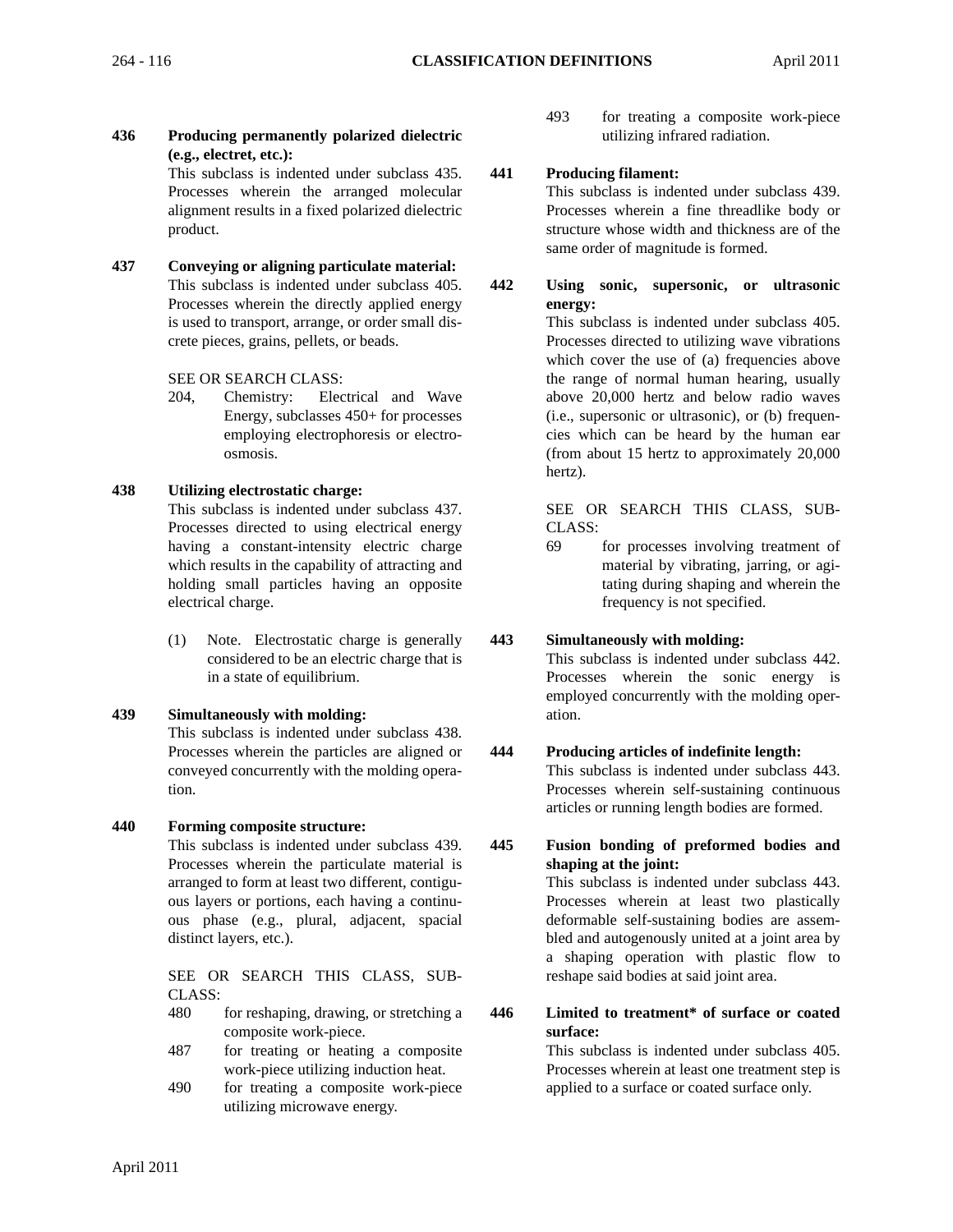#### **447 Treatment\* of coated surface:**

This subclass is indented under subclass 446. Processes wherein only the coated surface is treated.

## **448 Of indefinite length article:**

This subclass is indented under subclass 446. Processes wherein the treated surface is that of a self-sustaining continuous article or running length body.

**449 Using direct contact of electrode or electrical wire with precursor or workpiece:** This subclass is indented under subclass 405. Processes , wherein electrical current is caused to flow through a precursor or a workpiece by directly contacting said precursor or workpiece with an electrode or wire.

- (1) Note. The electrode or wire may either remain as a part of the workpiece or be detached therefrom.
- **450 Organic material contains specified conductive enhancing component (e.g., filler, etc.):** This subclass is indented under subclass 449. Processes wherein the precursor or workpiece contains an identified electroconductive material which aids the current flow.
	- (1) Note. Organic material which contains small amounts of inorganic material as conductive enhancers are properly classified here.

## **451 Shaping surface constitutes electrode:** This subclass is indented under subclass 449. Processes wherein one of the electrodes provides the shaping function.

(1) Note. Processes wherein at least one electrode comprises the shaping surface are found herein.

## **452 Including extrusion molding:**

This subclass is indented under subclass 451. Processes wherein a material is shaped or molded by forcing it through a confining orifice.

#### SEE OR SEARCH THIS CLASS, SUB-CLASS:

- 176.1+, for processes of forming continuous or indefinite length articles, per se, by extrusion through a shaping orifice.
- 323 for processes of extruding finite articles, per se.
- 464 for extruding processes, per se, utilizing direct application of electrical or wave energy.

## **453 Including injection molding:**

This subclass is indented under subclass 451. Processes wherein pressure is applied to a molding material so as to force said material from a source removed from a closed mold cavity into said cavity wherein the material assumes the shape of the interior of the closed cavity.

SEE OR SEARCH THIS CLASS, SUB-CLASS:

- 478 for injection molding, per se, utilizing direct application of electrical or wave energy.
- 537 for injection molding of a hollow blank portion prior to pneumatic pressure application to the inside.
- **454 Direct application of fluid pressure (e.g., blow molding, etc.):**

This subclass is indented under subclass 405. Processes wherein a positive or negative pressure is applied through the medium of a liquid or gas, in direct contact with a workpiece.

#### **455 Plasma (e.g., corona, glow discharge, etc.):**

This subclass is indented under subclass 454. Processes wherein the energy applied consists of a gaseous vapor of ions in equilibrium or a vapor of ions in vacuum in a nonequilibrium state referred to as a "cold plasma."

(1) Note. A plasma generally consists of a wholly or partially ionized gas composed of ions, electrons, and neutral particles. The concentration of negatively and positively charged carriers are approximately equal.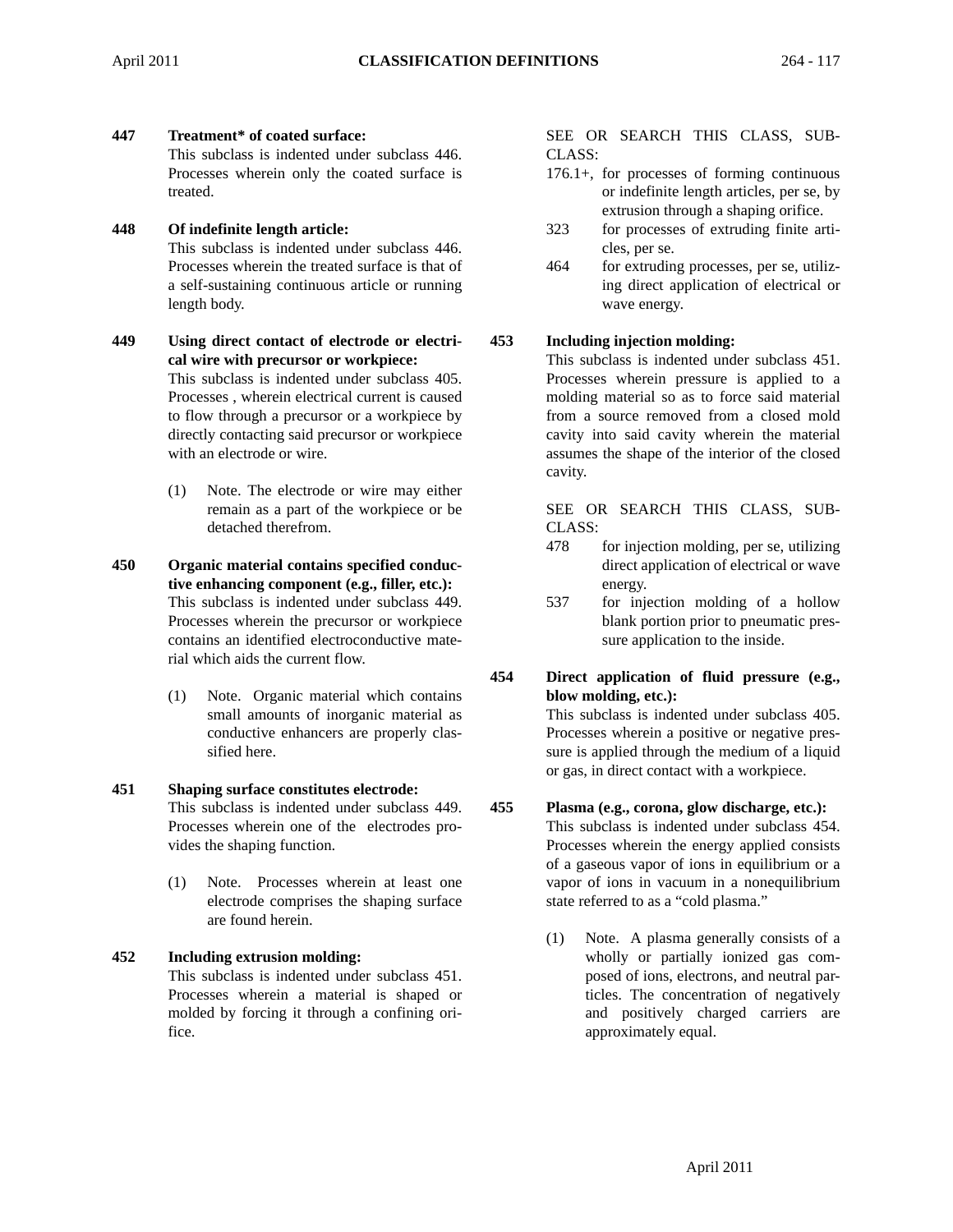SEE OR SEARCH THIS CLASS, SUB-CLASS:

- 469 for extrusion molding processes utilizing plasma.
- 483 for processes wherein the directly applied energy is plasma.

## **456 Utilizing electron arc or electron beam:**

This subclass is indented under subclass 454. Processes wherein the energy applied consists of (a) a prolonged electrical discharge or series of prolonged electrical discharges between two electrodes or (b) a narrow stream of electrons, moving in the same direction and at the same speed under the influence of an electric or magnetic field.

SEE OR SEARCH THIS CLASS, SUB-CLASS:

- 470 for extrusion molding processes utilizing electron arc or beam.
- 485 for processes wherein an electron arc or beam is the energy directly applied.

#### **457 Induction heating:**

This subclass is indented under subclass 454. Processes wherein the material to be molded is subjected to induction heat.

(1) Note. Induction heat is considered to be heating of a nominally electrical conducting material by eddy currents induced by a varying electromagnetic field. When an alternating current flows through a coil surrounding or adjacent a nominally conducting material, eddy currents will be induced therein, causing said material to be heated.

SEE OR SEARCH THIS CLASS, SUB-CLASS:

- 472 for extrusion molding processes utilizing induction heating.
- 486 for processes wherein the directly applied energy is induction heat.

## **458 Infrared radiation:**

This subclass is indented under subclass 454. Processes wherein the energy applied is considered to have a frequency range with wavelengths longer than those of visible light and shorter than those of radio waves.

(1) Note. Infrared radiation, measured using the electromagnetic wave spectrum, is that portion which is visible to the eye, lying between wavelengths of 750 nm (0.75 micrometers) and about 1 mm (1000 micrometers).

SEE OR SEARCH THIS CLASS, SUB-CLASS:

- 462 for processes of uniting particles utilizing infrared radiation.
- 476 for extrusion molding processes utilizing infrared radiation.
- 481 for processes of reshaping, drawing or stretching utilizing infrared radiation.
- 492 for processes wherein the applied energy is infrared radiation.

#### **459 Polymerizing, cross-linking, or curing:**

This subclass is indented under subclass 454. Processes wherein the molding material is caused to polymerize, cross-link, or cure.

(1) Note. Properly classified herein are documents claiming the following terms. a. cross-linking b. curing c. addition polymerization d. condensation polymerization e. block or graft polymerization. This list is not intended to be exhaustive and is not limited to the above examples.

SEE OR SEARCH THIS CLASS, SUB-CLASS:

- 463 for uniting particles to form articles wherein polymerization occurs.
- 477 for extrusion molding processes wherein polymerization occurs.
- 494 for processes wherein polymerization occurs utilizing directly applied electrical or wave energy.

## **460 Forming articles by uniting randomly associated particles:**

This subclass is indented under subclass 405. Processes wherein the energy applied is used to bond individually distinct particles to each other or through a binder.

(1) Note. The relative sizes of the particles are immaterial; however, the particles must retain their discrete nature during the associating and bonding operation.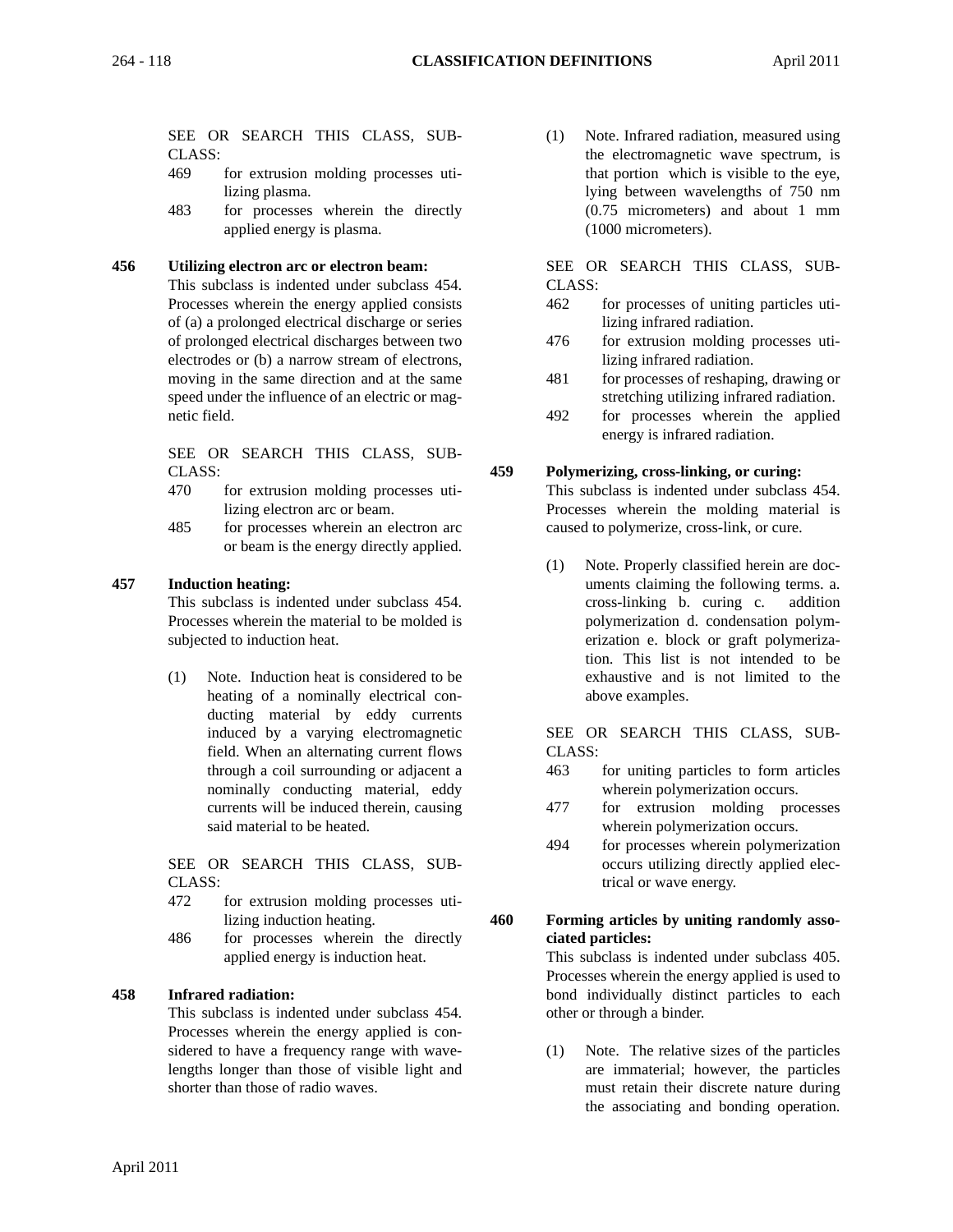Further, the mere presence of particles in a liquid carrier is not sufficient for this subclass (e.g., fillers or slurries), this being considered to be the molding of a fluent or liquid mass rather than the association of particles and is provided for in appropriate subclasses below.

(2) Note. The material is usually, but not necessarily, in the form of fibers or granules and bonding of the particulate material may be effected by applying an adhesive or by the latent adhesive characteristics of the material.

SEE OR SEARCH THIS CLASS, SUB-CLASS:

- 131 for a molding process combined with a step of coating with particulate material.
- 239+, for processes of molding (a) plastic compositions containing particulate material as a filler or (b) colloidal or nonsettling dispersions (e.g., rubber latex or clay) or (c) plastic particulate material which lose their identity during molding to form a homogeneous product and see (1) Note, above.
- 517 for processes of applying vacuum or suction to bulk assembled particles.

SEE OR SEARCH CLASS:

- 19, Textiles: Fiber Preparation, subclasses 144+ for a process of bringing particles together, for example by air laying, and see the notes in subclasses 144+ for the line between Class 264 and Class 19.
- 23, Chemistry: Physical Processes, subclasses 313+ for agglomerating processes provided for in that class.
- 44, Fuel and Related Compositions, subclasses 550+ for a solid fuel consolidation or shaping process which goes beyond mere molding of a starting composition, especially subclasses 596+ for a process which includes pressing using a specified condition or technique.
- 51, Abrasive Tool Making Process, Material, or Composition, subclasses 293+ for processes of making abrading tools, the materials, or compositions used therein.
- 65, Glass Manufacturing, subclasses 3.1+ and 4.1+ for a process of forming glass fibers from a glass melt and adhesively bonding the fibers by any bonding medium or autogenously to form a glass fiber felt and subclasses 36+ for a process of fusing glass fibers or particles to each other to form a felt. See also the main definition of Class 264 for a further statement of the line with Class 65.
- 75, Specialized Metallurgical Processes, Compositions for Use Therein, Consolidated Metal Powder Compositions, and Loose Metal Particulate Mixtures, see especially the notes thereto for the locus of other art relating to particle uniting and subclasses 228+ for a consolidated metal particle composition.
- 100, Presses, subclasses 35+ for a method of intermingling and/or deforming particulate material to mechanically unite the particles together at their respective interfaces without use of a binder.
- 156, Adhesive Bonding and Miscellaneous Chemical Manufacture, subclass 62.2 for a process of forming a felted article by simultaneously uniting of particles combined with the step of adhesively bonding the felted article to another part.
- 162, Paper Making and Fiber Liberation, subclasses 100+ for a process of forming an interfelted fibrous product (e.g., paper interfelted fibrous product, paper from a liquid fibrous suspension, etc.).
- 201, Distillation: Processes, Thermolytic, subclasses 5+ for a process for a mechanical pressing or briquetting of solid carbonaceous material combined with a thermolytic distillation operation.
- 419, Powder Metallurgy Processes, subclasses 61+ processes for making articles from metal particles by pressure without heat and subclass 1 for similar processes which use heat.
- 425, Plastic Article or Earthenware Shaping or Treating: Apparatus, subclasses 80.1+ for corresponding apparatus.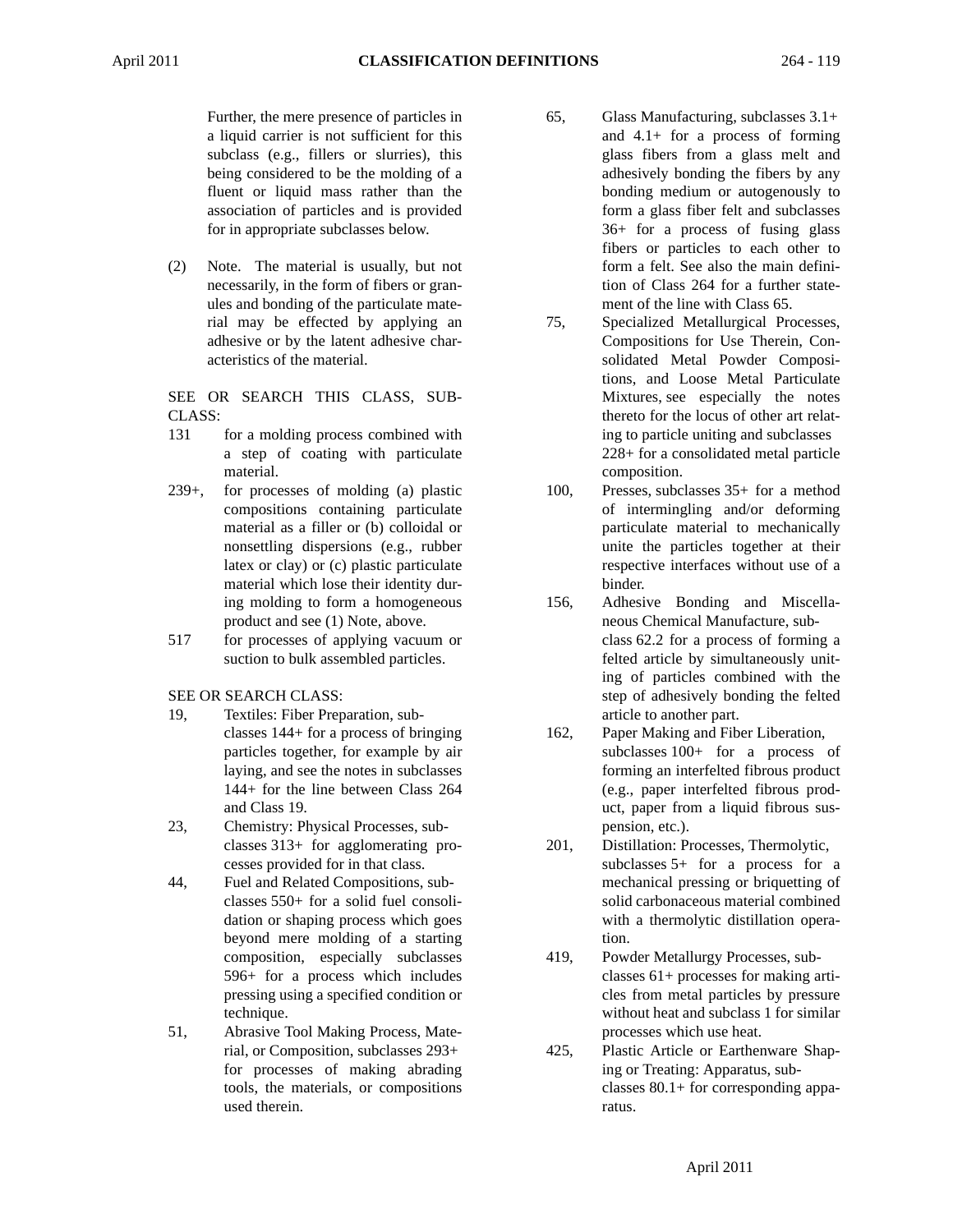- 427, Coating Processes, subclass 180 for processes of coating utilizing solid particles or fibers.
- 428, Stock Material or Miscellaneous Articles, subclass 87 for a product with a pile or nap type surface and including particulate matter, subclasses 143+ for a stock material in the form of a single or plural layer web or sheet which has a textured or rough surface comprising particulate matter, subclasses 323+ for a composite web or sheet including a component having structurally defined particles, and subclasses 402+ for structurally defined or coated particles.

#### **461 Utilizing electron arc or electron beam:**

This subclass is indented under subclass 460. Processes wherein the energy applied consists of a (a) prolonged electrical discharge or series of prolonged electrical discharges between two electrodes or (b) narrow stream of electrons moving in the same direction, and at the same speed, under the influence of an electric or magnetic field.

SEE OR SEARCH THIS CLASS, SUB-CLASS:

- 470 for extrusion molding processes utilizing electron beam.
- 485 for processes wherein an electron arc or beam is the directly applied energy.

#### **462 Infrared radiation:**

This subclass is indented under subclass 460. Processes wherein the energy applied is considered to have a frequency range with wavelengths longer than those of visible light and shorter than those of radio waves.

(1) Note. Wave energy measured using the electromagnetic spectrum, having a portion which is visible to the eye, lying between wavelengths of 750 nm (0.75 micrometers) and about 1 mm (1000 micrometers) are properly classified here as infrared.

SEE OR SEARCH THIS CLASS, SUB-CLASS:

476 for extrusion molding processes utilizing infrared radiation.

- 481 for processes of reshaping, drawing, or stretching utilizing infrared radiation.
- 492 for processes wherein the applied energy is infrared radiation.

#### **463 Polymerizing, cross-linking, or curing:**

This subclass is indented under subclass 460. Processes wherein the molding material is caused to polymerize, cross-link, or cure.

(1) Note. Properly classified herein are documents claiming the following terms. a. cross-linking b. curing c. addition polymerization d. condensation polymerization e. block or graft polymerization. This list is not intended to be exhaustive and is not limited to the above examples.

#### SEE OR SEARCH THIS CLASS, SUB-CLASS:

- 477 for extrusion molding processes wherein polymerization, cross-linking, or curing occurs.
- 494 for processes wherein polymerization, cross-linking, or curing occurs utilizing directly applied electrical or wave energy.

#### **464 Extrusion molding:**

This subclass is indented under subclass 405. Processes wherein an article is shaped or formed by extruding or forcing a supply of the article forming material through a confining and shaping orifice.

#### SEE OR SEARCH CLASS:

425, Plastic Article or Earthenware Shaping or Treating: Apparatus, subclasses 376.1+ for an extrusion shaping machine for nonmetals and see the search notes thereunder.

#### **465 Utilizing electrostatic charge, field, or force (e.g., pinning, etc.):**

This subclass is indented under subclass 464. Processes wherein the energy used is static electrical or a force or field created thereby.

(1) Note. Electrostatic energy is considered to be a form of electrical energy which has the capability of attracting and hold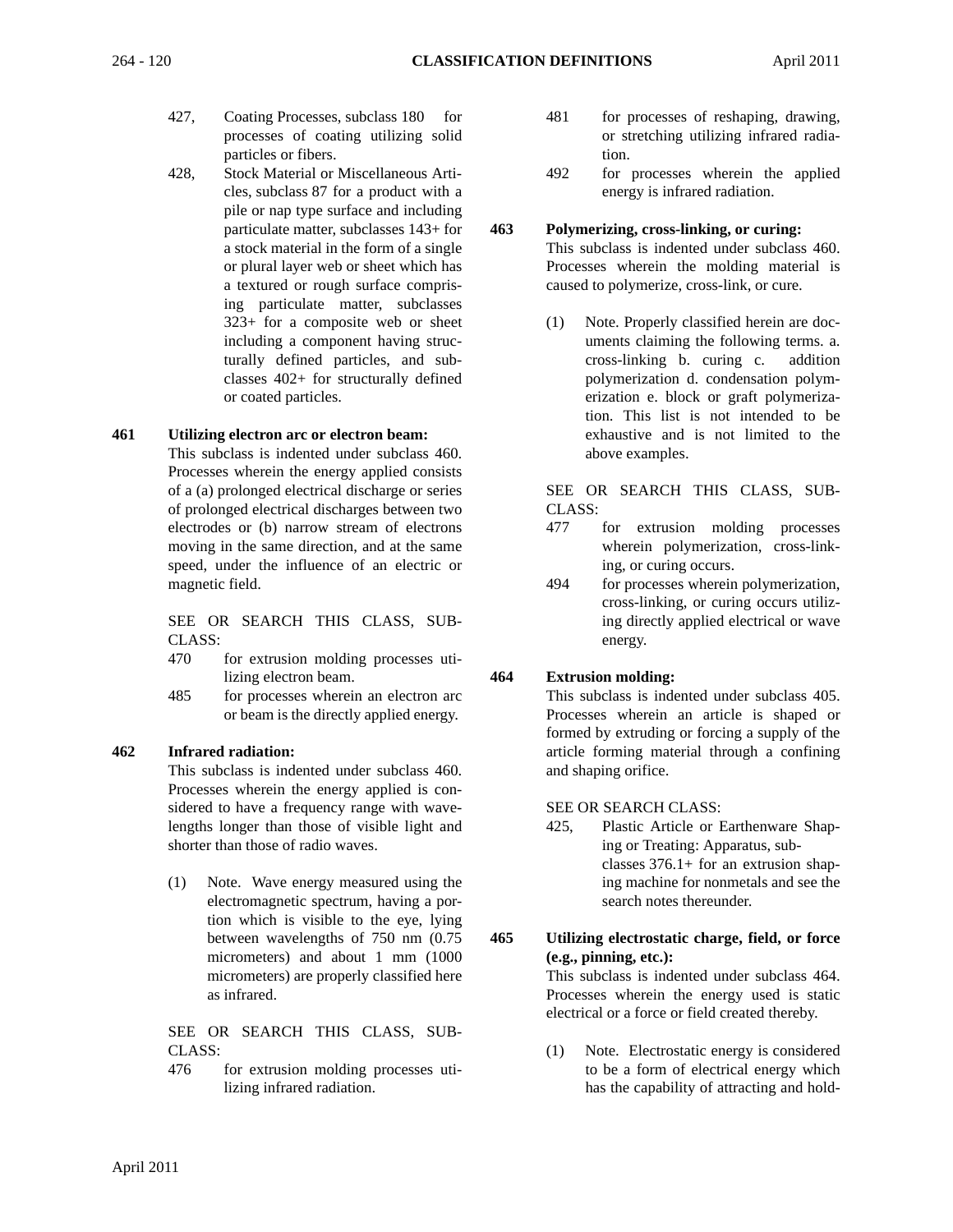ing small particles having an opposite electrical charge.

- (2) Note. An electrostatic charge is an electric charge stored in a capacitor or on the surface of an insulated object.
- (3) Note. An electrostatic field is considered to be the vector force field set up in the vicinity of nonmoving electrical charges.

## **466 On film, sheet or web:**

This subclass is indented under subclass 465. Processes wherein the extruded material forms on a portion of material of finite length, whose width is greater than its thickness and which may be of any geometric shape (e.g., triangle, circle, etc.).

**467 Plural electrodes spaced between the extruding means and the shaping surface:** This subclass is indented under subclass 466. Processes wherein more than one electrode is located between an extruding orifice and a shaping surface.

#### **468 Including differential fluid pressure application (e.g., vacuum etc.):**

This subclass is indented under subclass 466. Processes wherein a change in fluid pressure is applied.

SEE OR SEARCH THIS CLASS, SUB-CLASS:

500+, and 335, for other art relating to the application of fluid pressure differential to the work.

## **469 Plasma (e.g., corona, glow discharge, etc.):**

This subclass is indented under subclass 464. Processes wherein the energy applied consists of a gaseous vapor of ions in equilibrium or a vapor of ions in vacuum in a nonequilibrium state referred to as a "cold plasma."

(1) Note. A plasma, generally consists of a wholly or partially ionized gas composed of ions, electrons, and neutral particles. The concentration of negatively and positively charged carriers are approximately equal.

#### SEE OR SEARCH THIS CLASS, SUB-CLASS:

483 for processes wherein the directly applied energy is plasma.

#### **470 Utilizing electron arc or electron beam:**

This subclass is indented under subclass 464. Processes wherein the energy applied consists of (a) a prolonged electrical discharge or series of prolonged electrical discharges between two electrodes or (b) a narrow stream of electrons moving in the same direction, and at the same speed, under the influence of an electric or magnetic field.

SEE OR SEARCH THIS CLASS, SUB-CLASS:

485 for processes wherein an electron arc or beam is the energy directly applied.

#### **471 Layered or structurally layered composite:**

This subclass is indented under subclass 470. Processes wherein the treated composite has more than one layer each of which may be structured.

#### **472 Induction heating:**

This subclass is indented under subclass 464. Processes wherein the extrusion material is subjected to induction heat.

(1) Note. Induction heat is considered to be heating of a nominally electrical conducting material by eddy currents induced by a varying electromagnetic field. When an alternating current flows through a coil surrounding or adjacent a nominally conducting material, eddy currents will be induced therein, causing said material to be heated.

SEE OR SEARCH THIS CLASS, SUB-CLASS:

486 for processes wherein the directly applied energy is induction heat.

**473 High energy or particulate radiation (e.g., X-ray, gamma ray, neutron, etc.):** This subclass is indented under subclass 464. Processes wherein the directly applied energy is irradiation with high energy electromagnetic radiation or high energy particles.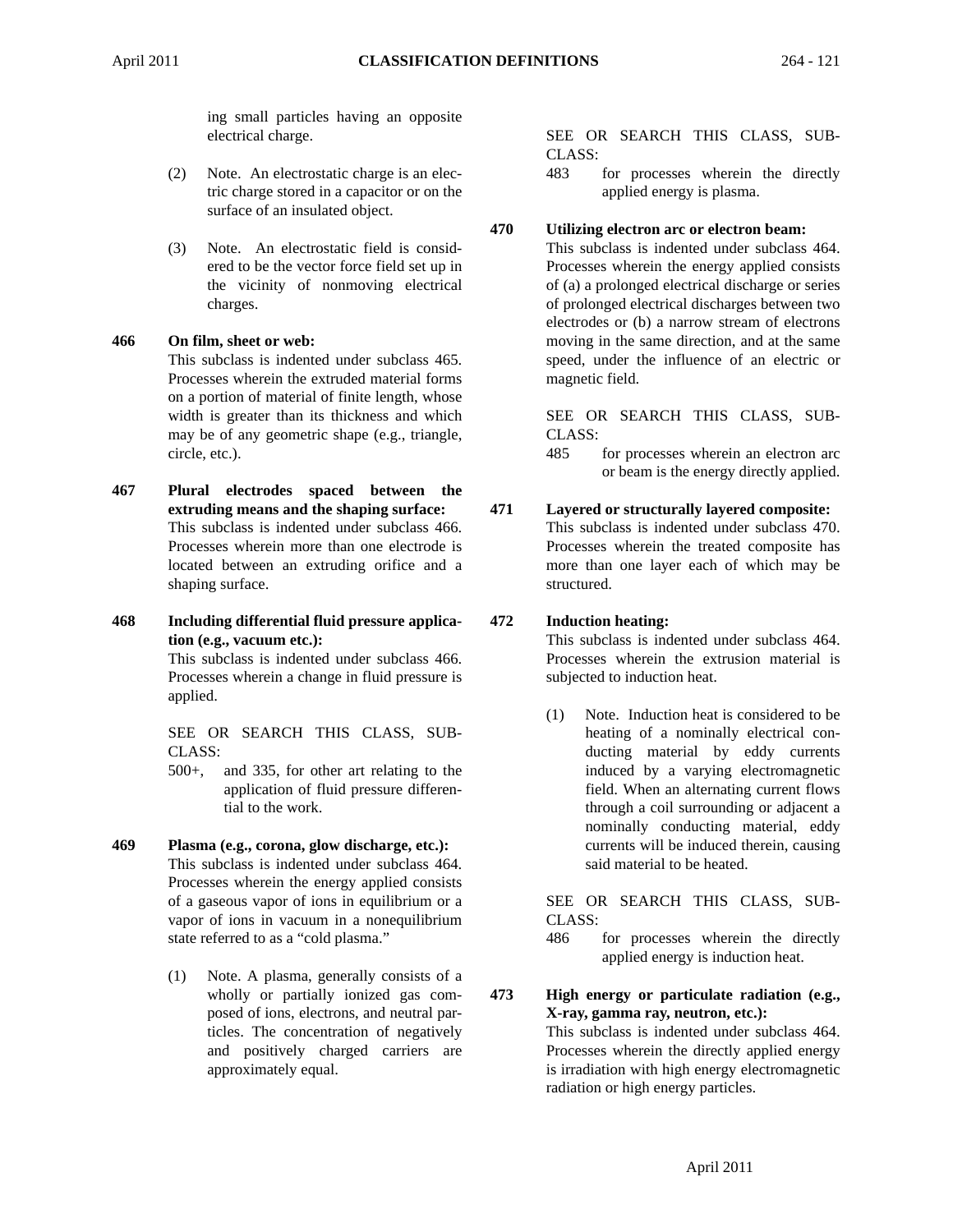(1) Note. The term high energy electromagnetic radiation or high energy particles, as employed here, includes X-rays, gamma rays, and particulate energy (i.e., charged particles and atomic emissions such as alpha rays, beta rays, and neutrons). Electromagnetic wave energy measured below wavelengths of 100 Angstroms (10 to the minus 8 meters) will be considered high energy electromagnetic radiation or high energy particle radiation. This subject matter is often referred to as high energy ionizing radia-

SEE OR SEARCH THIS CLASS, SUB-CLASS:

tion.

- 488 for processes wherein high energy electromagnetic or particulate radiation is the energy directly applied.
- **474 Microwave (e.g., 2.45 gigahertz, etc.):** This subclass is indented under subclass 464. Processes wherein the directly applied energy is identified on the electromagnetic wave spectrum as existing between far infrared and conventional radio-frequency.
	- (1) Note. A microwave is generally considered to be an electromagnetic wave which has a wavelength measured in the centimeter range. Microwaves occupy a region in the electromagnetic wave spectrum between infrared and radio-frequency. There are no distinct boundaries between these regions except by arbitrary definition.

SEE OR SEARCH THIS CLASS, SUB-CLASS:

- 489 for processes wherein the energy directly applied is microwave.
- **475 Radio frequency (e.g., 13.56 megahertz, etc.):**

This subclass is indented under subclass 464. Processes wherein the directly applied energy is identified on the electromagnetic wave spectrum as existing between 150 KHz and extending up to the infrared region.

SEE OR SEARCH THIS CLASS, SUB-CLASS:

491 for processes wherein the energy directly applied is radio frequency wave.

## **476 Infrared radiation:**

This subclass is indented under subclass 464. Processes wherein the energy applied is considered to have a frequency range with wavelengths longer than those of visible light and shorter than those of radio waves.

(1) Note. Wave energy measured using the electromagnetic spectrum, having a portion which is visible to the eye, lying between wavelengths of 750 nm (0.75 micrometers)and about 1 mm (1000 micrometers) are properly classified here as infrared.

SEE OR SEARCH THIS CLASS, SUB-CLASS:

- 481 for processes of reshaping, drawing, or stretching utilizing infrared radiation.
- 492 for processes wherein the applied energy is infrared radiation.

## **477 Polymerizing, cross-linking, or curing:**

This subclass is indented under subclass 464. Processes wherein the molding material is caused to polymerize, cross-link, or cure.

(1) Note. Properly classified herein are documents claiming the following terms. a. cross-linking b. curing c. addition polymerization d. condensation polymerization e. block or graft polymerization. This list is not intended to be exhaustive and is not limited to the above examples.

SEE OR SEARCH THIS CLASS, SUB-CLASS:

494 for processes wherein polymerization occurs utilizing directly applied electrical or wave energy.

## **478 Injection molding:**

This subclass is indented under subclass 405. Processes wherein pressure is applied to a molding material so as to force said material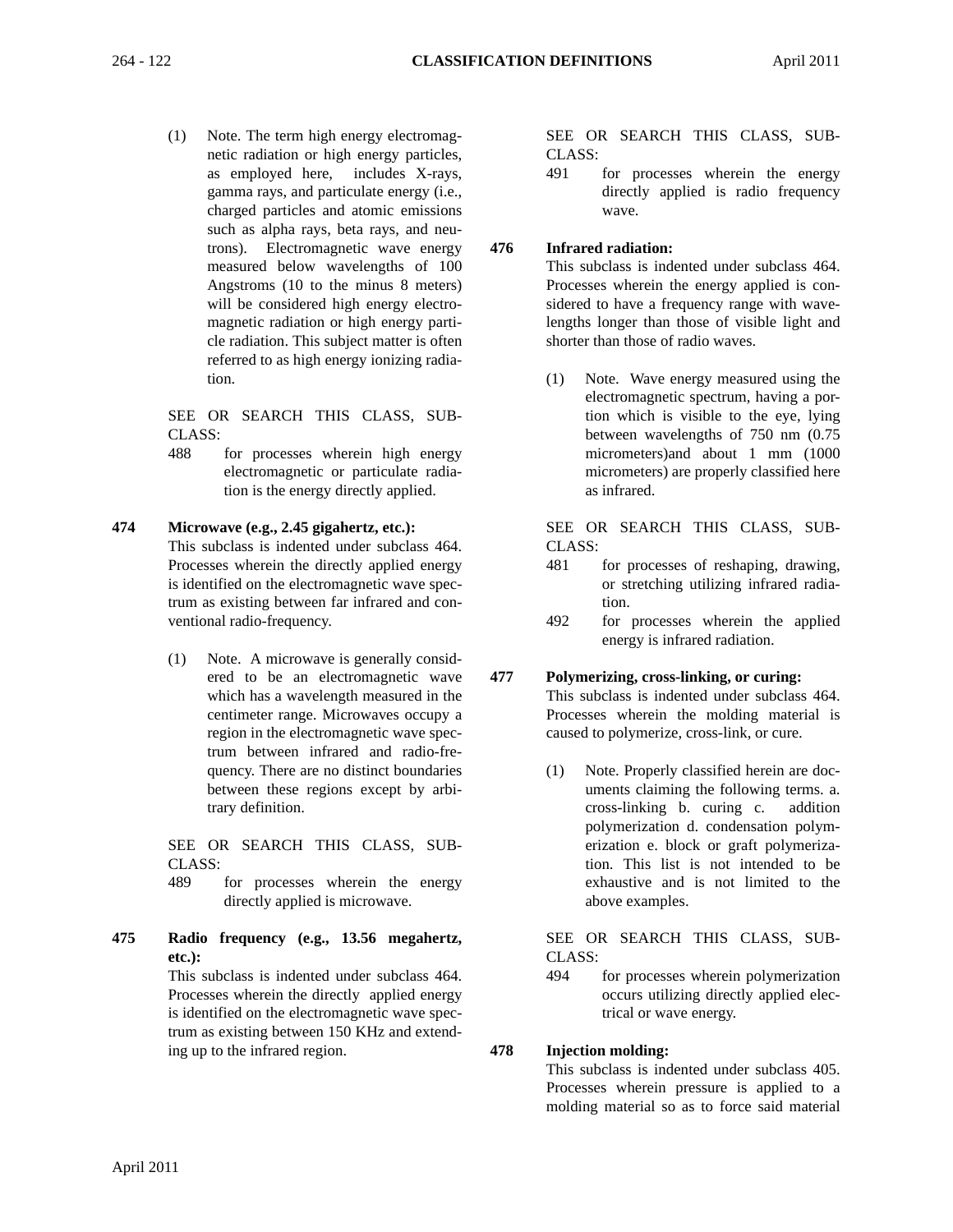from a source removed from a closed mold cavity into said cavity wherein the material assumes the shape of the interior of the closed cavity.

SEE OR SEARCH THIS CLASS, SUB-CLASS:

- 328.1+, for injection molding without electrical or wave energy.
- 537 for injection molding of a hollow blank portion prior to pneumatic pressure application to the inside.

## **479 Reshaping, drawing or stretching:**

This subclass is indented under subclass 405. Processes wherein the energy is applied during any stage of an operation to reconfigure, lengthen, or elongate a moldable material.

#### **480 Composite work-piece:**

This subclass is indented under subclass 479. Processes wherein the reconfigured, lengthened or elongated material comprises at least two different, contiguous layers or portions, each having a continuous phase (e.g., plural, adjacent, spacial distinct layers, etc.).

SEE OR SEARCH THIS CLASS, SUB-CLASS:

- 487 for treating or heating a composite work-piece utilizing induction heat.
- 490 for treating a composite work-piece utilizing microwave energy.
- 493 for treating a composite work-piece utilizing infrared radiation.

#### **481 Infrared radiation:**

This subclass is indented under subclass 479. Processes wherein the energy applied is considered to have a frequency range with wavelengths longer than those of visible light and shorter than those of radio waves.

(1) Note. Wave energy measured using the electromagnetic spectrum, having a portion which is visible to the eye, lying between wavelengths of 750 nm (0.75 micrometers) and about 1 mm (1000 micrometers) are properly classified here as infrared.

#### SEE OR SEARCH THIS CLASS, SUB-CLASS:

492 for processes wherein the directly applied energy is infrared radiation.

#### **482 Laser:**

This subclass is indented under subclass 405. Processes wherein the energy directly applied is a narrow beam of coherent light (light amplification by stimulated emissions of radiation).

#### SEE OR SEARCH CLASS:

219, Electric Heating, subclasses 121.11+ for processes utilizing electric heat energy, per se, wherein the heat source is an electron beam, plasma, arc, laser, etc.

#### **483 Plasma (e.g., corona, glow discharge, etc.):**

This subclass is indented under subclass 405. Processes wherein the energy directly applied consists of a gaseous vapor of ions in equilibrium or a vapor of ions in vacuum in a nonequilibrium state referred to as a "cold plasma."

(1) Note. A plasma, generally consists of a wholly or partially ionized gas composed of ions, electrons, and neutral particles. The concentration of negatively and positively charged carriers are approximately equal.

#### **484 Utilizing electrostatic charge, field, or force (e.g., pinning, etc.):**

This subclass is indented under subclass 405. Processes wherein the energy used is static electrical or the force or field created thereby.

- (1) Note. Electrostatic energy is considered to be a form of electrical energy which has the capability of attracting and holding small particles having an opposite electrical charge.
- (2) Note. An electrostatic charge is considered to be electric energy stored in a capacitor or on the surface of an insulated object.
- (3) Note. An electrostatic field is considered to be the vector force field set up in the vicinity of non-moving electrical charges.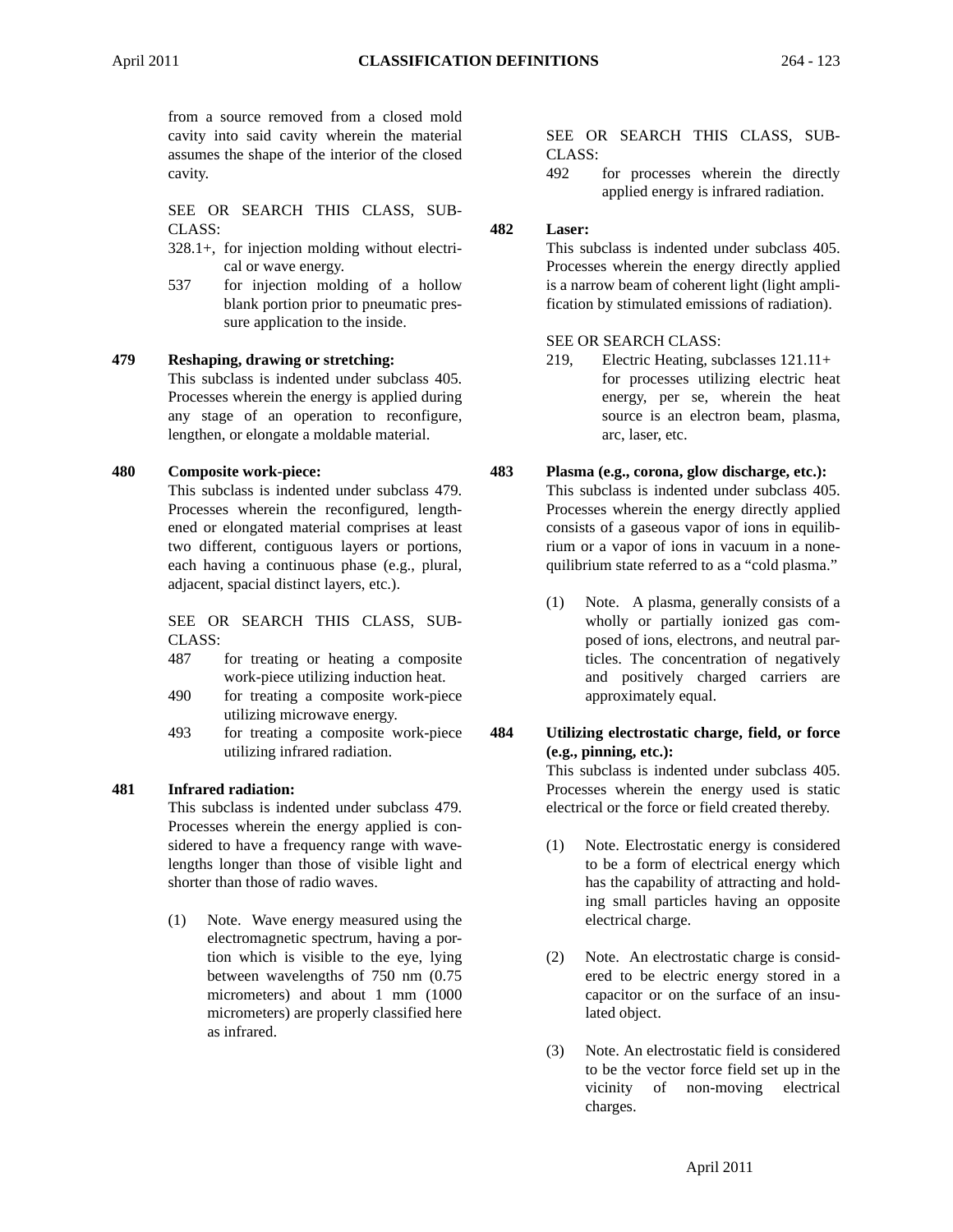#### **485 Utilizing electron arc or electron beam:**

This subclass is indented under subclass 405. Processes wherein the energy applied consists of (a) a prolonged electrical discharge or series of prolonged electrical discharges between two electrodes or (b) a narrow stream of electrons moving in the same direction, and at the same speed, under the influence of an electric or magnetic field.

#### **486 Induction heating:**

This subclass is indented under subclass 405. Processes wherein the material is subjected to induction heat.

(1) Note. Induction heat is considered to be heating of a nominally electrical conducting material by eddy currents induced by a varying electromagnetic field. When an alternating current flows through a coil surrounding or adjacent a nominally conducting material, eddy currents will be induced therein, causing said material to be heated.

## **487 Composite work-piece:**

This subclass is indented under subclass 486. Processes wherein the induction heat is directly applied to a work-piece comprising at least two different, contiguous layers or portions, each having a continuous phase (e.g., plural, adjacent, spacial distinct layers, etc.).

SEE OR SEARCH THIS CLASS, SUB-CLASS:

- 490 for treating a composite work-piece utilizing microwave energy.
- 493 for treating a composite work-piece utilizing infrared radiation.

## **488 High energy or particulate radiation (e.g., X-ray, gamma ray, neutron, etc.):**

This subclass is indented under subclass 405. Processes wherein the directly applied energy is irradiation with high energy electromagnetic radiation or high energy particles.

(1) Note. The term high energy electromagnetic radiation or "high energy particles," as employed here, includes X-rays, gamma rays, and particulate energy (i.e., charged particles and atomic emissions such as alpha rays, beta rays,

and neutrons). Electromagnetic wave energy measured below wavelengths of 100 Angstroms (10 to the minus 8 meters) will be considered "high energy electromagnetic radiation" or "high energy particle radiation." This subject matter is often referred to as "high energy ionizing radiation."

## **489 Microwave (e.g., 2.45 gigahertz, etc.):**

This subclass is indented under subclass 405. Processes wherein the directly applied energy is identified on the electromagnetic wave spectrum as existing between far infrared and conventional radio-frequency.

(1) Note. A microwave is generally considered to be an electromagnetic wave which has a wavelength measured in the centimeter range. Microwaves occupy a region in the electromagnetic wave spectrum between infrared and radio-frequency. There are no distinct boundaries between these regions except by arbitrary definition.

## **490 Composite work-piece:**

This subclass is indented under subclass 489. Processes wherein the microwave energy is directly applied to a workpiece comprising at least two different, contiguous layers or portions, each having a continuous phase (e.g., plural, adjacent, spacial distinct layers, etc.).

SEE OR SEARCH THIS CLASS, SUB-CLASS:

493 for treating a composite work-piece utilizing infrared radiation.

#### **491 Radio frequency (e.g., 13.56 megahertz, etc.):**

This subclass is indented under subclass 405. Processes wherein the directly applied energy is identified on the electromagnetic wave spectrum as existing between 150 KHz and extending up to the infrared region.

## **492 Infrared radiation:**

This subclass is indented under subclass 405. Processes wherein the energy applied is considered to have a frequency range with wavelengths longer than those of visible light and shorter than those of radio waves.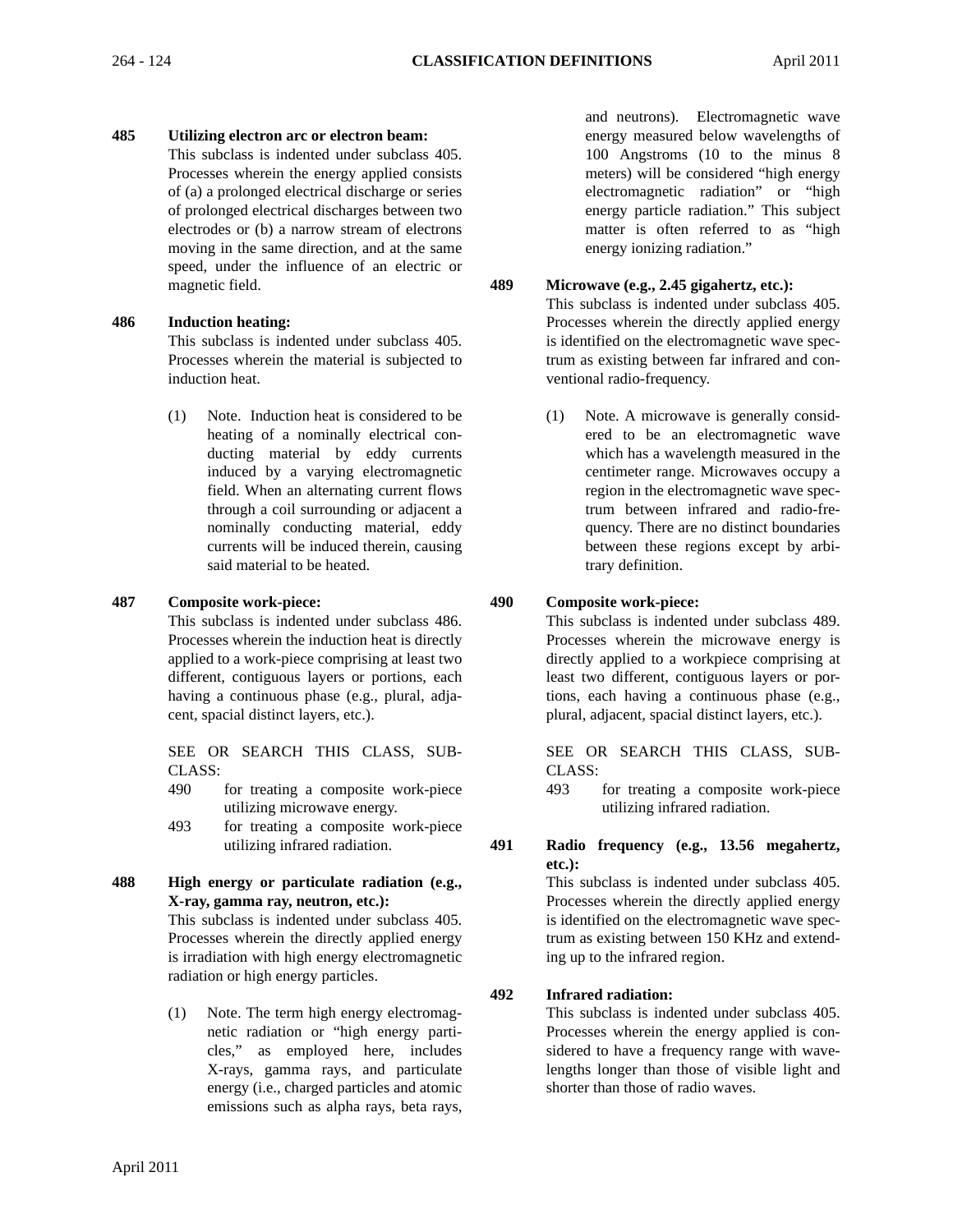(1) Note. Wave energy measured using the electromagnetic spectrum, having a portion which is visible to the eye, lying between wavelengths of 750 nm (0.75 micrometers) and about 1 mm (1000 micrometers) are properly classified here as infrared.

## **493 Composite work-piece:**

This subclass is indented under subclass 492. Processes wherein the infrared radiation is directly applied to a work-piece comprising at least two different, contiguous layers or portions, each having a continuous phase (e.g., plural, adjacent, spacial distinct layers, etc.).

**494 Polymerizing, cross-linking, or curing (e.g., utilizing ultraviolet radiation, etc.):** This subclass is indented under subclass 405. Processes wherein the molding material is caused to polymerize, cross-link, or cure.

> (1) Note. Properly classified herein are documents claiming the following terms. a. cross-linking b. curing c. addition polymerization d. condensation polymerization e. block or graft polymerization. This list is not intended to be exhaustive and is not limited to the above examples.

## **495 Indefinite length\* articles:**

This subclass is indented under subclass 494. Processes wherein the polymerized articles formed are self-sustaining continuous or running length.

**496 While contacting a shaping surface (e.g., in mold curing, etc.):**

This subclass is indented under subclass 494. Processes wherein the polymerizing, crosslinking, or curing takes place while in a mold or in contact with a molding surface.

**497 Using laser sintering of particulate material to build three-dimensional product (e.g., SLS, selective laser sintering, etc.)**

This subclass is indented under subclass 405. Processes directed to selective laser induced heat sintering to bond individually randomly associated distinct and deposited particles to form a complete three-dimensional article by

building up layers containing a major amount of the particulate material.

- (1) Note. The relative sizes of the particles are immaterial, however the particles must retain their discrete nature during the associating and bonding operation. Further, the mere presence of particles in a liquid carrier is not sufficient for this subclass (e.g., fillers or slurries, etc.,) since this is considered to be molding of a fluent or liquid mass rather than the association of particles and is provided for in appropriate subclasses below.
- (2) Note. The material is usually, but not necessarily, in the form of fibers or granules and bonding of the particulate material may be effected by applying an adhesive or by the latent adhesive characteristics of the material.
- (3) Note. Generally, the subject matter found in this subclass includes dispensing a layer which comprises a plurality of blended or coated powdered materials having different dissociation or bonding temperatures and applying a binder to selected portions of the powdered material, for example by way of an ink-jet print head. The locations that receive the binder are defined according to a crosssection of the part to be produced, communicated to the apparatus by a CAD, computer assisted design, data base. A roller is often used to assist in the proper delivery and alignment of the powdered material. Each powdered layer is selectively sintered by a CAD laser causing layer buildup thereby forming a complete three-dimensional product.

SEE OR SEARCH THIS CLASS, SUB-CLASS:

- 6 for processes of forming solid particulate material by liquid or melt comminuting combined with uniting of said bulk assembled or deposited particles.
- 109+, for forming articles by uniting randomly associated particles.
- 131 for a molding process combined with a step of coating with particulate material.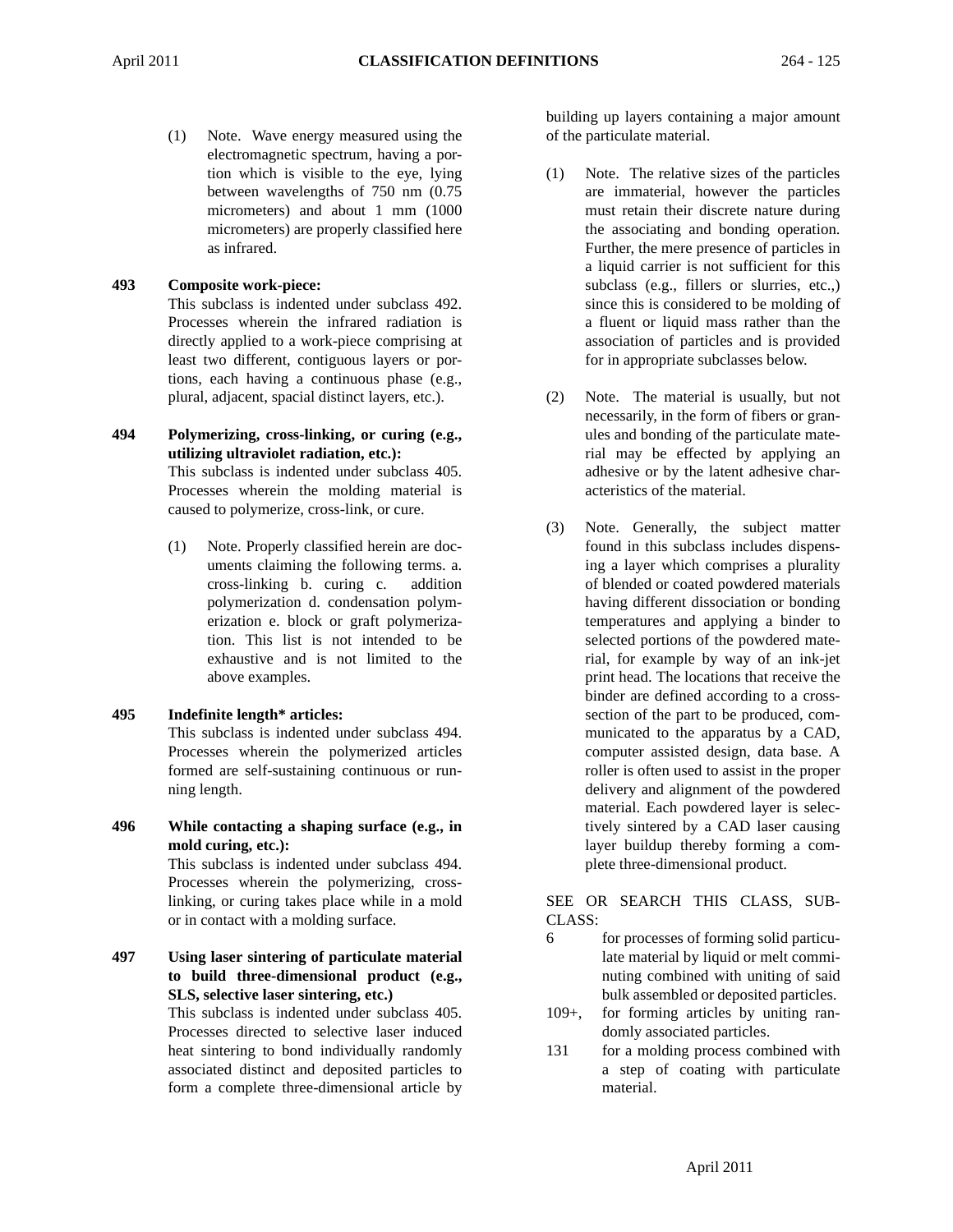- - 239+, for processes of molding (a) plastic compositions containing particulate material as a filler, (b) colloidal or non-settling dispersions (e.g., rubber latex, clay, etc.), and (c) plastic particulate material which lose their identity during molding to form a homogeneous product (see (1) Note, above).
	- 517 for processes of applying vacuum or suction to bulk assembled particles.
- **500 DIRECT APPLICATION OF FLUID PRESSURE DIFFERENTIAL TO PERMA-NENTLY SHAPE, DISTORT, OR SUS-TAIN WORK:**

This subclass is indented under the class definition. Processes wherein a positive or negative pressure is applied through the medium of a liquid or gas in direct contact with a workpiece to form or maintain a desired configuration.

- (1) Note. The utilization of steam pressure as a source of heat is not included here unless the steam serves to shape, support, or sustain the work. Steam to heat is classified below based on the specific molding or treatment step.
- (2) Note. Introduction of fluent material into a mold under pressure is not here unless a gas pressure medium acts directly on the material in the mold cavity. Thus, injection molding utilizing pneumatic pressure to inject the molding material is not here if the pneumatic pressure acts through a column of molding material such as a gate portion of the article. Injection of the molding material rather than directly on the body molding is provided for in subclasses 328+ below.

SEE OR SEARCH CLASS:

- 65, Glass Manufacturing, subclasses 261+ for glass shaping apparatus comprising inflating a parison in a mold; see the search notes thereunder.
- 425, Plastic Article or Earthenware Shaping or Treating: Apparatus, subclasses 387+ for preform reshaping by direct application of gas pressure (e.g., inflating, etc.); see the search notes thereunder.
- **501 Producing, toroidal work (e.g., tire, etc.):**  This subclass is indented under subclass 500. Processes in which the article produced has a toroidal shape.
	- (1) Note. For a definition of "toroidal" see this class, subclass 315 and accompanying notes.
	- (2) Note. Toroidal as used in this subclass includes tires, inner tubes, and the like.

SEE OR SEARCH THIS CLASS, SUB-CLASS:

- 315 where the pressure or heat is applied by means of a toroidal inflated bag.
- 326 for reshaping toroidal shaped work in a closed mold cavity.
- **502 At least a portion of the external surface being unconfined during application of fluid pressure:**

This subclass is indented under subclass 501. Processes in which an exterior portion of the toroidal surface is unconfined during the application of differential fluid pressure.

(1) Note. The processes included herein result in a toroid with an outward projection.

SEE OR SEARCH THIS CLASS, SUB-CLASS:

- 572 for similar processes of shaping partially confined surfaces which are not toroidal.
- **503 Shaping against interior of a forming surface by rotation of material shaping member:**

This subclass is indented under subclass 500. Processes in which rotating motion is imparted to the material being shaped or to the mold or shaping surface.

SEE OR SEARCH THIS CLASS, SUB-CLASS:

- 8 for formation of particulate material from a liquid or molten mass by means of centrifugal force.
- 68 for rotation to produce frictional heat.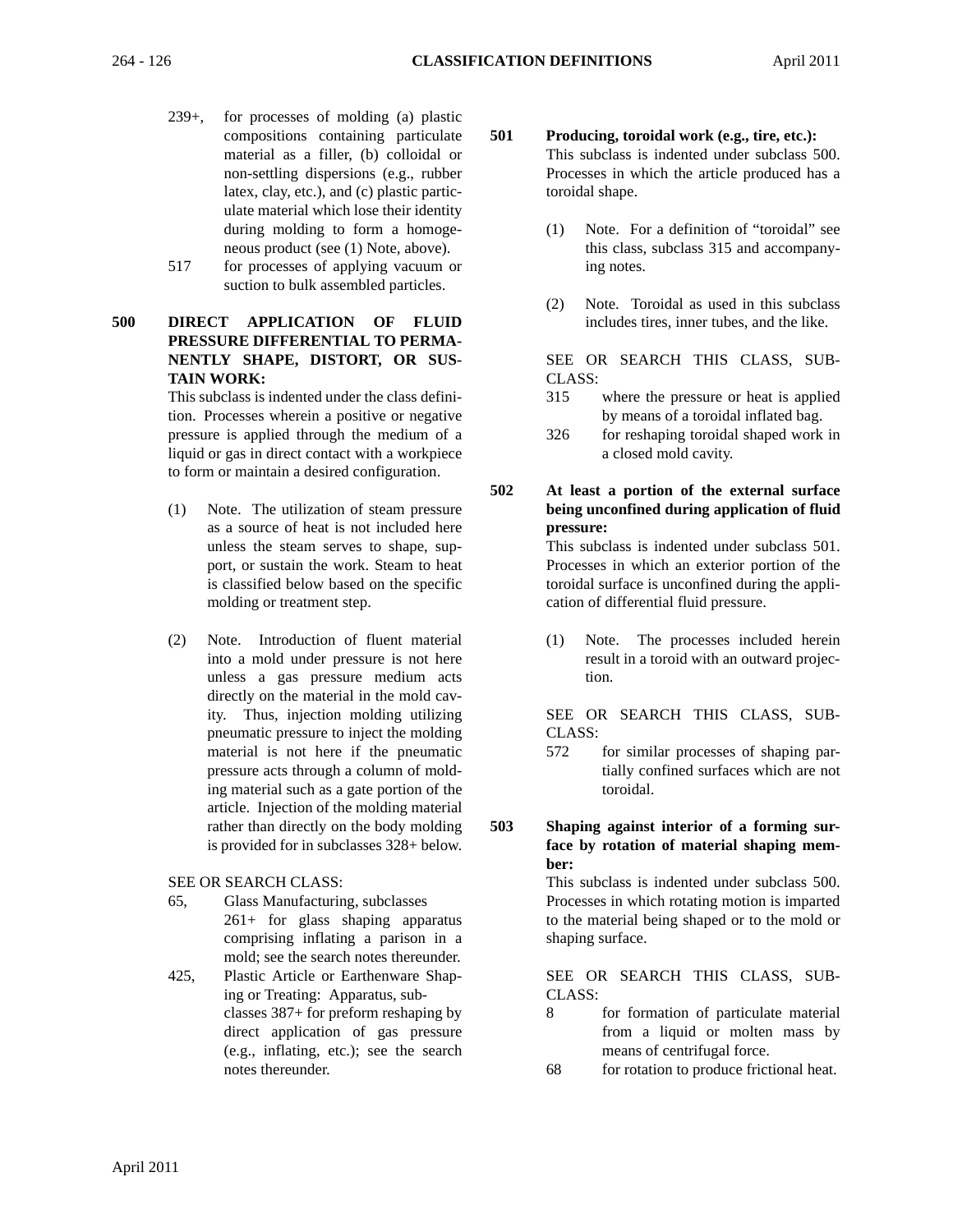- 69+, for processes which pertain to agitating by plural sequential rotations in reverse directions.
- 114+, for use of centrifugal force in formation of an article by uniting of bulk assembled particles.
- 175 for processes of forming indefinite length articles by a calendering operation between endless shaping surface, e.g., belts or wheels.
- 176 for centrifugal spinning of filaments or fibers.
- 270 for processes of lining a mold cavity employing centrifugal force.
- 310+, for processes in which rotating motion is imparted to the material shaped or to the mold without the direct application of differential fluid pressure.
- 556 for a process of casting fluent material onto the exterior of a cooled roll.

SEE OR SEARCH CLASS:

- 164, Metal Founding, subclasses 114+ for processes of centrifugally casting metals.
- 425, Plastic Article or Earthenware Shaping or Treating: Apparatus, subclasses 425+ for a molding machine utilizing mold motion to distribute or compact a fluent material in a mold.
- **504 Perforation by differential fluid pressure; or smoothing, scoring, or cutting of green concrete with fluid pressure:**

This subclass is indented under subclass 500. Processes in which application of fluid pressure results in the formation of a hole or aperture in a workpiece or in which direct application of fluid pressure smooths or cuts a green concrete article.

(1) Note. Excluded herefrom are flash and sprue trimmings by fluid pressure differential and such is provided for in subclass 536.

SEE OR SEARCH THIS CLASS, SUB-CLASS:

154 155 and 156, for hole formation by means other than differential fluid pressure.

#### **505 Corrugating:**

This subclass is indented under subclass 500. Processes in which a portion of the workpiece is formed so as to have a cross section having a ternate ridges and grooves.

SEE OR SEARCH THIS CLASS, SUB-CLASS:

- 282 for a process of creping or crinkling without the direct application of differential fluid pressure.
- 286+, for corrugation of a web without the direct application of differential fluid pressure.

#### SEE OR SEARCH CLASS:

156, Adhesive Bonding and Miscellaneous Chemical Manufacture, subclasses 202+ and subclasses 205+ for corrugating of indefinite length work combined with a laminating operation; and 210 for corrugating and laminating to a noncorrugated lamina.

#### **506 Of a tubular preform:**

This subclass is indented under subclass 505. Processes in which the workpiece is hollow, open ended, and of greater axial dimension than diameter.

#### **507 With axial compression:**

This subclass is indented under subclass 506. Precesses in which tubular article or preform is corrugated by reduction in its length.

#### **508 Continuous or indefinite length:**

This subclass is indented under subclass 506. Processes in which continuous or indefinite length work is corrugated.

## **509 Labeling or embossing indicia:**

This subclass is indented under subclass 500. Processes in which an article or preform (a) is subjected to differential fluid pressure which results in the production of a raised or depressed area in the form of a word or trademark or symbol: or (b) has a label (i.e., preform which is intended to carry printed information which is thin relative to its other dimensions) attached to its surface.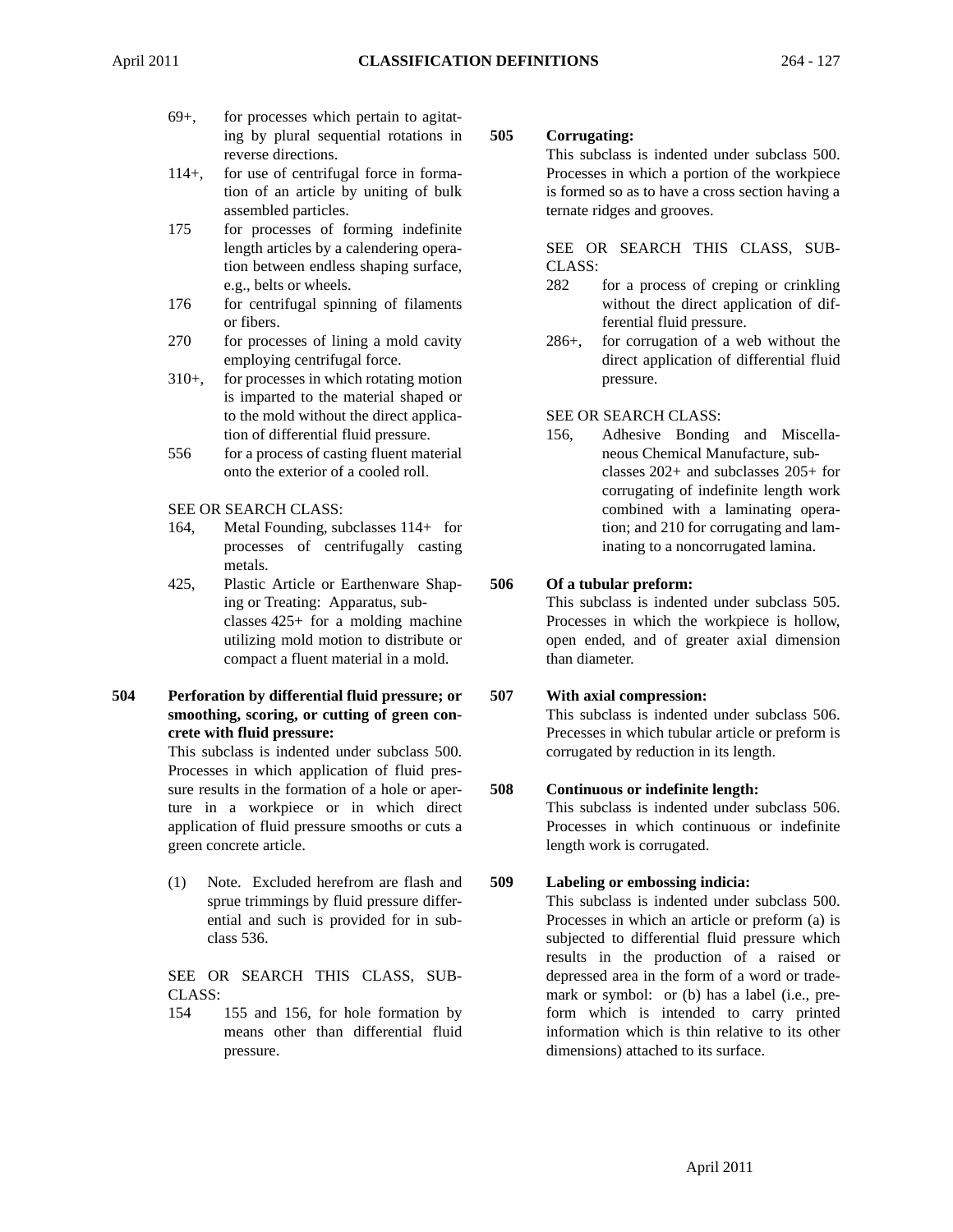## **510 Producing multilayer work or article:**

This subclass is indented under subclass 500. Processes in which two or more united preforms and/or layers are reshaped or in which a layer is formed on a preform to produce a product with two or more generally contiguous layers or two or more layers are coextruded.

- (1) Note. The layers may be of the same or different material so long as there is a difference in some property of the layers.
- (2) Note. Uniting shaped sheets to form a hollow article is not considered to make a multilayered product and is provided for in subclass 545.
- **511 Including application of vacuum to hold, support, or sustain a preform against which material is molded:**

This subclass is indented under subclass 510. Processes in which a negative pressure differential is used to hold, support, or sustain a preform to which material is molded or cast.

- **512 Producing hollow work or a tubular article:** This subclass is indented under subclass 510. Processes in which the article formed is tubular or hollow.
	- (1) Note. Hollow is intended to comprise cuplike shapes that are relatively deep with respect to diameter.

#### **513 Including injection:**

This subclass is indented under subclass 512. Processes in which pressure is applied to the molding material so as to force the material from a source removed from a closed mold cavity into the cavity wherein said material assumes the shape of the interior of said cavity.

**514 Including extrusion:** This subclass is indented under subclass 512. Processes in which a supply of material is forced through a confining and shaping orifice.

#### **515 Including forming a hollow article:**

This subclass is indented under subclass 514. Processes in which a finite length hollow parison is forced into conformity with a female mold by the application of differential fluid pressure.

- **516 By insertion or application of a preform:** This subclass is indented under subclass 512. Processes in which a preform is introduced into or applied to the surface of an article or introduced into a fluent material which is formed into an article or preform.
	- (1) Note. This subclass does not include forming one tubular object from fluent material and then forming another layer thereon.
- **517 Bulk deposition of particles by differential fluid pressure:**

This subclass is indented under subclass 500. Processes directed to bonding to each other individually distinct particles which are associated randomly by bulk handling or deposition to form a layer containing a major amount of the particulate material.

- (1) Note. The relative sizes of the particles are immaterial; however, the particles must retain their discrete nature during the associating and bonding operation. Further, the mere presence of particles in a liquid carrier is not sufficient for this subclass (e.g., fillers or slurries), this being considered to be the molding or a fluent or liquid mass rather than the association of particles and is provided for in appropriate subclasses below.
- (2) Note. The material is usually but not necessarily in the form of fibers or granules and bonding of the particulate material may be effected by applying an adhesive or by the latent adhesive characteristics of the material.

SEE OR SEARCH THIS CLASS, SUB-CLASS:

109 and the notes thereunder for bulk deposition of particulate nonmetallic material without the application of direct fluid pressure.

SEE OR SEARCH CLASS:

419, Powder Metallurgy Processes, subclasses 39+ for processes for making articles from metal-containing particulate material using pressure and heat wherein the particulate material is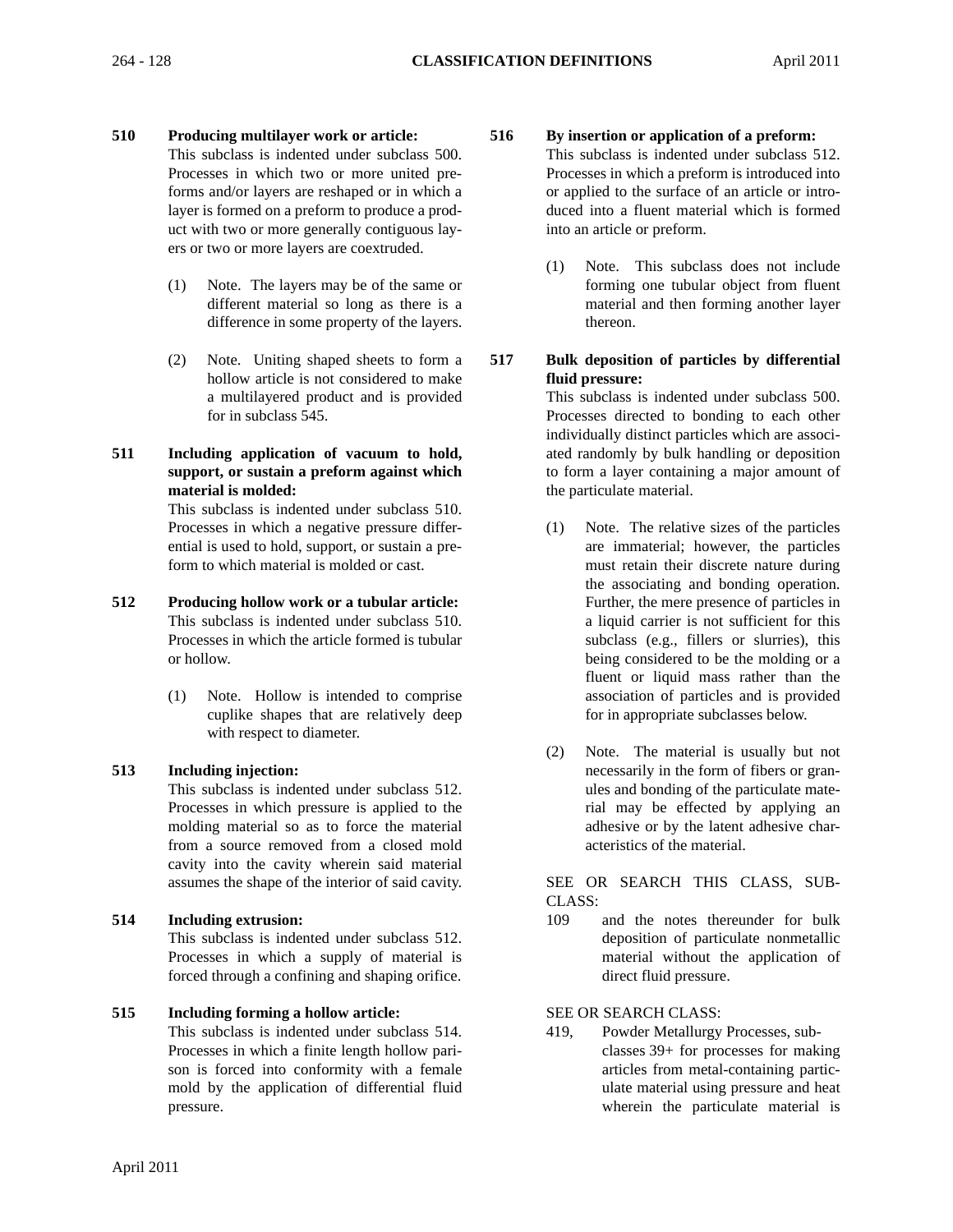formed into a shaped body prior to sintering or heating and a specific pressure or the lack of pressure is recited for the forming step.

# **518 Continuous or indefinite length:**

This subclass is indented under subclass 517. Processes in which a continuous or indefinite length work or product is produced.

## **519 Differential temperature conditioning:**

This subclass is indented under subclass 500. Processs in which different degrees of heating or cooling are positively applied to the workpiece to cause one part to be a higher temperature than another.

- (1) Note. To be placed herein, a patent should recite a positively applied temperature differential. Normal heating or cooling to ambient temperatures, for example, wherein an article may be cooled at the surface temporarily more than at the core, is not sufficient to place a patent herein.
- (2) Note. This subclass does not include heating for stress relief after forming, such processes will be found with the molding process.
- **520 Including application of internal fluid pressure to hollow finite length preform to force same into conformity with female mold part:**

This subclass is indented under subclass 519. Processes in which a finite length preform is forced into conformity with a female mold.

(1) Note. Finite length parison includes a hollow cylindrical body of plastic which is usually sealed at one end either in its preformed state or as part of the ongoing process. The finite length parison may be a preform or the process herein may include the molding of the parison.

# **521 Heating:**

This subclass is indented under subclass 520. Processes in which the temperature differential is created by at least heating the workpiece.

## **522 Starting material is nonhollow planar finite length preform or product is planar and of finite length:**

This subclass is indented under subclass 519. Processes in which the starting material is a generally planar nonhollow preform or the product is of finite length.

- (1) Note. The starting material may be cut off a continuous or running length feed roll.
- (2) Note. This subclass provides for processes generally referred to as sheet shaping or thermoforming including a step of differential temperature conditioning.
- **523 Including application of internal fluid pressure to hollow finite length parison to expand same into conformity with female mold part:**

This subclass is indented under subclass 500. Processes in which a finite length hollow parison is expanded into conformity with a female mold by the application of a differential fluid pressure.

- (1) Note. A parison in general is a hollow cylindrical preform of relatively smaller diameter than length which may be sealed or open and of an overall size suitable for blow molding.
- (2) Note. Excluded from this subclass are processes which deform a flat sheet by forcing it into a female mold, such is provided for in subclasses 544+.

**524 Production of a sealed product or a filled mercantile container:**

> This subclass is indented under subclass 523. Processes in which the product of the process is a completely sealed article or in which the article is filled with a fluid and sealed.

> (1) Note. Included herein are balls, incomplete containers, i.e., without filling openings and filled containers.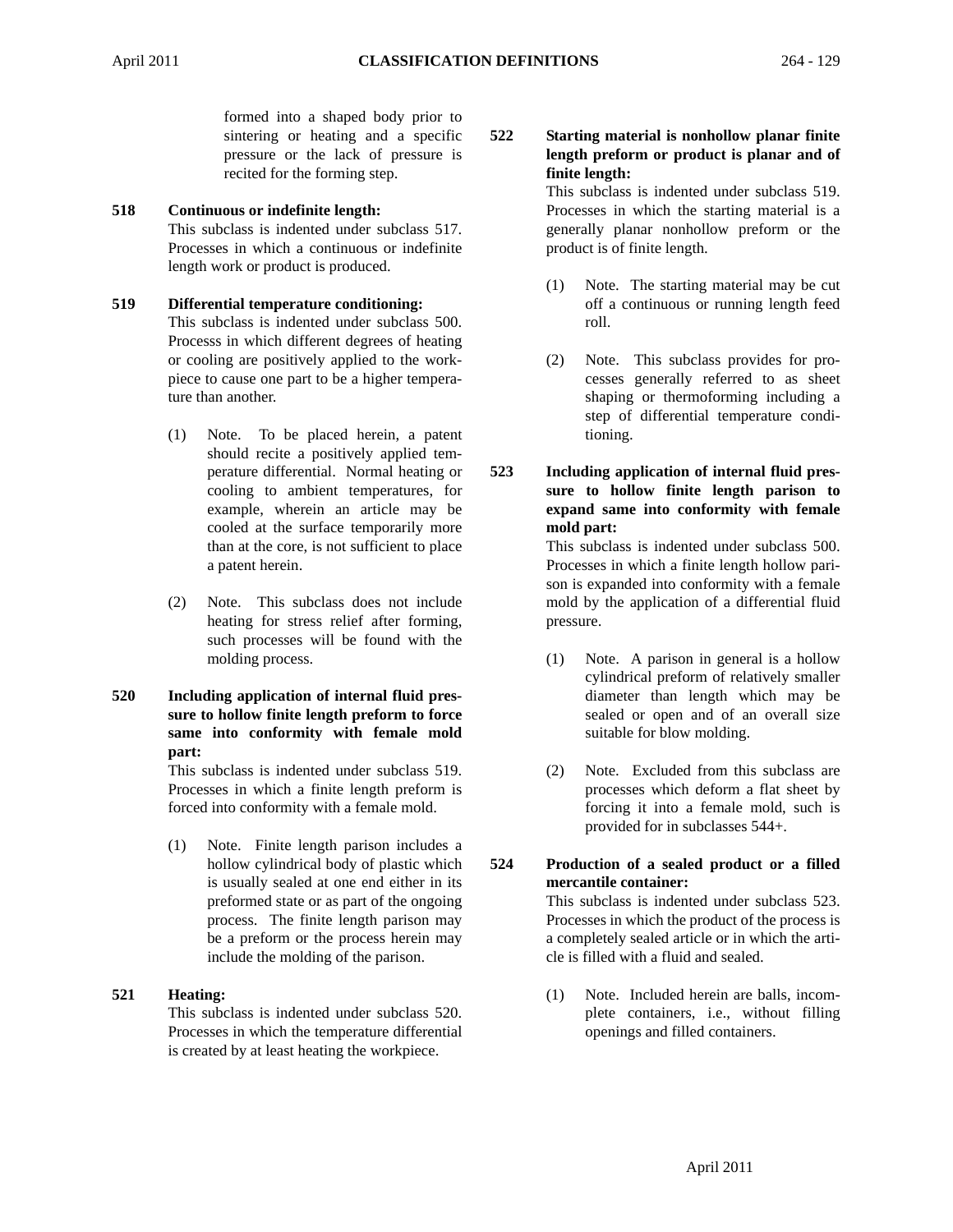#### SEE OR SEARCH CLASS:

- 426, Food or Edible Material: Processes, Compositions, and Products, for forming a container by differential fluid pressure wherein the fluid is claimed as an edible within that class definition.
- **525 Including maintenance or production of internal sterility:**

This subclass is indented under subclass 524. Processes in which molding is carried out in such a manner as to produce an internally sterile article or to maintain a sterile condition in a preform being treated.

**526 Including use of vacuum or internal venting of parison to remove fluid after application of differential fluid pressure:**

> This subclass is indented under subclass 523. Processes in which the parison is vented internally to remove a blowing fluid or a vacuum applied to created differential fluid pressure.

- **527 Forming multiple containers in a single mold block from a single length of parison:** This subclass is indented under subclass 523. Processes in which two or more containers are formed from a single finite length parison in a single or sequential operation in a single mold block.
	- (1) Note. This subclass does not include continuous clamshell molds that act on an indefinite length hollow tube.
	- (2) Note. Mold block, as used herein, includes a single shape defining means which defines one or more hollow articles.
- **528 Including internal cooling of the article after fluid pressure shaping:** This subclass is indented under subclass 523. Processes in which a fluid cooling medium is introduced into the molded work or article.
	- (1) Note. This subclass does not include the use of an internal mold part or accessory, for example, a cooled mandrel to effect internal cooling.

## **529 Including plural distinct steps of differential fluid pressure induced expansion:**

This subclass is indented under subclass 523. Processes in which expansion by differential fluid pressure of the parison takes place in two or more sequential steps each of which causes deformation.

- (1) Note. One of the steps of expansion may be prepuffing or free expanding of the workpiece.
- (2) Note. The two or more expansion steps may take place in the same or different molds, or one expansion step may be carried outside the mold, i.e., free blowing followed by blow molding, etc.

#### **530 In diverse female mold cavities:**

This subclass is indented under subclass 529. Processes in which the sequential expansion steps take place in each of two or more molds.

- **531 Including shaping by mechanical means other than fluid pressure during or subsequent to fluid pressure differential shaping:** This subclass is indented under subclass 523. Processes in which sequential reshaping is carried out by physical contact with relatively moving forming means.
	- (1) Note. Severing, bottom pinching and neck molding wherein the neck is molded as an inherent step in the closing of the mold about the parison or workpiece are not considered reshaping within the meaning of this subclass; however, if a separate neck mold is closed about the neck portion or a mandrel is inserted forcing material into a neck mold portion of a closed mold this would be sufficient to be considered reshaping for purposes of this subclass.

**532 Shaping is longitudinal or axial stretching prior to or during differential fluid pressure deformation:**

This subclass is indented under subclass 531. Processes in which, by application of physical force by a machine part, the greatest dimension of a parison or workpiece is increased.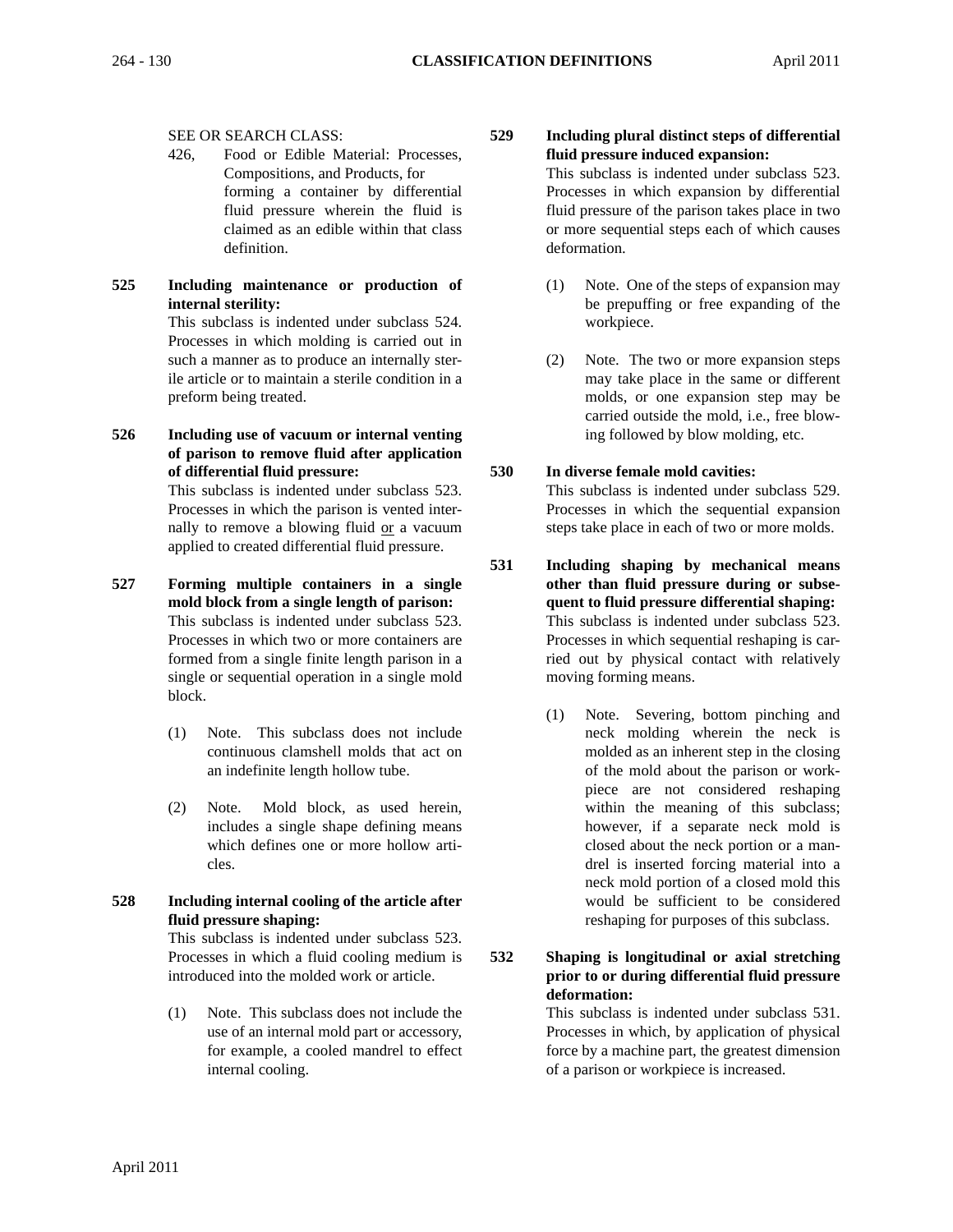- (1) Note. The mechanical stretching may be accompanied by increased fluid pressure differential.
- (2) Note. The mechanical stretching may be accomplished by internal or external contact.
- (3) Note. Punching of holes in a container absent other significant deformation is not included herein. Hole formation by differential fluid pressure is provided for in subclass 504.

#### **533 Shaping is neck formation other than by closure of mold for body of article:**

This subclass is indented under subclass 531. Processes in which the neck of a container is reshaped by application of mechanical force other than the closing of the mold for the body of the container.

(1) Note. This subclass includes neck calibration when it takes place as a step separate from the closing of the mold.

#### **534 Shaping is subsequent to expansion:**

This subclass is indented under subclass 531. Processes in which the mechanical reshaping takes place after an expansion by differential fluid pressure.

- (1) Note. Included herein are, for example, processes for giving a container a concave bottom by deformation of a flat or convex bottom.
- **535 Including heating of previously formed parison to blow molding temperature:**

This subclass is indented under subclass 523. Processes in which the cool preformed parison is reheated to a temperature where it may be shaped by differential fluid pressure.

**536 Including removal of flash or sprue:** This subclass is indented under subclass 523. Processes in which subsequent to deformation caused by differential fluid pressure flash or sprue is removed or part of the molded article is cutaway to form an aperture or two articles are separated by severing.

- (1) Note. The severing or removal of flash or sprue may be by the application of differential fluid pressure.
- **537 Including injection forming of parison or portion thereof:**

This subclass is indented under subclass 523. Processes in which the parison has at least a portion thereof formed by application of pressure which forces material into a closed mold cavity under pressure.

**538 Arcuate or rotary movement of parison or workpiece from one work station to another:**

> This subclass is indented under subclass 537. Processes in which the parison or workpiece is caused to move in a manner so as to describe or approximate the arc of a circle from one work station to another.

> (1) Note. A workpiece is parison which has been worked on in some manner, e.g., blown, sealed, etc.

## **539 Including extrusion:**

This subclass is indented under subclass 537. Processes in which material is shaped to the cross section of an orifice by forcing it through the confining orifice.

## **540 Including extrusion:**

This subclass is indented under subclass 523. Processes in which material is shaped to the cross section of an orifice by forcing it through the confining orifice.

#### **541 Of irregular or varying cross section:**

This subclass is indented under subclass 540. Processes in which the formed article is of nonuniform cross section throughout its length, or a portion thereof, which may result from a gradual change in transverse dimension or through intermittent or repeated separated irregularities therein.

**542 With movement of parison or workpiece from one work station to another:** This subclass is indented under subclass 540. Processes in which the parisoner workpiece is moved from one work station to another.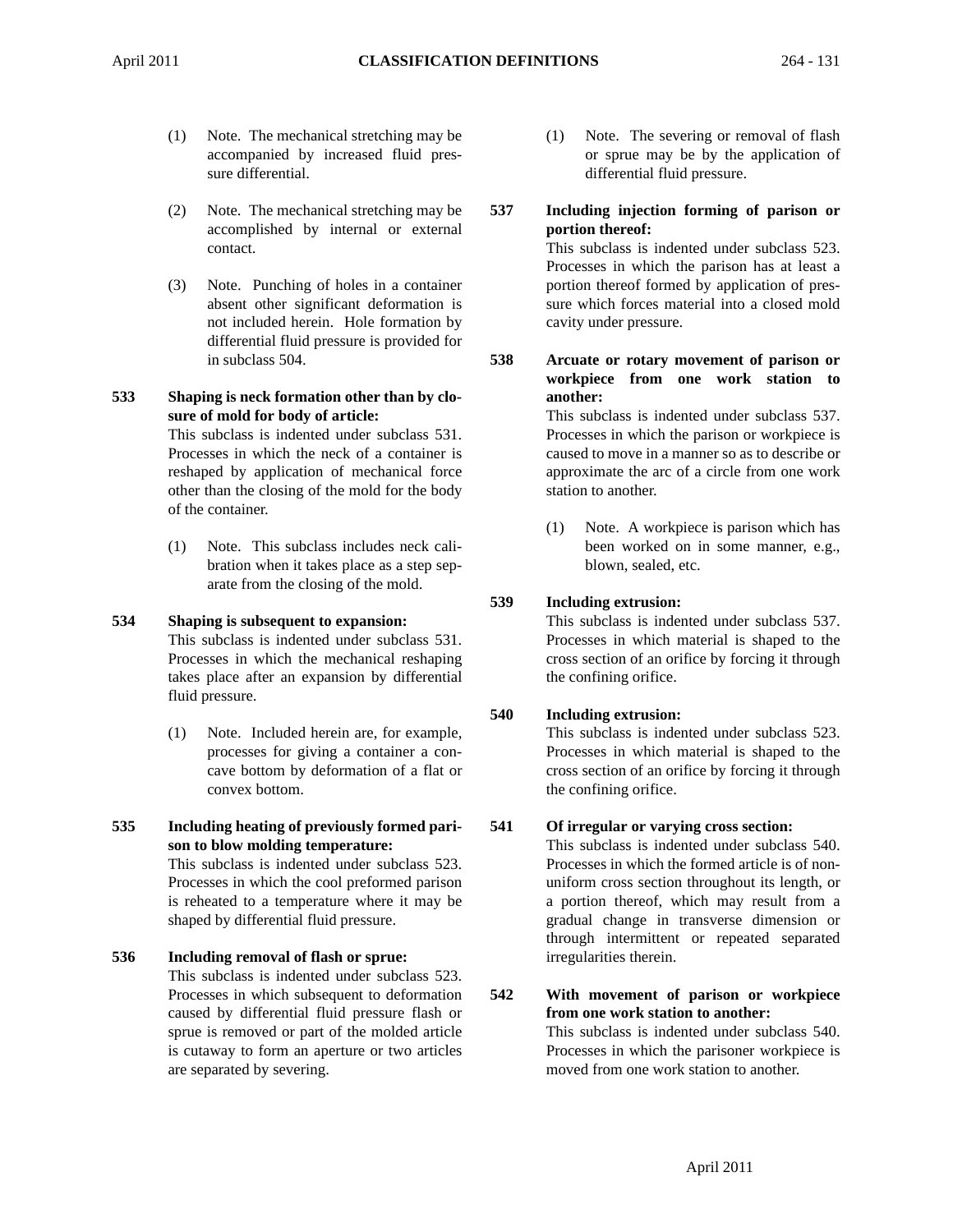(1) Note. This includes moving the mold containing the parison from one place to another, e.g., chain mold, etc.

#### **543 Movement is arcuate or rotary:**

This subclass is indented under subclass 542. Processes in which the workpiece is caused to move in a manner so as to describe or approximate the arc of a circle from one work station to another.

**544 Starting material is nonhollow planar finite length preform or product is finite length:** This subclass is indented under subclass 500. Processes in which the starting material is a generally planar nonhollow preform or the product of the process is a finite length sheet.

- (1) Note. The starting material may be cut off a continuous or running length feed roll.
- (2) Note. This subclass provides for what is generally termed sheet shaping.
- **545 Including uniting plural shaped sheets to form hollow work:**

This subclass is indented under subclass 544. Processes in which two or more sheets are combined and shaped to form a hollow article.

#### **546 Material shaped is a fabric, per se:**

This subclass is indented under subclass 544. Processes in which the material shaped is solely a woven or nonwoven fabric.

(1) Note. This does not include shaping of fabrics which are a reinforcing layer in a laminate but will include the temporary uniting of a fabric with a fluid impervious layer for purposes of shaping.

#### **547 With distinct staged deformation by differential fluid pressure:**

This subclass is indented under subclass 544. Processes in which the differential fluid pressure is applied in sequential noncontinuous increments.

(1) Note. This subclass includes processes in which a sheet is forced in one direction and then the opposite direction by application of differential fluid pressure.

- (2) Note. A step of curing or vulcanization is not for purposes of this subclass a shaping step.
- **548 Including heating after forcing into contact with a solid heating means by differential fluid pressure:**

This subclass is indented under subclass 547. Processes in which the workpiece is by application of differential fluid pressure, forced into contact with a heated surface before further shaping.

**549 Including use of male part to stretch heated preform which is formed by a female mold which determines shape of work:**

> This subclass is indented under subclass 547. Processes in which a member contacts and deforms or stretches a sheet of material in an axial direction before the application of differential fluid pressure to force it into conformity with a female mold which determines the shape of the workpiece.

**550 Including use of male part to stretch heated preform which is formed by a female mold which determines shape of work:**

> This subclass is indented under subclass 544. Processes in which a member contacts and deforms or stretches a sheet of material in an axial direction before the application of differential fluid pressure to force it into conformity with a female mold which determines the shape of the workpiece.

#### **551 Simultaneous formation of plural articles:**

This subclass is indented under subclass 550. Processes in which a plurality of deforming members act to deform or stretch a plurality of sheets or a number of locations on a single sheet.

#### **552 Including curing or vulcanization:**

This subclass is indented under subclass 544. Processes in which a thermosetting plastic is cured or rubber is vulcanized.

#### **553 Including use of vacuum:**

This subclass is indented under subclass 544. Processes in which the work is subjected to a pressure less than atmospheric.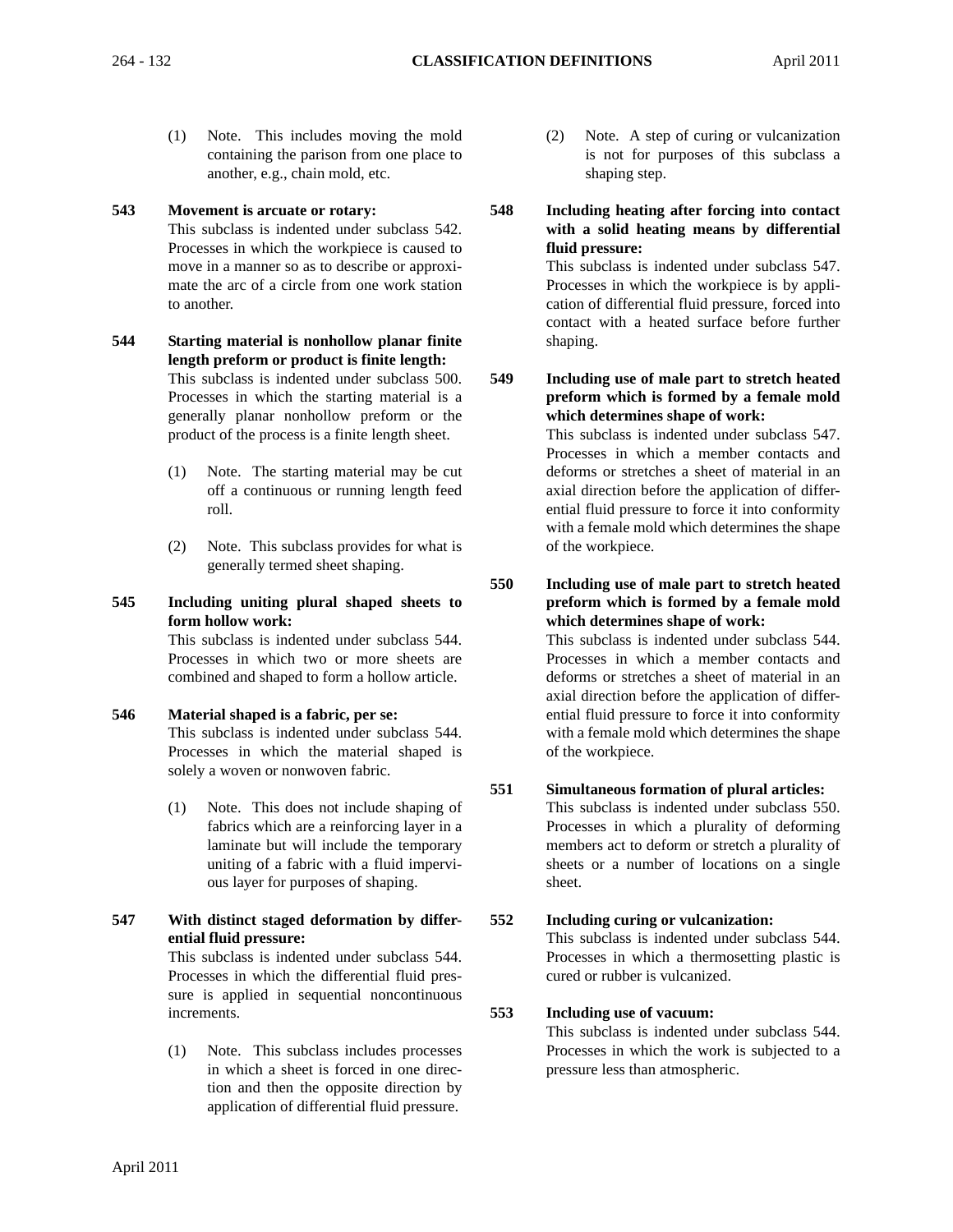- CLASS:
- 87 for processes of removing a liquid through a mold surface by vacuum.
- 101+, for processes of treating work by use of a vacuum which treatment does not support, shape, or sustain the work.
- **554 Including use of male mold part which determines the final shape of at least a portion of the work:**

This subclass is indented under subclass 553. Processes in which the work is shaped about a mold part, i.e., male mold member.

- **555 Production of continuous or running length:** This subclass is indented under subclass 500. Processes in which a continuous or running length product is produced.
	- (1) Note. In this and the indented subclass mechanical treatment of a continuous or running length tube as by cutting off or slitting will not defeat placement herein.

#### **556 By casting on to a cooled roll:**

This subclass is indented under subclass 555. Processes in which the indefinite length article is formed by depositing fluent material on a cylindrical rotating surface and solidifying the fluent material.

(1) Note. See subclass 212 and the notes thereunder for related fields of search.

## **557 Including liquid contact:**

This subclass is indented under subclass 555. Processes in which the work is contacted with liquid.

#### **558 Including internal liquid contact:**

This subclass is indented under subclass 557. Processes which include contacting the internal surface of the continuous or running length with liquid.

**559 With downward movement of workpiece:** This subclass is indented under subclass 558. Processes in which the workpiece is caused to travel in a downward direction in or into a liquid bath after an initial forming step or the workpiece is caused to travel in a downward

direction into annular liquid contact after an initial forming step.

- (1) Note. The initial forming step is typically the extrusion of the tubular workpiece.
- **560 With calibration, mandrel forming or with internal guide:**

This subclass is indented under subclass 557. Processes in which a sizing operation follows the initial forming operation or forming takes place with the use of an internal forming or supporting member.

**561 Contact with liquid coagulant or reactive liquid:**

This subclass is indented under subclass 557. Processes in which a fluent or solid material is contacted with a liquid which causes a chemical reaction to take place.

(1) Note. A plasticizer in the absence of a clear showing to the contrary is presumed to be nonreactive.

## **562 With immersion in liquid bath:**

This subclass is indented under subclass 557. Processes in which the continuous or running length is submerged in a pool of liquid.

(1) Note. Included herein are annular baths.

#### **563 Producing a tubular product:**

This subclass is indented under subclass 555. Processes in which the continuous or running length product formed is hollow.

- (1) Note. This subclass provides for supporting or sustaining a tubular article.
- **564 Including deformation by application of fluid pressure:**

This subclass is indented under subclass 563. Processes in which the tubular product is shaped or deformed by the application of differential fluid pressure.

#### **565 With internal gas bearing or mandrel:**

This subclass is indented under subclass 564. Processes in which the tubular product is internally shaped or supported by an internal solid member or by gas issuing from a solid internal member.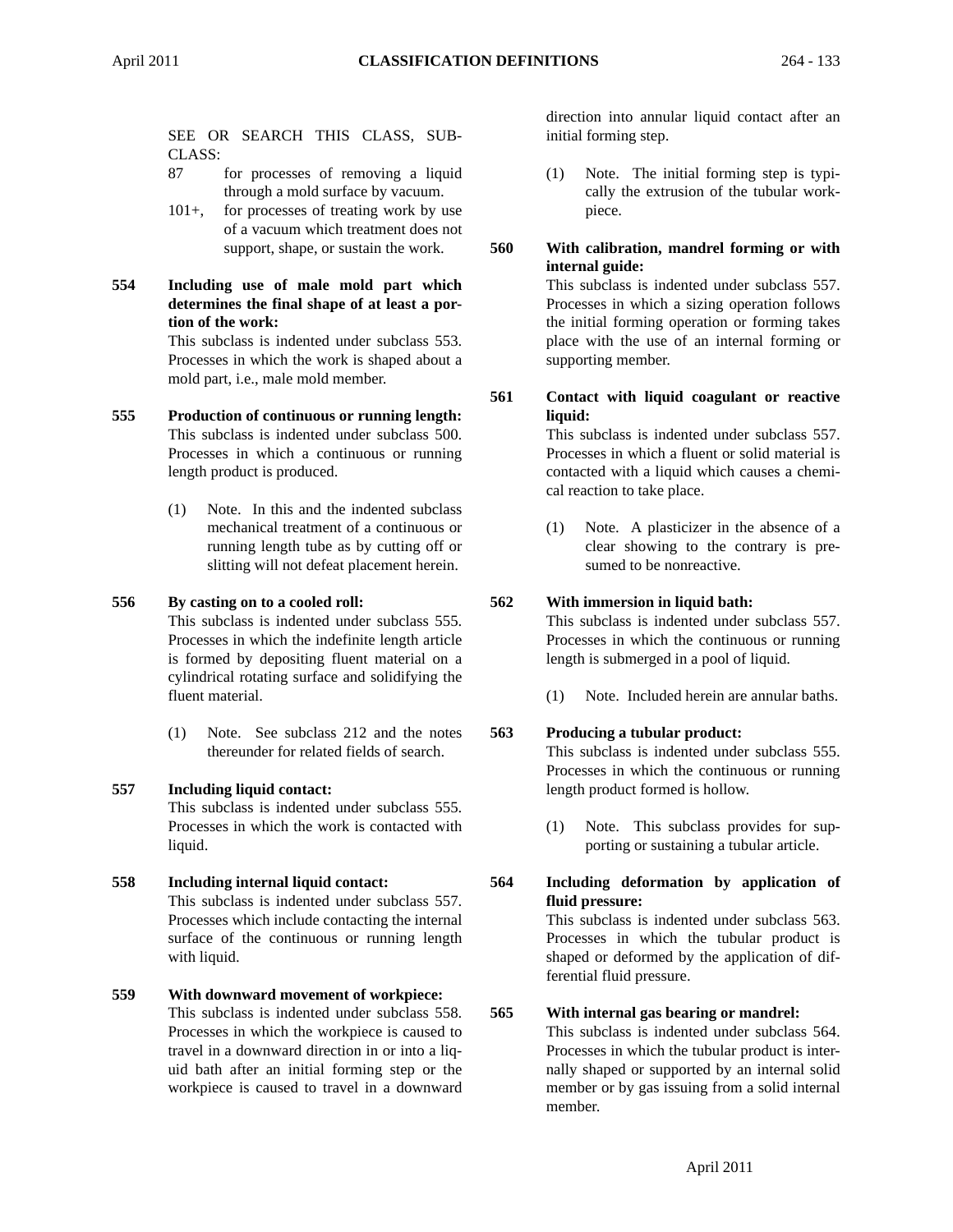**566 With application of external pressure or vacuum:** This subclass is indented under subclass 564.

Processes in which the tubular product is shaped by the application of a positive or negative differential pressure to its exterior surface.

(1) Note. This subclass includes application of positive physical pressure by means of a mechanical device in contact with the work.

**567 With reheating of work (e.g., tempering, annealing, etc.):** This subclass is indented under subclass 566. Processes in which a hollow article is reheated before the application of differential fluid pressure.

> (1) Note. This subclass includes tempering or annealing of a hollow continuous or running length article before blowing.

#### **568 Including use of vacuum:**

This subclass is indented under subclass 566. Processes in which the work is subjected to a pressure less than atmospheric.

(1) Note. Vacuum as used in this subclass does not include blowing air across the surface of a tubular product and thus producing a negative pressure by a venturi effect.

#### **569 Including annular fluid contact:**

This subclass is indented under subclass 566. Processes in which fluid is applied externally in a band around the circumference of a tubular product which band is of much shorter length than the tubular article.

- **570 Including hydrostatic or liquid pressure:** This subclass is indented under subclass 500. Processes in which differential fluid pressure is applied to work by a liquid.
	- (1) Note. This subclass includes hydrostatic extrusion.

#### **571 Including use of vacuum:**

This subclass is indented under subclass 500. Processes in which the work is subjected to a pressure less than atmospheric.

**572 With internal application of fluid pressure:** This subclass is indented under subclass 500. Processes in which fluid pressure is applied to the interior of hollow work or a hollow article.

## **573 To finite length tubular product:**

This subclass is indented under subclass 572. Processes in which the hollow work or article is cylindrical and of finite length.

#### **574 To form generally spherical product:**

This subclass is indented under subclass 572. Processes in which the hollow work or article is generally spherical.

**600 HEAT POLISHING (E.G., GLAZING, ETC.) OF INORGANIC ARTICLE SUR-FACE OUTSIDE OF MOLD:**

> This subclass is indented under the class definition. Processes for producing inorganic article by firing outside of the mold at temperatures sufficiently high to cause only a surface of the article to become melt smoothed or melt rounded without substantial loss of original self-sustaining shape of the overall article.

> SEE OR SEARCH THIS CLASS, SUB-CLASS:

- 15 for processes of spheroidizing or rounding solid particle.
- 129 Note (1), for a discussion of shaping and coating combinations.
- 332 for fusing or melting inorganic materials, per se, in a mold or employing a mold.
- 609 for particular or specific manner of positioning, arranging, or conveying of plural blocks, tiles, or bricks (e.g., stacking, utilizing spacer, etc.) during sintering, vitrifying, or drying.
- 680 for process of otherwise shaping or treating block, tile, or brick combined with sintering, vitrifying, or firing outside the mold.

SEE OR SEARCH CLASS:

- 65, Glass Manufacturing, appropriate subclasses for processes under the class definition which include glass fusing or vitrifying.
- 427, Coating Processes, for processes including the combination of (a) firing and coating, or (b) nominal molding,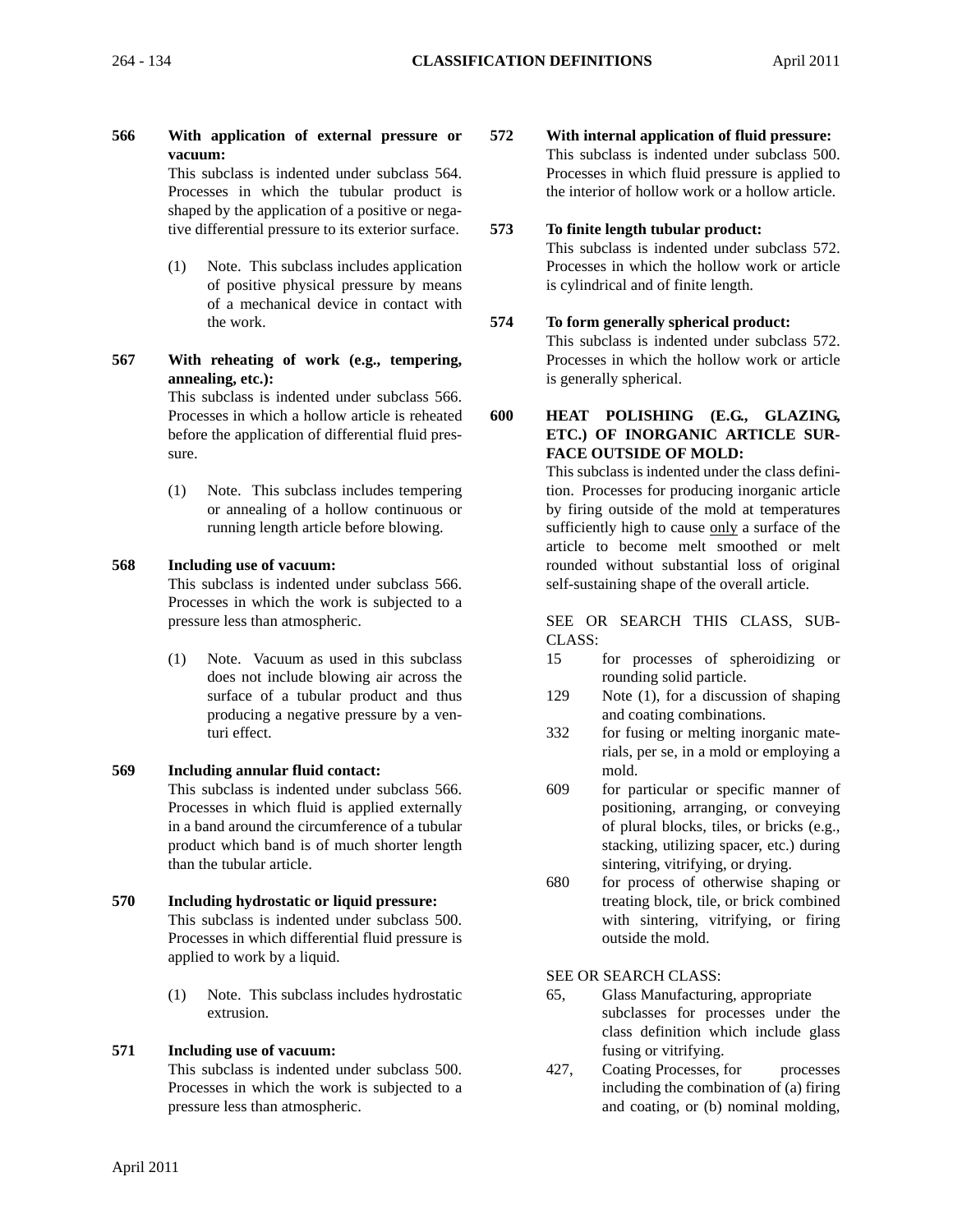significant coating, and firing; regardless of the sequence of the respective steps. However, combinations of (a) significant molding, firing, and coating, or (b) nominal molding and nominal coating are classified in Class 264; regardless of the sequence of the respective steps.

- **601 Of clay containing block, tile, or brick:** This subclass is indented under subclass 600. Process wherein articles or preforms undergoing treatment are, often hand-sized, usually rectangular or square, building blocks of material containing clay (i.e., an earthy material that is composed of hydrous aluminum silicates and other materials that are plastic when moist and hard when fired) identified as a block, tile, or brick.
	- (1) Note. Lacking an indication to the contrary, the mere use of block, tile, or brick without indicated composition will be considered proper for this subclass, even if not disclosed to contain clay.

SEE OR SEARCH THIS CLASS, SUB-CLASS:

- 609 for particular or specific manner of positioning, arranging, or conveying of plural blocks, tiles, or bricks (e.g., stacking, utilizing spacer, etc.) during sintering, vitrifying, or drying.
- 644 for process of shaping or treating multilayered or composite block, tile, or brick combined with sintering, vitrifying, or firing outside the mold.

#### **602 With coating outside of mold:**

This subclass is indented under subclass 600. Process wherein there is a combination of significant shaping and coating of the shaped preform outside of the mold.

SEE OR SEARCH THIS CLASS, SUB-CLASS:

129 Note (1), for a discussion of shaping and coating combinations.

#### SEE OR SEARCH CLASS:

427, Coating Processes, for processes including the combination of (a) firing and coating, or (b) nominal molding, significant coating, and firing; regardless of the sequence of the respective steps. However, combinations of (a) significant molding, firing, and coating, or (b) nominal molding and nominal coating are classified in Class 264; regardless of the sequence of the respective steps.

(1) Note. When sintering or firing of a coated or impregnated fibrous shaped material results in decomposition of the fibrous material and production of a noncoated or nonimpregnated shaped product, the process will be considered proper for Class 264.

#### **603 OUTSIDE OF MOLD SINTERING OR VITRIFYING OF SHAPED INORGANIC ARTICLE OR PREFORM:**

This subclass is indented under the class definition. Processes for producing or treating inorganic shaped articles in which a self-sustaining shaped article or preform comprising inorganic materials or precursors thereof are fired outside of the mold at temperatures sufficiently high to cause said article or preform to become sintered or vitrified without substantial loss of original self-sustaining shape due to sagging or gravity.

(1) Note. Vitrification is a densification of inorganic ceramic material that results from firing at sufficient temperature to produce a progressive fusion of particles through the assistance of a viscous liquid silaceous-like bonding phase into a body having dense glass-like characteristics (e.g., hardness, brittleness, smoothness, etc.). As vitrification progresses, the proportion of glassy-like bond formed increases and apparent porosity of the substance decreases without appreciable slumping or sagging. Sintering is the coalescence of parts through solid state diffusion into a densified solid mass through heating, generally with fusion limited to only surface layer of each particle, such that some particulate identity remains. The partial melting or vitrification of inorganic materials in the mold is provided for in various subclasses below, such as subclasses  $109+$  or  $332+$ .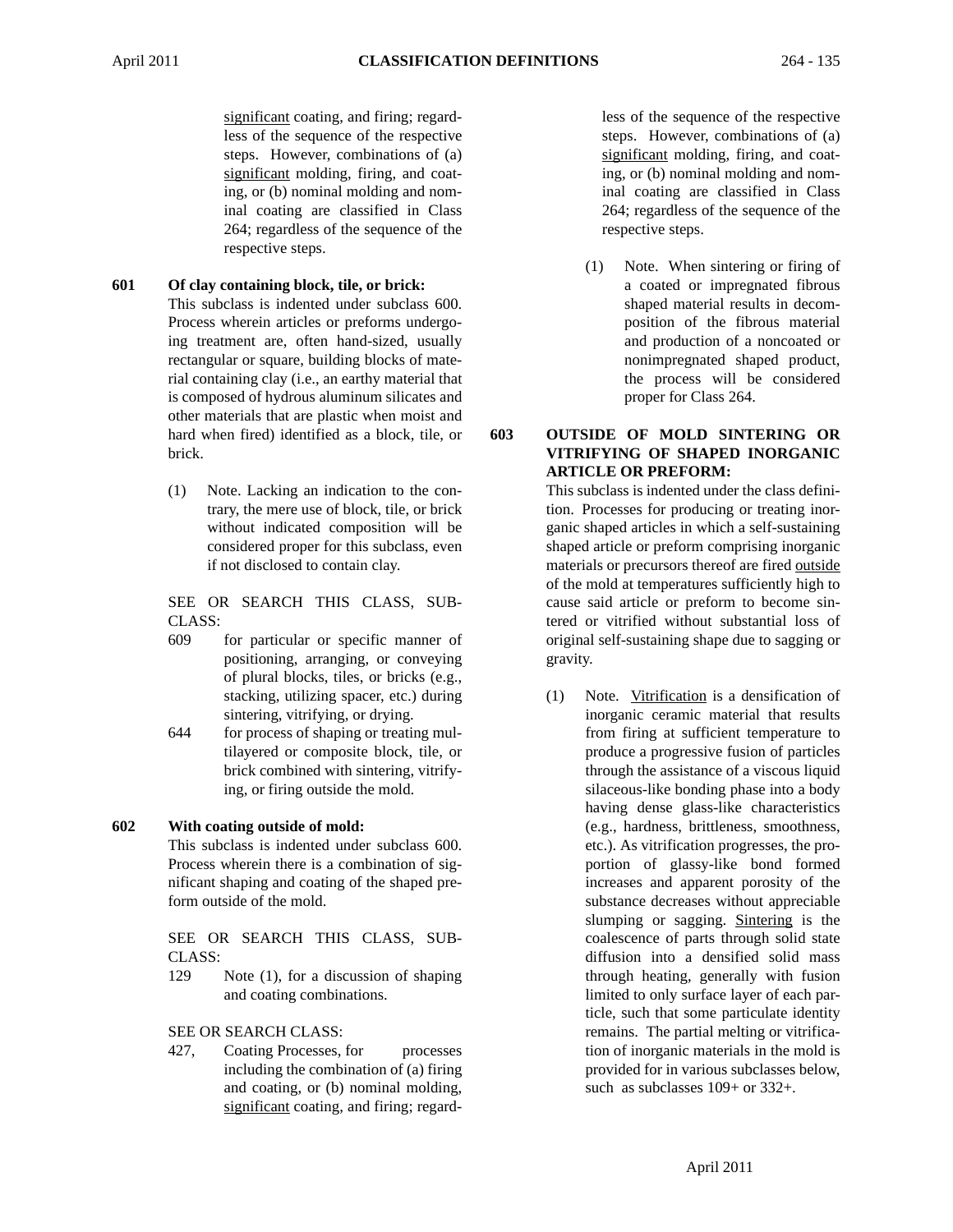- (2) Note. The terms baking, burning, calcining, or firing recited in a patent is considered to read on either sintering or vitrifying and is included herein, unless disclosed as being for some other purpose or at a clearly too low or inadequate temperature to accomplish sintering or vitrifying. Baking, burning, calcining, or firing outside the mold of shaped articles to decompose binder or organometallic precursors is included hereinunder if other criteria of this subclass definition are met. However, baking, burning, calcining, or firing, (a) to render a mass friable, (b) at a temperature only sufficient to drive out the moisture content, or (c) to volatilize organic material without decomposition would be excluded from subclasses 603+.
- (3) Note. Articles formed by accretion from bulk having embedded therein a form to be removed during or after firing are considered to be self-sustaining bodies for the purpose of this subclass.
- (4) Note. Hot isostatic pressing (i.e., HIP) relates to application of an equalized fluid pressure to all external sides or surfaces of an article. This is usually performed outside of a mold in a gaseous atmosphere at substantially elevated temperatures and pressures. Lacking an indication to the contrary, hot isostatic pressing per se of an article or preform will therefore be assumed to occur outside of a mold at a temperature sufficiently high to be proper for this subclass. Shaping by applying hot isostatic fluid pressure to a preform using surrounding liquid (e.g., molten glass coating, melted tin, etc.) or fluid pressure-transmitting deformable sheath (e.g., metal foil, etc.) will be considered to be outside a mold for purposes of this subclass. However, so-called "pseudoisostatic pressing" with loose particulate between solid pressing surfaces and preform will not be considered proper for this subclass.

(5) Note. See Lines With Other Classes, "Lines With the Chemical Classes" (8) of the class definition.

SEE OR SEARCH THIS CLASS, SUB-CLASS:

- 0.5+, for shaping or treating of radioactive materials (e.g., sintering uranium oxide rods, etc.).
- 15 for processes of spheroidizing or rounding of solid particles.
- 16+, for shaping ceramic dental type articles.
- 29.1+, for processes which include a step of carbonizing by a firing operation which produces a product containing elemental carbon therein.
- 30 for processes of furnace lining or repair which may include a firing operation.
- 43+, for processes of forming pores in inorganic materials during vitrification or firing.
- 125+, for sintering or heat fusion of particles to autogenously bond while in a mold (e.g., hipping, etc.)
- 234+, for applied temperature change out of mold.
- 332 for fusing or melting inorganic materials, per se, in a mold or employing a mold and see (5) Note above.
- 333+, for shaping inorganic settable hydraulic compositions under heat or pressure and see (5) Note above.
- 345+, for treating shaped or solid articles by a temperature change.
- 405+, for processes of firing, sintering, or vitrifying wherein wave energy or electric current is involved.

SEE OR SEARCH CLASS:

65, Glass Manufacturing, appropriate subclasses for processes under the class definition which include glass fusing or vitrifying. A process directed to (a) heating a material within the scope of Class 65 to the molten state and forming a shaped preform therefrom, or (b) bulk depositing glass fibers into a mold surface and thereafter fusing the fibers to each other is classified in Class 65. See the definitions of Class 65, section III B,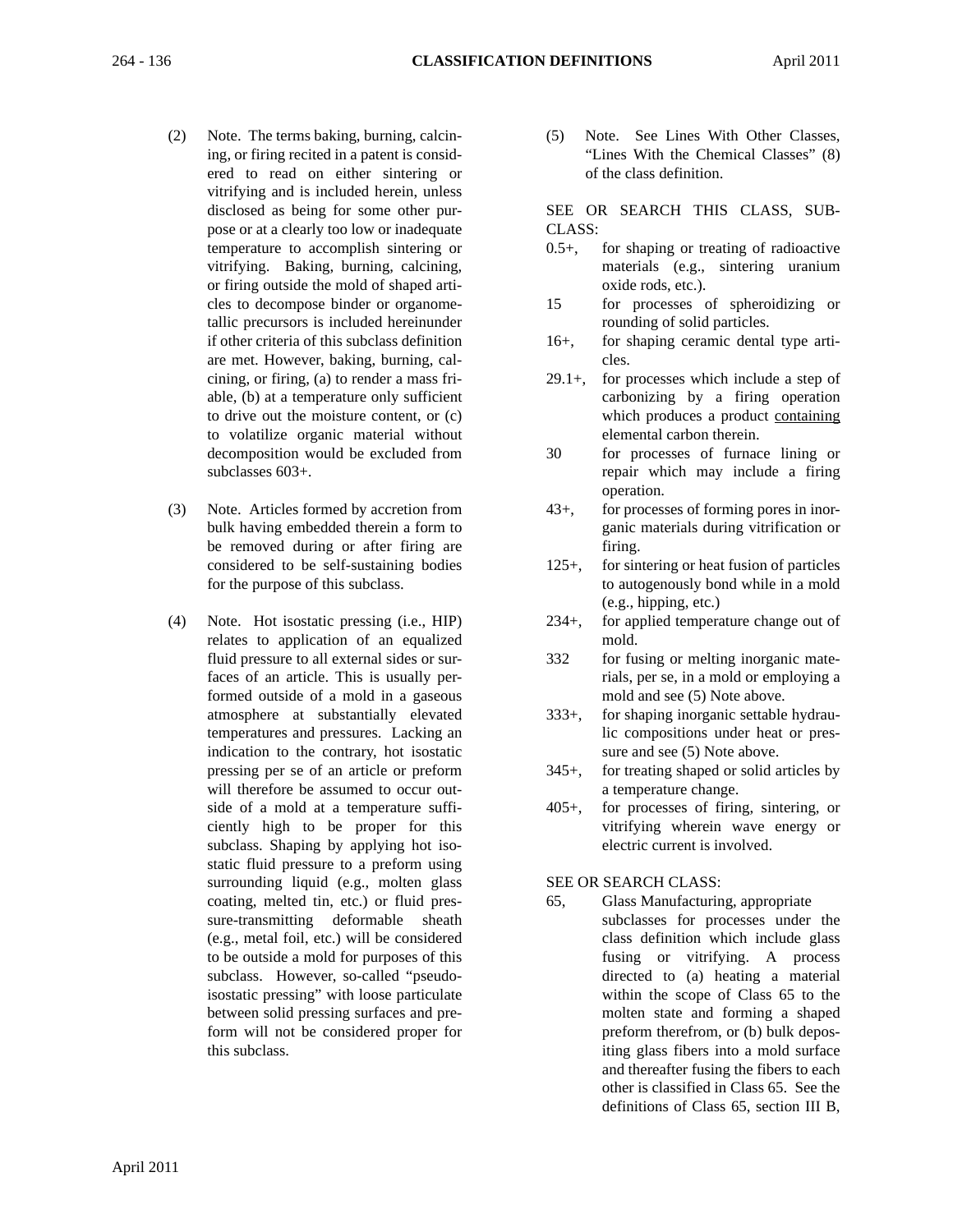with particular reference to the line with this class 264 for processes. See also the search notes to Class 65, subclasses 17.3, 376, and 454; and see the class definitions in this class 264 for further delineation of the line with Class 65.

- (1) Note. With regard to glass particle uniting, a recitation of placing of glass particles (i.e., other than glass fibers or mineral wool) in their final position in a mold, followed by autogenous uniting or sintering outside the mold in the configuration or shape imparted by said mold, will be classified in this Class 264; whether or not said particles are disclosed to maintain their individual identities to any degree. Class 264 takes processes directed to (a) shaping a mass of green siliceous material and subsequently firing or curing the material to set the material or (b) placing discrete siliceous particles (i.e., other than glass fibers or mineral wool) onto a mold surface which particles are heated on or subsequent to contact with the surface to fuse the particles to each other.
- (2) Note. Using a glass in a molten state as a fluid pressure transmitting media in hot isostatic pressing of shaped articles is acceptable in Class 264, if the glass is subsequently removed and is not part of the final pressed product.
- 75, Specialized Metallurgical Processes, Compositions For Use Therein, Consolidated Metal Powder Compositions etc., particularly subclasses 751+ for processes of heat treating (e.g., calcinating, fusing, indurating, roasting, sintering, vaporizing, etc.) to preparing consolidated shaped metalliferous charges (e.g., ore, tailings, flue dust, fluxes, etc.) or metalliferous treating agents amenable to Class 75 or Class 420 refining or alloying operation.
- 156, Adhesive Bonding and Miscellaneous Chemical Manufacture, subclasses 89.11+ for vitrification or firing of a ceramic material when combined with a laminating step joining preforms.
- 419, Powder Metallurgy Processes, subclasses 10+ for processes of making articles from particulate material containing a metal and nonmetal involving pressure and heat (e.g., sintering, etc.).
	- (1) Note. Combined operations involving sintering particulate metal and particulate ceramic is proper for Class 419.
	- (2) Note. If, after Class 419 consolidation of metal particles, subsequent processing eliminates completely all free metal from the consolidated shaped particulate free metal by total conversion thereof to a metal compound or composition (e.g., metal oxide, metal nitride, etc.) as a result of firing or sintering outside of the mold under reactive conditions, placement is to be considered proper in this section of Class 264.
- 427, Coating Processes, for processes including the combination of (a) firing and coating, or (b) nominal molding, significant coating, and firing; regardless of the sequence of the respective steps. However, combinations of (a) significant molding, firing, and coating, or (b) nominal shaping and nominal coating are classified in Class 264; regardless of the sequence of the respective steps. See this class subclass 129, Note (1), for a discussion of shaping and coating combinations.
	- (1) Note. When sintering or firing of a coated or impregnated fibrous material results in decomposition of the fibrous material which acts as a shaping surface and production of a noncoated or nonimpregnated shaped product, the process will be considered proper for Class 264.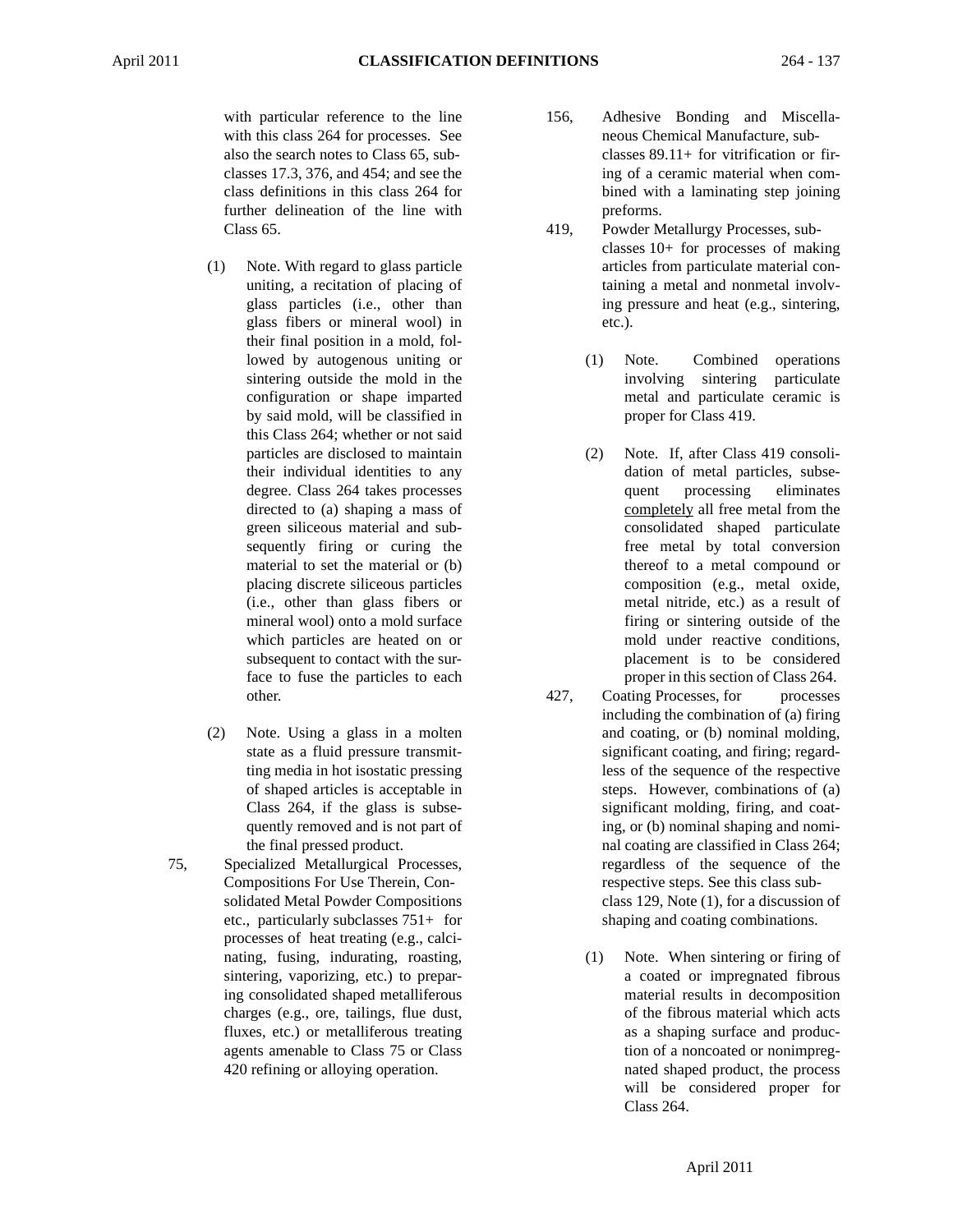- 432, Heating, subclass 6 for a residual heating process including a step of stacking or aligning the objects to be heated and subclasses 258+ for means for supporting ceramic work during heating; (i.e., kiln furniture).
- 501, Compositions: Ceramic, appropriate subclass for ceramic compositions, per se, and processes of preparing such compositions.
	- (1) Note. When nominal molding of a Class 501 composition is involved, placement in Class 501 is proper if limited to the conditions set forth in any one of the following situations: (a) No conditions are specified. (b) Firing for a specified time at a specified temperature (e.g., firing for 10 minutes at 1000°F, etc.). (c) Blending or mixing of ingredients of said composition during or prior to the molding step and a chemical reaction present.
	- (2) Note. When molding of a Class 501 composition is involved, Class 264 is proper if any one of the following situations are present: (a) Significant molding. (b) Nominal molding and specifying firing or sintering temperature without specifying time of heating. (c) Nominal molding and raising to specified temperature in a specified time (e.g., raising to  $1000^\circ$  F in 10 minutes, etc.). (d) Nominal molding and plural heating steps during or after molding (e.g., ramping in stages, etc.). (e) Nominal molding, firing and controlled cooling. (f) Nominal molding and specifying pressure. (g) Nominal molding and blending or mixing ceramic with a temporary binder and firing which decomposes the binder.
	- (3) Note. When there is any doubt concerning placement between Class 501 and Class 264 concerning nominal molding, resulting from variations not addressed by

the above notes  $(1)$  or  $(2)$ , original placement will go to Class 264 with a mandatory cross-reference to Class 501.

- (4) Note. When there is (a) a process claim present that is proper for Class 264 and (b) a product claim classifiable as Class 501 composition expressed in terms of starting material, placement of original goes to Class 264. However, when there is (a) a process claim present that is proper for Class 264 and (b) a product claim classifiable as a Class 501 composition expressed in terms of a final processed state (e.g., "sintered" composition, etc.), placement of original goes to Class 501.
- 588, Hazardous or Toxic Waste Destruction or Containment, subclasses 252+ for the use of vitrification in the treatment of hazardous or toxic waste for purposes of containment.
- **604 Applying hot isostatic fluid pressure to preform using surrounding liquid (e.g., molten glass, melted tin, etc.) or fluid pressuretransmitting deformable sheath (e.g., metal foil, etc.):**

This subclass is indented under subclass 603. Process wherein the shaped article or preform is subjected to (a) hot isostatic pressing by uniformly applying fluid pressure thereto through a encompassing liquid (e.g., molten glass, melted tin, etc.), or (b) hot isostatic fluid pressing through an encompassing transitory plastic or deformable sheath which transmits the compressing force isostatically to consolidate the preform without the direct contact of the fluid.

- (1) Note. Since particulate material is not an article or preform, consolidating of loose particulate by fluid pressure while encased in a transitory plastic or deformable sheath will be considered a molding step classifiable elsewhere in this class, such as in subclasses 500+.
- **605 Particular or specific manner of positioning, arranging, or conveying of plural articles or plural preforms (e.g., stacking, utilizing**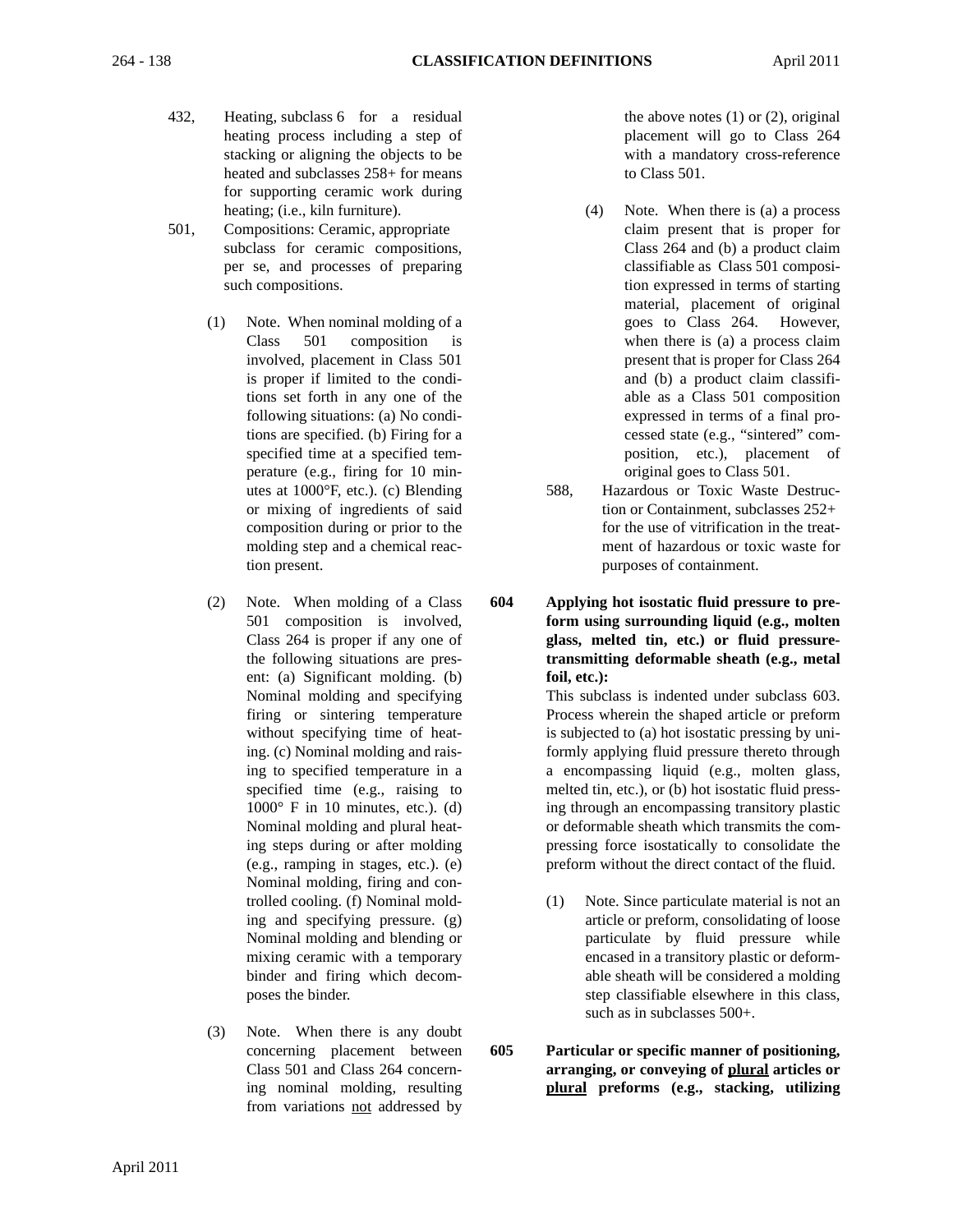#### **spacer, etc.) during sintering, vitrifying, or drying:**

This subclass is indented under subclass 603. Processes wherein multiple articles or preforms are placed or aligned in a particular manner or are in a particular motion other than mere conveying during sintering, vitrifying, or drying.

SEE OR SEARCH THIS CLASS, SUB-CLASS:

671 for particular or specific manner of positioning, arranging or conveying of single article or single preform during firing (e.g., utilizing spacer, etc.)

SEE OR SEARCH CLASS:

414, Material or Article Handling, subclass 789 for processes of arranging articles, per se, for sintering.

#### **606 In a tunnel or channel kiln:**

This subclass is indented under subclass 605. Processes wherein an elongated essentially horizontal furnace is utilized.

SEE OR SEARCH THIS CLASS, SUB-CLASS:

- 652 for sintering or vitrifying of a single article or preform in tunnel or channel kiln.
- **607 Utilizing removable setter or spacing means:** This subclass is indented under subclass 605. Process wherein a temporary support is utilized for holding plural articles or plural preforms within a furnace or heating means during heat treatment.
- **608 Utilizing spacing means between stacked articles while heating outside of mold:** This subclass is indented under subclass 607. Process wherein, during a heating step outside a mold, two or more articles are arranged one above the other with an intervening separating means therebetween.

## **609 Of clay containing block, tile, or brick:**

This subclass is indented under subclass 605. Process wherein articles or preforms undergoing treatment are hand-sized, usually rectangular, or square building block of material containing clay (i.e., an earthy material that is composed of hydrous aluminum silicates and other materials that are plastic when moist and hard when fired) identified as a block, tile, or brick.

(1) Note. Lacking an indication to the contrary, the mere use of block, tile, or brick will be considered proper for this subclass, whether or not disclosed to contain clay.

SEE OR SEARCH THIS CLASS, SUB-CLASS:

- 601 for heat polishing or glazing of clay containing block, tile, or brick.
- 644 for process of shaping or treating multilayered or composite block, tile, or brick combined with sintering, vitrifying, or firing outside the mold.
- 680 for process of otherwise shaping or treating block, tile, or brick combined with sintering, vitrifying, or firing outside the mold.
- **610 Simultaneously burning, vaporizing, or melting of embedded element or core to form nonrandom void:**

This subclass is indented under subclass 603. Process wherein a specifically located embedded shaping element or core is concurrently decomposed or liquified to provide a nonrandom empty region or hole in an article or preform during sintering or vitrifying of an article or preform.

SEE OR SEARCH THIS CLASS, SUB-CLASS:

- 41+, for in situ processes of internally forming pores or voids in an article or material by occluding or incorporating void forming or void producing elements or ingredients randomly throughout the plastic forming material.
	- (1) Note. A binder will not be considered a void forming or void producing element or ingredient.
- **611 Of magnetic (e.g., ferrite, etc.) article or component:**

This subclass is indented under subclass 603. Process wherein the article or preform undergoing shaping or treatment contains a magnetic material.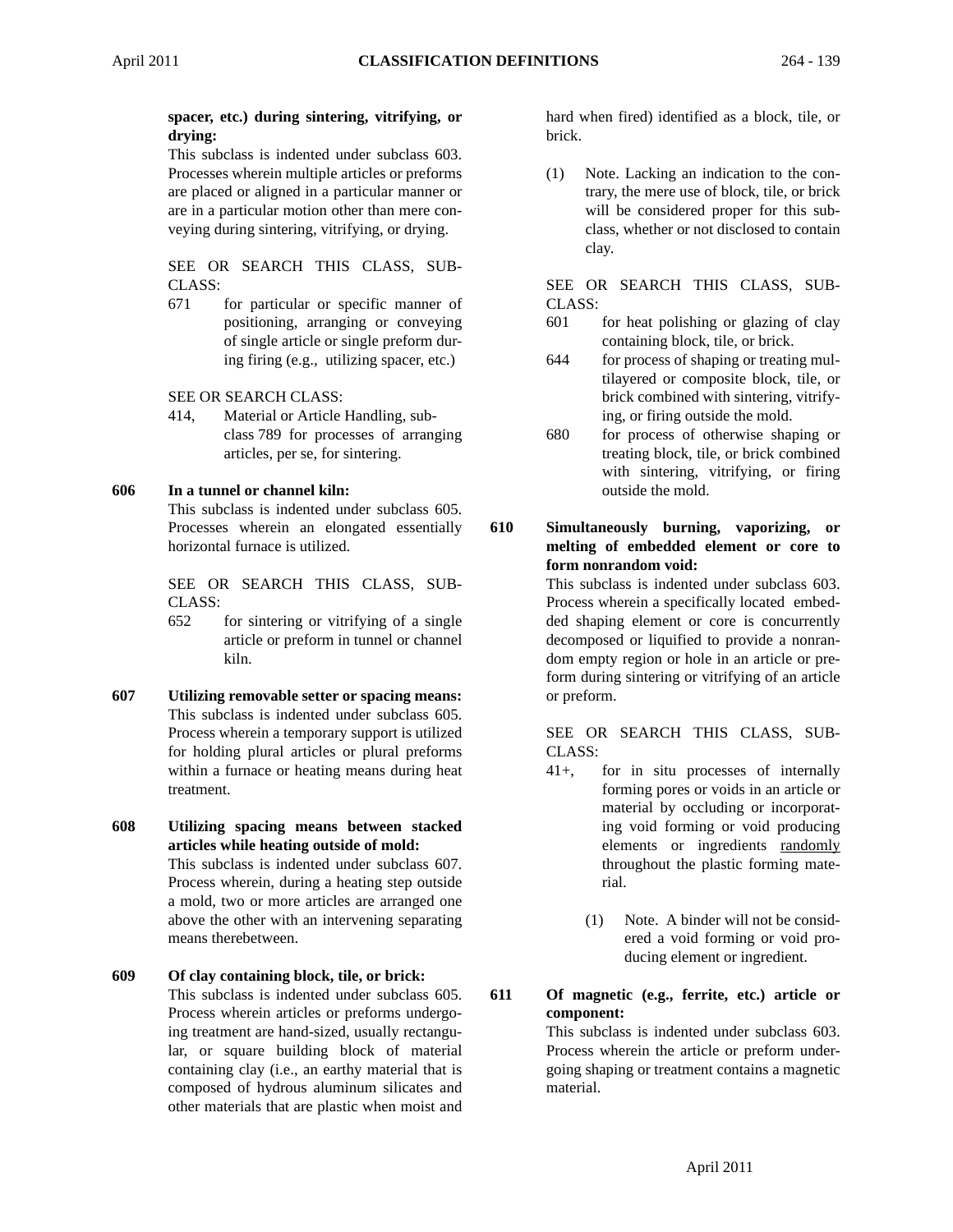#### **612 Using organic binder or organometallic:** This subclass is indented under subclass 611.

Process wherein the magnetic article or preform undergoing shaping or treatment includes either (a) an organic material that serves to hold material together in a temporary or green shape, or (b) a compound of metal and an organic material as a transitional precursor to the final product.

- (1) Note. Normally, organic or organometallic compounds will decompose before fusing or sintering occurs. Thus, the mere indication of decomposition thereof will not make placement proper under 603, unless the other criteria for Class 264 sintering, vitrifying, or partial fusion is present.
- **613 Specifying atmosphere other than air (e.g., oxidizing, inert, 10% Oxygen, etc.):** This subclass is indented under subclass 611. Process wherein the composition or chemical characteristic of the gaseous environment is identified and is not air.

## **614 Of electrical article or electrical component (i.e., not insulator, per se):**

This subclass is indented under subclass 603. Process wherein the article or preform undergoing shaping or treatment is an electrical device or an electrical component utilized for conducting or controlling electrical current as part of an electrical device.

(1) Note. An electrical insulator, per se, will not be considered proper for this subclass.

## **615 Capacitor (e.g., condenser, etc.):**

This subclass is indented under subclass 614. Process wherein the electrical article or component produced is a device consisting of two conducting surfaces separated by an insulating material (e.g., air, glass, etc.) and which device is used to store electrical energy or to release stored electrical energy dependent upon the potential difference between the separated conducting surfaces, thus producing a discharge therebetween to temporarily complete a circuit.

#### **616 Resistor:**

This subclass is indented under subclass 614. Process wherein the electrical article or component produced is made of a material that has a specified opposition to the flow of electrical current and is intended to be used to control the amount of electrical current in a circuit.

## **617 Varistor:**

This subclass is indented under subclass 616. Process wherein the resistor varies in resistance depending on the amount of electrical current flowing through a circuit.

**618 Ceramic containing electrode, or coil; electrode, or coil having ceramic portion; or shaped electrolyte body:**

> This subclass is indented under subclass 614. Process wherein the electrical article or component produced is an electrode or coil having at least part of the electrode structure adjacent to or composed of ceramic material or shaped solid electrolyte.

#### **619 Having patterned metal electrical conductor other than electrode (e.g., printed circuit, etc.):**

This subclass is indented under subclass 614. Process wherein the electrical article or component produced includes a configured electrically conductive metal element or connection, other than an electrode, that is embedded within or applied thereon.

## **620 Having plural heating steps:**

This subclass is indented under subclass 614. Process wherein the process of producing the electrical article or component has multiple heating steps.

## **621 Utilizing sol or gel:**

This subclass is indented under subclass 603. Process wherein either (a) a liquid colloidal suspension, or (b) a colloid in which the disperse phase has combined with the continuous phase to produce a viscous, jelly-like material, is utilized at any stage.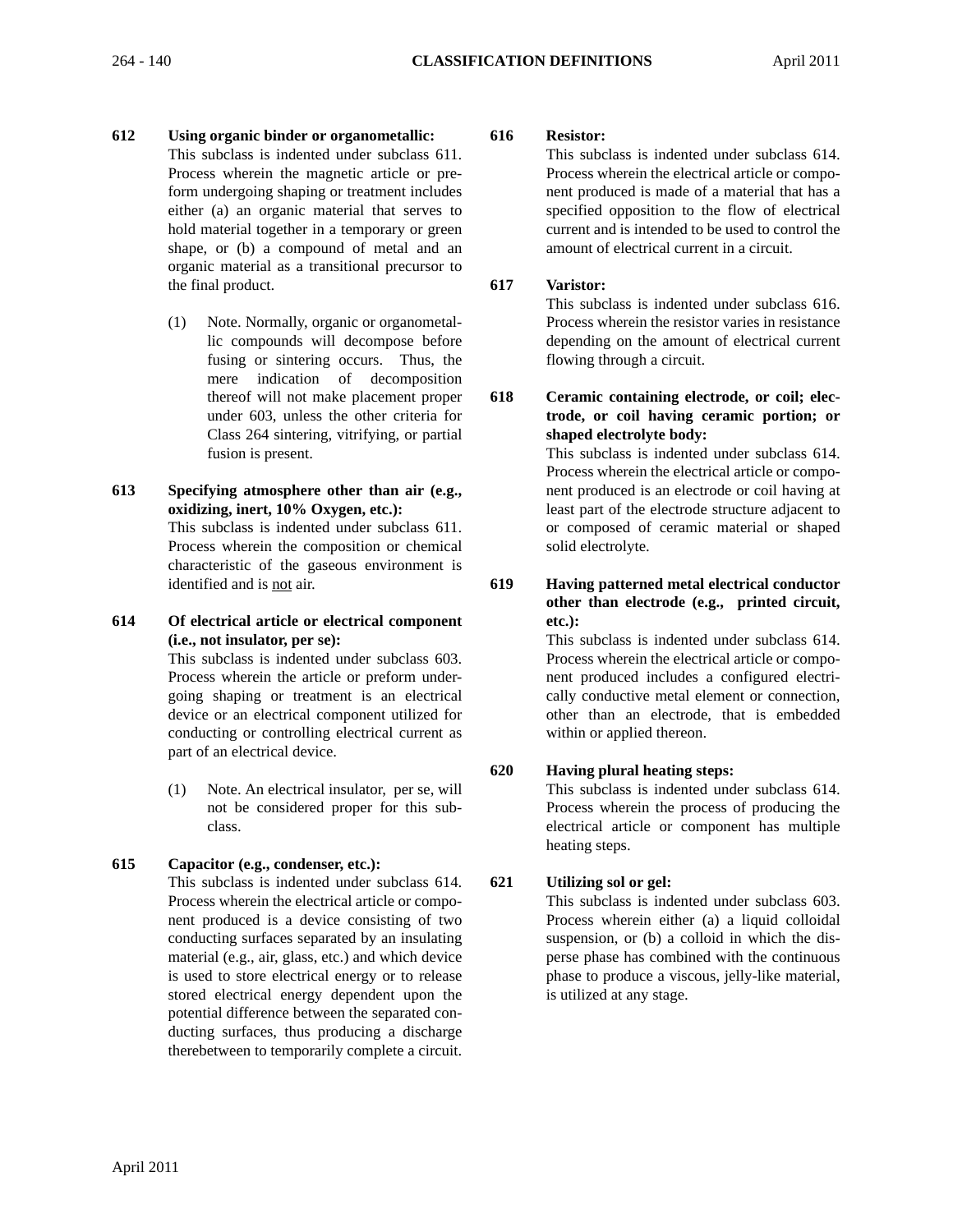## **622 Unconfined drawing or extending of plastic mass to form article:**

This subclass is indented under subclass 621. Process wherein the article is formed by the free and unconfined pulling out of a plastic mass.

- (1) Note. The surface configuration of the article formed is imparted solely by the extension and not by coaction of the plastic mass with a shape imparting mold surface.
- (2) Note. Kneading or mulling operations, per se, (e.g., taffy pulling type, etc.) are not included herein since a shaped article is not produced. See subclass 349 and the notes thereto for such subject matter.

SEE OR SEARCH THIS CLASS, SUB-CLASS:

- 164+, for nonsintering process of unconfined drawing or extending of a plastic mass to make an article.
- 165+, for process of forming indefinite length work by other than unconfined extension of a plastic mass.
- 288.4 and 291+, for processes relating to stretching, per se, of a previously shaped article.
- 349 for kneading or mulling operations and see (2) Note above.

## **623 Shaping by extrusion (e.g., spinning, etc.):** This subclass is indented under subclass 621. Process wherein an article is formed by forcing a supply of article forming material through a confining and shaping orifice.

SEE OR SEARCH THIS CLASS, SUB-CLASS:

- 176.1+, for processes of shaping by extrusion that do not involve sintering of the formed article outside of a mold.
- 634 for shaping by extrusion of nonsol or nongel materials followed by sintering outside the mold.

SEE OR SEARCH CLASS:

- 425, Plastic Article or Earthenware Shaping or Treating: Apparatus, subclasses 376.1+ for an extrusion shaping machine for nonmetals; see the search notes thereunder.
- **624 Using organometallic or organosilicon intermediate:**

This subclass is indented under subclass 603. Process in which a compound of metal and an organic material, or silicon and an organic material is the transitional precursor to the final shaped product.

- (1) Note. Normally, organometallic or organosilicon compounds will decompose before fusing or sintering occurs. Thus, the mere indication of decomposition thereof will not make placement proper under 603, unless the other criteria of Class 264 sintering, vitrifying, or partial fusion is present.
- **625 Forming carbide or carbonitride containing product:**

This subclass is indented under subclass 624. Process wherein a product containing a binary compound of carbon and metal or silicon (e.g., metal carbide, silicon carbide, etc.) or tertiary compound of carbon, nitrogen, and metal or silicon (e.g., metal carbonitride, silicon carbonitride, iron nitrocarbide, etc.) is produced.

**626 Forming nitride or oxynitride containing product:**

> This subclass is indented under subclass 624. Process wherein a product containing a binary compound of nitrogen and metal or silicon (e.g., metal nitride, silicon nitride, etc.) or tertiary compound of nitrogen, oxygen, and metal or silicon (e.g., metal oxynitride, silicon oxynitride, etc.) is produced.

## **627 Forming fiber:**

This subclass is indented under subclass 624. Process wherein a relatively small, slender discrete mass having length considerably greater than its breadth (i.e., cross-sectional diameter) is produced.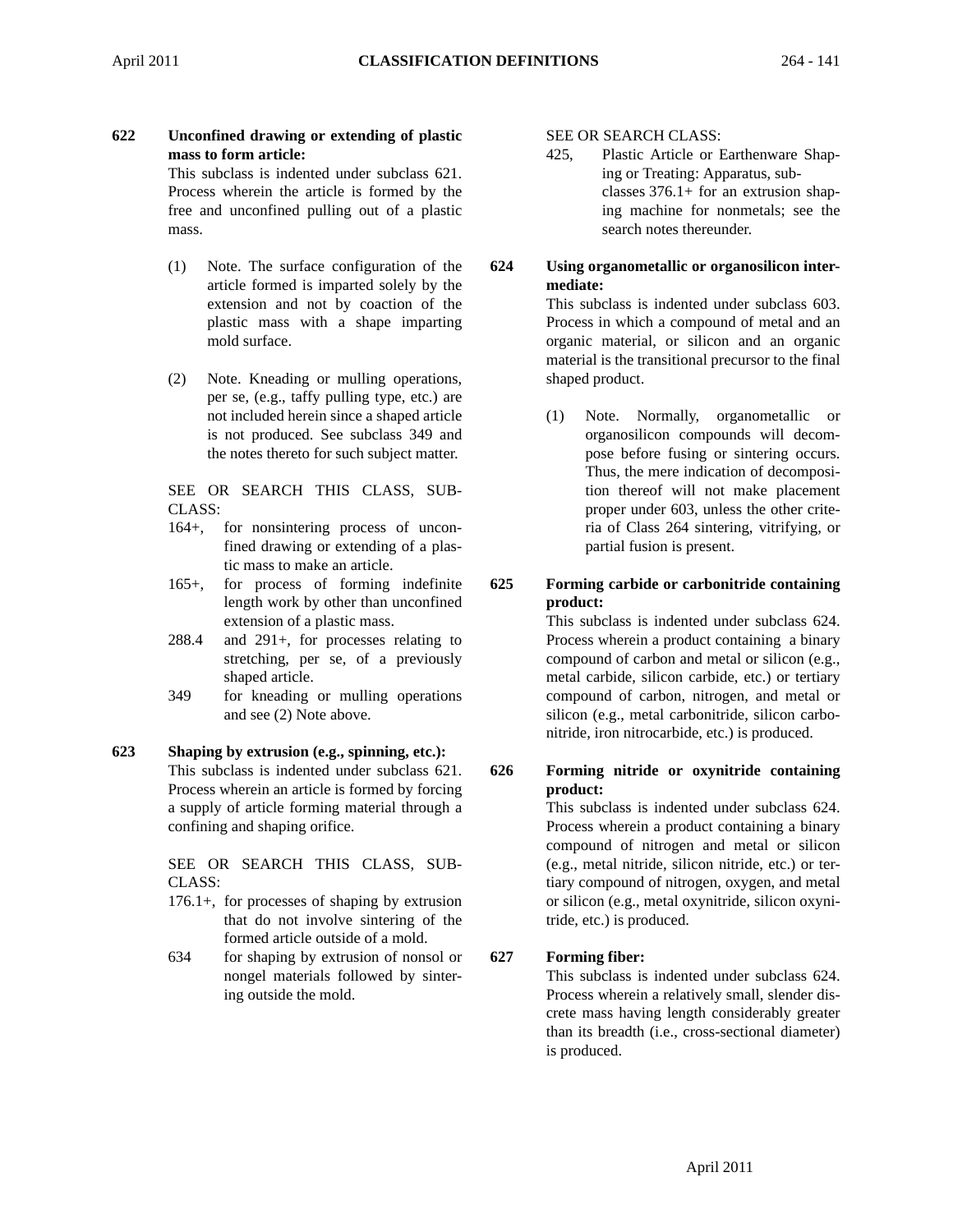- 
- **628 Producing microporous article (e.g., filter, etc.):**

This subclass is indented under subclass 603. Process for treating an article expressed or claimed as having small open or interconnected randomly distributed microvoids or producing an article expressed or claimed as having small open or interconnected randomly distributed microvoids by uniting particulate material.

(1) Note. Impregnating a porous preform (e.g., sponge, etc.) with inorganic material followed by sintering outside of the mold to cause formation of a porous inorganic body while decomposing the preform which acts as a shaping surface is proper under this subclass.

SEE OR SEARCH THIS CLASS, SUB-CLASS:

- 41+, for in situ processes of internally forming pores or voids in an article or material by intentionally occluding or incorporating void forming or void producing elements or ingredients randomly throughout the plastic forming material.
	- (1) Note. Thus, incorporating particulate organic material in an inorganic forming material with subsequent burning decomposition of the particulate organic material to form random pores in an inorganic product would be proper under subclass 44, hereinabove.
- 317 for processes generally which involves the destruction of material which may leave a space or void.
- 321 for processes of reshaping previously foamed material.

## **629 Producing article having plural hollow channels:**

This subclass is indented under subclass 603. Process wherein the article produced has plural hollow macrostructural channels.

SEE OR SEARCH THIS CLASS, SUB-CLASS:

610 for simultaneously burning, vaporizing, or melting of embedded element or core to form nonrandom void.

## **630 Producing honeycomb shape:**

This subclass is indented under subclass 629. Process wherein the article produced has a continuous parallel orderly series of open or empty, usually hexagonal, interconnected macrostructural cells which resemble a natural honeycomb.

SEE OR SEARCH THIS CLASS, SUB-CLASS:

- 41 for in situ processes of internally forming pores or voids in an article or material by occluding or incorporating void forming or void producing elements or ingredients randomly throughout the plastic forming material.
- **631 From cordierite (i.e., 2MgO.2Al2O3.5SiO2, iolite):** This subclass is indented under subclass 630. Process wherein the honeycomb structure is

produced from cordierite (i.e.,  $2MgO.2Al<sub>2</sub>O<sub>3</sub>$ .5SiO<sub>2</sub>, iolite).

#### **632 Producing hollow article (e.g., tube, etc.):** This subclass is indented under subclass 603. Process wherein the article produced has an empty indention or inward curve (e.g., tube, etc.).

SEE OR SEARCH THIS CLASS, SUB-CLASS:

610 for simultaneously burning, vaporizing, or melting of embedded element or core to form nonrandom void.

#### **633 Producing bowl-like article:** This subclass is indented under subclass 632. Process wherein a hollow concave nontubular, bowl-like article (e.g., hemispherical, etc.) is produced.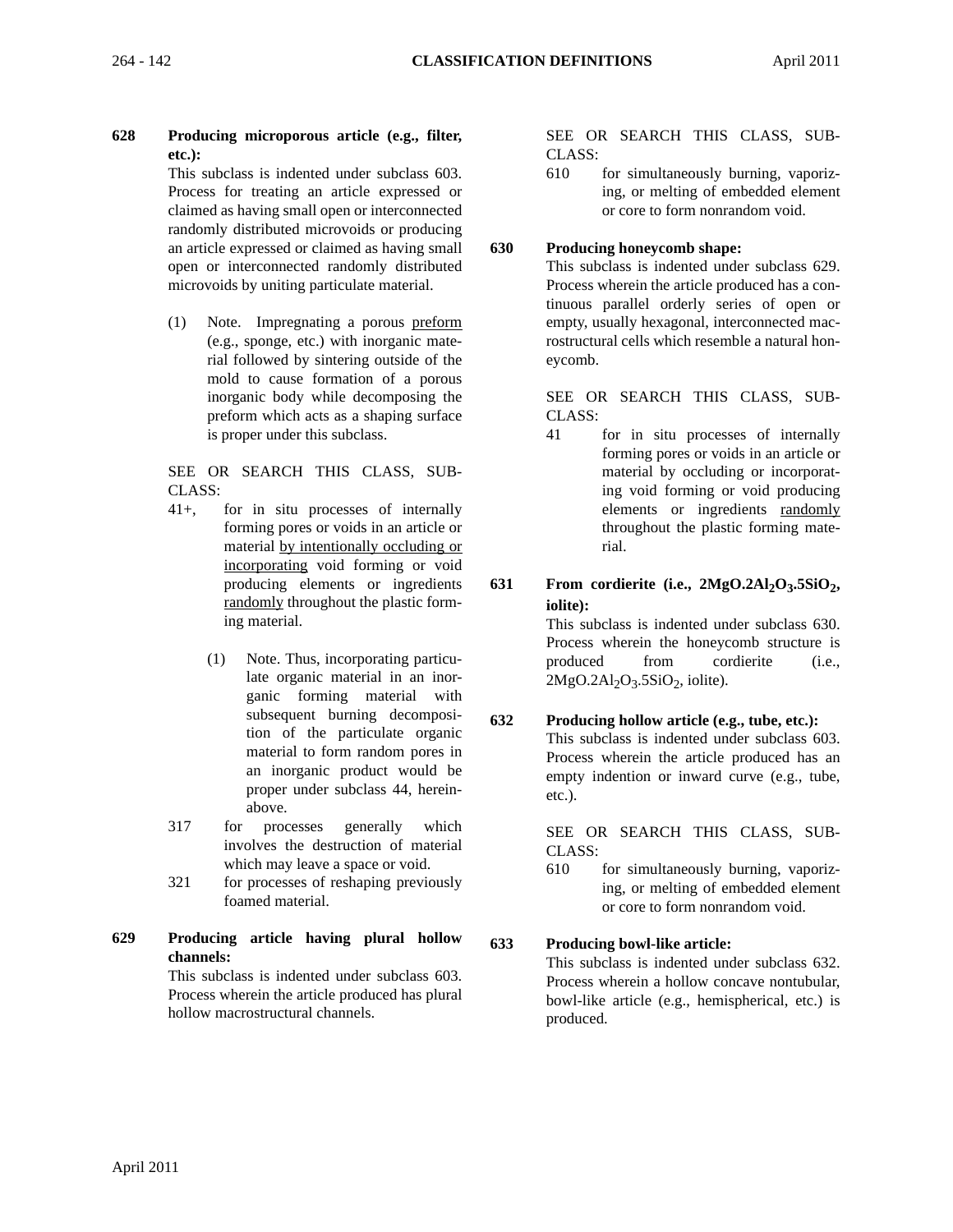**634 Shaping by Extrusion (e.g., spinning, etc.):** This subclass is indented under subclass 632. Process wherein an article is formed by forcing a supply of article forming material through a confining and shaping orifice.

> SEE OR SEARCH THIS CLASS, SUB-CLASS:

> 638 for shaping nonhollow bodies by extrusion (e.g., spinning, etc.).

#### **635 Utilizing core mandrel:**

This subclass is indented under subclass 632. Process wherein a shaping means serves as a center around which material is formed.

SEE OR SEARCH THIS CLASS, SUB-CLASS:

- 610 for processes of simultaneously burning, vaporizing, or melting of embedded core to form a nonrandom void.
- **636 Casting suspension of particles against forming surface:**

This subclass is indented under subclass 632. Process wherein a dispersion of particles in a liquid vehicle are placed in or on a shaping surface and the liquid vehicle removed to produce a shaped article or preform.

**637 Removal of liquid component or carrier through porous or absorbent mold surface:** This subclass is indented under subclass 636. Process wherein a liquid component or liquid vehicle for a moldable material is removed or separated from the material through a foamlike or absorbent shaping surface.

> SEE OR SEARCH THIS CLASS, SUB-CLASS:

- 651 for removal of liquid component or carrier through porous or absorbent mold surface (e.g., slip casting, etc.) to form nonhollow articles.
- **638 Shaping by extrusion (e.g., spinning, etc.):** This subclass is indented under subclass 603. Process wherein an article is formed by forcing a supply of article forming material through a confining and shaping orifice.

SEE OR SEARCH THIS CLASS, SUB-CLASS:

176.1+, for processes of shaping by extrusion that do not involve sintering of the formed article outside of a mold.

SEE OR SEARCH CLASS:

425, Plastic Article or Earthenware Shaping or Treating: Apparatus, subclasses 376.1+ for an extrusion shaping machine for nonmetals; see the search notes thereunder.

**639 Of indefinite length product (e.g., sheet, tape, rod, fiber, etc.):**

> This subclass is indented under subclass 638. Process wherein a continuous, running or indefinite length body is formed by an uninterrupted molding step.

- (1) Note. The final article produced need not be of indefinite length, as for example, wherein the continuous, running or indefinite length body is cut into predetermined length pieces.
- (2) Note. Extrusion is generally assumed to produce an indefinite length product unless otherwise indicated.

**640 Producing fiber containing article or fiber:** This subclass is indented under subclass 603. Process wherein (a) an article is formed which contains a relatively small slender discrete mass having length considerably greater than its breadth (i.e., cross-sectional diameter), or (b) producing a relatively small slender discrete mass having length considerably greater than breadth or cross-sectional diameter are produced.

**641 Producing uniformly dispersed particulate fiber containing article:** This subclass is indented under subclass 640. Process wherein the article formed contains uniformly distributed relatively small, slender discrete particles having length considerably greater than its breadth or cross-sectional diameter.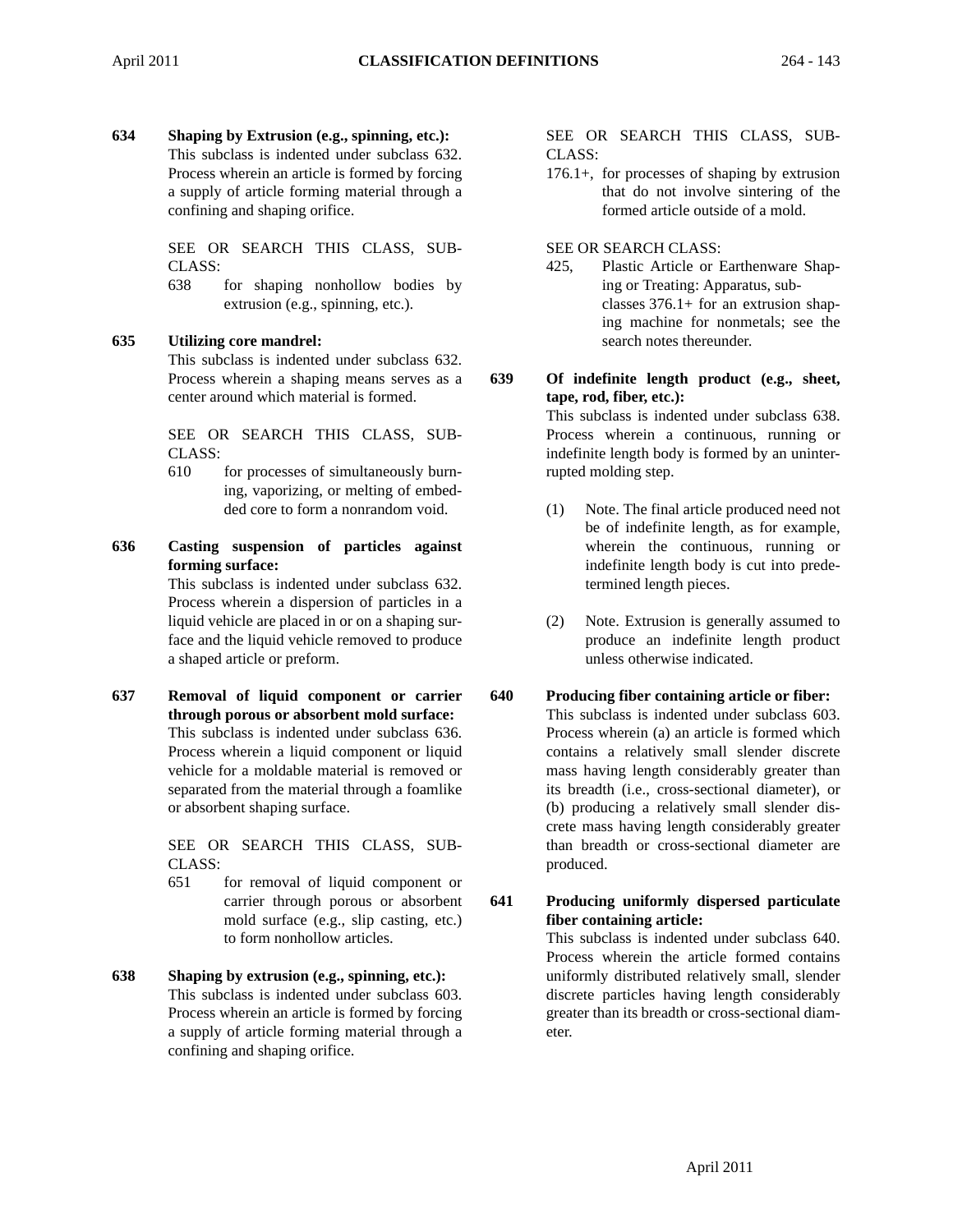portions.

- **642 Shaping or treating of multilayered, impregnated, or composite-structured article:** This subclass is indented under subclass 603. Process which includes forming or treating of an article or preform having plural layers, forming an infused or permeated article, or
- **643 Shaping followed by article coating or impregnating:**

This subclass is indented under subclass 642. Process wherein, subsequent to a shaping operation, the shaped article is coated or impregnated by applying material thereto.

having mechanically engaged macrostructural

SEE OR SEARCH THIS CLASS, SUB-CLASS:

129+, for nonsintering or vitrifying processes that combine shaping with printing or coating of a workpiece outside the mold.

SEE OR SEARCH CLASS:

427, Coating Processes, for processes including the combination of (a) firing and coating, or (b) nominal molding, significant coating, and firing; regardless of the sequence of the respective steps. However, combinations of (a) significant molding, firing, and coating, or (b) nominal shaping and nominal coating are classified in Class 264; regardless of the sequence of the respective steps.

#### **644 Clay containing block, tile, or brick:**

- This subclass is indented under subclass 642. Process wherein articles or preforms undergoing treatment are, often hand-sized, usually rectangular or square, building blocks of material containing clay (i.e., an earthy material that is composed of hydrous aluminum silicates and other materials that are plastic when moist and hard when fired) identified as a block, tile, or brick.
	- (1) Note. Lacking an indication to the contrary, the mere use of block, tile, or brick will be considered proper for this subclass, whether or not disclosed to contain clay.

SEE OR SEARCH THIS CLASS, SUB-CLASS:

- 601 for heat polishing or glazing Of clay containing block, tile, or brick.
- 609 for a particular or specific manner of positioning, arranging, or conveying of polural clay containing blocks, tiles, or bricks.
- 680 for process of otherwise shaping or treating block, tile, or brick combined with sintering, vitrifying, or firing outside the mold.

**645 Introducing material under pressure into mold (e.g., injection molding, etc.):**

> This subclass is indented under subclass 603. Process wherein material under pressure from a source removed from a closed mold cavity is forced into a closed mold cavity and assumes the shape of the interior of the closed cavity.

SEE OR SEARCH THIS CLASS, SUB-CLASS:

- 321.1 for injection molding without sintering or vitrifying.
- 537+, for injection molding of a hollow blank portion prior to pneumatic pressure application to the inside.

**646 Utilizing chemically reactive atmosphere other than air, per se, during sintering to convert precursor to ceramic material:** This subclass is indented under subclass 603. Process wherein a solid precursor material chemically reacts with a gaseous agent, other than air, surrounding the precursor to form a new ceramic composition.

> SEE OR SEARCH THIS CLASS, SUB-CLASS:

- 81 for reactive gas or vapor treatment of work.
- 85 for utilizing special inert gaseous atmosphere.
- 664 for specifying nonreactive heating atmosphere.
- 674 for utilizing specified composition of heating nonreactive atmosphere other than air.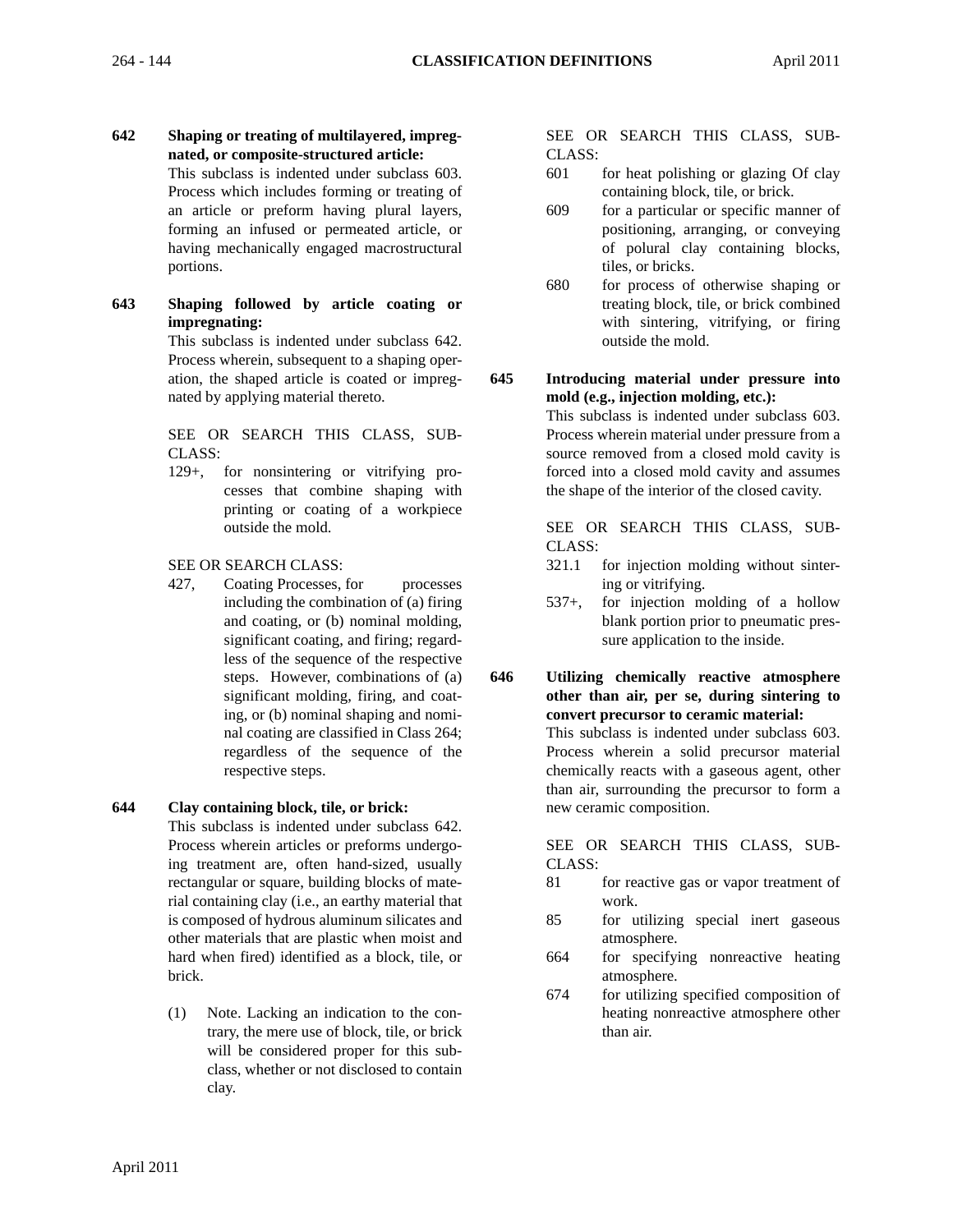# **647 Nitrogen:**

This subclass is indented under subclass 646. Process wherein the reactive gaseous agent is nitrogen.

**648 Using oxygen enriched gas or oxidizing atmosphere (i.e., other than air, per se):** This subclass is indented under subclass 646. Process wherein the reactive agent is identified as an oxygen enriched gas or an oxidizing gas (i.e., other than air, per se.).

## **649 Utilizing exothermic reaction:**

This subclass is indented under subclass 603. Process wherein, during any stage in the process, materials are brought into contact with each other or with a suitable outside agent, to produce a chemical reaction that generates more heat than is required to initiate reaction.

SEE OR SEARCH CLASS:

- 44, Fuel and Related Compositions, for exothermic compositions.
- **650 Casting of film (e.g., sheet, tape, etc.):** This subclass is indented under subclass 603. Process wherein a coating of material is applied to a flat or nearly flat shaping surface and subsequently removed therefrom.
- **651 Removal of liquid component or carrier through porous or absorbent mold surface (e.g., slip casting, etc.):**

This subclass is indented under subclass 603. Process wherein a liquid component or liquid vehicle for a moldable material is removed or separated from the material through a foamlike or absorbent shaping surface.

SEE OR SEARCH THIS CLASS, SUB-CLASS:

- 637 for forming hollow article by removal of liquid component or carrier through porous or absorbent mold surface.
- **652 Sintering or vitrifying in a tunnel or channel kiln:**

This subclass is indented under subclass 603. Process wherein an elongated, essentially horizontal, furnace heating means is used to sinter, or vitrify the article or preform.

SEE OR SEARCH THIS CLASS, SUB-CLASS:

606 for a particular or specific manner of positioning, arranging, or conveying of plural articles or plural preforms in a tunnel or channel kiln.

#### **653 Including plural heating steps:**

This subclass is indented under subclass 603. Process wherein there are multiple steps or stages of heating.

- (1) Note. Included in this subclass are processes in which (a) the temperature is varied over a given time span, (b) the preform is subjected to two or more distinct heating steps, (c) the product is cooled under controlled conditions, or (d) a portion of the product is heated or cooled at a different rate than other portions.
- **654 Including diverse heating of article prior to outside-mold sintering or vitrifying:** This subclass is indented under subclass 653. Process which includes at least one nonsintering or nonvitrifying heating step that precedes sintering or vitrifying of the article outside of a mold.

**655 With article cutting, punching, or grinding:** This subclass is indented under subclass 654. Process which includes a step of cutting, punching, or grinding.

> SEE OR SEARCH THIS CLASS, SUB-CLASS:

- 678 for article cutting, punching, or grinding that does not involve diverse heating of material or article
- **656 Including nonsintering burn-off, volatilization, or melting of binder:** This subclass is indented under subclass 654. Process wherein a binder is removed during a nonsintering application of heat and wherein the binder is removed by burn-off, volatilization, or melting.

## **657 Of synthetic resin binder:**

This subclass is indented under subclass 656. Process wherein the binder is identified as a synthetic organic polymer.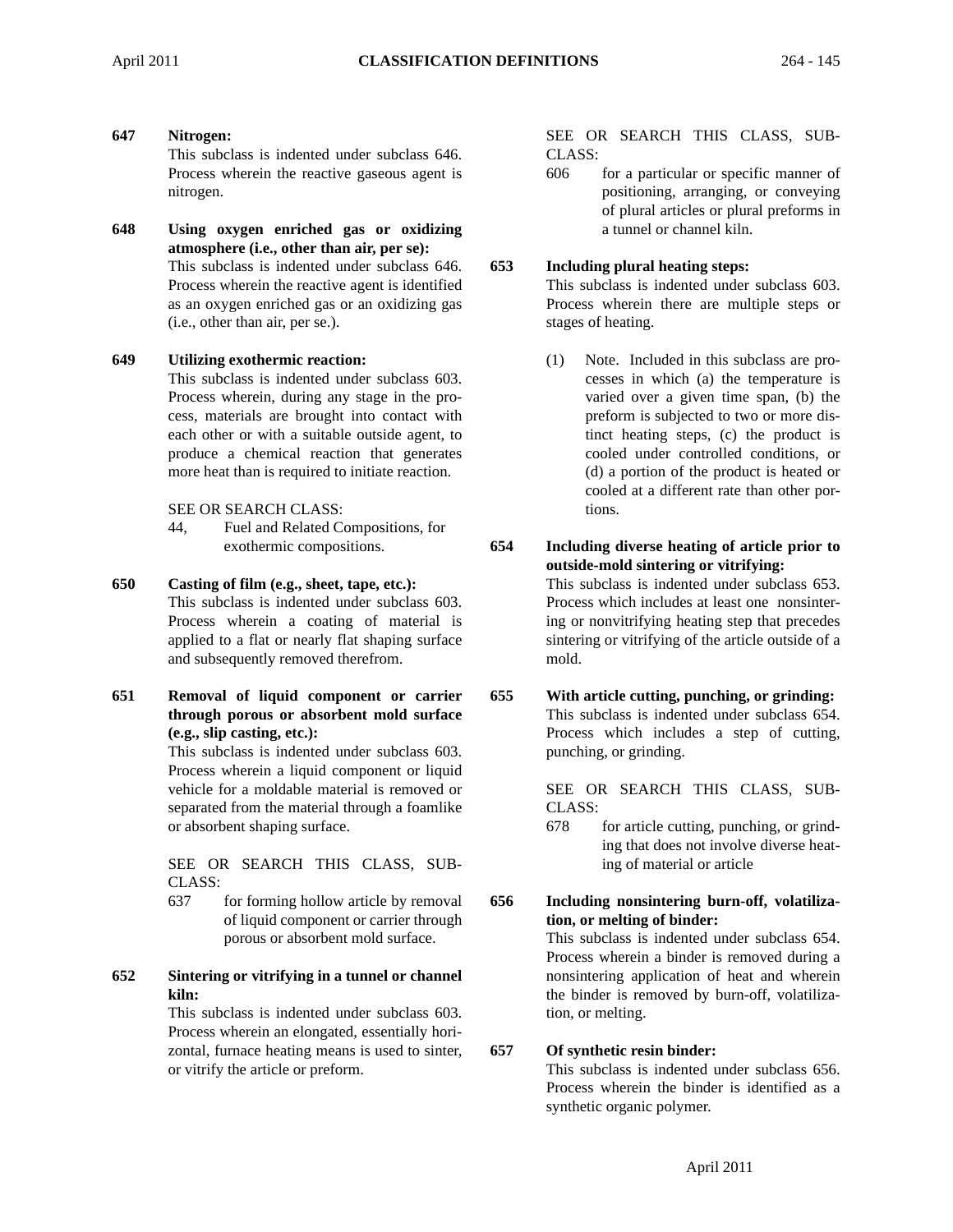**658 Including reaction of precursor to form new inorganic compound or composition:**

This subclass is indented under subclass 654. Process wherein decomposition or combination of original material to form a new compound or composition occurs.

**659 Forming nitride or oxynitride containing product:**

This subclass is indented under subclass 658. Process wherein a product containing a binary compound of nitrogen and metal or silicon (e.g., metal nitride, silicon nitride, etc.) or tertiary compound of nitrogen, oxygen, and metal or silicon (e.g., metal oxynitride, silicon oxynitride, etc.) is produced.

**660 With drying of shaped article or preform using nonsintering heat:**

> This subclass is indented under subclass 654. Process wherein a liquid solvent or carrier is removed from the article or preform by heating in a step distinct from sintering, fusing, or vitrifying.

**661 With drying, calcining, or sintering of nonshaped particulate:**

This subclass is indented under subclass 654. Process which includes heating of nonshaped loose particular material outside of a mold for purpose of drying, calcining, or sintering.

**662 Including diverse heating of article subsequent to sintering:**

This subclass is indented under subclass 653. Process which includes at least one nonsintering heating step that follows a sintering or firing step.

**663 Subsequent hot pressing (i.e., press molding or by gas pressure):** 

This subclass is indented under subclass 662. Process wherein the subsequent heating is a step of hot mechanical pressing or application of a hot gas pressure greater than ambient pressure and temperature.

**664 Specified temperature or pressure for hot pressing:** 

This subclass is indented under subclass 663. Process wherein a numeric value of either (a) temperature for pressing, or (b) mold surface pressing pressure or applied gas pressure

greater than atmospheric pressure are stated in the claim.

- **665 Silicon nitride containing product:** This subclass is indented under subclass 662. Process wherein a silicon nitride compound containing material is produced or treated.
- **666 Plural sintering steps having specified temperature (e.g., presintering, etc.):** This subclass is indented under subclass 653. Process which has plural sintering steps at least one of which occurs at a specified temperature.
- **667 Including specified molding pressure or controlling of molding pressure (e.g., cold isostatic pressing, hydrostatic pressure, etc.):** This subclass is indented under subclass 603. Process wherein a numeric pressure for molding is claimed or wherein there is a step of controlling molding pressure.

SEE OR SEARCH THIS CLASS, SUB-CLASS:

- 40.3 for processes of controlling fluid pressure in direct contact with molding material which include a step of sampling, audibly or chemically testing or inspecting, or otherwise physically or mechanically determining some variable condition in a shaped article, molding material, the mold or shaping surface.
- **668 Producing metal nitride or silicon nitride containing product:**

This subclass is indented under subclass 667. Process wherein a binary compound of nitrogen and metal or silicon (i.e., metal nitride, or silicon nitride) is produced.

**669 Utilizing binder to add green strength to preform:**

This subclass is indented under subclass 603. Process wherein a, usually organic, material is utilized to join particulate into a cohering selfsustaining preform capable of maintaining shape without disintegration.

(1) Note. During sintering, the shape of this temporary preform (i.e., green body) is retained due to particle-to-particle surface bonding, while organic binder is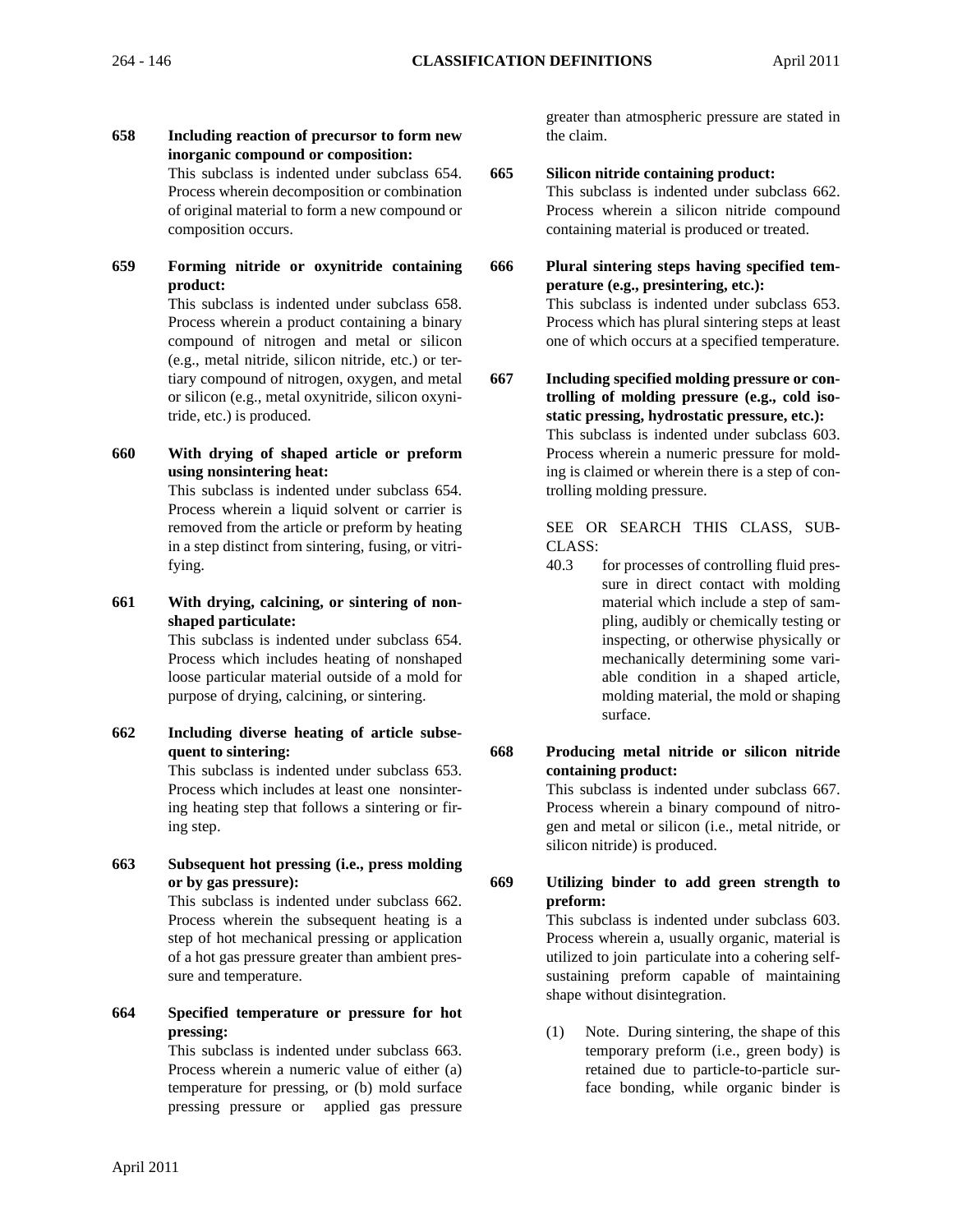simultaneously removed by volatilization or decomposition.

- **670 Of synthetic resin binder:** This subclass is indented under subclass 669. Process wherein the binder is a synthetic organic polymer.
- **671 Particular or specific manner of positioning, arranging or conveying of single article or preform (e.g., utilizing spacer, etc.) during sintering, vitrifying, or drying:**

This subclass is indented under subclass 603. Process wherein an article or preform is placed or aligned in a particular manner or is in a particular motion other than mere conveying during sintering, vitrifying, or drying.

(1) Note. To be placed herein a patent must disclose a particular or specific manner of positioning, arranging or conveying. Nominal recitation of these steps is not considered to be significant for purposes of this subclass.

SEE OR SEARCH THIS CLASS, SUB-CLASS:

605 Particular or specific manner of positioning, arranging, or conveying of plural articles or plural preforms (e.g., stacking, utilizing spacer, etc.) during sintering,

#### SEE OR SEARCH CLASS:

414, Material or Article Handling, subclass 789 for processes of arranging articles, per se, for sintering.

### **672 To control or compensate shrinkage:**

This subclass is indented under subclass 671. Process wherein an expressed purpose for positioning, arranging or conveying includes regulating contraction or uneven contraction of the article or preform during a heating or cooling operation.

**673 Utilizing particulate or sintered particulate packing, or support:**

> This subclass is indented under subclass 671. Process wherein a particulate material is utilized to support, or partially or fully surround a shaped article or preform during sintering, vitrifying, or drying.

## **674 Involving specified composition of heating atmosphere other than air:**

This subclass is indented under subclass 603. Process wherein the constitution of gaseous environment utilized during a heating step is specified, excluding the inherent composition of natural air.

(1) Note. Merely, specifying that the heating step takes place in air or under atmospheric conditions will not be sufficient for placement under this subclass.

SEE OR SEARCH THIS CLASS, SUB-CLASS:

646 Utilizing chemically reactive atmosphere other than air during sintering to convert precursor to ceramic material.

## **675 Containing water vapor:**

This subclass is indented under subclass 674. Process wherein the gaseous composition contains water vapor, excluding that water vapor which would be naturally present in air.

**676 Containing nitrogen gas, noble gas, or inert gas per se:**

This subclass is indented under subclass 674. Process wherein a gaseous composition contains either nitrogen, a noble gas, or a gaseous environment identified solely as being inert; excluding nitrogen gas, noble gas, or inert gas which would naturally be present in air.

**677 Controlling or directing flow of heated gas or exhaust within heating chamber (e.g., sintering furnace, drying chamber, etc.) or against article:**

> This subclass is indented under subclass 603. Process wherein the circulation of heated gas, or expelled gas from a heating chamber (e.g., sintering furnace, drying chamber, etc.) or against an article is regulated.

**678 With article cutting, punching, or grinding:** This subclass is indented under subclass 603. Process wherein a step of severing, puncturing, or abrading of an article or preform occurs.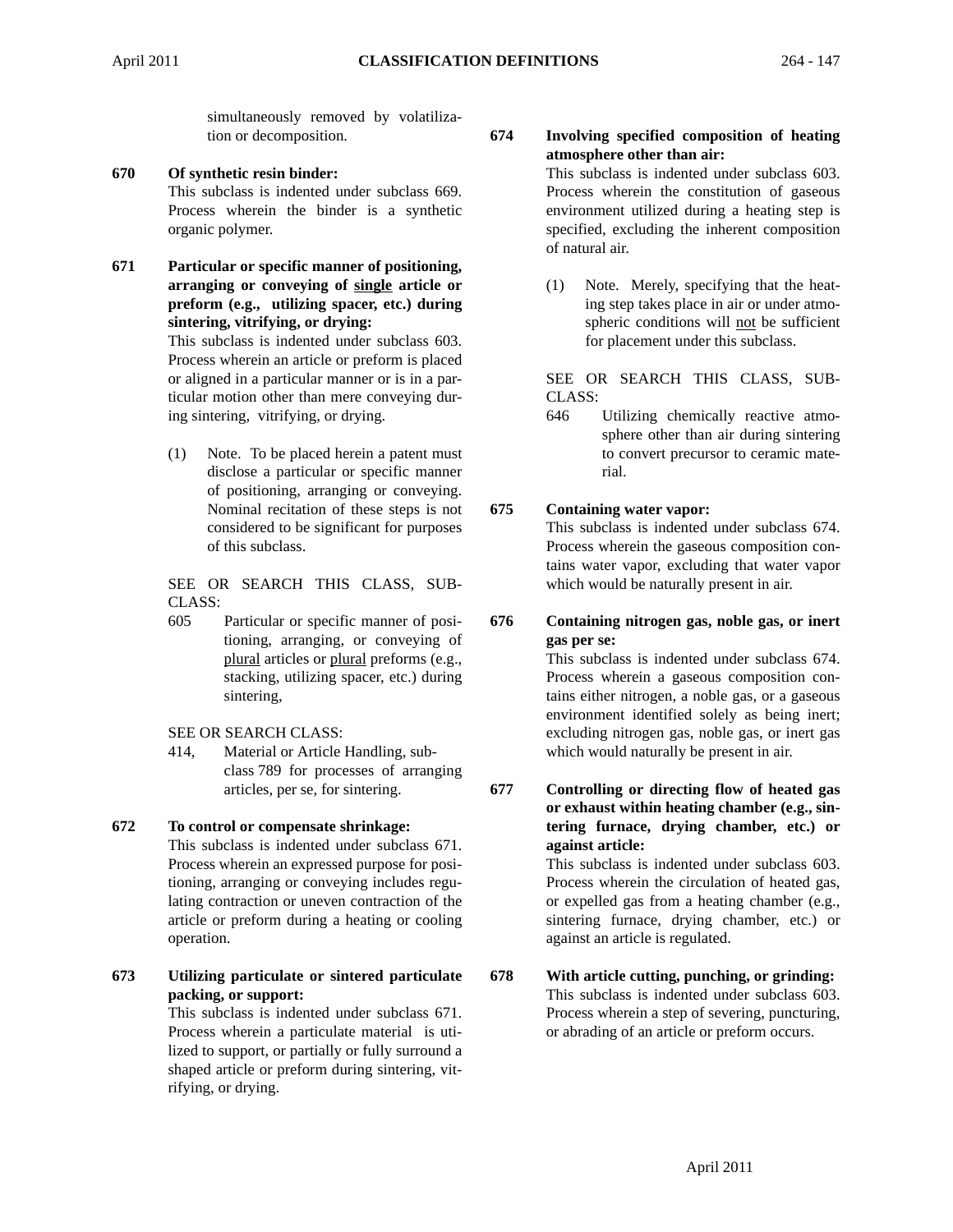SEE OR SEARCH THIS CLASS, SUB-CLASS:

138 for nonsintering or vitrifying processes of this class with severing, removing material from preform mechanically, or mechanically subdividing of workpiece.

#### **679 Of clay containing material:**

This subclass is indented under subclass 603. Process wherein an article or preform undergoing shaping or treatment is a material containing clay (i.e., an earthy material that is composed of hydrous aluminum silicates and other materials that are plastic when moist and hard when fired).

#### **680 Clay containing block, tile, or brick:**

This subclass is indented under subclass 679. Process wherein articles or preforms undergoing treatment are, often hand-sized, usually rectangular or square, building blocks of material containing clay (i.e., an earthy material that is composed of hydrous aluminum silicates and other materials that are plastic when moist and hard when fired) identified as a block, tile, or brick.

(1) Note. Lacking an indication to the contrary, the mere use of block, tile, or brick will be considered proper for this subclass, whether or not disclosed to contain clay.

SEE OR SEARCH THIS CLASS, SUB-CLASS:

- 601 for heat polishing or glazing of clay containing block, tile, or brick.
- 609 for a particular or specific manner of positioning, arranging, or conveying of polural clay containing blocks, tiles, or bricks.
- 644 for process of shaping or treating multi-layered or composite block, tile, or brick combined with sintering, vitrifying, or firing outside the mold.
- **681 Producing metal oxide containing product:**  This subclass is indented under subclass 603. Process wherein an article or preform undergoing shaping or treatment is a material containing a metal oxide.

## **682 Producing silicon carbide containing product:**

This subclass is indented under subclass 603. Process wherein a product containing a binary compound of carbon and silicon is produced.

**683 Producing silicon nitride containing product:**

> This subclass is indented under subclass 603. Process wherein a product containing a binary compound of nitrogen and silicon is produced.

## CROSS-REFERENCE ART COLLECTIONS

**900 DIRECT APPLICATION OF FLUID PRESSURE DIFFERENTIAL TO SHAPE, RESHAPE (I.E., DISTORT), OR SUSTAIN AN ARTICLE OR PREFORM AND HEAT-SETTING (I.E., CRYSTALLIZING OF STRETCHED OR MOLECULARLY ORI-ENTED PORTION) THEREOF:**

> This subclass is indented under the class definition. Cross-reference art collection directed to a process under the ... wherein (a) elongation or molecular alignment of at least a portion of a workpiece occurs when positive or negative fluid pressure differential is applied through a medium of liquid or gas in direct contact with the workpiece, and the elongated or aligned portion of the workpiece is heated to stabilize the shape thereof by crystallizing; or (b) the shape of a previously elongated or molecularly oriented workpiece is maintained by application of a positive or negative fluid pressure differential while the workpiece is heated to stabilize the shape thereof by crystallizing.

- (1) Note. In this subclass, crystallizing refers to the establishment of a long range order within the polymeric mass wherein intermolecular attractions (e.g., hydrogen bonding, Van der Vaal forces, etc.) stabilize the polymeric chains into a regular lattice often typified by a characteristic X-ray diffraction pattern.
- (2) Note. Heat-setting improves stabilization of blow-molded or vacuum-formed articles against shrinkage or deformation when in use in an elevated temperature environment.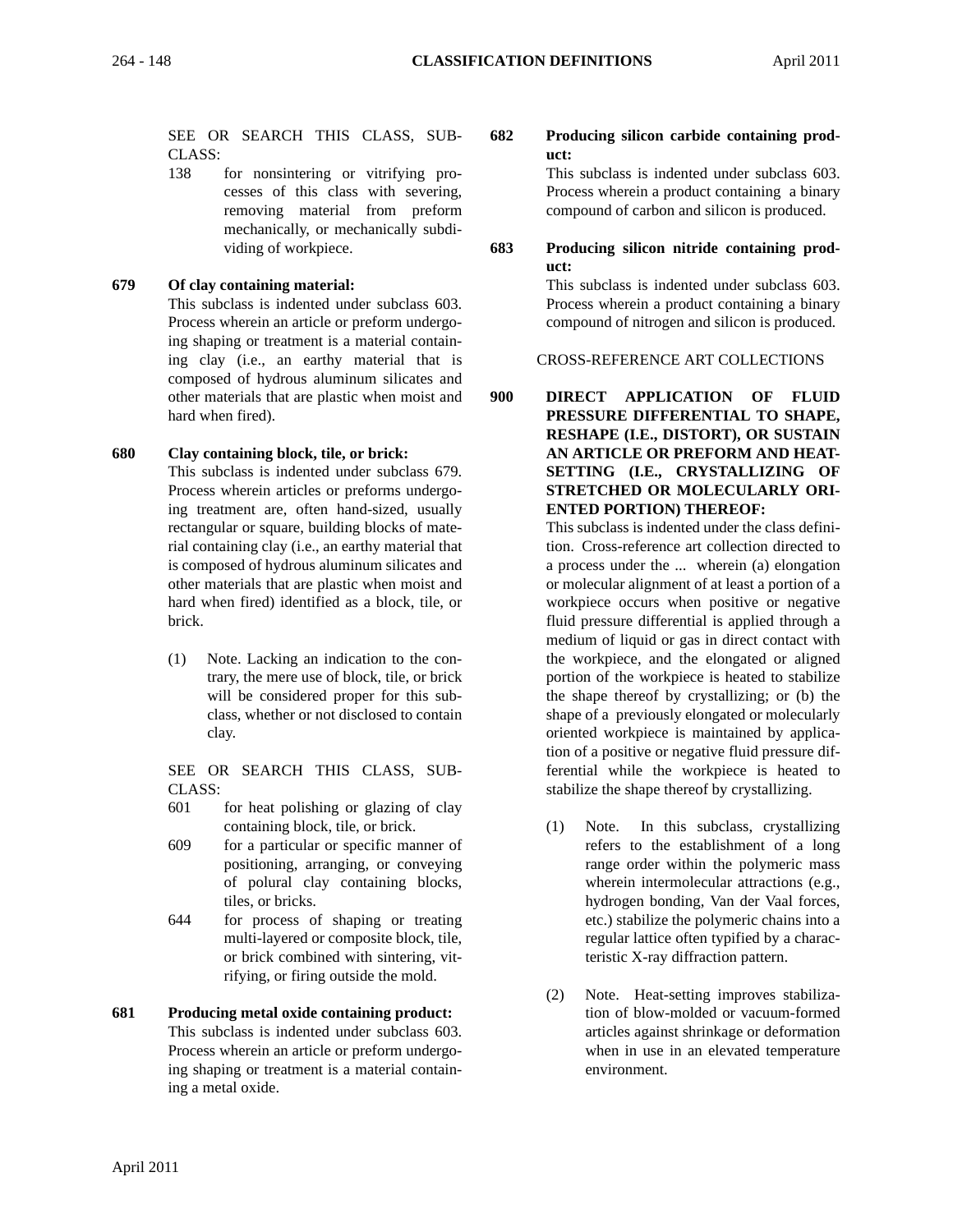**901 Heat-setting of stretched or molecularly oriented article formed from planar preform (e.g., sheet, film, etc.):**

Process under cross-reference art collection 900 wherein (a) differential fluid pressure is used to cause stretching or molecular orientation of at least a portion of a planar preform, and (b) at least part of the stretched or oriented portion is subjected to heat-setting.

- **902 Production of continuous length:** Processes under cross-reference art collection 900 in which a product of indefinite length is produced.
- **903 Heat-setting and simultaneous differential heating of stretched or molecularly oriented section of article or preform:**

Process under cross-reference art collection 900 wherein subsequent to elongating or molecularly orienting using differential fluid pressure, the stretched or molecularly oriented workpiece is simultaneously heat-set and subjected to differential heat treatment such that one section of the stretched or oriented portion of the workpiece is subjected to a higher temperature than another section of the stretched or oriented portion of the workpiece.

- (1) Note. If there is a heat differential between an unoriented neck portion of an article and an oriented portion of the same article, placement under this subclass is improper unless there is also a heat differential within the oriented (i.e., non-neck) portion of the article.
- **904 Maintaining article in fixed shape during heat-setting:**

Process under cross-reference art collection 900 wherein the shape of a previously stretched or molecularly oriented workpiece is sustained by application of a positive or negative fluid pressure differential while the workpiece undergoes heat-setting.

**905 Having plural, distinct differential fluid pressure shaping steps:**

> Process under cross-reference art collection 900 in which there are at least two separate shaping or reshaping steps caused by application of differential fluid pressure.

**906 And heat-shrinking outside of mold including subsequent re-expanding of shrunken article using differential fluid pressure:** Process under cross-reference art collection 904 wherein a stretched or molecularly oriented workpiece is heated, outside of a mold, to contract at least one dimension thereof, thus forming a shrunken article; and thereafter

the shrunken article. **907 DIRECT APPLICATION OF FLUID PRESSURE DIFFERENTIAL TO SHAPE, RESHAPE (I.E., DISTORT), OR SUSTAIN AN ARTICLE OR PREFORM AND CRYS-TALLIZING OF NONSTRETCHED OR MOLECULARLY UNORIENTED POR-TION THEREOF:**

applying a differential fluid pressure to enlarge

This subclass is indented under the class definition. Cross-reference art collection directed to a process under the ... wherein (a) a positive or negative fluid pressure differential is applied through a medium of liquid or gas in direct contact with a workpiece to form, reform, or sustain the workpiece, and (b) the workpiece is treated to crystallize only a nonelongated or molecularly unoriented portion thereof.

- (1) Note. In this subclass, crystallizing refers to the establishment of a long range order within the polymeric mass wherein intermolecular attractions (e.g., hydrogen bonding, Van der Vaal forces, etc.) stabilize the polymeric chains into a regular lattice often typified by a characteristic X-ray diffraction pattern.
- (2) Note. In this subclass, crystallizing is not limited to use of heating or cooling. Thus, utilization of only pressure to crystallize would be proper hereunder.

**908 Crystallizing of neck portion of hollow article or hollow preform:** Process under cross-reference art collection 907 wherein crystallizing occurs at least in a hollow neck region of a hollow workpiece.

**909 DIRECT APPLICATION OF FLUID PRESSURE DIFFERENTIAL TO STRETCH AN ARTICLE OR PREFORM**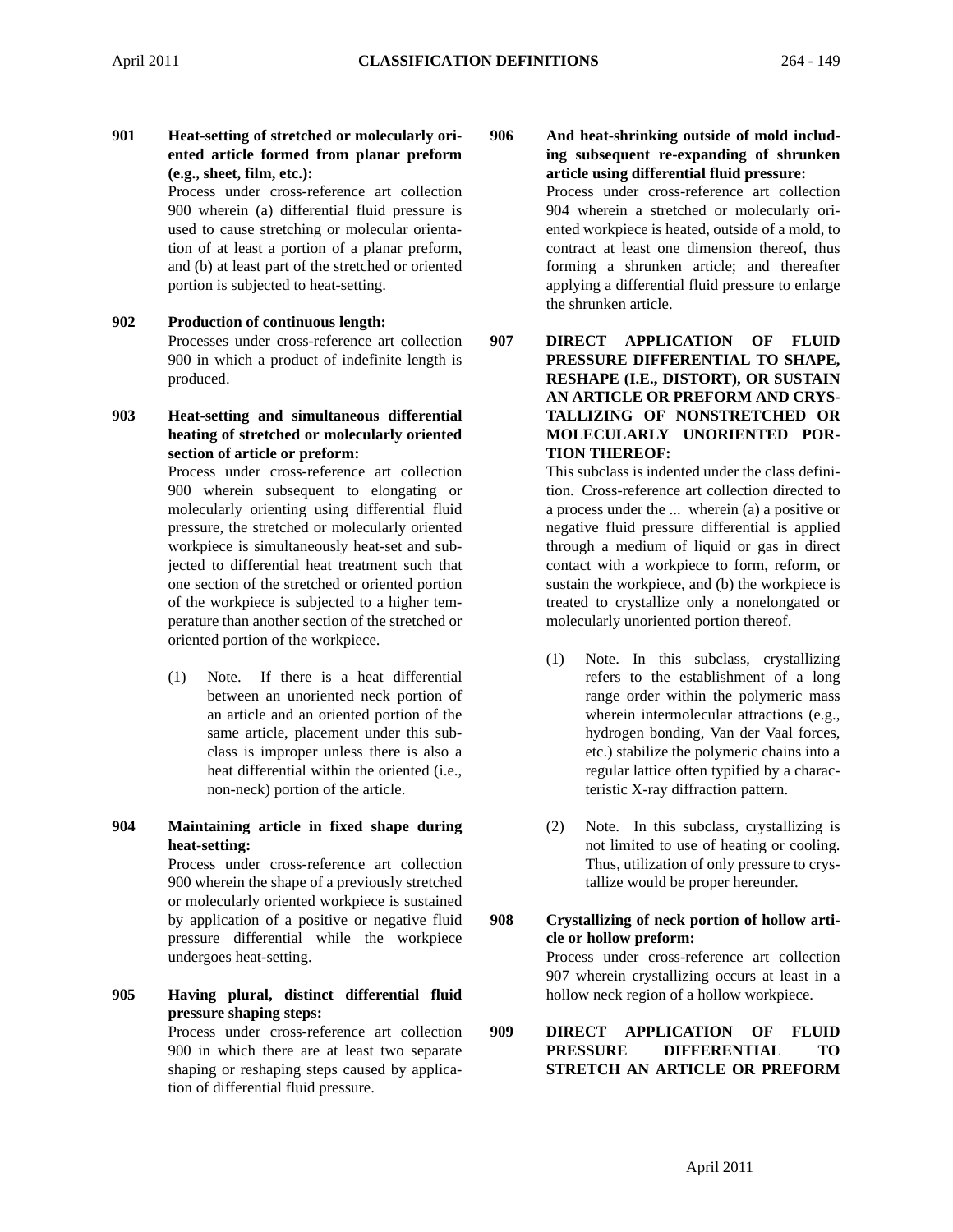## **AND HEAT SHRINKING OF STRETCHED ARTICLE OR PREFORM:**

This subclass is indented under the class definition. Cross-reference art collection directed to a process under the ... wherein (a) elongation of a workpiece occurs when a positive or negative fluid pressure differential is applied through a medium of a liquid or gas in direct contact with the workpiece, and (b) the resulting elongated workpiece is heated to contract at least one dimension thereof, thus forming a shrunken article.

SEE OR SEARCH THIS CLASS, SUB-CLASS:

- 900+, for heat-setting of stretched or molecularly oriented articles.
- 906+, for crystallizing of a nonstretched or molecularly unoriented portion of a workpiece.

## **910 SINTERING TO PRODUCE TRANSLU-CENT INORGANIC ARTICLE:**

This subclass is indented under the class definition. Cross-reference art collection for process of producing an inorganic article which permits passage of diffused light such that objects are not clearly seen therethrough.

SEE OR SEARCH THIS CLASS, SUB-CLASS:

1.1+, for optical article shaping or treating processes directed to forming articles capable of producing an optical effect.

## **911 RECYCLING CONSUMER USED ARTI-CLES OR PRODUCTS:**

This subclass is indented under the class definition. Processes wherein reusable materials are recovered from worn or nonvirgin consumer used articles and formed into useful products by a molding operation.

**912 From toroidal shapes (e.g., resilient tires, etc.):** This subclass is indented under subclass 910. Processes wherein the consumer used article from which useful material is recovered is tor-

oidal shaped (e.g., doughnut shaped).

(1) Note. A toroidal shape is comprised of a solid figure generated when rotated about an axis lying in the same plane

therewith, but not intersecting or containing, an axis in its own plane.

(2) Note. The majority of the art in this subclass relates to processes for recovering useable material from worn or damaged vehicle tires, but the subclass is not so limited.

**913 From fiber or filament, or fiber or filament containing article or product (e.g., textile, cloth, fabric, carpet, fiberboard, etc.):** This subclass is indented under subclass 910. Processes , wherein the consumer used article from which useful material is recovered is a fiber or filament containing product or fiber or filament, per se.

- (1) Note. A fiber or filament is generally considered a relatively slender, flexible element of macroscopic size having a length substantially greater than its width.
- **914 From cellulose containing articles (e.g., paper, etc.):** This subclass is indented under subclass 912. Processes wherein the fiber or filament con-

taining product or fiber or filament, per se, contains cellulose.

- (1) Note. Cellulose, which is used in the manufacture of paper, is a carbohydrate polymer of glucose residue units found in the walls and skeletons of vegetable cells.
- **915 From inorganic material containing articles or products (e.g., hydro-set, cement, plaster, wire, cable, etc.):**

This subclass is indented under subclass 910. Processes wherein the consumer used article from which useful material is recovered contains inorganic matter.

- (1) Note. Inorganic material which also contains organic material as bonding agents, solvents, fillers, etc., is properly classified herein.
- (2) Note. Inorganic material which also contains organic material as bonding agents, solvents, fillers, etc., is properly classified herein.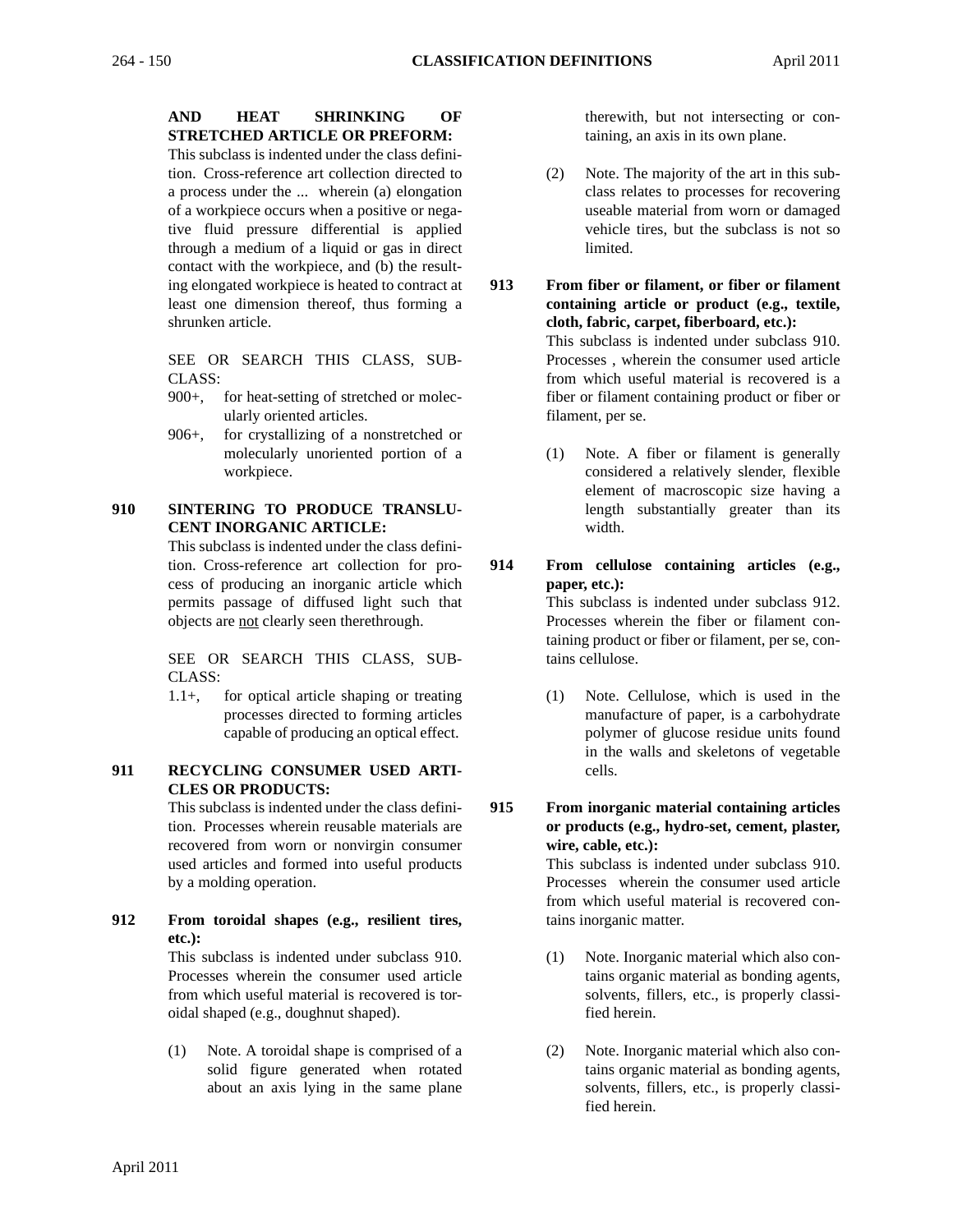**916 From porous material containing articles (e.g., sponge, foam, etc.):**

This subclass is indented under subclass 910. Processes wherein the consumer used article from which useful material is recovered contains randomly dispersed pores or voids.

**917 By blow molding material recycled from consumer used article or product:** This subclass is indented under subclass 910.

Processes wherein the material recovered from the consumer used article is reused in a blow molding operation.

- (1) Note. Blow molding is considered an operation wherein a positive or negative pressure is applied through the medium of a liquid or gas in direct contact with a work-piece to form or maintain a desired configuration.
- **918 From hollow- or container-type articles (e.g., tubes, bottles, cups, etc.):**

This subclass is indented under subclass 910. Processes wherein the consumer used article from which useful material is recovered has an intentionally constructed non-random void or opening therethrough or has a non-random inner or concave surface or cavity.

**919 From pipe or tube (e.g., hose, etc.):**

This subclass is indented under subclass 917. Processes wherein the consumer used article from which useful material is recovered is a self supporting open ended hollow conduit (e.g., hose, etc.).

**920 By extruding material recycled from consumer used article or product:**

> This subclass is indented under subclass 910. Processes wherein the material recovered from the consumer used article is reused in an extrusion operation.

> (1) Note. Extrusion molding is considered an operation wherein an article is shaped or formed by forcing a supply of the article forming material through a confining and shaping orifice.

**921 By injection molding material recycled from consumer used article or product:**

This subclass is indented under subclass 910. Processes wherein the material recovered from the consumer used article is reused in an injection molding operation.

(1) Note. Injection molding is considered an operation wherein pressure is applied to a molding material so as to force said material from a source removed from a closed mold cavity into said cavity wherein the material assumes the shape of the interior of the closed cavity.

#### FOREIGN ART COLLECTIONS

The definitions for FOR 100-FOR 102 below correspond to the definitions for only the following abolished subclasses under Class 264 from which these collections were formed: 36 - 38. See the Foreign Art Collection schedule for specific correspondences. [**Note:** The titles and definitions for *indented* art collections include all the details of the one(s) that are hierarchically superior.]

#### **FOR 100 REPAIRING OR RESTORING ARTI-CLES FOR REUSE (264/36):**

Foreign art collections including processes in which a worn, damaged, or used article is restored or repaired for reuse in a similar capacity without altering or destroying the over-all configuration of said article.

#### **FOR 101 RECYCLING OF RECLAIMED OR PURIFIED PROCESS MATERIAL (264/ 37):**

Foreign art collections including processes in which excess, flash, trim, rejected products or used molding materials resulting from an intermittent or continuous process or treating materials therefor, are recycled or reused in the molding operation with or without purification, reclamation or separation of the desired constituents from contaminants.

#### **FOR 102 Of extrudant-receiving bath material (264/38):**

Foreign art collections including processes in which the bath contents or ingredient thereof into which article forming material is extruded directly is reused by recycling thereof.